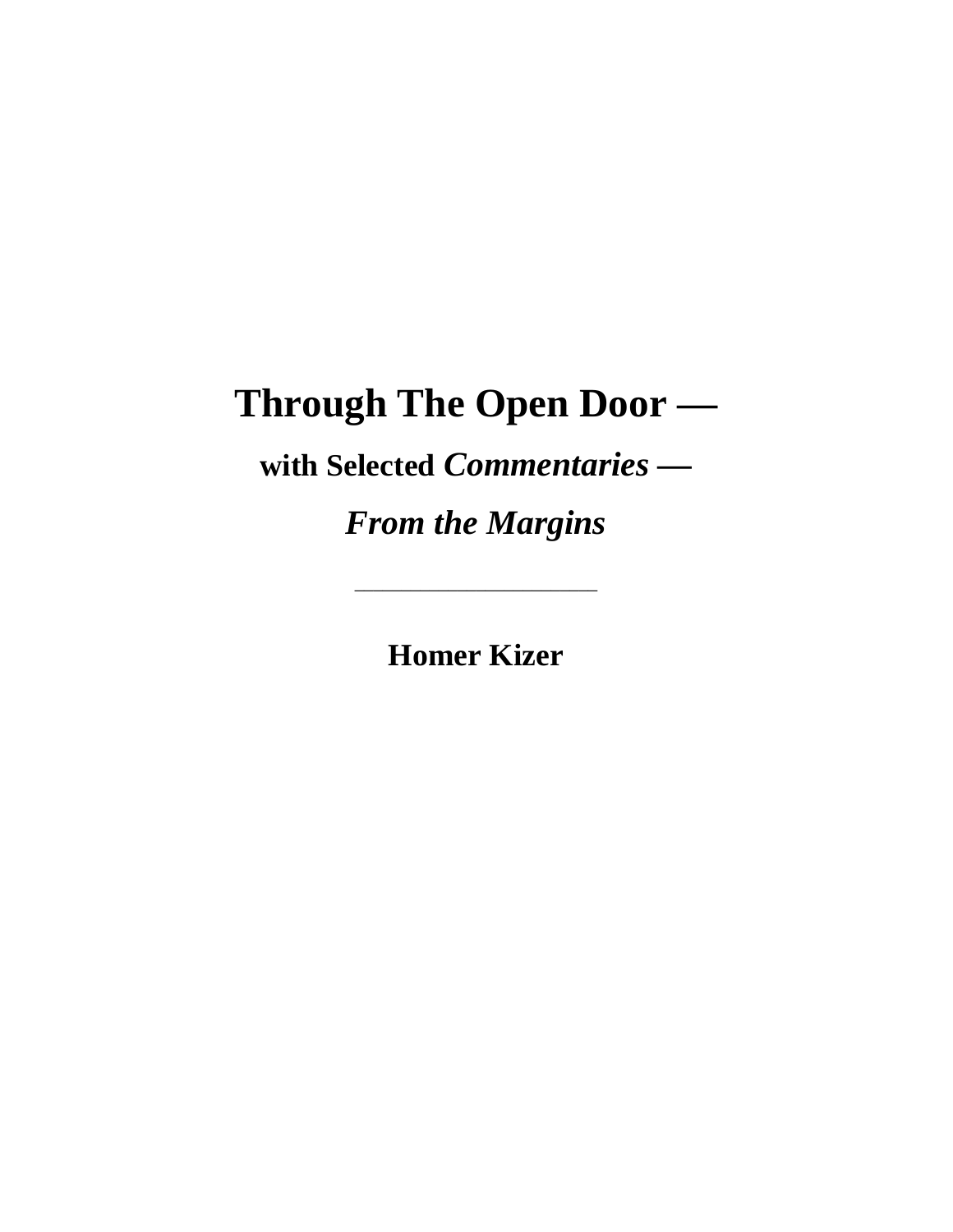#### Copyright © 2008 by Homer Kizer

"Scripture quotations are from The Holy Bible, English Standard Version, copyright © 2001 by Crossway Bibles, a division of Good News Publishers. Used by permission. All rights reserved."

In certain 2003 commentaries, Scripture quotations are from the New Revised Standard Version of the Bible. For these commentaries, the following permission statement pertains:

"The Scripture quotation contained herein are from the New Revised Standard Version Bible, copyright, 1989, by the Division of Christian Education of the National Council of the Churches of Christ in the U.S.A. Used by permission. All rights reserved."

Library of Congress Number: ISBN:

All rights reserved. No part of this book may be reproduced or transmitted in any form or by any means, electronic or mechanical, including photocopying, recording, or by an information storage or retrieval system, without permission in writing from the copyright owner.

This book was printed in the United States of America.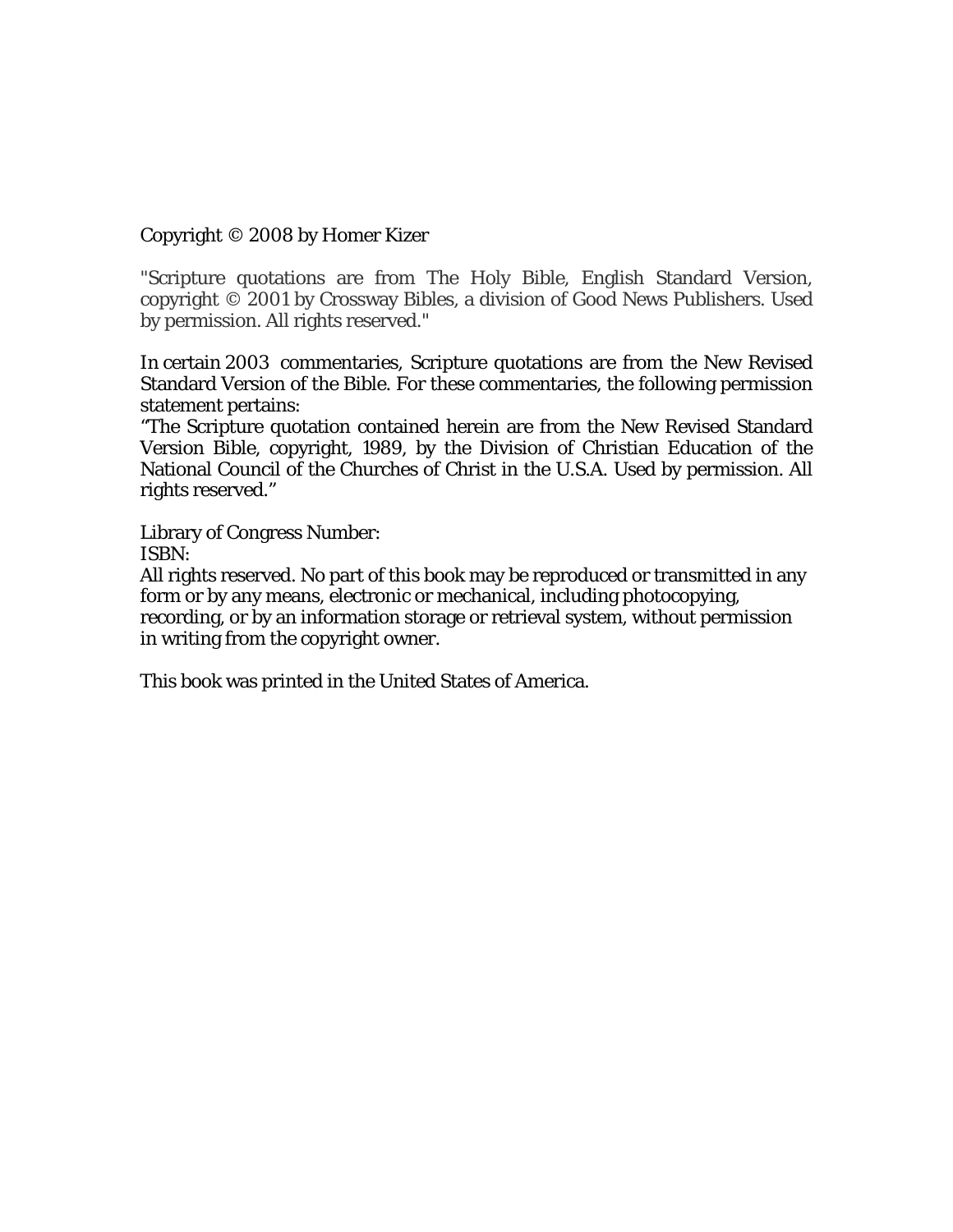#### Secular—

the leaning sun sends long shadows across sumac hunter red. chokecherries along the railroad are almost orange. even aspens are tinged pink where they mingle with yellowed cottonwoods. a hen searches for snowberries missed by wild turkeys that passed through earlier this Sabbath day. home alone, nursing a scalded foot I listen to radio pleadings for a secular ministry.

what would a secular ministry preach?

a few yellow apples still hang among yellow leaves on the seedlings above the tracks where a doe & her yearling hide from rifles & riflemen intent upon harvesting winter meat & I start a venison stew while dogs bark at the mail carrier honking for me to sign for certified letters for debts I don't remember for debts I can't pay despite all the good work I do.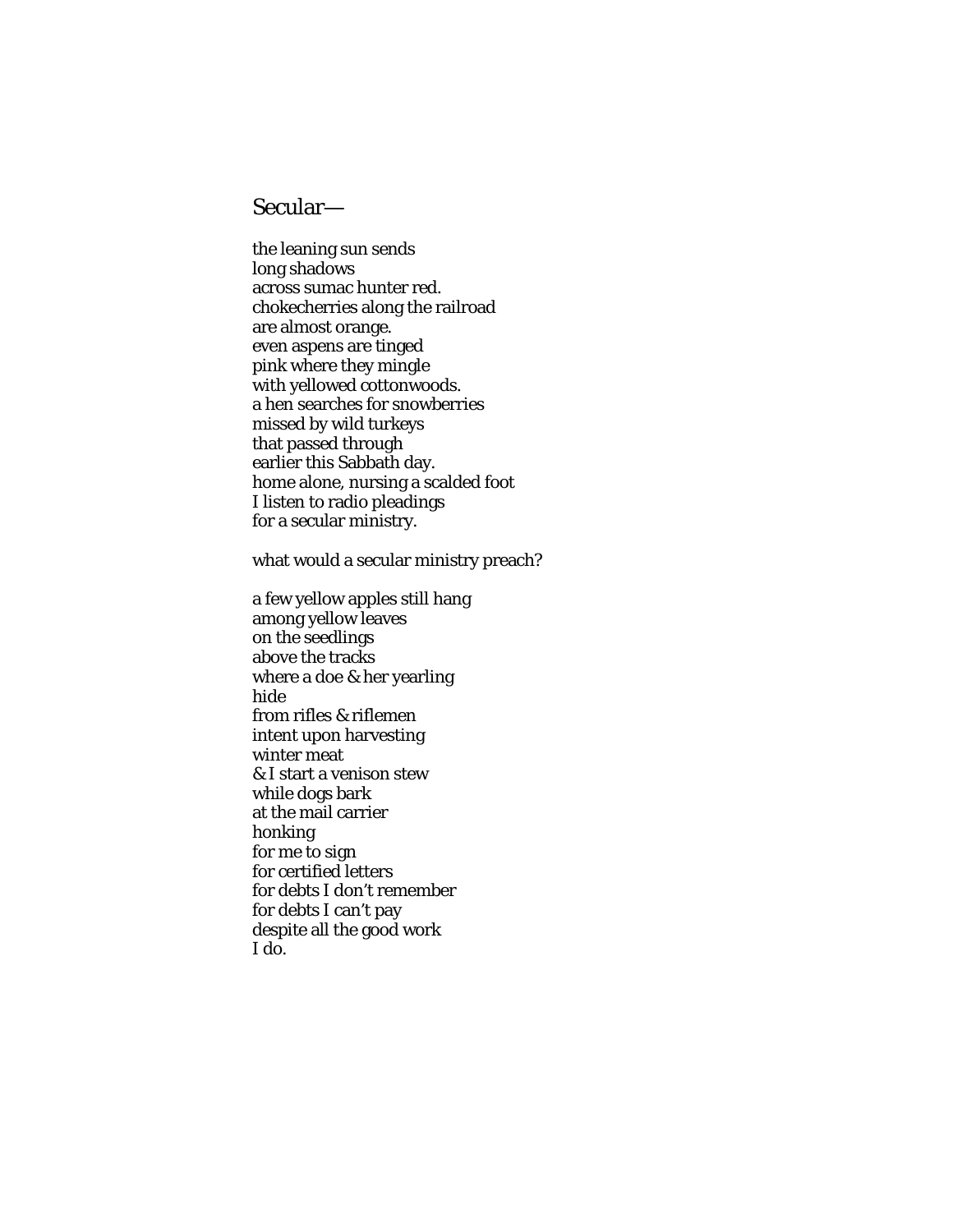### **Contents**

Introduction Through the Open Door — Commentaries — From the Margins January 26, 2007: *Theological Fossilization*  February 26, 2003: *What the Watchmen Won't Tell You*  March 25, 2003: *The Preaching of Hell*  February 12, 2003: [This is the first one] February 15, 2003: *A Response to "Coming Ashore"*  February 24, 2003: *Marxism vs. Prophecy*  March 7, 2003: *The Case Against Iraq*  February 27, 2007: " $\chi \xi$ s'"— *Chi Xi Stigma* June 20, 2007: *Circumcision & the Synagogue of Satan*  March 14, 2003: *"No More Hype"*  March 18, 2003: *The Demise of Diplomacy*  February 28, 2007: *Lazarus and Dives*  March 23, 2003: *The Battle for the Mind of Humanity*  March 26, 2003: *The Race for Baghdad*  March 31, 2003: *This Gospel into all the World*  April 4, 2003: *The Birth Pains of Spiritual Israel*  April 11, 2003: *Who Rides the Beast?*  July 2, 2007: *The Imprecise Linguistic Referent: The Law of Moses*  July 5, 2007: *The Imprecise Linguistic Referent:* (2nd part) July 7, 2007: *The Imprecise Linguistic Referent:* (3rd part) December 14, 2007: *"Whether They Hear or Refuse to Hear"*  December 20, 2007: *Hinder Not the Children*  May 5, 2003: *A Response to Cal Thomas' "False prophets"* Afterward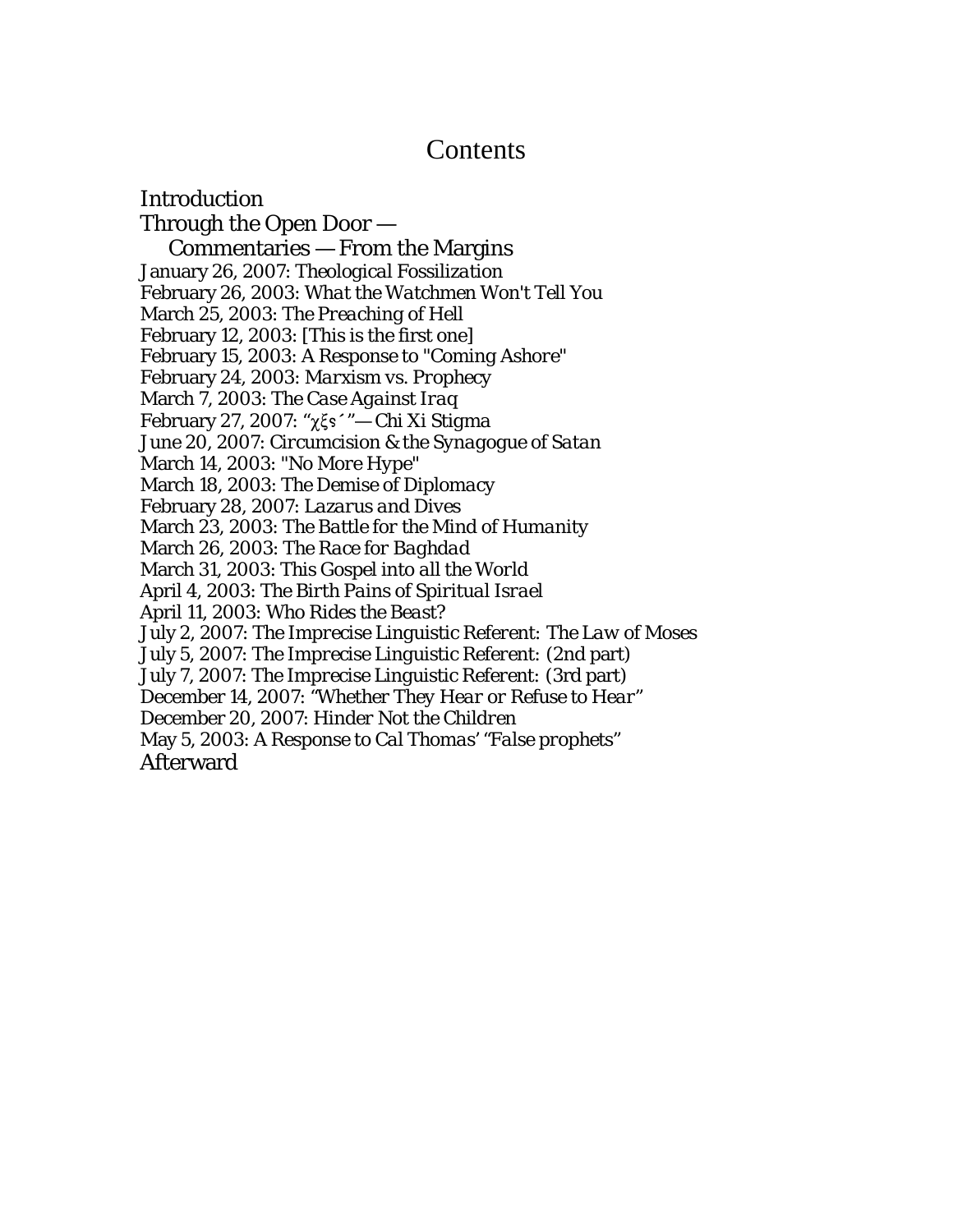## Introduction

In May 1979, with very little money and even less experience I sailed a thirty foot boat from Homer, Alaska, to Kodiak, where, away from prying eyes, I learned to fish halibut in the remote bays along the west side of Afognak Island and in Shuyak Strait. Dollarwise, I did fairly well—until the Pacific quota was reached in July. I was then faced with a decision: was I to look for a job in town, or should I take the small boat I had out to Dutch Harbor and into the Aleutians, where the Bering Sea quota remained unfilled? I had sold a chainsaw-outboard dealership on the Kenai Peninsula in March; I had no ties to the mainland, no reason to return, and even some reasons not to return. But, at first, the idea of sailing for Dutch Harbor seemed ludicrous. My boat was simply too small.

After a week of thinking about what I wanted to do, I put my three daughters on an AAI commuter flight to Kenai where they were to stay with Bob Clucas, a Eastside beach setnetter, until their mother and I had delivered fish to the Pacific Pearl plant at Dutch. Then with all of our gear on board, an extra barrel of fuel on deck, and the fuel tanks filled, we set out on a seven day run into what was for us the unknown.

We refilled tanks at Sand Point, spent the Sabbath at King Cove, and caught enough fish between Akun and Akutan Islands that we arrived at Dutch Harbor needing to quickly offload. And for more than a month, we caught halibut, a lot of halibut. Our daughters joined us after three weeks, and when the Bering Sea quota was filled, I did some outboard work for Shelikof Net while waiting for another fishery to open.

But life aboard a small boat has its limitations. It became time to acquire a land residence. So in September, when all of us flew to Anchorage to observe Sukkot, my wife and daughters remained in the city while I returned to Dutch, where I caught enough fish to make expenses into the middle of December.

As the weather deteriorated through late October and November, I spent more time reading and less time fishing. And while tied to the old Sub Dock sometime in late November, I read Ken Follett's novel, *Triple*, and I realized that he either had not been to sea, or had spent very little time at sea. I felt I could tell as good a story, and on a portable, manual typewriter I started pecking out words in the damp cabin of a small double-ender at the end of the world. I had, for English coursework, one semester of English Lit and the second semester of the Composition sequence, and no typing skills. I knew as little about writing as I had known about fishing in May when I did not know enough to turn back after sailing out of Kachemak Bay on the shakedown cruise for the vessel I had purchased only two weeks before.

I figured I could write a novel in six months … a year and a half later I had a draft of a novel, and another three years passed before I received a contract for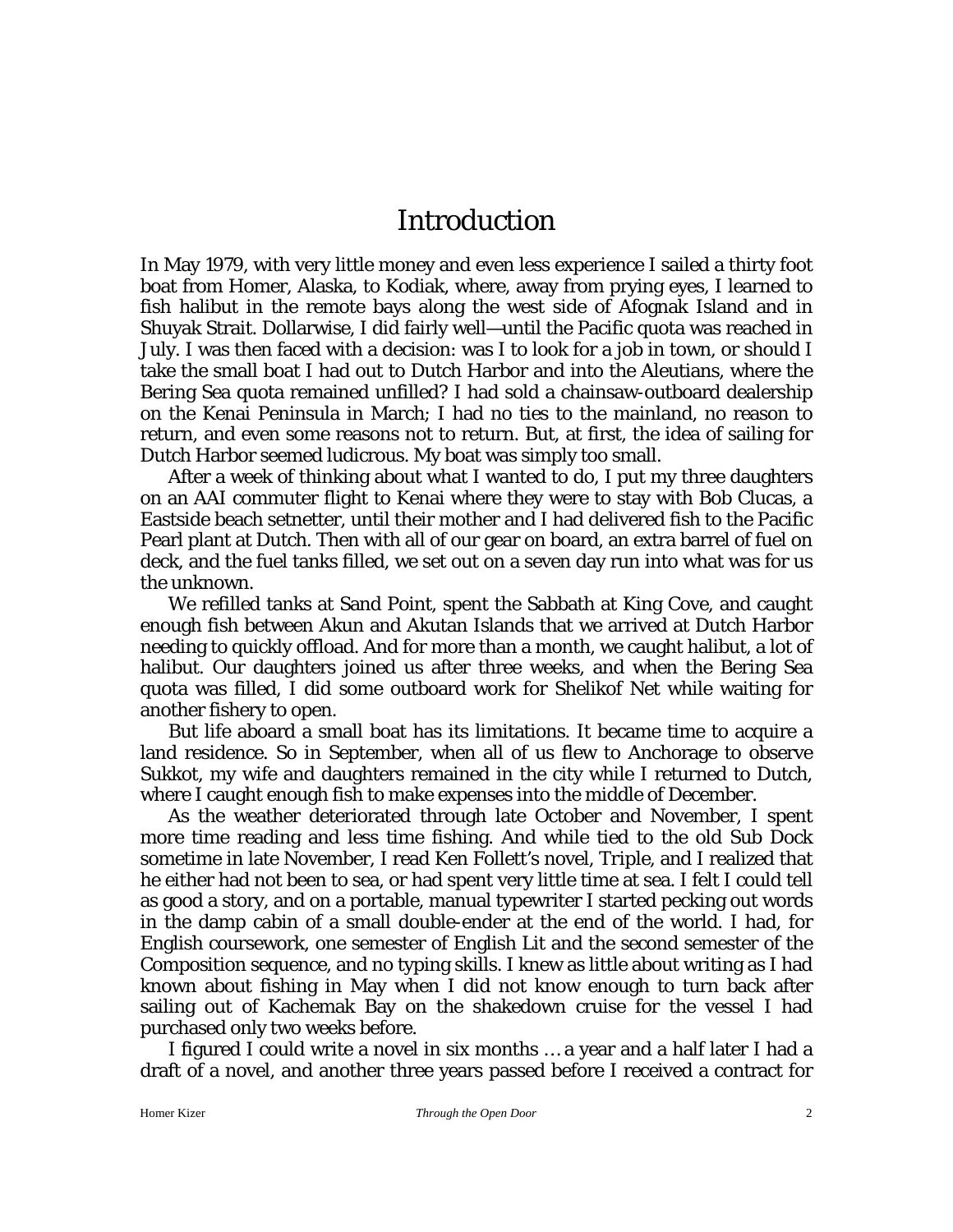the story. But based on that novel and work on a second, University of Alaska Fairbanks (UAF) admitted me into its graduate writing program without an undergraduate degree and without any English coursework beyond that second semester of Comp.

Why I started writing beyond I felt I had to, I cannot say. It was something I truly had to do, and not something that lay within my natural abilities as I then understood my strengths and weaknesses. But as with fishing, I persisted—and I have been persisting now for almost three decades. My first degree is my Master of Fine Arts in Creative Writing from UAF (I had started college as a 16 year old math major, dropped out after my second year, and didn't return for 23 years).

Those who will say that I have no theological qualifications to write what I do need to worry less about how I came to be writing and more about what I write; for I realized six years ago that those things which brought me to Little Egypt in January 2002 were not random happenstances. The evidence is in the words.

When I first sailed past Priest Rock in Unalaska Bay in 1979, I felt like I'd come home though I had never been there before. The feeling was one I couldn't explain, and it remained with me all the while I fished around the islands … I didn't want to ever leave Dutch, didn't want to sever ties to the island, but when I flew out of Dutch in September 1980, I knew I would not be going back. And I haven't been back since.

Some separations are harder to make than others. But no separation will be more difficult to make than the one most Christians will undergo when judgments are revealed; for many are called but few will be chosen (Matt 22:14), Christ's words, not mine. And most of these many are likeable individuals.

\* \* \*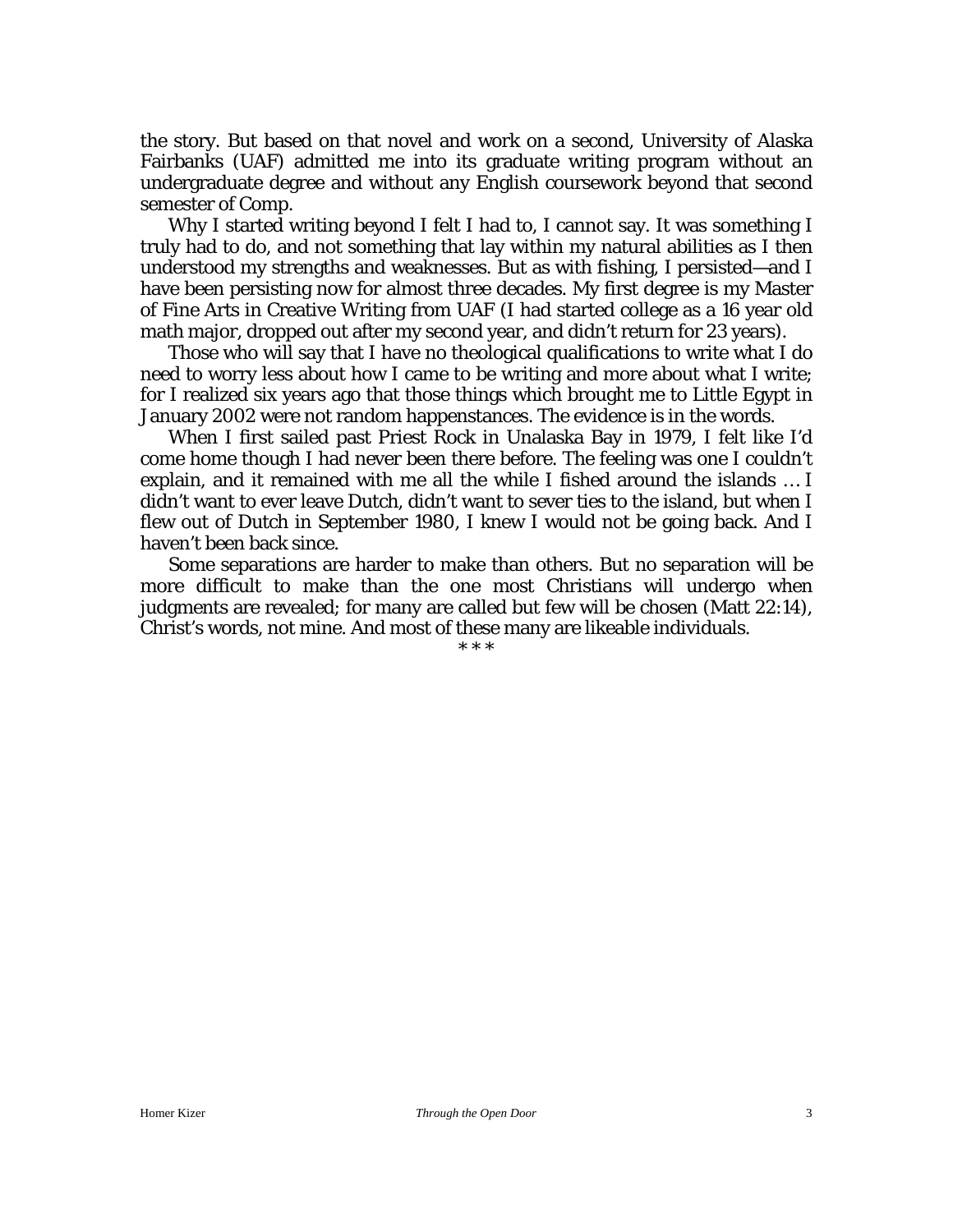## Through the Open Door –

1.

As Alice wondered what was on the other side of a mirror, Christians have wondered about heaven: *what will it be like on the other side of those pearly gates?* Any number of songs and countless sermons have idolized this destination of the saved just as hell has been demonized as the destination of the damned. Today, a person does not have to attend a Church or take the sacraments or even have lived a particularly good life to be "preached into heaven" upon death. All that's required is that the person is an American, and not an unrepentant mass murderer. Little else seems important as pastors comfort the bereaved by promising that their departed loved ones have gone *to a better place*, or *to a better life*. Yet, half of all the moneys spent by a person on his or her medical care will be spent in the last six months of the person's life to prolong life as long as possible—it is as if those who will be preached into heaven are hesitant about going.

The Apostle Paul wrote that "the wages of sin is death, but the free gift of God is eternal life in Christ Jesus our Lord" (Rom 6:23) … if the wages of sin is death, two questions must be asked: (1) what is sin, and (2) what constitutes death? In addition, if the free gift of God is eternal life the question must be asked, what constitutes eternal life?

Or is Paul to be believed? Augustine of Hippo wrote, "This faith maintains, and it must be believed: neither the soul nor the human body may suffer complete annihilation, but the impious shall rise again into everlasting punishment, and the just into life everlasting" (*On Christian Doctrine*. Bk 1, XXI. Trans. D.W. Robertson, Jr.) … if the impious do not suffer complete annihilation, then for Augustine, "death" does not mean that a person returns to the dust of the earth as a beast does, what Solomon in his wisdom stated (Eccl 3:18–20), but a person has an immortal soul not received as the free gift of God but received by a man having his way with a woman. And indeed this is Augustine's position for he also wrote, "A great thing is man, made in the image and likeness of God, not in that he is encased in a mortal body, but in that he excels the beasts in the dignity of a rational soul" (Bk. 1, XXII).

Augustine presumed that man was already made in the image and likeness of God. He presumed that the sixth day of the Genesis chapter one creation account (the so-called "P" account) saw the creation of Adam and Eve. But if the "P" account is about the visible physical creation of all that is, then it is contradicted by the account of Adam's creation which begins:

These are the generations

of the heavens and the earth when they were created,

in the day that the Lord God [*YHWH Elohim*] made the earth and the heavens. (Gen 2:4)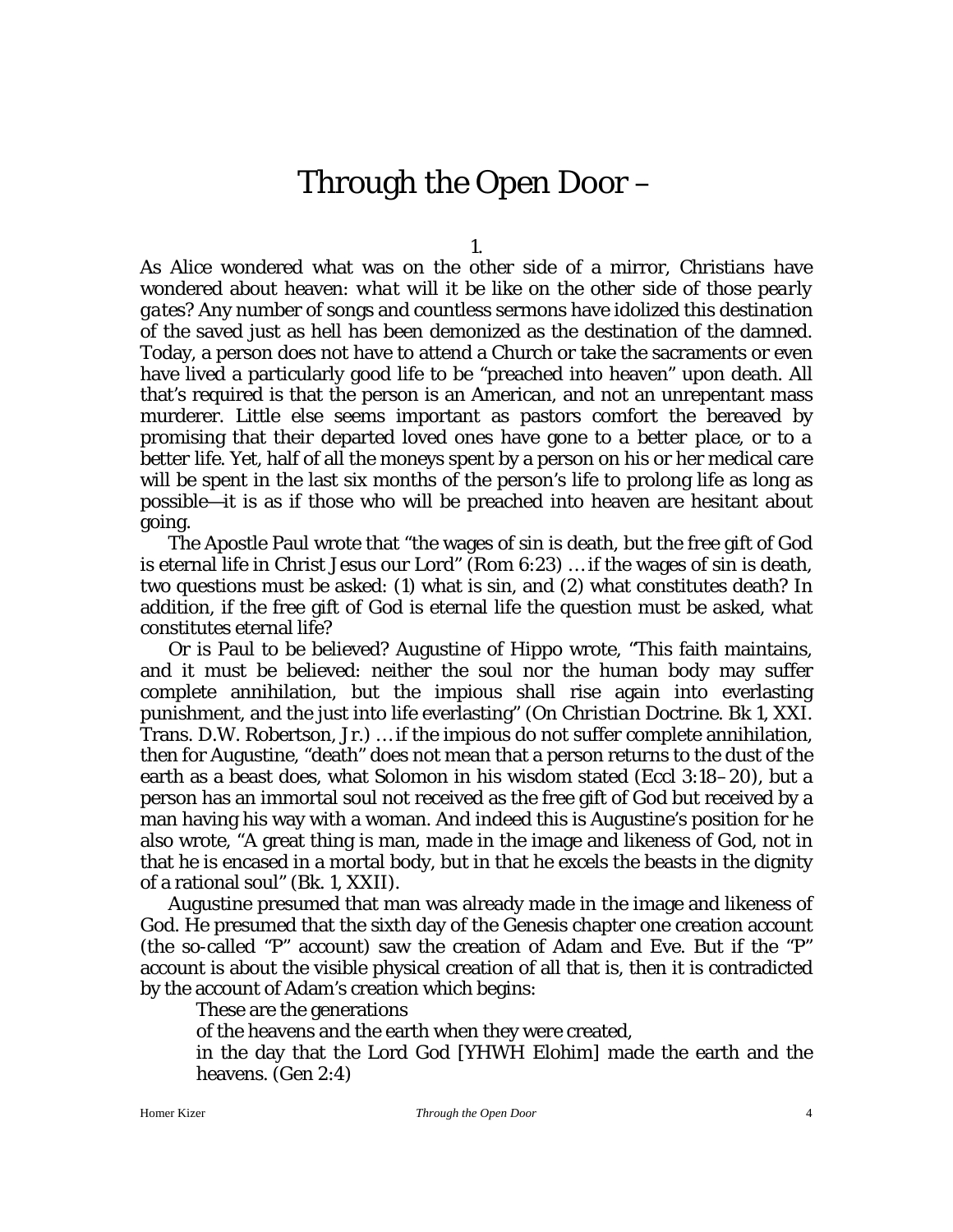In this so-called "J" or "E" creation account, Adam is created on the same day God created the heavens [plural] and the earth—and the "P" account begins, "In the beginning, God created [filled] the heavens and the earth" (Gen 1:1). What part of the plural heavens is not created in the beginning, before light comes on day one? What portion of the earth is not created in verse one? Are dry lands formed on which *Elohim* [singular in usage] can make the man Adam from red mud? Yes, they are; for Adam is created from mud so there is dry land. Adam is created before there is bush or shrub, or any other living creature. He is first, as Jesus of Nazareth, the second Adam, is the First of the firstfruits of God.

If the presumption that Adam and Eve are the man [lower case *adam*] and the women of the sixth day is abandoned—this presumption cannot be supported from Scripture and is actually contrary to Scripture—then what becomes apparent is that the first Adam and the first Eve, created from the flesh and bone of the man, are not yet in the image and likeness of God, a life-giving Spirit who is not composed of flesh and bone. Adam is created on the dark portion of day one, not on the sixth day, with Christ Jesus being the light of this day one (2 Cor 4:6). Augustine's assumption that man had a rational soul is premature, for the first man was composed of the base elements of this earth. And this first man was driven from the Garden of God before he ate of the tree of Life (Gen 3:22–24). He had no "life" within him when he was driven from the Garden but what came from physical breath that was like the breath of other breathing creatures [*nephesh*]. So man would not receive "life" like that which God has until he is born of Spirit, receiving a second life through receipt of the divine Breath of God [ $\pi$ νεῦμα θεοῦ]. And human beings are first born of Spirit when the waters of humanity are divided, with some being above the firmament that is heaven, and some remaining below on the second day, the dark portion of which is the three days and three nights that Jesus is in the heart of the earth, and the light portion being the forty days that the glorified Jesus is with His disciples. When Jesus returns to heaven, the dark portion of the third day begins. And as the dark portion of day one was long, the dark portion of the third day is long[1](#page-7-0).

There is much "creating" or filling of the earth that occurs between day one and the sixth day when *adam* [humankind] is resurrected from death to be like *Elohim* in image and in kind.

In the days of "filling" between day one and the sixth day, a hierarchy of life is created, but created after the divine Breath of God is visibly seen in verse two and this divine Breath of God was not seen even on that day of Pentecost following Calvary; it was only heard<sup>[2](#page-7-1)</sup>. The "P" creation accounts moves from describing a physical creation to describing an invisible spiritual creation in Genesis 1:2. But this spiritual creation can only be described metaphorically in

 $\overline{\phantom{a}}$ 

<span id="page-7-0"></span> $1$  Of the six days of the "P" creation account, only about the second day does God not say that it was good; so contextually, the second day differs from every other day.

<span id="page-7-1"></span> $2$  The cloven tongues of fire that were seen along with the Breath of God being heard on Pentecost represents, in type, the two baptisms of the earth which Jesus administers (Matt 3:11). So it is not the Holy Spirit that is seen as fire, but the fire that falls on the earth (as fire fell on Sodom and Gomorrah) that precedes the coming of the new heavens and new earth (Rev 21:1).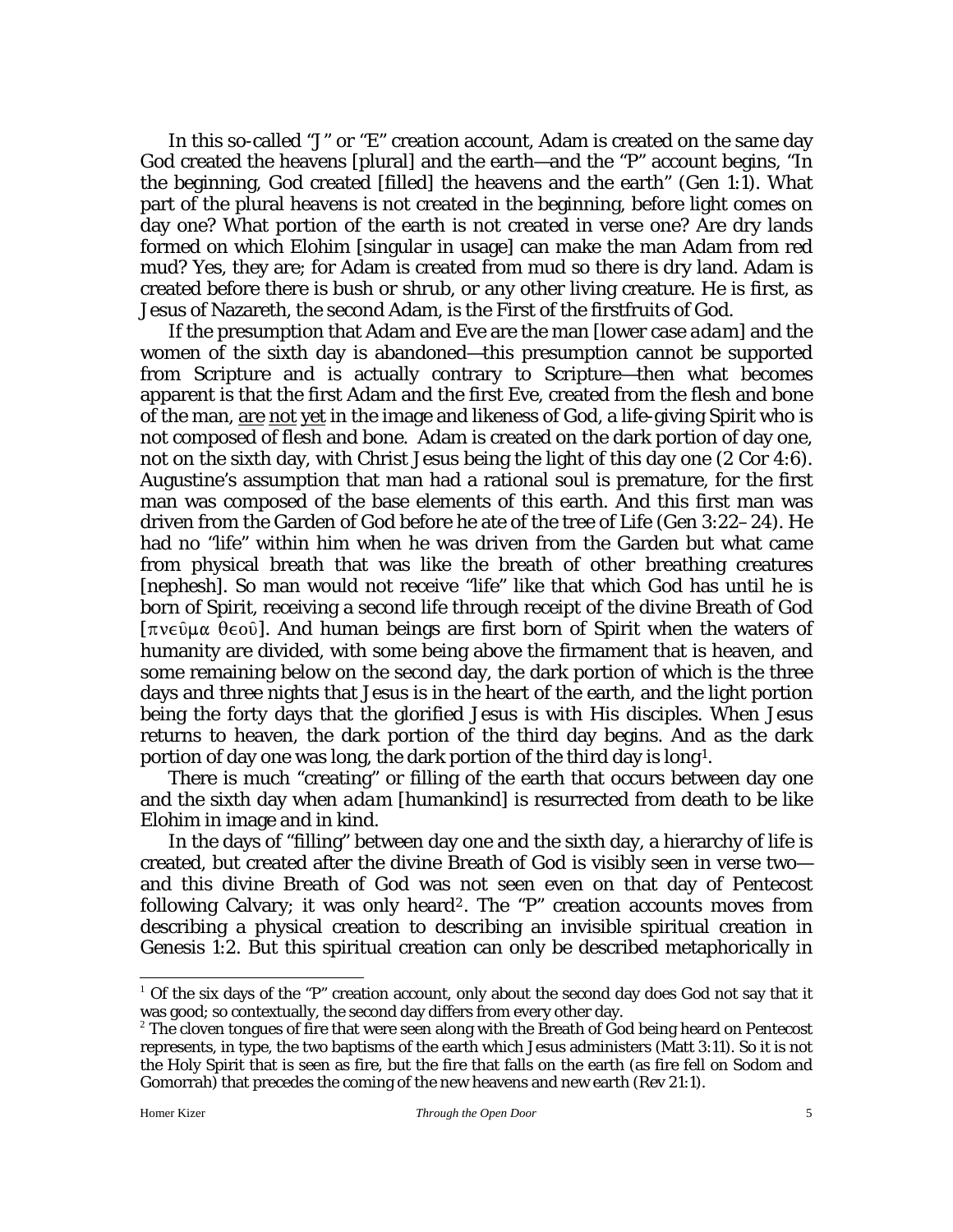words that are commonly used for the things of this world. Human languages have few words that pertain only to the invisible things of God. And where these few words are used, they have been misused for so long that a regular plural like *Elohim* [the plural of *Eloah*] has been given linguistic singleness<sup>[3](#page-8-0)</sup>.

Man can only be a spiritually lifeless shadow of God, appearing as a similitude of God, until man receives life like that of God, with this life coming from the divine Breath of God through Christ Jesus as human life comes from the breath of the first Adam through the person's immediate father. Man cannot be in the likeness of God until humankind has life in the heavenly realm. And every person who has assumed that Genesis chapter two is a chronological continuation of chapter one has assumed incorrectly. But this subject will be taken up more fully in later sections. Likewise, the initial questions asked will be answered after stepping *through the open door*.

2.

The focus of God, of both the Father and the Son, has been the creation of humankind in their image and after their likeness (Gen 1:26), with this creation being an on-going work that will be completed with the coming of the new heavens and new earth. The *Logos*, as *Theos* (from John 1:1–3), created the earth to be spiritually harvested; He didn't create the earth for it to be decorated with frosting as was taught by one former radio ministry; and He didn't create all that physically exists to last forever. Rather, as if a rift opened in the supradimensional heavenly realm—a tear in the fabric of heaven itself—a bottomless pit appeared, a "space" in which shimmering strings of energy collided to create not one singularity as posited by the Big Bang Theory, but series of singularities from which "mass" emerges as matter in the unfurling of the four known dimensions. And with the formation of mass comes time, its passage becoming a property of the decay of unseen matter that can be literally written as a mathematical function of mass. Thus, time is a unique property of this physical creation. The supra-dimensional heavenly realm is "timeless": the existing moment remains forever and does not change to the next movement, a condition requiring all that is in heaven to coexist with all that will be in a dance of *oneness* that cannot be reproduced or even well considered within the unfurled dimensions. For human beings, time or rather space-time is as water is to fish. Our apparent solidity requires that one moment becomes the next moment to allow mass to be relocated to another position in space-time in a manner analogous to the buoyancy of water which allows fish to change suspended positions in their world.

Because time and its passage is a property of *all that has been made*, heaven is a timeless dimension where, before the foundations of the earth were laid, the Father foreknew many heirs according to a plan mirrored by the agricultural cycle of Judea. The early harvest of the earth occurs midweek (on the fourth day) of a seven-day creation week, with the great or main crop harvest of the earth to

 $\overline{\phantom{a}}$ 

<span id="page-8-0"></span><sup>3</sup> *Elohim* ends with the Hebrew "Mem," as the regular plural of *eloah.*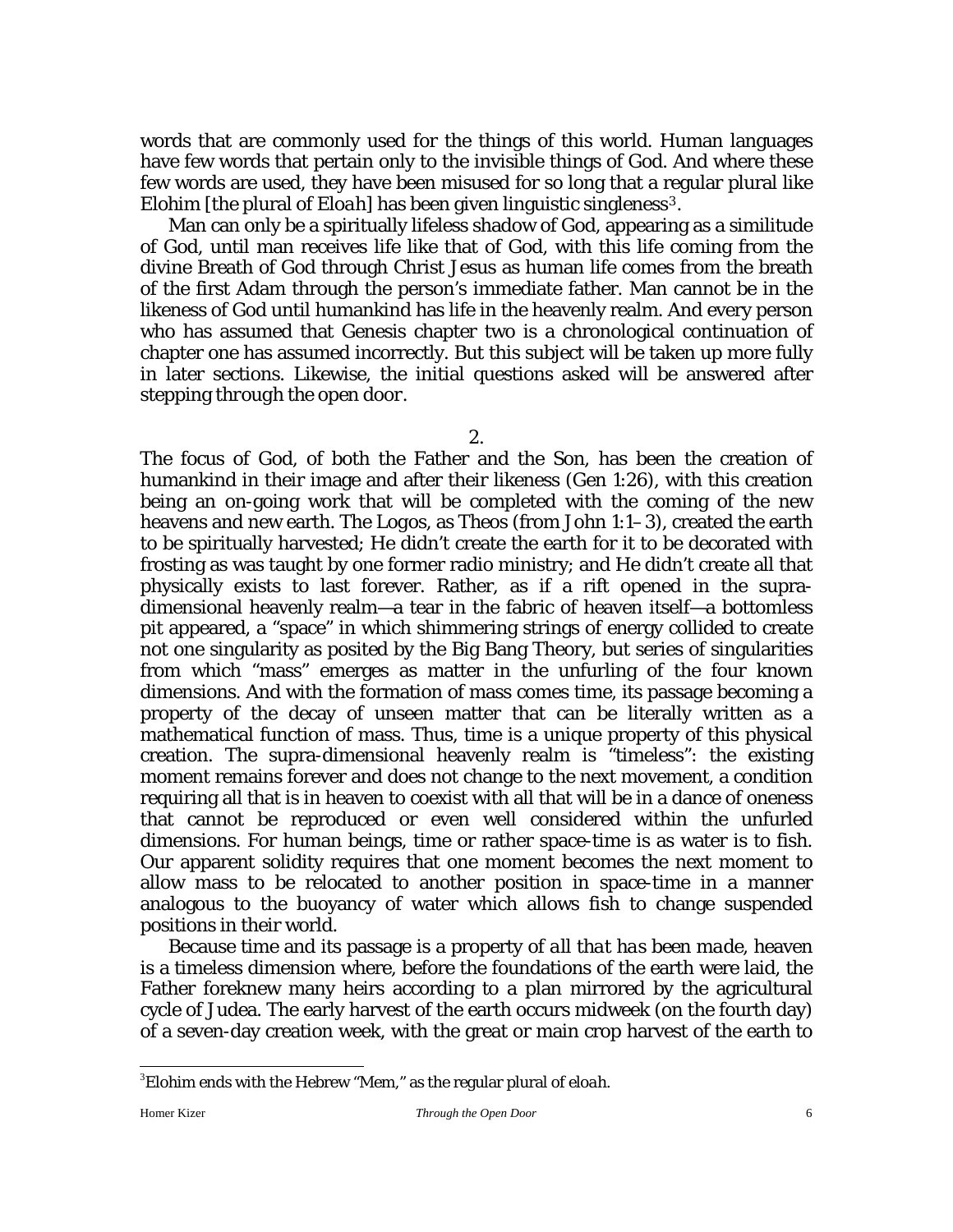occur in the afternoon of the sixth day. The great light of the fourth day is the glorified Bride of Christ. But this is not what has previously been taught to spiritually circumcised Israel: what was taught and what possesses an inherent logic is that the firstfruits are resurrected at the end of the sixth day of the creation that has each day a thousand years long, but the first problem with this scenario is that within the historical narrative formed by Hebraic Scripture, humankind is already in a seventh one thousand year period (day) without having entered God's rest.

The great White Throne Judgment—the main crop wheat harvest—is represented in the plan of God by the creation of *adam*, male and female, on the sixth day. Speculation will exist as to whom the "helpmate" is, but Jesus told His disciples that there would be *least* and *great* in the kingdom of heaven (Matt 5:19), with *least* also being descriptive of a commandment. But there is no commandment of lessor importance: the Ten Commandments form one law. So *least* does not adequately convey the sense of how those who relaxed a commandment will be called in the kingdom, or of how the helpmate will be perceived for the *least* might become the helpmates for the *great*.

The harvest of firstfruits, with Christ Jesus being the First of the firstfruits, is analogous to ancient Israel's barley harvest, which began with the Wave Sheaf Offering and continued until the Feast of Weeks … in order to take "meaning" from any form of communication, a person must employ a strategy that gives significance to the signs used by another person. During a baseball game, coaches give hitters and base runners many signs, but only one or two of the many signs given are significant at any given moment. Most of the signs are intended to confuse the other team so that its players and coaches are unable to "read" the message communicated to the hitter or base runner. And of the many tugs on the bills of caps and pulls on ear lobes and finger play across the lettering of uniforms used by baseball coaches, only the sign following a "key" has significance. The other signs form a poetry of motion that signifies nothing.

The strategy used by the first disciples—and the strategy that should be used by endtime disciples—for taking meaning from Scripture is no more difficult to comprehend than is the strategy used for taking meaning from baseball signs: the significant sign[s] follow the key sign. With Scripture, the "key" is the one employed by King David as poet and psalmist. It is the sign the Apostle Paul gave to the saints at Rome and at Corinth:

For the wrath of God is revealed from heaven against all ungodliness and unrighteousness of men, who by their unrighteousness suppress the truth. For what can be known about God is plain to them, because God has shown it to them. For his invisible attributes, namely, his eternal power and divine nature, have been clearly perceived, ever since the creation of the world, in the things that have been made. (Rom 1:18–20)

So it is with the resurrection of the dead. What is sown is perishable; what is raised is imperishable. It is sown in dishonor; it is raised in glory. It is sown in weakness; it is raised in power. It is sown a natural body; it is raised a spiritual body. If there is a natural body, there is also a spiritual body. … But it is not the spiritual that is first but the natural, and then the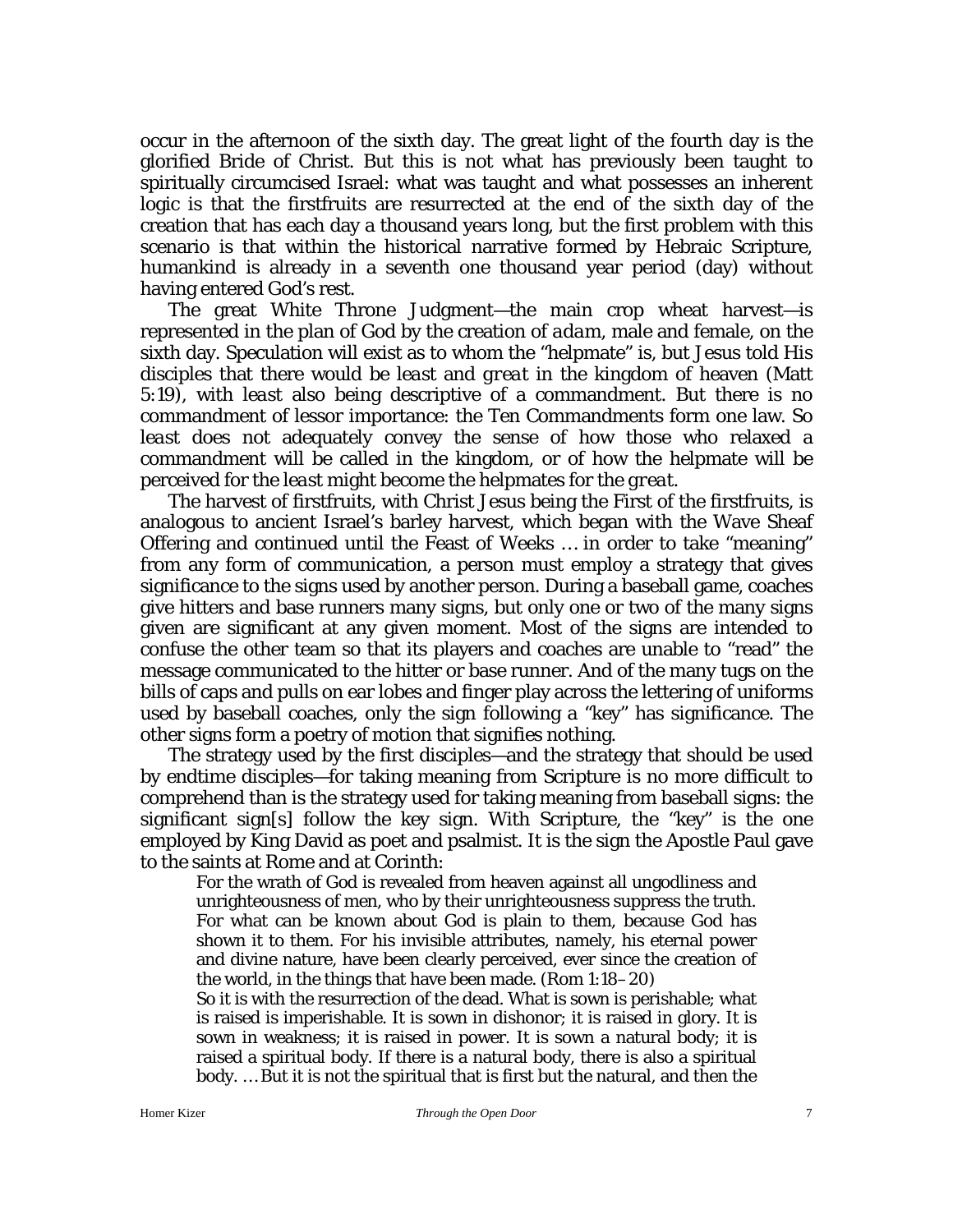spiritual. (1 Cor 15:42–44, 46)

The visible reveals the invisible, and the physical precedes the spiritual. This is the structure of Hebraic poetry, organized in repetitive couplets that feature the first presentation of a thought representing the physical or natural world, and the second presentation of the same thought moving inward to represent the invisible mental or spiritual application of the same thought. The key of David unlocks typological exegesis, which uses *intertextuality* and *hypertextuality* to transform the historical narrative into prophecy about events that occurred to Jesus and to His first disciples, and about what will occur to His endtime disciples. Jesus said He was the first and the last, the beginning and the end, the *alpha* and the *omega* (Rev 22:13). The apparent *eternity* of the physical creation concealed Jesus from natural Israel (Eccl 3:11) so that only David, a man after God's heart, knew that *Yah* was the visible, natural world manifestation of the conjoined deity *YHWH*, Israel's *Elohim* (see Ps 146:1, 148:1; 149:1). And this *Yah* was *Theos*, the *Logos*, who entered this world as His Son, His only (John 1:14; 3:16).

Whereas ancient Israel's barley harvest forms the type and shadow of God's harvest of firstfruits, the later wheat harvest represents in type the great White Throne Judgment of humanity. The early harvest foreshadows this later harvest about which little Scripture is devoted, or is necessary for disciples with spiritual understanding; for the early harvest is the *antetype* of the main harvest.

The reason for God's relationship with humanity has been a mystery for most of human history. Noah neighbors had no understanding of why the rain began. But *what could have been known about God was plain to them, because God had shown it to them* through the visible things made—and in this relationship between invisible and visible, with the invisible revealed through the visible, is the wisdom necessary for endtime disciples to walk through the spiritually opened door placed before them. Noah's neighbors were not offered this key that unlocks the mysteries of God, especially prophecies about the conclusion of this age.

The man Jesus of Nazareth revealed what was hidden since the foundation of the world (Matt 13:35), but He disclosed the mysteries of God in a manner that only His disciples could understand them (*v.* 11). However, His disciples did not understand His speech or the mysteries of God when they thought they could understand these mysteries. Jesus spoke in parables, a special kind of metaphor, not to unseal these hidden mysteries but to keep the mysteries secret. On the night He was betrayed, He told His disciples that He had only spoken to them in figures of speech (John 16:25). Everything He had told them from the beginning could not be taken literally, but was said in figurative speech. Why? Because during His ministry He spoke only the words of the Father, words which did not originate in this world but in heaven and words about the things of heaven which human words do not directly address and words "too big" to be conveyed by modulations of air; for the miracles that Jesus performed were part of the words of the Father; were modulations of His divine Breath. The Psalmist wrote, "When you [*YHWH*] send forth your Spirit [breath], they are created, / and you renew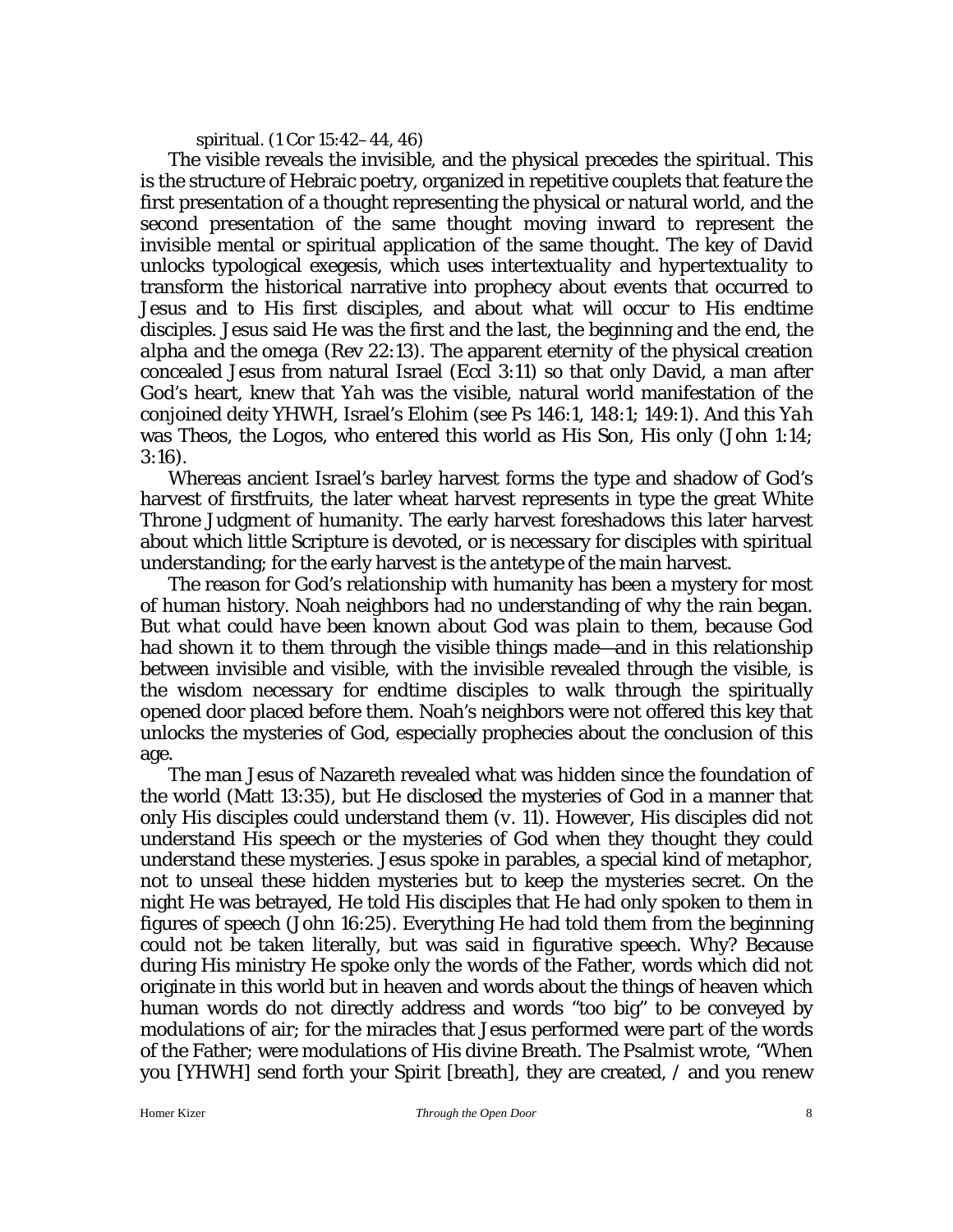the face of the ground" (104:30). So when Jesus heals seven times on a Sabbath day, endtime disciples need to understand that seven times the Father, through Jesus, delivered a sermon to Israel, with these sermons confirming the importance to the Father of the Sabbaths as well as establishing the difference in how the Father perceived the Sabbaths as opposed to how the Sadducees and Pharisees perceived the Sabbaths.

The person who says that he or she takes the Bible literally first doesn't, but more importantly, cannot, for knowledge delivered in figurative speech cannot be received literally but only through giving to common words [linguistic icons] uncommon or unusual meanings. If a disciple reading the Genesis "P" creation account assigns to "trees" created on the third day that same meaning [linguistic object] as an arborist assigns to *trees*, then the passage cannot be understood and when this disciple argues for trees being created before the sun is created the disciple argues as an ignorant beast—and he or she does Christendom more harm than good.

However, the mysteries of God were not to remain sealed forever. Jesus' earthly ministry was the shadow of His heavenly ministry: it was the visible ministry that reveals an invisible ministry. Borrowing a phrase from Jonathon Edwards, Jesus' earthly ministry was the lively representation of His pre-second-Passover ministry to spiritual Israel. In analogy, Moses' ministry to Pharaoh and to Israel is a type of Jesus' ministry here on earth, and together, Moses' ministry in Egypt and Jesus' ministry in Judea form the lively representation of Jesus' endtime ministry: the ministry of the visible two witnesses during the first 1260 days of the Tribulation functions in relationship to Jesus' endtime ministry as Aaron functioned as the spokesman for Moses after Israel left Egypt. Therefore, there are two before the Tribulation begins who serve as the shadow and copy of the two witnesses, and who function as Aaron did when Moses met with Pharaoh.

The typology of 1st-Century disciples and of 17th-Century Puritans was that of *intertextuality*, with Old Testament types or figures "preaching" Christ and the heavenly things of the Gospels to disciples removed by time from the apparent "fulfillment" of these types or figures in Jesus Christ. To use an earthly example of this, the holy nation of Israel (Ex 19:5–6) rebelled against God ten times (Num 14:22), with these rebellions being foreshadowed by the ten plagues that came upon Egypt.

Pause and consider the previous sentence: God used the plagues to separate, or to make a distinction between Israelite and Egyptian, with this distinction becoming more visible with each plague. God used the plagues to show who His firstborn son (Ex 4:22) was to both Israel and Egypt. Now move to the ten times when Israel tested or contended with God in the wilderness: these "testings" were not of God, for Israel was rebelling against God on each of the ten occasions. Rather, these *testings* caused a separation to occur between who believed God and who did not believe even after seeing physical evidence of His involvement with Israel. So after the tenth *testing*, God makes a pronouncement about Caleb having about him a different spirit (Num 14:24). Only Joshua and Caleb of all the Israelite males numbered in the census of the second year will cross the Jordan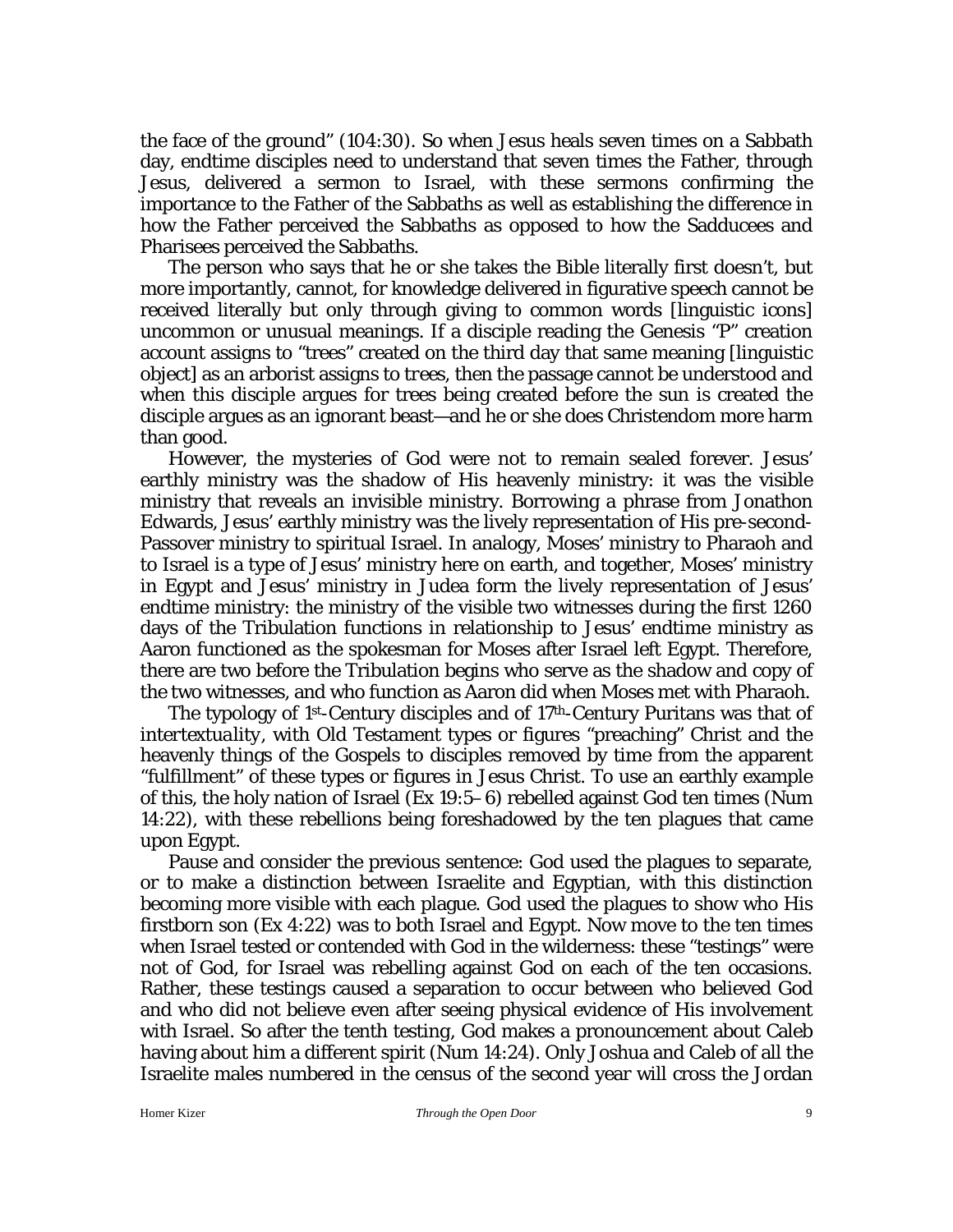and enter into the Promised Land or God's Rest (from Ps 95:10–11). The remainder of Israel is killed as if the nation were a man because of its unbelief (Heb 3:19), with Israel's unbelief forming the spiritual equivalent to natural Egyptians not covering themselves with the blood of a Passover lamb—

- Within the Old Testament, the following correspondence was established:
	- 1. Firstborns of Egypt, man and beast, were slain in the tenth plague because of their unbelief; i.e., not believing (or knowing to believe) Moses about putting the blood of the Passover lamb on doorposts and lintels.
	- 2. Natural Israel was the firstborn son of God (Ex 4:22).
	- 3. In the wilderness at Paran, where Ishmael dwelt, natural Israel refused to enter into God's rest because of its unbelief, and over forty years was slain as if a man.
	- 4. The unbelief of Egypt corresponds to the unbelief of natural Israel in the same way that Egypt not sacrificing Passover lambs corresponds to Israel not entering into God's rest.
	- 5. Keeping the Passover, now, becomes the physical type of spiritually entering into God's rest.

This analogy is extended farther by the writer of Hebrews, who said, "Therefore, while the promise of entering [God's] rest still stands, let us fear lest any of you should seem to have failed to reach it. For the good news came to us just as to them, but the message they heard did not benefit them, because they were not united by faith with those who listened" (4:1–2).

- The Gospel was "preached" to naturally circumcised Israel just as it is preached to the spiritually circumcised nation of Israel, now the holy nation of God (1 Pet 2:9).
	- 1. Natural Israel forms the lively representation of the Church.
	- 2. As the shadow of a person is a dark or "lifeless" copy of the person in one less dimension than the person, natural Israel is the shadow of the Church.
	- 3. And as the preaching of the Gospel to natural Israel did not benefit this holy nation of God, for a man knows the things of a man by the breath [*pneuma*— $\pi$ v $\epsilon$  $\hat{\upsilon}$ µ $\alpha$ ] that is in him (1 Cor 2:11) but requires having the Spirit of God  $[\pi v \in \hat{\theta} \cup \theta \in \hat{\theta}]$  to know the things of God, disciples are cautioned to fear not entering into God's rest.
	- 4. As the Gospel did not benefit natural Israel, it has not benefited Christians, who will not enter into God's rest because they are not united in faith with those who deliver[ed] the Gospel.
	- 5. To be united in faith with Jesus and with Paul, disciples will take the Passover sacraments on the night that Jesus was betrayed (1 Cor 11:23–26).

But here is the kicker: a shadow does only that which makes the shadow does.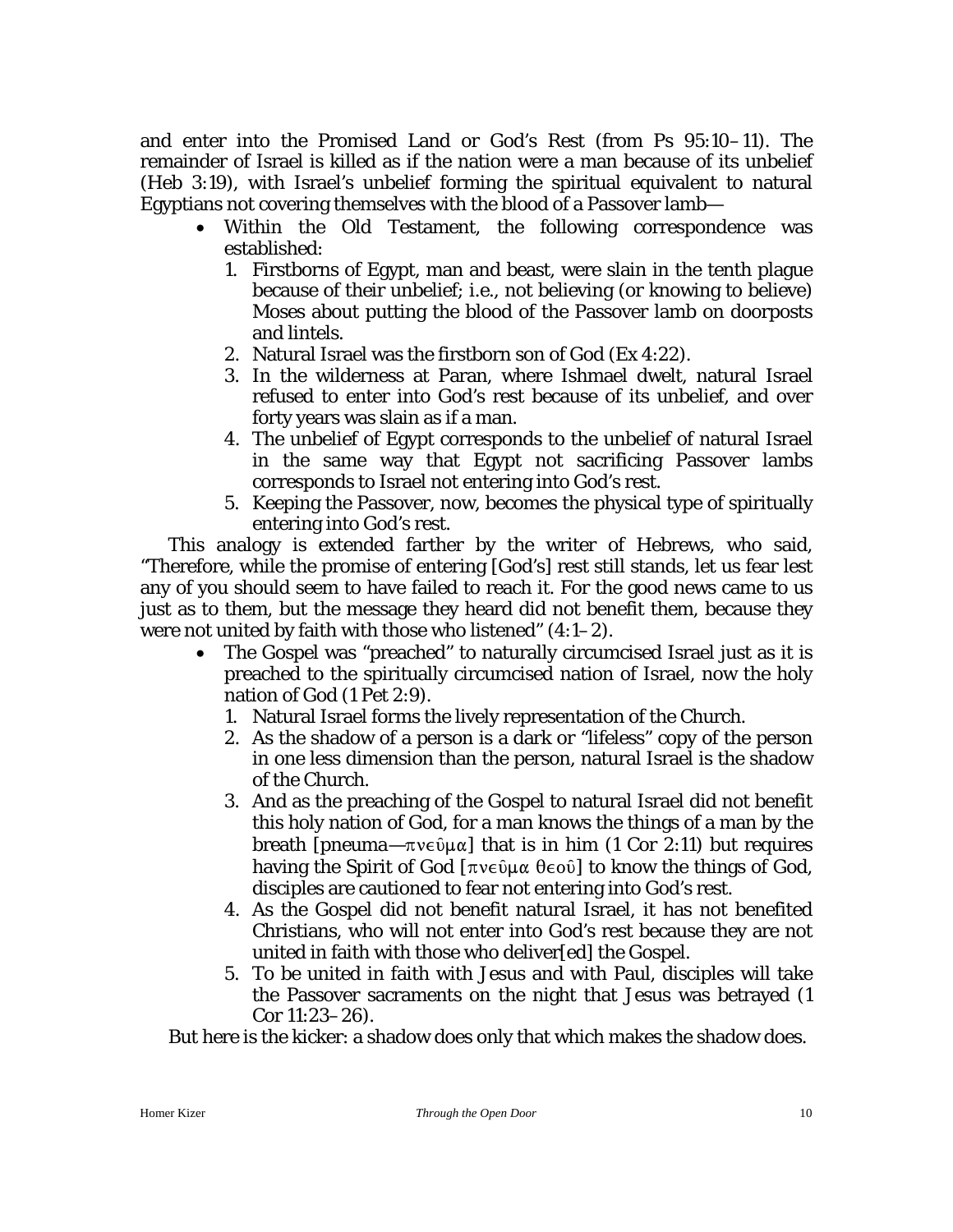- Natural Israel's unbelief prevented this holy nation from entering into God's rest as Egypt's unbelief resulted in its firstborn being slain.
- As the firstborn son of God, Israel did not cover itself in faith and belief in the wilderness and was slain in the wilderness as the firstborn of Egypt was slain.
- The Church's unbelief manifests itself through disciples not being united by faith with those who preach that *disciples are to take the sacraments on the night Jesus was betrayed*.
	- 1. Because the Church's unbelief that has it taking the sacraments on every day and/or night other than on the 14th of Abib, disciples, who individually and collectively form the spiritual firstborn son of God, will be slain as the firstborns of Egypt not covered by the blood of a Passover lamb were slain.
	- 2. As the Gospel did not benefit natural Israel, the Gospel has not benefited spiritually circumcised Israel, for this nation has refused to enter into God's rest: the writer of Hebrews makes the weekly Sabbath the lively representation of God's rest (4:3–11).
	- 3. Therefore, because of its unbelief the greater Christian Church has not entered into God's rest while the promise of entering stands, God will doubly repay Israel for its iniquity and its sin (Jer 16:18).
	- 4. The wages of sin is death (Rom 6:23); so for God to doubly repay Israel for its iniquity and sin, Israel must die twice, with the second death being cast into the lake of fire.

A shadow of what is invisible is also invisible, except as it is manifest in actions such as ungodliness and unrighteousness, both of which come from the absence of "spiritual light," as in the absence of God. So as a physical shadow is cast onto a physical landscape, a shadow of what is invisible is cast onto an invisible spiritual or mental landscape, which, in our example, is the mental topography of living creatures. Thus, the absence of "spiritual light" resulting from, say, fallen angelic beings standing between God and human beings causes darkness to lay over the mental mindsets of these human beings, with this "darkness" manifested in this world as unrighteousness in these human beings. And because this darkness is created in the timeless heavenly realm, the shadow of a spiritual event or entity is not time-linked to phenomena in this world though these shadows occur sequentially.

The Church would seem to be a visible entity in this world, but the sons of God are neither male nor female, Jew nor Greek, free nor bond, so these sons of God are not their tents of flesh with which they are clothed. They are not visible; rather, the tents of flesh are visible and remain male or female, but the inner new selves or new natures that transform these tents of flesh from being sons of disobedience into being disciples of Christ are invisible. And if the Church—the assembly [*ekklesia*—*έ*κκλησίαν] of God—is composed of these inner new selves, the Church is not a denomination or any assembly visible to human eyes. Rather, the Church dwells "inside" congregations that meet together in this world, with those who are the Church known by their manifestation of the fruit of the Spirit.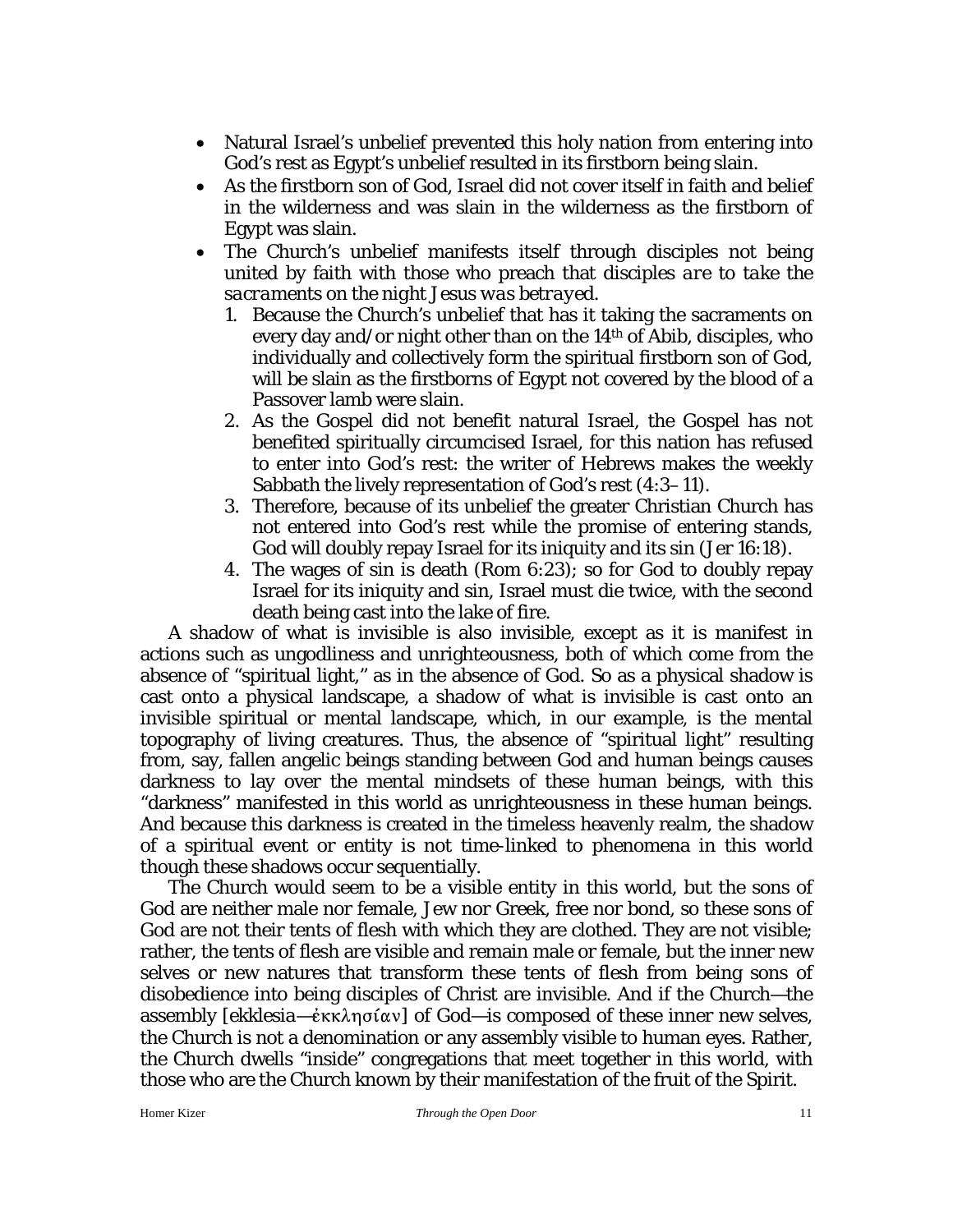The Church consists of human beings who have been born a second time, or born anew, or born again through receipt of the divine Breath of God [*pneuma hagion—* $\pi v \in \partial \mu \mu \alpha \, \dot{\alpha} \gamma v \, v$  ... the visible things of this world reveal the invisible things of God; thus, human birth and maturation reveal invisible spiritual birth and spiritual maturation, which cannot occur in the timeless heavenly realm because of the necessity for what is to coexist with what will be. The type of "growth" seen in this world that occurs between when an infant draws his or her first breath of life to when this person reaches his or her majority reveals the type of unseen "spiritual growth" in Grace and knowledge that occurs between when a disciple is first born of Spirit and when the disciple is glorified when judgments are revealed. And this type of growth can also only occur in this physical realm where change is mandated. It is always wrong to say that human beings will be glorified as "baby gods," for disciples, when glorified, will have bodies like Jesus' though they will forever be younger or junior siblings (Rom 8:29). They will not be *babies* that need to grow to maturity. They will, instead, have done their *growing* in this physical world while dwelling in tents of flesh.

In the timeless heavenly realm, all that has life has everlasting life for the moment is everlasting. The presence of life and the absence of life cannot coexist in the same entity at the same moment—and since in heaven the moment doesn't change to a next moment, and since the wages of lawlessness is death, rebelling angels had to be cast from the heavenly realm first, because lawlessness would produce gridlock that prevented even movement within the realm, and second, because only within the creation could these rebelling angels die for their lawlessness.

A born again disciple has life that has come from heaven in a manner foreshadowed by the *Logos* coming into this world as His only Son, the man Jesus of Nazareth. The spiritual life that the disciple has originates within the person through receiving the Holy Spirit, the divine Breath of God, which gives to a person drawn from this world a second (or an additional) life apart from the life that comes to the person from his or her first father, the first Adam. The Father of the son of God domiciled in a tent of flesh is the Most High, the God and Father of the glorified Jesus Christ (John 20:17). Same Father, same parentage. Hence, disciples have, when born of the water of the womb, received life from the breath given to the first Adam, and have, when born of Spirit, received life from the divine Breath of God the Father. And because a disciple has spiritual life that cannot be seen in this world but only in the heavenly realm where it comes and goes as it wills (John 3:8), disciples individually and collectively (as spiritually circumcised Israel) cast shadows onto the mental topography of physically circumcised Israel. Therefore, the unbelief that prevented those who left Egypt, with the exception of Joshua and Caleb (types of the two witnesses), from entering into God's rest is the visible manifestation of the invisible unbelief of the Church which prevents the Church from entering into God's rest, heaven, with the lively representation of this rest being Sabbath observance. This unbelief is seen in the Church's refusal to take the Passover sacraments on the night that Jesus was betrayed; thus, the Church, except for the portion represented by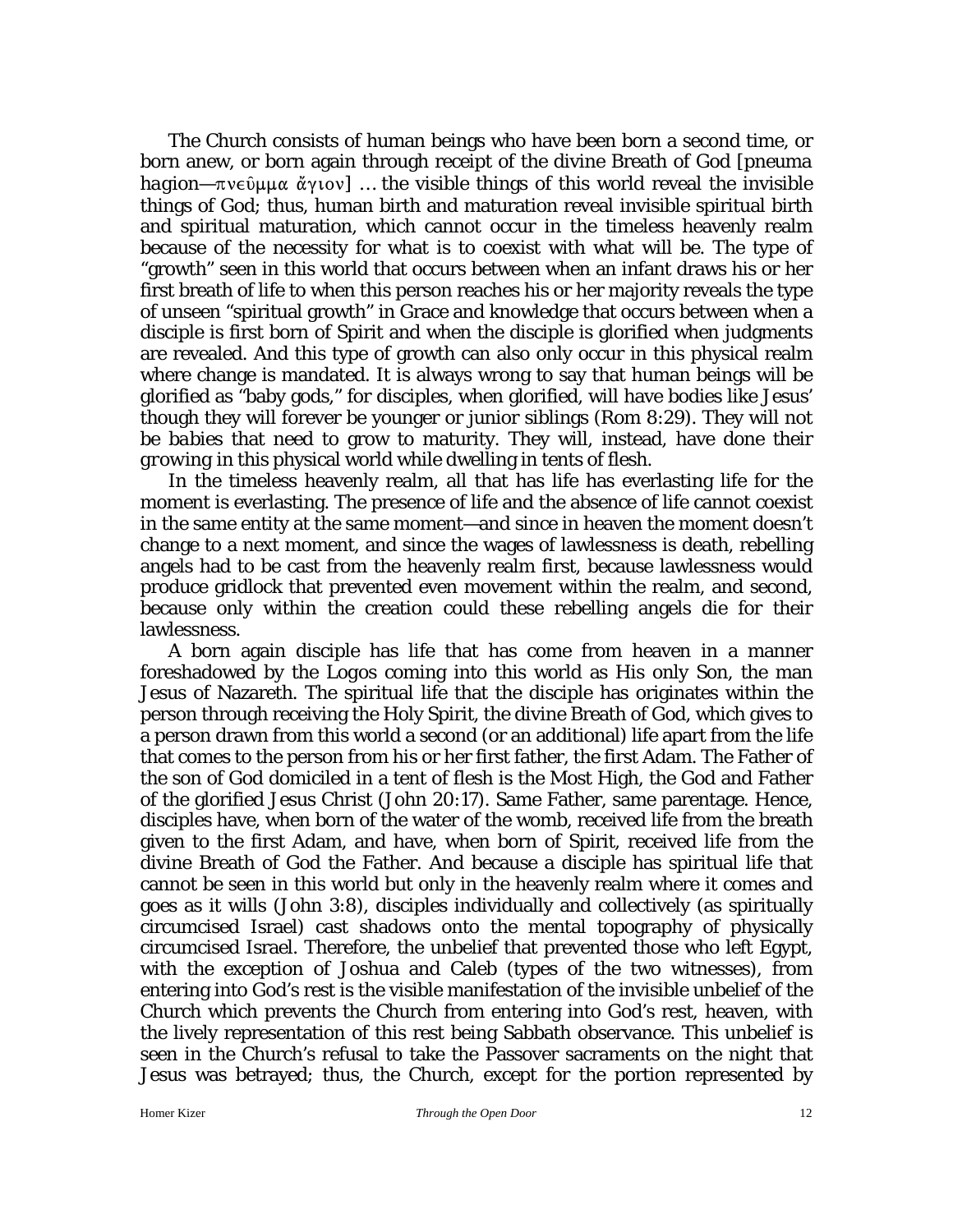Joshua and Caleb, will be like Israel was in the wilderness of Paran, and will die as if it were a single person during the Tribulation.

When Christ returns, the slain of the Lord shall be many (Isa 66:16). As the firstfruits of God, the Church has absolutely no excuse for not covering its sins by taking the sacraments on the night that Jesus was betrayed, and has no covering from death angels except taking the sacraments as Jesus commanded.

The unbelief of today's Christian Church is seen in parking lots every Sunday morning, but the extent of this unbelief can only be fully appreciated by looking at ancient Israel's history: Scripture does not record the rebellion of the spiritually-circumcised nation of Israel, but rather, Scripture records the shadow of this rebellion in ancient Israel's rebellion against God. As a result, the typology of *intertextuality* that Puritan theologians addressed stopped in the 1st-Century although these Puritan theologians knew that since the Gospel preached to Israel under the Old Testament had not profited that nation (Heb 4:2), it was possible and likely that the Gospel preached to Israel under the New Testament would not profit this spiritual nation. They had only to look at the Roman Church to know that the Gospel had not profited many for a very long time. What they did not appreciate, however, is that all of Scripture is a visible thing that reveals the invisible *Book of Life*, in which the lives of disciples form epistles written not with ink but with spirit on the hearts of saints (2 Cor 3:3). This typological movement is from *intertextuality* to *hypertextuality* (where one text is linked to a text outside of itself), and is today what opens the door to understanding Scripture.

The question of whether Scripture forms a Homeric simile or a true metaphor with the *Book of Life* cannot be answered until judgments are revealed. It is enough to say that sons of God "grow" in Grace and knowledge by putting obedience, as if flesh or muscle, onto a skeleton of faith, with these "bones" of faith occasionally breaking as a child might break an arm or a leg. However, when heavily muscled with obedience, bones don't break although obedience can be badly bruised in mishaps.

It is not natural to think in terms of obedience stemming from an invisible mindset being like muscles developed from hard work in this physical world. But by looking into the mirror that is the law of liberty, a person can see the growth of a son of God dwelling in a tent of flesh: is there faith? How much faith? How tall has this son of God grown? And is there obedience fleshing out the skeleton, or is this son of God anorexic and near death, a walking bag of stunted bones from its lack of obedience?

In the eighth chapter of Romans, Paul writes about being spiritually minded, saying that the natural or carnal mind cannot understand spiritual subjects or concepts, cannot keep the commandments, and is actually hostile to God. To change metaphors, the natural mind lacks the base constructs necessary to build a spiritual superstructure. Only when a person receives the Spirit of God are spiritual footers poured for the temple of God. Thus, many disciples live as an over-wintering foundation awaiting springtime construction. They know God and are known of God. Everyone who sees the foundation knows that a building project has been undertaken that will eventually produce a dwelling upon the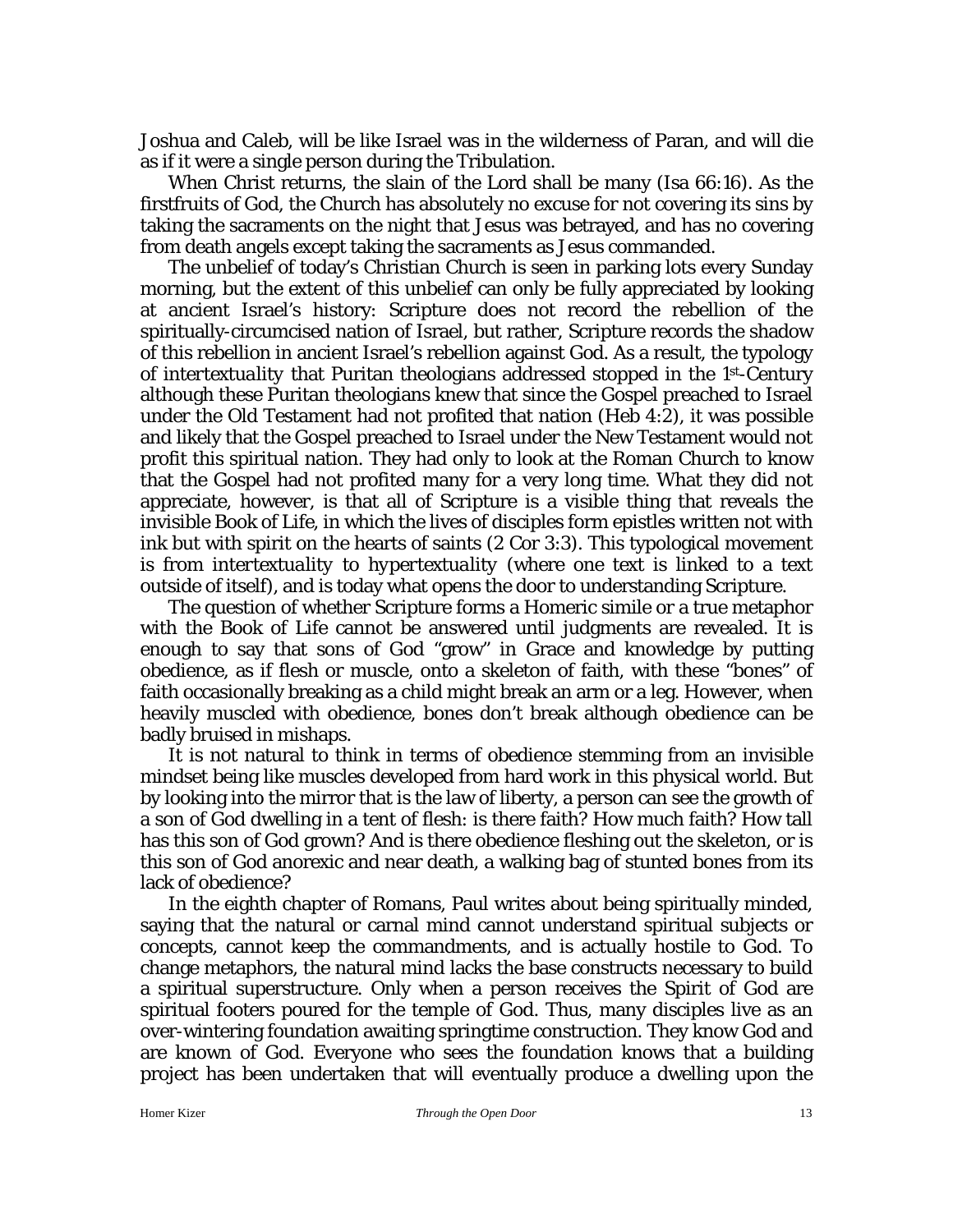cold footers. But no construction is daily occurring, or if there is construction, little progress is being made. However, when the weather breaks, there will be a flurry of activity and almost overnight a building will be framed, sided, roofed, with windows installed. Then the work of finishing the building occurs again without much progress being observed from outside.

Being spiritually minded allows comprehending the relationship between murder and anger, adultery and lust (Matt 5:21-30), with murder, committed by the hand, being the lively representation of invisible anger and hate, products of the heart, in the same way that adultery, committed by the body, is the lively representation of lust, the fruit of the mind. Murder in the physical realm equates to anger and hate in the spiritual realm. Jesus doesn't magnify the law. Rather, He moved the law from the hand to the heart; He took the law from the physical realm to the spiritual realm, an understanding necessary before any construction can begin on the foundation laid with spiritual birth and the indwelling of Christ.

As the plagues in Egypt made a separation between Israelite and Egyptian, the testings in the wilderness made a separation within Israel of who believed God and who did not. And as the firstborns of Egypt, man and beast, were slain in Egypt, the firstborn son of God was slain in the wilderness of Sin/Zin. It was not enough to be an Israelite. Rather, the one who entered God's rest in this *intertextual* example is the one who also believed God—and of the six hundred thousand adult males who left Egypt, only two crossed into God's rest.

Moving now to *hypertextuality*, Israel is a spiritually circumcised nation, the Church, and *the Church fellowship becomes the equivalent of the land of Egypt, with the "Christians" who do not take the Passover sacraments on the night that Jesus was betrayed being like Egyptians, and with those of the world being like the beasts of Egypt. Only those disciples who take the sacraments on the 14th of Abib are the equivalent of the nation of Israel in Egypt* … here is where the *hypertextual* example should frighten spiritually circumcised Israelites: it is not enough to take the Passover sacraments on the night that Jesus was betrayed if the disciple doesn't also believe God. The seven endtime years of tribulation will begin with the second Passover liberation of Israel. The lives of men will again be given for the ransom of Israel (Isa 43:3–4). And those disciples who take the sacraments on the night that Jesus was betrayed will be analogous to the nation that left Egypt after the firstborns of Egypt were given as ransom for Israel's liberation.

But of the approximately 600,000 adult male Israelites who left Egypt, only two entered into God's rest. The remainder died because of their unbelief. Thus, of the however-many who take the sacraments on the 14th of Abib, only those who truly have a different spirit about them will enter heaven: a ratio of 2/600,000 puts an exclamation point on Jesus saying that many are called but few will be chosen (Matt 22:14)[4](#page-16-0).

 $\overline{\phantom{a}}$ 

<span id="page-16-0"></span><sup>4</sup> Although Moses does not cross the Jordan, Moses entered into God's rest when he was on the mountain, with the glory of God being reflected in the shining of his face for the remainder of his life. So the percentage is more favorable than the ratio indicates.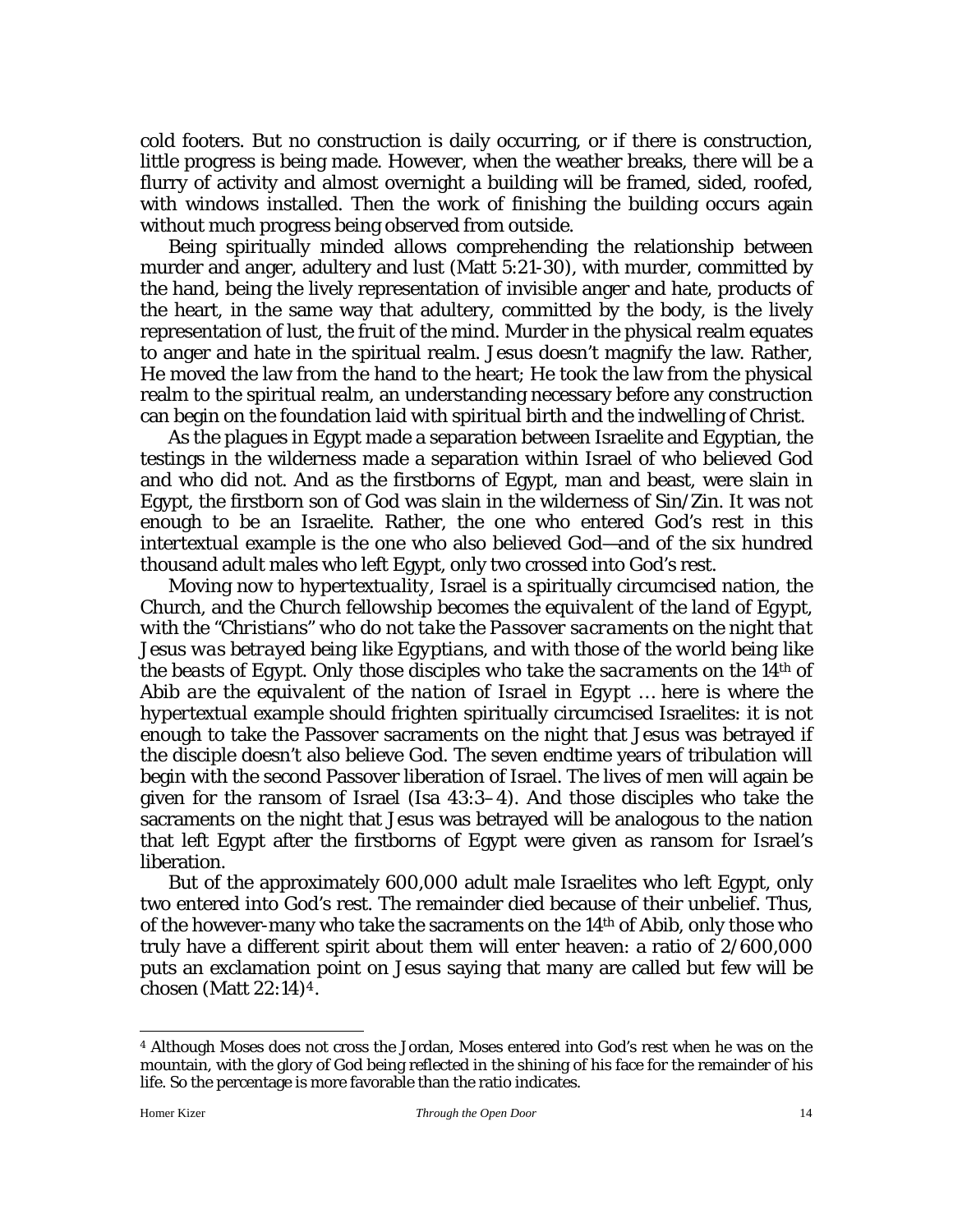A physically circumcised Israelite kept the commandments by not murdering his neighbor, by not touching his neighbor's wife, by not uttering a falsehood, by not pocketing what didn't belong to him, by not working on the Sabbath, but he (or she) could think about work on the Sabbath, could think about killing a neighbor, could transgress the commandments in hearts and minds without technically breaking the Law. But when Israel ceased being a nation circumcised in the flesh by hands according to the Law and became a nation circumcised of heart by Spirit (Rom 2:28–29; Col 2:11), Israel was no longer under the old written code, but under the laws of God written on hearts and placed in minds the same commandments, not a different set of laws, but commandments now written on the inside surface of the cup. Thus, thoughts about work or the mundane activities necessary to live on the Sabbath transgress this inner  $4<sup>th</sup>$ Commandment; for it is on this day when the disciple spends all day communing with God. It's not that the disciple's thoughts are not on God the other six days of the week, but work must be done to provide for those of the person's household. It is on days one through six when this work is done. The Sabbath is a day of entering into God's rest, not a person's own rest.

- The laws of God written on the heart and mind of every spiritually circumcised Israelite by the Breath of God [πνεῦμα θεοῦ] has *anger* and *hate* written everywhere the finger of *YHWH* wrote *murder* on the stone tablets Moses lugged down the mountain.
- These internalized laws have *lust* written in flesh where *adultery* was incised in stone.
- These internalized laws are the legal code by which disciples live their lives: a Christian isn't even to hate his or her enemies.
- A Christian isn't to mock Christ, into whose seventh-day Sabbath rest they will enter when glorified, by profaning the Sabbaths of God.

A spiritually circumcised Israelite satisfies keeping the commandments written on his or her heart and mind, a euphemistic expression for the equally euphemistic expression of receiving a circumcised heart and mind (Deut 30:6), by not hating or lusting, by having inward love for all of humanity, love that will be outwardly manifested in many ways. As a son of God a spiritual Israelite ceases to inwardly identify oneself as Jew or Greek, male or female, free or slave. Outwardly or physically, a person remains male or female. Inwardly or spiritually, a baptized disciple is a son of God. Outwardly, a son of God will keep the Sabbaths of God, will not murder, will not steal, will not commit adultery just as this son of God retains penis or vulva. The new man is inside the existing body of flesh, and hopefully governs the flesh.

The Apostle Paul did not understand why he wasn't better able to rule himself from the inside out.

The essential factor in understanding what Paul wrote in his many epistles is grasping this relationship of the outer physical man being ruled by the inner new man. Disciples are no longer under the law, for the laws of God have been written on their hearts and minds. The bodies of disciples, whether plumbed male or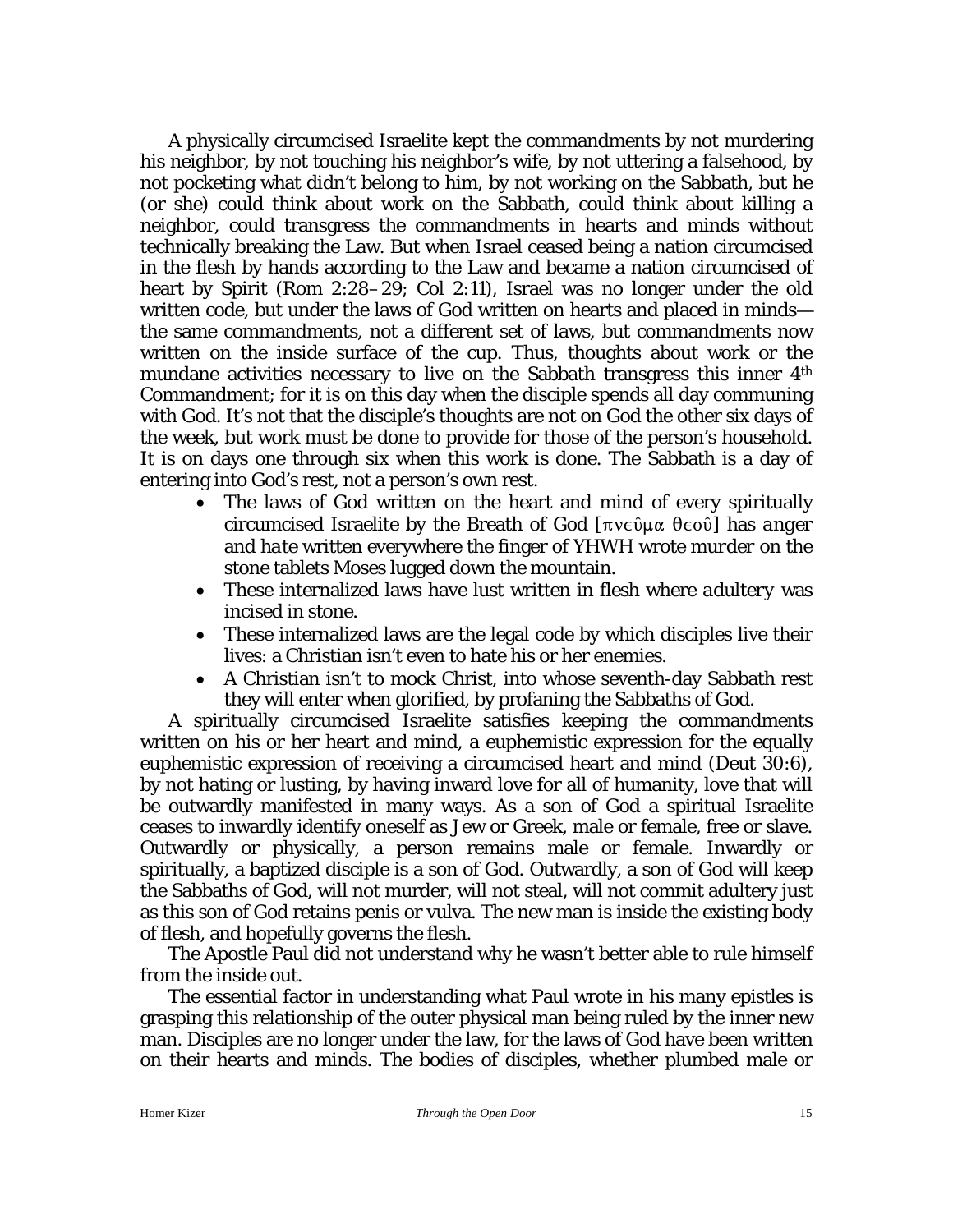female, are to be ruled by the inner new man who operates under the legal code of love. There is no love in hate, so the inner new man doesn't hate which causes the flesh never to commit murder. Likewise, adultery is a specific type of coveting run amuck. There is no love in coveting sexual gratification outside of marriage, or in coveting revenge through a sexual liaison, or in coveting power or wealth through the giving or withholding of sexual favors. And in a similar manner, there is no love toward God in not outwardly keeping His Sabbaths, of which Christ is the reality.

But saying that Christ is the reality of the Sabbaths of God produces Protestant linguistics problems: if the Sabbaths of God are the lively representation of Christ, then disciples who do not keep these Sabbaths have no relationship with Christ. Natural Israel is the lively representation of the Church, which is a physically invisible assembly. The Sabbaths of God form the lively representation of Christ, a life-giving spirit. Thus, it is through the Sabbaths that a person enters into "life." An Egyptian did not become an Israelite by tagging along behind Israel, but by circumcision and baptism—by participating in the reality of what defines Israel. Likewise, a "Christian" does not become a spiritually circumcised Israelite by going to church every Sunday, but by participating in the reality of what it means to be of Israel with Sabbath observance being an integral part of what it means to be of Israel. If a person says that he or she knows God, the person will keep the commandments and will walk as Jesus walked (1 John 2:4–6): Jesus kept the commandments. If the person will not walk as Jesus walked, will not imitate Paul as he imitated Christ (1 Cor 11:1), then the person has not entered into the reality of Christ, which is to live as a Judean. Since the disciple is not the flesh, physical circumcision is counterproductive, but no disciple can enter the reality of Christ and not keep the Sabbaths *for Christ is their reality.* The person who does not keep the Sabbaths has not entered into the reality of Christ, but is a spiritual bastard.

The teachers of Israel in the latter portions of the 1st Century through the 3rd Century confused foundations for superstructures. They were spiritually so extremely near-sighted that they couldn't read Paul's epistles even though they could see the words on the page; they couldn't read spiritually. Why? Because for one, two, or however many generations they had made no journey of faith that cleansed hearts so that they could be circumcised. Even though born of Spirit, unless a person makes a journey of faith equivalent to the patriarch Abraham's physical journey of faith, hearts are not cleansed; hearts are not spiritually circumcised; and the person in not a part of the invisible Church … the person can outwardly receive the honor accorded a bishop, but inwardly be an inverted bastard, conceived as a son of God but having as an infant adopted the prince of this world as the person's spiritual father.

Because many "bishops" adopted the prince of this world as their spiritual father—not one of the three hundred or so bishops that attended the Council of Nicea (ca 325 CE) was brave enough to tell the Roman Emperor Constantine that he was an agent of the prince of this world—God delivered the Church into the hand of the spiritual king of Babylon, Satan the devil. Yes, Paul wrote to the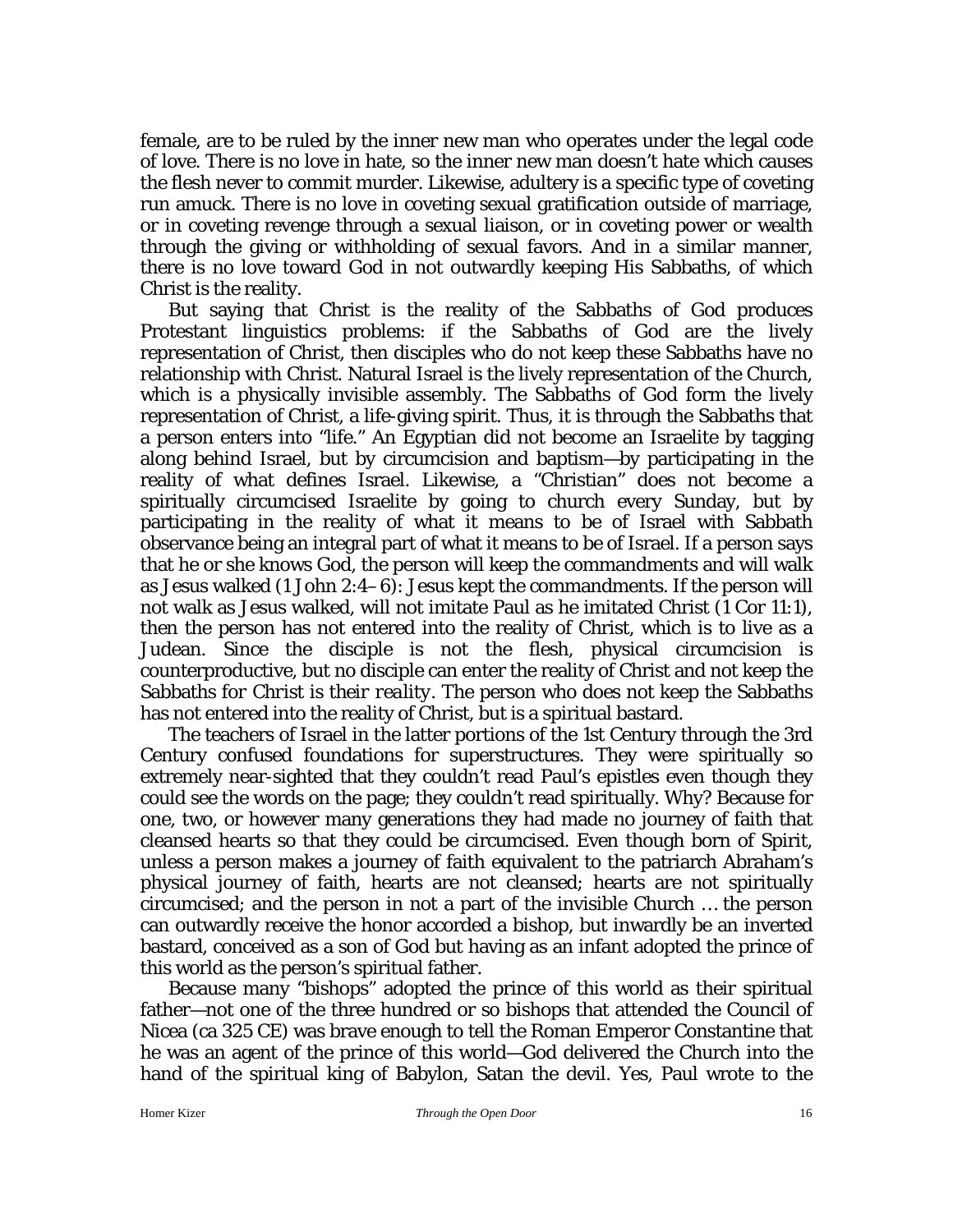saints at Rome, "For there is no authority except from God, and those that exist have been instituted by God. Therefore whoever resists the authorities resists what God has appointed" (13:1–2). But there would be no need to deliver the kingdom of this world into the hand of the Son of Man as will be done halfway through seven endtime years of tribulation (Rev 11:15–18; Dan 7:9–14) if the rulers in place today were agents of God. Rather, God consigned all of humankind to disobedience (Rom 11:32). Because of the transgression of the first Adam, God delivered human beings into the hand of the Adversary, into the hand of the prince of this world, thereby subjecting all of humankind to Satan's broadcast of disobedience that caused/causes all whose father is the first Adam to be sons of disobedience (Eph 2:2–3) until God has mercy upon the person by drawing the person from this world (John 6:44) by giving the person a second birth.

Those authorities who have been appointed by God are of the Adversary until the kingdom of this world is delivered into the hand of the Son of Man, who has qualified to receive it but who will not receive it until Satan is cast from heaven and the Holy Spirit is poured out on all flesh. Therefore, disciples are today spiritual insurgents in the kingdom of this world, causing Satan the problems that physical insurgents cause authorities anywhere in this world. Only these problems are in the heavenly realm where "obedience" annihilates "disobedience" as an IED made from a 155mm artillery shell destroys a Hummer in this world.

The many bishops who adopted Satan as their father caused the spiritually holy nation of God [as the rulers of natural Israel caused that holy nation of God] to wander away from the ways of God and to profane His Sabbaths. They did exactly to the invisible inner new man what false prophets did to ancient Israelites outwardly. What the prophet Ezekiel records in his chapter 20 is the lively representation of what the early Church did spiritually. *YHWH* sent both houses of physical Israel into physical captivity for not walking in His ways and for profaning His Sabbaths. The Father and the Son sent both the *school of Ephesus* and the *school of Alexandria*, the two houses of Christianity, into mental captivity for not spiritually walking in His way and for spiritually profaning His Sabbaths. These two houses are today Arian Christianity and Trinitarian Christianity. And as Israel made war on Judah, Arians have made war on Trinitarians, and will do so again. Biblical prophesies are ultimately about war in that portion of the heavenly realm within the bottomless pit, a rift in the fabric of heaven analogous to the fissure in the earth's crust that swallowed Korah and his friends.

The demonic kings who presently makeup Satan's ruling coalition are all rebels, and as Satan rebelled against God, he will reap rebellion within his coalition.

All sons of God are born free to keep the commandments of God; they are not born consigned to disobedience as the tents of flesh in which they are domiciled were. But Paul warned the saints at Rome: "Do you not know that if you present yourself to anyone as obedient slaves [bondservants], you are slaves of the one whom you obey, either of sin, which leads to death, or of obedience, which leads to righteousness" (6:16).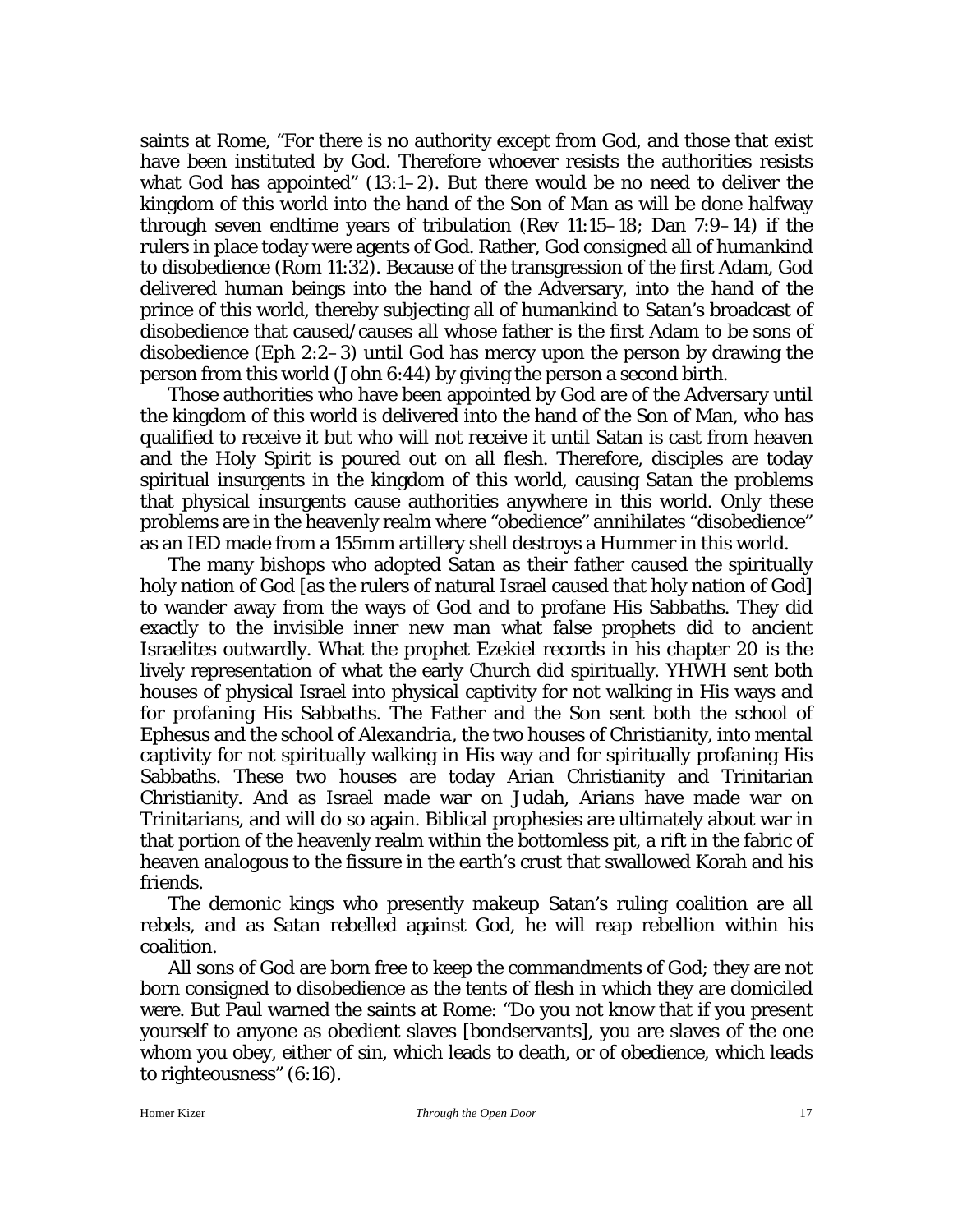Although born of Spirit with sin having no dominion over sons of God, most disciples have voluntarily made themselves slaves to sin by neglecting the Law and ignoring Moses, the accuser of every Israelite, natural and spiritual (John 5:45–47; Deut 31:25–27) … as Alice went *Through the Looking Glass* to find an alternative world, disciples go through the Open Door to find that Christianity is not the "religion" taught by Catholic or Orthodox or Reform theologians, most of whom are sincere men and women that have made no journey of faith, nor even know that such a journey must be made before the person can understand the things of God. Thus, the release of spiritually circumcised Israel from mental bondage to sin, foreshadowed by the release of physically circumcised Israel from physical bondage in Egypt, has been concealed from them.

Jesus is the paschal Lamb of God, sacrificed at Calvary when Temple leaders were then reckoning when Passover lambs were to be slain. He came as the light of this world, the light of Day One (Gen 1:3; 2 Cor 4:6), the light that would be taken away by His death (John 12:35–36; 1:4–5 *et al*). John wrote, "But whoever hates his brother is in the darkness and walks in darkness, and does not know where he is going, because the darkness has blinded his eyes" (1 John 2:11). Whoever breaks the Law walks in darkness. The son of God who breaks the Law has returned to darkness by presenting himself as the servant to sin. He is blinded *because of the darkness*, not because his eyes cannot see as was [and remains] the case with natural Israel. Lawlessness blinds eyes that can see if the son of God would turn to God, hear the words of the Son and believe the Father. Obedience opens eyes as it opens the door to understanding the thoughts of God.

Unrighteousness and ungodliness represent spiritual darkness—and the story of darkness's tussle to overcome the light provides the context for the Bible, a narrative told by the *Logos* to His friends. Because meaning must be assigned to words, the Bible speaks as a double-lipped sword to those individuals who hear the words of Jesus of Nazareth and who then believe the One that sent Jesus. It is spiritually silent to those individuals whose minds are set on the physical creation and all that is in the creation; Scripture is meaningless to the beasts of this world and to those human beings who have not yet been born of Spirit. If it equally meaningless to those who have been born anew as sons of God but who have returned to lawlessness; who have blinded themselves by presenting themselves as willing servants to sin.

Although many disciples have been called, have been born of Spirit, few will be chosen (Matt 22:14). Few will hear the words of Jesus and believe the Father and pass from death to life without coming under condemnation (John 5:24). These individuals are the ones foreknown, predestined, justified, and glorified as the brothers of Christ. And the vast majority of these individuals are not today "Christians," but come from the third part of humankind (Zech 13:9) that will be born of Spirit when the Holy Spirit is poured out on all flesh halfway though the seven endtime years of tribulation. They represent the great endtime harvest of the earth (Rev 14:15) that begins 1260 days before Christ returns as the Messiah. They will make up most of the harvest of firstfruits, and to the shame of every disciple today, they will believe God unto obedience.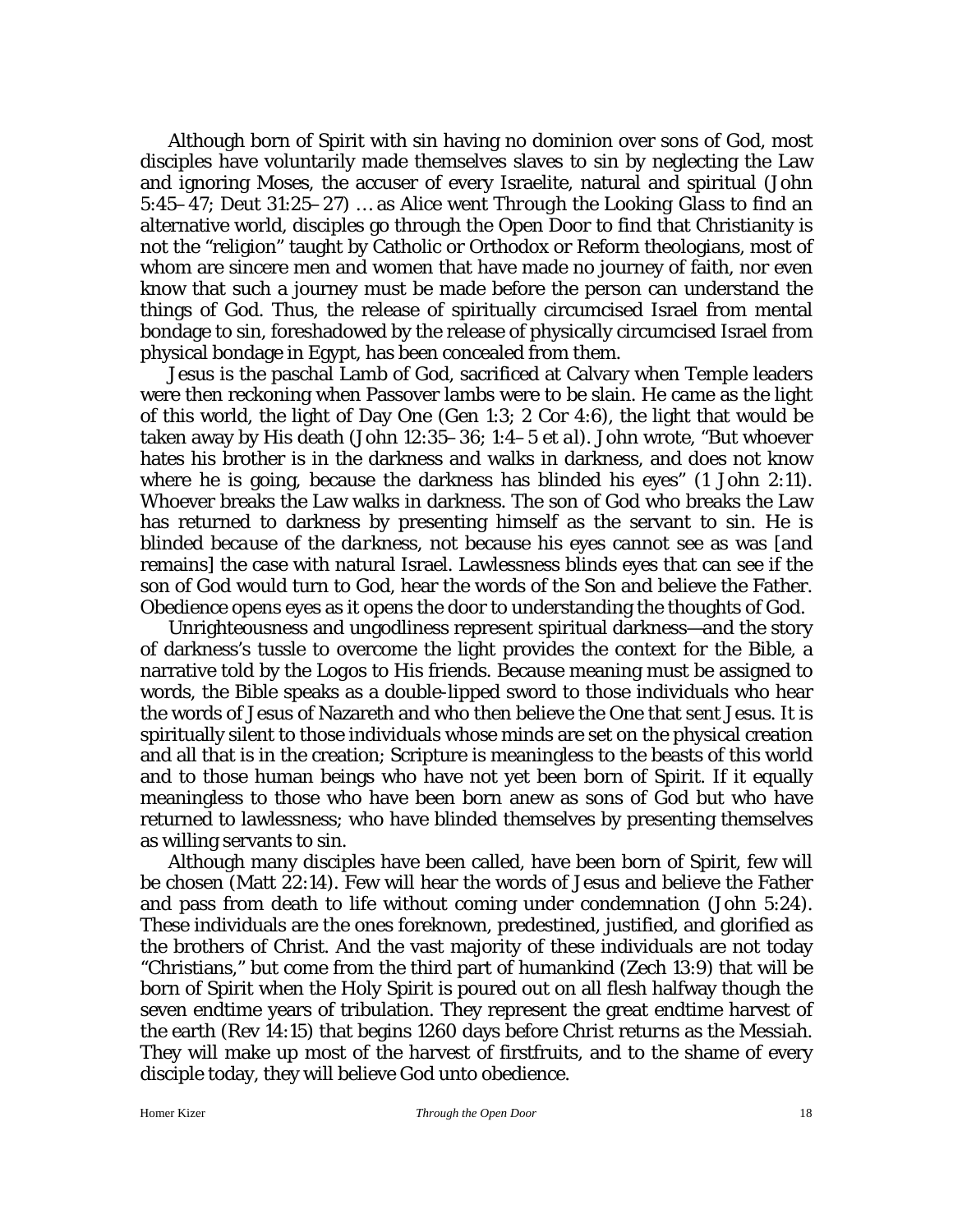A disciple who keeps the commandments of God and holds the testimony of Jesus (Rev 12:17) is as a match struck in a cave. The disciple's pinprick of light seems exceedingly bright in the darkness of the bottomless pit.

3.

The *Open Door* permits entrance into an invisible spiritual world through the things that have been made, with the things recorded in Scripture forming the lively representation of what is written in the *Book of Life*. The things of a man, his thoughts and desires of his heart, are known to the man by the breath [*pneuma*] of the man that gives to him life in this physical realm. The things of God, His thoughts and His plans, are made known darkly to a son of God by the divine Breath of God  $[\pi \nu \in \hat{\mathfrak{g}}]$  that gives this son spiritual life in the heavenly realm, life that cannot be seen in this world but goes as wind blows (again, John 3:8) … where wind goes and from where wind comes is now known. Satellites photograph clouds and Doppler radar "peers" into these clouds as the movement of winds around low and high pressure cells make visible what was felt but not seen in the 1st-Century. Even solar winds are now observable: Themis (an acronym for "Time History of Events and Macroscale Interactions during Substorms") satellites, in tandem with ground instruments, have photographed three dimensional images of the "magnetic ropes" that connect the earth's upper atmosphere to the sun. A magnetic rope is a twisted bundle of magnetic fields along which solar winds flow, providing energy for magnetic storms and auroras. So what couldn't possibly be seen or known by earlier generations has become common knowledge. And since the visible, physical things of this world precede and reveal the invisible things of God, more can be said and understood about spiritual birth than ever before.

In an *Alaska Daily News* story dated December 26, 2007, David Sibeck of NASA's Goddard Space Flight Center said the first magnetic rope was detected by Themis satellites on May 20, "'It was very large, about as wide as Earth, and located approximately 40,000 miles above the Earth's surface in a region called the magnetpause,' which is where solar winds and the planet's magnet field 'meet and push against one another like sumo wrestlers locked in combat.'"

No one in the 20th-Century had seen a magnetic rope. Few even knew of these magnetic fields twisted together like hemp rope. Yet today more people have seen a photo of a magnetic rope tying the earth to the sun than know what it means to be born of Spirit.

What is known about wind today by a farmer planting spring fields, military planners trying to anticipate the weather for the D-Day invasion of Europe did not and could not know.

The invisible portions of this physical world are rapidly becoming visible as knowledge continues to increase. And in a real world analogy, those who attempted to explain the workings of the Spirit of God and what it means to be born of Spirit in the era when weather forecasting was mostly limited to observing the horizon were spiritually more "blind" than were Allied military meteorologists in 1944. Yet forty, fifty, sixty years later, most disciples in the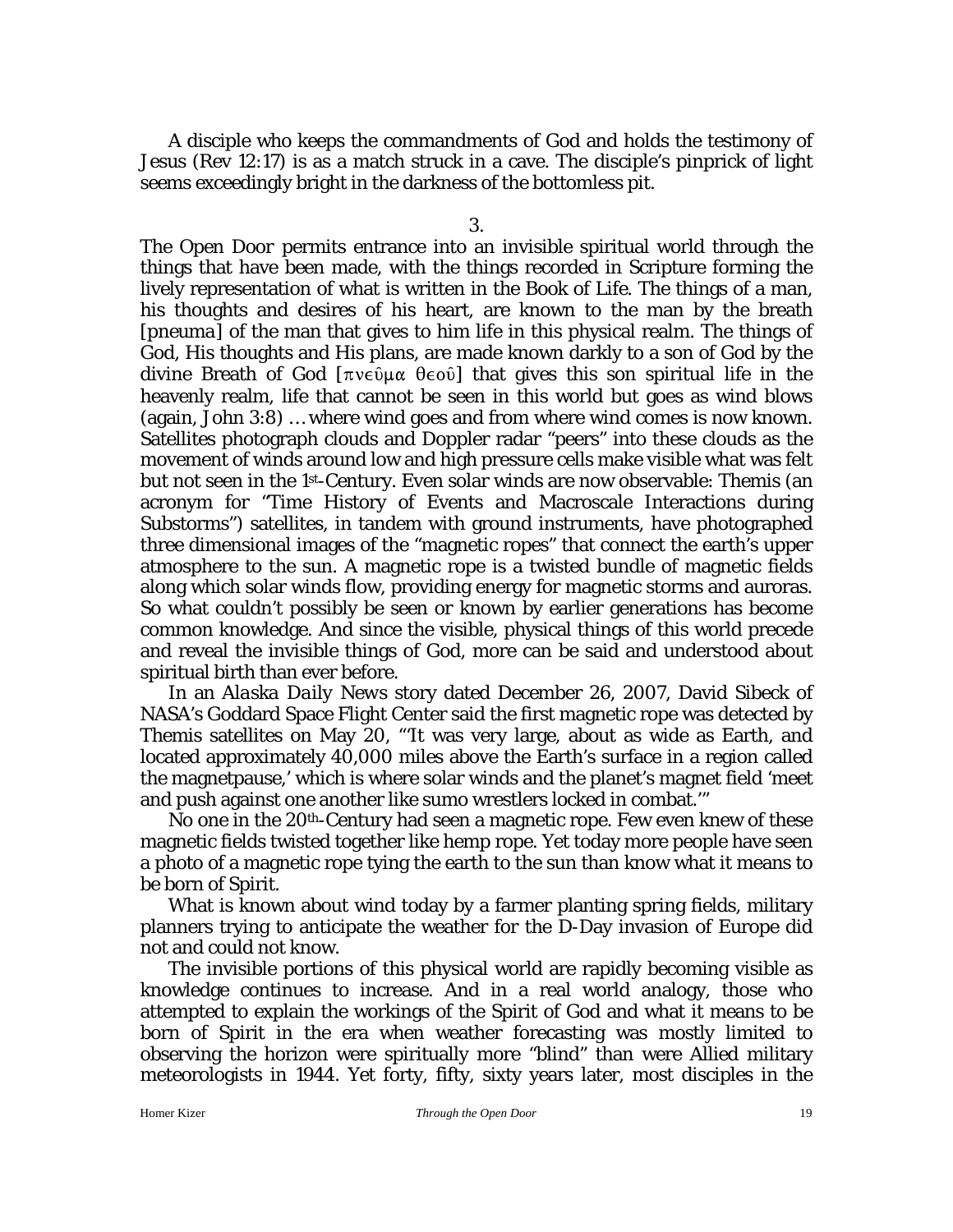church of God still look to the knowledge of that WWII era for their explanations of what it means to be born of Spirit. This is like telephoning one's neighbor to find out what tomorrow's weather will be instead of turning on the evening news: it is a denial of knowledge. It is the ostrich syndrome bringing forth its fruit of ignorance.

One major denomination (The Latter Day Saints) teaches that "spirit" is a form of matter requiring "purer" eyes to see, making spirit not analogous to wind, but a solar-like wind that requires eyes even better than those of the four orbiting Themis satellites, or of the Hubbard Telescope to see. This teaching does not separate heaven from this physical creation by a wall of fire, but makes heaven part of a continuum which includes the four unfurled dimensions in which humankind has life. This teaching does not make the burning bush Moses saw a portal between dimensions, a portal like that of Jacob's ladder, but makes the physical creation the portion of a sand beach that protrudes above the water … through *intertextuality* and *hypertextuality*, endtime disciples can "see" that the shadows of heavenly phenomena are cast not directly onto the surface of the earth but into thoughts and desires of living creatures. A barrier divides or separates heaven from earth, a barrier that causes the conscious mind not to perceive the actions of its subconscious mind. A barrier separates consciousness from the unconscious. Not an impenetrable barrier, but one disclosing that no continuum exists. So "spirit" is not a form of matter needing purer eyes to see. Rather, heaven is on one side of a barrier of fire, and all of the other dimensions, furled and unfurled, are on the other side.

A point on a two-dimensional plane would perceive a cylinder as a circle, for this point would not be able to perceive any of the cylinder's height. But, because a point on a two-dimensional plane perceives a cylinder as a circle doesn't make the cylinder any less tall: calling a cylinder a circle merely illuminates the limitations that have been placed upon the point by its inability to grasp the existence of another dimension. So it would be fruitless for two points on a plane to argue about the nature of the cylinder that they sincerely believe to be a circle, but that will not stop them from going to war with one another when consigned to disobedience.

When encountering a cylinder, our two dimensional point would be unable to directly perceive any of the cylinder's height unless the point observed the shadow of the cylinder's height cast onto the two dimensional plane—and this determination would be made by observing where the light was and where the light was absent (or where it was dark). If our point did not know to attach significance to the presence and absence of "light," then the cylinder's shadow that reveals the height of the cylinder would have no meaning to this point. Our point needs a translator to convert the presence and absence of light into usable code to which meaning can be assigned. And in a manner similar to that of a computer's language translator, which attaches significance to the presence and absence of electrical resistance in a silicon chip, if a disciple does not have the spirit of knowledge Jesus promised to send every disciple [the *parakletos*—  $\pi\alpha\rho\alpha\kappa\lambda\eta\tau$  oc), the disciple cannot understand the things of God that the interplay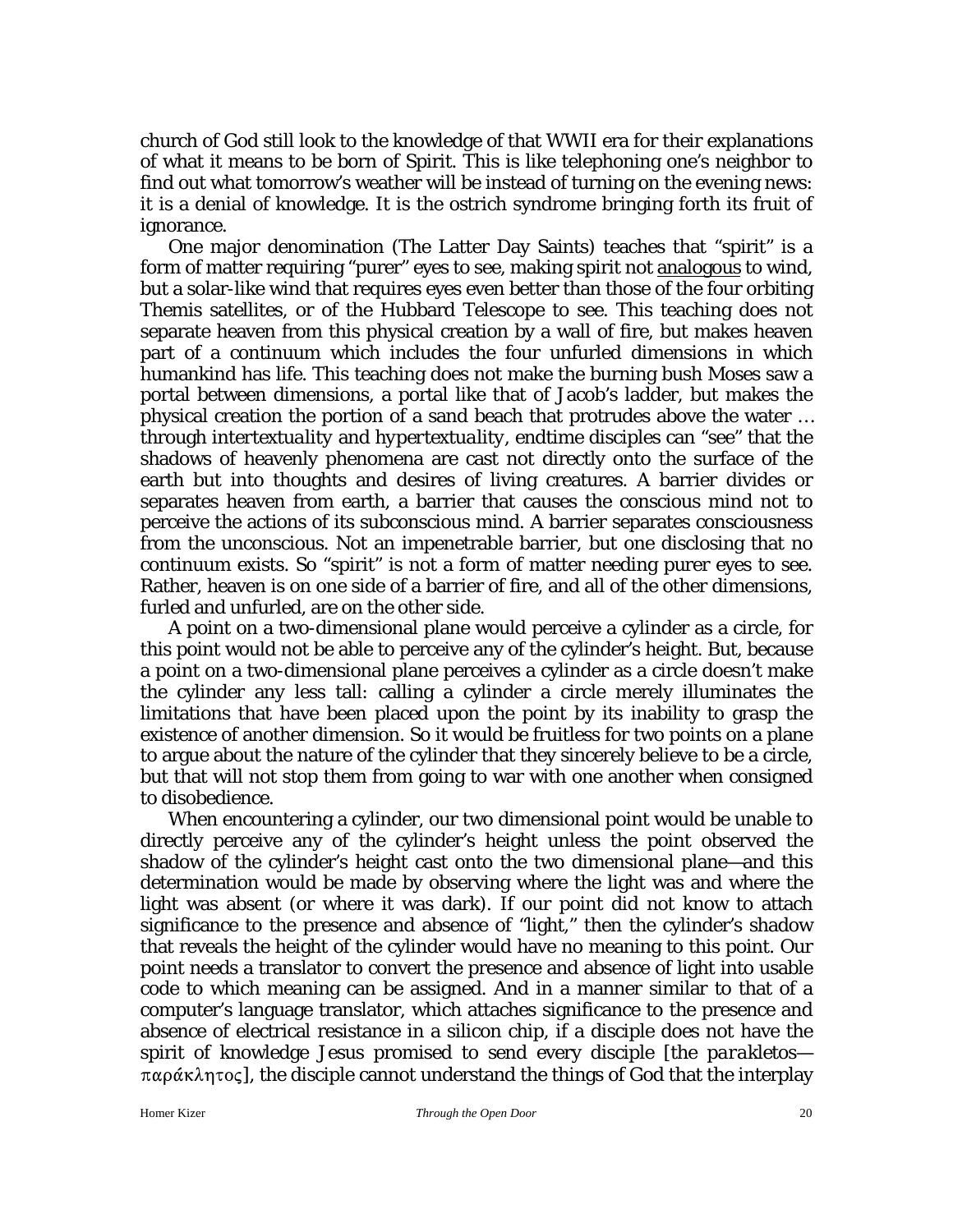of spiritual shadowing reveals. The *parakletos* serves a disciple in a manner analogous to how a language translator functions in a computer.

If a person could be reduced to a point on a two-dimensional plane, receiving the Holy Spirit adds to the point vertical height as if this additional "life" were a line vertically intersecting the plane. Since the world cannot receive the *parakletos* (John 14:17), life in the heavenly ream must be given to the person before the person can receive this spirit of knowledge that permits significance to be assigned to the presence and absence of light. The *parakletos* gives to the disciple knowledge, which adds "thickness" to the line that now casts its shadow of the previously unseen (to points on the two-dimensional plane) line. Without the *parakletos*, a disciple is no more than a spiritual line that has neither width nor depth. With the *parakletos* the disciple acquires presence in the invisible dimension that is heaven, for a line is as a point.

Before leaving our two dimensional point, if the passage of time were perceived as a horizontal line [the "x" axis], then phenomena in the heavenly realm would occur along a vertical line [the "y" axis]. Everything that happens in the timeless heavenly realm occurs along the vertical line, regardless of the distance between these phenomena: distance along the vertical line does not equate to the passage of time, for this vertical line does not move in its relationship to the horizontal line. The shadows now of the phenomena that have occurred along the vertical line will appear as sequential events on the horizontal line, with each event separated by the passage of time. But along the vertical line, no time passes.

As Protestants stumble over their rhetoric when they have Jesus being the reality of the Sabbaths of God, the church of God has stumbled over the *parakletos* being the Holy Spirit:

- In John 14:16–17, the *parakleton* is the spirit of truth [πνεῦμα τῆς  $\alpha\lambda\eta\theta\epsilon\{\alpha\zeta\}$  sent by the Father to be with disciple forever, or until the end of the age. The world cannot receive this spirit or breath  $[\pi v \in \hat{\mathfrak{g}}\mu\alpha]$ .
- In John 14:26, the Father will send the *parakletos*, the Holy Spirit [ $\pi$ νεῦμα τὸ ἄγιον], to teach disciples all things and to remind them of what Jesus had told them.
- In John 15:26, Jesus will send from the Father the *parakletos*, the spirit of truth  $[\pi v \in \hat{\omega} \mu \alpha \pi \hat{\eta} \in \hat{\alpha} \lambda \eta \theta \in \hat{\alpha} \lambda]$  that will testify about Jesus.

So the *parakletos* is, foremost, the spirit [breath] of truth, with this breath coming from the Father, thus it is Holy or divine, and with this breath being such that it cannot be received by the world … the world does not know the Father nor the things of God except by the Spirit of God [B<,Ø:" J@Ø 2,@Ø] (1 Cor 2:11), which a son of disobedience receives when this son of disobedience is drawn from the world by the Father (John 6:44). Receipt of the divine Breath of God gives to the former son of disobedience actual life in the heavenly realm. Augustine's error of believing that humankind is born with rational souls comes from him being unable to locate where humankind is in the plan of God. On the sixth day, every person will be resurrected from death and will have life in the heavenly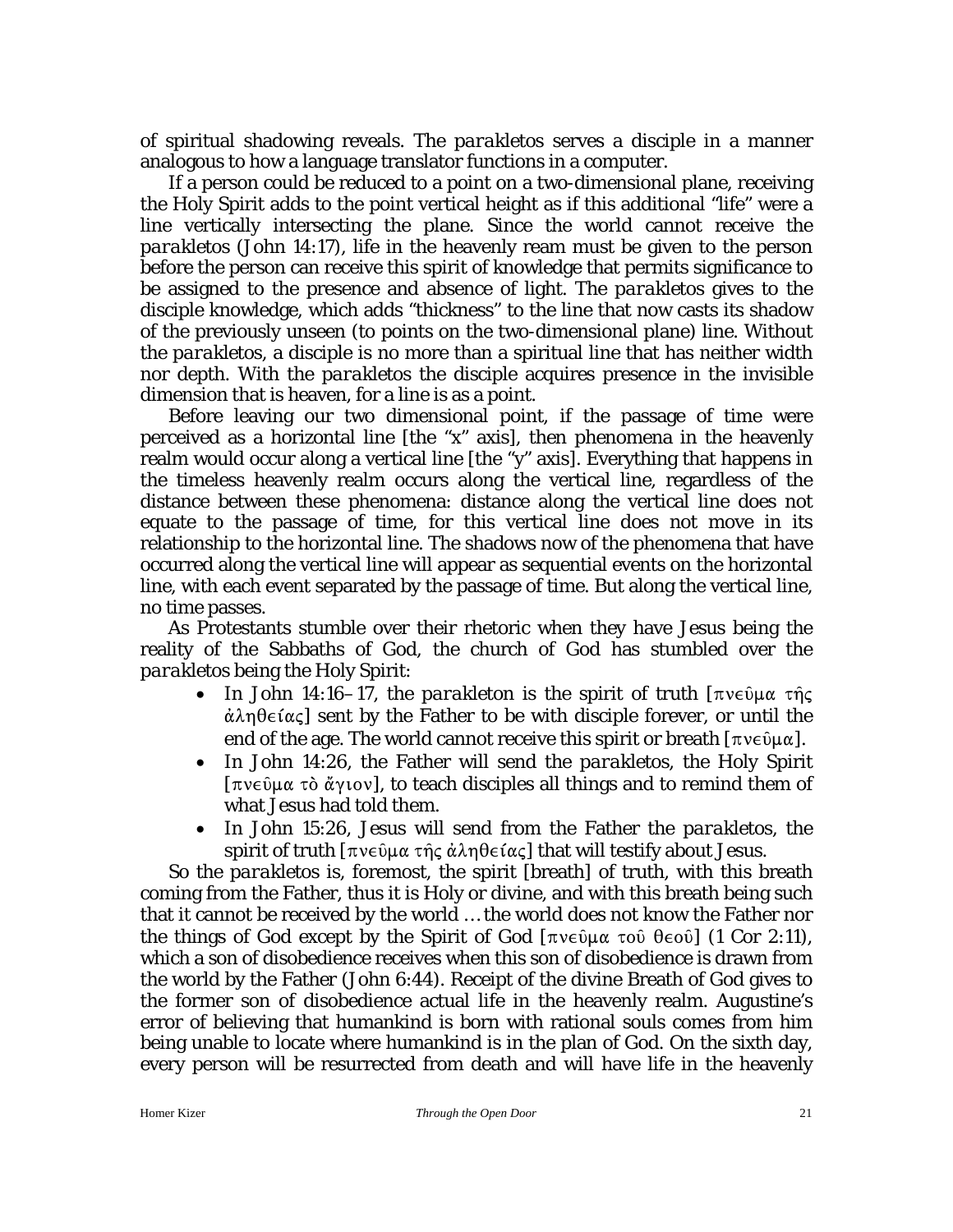realm through a second birth by receiving the same divine Breath of God: every person will be created in the likeness and image of God, for it is the beasts that linguistically represent those who have been resurrected not in the image and likeness of God.

The sixth day of the "P" creation has not yet occurred, and is more than a thousand years in the future. Presently, humankind still lives in the dark portion of the third day of the spiritual creation described in the "P" account. The firstfruits of God, of which Jesus was First, have received spiritual life through receipt of the divine Breath of God  $[\pi v \in \hat{U} \mu \alpha \theta \in \hat{U}]$  in the pattern established by Jesus when He fulfilled all righteousness by receiving the Spirit of God  $\pi v \in \partial \mu \alpha$  $\theta \in \{0\}$  (Matt 3:16) in the form of a dove.

Is the Spirit of God  $[\pi v \in \hat{\theta} \cup \theta \in \hat{\theta}]$  the Holy Spirit  $[\pi v \in \hat{\theta} \cup \theta \in \theta]^2$ Certainly the Spirit or Breath of God is holy  $\left[\alpha\right]$  ( $\alpha$ <sup>t</sup>y to v), but is there only one Breath  $[\pi v \in \hat{v} \mu \alpha]$  of God?

The visible reveals the invisible: a person has physical life through having breath, through breathing, with this breath being the "spirit" of man  $[\pi v \epsilon \hat{v}] \mu \alpha \tau \hat{v} \hat{v}$  $\dot{\alpha}$   $\gamma$  $\beta$  $\alpha$   $\beta$ . But this "life-giving breath" of a man does not teach his son knowledge whereas the *parakletos* teaches sons of God all things. A man would teach his son by "speaking" to his son, using his breath to produce sound that becomes words that convey knowledge. The *parakletos* functions as the voice of the Father—as the language translator that allows the sons of God to learn all things that are true.

Because personhood was assigned to the divine Breath of God in the 5th-Century CE, much misunderstanding was accepted as fact … several of the 4th-Century Christian writers had some really screwy ideas about the shape of the earth, with John Chrysostom, in his *Homilies Concerning the Statutes*, espousing the idea that, based on his reading of Scripture, the earth floated as a disc on the waters gathered below the firmament [expanse]. So it wasn't only about the nature of the divine Breath of God that these early Christian writers held distorted views; for as the Gospel was preached to Israel under the Old Testament but it did not profit that nation (Heb 4:2), it has been preached to Israel under the New Testament and it has not profited this spiritual nation. The earth is not a floating hockey puck, nor is the Breath of God a holy ghost that haunts disciples.

A disciple has received spiritual life from being raised from the dead by the Father (John 5:21) through the Father drawing the former son of disobedience from this world by giving this person the Breath of God [πνεῦμα τοῦ θεοῦ]. But if this person does not have the divine Breath of Christ  $[\pi v \in \hat{\mathfrak{g}} \mu \alpha]$  X $\rho_1 \sigma \sigma_0 \hat{\mathfrak{g}}$ , the person does not belong to Christ (Rom 8:9).

- Every disciple is given spiritual life through receiving the Spirit or Breath of God  $[\pi v \in \hat{\mathfrak{g}} \times \pi v \in \hat{\mathfrak{g}} \times \pi v \in \hat{\mathfrak{g}} \times \hat{\mathfrak{g}}]$ .
- To belong to Christ Jesus, every disciple will also have the Spirit or Breath of Christ  $[\pi v \in \hat{\mathfrak{g}} \times \mathfrak{g} \times \mathfrak{g} \times \mathfrak{g} \times \mathfrak{g} \times \mathfrak{g} \times \mathfrak{g} \times \mathfrak{g} \times \mathfrak{g} \times \mathfrak{g} \times \mathfrak{g} \times \mathfrak{g} \times \mathfrak{g} \times \mathfrak{g} \times \mathfrak{g} \times \mathfrak{g} \times \mathfrak{g} \times \mathfrak{g} \times \mathfrak{g} \times \mathfrak{g} \times \mathfrak{g} \times \mathfrak{g}$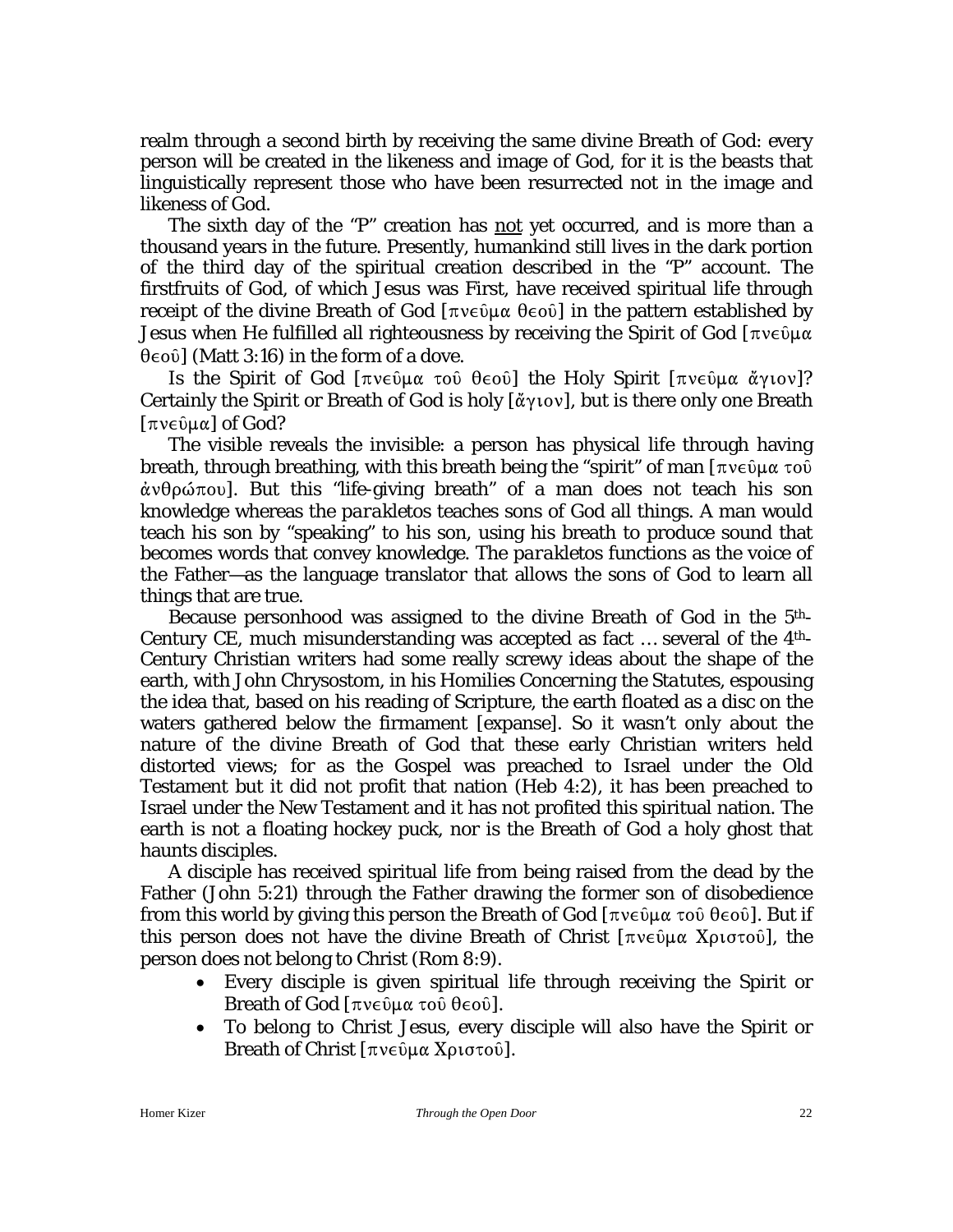- In addition, every disciple will receive the *parakletos*, the spirit of truth  $[\pi v \in \hat{v} \mu \alpha \tau \hat{\eta} \varsigma \dot{\alpha} \lambda \eta \theta \epsilon \tilde{\iota} \alpha \varsigma].$
- Plus, the person received life in this world when born of water through the spirit of man [πνεῦμα τοῦ ἀνθρώπου].

Of the four spirits [*pneumas*], the first three are of the Father or the Son, so they are all a Holy Spirit or Breath  $[\pi v \in \mathfrak{g} \times \mathfrak{g} \times \mathfrak{g} \times \mathfrak{g}]$  ... every Breath that comes from God is holy. Each time He speaks there is a renewing of the earth. Only when He keeps quiet are there no miracles performed—and as God promised Israel in the Song of Moses, because of the provocations of His sons He will hide His face from Israel (Deut 32:19–20). With His face hidden, He does not breathe on Israel. No miracles occur.

4.

Our ostrich, its head buried, has been muttering, *Pin test, pin test*, since last seen, and indeed, many ministers trained at one of the Ambassador College campuses and the many disciples whom these ministers have taught the oracles of God sincerely believe that no person is born of Spirit as long as the person remains flesh and blood. Thus, in their reasoning, the truly born of Spirit disciple will not bleed when stuck with a pin. But Jesus said,

Truly, truly, I say to you, the Son can do nothing of his own accord, but only what he sees the Father doing. *For whatever the Father does, that the Son does likewise*. … For as the Father raises the dead and gives them life, so also the Son gives life to whom he will. The Father judges no one, but has given all judgment to the Son, that all may honor the Son, just as they honor the Father. (John 5:19, 21–23 emphasis added)

If the Father raises the dead and gives life to the dead, to whom will the Son give life? The Son does what He sees the Father do, but He is not in competition with the Father to see who can get to the dead first to give them life. So the Son can only give "life" to the living.

When a son of disobedience, who has no life but that which comes from the spirit or breath of man, is drawn by the Father from this world and given His divine Breath, the Spirit of God [ $\pi$ v $\epsilon$  $\hat{\mu}$  $\alpha$   $\theta$  $\epsilon$  $\hat{\sigma}$ ], the Father has "raised" this person from the dead just as much so as if the Father had waited until the person died physically and then waited for a few millennia to pass here on earth. Baptism, now, becomes real death as far as the Father is concerned, not merely a symbolical death; for the Father will not raise this person from the dead a second time. There will be no need to raise this person a second time, for the Father gave to this person real spiritual life when He initially raised the person from death.

But the person remains flesh and blood, an earthenware cup, with the "life" coming from having received the divine Breath of the Father inside the previously empty cup … as the former son of disobedience grows in Grace and knowledge, the new creature that is spirit expands to fill the cup; thus, as happened on that day of Pentecost (Act chap 2), when a person is "filled" with the Holy Spirit [ $\pi$ νεύματος άγίου] the inside of the cup is brim full. There is no room inside the person for sin and its wages, death. The person is truly liberated from indwelling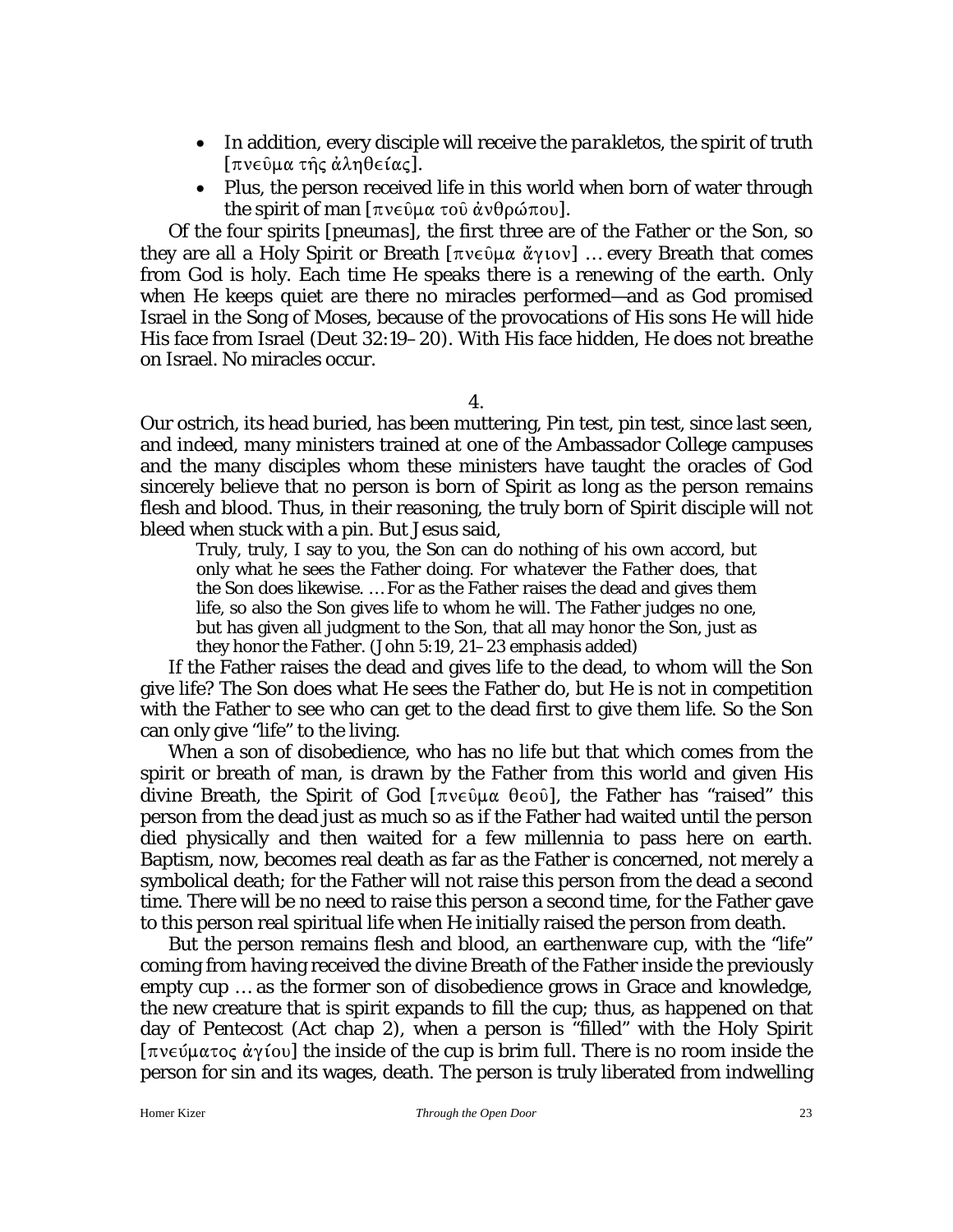disobedience and bondage to this disobedience as ancient Israel was liberated from physical bondage to Pharaoh when God first gave the lives of men as ransom for the freedom of Israel. And it was this indwelling sin that the Apostle Paul realized was still present in him even decades after his conversion (Rom 7:7–25). Liberation comes at the second Passover, the event that begins the seven endtime years.

In this era and until the seven endtime years of tribulation begin, a former son of disobedience receives the earnest of the Spirit of God  $[\pi v \in \hat{\mathfrak{g}}]$  when the Father raises the person from the dead; the person does not then receive the cup filled to its brim. As earnest money is real money, the person receives real life in the heavenly realm, only not a "full cup" of life. Thus, the person must spiritually grow. And even when the cup is filled to its brim, the cup is still an earthenware vessel, a tent of flesh that bleeds when stuck with a pin.

But the Son will also give life to whom He wills, and all judgment has been given to the Son:

- The Father gives life to the spiritually dead by giving them the earnest of His divine Breath  $[\pi v \in \hat{v} \mu \alpha \theta \in \hat{v}$ .
- The Son gives life to the spiritually living by causing the perishable flesh to put on immortality.
- But the Son only gives life to those whom He judges worthy to receive this life and to enter into God's rest.
- If the Son does not give life to a spiritually living son of God domiciled in a tent of flesh, this son of God will perish in the lake of fire.

Our ostrich and its pin test is part of the legacy of the churches of God that must be overcome, just as Christian orthodoxy must overcome its misunderstanding about human beings receiving, as the result of fornication in the backseat of a Chevrolet, eternal life within the tent of flesh. Doesn't happen! No person receives an immortal soul from the first Adam—and humankind is not yet in the sixth day of the spiritual creation, described in the "P" account.

5.

Two days before He was to die, Jesus, when His disciples pointed out the buildings of the temple, said, "'I say to you, there will not be left here one stone upon another that will not be thrown down'" (Matt 24:2). Later, His disciples came to Him privately and asked when those stones would be cast down, and what would be the sign of His coming and of the end of the age (*v.* 3). They did not ask about what would happen between then and the end of the age, but rather, they asked for a sign. They were not yet "born of Spirit"—they would not receive spiritual birth until Jesus breathed on ten of them and said, "'Receive the Holy Spirit  $[\pi v \in \hat{\omega} \mu \alpha \alpha' v \nu v]'$ " (John 20:22), the afternoon of the day He ascended to the Father. They were still as physically minded as were the Pharisees who had asked for a sign. They wanted a sign, not a history lesson. And what Jesus gave them was a sign, and what leads up to that sign.

Jesus said,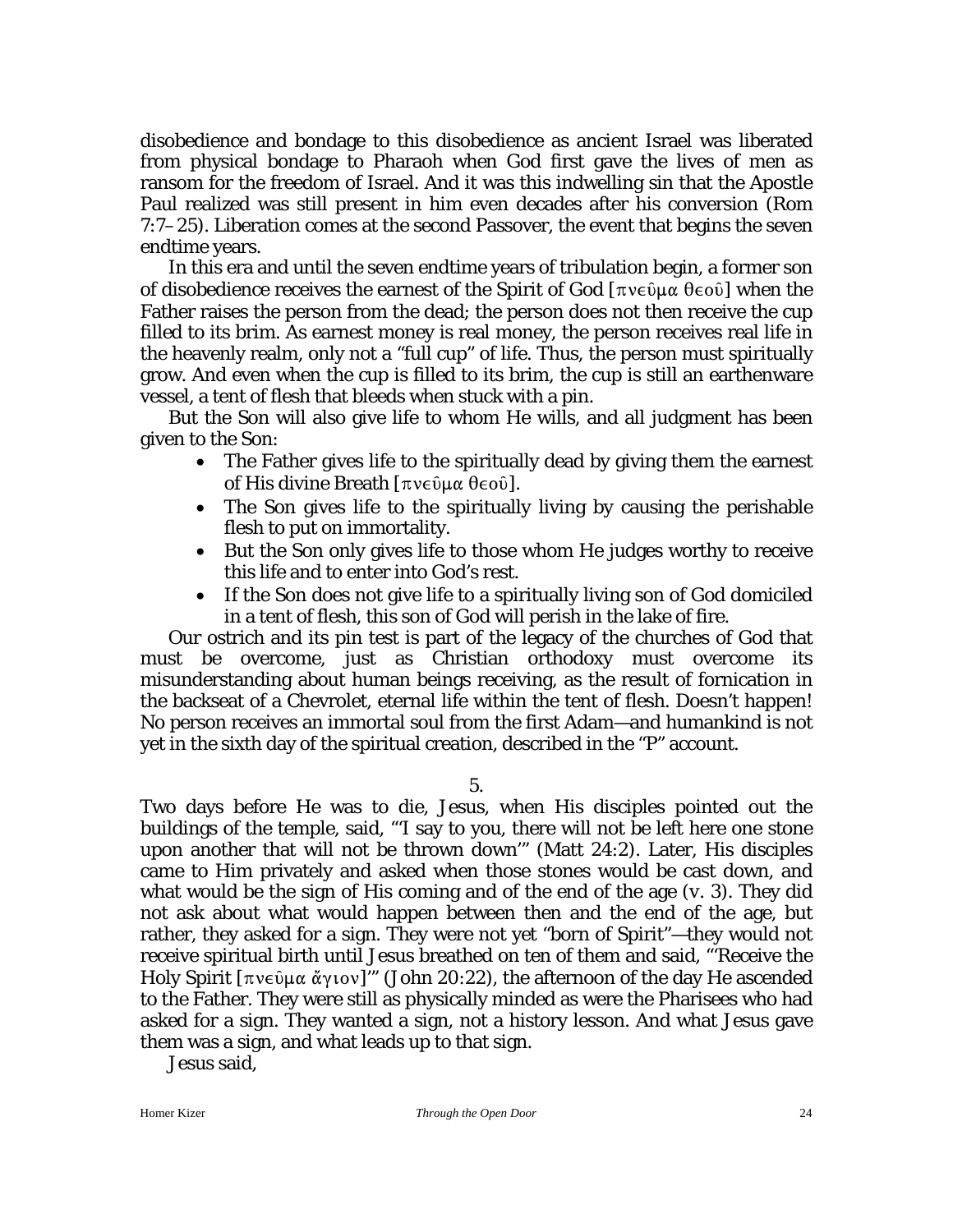See that no one leads you astray. For many will come in my name, saying, "I am the Christ," and they will lead many astray. And you will hear of war and rumors of wars. See that you are not alarmed, for this must take place, but the end is not yet. For nation will rise against nation, and kingdom against kingdom, and there will be famines and earthquakes in various places. All these are but the beginning of the birth pains.

 Then they will deliver you up to tribulation and put you to death, and you will be hated by all nations for my name's sake. And then many will fall away and betray one another and hate one another. And many false prophets will arise and lead many astray. And because lawlessness will be increased, the love of many will grow cold. But the one who endures to the end will be saved. And this gospel [good news] of the kingdom will be proclaimed throughout the whole world as a testimony to all nations, and then the end will come. (Matt 24:4–14)

The sign for which Jesus' disciples asked, Jesus gave to His disciples. But somehow, this sign has escaped most of Christendom.

Jesus told His disciples that the sign of the end of the age would not be one of phenomena such as wars, famines, or earthquakes. All of these things will occur and have to take place, but they are merely the beginning of Israel's birth pains … Zion will bring forth children before she experiences labor pains (Isa 66:7–8): before her hard labor pains come upon the Church, she will deliver two spiritual sons, a Cain and an Abel. Her hard labor pains are the Tribulation, the seven ripening years for God's harvest of firstfruits. So what Jesus says through verse 8 precede the beginning of the Tribulation, and are not the sign for which His disciples asked.

But with verse 9 ["Then they will deliver you up to tribulation"], the endtime years of tribulation begin. So in Jesus' Olivet Discourse, disciples find a hard time marker:

- The second Passover liberation of disciples from indwelling sin and death is the phenomenon that denotes the beginning of the Tribulation.
- The liberation of disciples comes from these disciples being "filled" with the Holy Spirit  $[\pi v \in \hat{\omega} \mu \alpha \ \alpha v \nu]$ , or empowered by the Holy Spirit.
- When empowered by the Holy Spirit, disciples will be "clean" as Jesus was clean, and as such, they will be acceptable sacrifices to God.
- Disciples are the Body of Christ.
- As the head of a paschal lamb cannot be sacrificed without the body also being sacrificed, once liberated from indwelling sin disciples filled with the Holy Spirit will be sacrificed as Jesus was sacrificed (John 15:18–21; Matt 10:24–25 *et al*).
- For disciples, the *place of safety* during the first 1260 days of the Tribulation is the grave.
- The 144,000 who follow the Lamb wherever He goes (Rev 14:1–5) are "virgins," meaning that they have never had intercourse—in this case, intercourse with the world that produces sin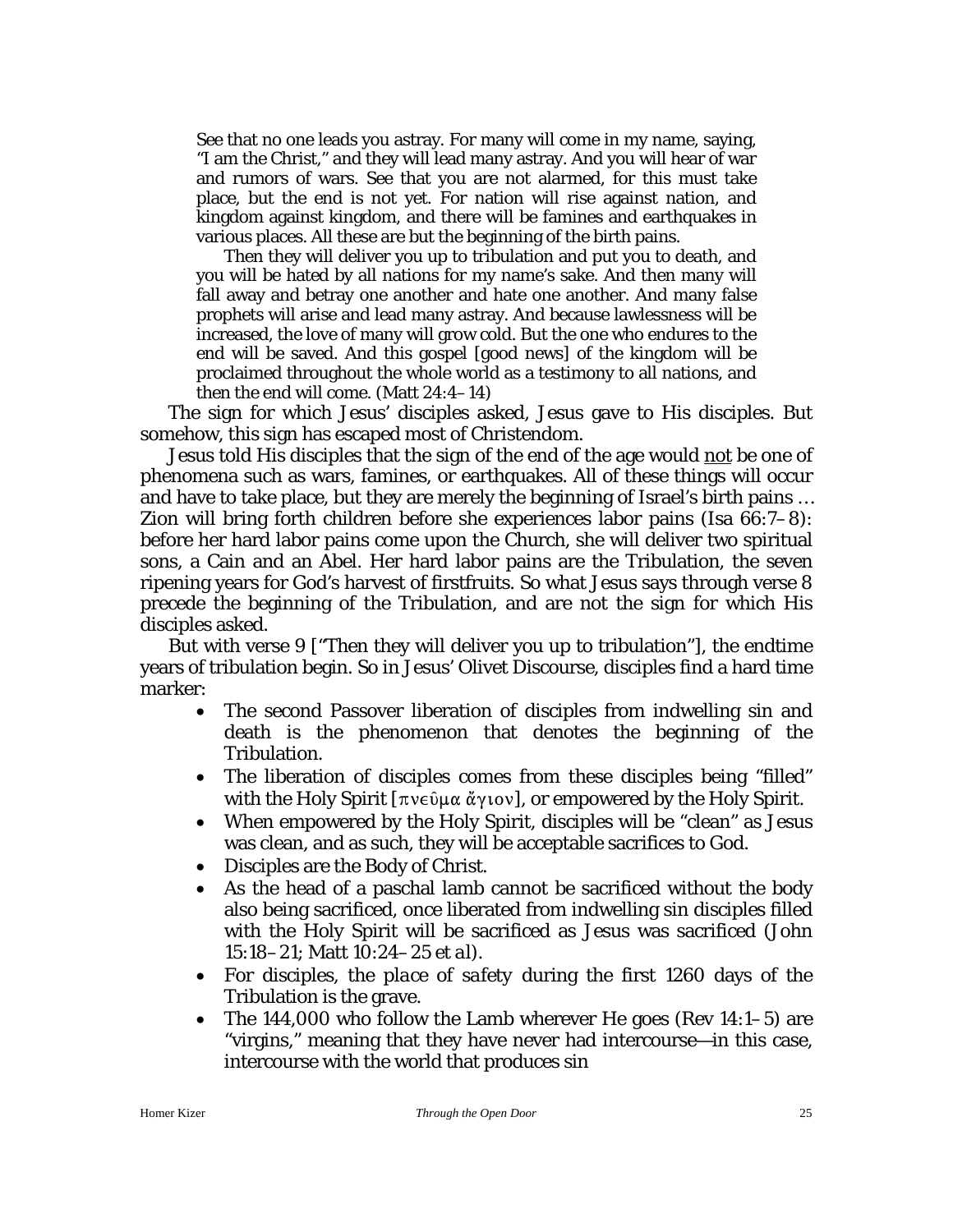- 1. The 144,000 have never sinned in the heavenly realm so they could not have life in the heavenly realm prior to when Israel is liberated from indwelling sin and death;
- 2. They could not have been born of Spirit until after the Tribulation begins; they are not today part of the church of God;
- 3. They are 12,000 of twelve tribes of Israel so they are the natural branches of Israel being grafted onto the Root of Righteousness;
- 4. Only the 144,000 and a remnant of the woman's offspring (Rev 12:17) will be spiritually alive (as in not separated from God) immediately before Satan is cast from heaven.
- 5. Every other born of Spirit disciple will be dead, spiritually and/or physically, with the faithful having been sacrificed as those who sleep under the altar were (Rev 6:9–11).
- 6. The remnant of the woman's offspring keep the commandments (they keep the Sabbaths of God) and they have the spirit of prophecy (*cf.* Rev 12:17; 19:10), meaning they know what will happen and who Satan is.

The liberation of disciples from indwelling sin and death is figuratively described as Zion giving birth to her children: the liberation of disciples at a second Passover brings to birth a spiritual Cain and a spiritual Abel. And as the first Cain murdered his righteous brother Abel, a last Cain will murder his righteous brother Abel. For doing so, this Cain will take upon himself the mark of the beast, the mark of death, the tattoo of the cross  $[\gamma \xi \gamma']$ .

But after the succession of bad news events in Matthew 24:9–12, Jesus delivers the first piece of good news to disciples: "'But the one who endures to the end shall be saved'" (*v.* 13). In everything Jesus has said so far, this is the only good news uttered. And after delivering this bit of good news, Jesus gives the sign for which His disciples asked: "'And this [good news] of the kingdom will be proclaimed throughout the whole world as a testimony to all nations'" (*v.* 14).

Why is, *but the one who endures to the end shall be saved*, the endtime gospel that must be proclaimed to the world … a third son was born to the first Eve after Cain murdered Abel, and this son was accepted by God. A third spiritual son will be born to Zion after Cain kills Abel, after Satan is cast from heaven, after spiritual Babylon falls, after the single kingdom of this world is delivered into the hand of the Son of Man, after the Holy Spirit is poured out on all flesh—all of these phenomena will occur on the doubled day 1260, the halfway marker for the seven endtime years of tribulation. This third son, a spiritual Seth, will be the third part of humanity that has not previously been born of Spirit. And this third part (Zech 13:9) will obey God when it receives spiritual birth. They form the majority of the great endtime harvest of firstfruits, and they are today Muslims, Buddhists, Hindis, or nothing at all. They are not now Christians to whom the Gospel was preached but who have not benefited from the Gospel "because they were not united by faith" (Heb 4:2) with those who delivered this Gospel to them.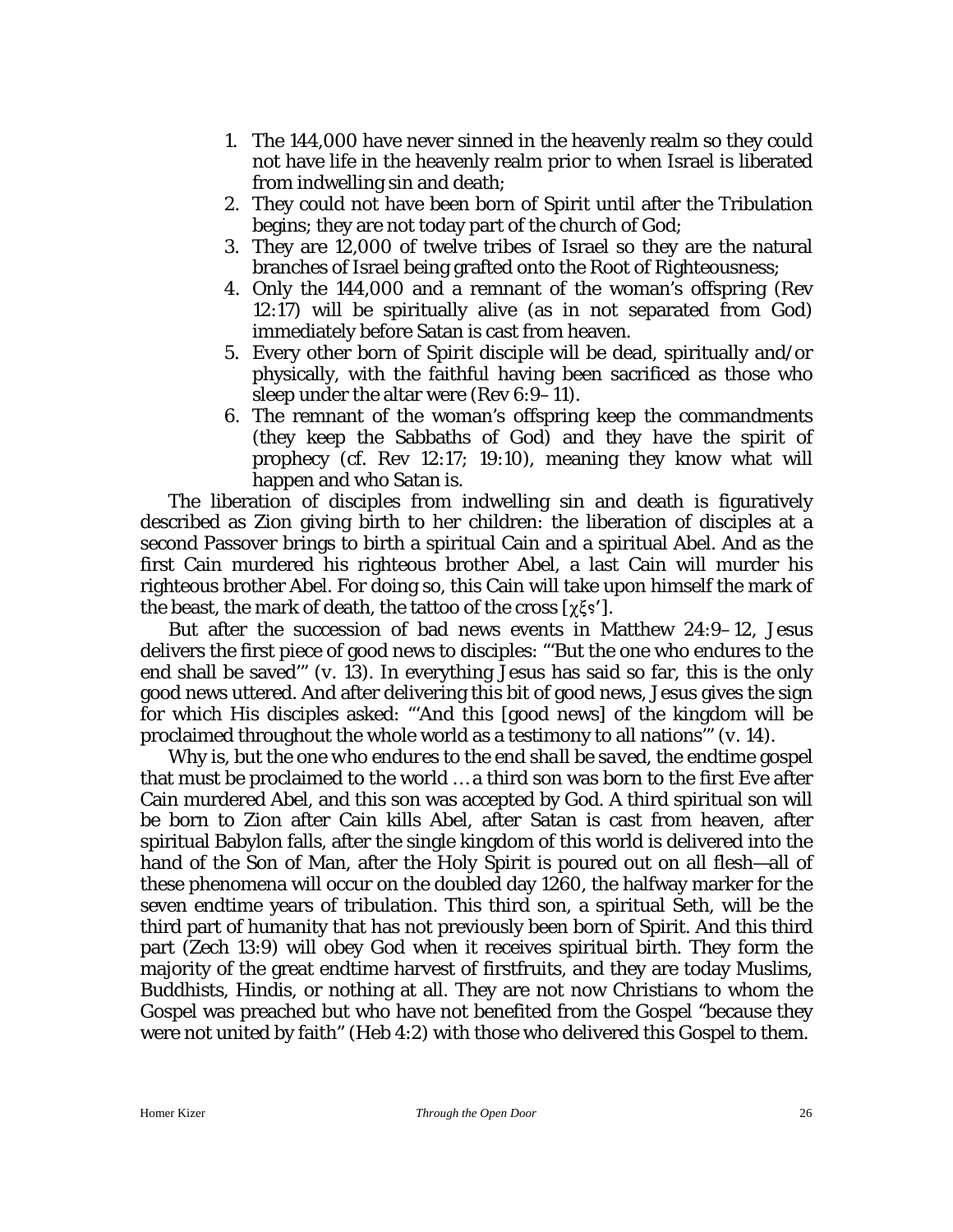- The world will be baptized in the Holy Spirit, the divine Breath of God, a divine wind that gives spiritual birth to every person—and fills every person with the Spirit.
- The Flood of Noah's day was the lively representation of this baptism with spirit;
- Baptism by water is unto death whereas baptism by Spirit is unto life;
- Together, the baptism of the earth by water in Noah's day and the baptism of the earth by Spirit on the day when the kingdom of this world is given to the Son of Man—two baptisms—form the lively representation of the world being baptized by fire.
- The key to understanding Scripture is revealed in these three baptisms:
	- 1. Death or darkness forms the shadow of life or light; so the Flood forms the shadow of the outpouring of Spirit on the Day of the Lord.
	- 2. When the world is baptized by fire, all that is physical, not just breathing creatures, will perish.
	- 3. All that has life coming from the breath of God will be glorified.
	- 4. Jesus' ministry in the 1st-Century equates with death, but His ministry on the Lord's day [from when He receives the kingdom through the thousand years] equates with life in this world.
	- 5. Together, the two ministries of Christ form one ministry in this world, with this ministry being the lively representation of the ministry of heaven.

Because "Christians," with very few exceptions, refuse—yes, refuse!—to enter into God's rest while the promise of entering stands, they will die twice for their unbelief. Even when one wants to enter into Sabbath observance, there are ministers telling this infant son of God that while it is all right to keep the weekly Sabbath, this son of God should not keep the annual Sabbaths … the Father and the Son have patiently endured these ministers of Satan, these vessels of wrath, these sons of destruction that will be broken when judgments are revealed, but Father and Son have only endured them to make known the riches of the Father's glory for the few vessels of mercy that have been prepared beforehand to receive glory (Rom 9:20–24).

God is love, but He did not spare His own Son when His Son took onto Himself the sins of Israel. Rather, the Father turned His back to His Son, something Jesus had not anticipated.

- When disciples are liberated from indwelling sin—when disciples are revealed as the Body of the Son of Man, naked except for their covering of obedience—the Father will not spare them if they take sin back into themselves.
- Liberated disciples who take sin back within themselves will commit blasphemy against the Spirit  $[\pi v \in \mathfrak{C} \cup \mathfrak{C} \times \mathfrak{C}]$ , which will not be forgiven them.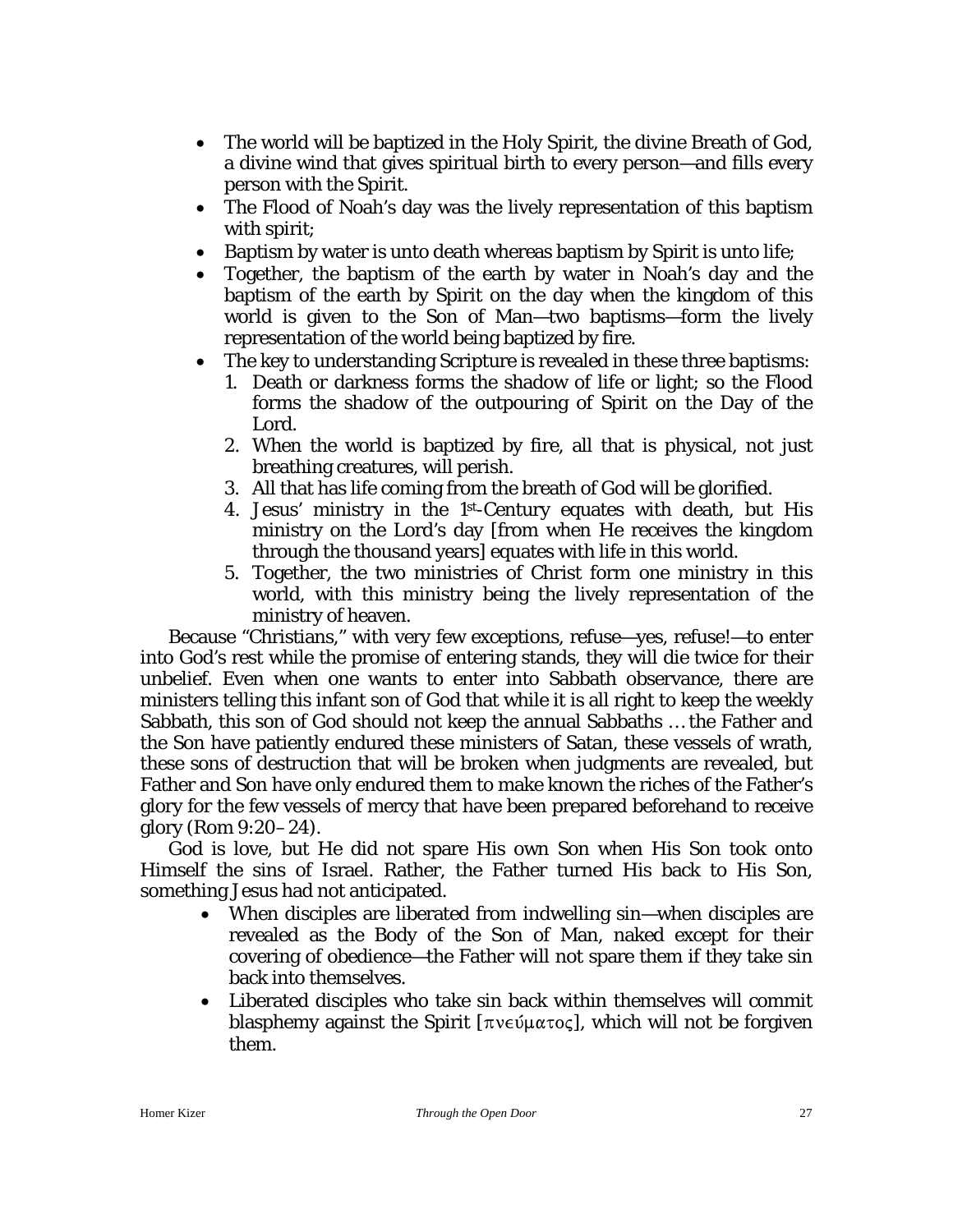- Blasphemy against the Spirit cannot be forgiven disciples for once disciples are filled with the Spirit, Grace ends—the shedding of blood at the second Passover ends the covenant made on the day when God took Israel by the hand to lead the nation out of Egypt.
- The garment of Christ's righteousness is removed when the Father delivers the saints into the hand of the lawless one for a time, times, and half a time, or 1260 days (Dan 7:25).

Sin is forgiven by only one covenant, the one made with Israel on the day when God took Israel by the hand to bring the fathers of this nation out of the land of Egypt (Heb 8:9; Jer 31:32). Jesus' death at Calvary pays the death penalty in this world for every sin committed, which does not mean that every sin committed has been forgiven. If that were the case, then evildoers would not be condemned when judgments are revealed. The Apostle Paul writes, "For all who have sinned without the law will also perish without the law, and all who have sinned under the law will be judged by the law" (Rom 2:12); so there is no forgiveness of sin for those without the law or under the law except as they show that the works of the law have been written on hearts (*vv.* 14–15). Grace is all about the covering or garmenting of the Body of Christ so that the lawlessness of these disciples is cloaked and not seen by the Father while these disciples learn as human infants, toddlers, learn—to walk uprightly before God and angels in the heavenly realm.

Grace is not given to the person who has not been born for Spirit and is not under the law, for where there is no law, sin is not reckoned against the person (Rom 5:13). Why? Because God consigned all of humankind to disobedience so that He could have mercy on all (Rom 11:32). God did it! God delivered the sons of the first Adam into the hand of the Adversary as the lively representation of when, during the Tribulation, He will deliver His sons into the hand of the man of perdition for the destruction of the flesh so that the Spirit might be saved in the day when judgments are revealed (1 Cor 5:5) … what does this say about the state of the Church today? Does it not say exactly what God says to the prophet Ezekiel about the state of ancient Israel when its elders went to Ezekiel to inquire of the Lord (chap 20)? It does, doesn't it?

Lawlessness is more serious spiritually than Christian theologians have been willing to admit in recent history. Lawlessness produces gridlock in the timeless heavenly realm. And after rebelling angels were expelled from heaven, God will not permit even a hint of lawlessness back into heaven.

The seven endtime years of tribulation are about the harvest of firstfruits demonstrating that when confronted with lawlessness and when given the choice of whether to transgress the law or not—and when placed under outside pressure to transgress the law—the chosen firstfruits will rather die physically than break the law; they will demonstrate that their love for God is greater than their love of their own physical lives, and they show their love for the Father and the Son by keeping the commandments (John 14:21 *et al*).

The evidence of Scripture is that God really doesn't care what a person's excuses are for his or her lawlessness. He consigned all of humankind to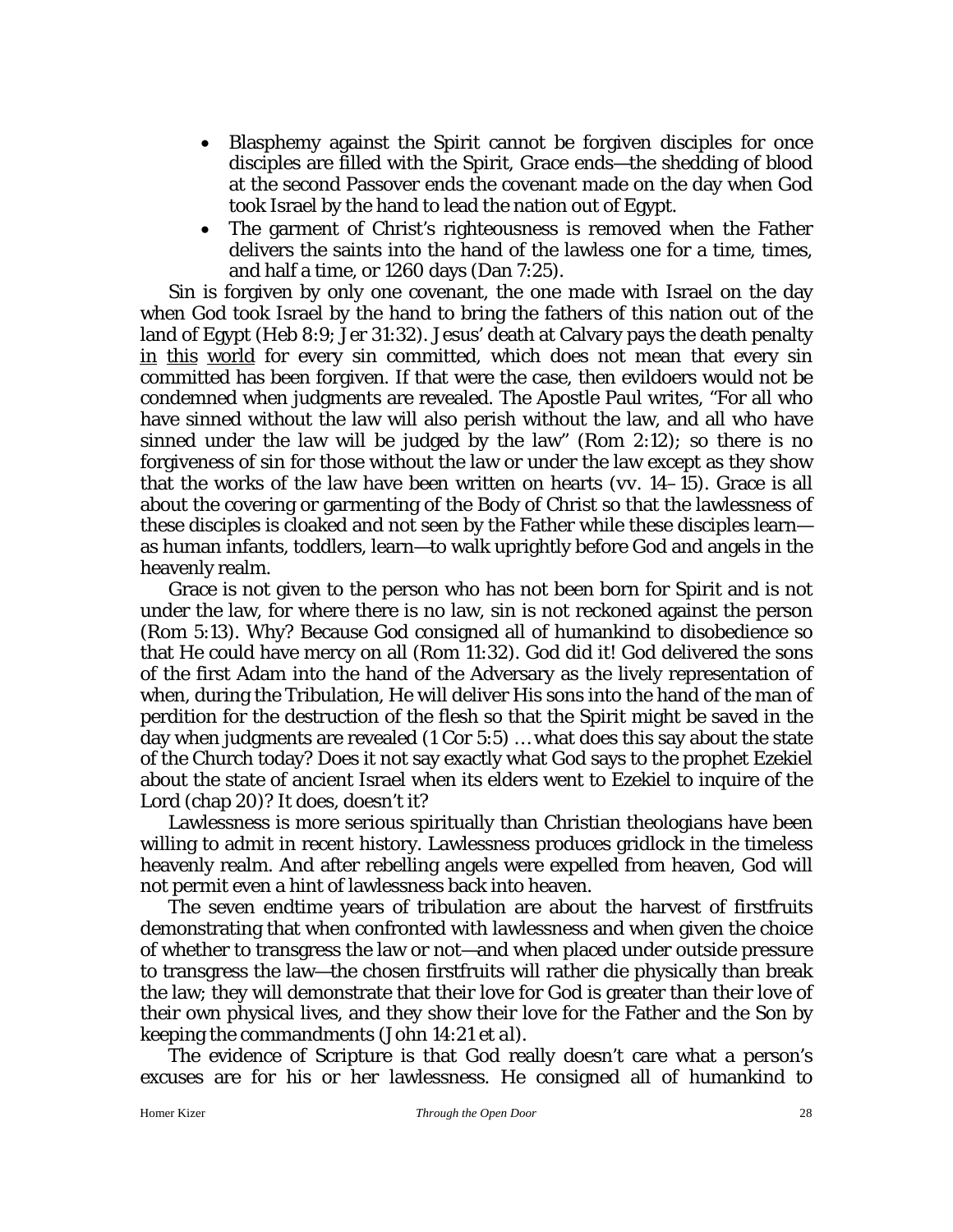disobedience, so He is not troubled by the lawlessness of those who have not been drawn from this world. It is the continued lawlessness of those whom He has drawn from this world that is the problem. And His solution to this problem is to empower His sons by filling them with Spirit, then delivering them into the hand of Satan to see what Satan can do with them. Satan cannot kill the life they have in the heavenly realm; Satan can only kill the flesh in this world. So His empowered sons become the living stones over which Satan will stumble, with Christ Jesus being the First of these stones.

What will be seen once the Tribulation begins is that Satan, through the lawless one, the man of perdition, returns the vast majority of the liberated disciples to sin and to the Christendom presently practiced every Sunday on the street corners of this world. The purple and scarlet clothing of the great whore of Babylon is her Easter finery. The great falling away of the saints is their return to today's Christianity once disciples have been liberated from sin and death. And there is not much anyone delivering the Gospel can do or say to hinder this great falling away, for there is no unity in faith between Christ and those who call themselves His disciples, which is why God turns His hand against two parts of Israel [a spiritual Cain and his righteous brother], beginning with Christ Jesus (Zech 13:7–8; Matt 26:31) … God will require no more of any son than He required of Christ.

However, the third part of humankind only has to endure to the end to be saved, but endure with Satan cast into time and coming to reclaim his former bondservants by usurping the authority of Christ Jesus. In order to participate in the economy of the world—an economy that has then collapsed—this third part will have to take upon themselves the mark of death, the mark of the beast, the tattoo of the cross, the Christianity of this present world.

There is no love lost between genuine saints and the synagogue of Satan, those self-professed disciples of Christ that label obeying God as *legalism* and *antichristian* … Jesus said that many are called, but few will be chosen. It isn't the "few" that transgress the commandments, but the "many."

The sign Jesus gave His disciples was that the *good news that the third part of humankind will be born of Spirit and born filled with the Spirit when the kingdom of this world becomes the kingdom of the Father and His Son (Rev 11:15) halfway through seven endtime years of tribulation* will be proclaimed throughout the world as a testimony to all nations. This third part of humankind has only to endure to the end to be saved, but endure without participating in the world's foundering economic system. This third part will have to live by faith in God for three and a half years. God is not a respecter of persons. What He asked of Israel going into the Tribulation, He will ask of the last third part of humankind—and He will get it from half of this third part whereas He got it from only a few of the many empowered Christians going into these endtime years.

It is not better to be counted among that last third part of humankind than to be counted today as a son of God, but it is not a son of disobedience's prerogative to decide for him or herself to be born of Spirit at any particular moment in history. Yes, a son of disobedience can turn from his or her lawlessness and can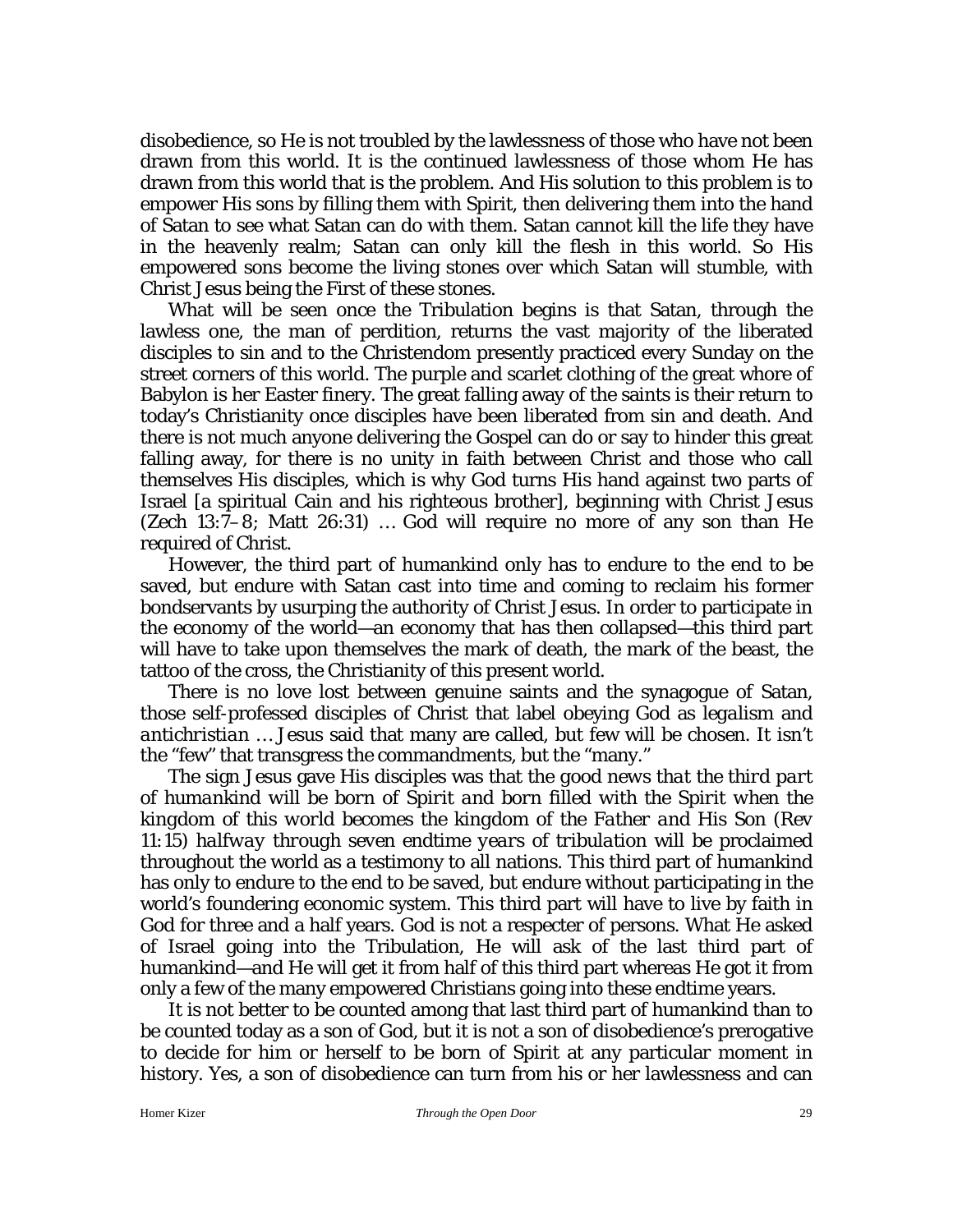seek God with heart and mind and can make a journey of faith into obedience, but the Father still has to give the person spiritual birth. Under the Moab covenant mediated by Moses, the promise of God is that He would give a circumcised heart to the Israelite who, by faith, turned from lawlessness and began to love God with heart and mind (Deut 30:1–6). So by the terms of the Moab covenant made with physically circumcised and uncircumcised Israelites, a case can be made for God giving to the obedient Israelite spiritual birth—but this birth is still dependant upon the will of the Father, for a person cannot free him or herself from disobedience and the dominion of sin. The person needs the Father to draw this person from the world before he or she will even want to walk obediently before Him. And the journey of faith the natural Israelite must make goes beyond being obedient to the law, the expectation of the culture, and goes to professing that Jesus is Lord [God] and believing that the Father [also God] raised Jesus from the dead (Rom 10:9).

6.

Every person will be raised from the dead and given spiritual birth once, not many times. However, in the case of Lazarus (John 11:38–44) and in a few other cases, the physically dead have been returned to life. These cases form the lively representation of life being returned to the body of the man Jesus. And the return of life to Jesus' physical body is the lively representation of the return of life to the spiritual Body of Christ. But—here come the objections—Jesus said that His Body, the Church, would never die.

Did Jesus really say that His Church, the one He would build upon Peter, would not die? Certainly, the Roman Church has taught this, and her protesting daughters have believed this. Even the Sabbatarian churches of God teach that the Church Jesus built on the "rock" would not die. Yet Jesus said nothing about not dying:

He said to them [His disciples], "But who do you say that I am?" Simon Peter replied, "You are the Christ, the Son of the living God." And Jesus answered him, "Blessed are you, Simon Bar-Jonah! For flesh and blood has not revealed this to you, but my Father who is in heaven. And I tell you, you are Peter [Πέτρος], and on this rock [πέτρα] I will build my church, and the gates of hell [*Hades*— $\phi$ ov] shall not prevail against it. I will give you the keys of the kingdom of heaven, and whatever you loose on earth shall be loosed in heaven." Then he strictly charged the disciples to tell no one that he was the Christ. (Matt 16:15–20)

The gates of Hades did not prevail against Jesus' earthly body, for the Father resurrected Jesus from death. The Apostle Paul said, "If the Spirit  $[\pi v \in \hat{U} \cup \alpha]$  of him who raised Jesus from the dead dwells in you, he who raised Christ Jesus from the dead will also give life to your mortal bodies through his Spirit  $[\pi v \in \mathfrak{g}][\pi v \in \mathfrak{g}]$  [that] dwells in you" (Rom 8:11) ... the Father is the One who raised Jesus from the dead. His "Spirit" is His divine Breath, but every breath that comes from the Father is divine as every breath a person exhales belongs to the person.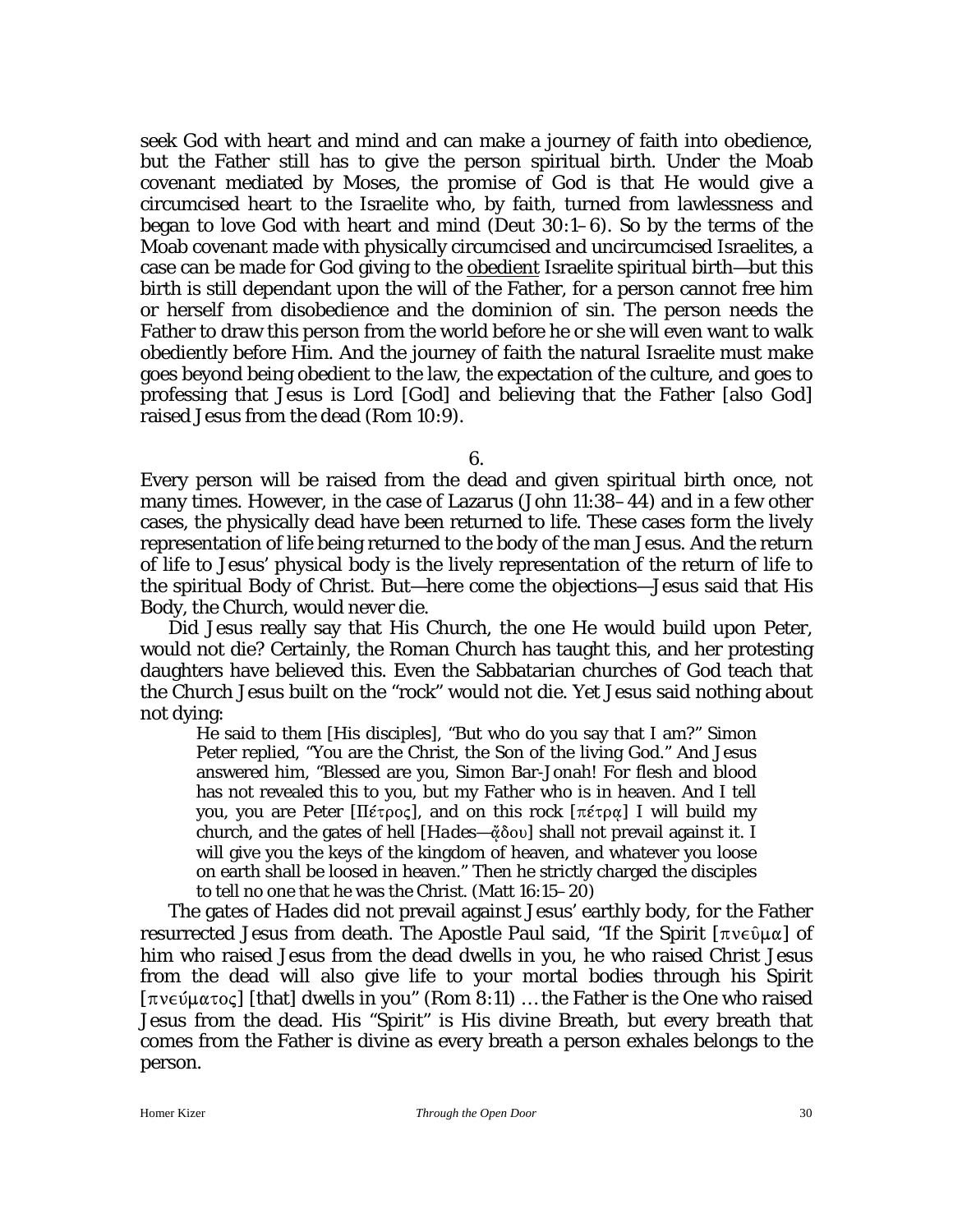If a disciple reads the Greek linguistic icon  $/\pi v \in \hat{O}(\mu\alpha)$  and assigns personhood to this icon as in causing the icon to represent a ghost, or shade in hell, then the person (besides being foolish) cannot comprehend the resurrection of the dead through the return of breath to the former breathing person. When Odysseus, in his journey into the underworld (Book 11 of Homer's *Odyssey*), encounters shades that he cannot hug but can keep from his blood offering with his sharp sword, the shades do not seek the return of "breath" to again live. They are not merely "sleeping" as Jesus said Lazarus was, or as He said the daughter of the ruler was (Matt 9:24). Even the shade of the unburied man killed falling off Circle's roof (one of Odysseus' men) doesn't ask for the return of the breath of life—and the body of this man would have been as intact as Lazarus' body was. Rather, the shades are, from this pagan Greek perspective, the "life" of the person, having recognizable shape but not intelligence or substance without the blood of Odysseus' sacrifice. And they are how most Christians perceive the immortal soul to be, but with intelligence and awareness as Tiresias had after the shade of this Theban prophet drank the blood of Odysseus' sacrifice, with the blood the souls of "Christians" drink being that of the Lamb of God.

Hellenistic converts in the 1st-Century would have been steeped in the lore of classical Greek paganism. They were not merely superstitious; they were believers in human beings possessing immortal souls that went to be shades in the underworld. They could not conceive of a human being not having an immortal soul like that of Tiresias or of Achilles who told Odysseus that he would rather be a slave of another man on earth than to rule the breathless dead (11.556–58). And it is in the plural assignments of meaning to the single linguistic icon  $/\pi v \in \hat{U} \mu \alpha$ /that causes problems for endtime disciples who have many more linguistic icons with which to work than did early Greeks. To these early Greeks, the shade or immortal soul of a person, the deep breath of the former person, and the wind that moved the ship carrying Odysseus to the underworld were represented by the single icon  $/\pi v \in \hat{U} \mu \alpha/$ .

Language-use works because a visual image or a sound image produces a frame of references that a reading community can assign to the image. But there is a limitation: unless a referent is within the frame of the auditor, the referent cannot be assigned by the auditor to the image. Thus, language-use conceals referents not within the auditor's frame from the auditor even though these referents might be available to an auditor in a differing reading community. Therefore, the endtime biblical scholar who does not know to assign the referent "breath" or "breath of life" to the Greek icon  $/\pi v \in \hat{O}(\mu \alpha)$ , translated into Latin as /*spiritus*/ and then into English as /*spirit*/, cannot, even when encountering the oxymoron of a *breathless shade*, perceive the things of God. This scholar cannot go through the open door set before the scholar, for the scholar doesn't see the door or its frame.

In his "Translator's Introduction" to Augustine's *On Christian Doctrine*, D. W. Robertson, Jr., wrote,

We do not always realize today the extent to which the theology of Christianity was at once a logical outgrowth of late classical thought and,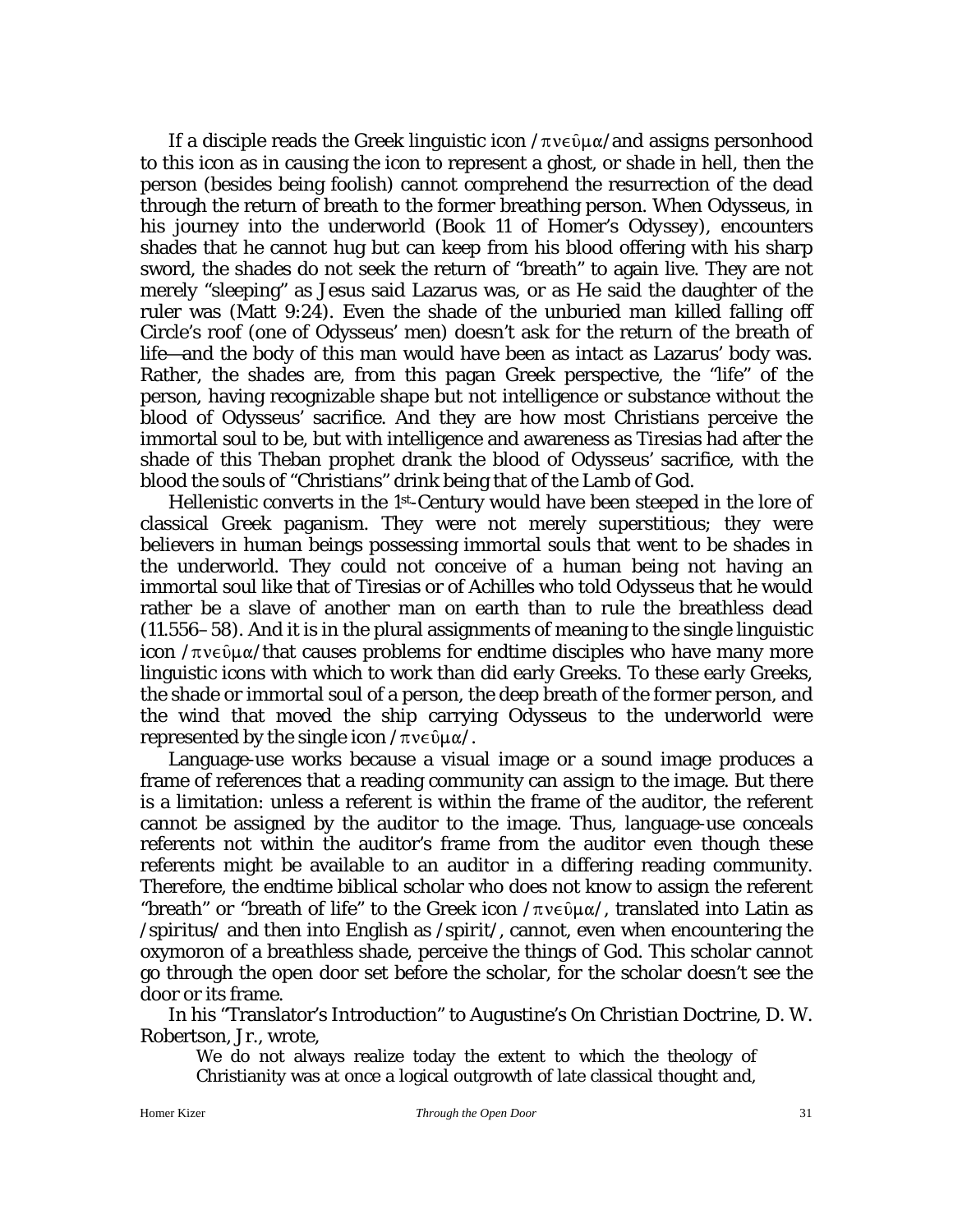at the same time, an astonishingly brilliant fulfillment of the best traditions of ancient philosophy as they extend from Pythagoras and Plato to Cicero and Varro. Paganism, as a great classical scholar<sup>[5](#page-34-0)</sup> has said, "groped and staggered in the pursuit of an ideal concerning which it could have only an obscure prescience. But when the message of the gospel reached its best thinkers, they believed that they had finally attained it in the flash of certainty which suddenly struck them."

The *before Christ* problem paganism's best thinkers could not overcome was how does a person know whether he or she is "good enough" to go to heaven; what criteria allows a person to escape being a *breathless shade* in hell? This is the present problem of Islam, but a problem negated by the answer that Christ forgives sin. By accepting Christ, a person can "know" that he or she will be accepted into heaven. However, the *Christ* offered to pagan converts by early theologians was scoured clean of its Jewish roots, of its *legalism*. This *Christ* is not the promised Messiah of Israel; this *Christ* never lived, never drew breath, never become a life-giving spirit. This *Christ* is a Trojan horse constructed by Greek philosophers as devious as Odysseus, the man of twists and turns, as in darkness coming by twisting away from the sun—in this case the Son of God. Yes, the Christendom of Hellenistic converts turned away from God, leaving the crucified Body of Christ hanging dead on the tree.

The Apostle Paul wrote,

What shall we say then? Are we to continue in sin that grace may abound? By no means! How can we who died to sin still live in it? Do you not know that all of us who have been baptized into Christ Jesus were baptized into his death? We were buried therefore with him by baptism into death, in order that, just as Christ was raised from the dead by the glory of the Father, we too might walk in newness of life. (Rom 6:1–4)

Paul establishes the correspondence that Jesus' death at Calvary equates with baptism, which now is a real death of the same type that Lazarus (John chap 11) experienced. This now, throws off correspondences that make Jesus' resurrection analogous to the resurrection of saints when judgments are revealed. Instead, being raised from the baptismal pool corresponds to Jesus' resurrection.

Note the above: coming up out of the water—being lifted up by the person performing the baptism—corresponds directly with Jesus' resurrection after being three days and three nights in the heart of the earth. The person who lifts the baptized convert from the water forms the lively representative of the Father, who by His divine Breath lifted Jesus from the dead.

Therefore, when Paul adds,

For if we have been united with him [Jesus] in a death like his, we shall certainly be united with him in a resurrection like his. We know that our old self was crucified with him in order that the body of sin might be brought to nothing, so we would no longer be enslaved in sin. For one who has died has been set free from sin. Now if we have died with Christ, we believe that we will also live with him. We know that Christ being raised from the dead will never die again; death no longer has dominion

 $\overline{\phantom{a}}$ 

<span id="page-34-0"></span><sup>5</sup> Jerome Carcopino, *De Pythagore aux Apotres* (Paris, 1956), p. 80.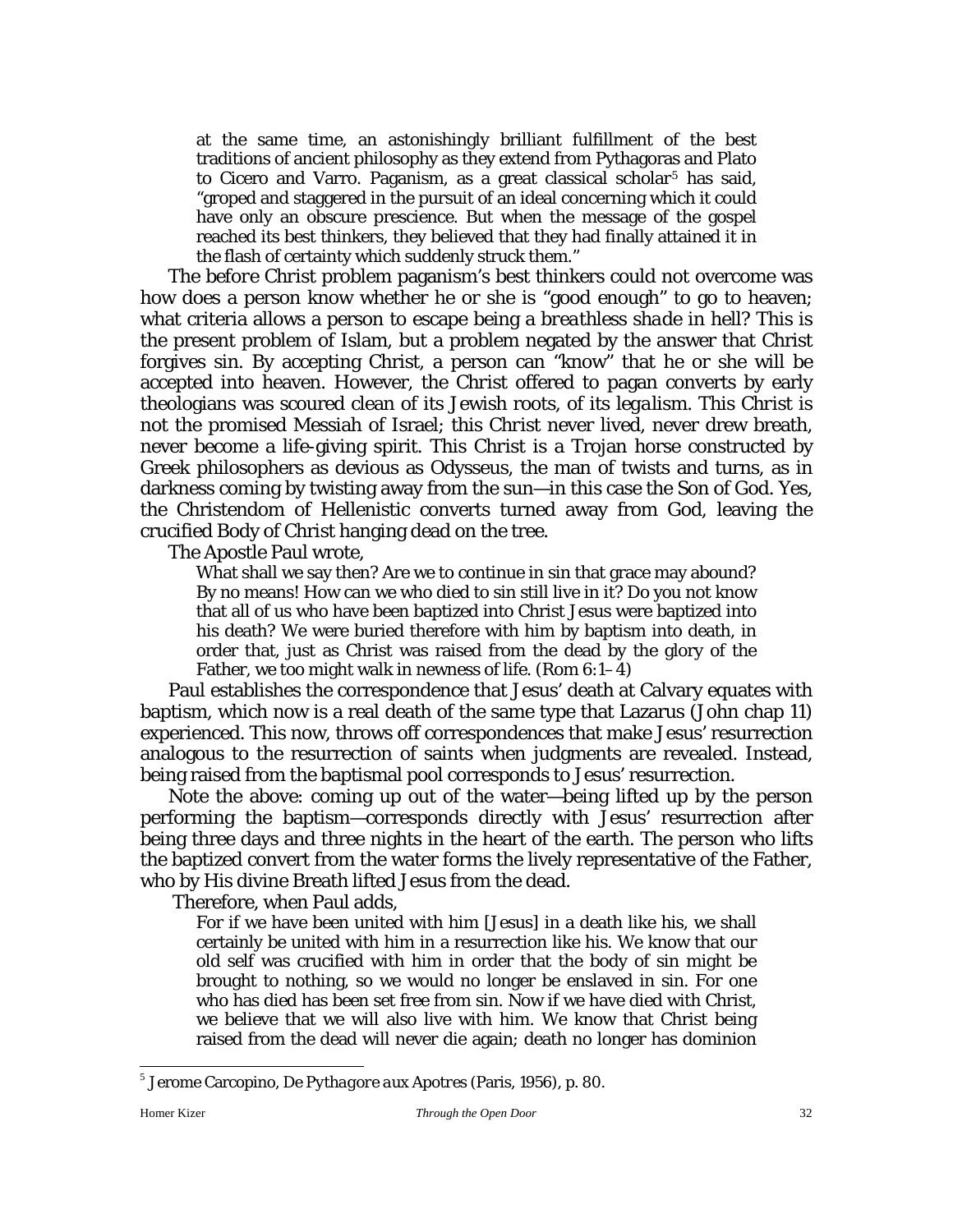over him. For the death he died he died to sin, once for all, but the life he lives he lives to God. So you [Gentile converts] also must consider yourselves dead to sin and alive to God in Christ Jesus. (Rom 6:5–11)

Paul establishes correspondences that will seem to be the reverse image (mirror image) of what Christendom teaches. A convert, following baptism, receives the Spirit of God  $[\pi v \in \mathfrak{g} \times \mathfrak{g}]$  in an invisible manner as Jesus, following His baptism, received the Spirit of God  $[\pi\nu \in \hat{\mathfrak{g}}$  and  $\theta \in \hat{\mathfrak{g}}]$  in a visible manner (as a dove). This receipt of the Spirit of God is analogous to Jesus' resurrection … but where does Jesus' three and a half year ministry—between when He was baptized and when He was resurrected—fit into this model? Is there a period of time between when the convert "dies" in the baptismal pool and when the convert receives the Spirit of God and everlasting life like Jesus has? With the antecedent (Jesus), three and a half years separate baptism and resurrection. In the antetype model, three and a half days separate death and resurrection. And with converts, a spiritual journey of faith equivalent to Abraham's physical journey of faith separates leaving Babylon (Ur of the Chaldeans) and entering God's rest (the Promised Land of Canaan). The suggestion of Scripture is that this journey takes a passage of time.

Jesus' ministry begins in Galilee, from where no prophet was to come (John 7:52), and His ministry ends in Jerusalem before the leaders of the temple—Jesus personally makes a physical journey analogous to the patriarch Abraham's journey from Canaan into Egypt and back, then makes a spiritual journey analogous to Abraham's journey by going from being a prophet in Galilee to being the Lamb of God in Jerusalem. Jesus' physical journey takes approximately three and a half years; His spiritual journey takes three and a half years. And disciples must make a similar spiritual journey that will take the disciple from living as a son of disobedience [from being a citizen of spiritual Babylon] to living by the commandments of God, especially the Sabbath commandment [to being a citizen of heavenly Jerusalem].

However, the journey of faith that every convert must make to become a disciple is not time-linked, but is made in the timeless heavenly realm where the born of Spirit son of God has life through receipt of the earnest of the Holy Spirit … have we not just argued ourselves into a corner? Let us consider this matter carefully.

Who will leave Babylon with its perks if the Father does not draw the person from this world (John 6:44) as the Father drew Jesus' first disciples from this world? Jesus did not choose His disciples. The Father choose them as His own (John 17:4), and Jesus kept them in the Father's name without losing any other than the son of destruction, lost to fulfill Scripture (*v.* 12). And these first disciples were with Jesus for three and a half years before they received the Holy Spirit  $[\pi v \in \hat{v} \mu \alpha \, \hat{\alpha} \gamma v \, o \nu].$ 

These first disciples did not receive birth by Spirit until Jesus breathed on ten of them and said, "Receive the Holy Spirit  $[\pi v \in \hat{\mathfrak{g}} \times \hat{\mathfrak{g}} \times \hat{\mathfrak{g}} \times \hat{\mathfrak{g}} \times \hat{\mathfrak{g}} \times \hat{\mathfrak{g}} \times \hat{\mathfrak{g}} \times \hat{\mathfrak{g}} \times \hat{\mathfrak{g}} \times \hat{\mathfrak{g}} \times \hat{\mathfrak{g}} \times \hat{\mathfrak{g}} \times \hat{\mathfrak{g}} \times \hat{\mathfrak{g}} \times \hat{\mathfrak{g}} \times \hat{\mathfrak{$ afternoon of the day He was resurrected. They were only body  $[soma-\sigma\hat{\omega}\mu\alpha]$  and shallow (natural) breath [*psuche*—ψυχὴν] when Jesus sent them out two by two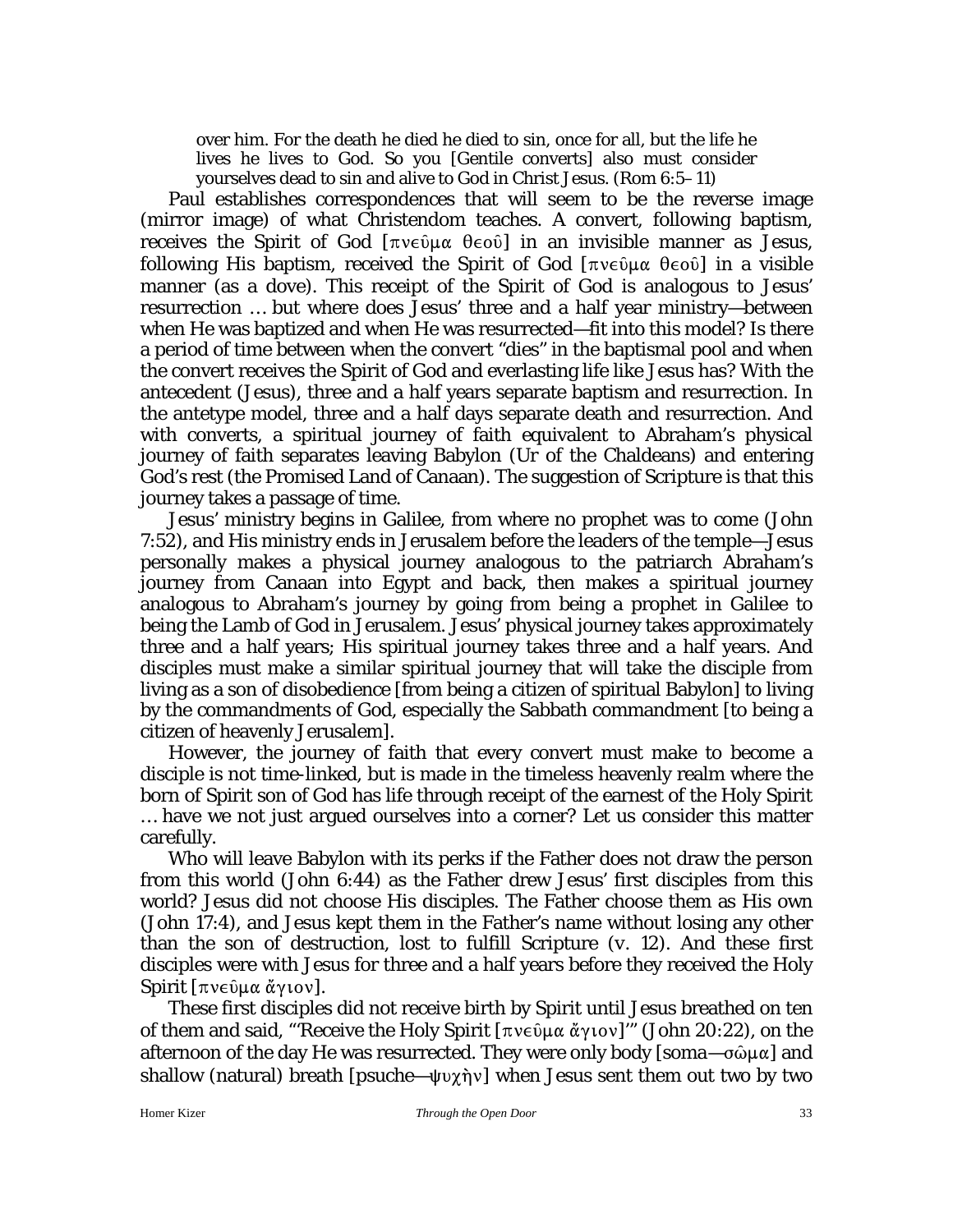(Matt 10:28). After receiving the Holy Spirit, disciples are deep breath (from receiving the Spirit of God) and natural breath and their fleshly bodies; disciples are <mark>πνεῦμα</mark> καὶ ἡ <mark>ψυχὴ</mark> καὶ τὸ <mark>σῶμα</mark> (1 Thess 5:23).

Whereas the first disciples followed Jesus for three and a half years after being chosen by the Father but before being born of Spirit, a person at the end of the age will not leave the world prior to being drawn by the Father through the Father giving to the person the earnest of His Spirit, or in the vernacular, a puff of his divine Breath, enough though to bestow spiritual life to the person … Gentiles are not Israelites until after they have been drawn by the Father. Gentiles [those of "the nations"] have no interest in God until after the Father places that interest in them by drawing them from the world. Therefore, the journey of faith that endtime converts must make—the journey that corresponds to Jesus' first disciples following Him from Galilee (all of His first disciples were Galileans except for Judas Iscariot, an important point to note)—is from the disobedience of "this world" into obedience to the law, and again, especially Sabbath observance. This journey is from death to life. Sin no longer has dominion over the inner nature of the person who has journeyed into obedience.

But the person who does not make this journey remains in spiritual Moab, where under the second covenant (Deut 29:1) life and death are placed before every Israelite (Deut 30:15–19), and no Moabite will enter into the kingdom. Ruth, a natural Moabite, journeyed into Judea, where she married into Israel. She chose life. She would not be counted in David's and Christ's lineage if she had remained in Moab.

Now, consider, a person from *the nations* [a Gentile] must, after coming to believe in Christ, make a journey of faith from disobedience to obedience, but the natural Jew, reared in an Obedient household, must make a journey of faith that leads to professing that Jesus is Lord and believing that the Father raised Jesus from the dead—and make this journey while remaining obedient to the Law. It will take a comparable amount of faith from this natural Jew to profess that Jesus is Lord as it takes a Gentile to keep the commandments. Both will have made equivalent journeys of faith.

It does a natural Jew no good to profess that Jesus is Lord, then proceed to live as a lawless Gentile. To live as Jesus lived the natural Jew will continue to live as an Observant Jew without emphasis being placed on extra-Scriptural traditions, not necessarily though abandoning these traditions. The Apostle Paul had Timothy circumcised after the Jerusalem Conference for Timothy's uncircumcision would have been a stumbling block when proclaiming the gospel in synagogues; plus, Paul paid the expenses for four men under a vow when he purified himself at the temple. So traditions that are not contrary to Scripture do not have to be abandoned, but too many traditions are contrary so the practice of the church of God has been to abandon all traditions and start over, making new traditions that have the same inherent problems as abandoned traditions for sin and death continue to dwell in the flesh of every person until the second Passover liberation of Israel occurs.

An endtime disciple is only drawn from this world through receiving the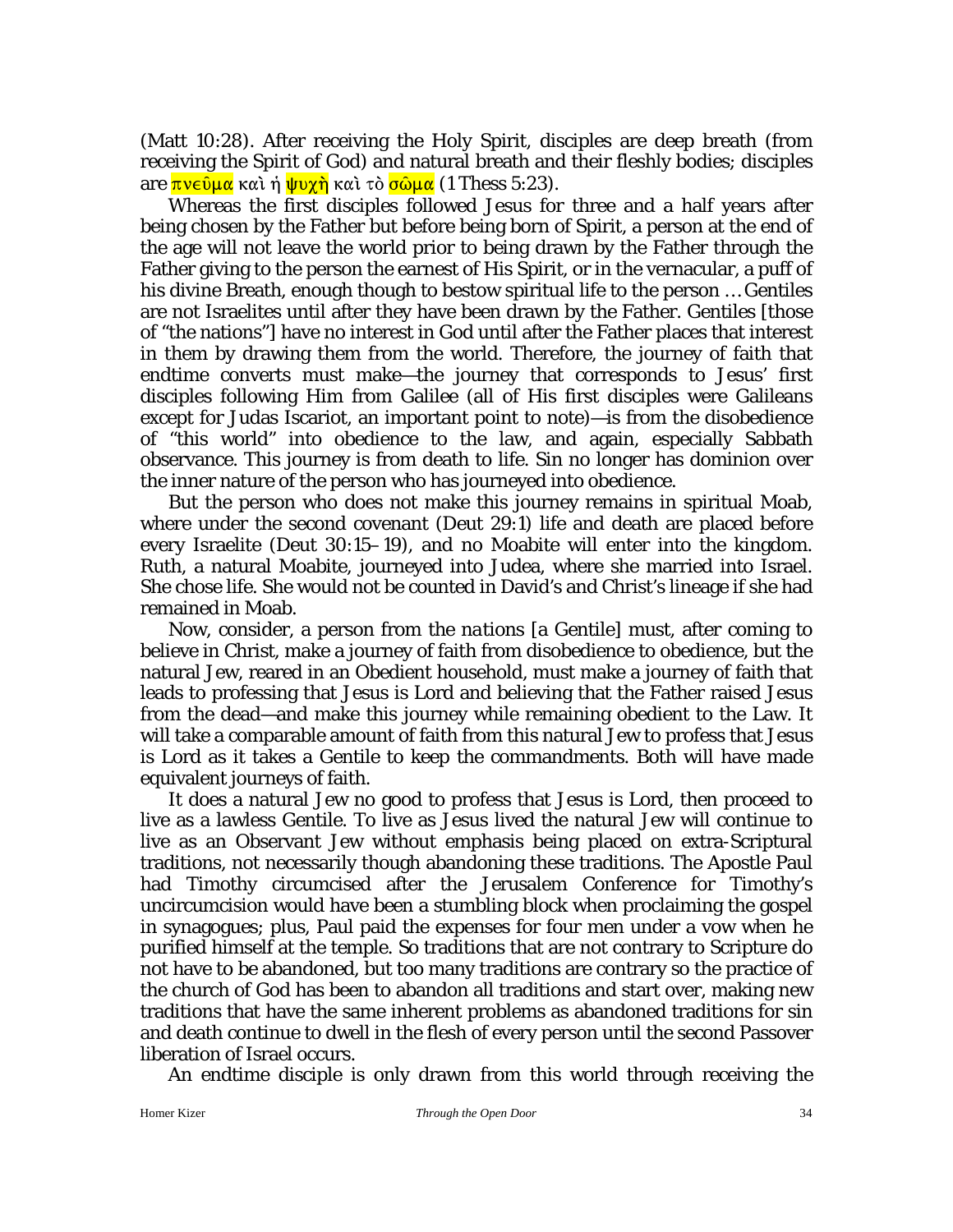earnest of the Spirit of God  $[\pi v \in \mathfrak{g} \times \mathfrak{g}]$ . Everything is raised a hierarchal level following Jesus' death and resurrection. Baptism becomes death. Receiving the Spirit of God equates with resurrection from death. Thus, spiritual birth (being born again) is not enough to be judged worthy of being glorified. Spiritual birth merely makes a former son of disobedience like an Israelite was in Jesus' day. The greater Christian Church becomes the spiritual equivalent to the nation of Israel in the 1st-Century. And while much of Israel followed after Jesus, many because He fed them, the leaders of Israel were determined to kill Jesus as the leaders of Christendom are determined to return disciples who keep the Sabbath back to spiritual Babylon and death through separation from God.

The leaders of the greater Christian Church would kill Jesus if He were to come as a man today, for He would denounce them as hypocrites, lawless vipers, Satan's seed, and blind teachers. But Jesus will not come again as a man, but as the Messiah, when many shall be the slain of the Lord (Isa 66:16). Rather, Jesus will work through His visible two witnesses, who are two human beings [like Moses and Elijah were] who have been entrusted with the use of God's divine Breath to call forth drought as Elijah called forth the drought in King Ahab's day, and to turn waters into blood as Moses turned the waters of Egypt into blood. These two, who have been described in earlier writings as being like Moses and Aaron, will see "Aaron" having powers like Elijah had when he slew the 450 prophets of Baal. Once the second Passover occurs, it will be this "Aaron" who interacts with the kings [Presidents] of this world as Elijah interacted with Ahab. This "Aaron" will not, though, be the last Elijah, but rather, the spokesman for the witness who functions as Moses functioned during the Exodus following the first Passover.

In the early centuries of the Christian era, conciliar Christianity wrenched the Body of Christ from the tree where it hung dead, then buried this Body in a "tell" of disbelief where it awaited resurrection for 1200 years … as a remnant of Israel left physical Babylon after seventy years to rebuild the house of God in present day Jerusalem, a remnant of spiritual Israel left spiritual Babylon to rebuild the spiritual house of God in heavenly Jerusalem after twelve centuries (325 CE to 1525 CE). But the last Elijah takes three tries to return life to the spiritually dead Body of Christ as the first Elijah took three tries to return life to the son of the widow of Zarephath. Judaism has traditionally taught that the widow's son was the prophet Jonah, and this teaching holds up typologically.

The corner from which our argument must escape is a son of disobedience is not of Israel until born of Spirit, but in order for this now former son of disobedience to die spiritually this person must lose life given through receipt of the divine Breath of God. But if this person loses life coming from the Breath of God, this person is no longer of Israel; plus, to lose this life prior to judgments being revealed would be to reveal a person's judgment ahead of time.

• Spiritual birth through receiving the earnest of the divine Breath of God is necessary to cause a person to seek the Father and the Son.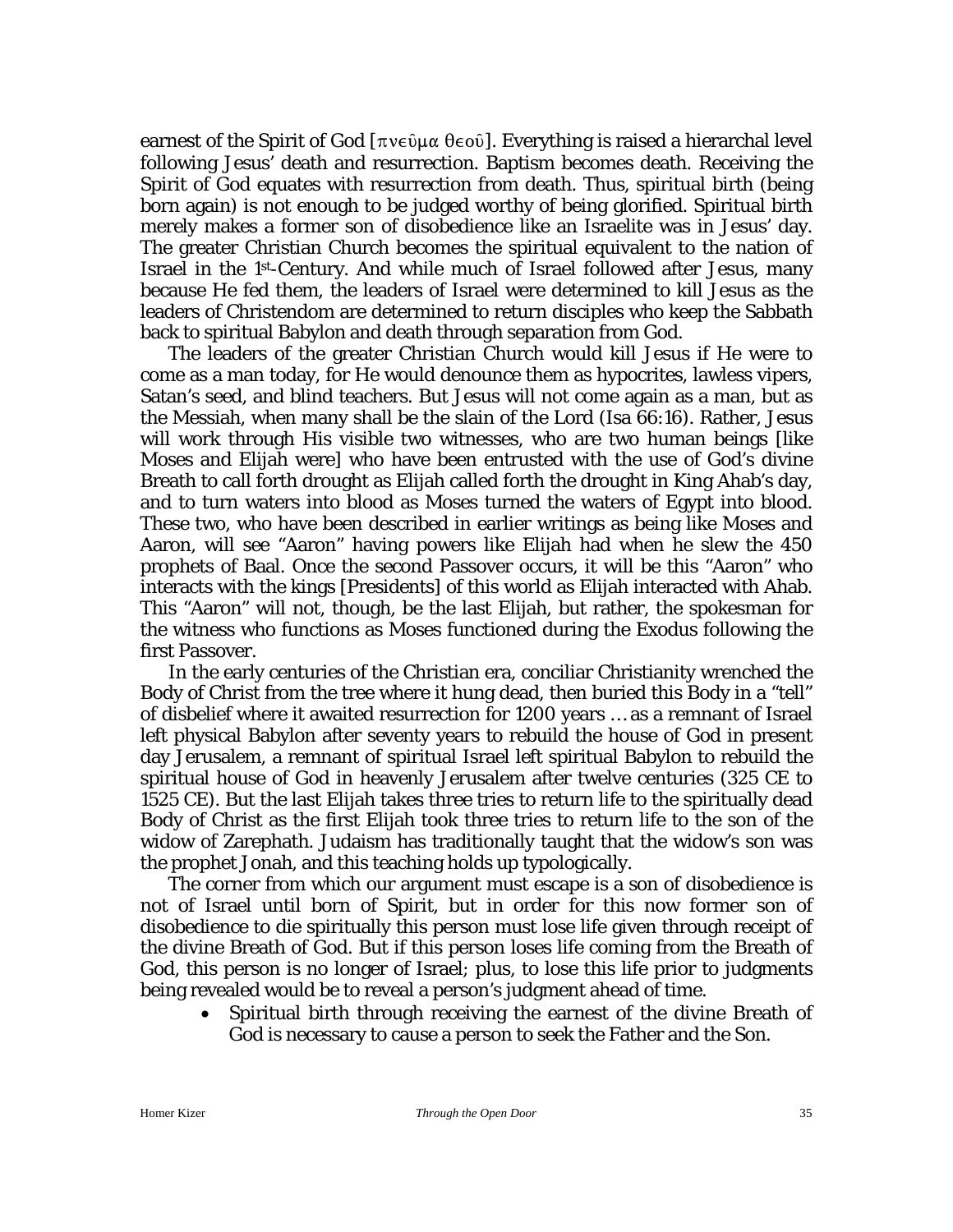- Every person in this era of the Gentiles who comes to God by faith must be drawn by God from this world, with this drawing being through receiving the earnest of His divine Breath.
- Once a person has been born of Spirit, the person will retain this second life until judgments are revealed. Then the evildoer will experience the second death, being cast into the lake of fire.
- In order for the spiritual Body of Christ to die as His physical body died, the spiritual Body must be separated from God as physical Israel was separated from God when He delivered Israel into the hand of King Nebuchadnezzar.
- When God delivered the Church into the hand of the Roman Emperor Constantine at the Council of Nicea (ca 325 CE), the Body of Christ was dead; it was separated from God and saw only the face of the Adversary.
	- 1. When Emperor Hadrian outlawed the practices of Judaism (ca 135 CE), the Body of Christ was spiritually dead.
	- 2. Thus, what occurs at the Council of Nicea is the burial of the Body of Christ so that this Body is no longer in public view or on public display.

The son of God whom God has delivered into death through separation from God retains the *parakletos*, the spirit of truth that now functions as a witness against this son of God in a like manner to how the testimony of the Gospels functions as a witness against this disciple. Thus, it is this *parakletos* that keeps lawless sons of God—those whom the Father and/or the Son have delivered into death before judgments are revealed—thinking about Christ Jesus when they have been delivered into the hand of Satan for the destruction of the flesh so that the spirit might be saved when judgments are revealed.

In effect, the *parakletos* becomes the binding spirit or agent that keeps the Body of Christ from falling into dust until the Body is resurrected from death through empowerment by the Holy Spirit at the second Passover liberation of Israel. Without this *parakletos*, the Body would decompose into nothingness before its return to obedience and life in spiritual Judea when it, as the spiritually circumcised and uncircumcised children of the nation initially born of Spirit in the 1st-Century, chooses life as ancient Israel was commanded to choose life on the plains of Moab.

And as the Book of Deuteronomy was the witness against the nation of Israel that crossed the River Jordan on the 10th day of Abib, the Book of Deuteronomy is the witness against the nation of Israel liberated from sin and death at the endtime second Passover.

The corner which initially seems like a trap was breeched when Andreas Fischer led a small following of Believers into Sabbath observance in the 16th-Century.

Paul said that the Father who raised Jesus from the dead will give life to the mortal bodies of disciples through His Breath that dwells in disciples—Jesus said that as the Father raises the dead and gives them life, so also the Son gives life to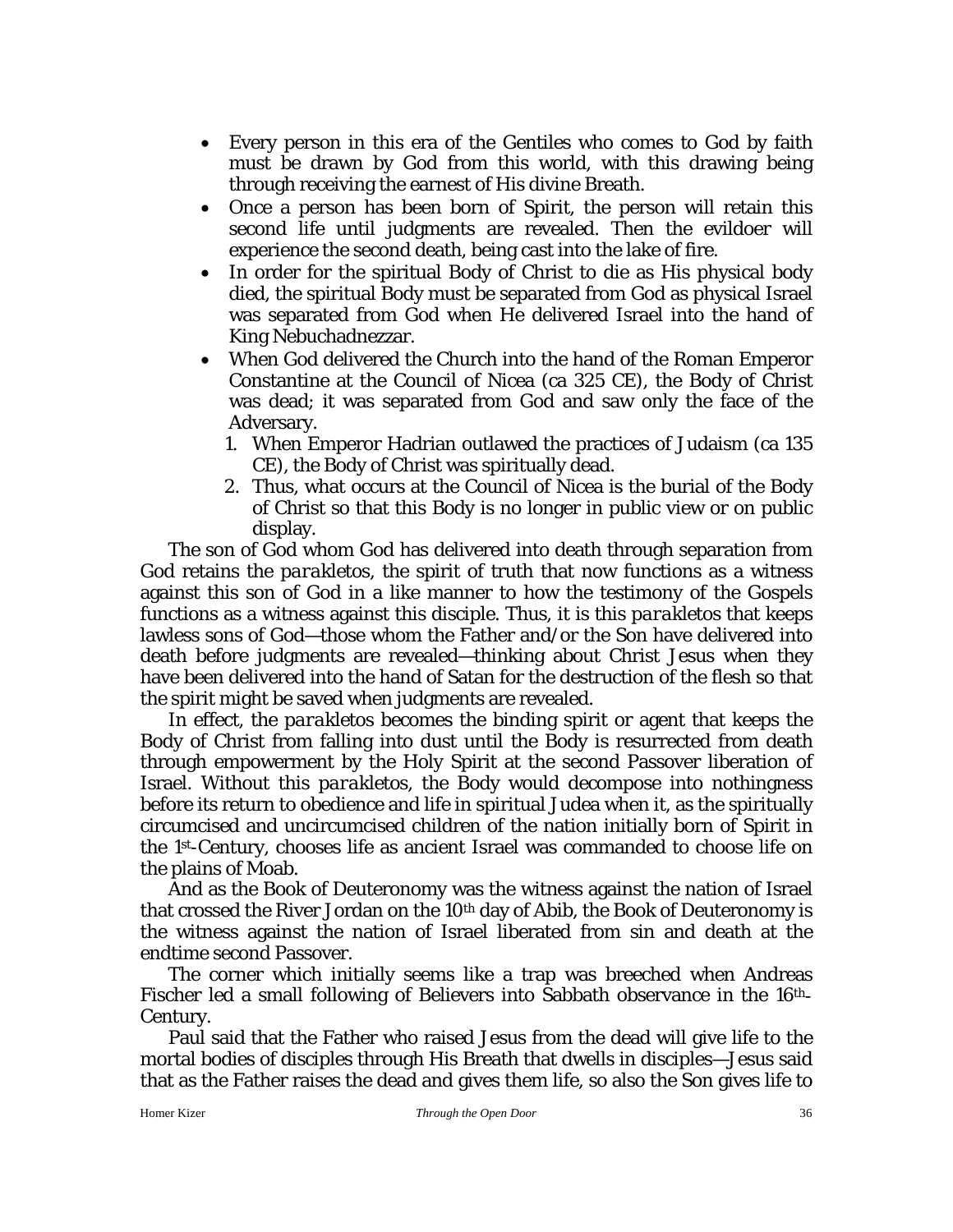whom He will (John 5:21)—so the *giving life to mortal bodies* that Paul referenced in his epistle to the Romans is not these mortal bodies putting on immortality, but raising these mortal bodies who are physically living but spiritually dead sons of disobedience from "the dead" by giving them life though receiving His Breath to dwell in them. And every Breath that comes from the Father is holy, and as such is a  $\pi v \in \hat{U} \mu \alpha \alpha \gamma v$ .

It is the stepping up one level in a theological hierarchy that has confused and confounded endtime scholars; for as seen in the "P" creation account, succeeding days bring about higher taxonomical levels, with the "waters" of the second day becoming dry land and then vegetation on the third day. The first disciples are taxonomically the waters above the firmament. Endtime disciples walk on dry land as they follow Moses, who did not walk on water as Jesus did; for every endtime disciple will have been called while in spiritual Babylon, not in Judea where the first disciples dwelt when called.

There is no love for the Father or the Son when the person practices lawlessness, and every person who attempts to enter God's rest on the following day does so from unbelief that becomes disobedience when acted upon.

7.

The Body of Christ actually died in the 1st-Century when a second generation of converts did not make journeys of faith, but remained where they were theologically. Death is, as Protestant theologians have argued, separation from God—but this pertains only until judgments are revealed. That is the kicker: when judgments are revealed, death is being cast into the lake of fire that Jesus will bring with Him when He comes as the Messiah. And in this realm where change is mandated by the passage of time, being cast into the lake of fire will cause that which has life, even spiritual life, to utterly be consumed by this otherworldly fire.

There have been ministers in the church of God who argued that angels cannot die, that Satan cannot die, that God cannot kill what He created … why can't He? If He gave life, why can't He take that life? What is to stop Him?

The timelessness of the heavenly realm dictates that the presence of life and the absence of life as incompatible states cannot coexist together; thus, all that has life in the heavenly realm has everlasting life that cannot be lost. But when cast into outer darkness, when cast into time, one moment changes into the next moment, and in the transition between moments, life can be lost so that which had life in the previous moment will not have life in the next moment. Death is sudden and spiritual death is permanent. That particular life no longer exists, and will never again exist. So the lake of fire is not an under-heated rotisserie that is capable of melting plastic but not hot enough to consume utterly a person or an angel. Rather, heavenly fire in this realm consumes everything.

But before judgments are revealed, death is for spiritual entities separation from God of the type experienced by Jesus when He was made sin on the cross at Calvary: "And about the ninth hour Jesus cried out with a loud voice, saying, 'Eli, Eli, lema sabachthani?' that is, 'My God, my God, why have you forsaken me?'"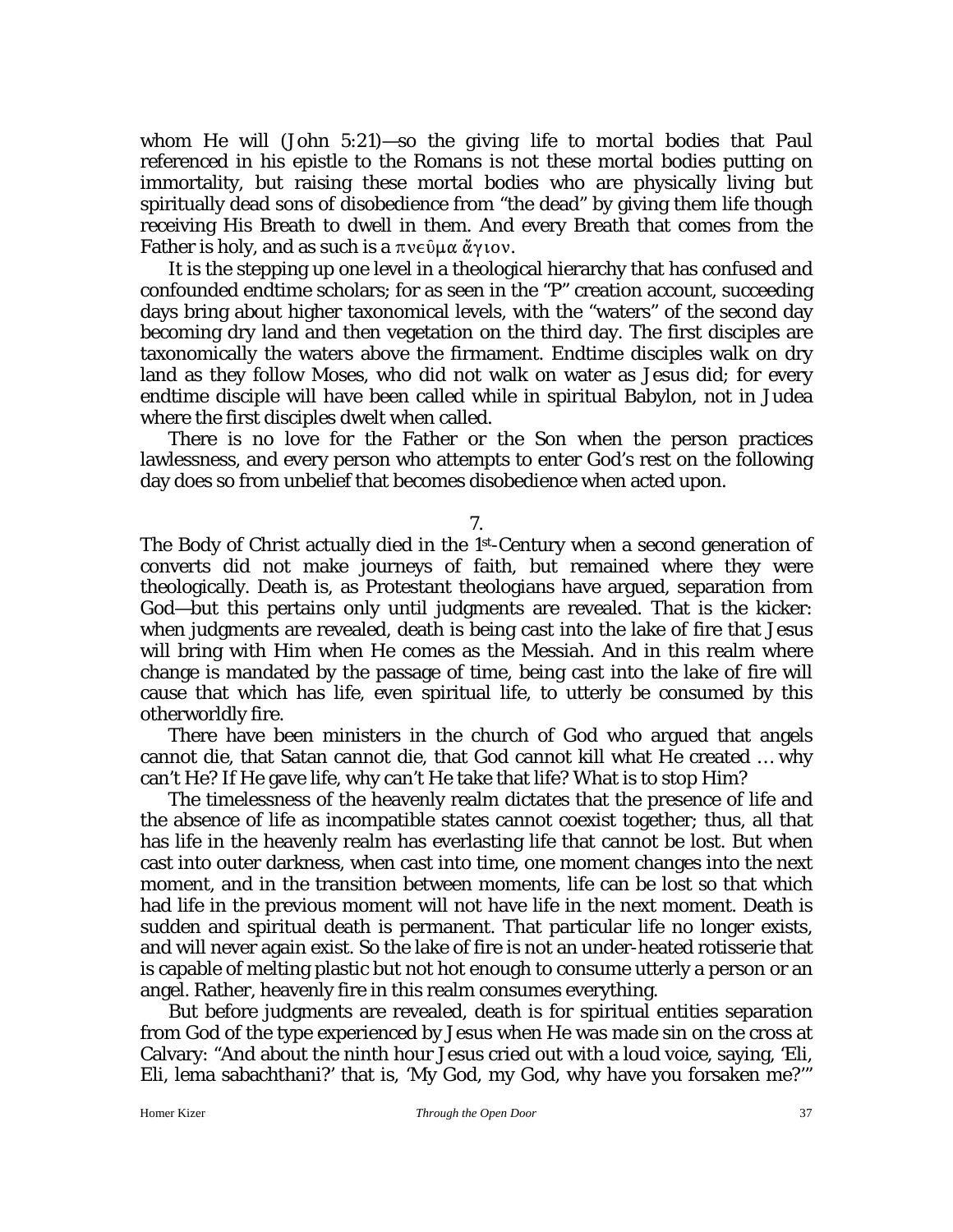(Matt 27:46). Unfortunately, the lawless do not realize that God has forsaken them, for they never knew God. Thus, the lawless merrily pursue their affairs in spiritual Babylon, singing praises to the Son and to the Breath of God, but refusing, yes refusing, to obey God. The lawless in Babylon broadcast their proclamations of lawlessness 24/7 to the world on satellite television. They strut on stage as spiritual bantams without any apparent awareness of how comical they appear, or of how far away they are from God. And every once in a while, they will startle themselves by stumbling over a spiritual truth, but they quickly recover as they go about their business of fiscally mauling the sheep they have captured.

Eternal life is possession of life in the timeless heavenly realm. It is nothing more; nor is it anything less. It comes from receiving life via receipt of the divine Breath of God  $[\pi v \in \hat{\theta} \cup \theta \in \hat{\theta}]$ , and it needs a "container" in which it can be housed. It needs a tent of flesh or a tent of spirit, and it is here where the lack of words conveying things in the heavenly realm hinders communication: Paul wrote,

For we know that if the tent [*house of the tabernacle*—οἰκία τοῦ σκήνους], which is our earthly home, is destroyed, we have a building of God [οίκοδομήν έκ θεού], a house [οίκίαν] not made with hands, eternal in the heavens. For in this tent we groan, longing to put on our heavenly dwelling, if indeed by putting it on we may not be found naked. For while we are still in this tent, we groan, being burdened—not that we would be unclothed, but that we would be further clothed, so that what is mortal may be swallowed up by life. He who has prepared us for this very thing is God, who has given us the Spirit as a guarantee. (2 Cor 5:1–5)

Paul separates the "consciousness" or self-awareness of a person from the person's fleshly body, and says that this consciousness is clothed or housed now in a building that is of the tabernacle, this "tabernacle," now, being a larger building of many rooms. Thus, there is a commonality of humankind that ultimately states that all men are one with the first Adam, and are not separate entities … if all men [and women] are one with the first Adam, each dwelling in *a house of this tabernacle*, and if disciples are to be one with Christ Jesus and with the Father (John 17:21–22), and if in the Father's house there are many rooms (John 14:2), then the Father's house  $[oik\omega]$  is like the *tabernacle* of which each person is a separate house but part of one building. Humankind forms one tabernacle or building. God forms one house or building. Disciples will put on "rooms" [μοναὶ] or dwellings that are like the tents of flesh in which disciples now temporarily dwell.

God is one, for He is the Father's house.

Humankind is one, for all people are *houses in the tabernacle* of the first Adam.

When disciples are further clothed so that they will not be found naked, they will "dwell" in the house of the Father as they presently dwell in the tabernacle of the first Adam—they will be separate dwellings in a common house, the temple of God. One temple; one God; many rooms or dwellings, each like a house in the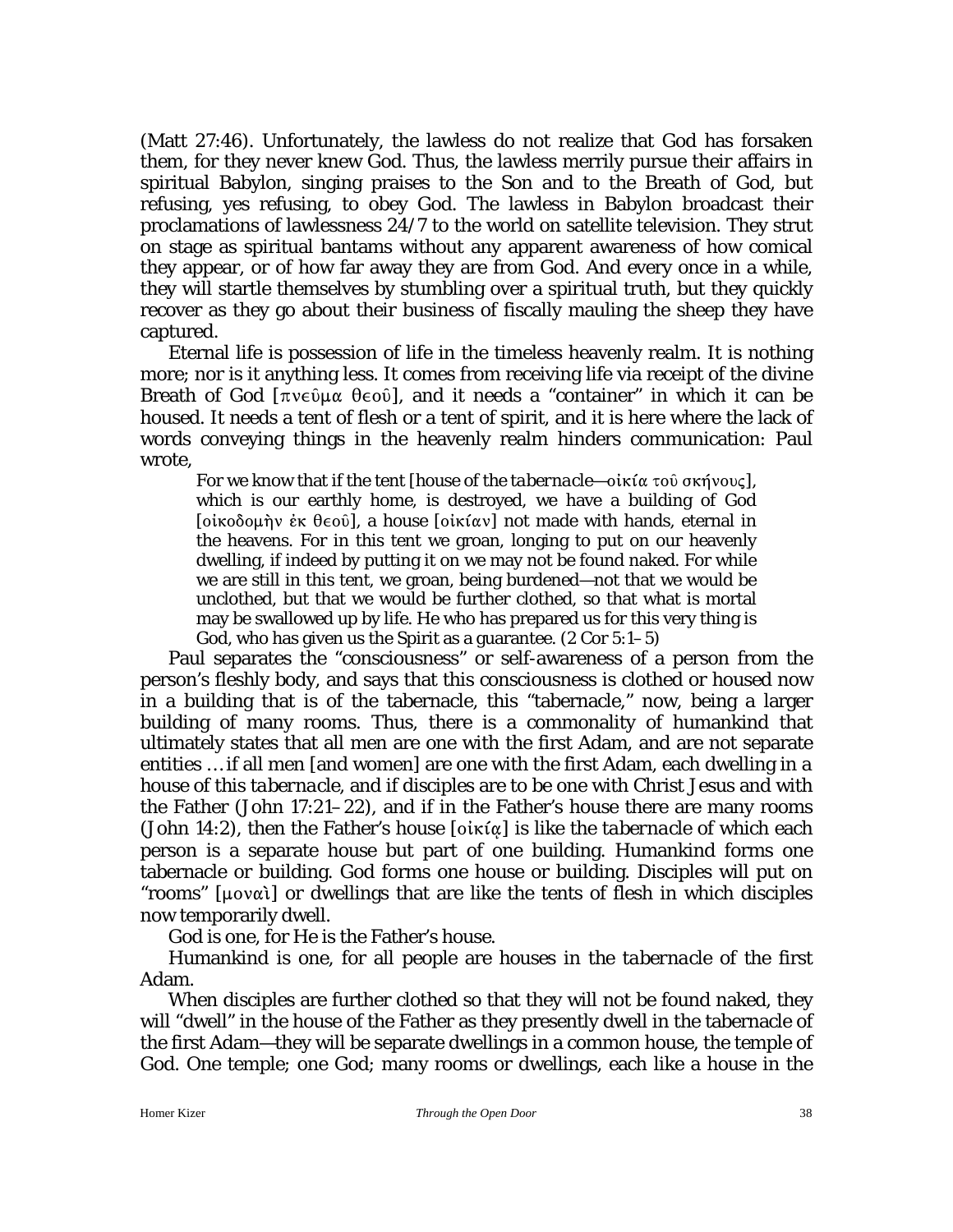tabernacle of the first Adam, and here is additional scriptural support for disciples being called sons of God, and for disciples being one with God as younger siblings to Christ Jesus.

Many are called, but few will be chosen; for *the chosen*, the Elect, will be like Christ Jesus, who is one with the Father and the First of the firstborn sons of God. And again, it is not blasphemy for the son to proclaim that he is a son; whereas it is blasphemy for the servant to proclaim that he is a son. Thus, for a servant, an anointed cherub, to say, "'I will make myself like the Most High'" (Isa 14:14), this servant blasphemes God.

The Apostle Paul wrote,

But when the fullness of time had come, God sent forth his Son, born of woman, born under the law, to redeem those who were under the law, so that we might receive adoption as sons. And because you are sons, God has sent the Spirit of His Son  $[\pi v \in \mathfrak{g} \nu]$  are viour hearts, crying, "Abba! Father!" So you are no longer a slave, but a son, and if a son, then an heir through God. (Gal 4:4–7)

It is blasphemous for those Christian theologians dwelling in spiritual Babylon to claim that they will be God, created to be like God, in His image and after His likeness; created as a "dwelling" or room in the house of the Father and they have the good sense not to claim that they will be like God. Of course, they don't know what they will be like other than they will be in heaven as shades like those shades Odysseus kept away from his blood sacrifice with his sharp sword were in hell. They are, themselves, characters in their own fictional stories about God.

Sin is the transgression of the law; sin is lawlessness (1 John 3:4). Sin is attempting to enter into God's rest on the 8th day, Sunday, a day about which God has said nothing. The sin of Jeroboam that caused the demise of the house of Israel, the northern kingdom of Samaria, included establishing a festival in the  $8<sup>th</sup>$  month like Sukkot held in the 7<sup>th</sup> month. The sin of spiritual Israel in spiritual Babylon includes establishing a Sabbath on the 8<sup>th</sup> day like the Sabbath of the 7<sup>th</sup> day. And as long as Israel remains in Babylon, it dwells in death, separated from God, even though it is a spiritual nation.

From love for Israel, God will again liberate Israel as He did before, giving the lives of men as ransom for Israel's liberation (Isa 43:3–4). He will gather this spiritual nation from the North Country, the lively representation of Death, and from the four corners of the earth, and He will bring Israel into obedience.

But the "oil" and the "wine," the processed fruits of Judea, will not be sold as merchandise in the stalls of Sin, the third horseman of the Apocalypse. These disciples take the sacraments on the night that Jesus was betrayed, and these disciples have been separated by their faith from the pool of disciples keeping the Passover. They are "special" … at Feast of Tabernacles services in 1996 at Vail, Colorado, Mr. James Turner, a pastor I knew from Alaska and a pastor who remained with the new Worldwide Church of God following its doctrinal revisions, said to me, "Isn't it nice that we don't have to be *special* anymore." His words condemned him to separation from God that will eventually result in him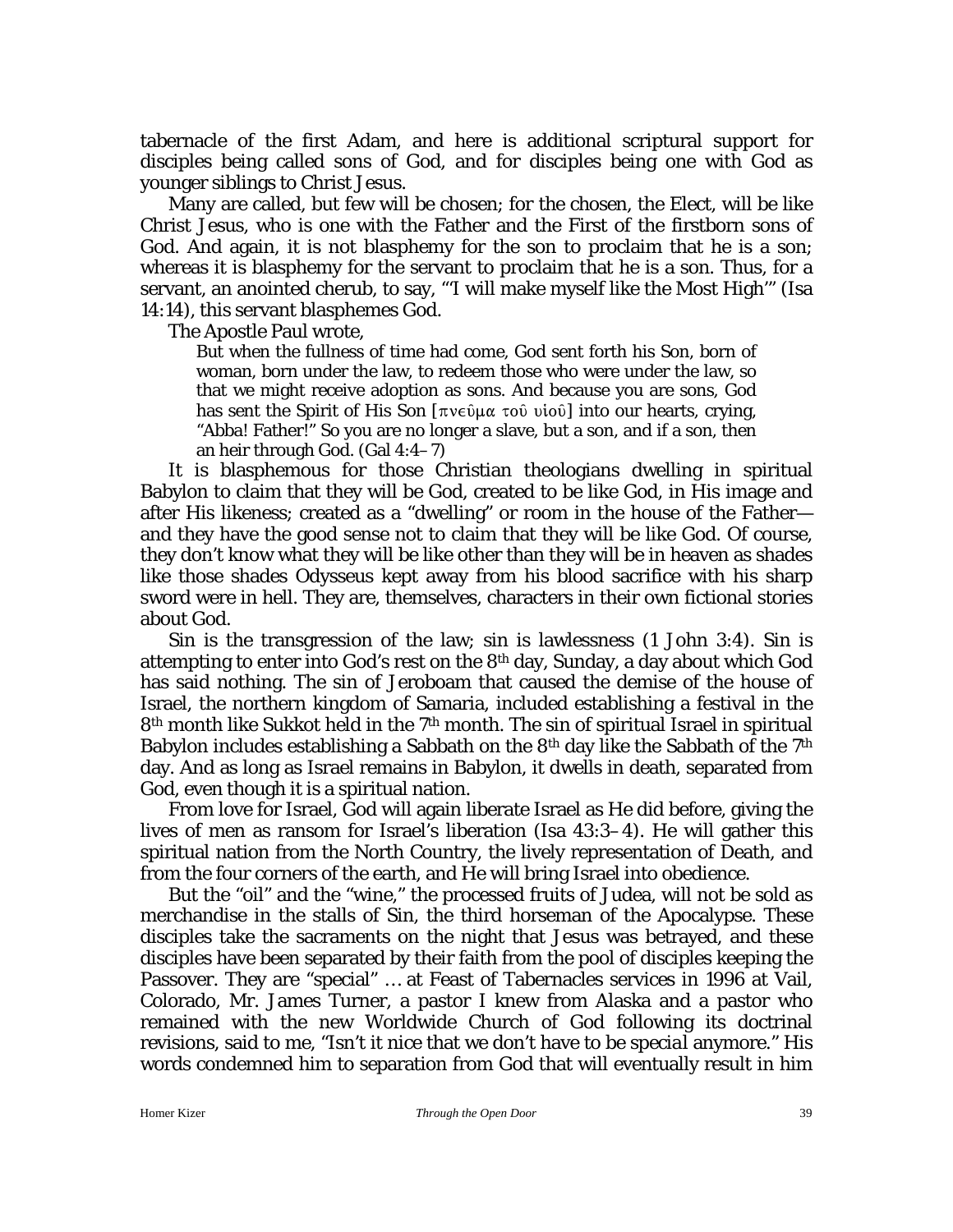being cast into the lake of fire if he doesn't repent; for all who are of God are special. Out of love for them, God will cast those who are not one with Him, who do not dwell in His house, into the trash that is burned in the lake of fire. And yes, people I like, people who are interesting and often fun to be with, but who are lawless—even my own children—will not be glorified unless they repent of their lawlessness. And this is the harsh reality of what it means to be special before God; of what Jesus meant when He said He did not come to bring peace but a sword. Christianity is not the passive, feel-good religion preached from pulpits in spiritual Babylon. It is a narrow path that is difficult to traverse. It is the way to the house of the Father, where disciples are rooms added to this one house. And because of the peculiar properties of timelessness, the Father knew from the beginning how many rooms to add. We either are there now even though we are not yet glorified in his realm of unfurled dimensions, or we aren't and never will be there. We judge ourselves worthy or not worthy to be there by whether we will, by faith, live by every word that has proceeded from the mouth of God (Matt 4:4). Your fate is in your hands, for there is nothing stopping you but yourself from keeping the commandments if you have been truly born of the Spirit of God.

Listen to those preachers in Babylon who find in Paul's epistles, and especially in Galatians, scriptural support for their lawlessness—then read what Peter says,

And count the patience of our Lord as salvation, just as our beloved brother Paul also wrote to you according to the wisdom given him, as he does in all his letters when he speaks in them of these matters. There are some things in them that are hard to understand, which the ignorant and unstable twist to their own destruction, as they do the other Scriptures. You therefore, beloved, knowing this beforehand, *take care that you are not carried away with the error of lawless people and lose your own stability*. (2 Pet 3:15–17 emphasis added)

Yes, take care that you are not carried away with the error of lawless theologians, who as fat sheep, push aside and shoulder the lean sheep, those disciples who are not blessed with the abundance of this world, but with knowledge of God. God will judge between the fat sheep and the lean sheep (Ezek 34:20), and He will rescue His flock, bringing His flock into His house where they will dwell forever as sons.

\* \* \*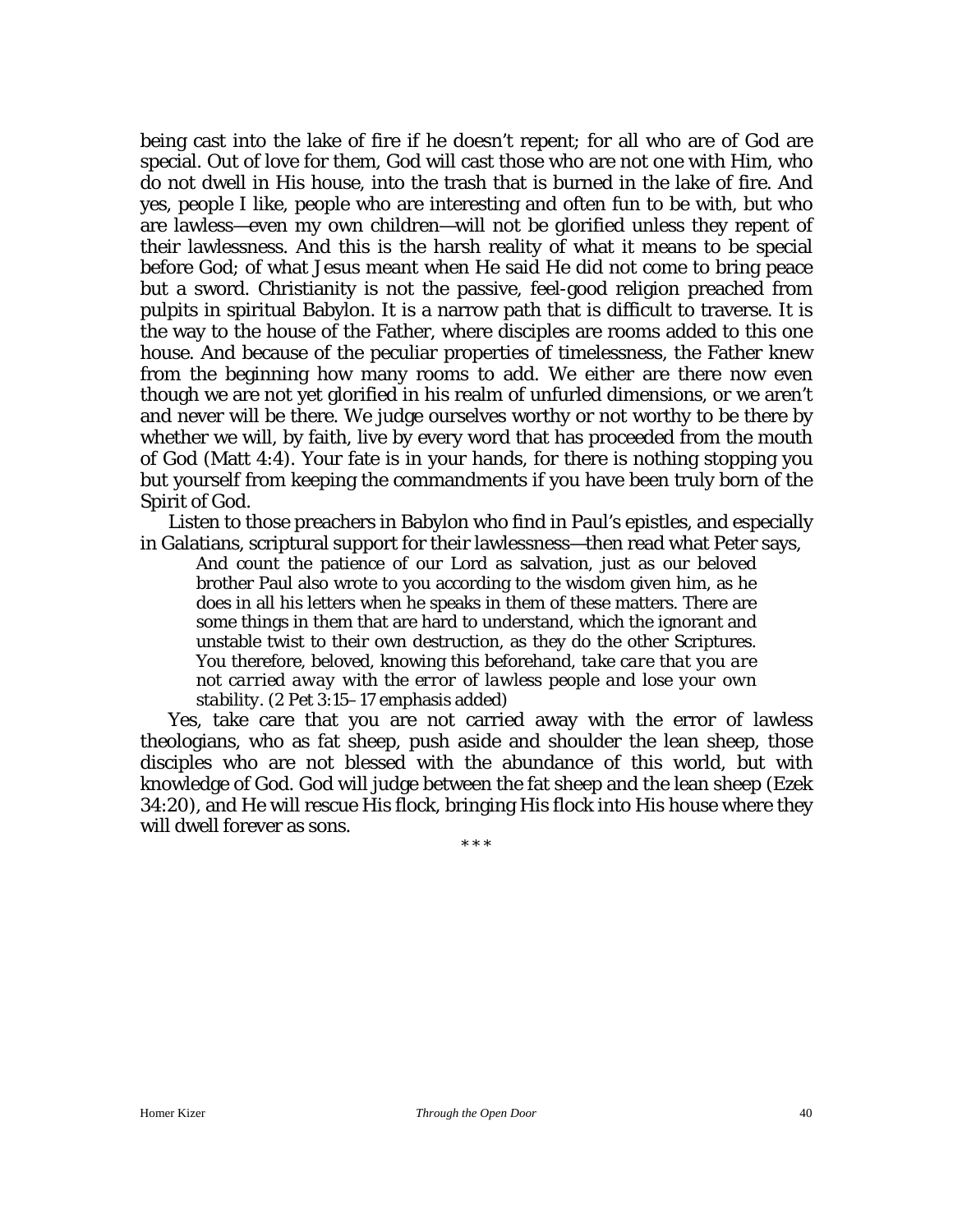# **Selected**  Commentaries — From the Margins

#### ON A SUNDAY AFTERNOON

in an Anchorage pizza parlor I sat behind four ministers who each on TV that morning had preached love & mercy but now were haggling over how to divide the money.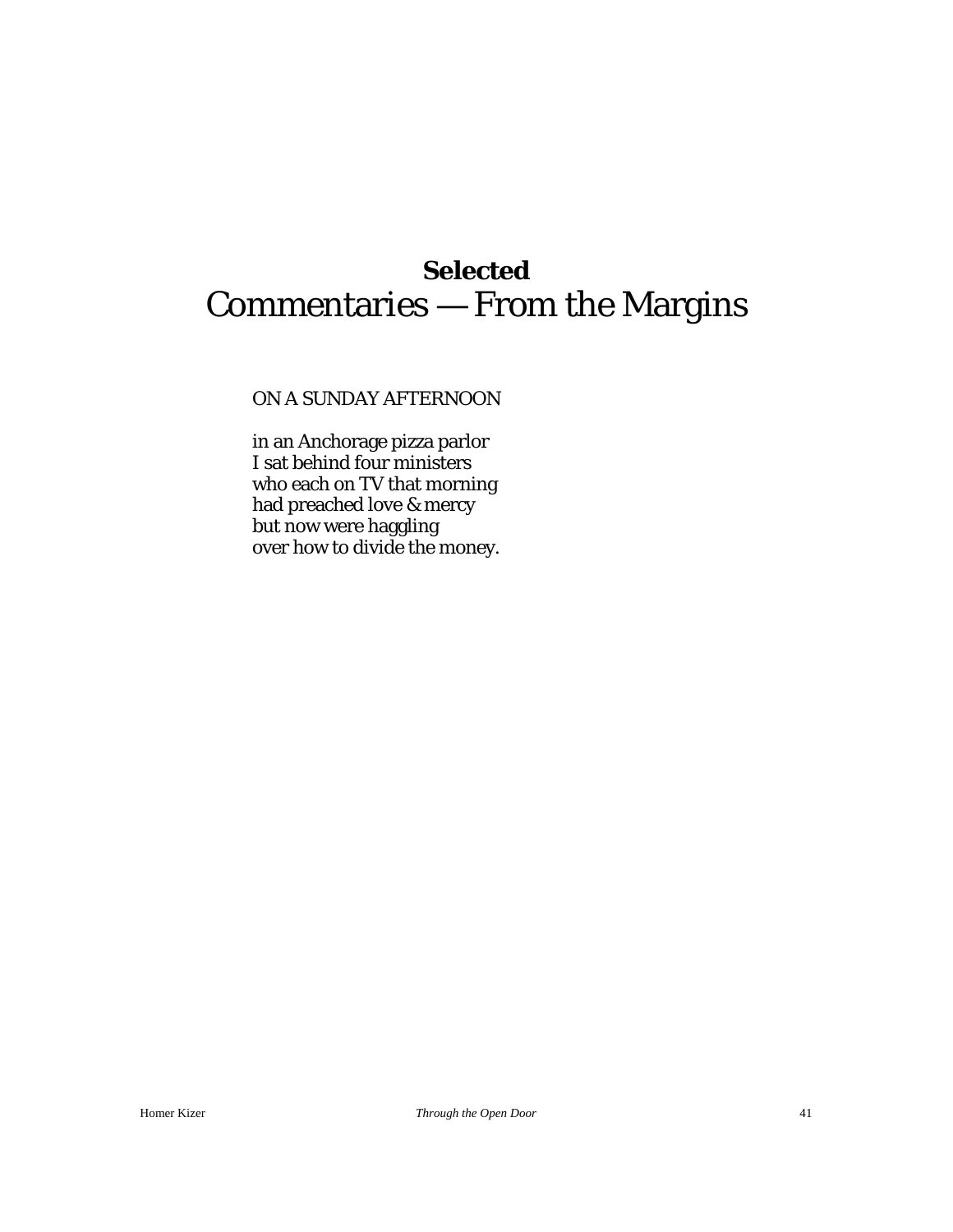January 26, 2007

### Commentary — From the Margins *Theological Fossilization*

In 2003, *The Philadelphia Church* began as an association of fully autonomous fellowships, united in theology, thereby establishing the foundational basis for never allowing the work of a doctrinal committee to become "an appellate function rather than an administrative function" (UnitedNews. January 2007; p. 6) as it has become for the United Church of God, AIA … only where there is no growth in grace and knowledge does the work of a doctrinal committee shrivel into becoming an appellate function.

God dwells in timelessness: the defining attribute of heaven is its stability, for all that exists must function as one or the dilemma of a paradox will cause irresolvable gridlock. For in timelessness, one moment does not become the next moment, but remains as the domain within which all activity occurs. Thus, all activity interrelates absolutely. The glorified Jesus is one with His Father as gloried disciples will be one with Him. And within this unity of oneness—which the Apostle Paul likens to the human body, in which many cells that are nearly identical function together to do work—what every glorified disciple does must agree-with and support and seamlessly merge with what every other living being does during this same unchanging moment. Any conflict will cause a collision of agendas having the effect of a sabot between the gears of a windmill. So when lawlessness was found in an anointed cherub (Ezek 28:14–15), immediate purging of this out-of-sync element had to occur before all functioning within the heavenly realm ceased due to the opposing agenda. And the visible shadow of this opposition is seen in the rebellion of Korah, where another descendant of Levi and his supporters assembled themselves against Moses and Aaron, saying to Moses and Aaron, '"You have gone too far! For all in the congregation are holy, every one of them, and the Lord is among them. Why then do you exalt yourselves above the assembly of the Lord?"' (Num 16:3). Korah advocated democracy—and what Korah then advocated today seems right to Americans, ruled by the same spirit that influenced Korah.

Would ancient Israel have entered into God's rest [from Ps 95:10–11] if Moses and Aaron had turned power over to the congregation, over to Korah, in the wilderness? Or would Israel have returned to Egypt, what the congregation wanted to do upon hearing the report of ten of the twelve spies? And what event precipitated Korah's rebellion: was it not the stoning of the Sabbath breaker (Num 15:32–36)? The writer of Hebrews, using typology, makes entering into Sabbath observance a corollary of Israel entering into Canaan (*cf.* Heb 3:16–4:11; Ps 95:10–11; Num chap 14). So Korah's rebellion also serves as a shadow and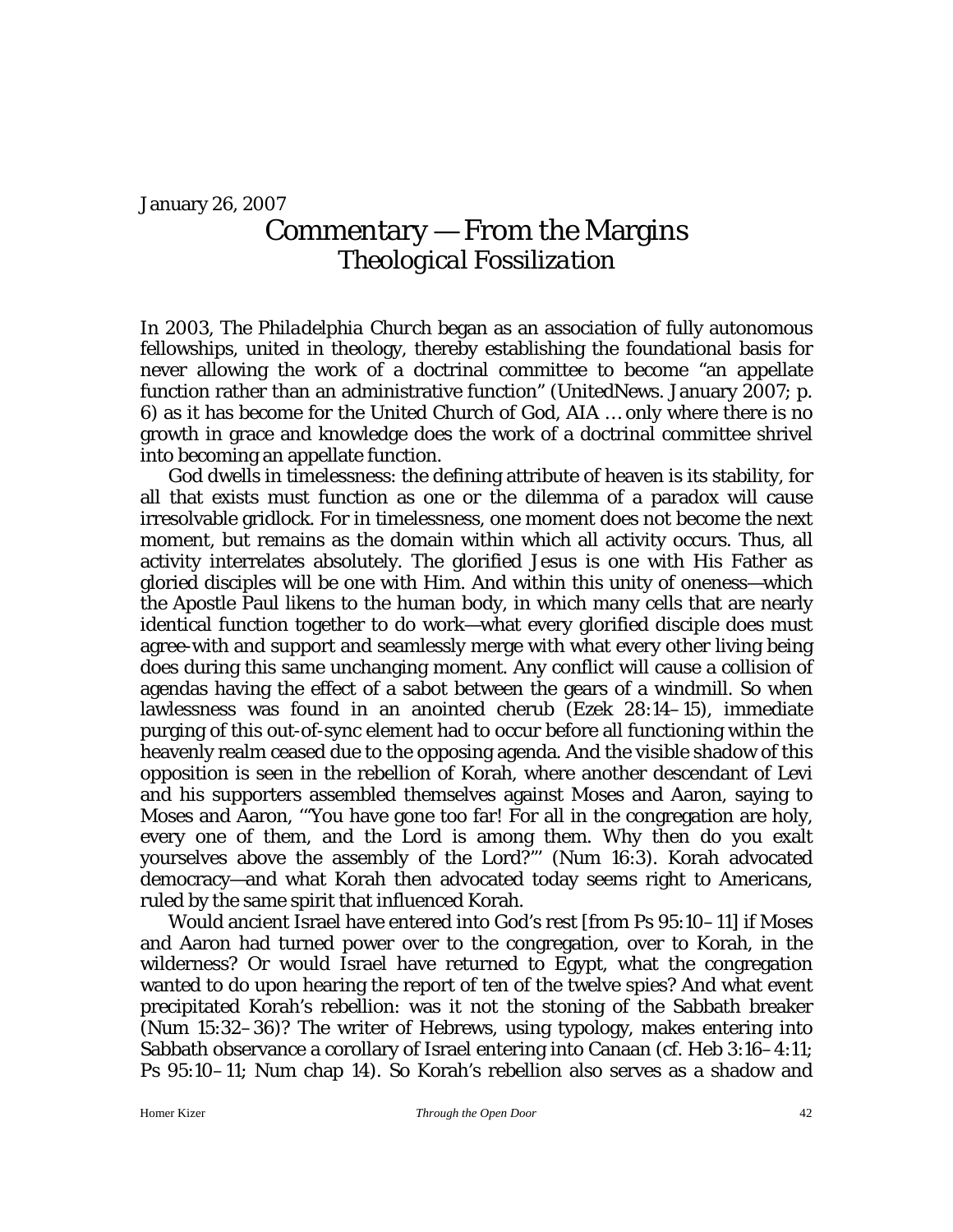copy of the great falling away (2 Thess 2:3) that will occur when the lawless one is revealed, with this mystery of lawlessness already present in Israel, and present since Paul wrote his second canonized epistle to the Thessalonians (*v.* 7). This mystery of lawlessness prophetically involves the little horn on the head of Death attempting to change times and the law (Dan 7:25).

The rebellion of Korah was the continuation of the rebellion of Israel in the wilderness of Paran. So Moses falling on his face and saying to Korah and all his company, '"In the morning the Lord will show who is his, and who is holy, and will bring him near to [the Lord]'" (Num 16:5), was the prelude to the Lord doing a new thing among men: in the morning, Moses spoke to the congregation, "'If these men [Korah and his supporters] die as all men die, or if they are visited by the fate of all mankind, then the Lord has not sent me. But if the Lord creates something new, and the ground opens its mouth and swallows them up with all that belongs to them, and they go down alive into Sheol, then you shall know that these men have despised the Lord'" (*vv.* 29*–*30). And indeed, the ground split apart. A rupture or fissure formed. And the earth swallowed alive Korah and all that was his and all his supporters (*vv.* 31*–*35).

The new thing that God did when the fissure swallowed Korah forms the visible type of what happened in heaven when rebellion was found in an anointed cherub. As if resulting from shimmering strings of elemental energy colliding in an unfurled dimension, a rupture formed in the fabric of heaven, a rupture that swallowed the lawless anointed cherub and all of his supporters … these rebelling angels were cast into outer darkness; i.e., the lifelessness of a physical creation subject to time, change, and decay. This creation, within a heavenly fissure for which no linguistic signifier was assigned in Greek or English, is perhaps best seen in the Kabalist concept of *Tzimtzum*, the "space" created by God where free will can exist—where democratic ideals flourish, and the prince supporting these ideals is confined to death row.

Returning now to a doctrinal committee being assigned an appellate function: a court of appeals does not hear new evidence, but examines the evidence presented to the trial court to determine if the application of law to the evidence presented supports the finding of the trial court. If new evidence germane to the case becomes available, the appellate court will direct the trial court to reopen the case so that this new evidence can be examined by the trial court as it functions in its administrative capacity. If no trial court exists, then no new evidence can be presented. All that this doctrinal committee will now do is reexamine its own decisions and the evidence it initially accepted. So UCG's doctrinal committee, by its own decision, has chosen to exclude from consideration any new revelation, or any thing done by God. It has fallen into the abyss. And biblical prophecies that were sealed and secret until the restoration of all things will, to this doctrinal committee, remain sealed and secret.

For example, Rome is not mentioned in the visions of Daniel although the Babylonian, Media-Persian, and Greek Empires are. It was the Greek Empire that divided into four administrative districts after Alexander's death, and from these four administrative districts come two smaller empires [the Ptolemaic and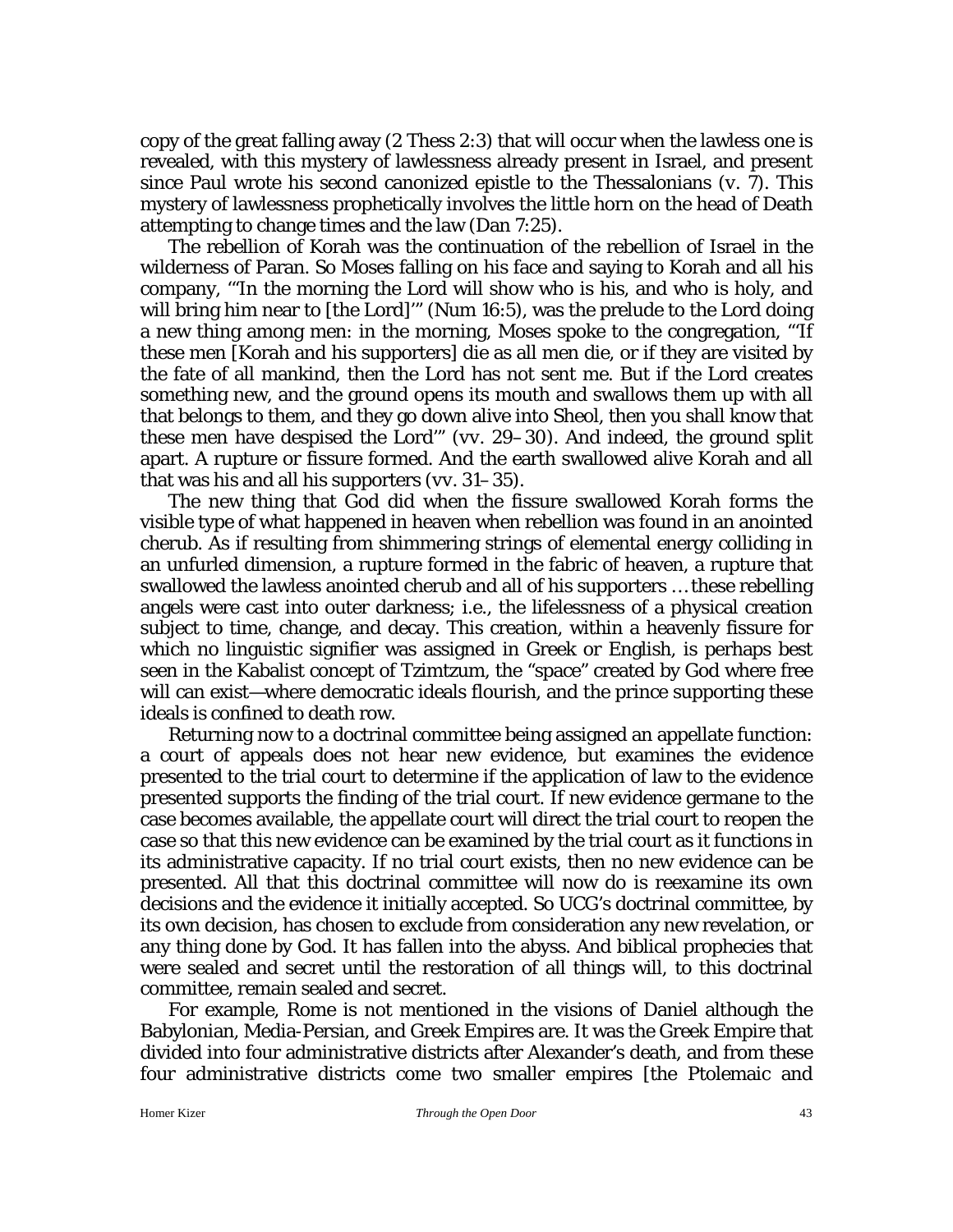Seleucid] that represent the shadowy kings of the South and of the North of the long sealed vision recorded in Daniel chapter 11. The abomination of desolation within chapter 11 would seem to be the Seleucid king Antiochus Epiphanes IV ordering that a statue of Zeus be placed in the temple's Holy of holies and a pig be sacrificed on the altar. But Jesus said that this physical abomination was only a type of an endtime abomination that desolates, which the angel told Daniel would come 1290 days after the regular burnt offering is taken away. Plus, in Daniel's interpretation of King Nebuchadnezzar's vision, Babylon, Media-Persia, and Greece will represent the gold head, silver arms and chest, and bronze belly and thighs, respectively, of the humanoid image Nebuchadnezzar saw. The two legs, now, because of the division of the image that occurs in the bronze portion, represent the Ptolemaic and Seleucid Empires, not the Roman Empire, which was not a divided empire when it conquered Greece. So one leg of the humanoid image Nebuchadnezzar saw represents the Egyptian/Greek Empire that ruled as the shadow and type of an endtime spiritual king of the South, while the other leg represents the Syrian/Greek Empire that ruled as the shadow and type of an endtime king of the North, with Nebuchadnezzar representing the shadow and type of the spiritual king of Babylon, the fallen Day Star, Lucifer (Isa 14:4*–*21). And no Rome, Roman Empire, Holy Roman Empire, or United Europe is seen.

Since, now, the breaking of the Seleucid reign over the temple in present day Jerusalem by physical sons of light, the Maccabees, does not foreshadow, or form a copy and type of the endtime breaking of the spiritual king of the North's reign over the spiritual temple [the Church] in heavenly Jerusalem by Christ Jesus this is what the king of the North sees when the heavens open (*cf.* Dan 11:44*–*45; Rev 11:19)—*the shadow of the endtime spiritual fulfillment of the prophet Daniel's visions ends with the abomination of desolation being set up 1290 days after the daily is taken away*. And for physically circumcised Israel, the "daily sacrifice" of a lamb morning and night became the "daily prayers" giving thanks to God after the destruction of the physical temple (ca 70 CE). For spiritually circumcised Israel, *the daily* was never the slaughter of physical lambs, but the sacrifice of the Lamb of God. Thus, instead of "daily prayers" giving thanks, *the daily* is putting on Christ Jesus as a garment, with His righteousness covering the disciple in the form of Grace. And this daily putting on of Christ's righteousness will cease when Israel is spiritually liberated from indwelling sin and death as physically circumcised Israel was physically liberated from bondage to Pharaoh at a first Passover. Therefore, at a second Passover liberation of Israel, the lives of men will again be given because Israel is precious in God's eyes, honored, and loved (Isa 43:3*–*4). And this second Passover liberation of Israel will cause the first liberation not to be remembered (Jer 16:14*–*15; 23:7*–*8).

Rome is not mentioned in the visions of Daniel because Rome does not belong in these visions. Yet, the doctrinal committee that has become an appellate functionary for the United Church of God (UCG) has inserted Rome into its reading of the visions of Daniel, thereby adding to Scripture and taking upon itself the curses of God that will send this fellowship to its physical death during the 1260 days preceding the breaking of the abomination that desolates. Tens of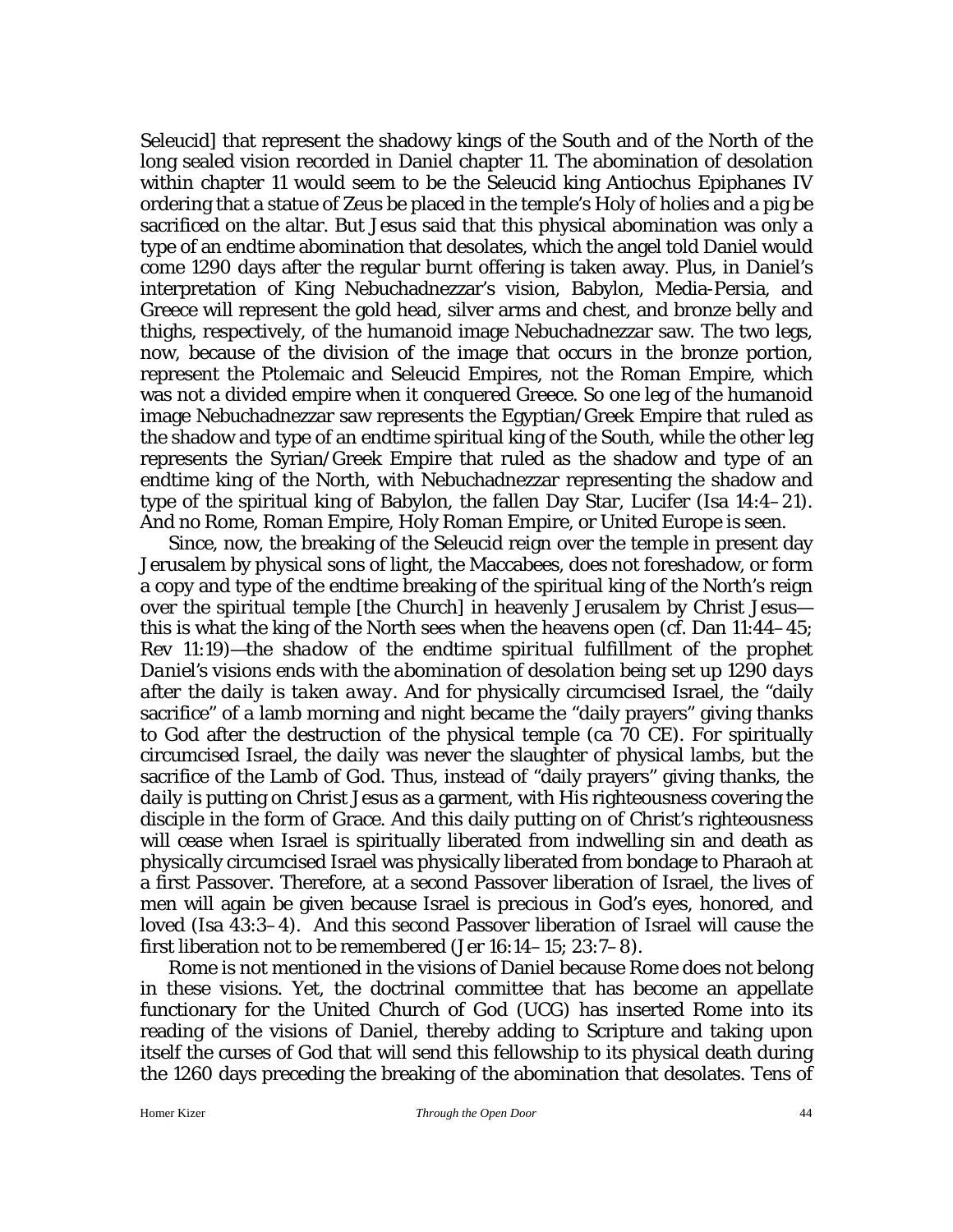thousands will have their faith strained to the breaking point when they are slain by 8th-day Christendom instead of going to a place of physical safety … for those disciples who keep the commandments yet lack the spirit of prophecy [the testimony of Jesus is the spirit of prophecy — Rev 19:10], the place of physical safety will be the grave. Sadly, though, disciples trapped within the administration of the UCG today believe that Herbert Armstrong had the spirit of prophecy, and that as long as they cling to what Armstrong taught, they too have the spirit of prophecy. Unfortunately for them, Armstrong did not understand the visions of Daniel. He could not understand them, for he did not live during that generic period identified as the time of the end. His rejection of additional prophetic understanding preceded the beginning of the time of the end by forty years.

So close, yet so far from understanding: the Sabbatarian churches of God, collectively, lack any understanding of biblical prophecy. And the United Church of God, the second largest of the Sabbatarian churches of God [the Church of God, 7th Day, is the largest] has now returned to the theological error that caused the demise of its parent fellowship, which in the spring of 1962 rejected further prophetic revelation by God and choose to continue advocating what its founder then knew was a failed understanding of biblical prophecy.

The work of God, however, is not dependent upon any one man, or upon any collection of men. It will be executed by Christ Jesus, the *alpha* and the *omega*, the beginning and the end, the first and the last. So as the first three and a half years of Christ's earthly ministry closely preceded the formation of the Church when He breathed on ten of His disciples and said, '"Receive the Holy Spirit [*pneuma hagion*— $\pi v \in \partial \mu \alpha \alpha' v \in U$ ]'" (John 20:22), the last three and a half years of Christ's ministry (Rev 14:1*–*5) will closely follow when the Holy Spirit is poured out on all flesh (Joel 2:28). The Church era or Church age fits in the lacunae between Calvary and when Satan is cast from heaven; between the accepted Wave Sheaf Offering (John 20:1, 17) and when the single kingdom of this world is given to the Son of Man (Dan 7:9–14; Rev 11:15).

Disciples have assumed that when Jesus said that He is the *alpha* and *omega*, He meant that He was the entirety of the matter, the complete alphabet, but that was not His declaratory claim. He said He was the beginning and the end. However, based upon the assumptions made when reading Jesus' words to Peter, '"I tell you, you are Peter, and upon this rock I will build my church, and the gates of hell shall not prevail against it'" (Matt 16:18)], disciples have concluded that since the Church will not die and since Jesus is the beginning and the end, then He and the Church coexist through the entirety of the Church era. But the Church is the Body of Christ. The gates of hell did not prevail against the physical body of the man Jesus of Nazareth although that body died on the cross. The grave, however, gave up the dead body of Jesus. Likewise, the gates of hell will give up the dead Body of Christ in a manner similar to how the garden tomb yielded up Jesus after three days and three nights.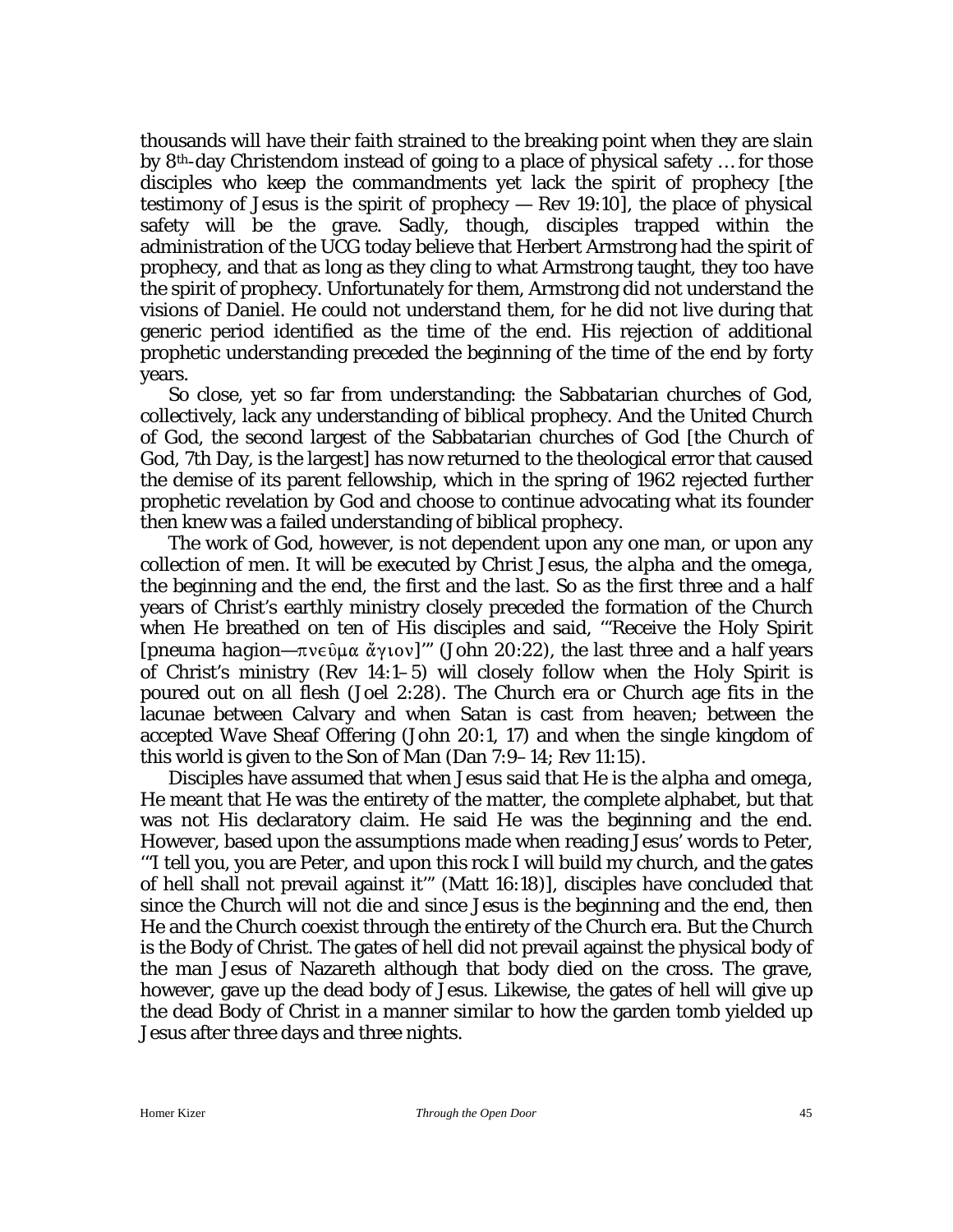Jesus' statement about the gates of hell not prevailing is not a declaration that the Church will not die, but that death can no more hold the Church than death could hold His earthly body.

Jesus is the endtime Elijah to come, the Elijah that will restore all things, the Elijah that will turn the hearts of born-of-Spirit sons of God back to their Father lest their Father strike this earth with utter destruction. But there can be no restoration of the dead Body of Christ—no resurrection by faith—when doctrinal committees become appellate functionaries. Therefore, UCG has now cut itself off from participating in the great endtime harvest of firstfruits.

The apparent solidity of matter requires change, requires one moment to become the next moment so that matter can be repositioned to another location. Whether disclosed in the rapid expansion of the universe in its first few moments or in the rather slow recession of a glacier, one moment must be succeeded by the next moment to allow the changed status and position of matter to occur. Fossilization of matter permits static observation of matter. Fossilization of doctrine permits the printing of many books and booklets that won't be affected by growth in grace and knowledge.

A work of God cannot be foiled by a thief or by broken promises or by outright deceit or by the fossilization of doctrine. And for the sake of the Elect, and for the Elect, we should all be thankful; for God is today doing a new thing, resurrecting the fossilized Body of Christ.

\* \* \*

#### 26 February 2003

### Commentary — From the Margins *What the Watchmen Won't Tell You*

Biblical watchmen are self-identified prophecy experts who feel compelled to warn nations, especially the United States, Great Britain and the former Commonwealth countries, that God's wrath is about to be fulfilled if the nations don't repent and return to obeying God. The underlying message of repentance is scripturally valid. Divine wrath will occur against individuals, not nations, who are not in covenant with their Creator. So the premise under which the watchmen warn of God's wrath has merit, but these watchmen inevitably lack both divine inspiration and basic reading skills, as they shill for purveyors of accursed gospels that involve scaring converts into supporting efforts to warn the world about the evils of the New World Order, or the Roman Church, or a rearmed Germany. They find in the visions of Daniel, and in the vision of John the scriptural passages they need to twist, as if these passages were pipe cleaners, into national alliances, each bent on the destruction of the United States. They joust with themselves, each a windmill grinding the good seed God planted into a gritty meal good for nothing. They come in as many styles and colors as GM cars, all with a spiritual I.Q. like a rock. They produce slick magazines, radio and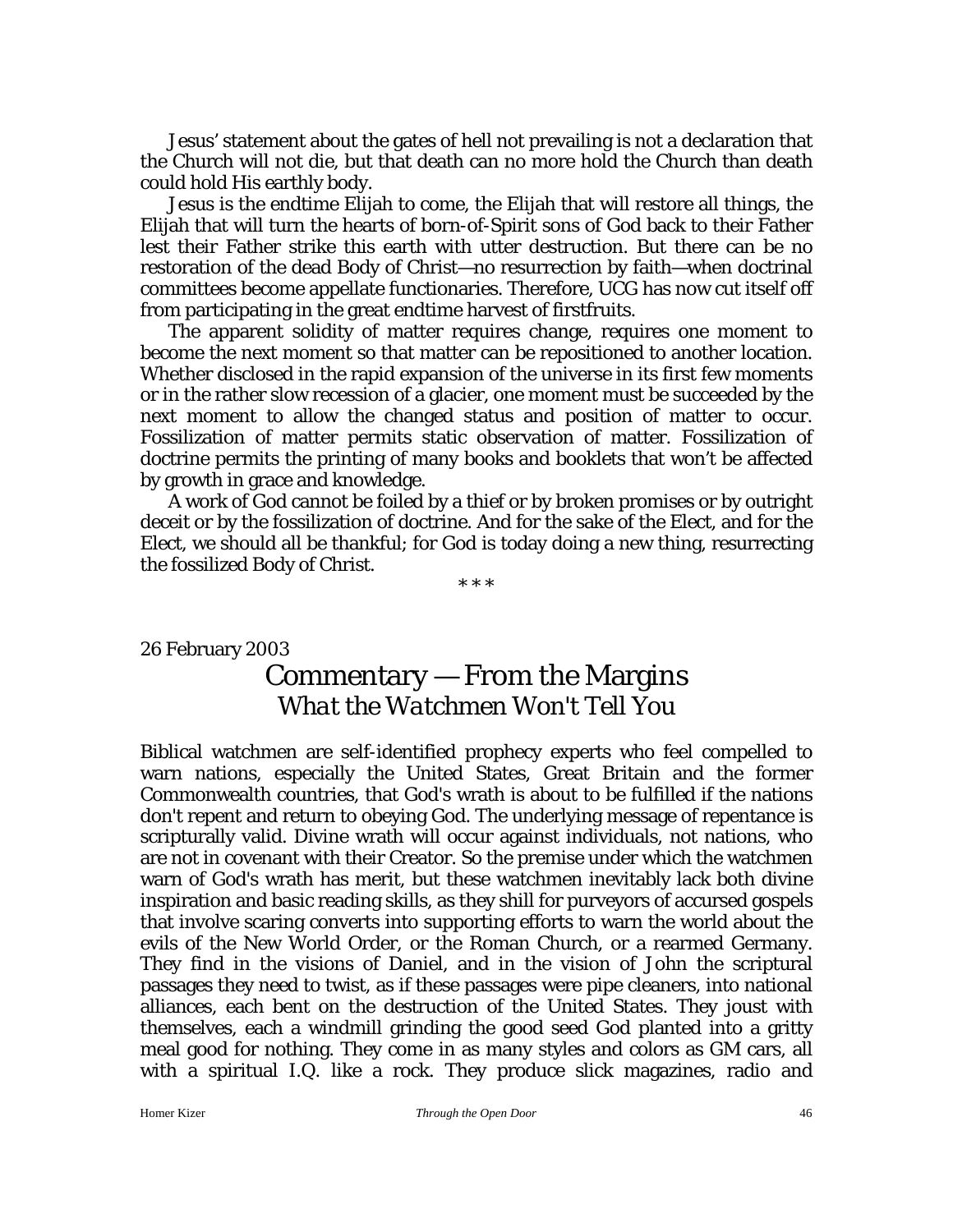television programs, and millions in tithes and offerings. But they will not tell you, that neither Rome, the Roman Empire, the Roman Church, nor the Holy Roman Empire are mentioned in prophecy by either their ancient or by their modern names; that the mark of the beast is not 666, but *chi xi stigma* [ $\gamma \xi s'$ ], which can be read as *Xx*[tattoo] or the tattoo of *Xx*; that Christ doesn't return when the armies surrounding Jerusalem are destroyed, but rather the true Antichrist is cast from heaven and arrives on earth when these armies are swallowed by the Mount of Olives. They don't tell you that there will be two Antichrists, the first the man of perdition (a possessed human being), and the second a supernatural being that poses as Christ and attempts to establish a millennial reign during a period of continuous war. They don't tell you that converting assets into gold and silver will not help a person; that the future leveraged commodity is food following a period of climatic catastrophes, including a meteor strike; that more than half of the world's population will selfidentify itself as Christian in the first half of seven years of tribulation; that two individuals, like Moses and Elijah before, will lead these spiritual Israelites out of bondage to sin (i.e., lawlessness); that prophecies which had a physical fulfillment will have a "spiritual" fulfillment; that there will not again be a physical captivity of the descendants of the ancient houses of Israel and Judah; that spiritual Israel (i.e., the Body of Christ) divided into the spiritual house of Israel and the spiritual house of Judah, with both houses being taken into spiritual captivity centuries ago; that the prophecies about which the watchmen warn the modern descendants of the ancient houses of Israel and Judah have been both physically and spiritually fulfilled; that God will not in the future send the descendants of the ancient houses of Israel into national captivity.

To teach that God the Father will bring about the loss of national sovereignty for any peoples prior to Christ's return as the all powerful Messiah is intellectually dishonest, scripturally unsupportable, and is emotionally a form of terrorism. Such teaching reveals a lack of understanding of what constitutes the new covenant. Salvation is individual, not national. Ancient Israel was made a holy nation when the assembled nation agreed to the terms of the Sinai covenant, but this holy nation as covenantee broke its agreement and eventually killed the Covenantor. Spiritual Israel then replaced physical Israel as that holy nation, but spiritual Israel is not a genetically similar people identified by physical circumcision. Rather, it is a nation composed of theologically similar people from all ethnic origins, people whose hearts and minds have been circumcised by having the law of God written on them. And spiritual Israel divided into two houses and both houses were sent into theological captivity in the 4th-Century for the same reasons that ancient, physical Israel had previously been sent into national captivity in the  $6<sup>th</sup>$ ,  $7<sup>th</sup>$ , and  $8<sup>th</sup>$  Centuries BCE.

The watchmen are sixteen centuries late with their warning for Israel to repent and return to the covenant relationship into which a drawn disciple is placed when the disciple receives the Holy Spirit.

Today, in the 21st-Century, biblical prophecy must be understood from the perspective of a spiritual plane, which will affect the physical world and secular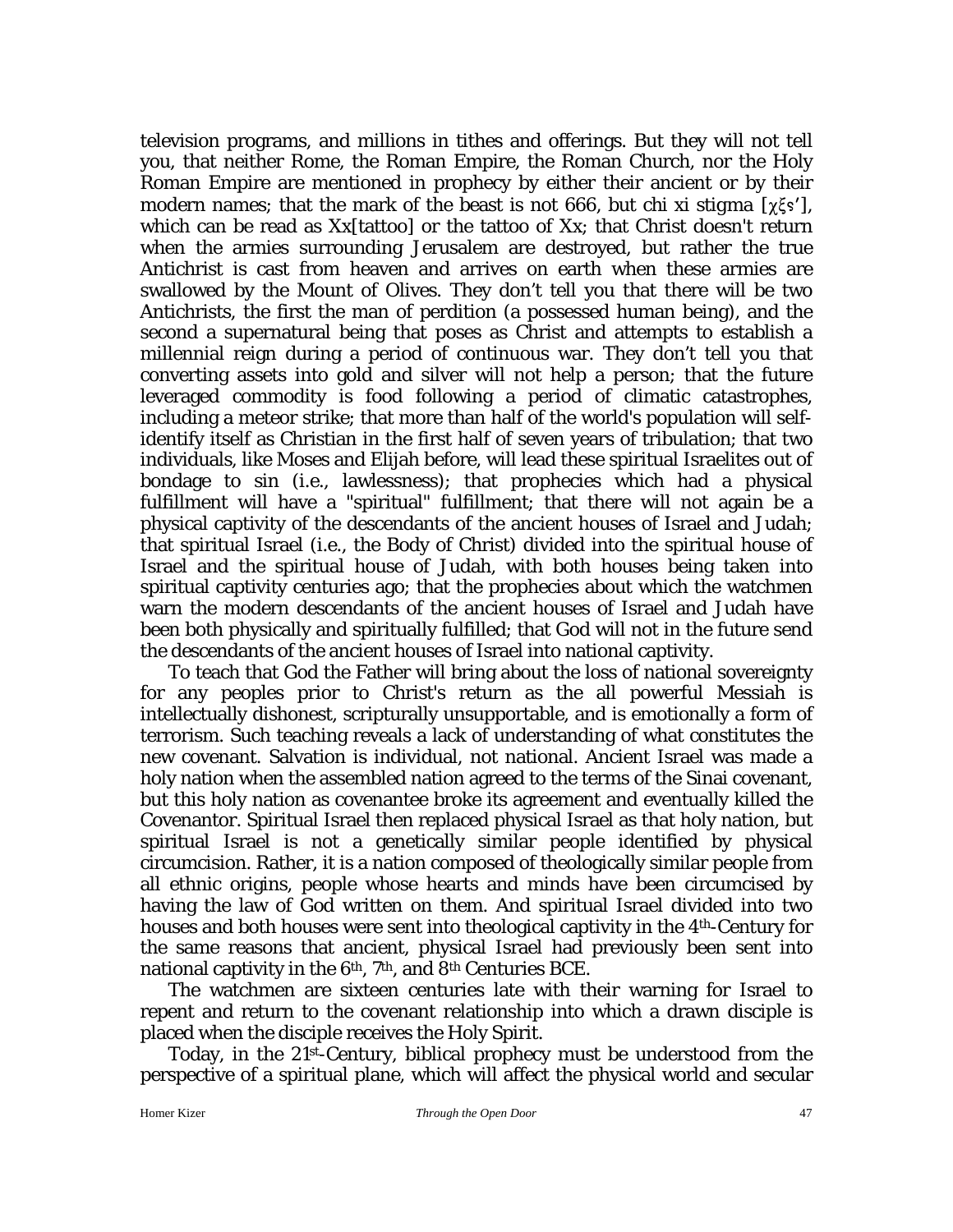politics. God and Christ's focus, though, isn't physically circumcised Israel, but spiritual Israel, the Body of Christ. Yes, events will affect geographical Jerusalem, but theological Jerusalem is of more importance. When the spiritual Moses and Aaron, the two witnesses of the Book of Revelation, lead spiritual Israel out of sin and into the wilderness on the way to the Promised Land, their destination will be spiritual Jerusalem, not any particular set of geographical coordinates.

Theoretical Marxism will be able to offer a reasonable explanation for every single event leading up to the splitting of the Mount of Olives halfway through a seven year Tribulation. But even Marxist academicians will then accept the tattoo of the Cross of Calvary, for which no universally valid economic explanation exists, or they, too, will begin their journey towards spiritual Jerusalem, where I will leave the light on as was done along the underground railroad for escaping slaves.

\* \* \*

March 25, 2003

## Commentary — From the Margins *The Preaching of Hell*

When Jonathon Edwards delivered his sermon titled, "Sinners in the Hands of an Angry God," he galvanized the preaching of hell, fire, and brimstone with the zinc necessary for the concept of an ever-burning hell to withstand the ravages of revelation and reason. Unfortunately, Edwards, for all of his powerful intellect, never understood that eternal life is the gift of God. Without this gift, humanity dies as deer and dogs do. King Solomon assured ancient Israel that there is no distinction between humanity and beasts: all are of one breath, and all return to dust. But Platonic hubris says that cannot be. Hunter and hunting dog cannot both come to the same end. Surely some difference must exist. And Greek converts to Christianity, by rejecting the wisdom of Solomon, embraced philosophical hubris, and voluntarily accepted mental slavery, offered to them by the god of this world, the king of Babylon. They didn't believe God, and two millennia later, a "Christian" ministry trained in historical exegesis accepts the intellectual bondage of the prince of the spiritual kingdom of Persia. They read Scripture, read that the gift of God is eternal life, but they cannot liberate themselves from the idea that human beings possess an immortal soul, received by the union of egg and sperm that occurs in or outside of wedlock. In their mental bondage to the spiritual powers that reign during this time of the Gentiles, they are unable to comprehend that for a soul to be immortal it must possess eternal life; it must possess the gift of God. Therefore, since the wages of sin/lawlessness is death, or the absence of eternal life, sinners do not receive the gift of God. They theologically cannot be in an ever-burning hell. They are, instead, in the grave, awaiting judgment. They are dead, knowing nothing and not existing in any state. They have or will shortly return to dust. Only their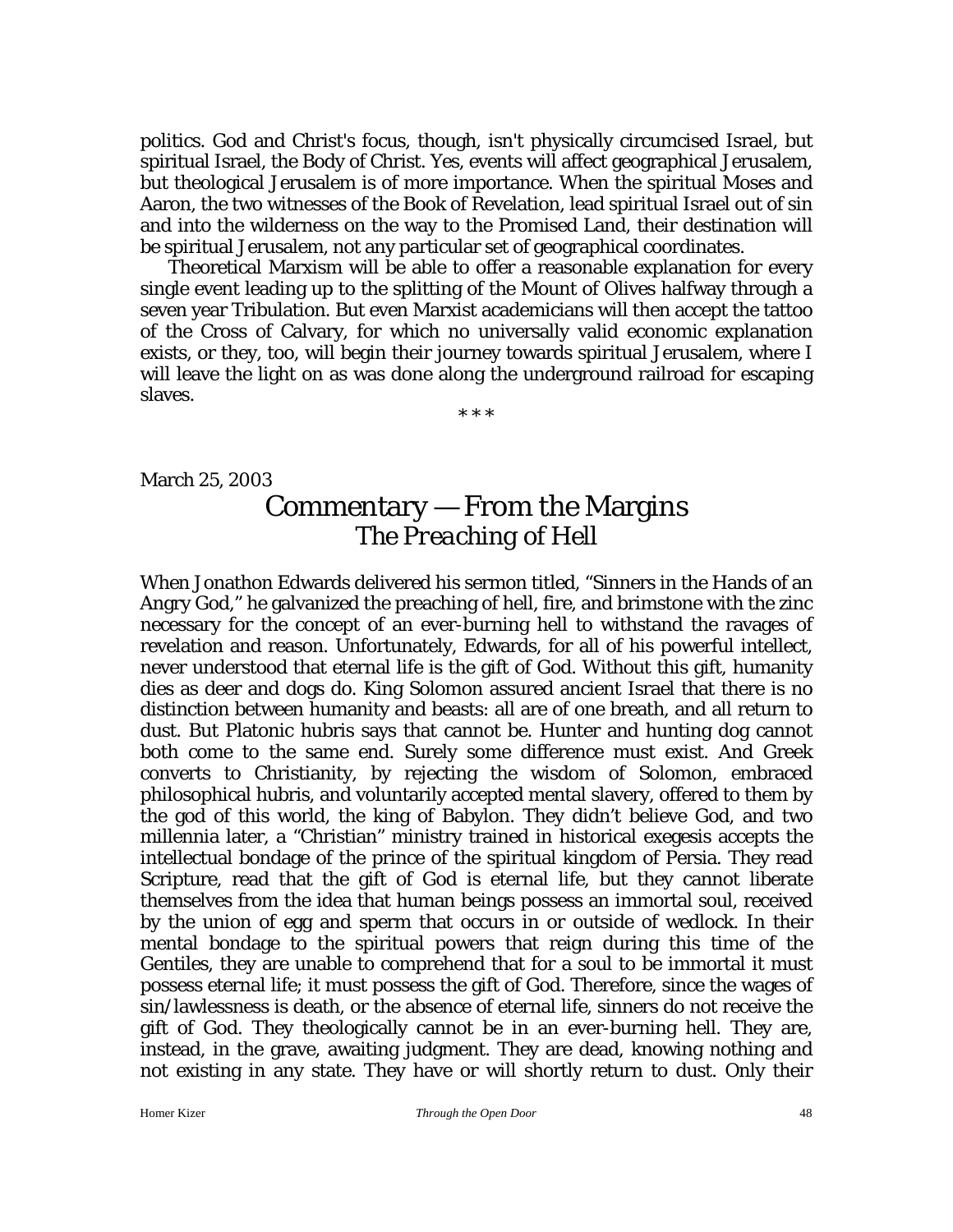names remain, recorded in a Book kept by the Most High God. If they are not resurrected from the elements of the earth, they will never live again. And to teach otherwise is to reveal oneself as still being in mental bondage to the spiritual princes of Babylon, Persia, Greece.

Liberation, however, from mental bondage is coming—that is the good news of Christ. For spiritual Israel, this liberation occurs at a forthcoming Passover.

The Lamb of God has already been sacrificed, but the slaughter of spiritual firstborns did not occur the night the Lamb was slain. Spiritual Israel didn't then exist. The second or spiritual Eve was not created until the evening after Christ's ascension (John 20:22–23). Children were not born until spiritual Eve was filled (as a husband fills his wife) with the Holy Spirit on that day of Pentecost. Spiritual Israel did not immediately go down to Egypt for spiritual food. The nation lived by faith in the hill country as spiritual Judeans. They kept the Sabbaths of the Most High. They kept His law. They were as the uncircumcised children of the Israelites who had left Egypt were: they lived by the second covenant of Moses (Deut chaps 29–31), while they prepared to cross the Jordan to glorification.

But famine entered the hill country of faith through the conversion of both Pharisees and Hellenistic Greeks. Pharisees wanted Greeks to become physical Israelites before they were accepted as spiritual Israelites; they figuratively wanted these Greeks to slip across the Jordan where circumcision awaited them (Joshua 5:2–5) instead of glorification. And these Greeks wanted assurance that heaven awaited them if they slipped across prematurely. So hollow promises were made as both returned, walking hand in hand, to Egypt, where the garlic and leeks of spiritual bondage awaited.

Once spiritual Israel returned to Egypt/Babylon, a future liberation became necessary. As the reality of the Egyptian Pharaoh whose heart *YHWH* supernaturally hardened so that a human could be the shadow of the devil, Satan will not voluntarily let his captives go. Instead, he will inspire his disguised servants who appear as ministers of righteousness to preach about being in the hands of an angry God, so that through intimidation, Christians will fear returning to the Most High God, who remains Love, who has promised not to give sinners eternal life.

You, who appear as a minister of righteousness, need to understand you will abhor yourself for what you have preached when you are spiritually liberated from mental slavery to Satan. Christ's promise is that you will be called least in the kingdom of heaven, if you are even there—if you are not of those to whom He says, *Get away from me, you evildoers*.

How can you recognize that you have been taken mentally captive? A truly deceived person doesn't realize and indeed cannot realize that he or she has been deceived. Thus, a mental mirror of some sort is needed so that you can see yourself as you are. You as a minister of spiritual Israel know that one exists. It is the word of God. But because you assign meaning to words, you need the magnification offered by this mirror in one specific passage: "For to be carnally minded is death, but to be spiritually minded is life and peace, because the carnal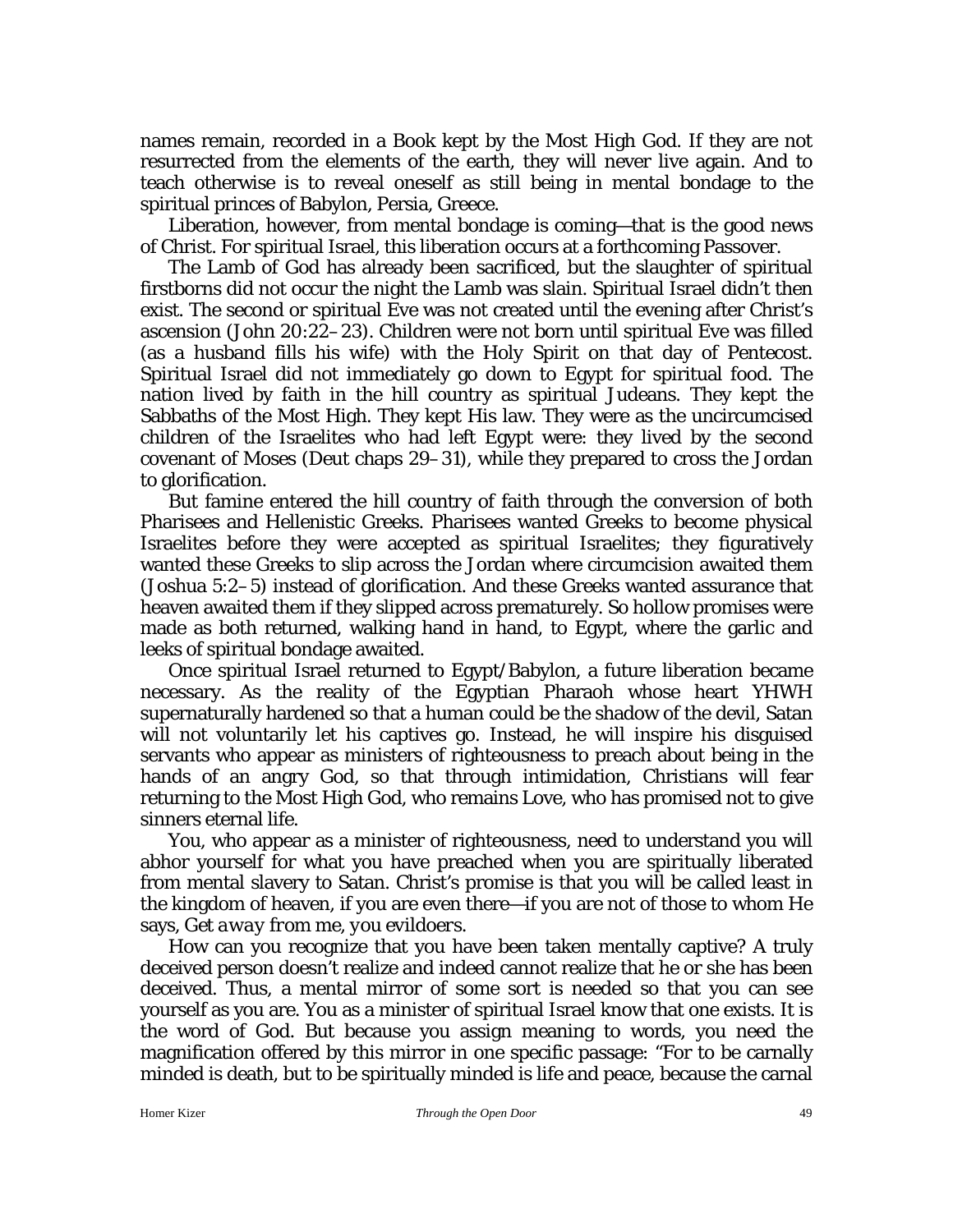mind is enmity against God; for it is not subject to the law of God, neither indeed can be" (Rom 8:6–7). Is your mind subject to the law of God? As a condition of the new covenant, the laws of God have been written on your heart and mind (Heb 8:10 & 10:16). Are you subject to what has been written on your heart and mind?

Jesus said that to break the least of the commandments will cause you to be called the least in the kingdom of heaven (Matt 5:17–19). Are you subject to the least of the commandments? Test yourself. Do you keep the Sabbath as Jesus did, and as He would if He lived within you? Your answer will reveal to you whether you are carnally or spiritually minded. And remember, to be carnally minded is death. It isn't to live eternally in an ever-burning hell.

Two future liberations occur: the first is of spiritual Israel: i.e., of all of Christianity not presently keeping the laws of God. The second is of the remainder of humanity when the kingdom of the world becomes the kingdom of the Most High and of His Messiah (Rev 11:15 & Dan 7:9–14), halfway through seven years of Tribulation. This is the open salvation about which Joel prophesies  $(2:28-29)$ .

For the entirety of the last 1260 days prior to Christ's return as the allpowerful Messiah, Satan's former slaves have to accept the mark of the beast (*chi xi stigma*, or the *tattoo* of *Xx*) to remain in mental bondage to him. However, Satan will have been cast from heaven; he will be here claiming to be the messiah. He will, because of him still being the king of fallen Babylon, control the world's economic systems. For a second period of three and a half years, genuine disciples will be required to live by faith. A trip back to Egypt will earn a person a share in the wrath of God.

There is presently a battle being waged for the control of the mental landscape of every person hostile to the law of God. This battle is being fought between the spiritual king of Greece and the spiritual prince of the kingdom of Persia. The king of Greece will win, will establish a new world order, and will control the mental landscapes of commentators and politicians, ministers and lay members. But the spiritual great horn of this Greek king will be broken when no one remains to be deceived. This great horn, or first horn will be broken the night of that spiritual Passover when all of Israel is liberated, when Christ turns His hand against two-thirds of spiritual Israel. It is a fearful thing to fall into the hands of an angry God, especially when being under His shed blood would have protected the disciple from the death angels. But it is far more fearful to be, as an evildoer, ordered away from Christ's presence on the person's Day of Judgment. If that happens because the person has consistently refused to be ruled by Christ, then he or she will, indeed, be thankful that the person does not have eternal life.

As a rebel, on the day of your judgment, you will regret your refusal to submit your thoughts to the reign of Christ, but your torment will only last the length of time it takes to again end your conscious life. God as Love has no ever-burning fire prepared for eternal torment. Rather, He has an age-ending fire that will prepare glorified humanity for life in the new heaven and on the new earth. This age-ending fire will consume Satan himself (Ezek 28:18–19), thereby forever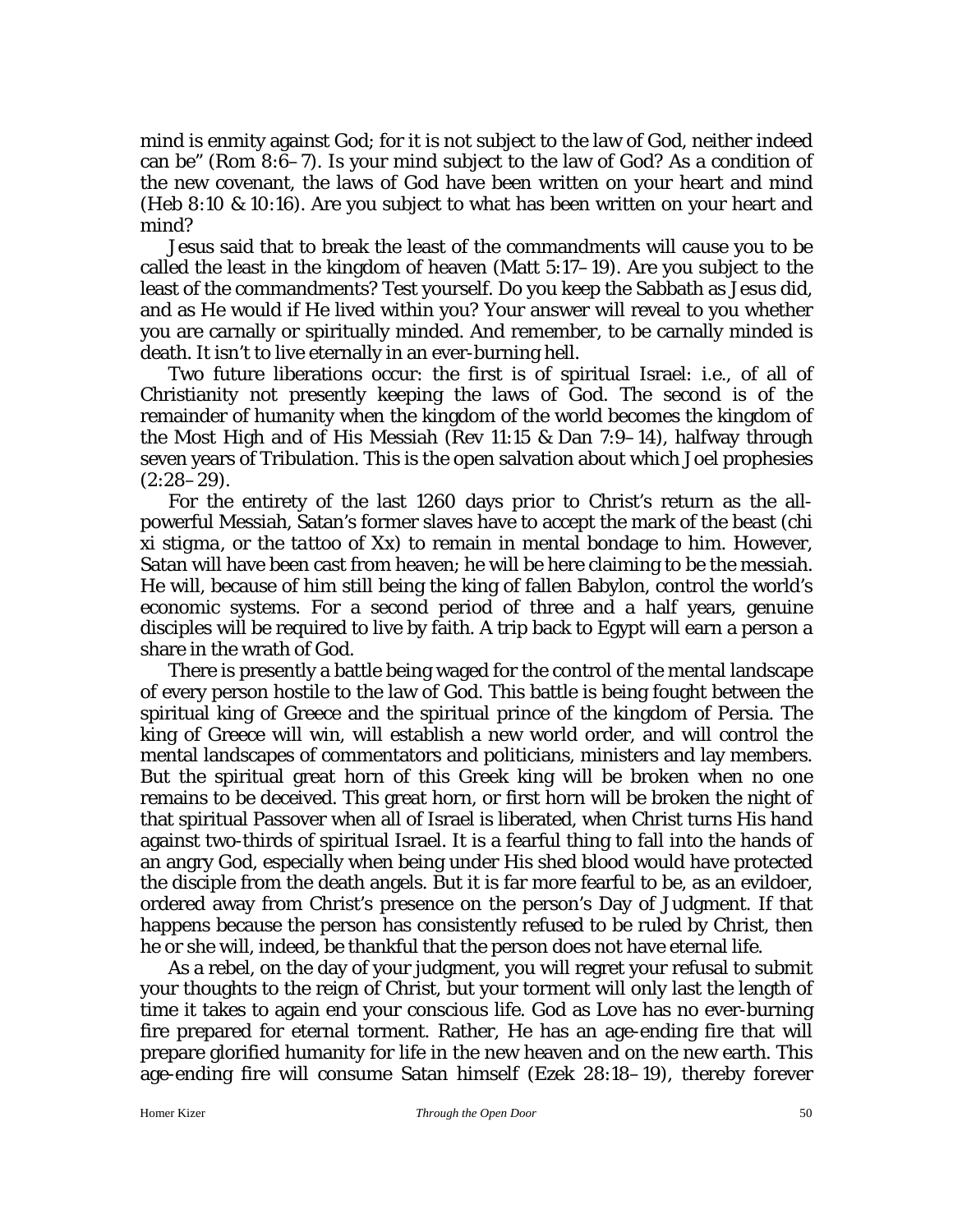ending his rebellion and the preaching of hell. And you should have believed the warning you just received.

\* \* \*

### February 12, 2003 Commentary — From the Margins [This is the first one]

In the conclusion of *Holiness, Righteousness & the New Covenant* [2002 edition], I wrote,

"President Bush speaks of bringing democracy to Afghanistan and Pakistan, which is nothing more than the demonic king of the North muscling his ideology into the historic domain of the king of the South. War is inevitable as the geographic edges of the spiritual realms slip and slide as if these realms were tectonic plates. Boundaries are ideological, theological, so wars without winners can spill out of the margins and into heartlands

"In these margins where ideology overlaps culture, taboos are broken with impunity. Edges melt at the boundaries of spiritual realms. But new edges will form, and can be mapped: possibly, both Iran and Turkey will align themselves with the king of the North as the new edges are extended.

"But the theology of lawlessness stretches across cultures as if it were a nylon stocking over the head of a thief. It masks the demon who will pose as the risen Christ. It conceals its fissures, where an attack might be launched. It deforms its edges along which war will eventually be waged. And it ensnares allies, absorbing them into a gelatinous colony of half-digested amebas. Nevertheless, the battle has been joined. The technology by which the king of the North devours with its iron teeth and bronze claws allows this beast's underbelly to be probed by printed words, each book like a flea that will eventually drive the beast insane."

When I wrote the above, I didn't understand that what the Church of God labels as "nominal Christianity" is the actual nation of spiritual Israel in captivity to the spiritual king of Babylon. Christ labels *nominal Christianity* as the "synagogue of Satan" (Rev 3:9), and as I better understand prophecy, I understand that Christ intends to liberate all of spiritual Israel from spiritual bondage just as *YHWH* through Moses liberated physical Israel from Egyptian slavery. This liberation will be the remembered event throughout Christ's Millennium reign. This is the Israel for which there is a highway built. This is the Israel that will live in and around spiritual Jerusalem, which has theological, not geographical coordinates.

Just as Hitler invaded Poland to gain a common border with the Soviet Union, the nation he intended to attack, President Bush will invade Iraq to establish a common border from which the Athenian values of America can be surgically inserted into Islamic cultures, which seem to revel in the warrior cult values of ancient Sparta. Yes, the spiritual entities that empowered Athens and Sparta and used those two poleis as living sets of tin soldiers are, today, restrained only by the dominance of the great horn, the firstborn son of the spiritual king of Greece.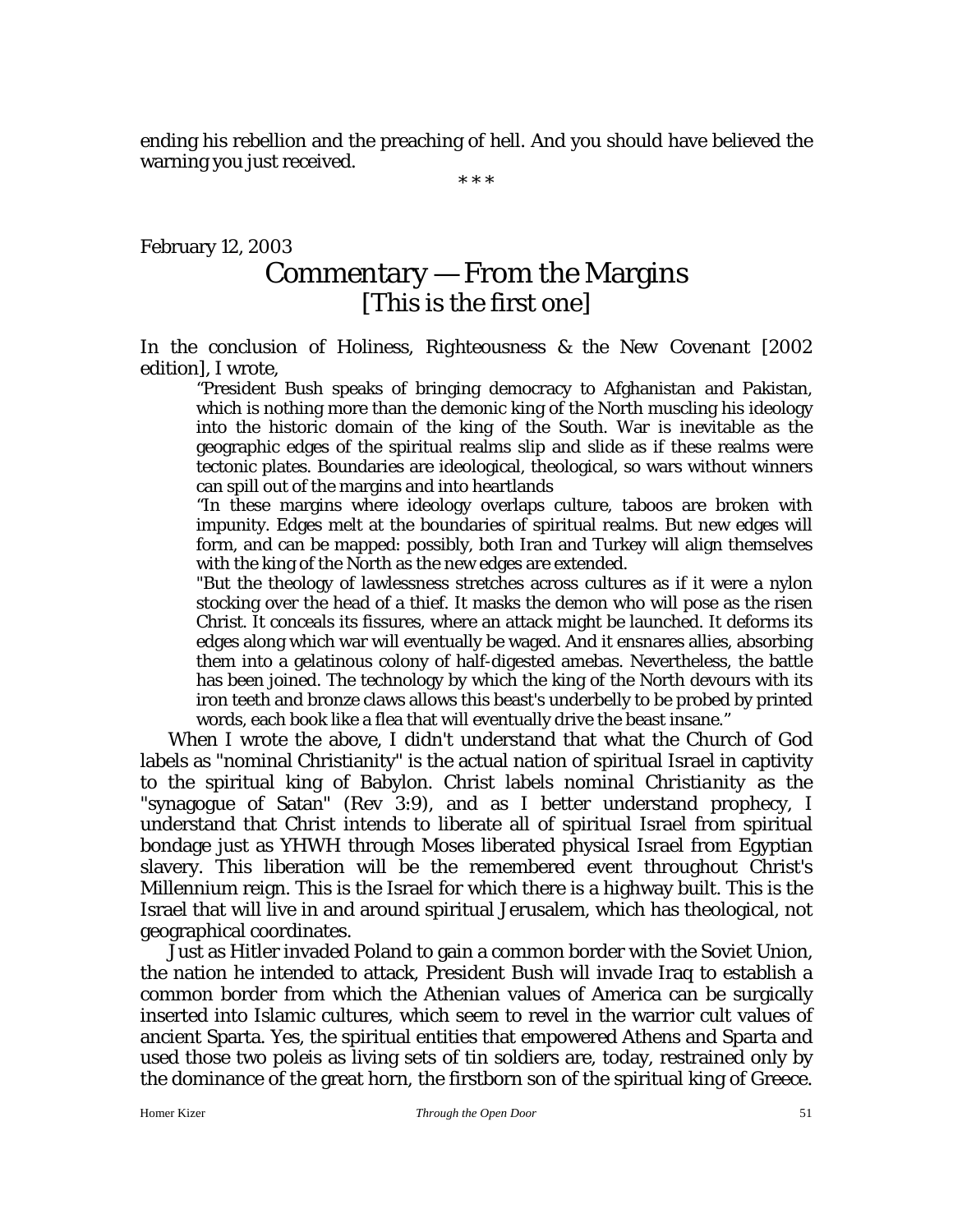When he is supernaturally broken at the Passover that liberates spiritual Israel, the spiritual kings of the North and of the South will no longer be restrained, but will attack each other with a fury that would leave no flesh alive if those days were not shortened by Christ coming to fight as on a day of battle.

Armies surrounding Jerusalem is not a sign of Christ returning as the allpowerful Messiah, but of Him coming to slay the demonic king of the North on a day of battle, a day on which He takes 144,000 physical Israelites to a place of safety, the day on which He liberates all of humanity from spiritual bondage, the day on which Satan is cast from heaven and comes to earth, declaring himself to be Christ and requiring those who wish to serve him to accept the tattoo of the cross of Calvary. And many newly liberated humans will accept his slave mark  $[\chi \xi \xi^{\prime}]$ , thereby returning themselves to the spiritual bondage with which they have grown comfortable and by which they have prospered materially. They will believe they are the true servants of God, and they will curse God when the Father's wrath rains down on them.

Today, the United States and a coalition of nations front for the spiritual king of Greece, who will establish a new world order, one that is spiritual but carries piggyback a secular manifestation, visible for all to see. It has been said that the 20th-Century was the American century—actually, it was the last century of the Medo-Persian ram that pushed north, and west, and south from Susa. The spiritual king of Greece will trample this ram, the symbolic representation of the spiritual *sars* that carry France, Germany, Russia, Greece, Egypt, Saudi Arabia, and most of the world's nations. A he-goat flying out of the west is the symbolic representation of the new world order the United States will establish, a world order that isn't the production of the United Nations, or of a united Europe, but of the endtime descendants of the ancient house of Joseph, the patriarch who established Egyptian hegemony through the distribution of food.

While all eyes are on oil, oil production, and oil reserves, the theological successors of the Vandals shall overturn, again, their long time Trinitarian rivals by bartering food for spiritual servitude. That food is already stored and only awaits the ecological catastrophes that will make it valuable enough to cause hungry Trinitarians to sell the souls they think they have for bowls of porridge. But not enough food has been stored: the theological successors of the Vandals will be more successful than they have anticipated. More than half of the world's population will identify itself as part of greater spiritual Israel. So the means by which these neo-Vandals prevail will also be the cause of their tragic downfall.

The new world order that the United States and its allies establish will break as soon as it succeeds, leaving humanity to the merciless kings of the North and of the South. President Bush will only temporarily succeed in establishing an American hegemony in the Middle East. For a short while, though, we will be as successful as Alexander the Great.

I wrote the conclusion to *Holiness* in October 2002. It is now February 2003. What I needed in October was a common border from which to attack the theological synagogue of Satan. That border is the error of Bishop Arius.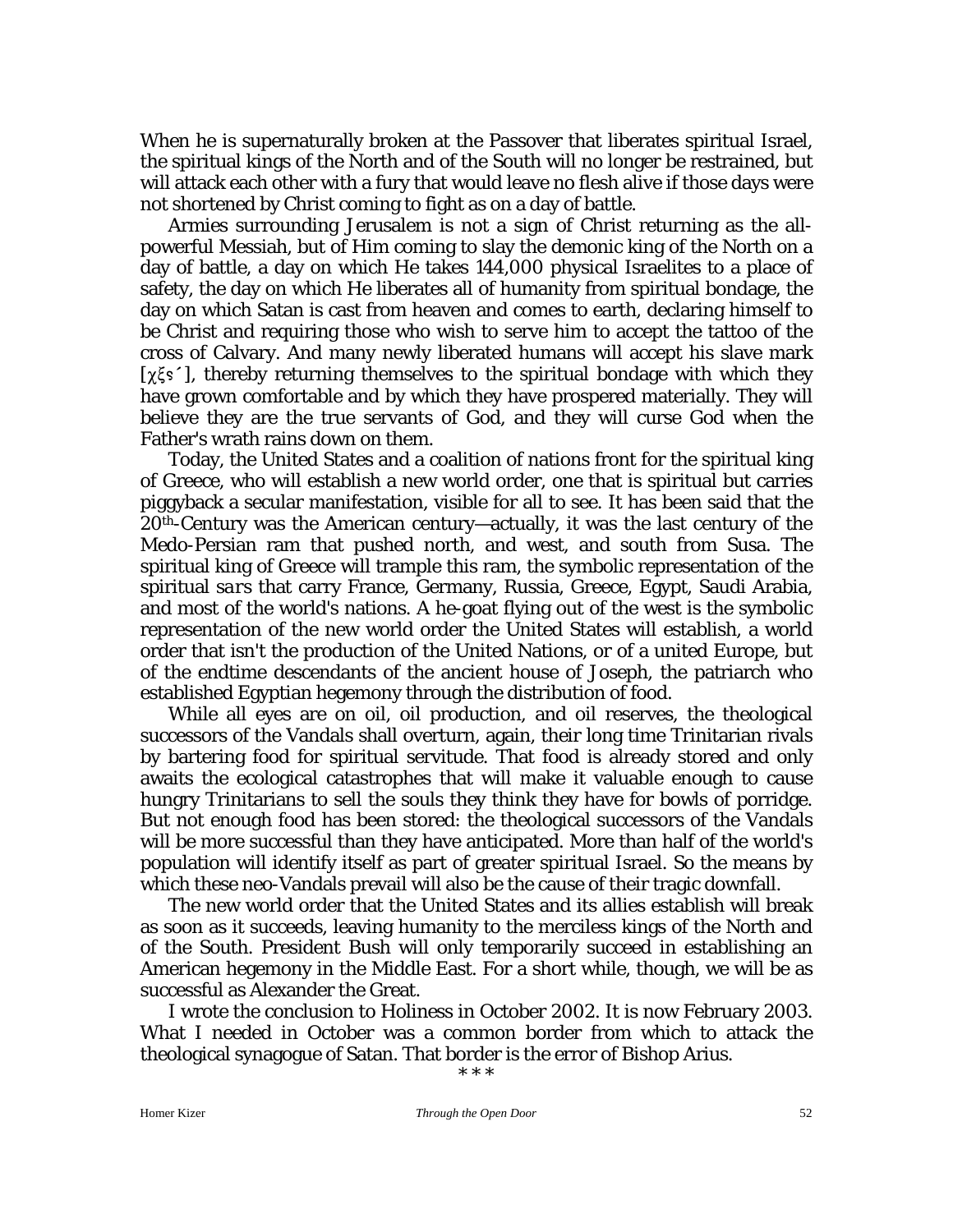February 15, 2003

## Commentary — From the Margins *A Response to "Coming Ashore"*

In *Time's* February 17, 2003, issue, Charles Krauthammer writes, in his Viewpoint piece, "Coming Ashore," that the war with Iraq isn't just to disarm Saddam, but to reform a whole part of the world. Indeed, it is, for this war signals the replacement of one world order with a short-lived another, one that will be broken while it is still ascending in power just as Alexander the Great's reign ended when he had no more enemies to conquer.

Biblical prophecy has been the nearly exclusive domain of Evangelical Christianity, the theology of President Bush, who can see in text (Rev 9:15) that at some specific hour four angels presently bound at the river Euphrates will be loosed to kill a third of humanity. As the President of this nation and as a bornagain Believer with the available authority to eliminate weapons of mass destruction in and around the river Euphrates, he is without choice: he must do what he can to remove WMDs from this region and to eliminate the possibility of their return. To do anything less is irresponsible to both the citizens of this country and to the third of humanity whose death is prophesied, for prophecy can be abolished.

Theoretical Marxists find an economic cause for every societal action (they do not have to look far for one in our squabble with Saddam), but our coming ashore is prophesied in the visions of Daniel—if not our coming ashore, then the intervention of a lone superpower coming out of the west. The meaning traditionally assigned by Evangelical scholars to Daniel's Greek he-goat that tramples the Medo-Persian ram has the prophecy being fulfilled by Alexander, but the vision is for the time of the end; it was sealed and secret and not understandable by anyone until that generic period. So all traditional understandings need scrapped, as the intervention taken to eliminate WMDs from the region will bring about the prophesied destruction, making the President's actions those of a Cassandra.

The Athenian values of democracy and political correctness are those of the spiritual king of Greece, which explains why France, Germany, and Russia will only, after the fact, support the toppling of the present world order. Two topplings will occur, one physical or secular, the other spiritual. The secular toppling can be easily predicted. Oil, oil production and oil reserves are its catalysts—but as oil men, the President and Vice-President know that oil is not a finite natural resource, but is renewable at a not yet determined rate. So oil is only the toppling's lubricant. The issue is truly the installation of democratic reform instituted worldwide in an attempt to bring peace and prosperity to human society, thereby demonstrating that there is at least one social construct which will deliver all that it promises.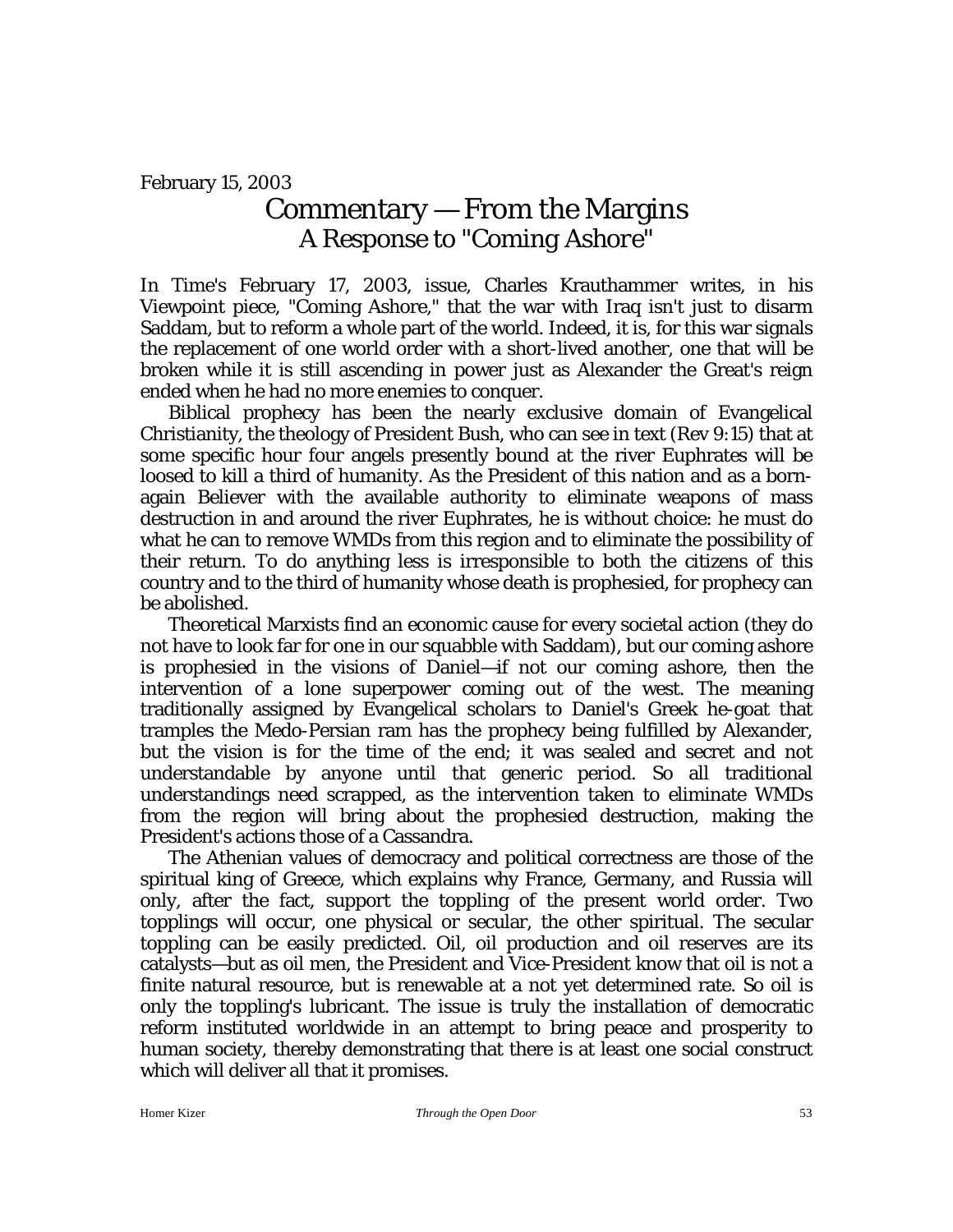France, Germany, and Russia's objection to the US's coming ashore is not visibly predictable, and pertains to them being the spiritual spokes-nations for the spiritual princes of Persia, the presently reigning *wicked spirits in high places.* The king of Greece's trampling of these spiritual *sars* will provide the context for war between Trinitarian and Unitarian or Arian Christianity, with the two "kings" over Trinitarians and Arians being subordinate kings to the great horn or first king of the king of Greece, a federation of demonic spirits.

Western cultures pride themselves on being the masters of their destinies. We philosophically reject the concept that we are pawns of spiritual powers in an unenterable dimension, yet that is the undeniable claim of Christianity: God governs the affairs of men. Yes, this is true. We believe that we have individual freewill, but we are collectively lab mice confined to a round cage, with every person consigned to disobedience or sin (Rom 11:32).

God has given prophecies, has sealed them, and has now unsealed them to establish His credibility with humanity. And what He has unsealed reveals that the single superpower flying out of the West will be suddenly broken. Four lesser powers [or kings] emerge from the breaking of this single horn. These four consolidate into two.

The biblical watchmen who would have us fretting about the forthcoming war with Iraq lack spiritual discernment, evident by their continued anti-Rome bias. They will still be looking for a united Europe to emerge as the world's premier superpower when ecological and military catastrophes make all life in Europe tenuous. There will, indeed, be another world war, one in which two thirds of humanity perishes. President Bush's good intentions will only set the stage for the rearrangement of the world order necessary for food, not oil, to be the leveraged commodity, thereby shifting the primary battlefields away from the Middle East.

Yes, world war will be *coming ashore* to a field near you. Food will be the weapon that topples Trinitarian Christianity as God softens psyches prior to the liberation of humanity from spiritual bondage to lawlessness. Liberation always seems to involve *coming ashore*.

\* \* \*

#### 24 February 2003 Commentary — From the Margins *Marxism vs. Prophecy*

How was it that Noah could, for more than a century, build an ocean liner in his backyard and his neighbors remain unaware of *Elohim's* intention to drown humanity? The question can be dismissed by asserting that the Flood narrative is fiction, an allegory to match the equally allegorical fire that will again destroy the face of the earth. Or the question can be trivialized by asserting that the Flood was a localized phenomenon, a local legend exploited by early moralists to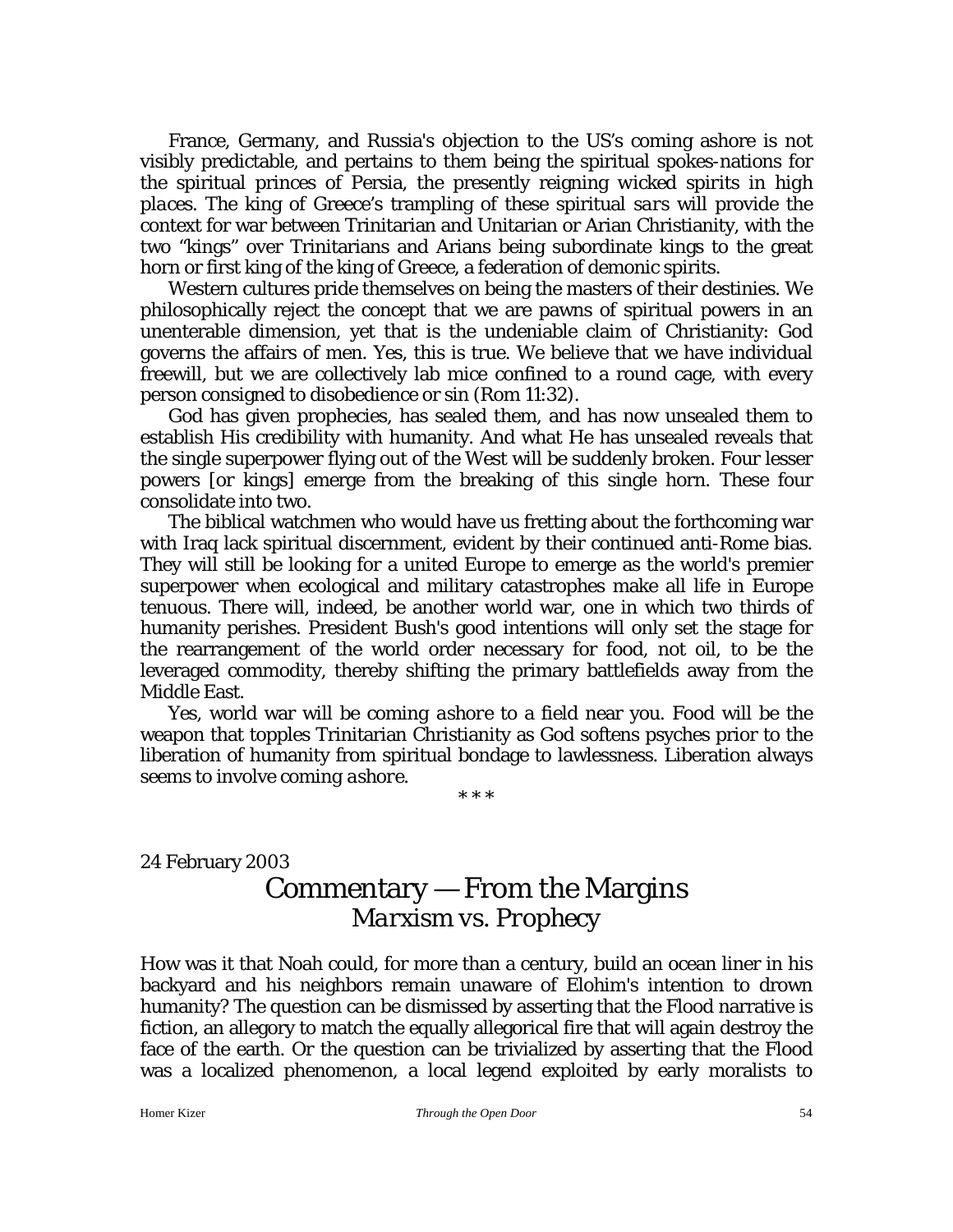impose order over superstitious herdsmen and farmers. Or the question answered by saying that of course Noah's neighbors knew what he was doing, but that they didn't believe that Noah spoke for God, that they believed God was love and wouldn't destroy innocent life.

Jesus says that immediately prior to His return, cultural conditions will be as they were in the time of Noah. The implication is that the prophesied, endtime Tribulation will take humanity by surprise. But that seems hardly possible when a large segment of Christianity believes that we are presently living in the time of the end, that the Rapture could occur anytime, that Christ could return at any moment. And therein exists how this segment of Christianity can be taken by surprise: if the Tribulation precedes any rapture of saints, those who look for saints to escape divine catastrophes by being taken to heaven before these catastrophes occur will, indeed, be as surprised by fulfilled endtime prophecies as Noah's neighbors were when it began raining.

But the mass of humanity is not Evangelical Christian, is not Christian at all, and even in the United States, the majority of the nation doesn't believe that the God of ancient Israel will directly intervene in the affairs of men; for this God has delayed coming far longer than my grandfather did when I was sent out to the barn to await a promised spanking—my grandfather waited long enough that my cousin and I were having a wonderful time chasing chickens before he showed up with a yardstick, made of a good grade of beech. This God's promised return has been delayed so long that theoretical Marxists will be able to explain every event leading up to Armageddon.

We see this today: France's opposition to the United States militarily engaging Iraq can be explained by economic causes. Iraq supplies France with significant quantities of oil, and Iraq owes France debt that will be uncollectible under a democratic regime. It is not in French interests to have Saddam toppled. Nor is it in French interests to have the United Nations made impotent; France will never again acquire veto power over the actions of the United States, Russia, and China. Plus, there might well be French fingerprints on Iraqi weapons of mass destruction, if any really exist. So for very explainable reasons, France resists the implementation of an American hegemony in the Middle East.

What we don't see is that France and Russia are the leading spokes-nations for spiritual powers [*sars*] behind the existing world order, or that these spiritual powers are presently engaged in a raging turf war in the spiritual realm governed by the *Elohim* [*Theon* and *Theos*]. We don't see that the spiritual king of Greece will utterly trample the spiritual *sars* of Persia, and by extension, Babylon.

The spiritual king of Greece has a great single horn, which is his firstborn son that will fly out of the West, carrying away all opposition just as Alexander the Great did.

Humanity refuses to perceive itself as a manipulated species: we are the masters of our destinies, or so we want to believe. The idea that we don't determine our collective fate is intellectually repugnant and philosophically alien; yet the underlying construction of Christianity is that "God" governs the affair of men. The story of Nebuchadnezzar living as a beast concludes with the restored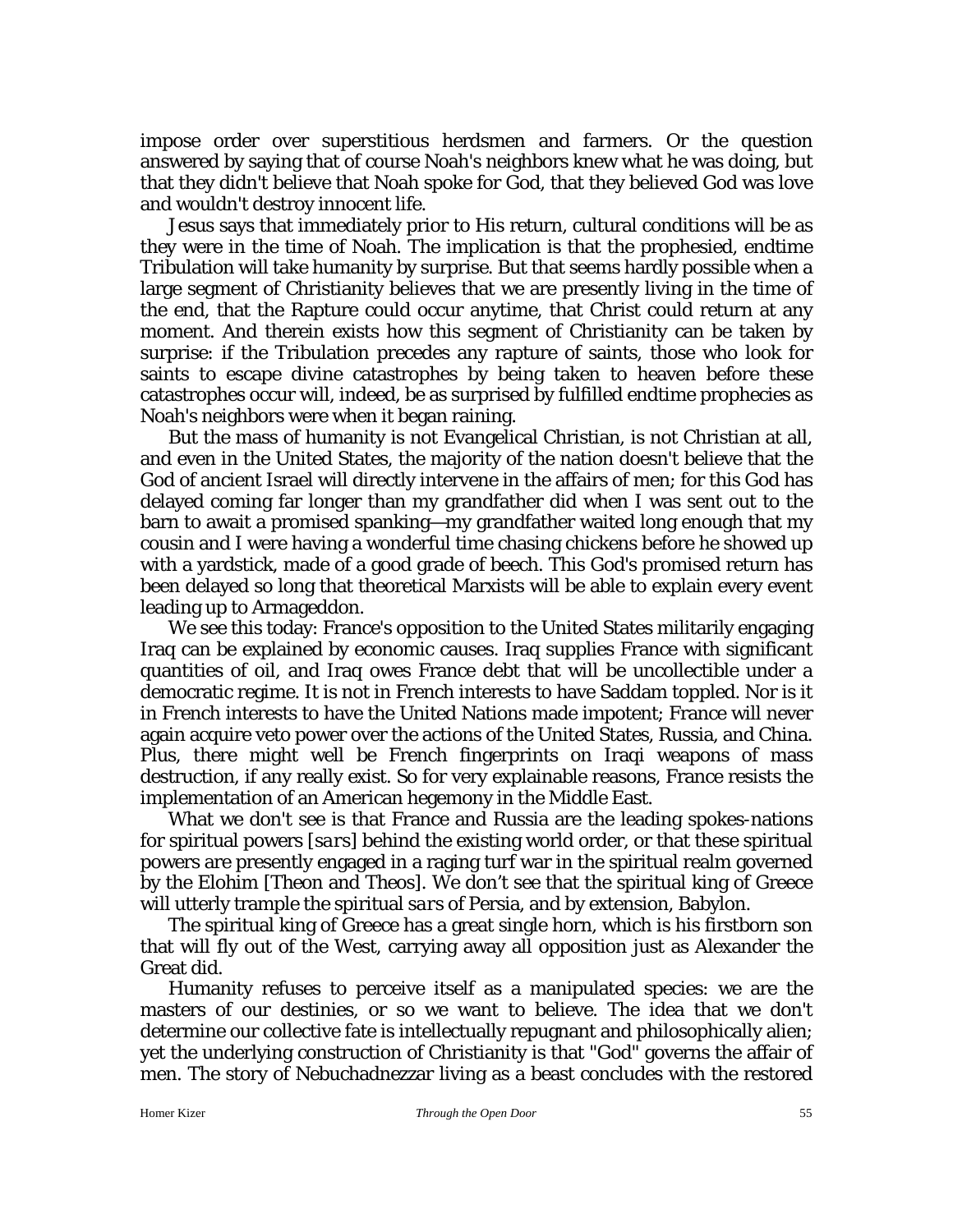king acknowledging that the Most High God can give the kingdom of men to whomever He will—and His will has been made known in the prophecies and visions recorded by Daniel.

Theoretical Marxism solves two problems associated with prophecy. It eliminates the need to believe in a God that rules over humanity, and it excludes many of the prophetic readings of would-be experts and biblical watchmen. There will not be yet another revival of the Holy Roman Empire under the EEC/EU banner, with Germany as the dominant power. Won't happen. Rome is nowhere mentioned in prophecy, let alone in endtime prophecies, which were sealed and secret until that generic period identified as the time of the end, the period beginning approximately a year ago. A future pope will not be the man of perdition: that prophesied man of perdition must theologically hold the error of Bishop Arius. And Christ does not return when armies surrounding Jerusalem are destroyed—the one who will then claim to be Christ and who will require everyone to receive a tattoo of the Cross will be the true Antichrist.

Marxism, like evolution, offers humanity a reasonable explanation for what God does and has done without acknowledging the existence of a spiritual or supernatural realm. Natural forces, economical or biological, determine the course of humanity, thereby indirectly deifying "nature." And like evolution, Marxism makes more sense from a distance than it does when examined closely. It answers questions of a general nature better than it does questions that are specific, such as why would two oil men like President Bush and Vice-President Cheney implement an action that will exert downward pressure on oil prices when they know that oil is not a finite resource, but renewable at a yet undetermined rate? Why would these two oil men not allow oil prices to climb above \$40 a barrel, thereby making extraction from oil shale practical, or production from vegetative sources practical, or production from fields like Alaska's Cook Inlet that has a high water content practical?

When I lived on the Kenai Peninsula, drillers told me that the oil-bearing strata under the Inlet was 1,500 feet thick as opposed to the 55 feet thick strata under Saudi Arabia, but that the Cook Inlet strata was fractured shale which had allowed water to seep into the deposit, making drying the oil too expensive under our "old oil" pricing structure. Two oil-men, such as Bush and Cheney, know that we don't need oil from Iraq. Although Iraqi oil will indirectly benefit this nation by artificially depressing the price per barrel, that indirect benefit will come back to bite us unless existing fields refill at a rate faster than reason suggests, which might be the case since I am not privy to the same technological information that Bush and Cheney have.

So the existence of Iraqi oil provides the economic justification for excluding fulfilled prophecy as the reason we will bring democracy to the citizens of that nation while, at the same time, overturning an existing world order. Yes, we will be successful regardless of when we engage Saddam. We will be successful beyond even our expectations. For a short while, democracy and political correctness will sweep through the region. But just as French peasants were not ready for democracy in 1792, or Russian peasants weren't in 1917, or German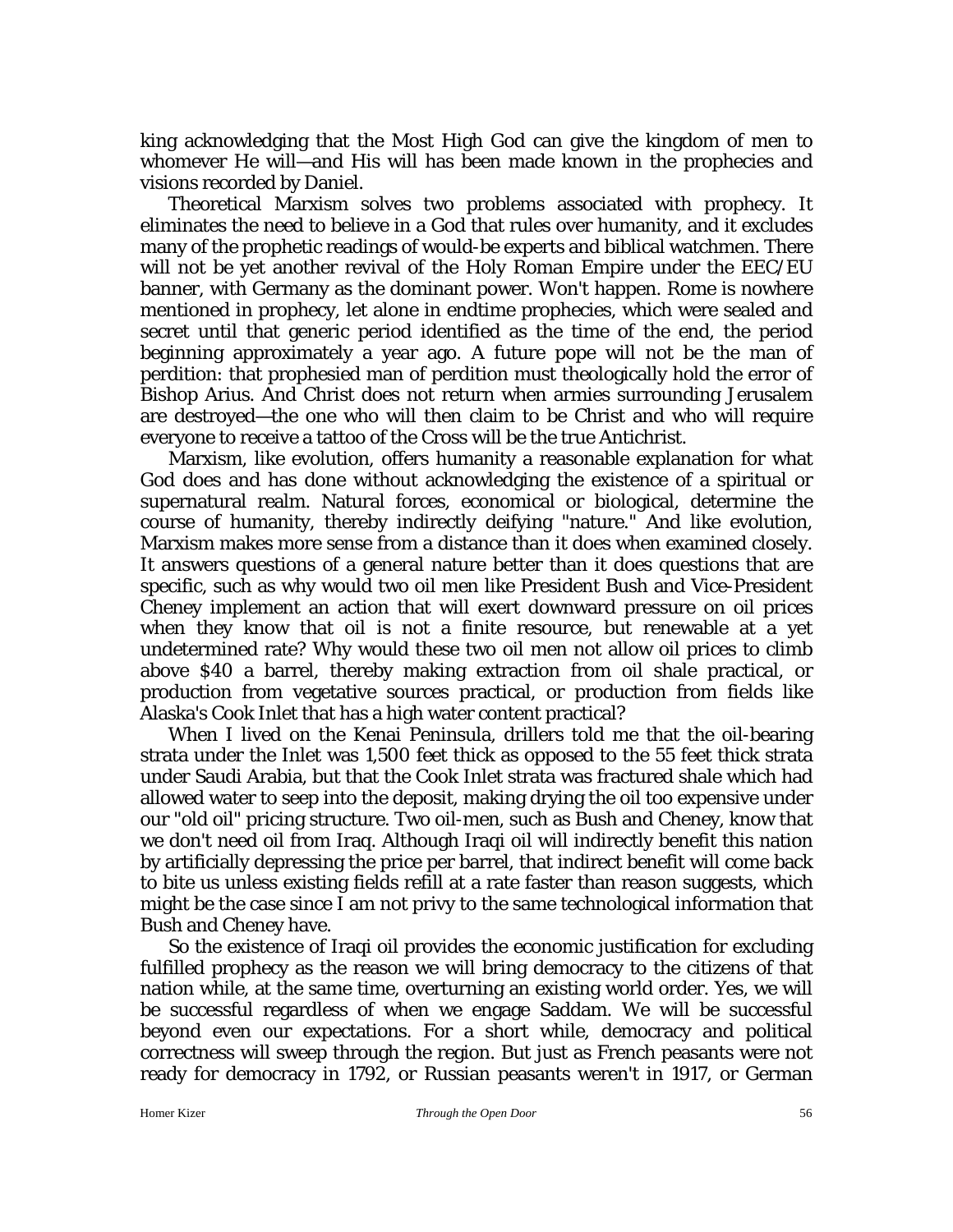workers weren't in 1918, Islamic fundamentalists are not ready for democracy. In the historic succession of Napoleon, Lenin, Hitler, a four-headed king of the South will emerge following the breaking of that first horn of the spiritual king of Greece.

When the first horn of the spiritual king of Greece is broken no Marxist will be able to explain how this first horn was broken—the "why" is that there will again be a Passover like the one when Moses led ancient Israel out of Egypt. Two men, like Moses and Aaron, will lead spiritual Israel (i.e., greater Christianity) out from bondage to sin, which is lawlessness.

The Old Testament's morals of 18th-Century [Puritanism] will return to Christianity with a vengeance—actually, the morality of 1st-Century Christianity will return. Half way through seven years of Tribulation, when armies surround Jerusalem Marxists will explain about food shortages, about food being leveraged to produce spiritual disciples for denominations that hold the error of Bishop Arius, about how the meteor strike has disrupted European economies, about how only the United States and Russia had the land mass necessary to absorb the use of weapons of mass destruction. And they will neither expect the arrival of Satan as the Antichrist, nor the return of the Messiah forty-two months later. I suspect it is my job to read prophecy for them, so that they can fit their explanations into a prophesied framework, given, then sealed until the time of the end.

\* \* \*

March 7, 2003

## Commentary — From the Margins *The Case Against Iraq*

Last night, President Bush firmly and solemnly established the case that nothing short of overturning the existing government in Iraq will satisfy the United States' need for, and sense of national safety. His mindset, his administration's mindset changed with the attack of 9/11. Containment was no longer a strategic option. The President said that he swore on the Bible to protect this country, our Constitution, me. And I wonder if he realizes that the decisions he will make, and the actions he will take during the next few weeks and months will impact national sovereignty and individual safety more than the collective decisions and actions by all preceding Presidents; yet, he probably has no choice about what he will do. If he does nothing, there will be another Islamic provocation. And if whoever is then President does nothing, there will be another until we fly out of the west to trample the physical remains of the Medo-Persian Empire, thereby instituting a new world order and ushering in what would be the American Century if it were not the time of the end, that period in history when one age ends and another begins.

Today, a clear division about how to read biblical prophecies has become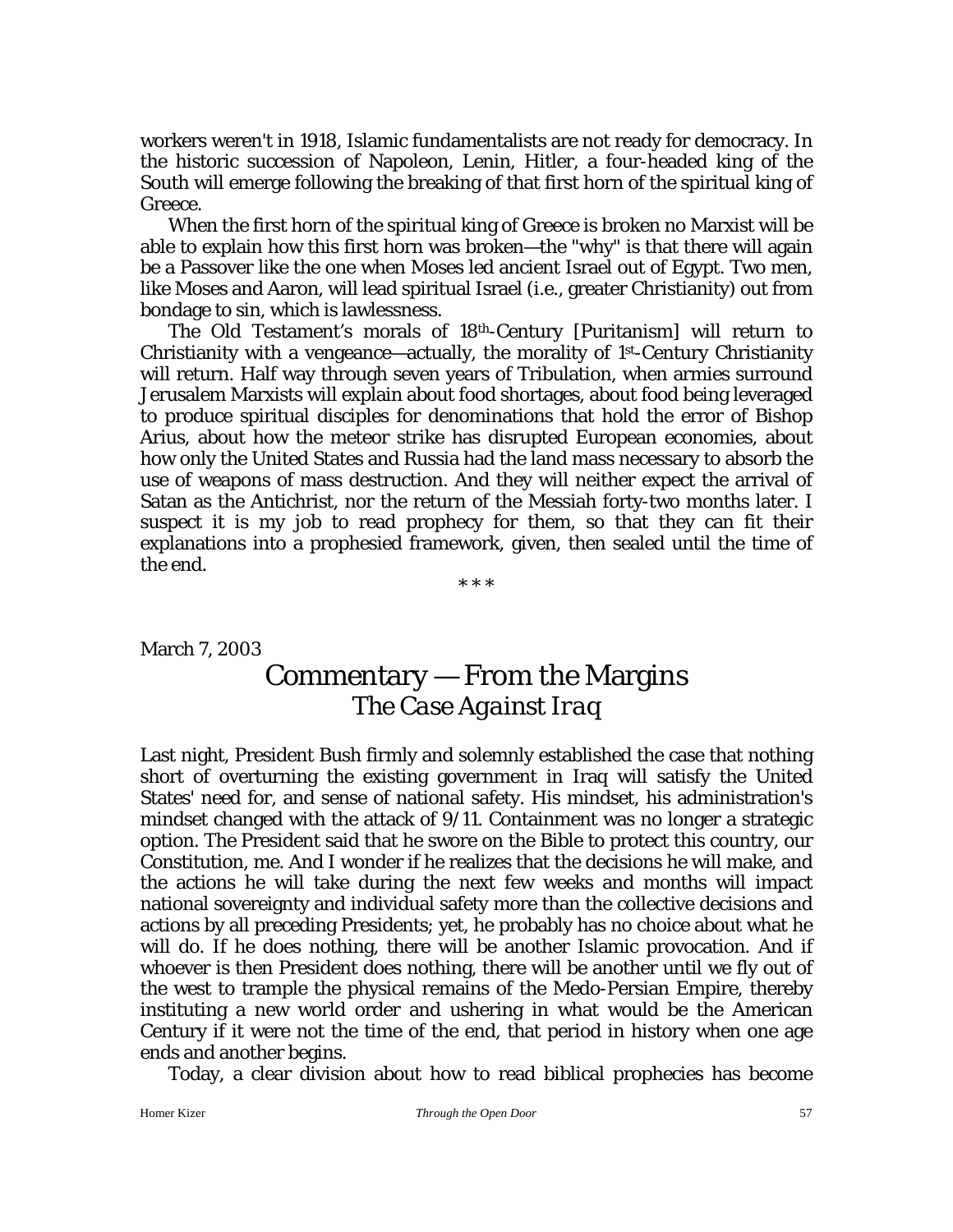apparent: the watchmen of all denominational flavors see in France's, Germany's, and Russia's opposition to a war in Iraq the rise of a unified Europe that will eventually unite with the Roman Church to become the dominant superpower in the world, the beast power that will impose peace in the Middle East through a man declaring himself god, thereby forcing everyone to take the mark of the beast in order to buy and sell. They see every world event through Cardinal Red glasses, and they couldn't be more blind. Europe will not prevail, but will become irrelevant if it doesn't join with the United States in establishing a democratic hegemony throughout the Islamic world, a hegemony that has within itself the seeds of its own destruction.

Moses set forth two guidelines for prophets: first, the prophecy the prophet spoke must come to pass; and second, the prophet must not cause the people to go after strange gods. Three and a half millennia later, the office of prophet has fallen on hard times. With no new prophecies being recorded since the reigns of the Caesars, and with each would-be prophecy expert reassembling poorly deconstructed Scriptures according to his or her denominational exegesis, wouldbe prophets and prophecy experts should thank God that community sanctioned stoning is no longer practiced. For too long, the Roman Church has been Protestantism's boogeyman. Each Pope was potentially the man of perdition. The sacramental wine he drank was the blood of Protestant saints. The whore of Revelation chapter 17—the great city that rules over the kings of the earth—was Rome, even though the name on her forehead reads, Babylon the great.

If we were to apply the same standards of getting it right to prophecy experts as were applied to prophets, we would find that the experts are false, each worthy of being stoned. No one who finds Rome, the Roman Church, or the Holy Roman Empire in the prophecies of Daniel or Revelation is genuine. All are impostors. All will be blindsided by the spectacular ascendancy of an American religion that holds a sophisticated form of the error of Bishop Arius; a religion that will leverage food into discipleship.

But before food shortages occur, the United States, with or without a supporting coalition, will, as the fronting nation for the spiritual king of Greece, fly out of the west to trample the nations fronting for the spiritual *sar* of the kingdom of Persia, which is an extension of spiritual Babylon. While rifle shots might only be exchanged in the Persian Gulf region, real war is being waged between fallen angels in the spiritual realm. France, Germany, Russia, modern Greece, Iraq, even the United Nations itself—all are fronting nations for the spiritual *sar* of Persia, and for the world order that he has established.

Intellectual Modernism and Post-Modernism require lip service be given to the idea that humanity is the master of its own destiny, but at best the idea is only partially true. We believe that, individually, we have free will, but collectively we execute schemata beyond our control. Historic events often seem to have lives of their own. These events overtake the individuals involved, as if the individuals were lab mice responding to outside stimuli—and we are lab mice, according to the concept of "deity." We are air-breathing tin soldiers, positioned here, moved there, advanced, retreated, arrayed in this formation, or that one.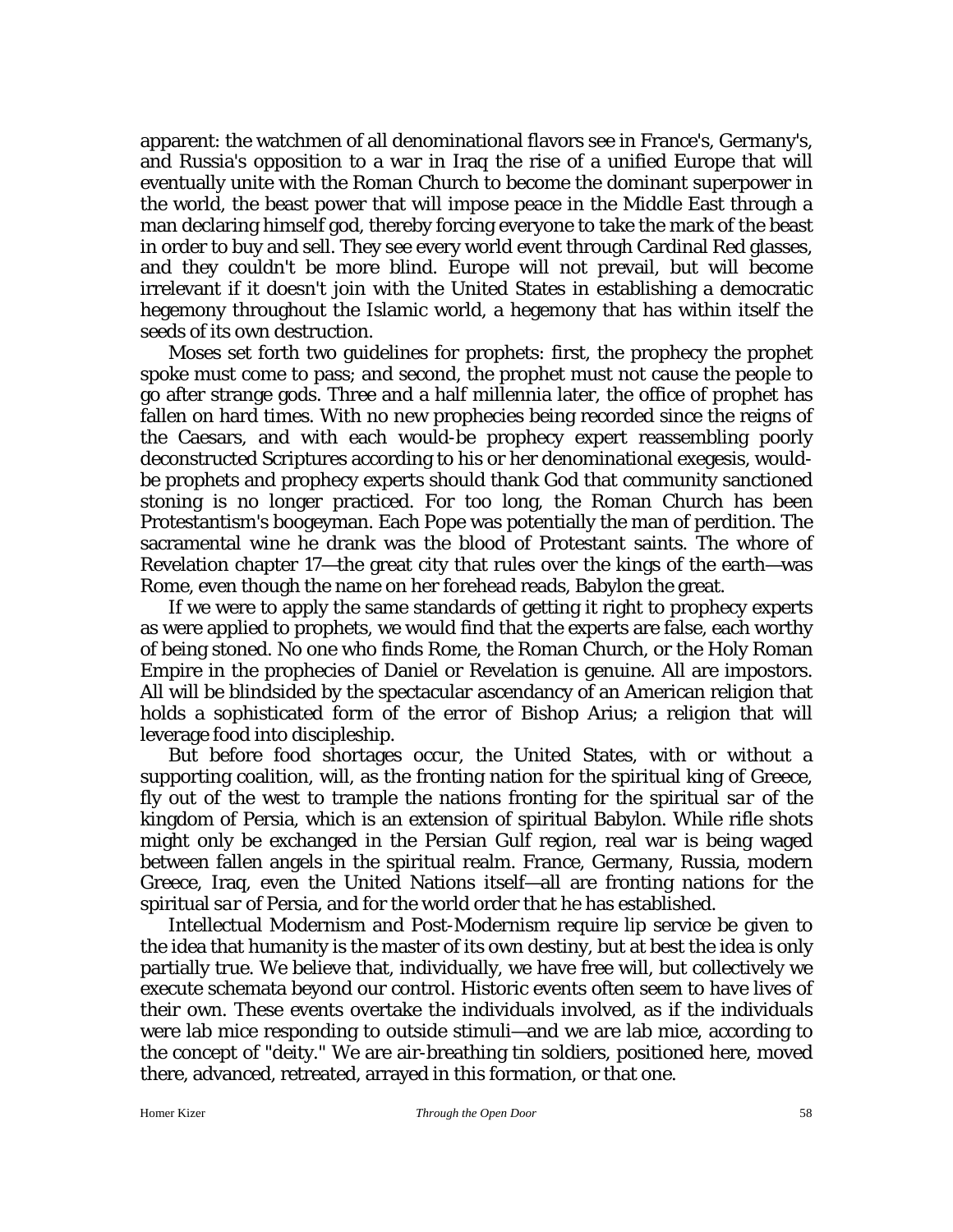Can President Bush not overturn the existing world order? No, not really. He might not want to, but forces beyond his control are, indeed, at work.

Until the time of the Gentiles runs its course, the kingdoms of the world aren't of God, regardless of how much we want them to be. The ruler of this world is the devil, who desperately wants one of his organizational constructs to vindicate his rebellion against the Most High God. But he reaps what he sowed: he sowed rebellion, and is now reaping rebellion. And concerning the spiritual *sar* of Persia/Babylon, the Most High God inspired Daniel to write, "when he has become strong through his riches" (Dan 11:3), this sar shall provoke the spiritual king of Greece, causing this enraged angelic king to trample the Persian *sar* (Dan 8:7), as one world order is replaced by a short-lived another. The provoking has occurred, and was cited by President Bush as having changed our perspective about handling future security threats.

The Most High God sealed the visions of Daniel with a physical fulfillment of the longest and most detailed prophecy in the Bible. The biblical watchmen and would be prophecy experts recognize this fulfillment, and thereby fail to realize that the prophecies are records of events in the spiritual realm occurring today and in the near future.

Endtime prophecies are the revealing of what happens and will happen in a dimension that we cannot enter to make observations and calculations. Except by revelation, we would not even know of the existence of this spiritual dimension, and only by faith will we give credence to revelations about what occurs in this dimension. Without faith, though, God doesn't exist for us, even though He will forcibly make His existence known at the conclusion of this age.

Because the watchmen explicate prophecies they can neither read, nor understand, they kill the faith of wannabe disciples through their errant explications. The watchmen can only cry, *Rome, Rome*, a limited number of times before they cause biblical prophecies to be dismissed as so much hooey. Whereas the recording, sealing, and revealing of age-ending events should cause doubters to reconsider their denial of God's existence, the watchmen have produced the opposite effect, leaving all of us to deal with being intellectually discredited whenever we introduce biblical prophecy into a serious discussion of historic events.

But we are living through a pivotal moment in prophecy: the spiritual king of Greece will prevail against the *sar* of Persia. One world order will replace another. Democracy and what we regard as democratic ideals will sweep all other contenders from the arena of ideas. But shortly after establishing an American hegemony, the first horn or great horn of the spiritual king of Greece will be broken in the manner that Alexander the Great's reign was broken when he had no more world's to conquer. From that first horn's breakage will come two coalitions that will front for the spiritual rulers known as the kings of the South and of the North. The United States will be divided, partly for the demonic king of the North's coalition, and partially for the king of the South's coalition, with both coalitions theological rather than political. I suspect we will be mostly for the king of the North, but we really don't want to be for either.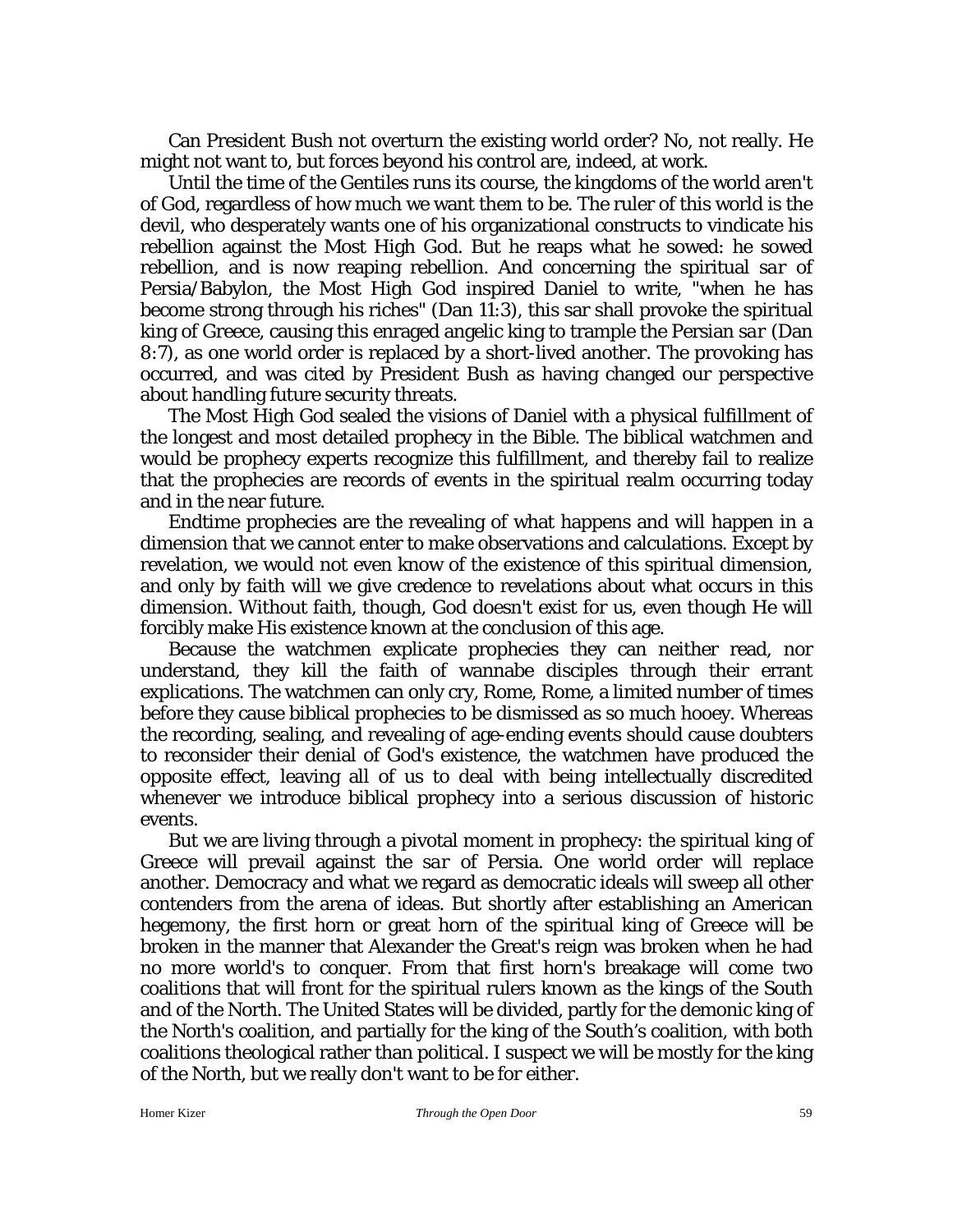February 27, 2007

### Commentary — From the Margins "χξs´"— *Chi Xi Stigma* Can These Three Letters Be Read?

\* \* \*

Then I saw another beast rising out of the earth. It had two horns like a lamb and it spoke like a dragon. It exercises all of the authority of the first beast in its presence, and makes the earth and it inhabitants worship the first beast, whose mortal wound was healed. It performs great signs, even making fire come down from heaven to earth in front of people, and by the signs that it is allowed to work in the presence of [alternate reading: on behalf of] the beast it deceives those who dwell on earth, telling them to make a image for the beast that was wounded by the sword and yet lived. And it was allowed to give breath  $[\pi v \in \mathfrak{u}_\alpha]$  to the image of the beast, so that the image of the beast might even speak and might cause those who would not worship the image of the beast to be slain. Also it causes all, both small and great, both rich and poor, both free and slave, to be marked on the right hand or the forehead, so that no one can buy or sell unless he has the mark, that is, the name of the beast or the number of its name. This calls for wisdom: let the one who has understanding calculate the number of the beast, for it is the number of a man, and his number is *χ*ζε<sup>*'*</sup> [*Strong's* #5516]. (Rev 13:11–18)

Have three Greek letters, purporting to represent a number and the name of a man, ever been more poorly translated than *chi xi stigma* as the Arabic numeral 666? The textual call for wisdom apparently went unanswered; for in Indo-European languages of which Greek is one, the Arabic numeral /6/ phonetically requires a /*x*/ sound. In Greek, "six" is *hex* [§>], the verbally aspirated /*x*/ sound. So three "sixes" will require the repetition of the /*x*/ sound three times as in "six hundred sixty six<sup>"</sup>. But the /*x*/ sound only occurs once in *chi xi stigma*; plus, "600" is written as  $\dot{\epsilon} \zeta \alpha \kappa \dot{\omega} \sigma$  as  $\eta \Delta \zeta$ .

\_\_\_\_\_\_\_\_\_\_\_\_\_

The logic for translating  $\chi \xi$ s as 666 comes from */chi*— $\chi$ / visually appearing as an  $/x$  and from */stigma*—s/ representing two sharpened or pointed sticks, as it two crossed sticks, which could also be made to visually appear as an /*x*/. So the wisdom behind framing one phonetic /*x*/ with two visual /*x*/s—as if the two visual /*x*/s were the two thieves on either side of Jesus—was enough for someone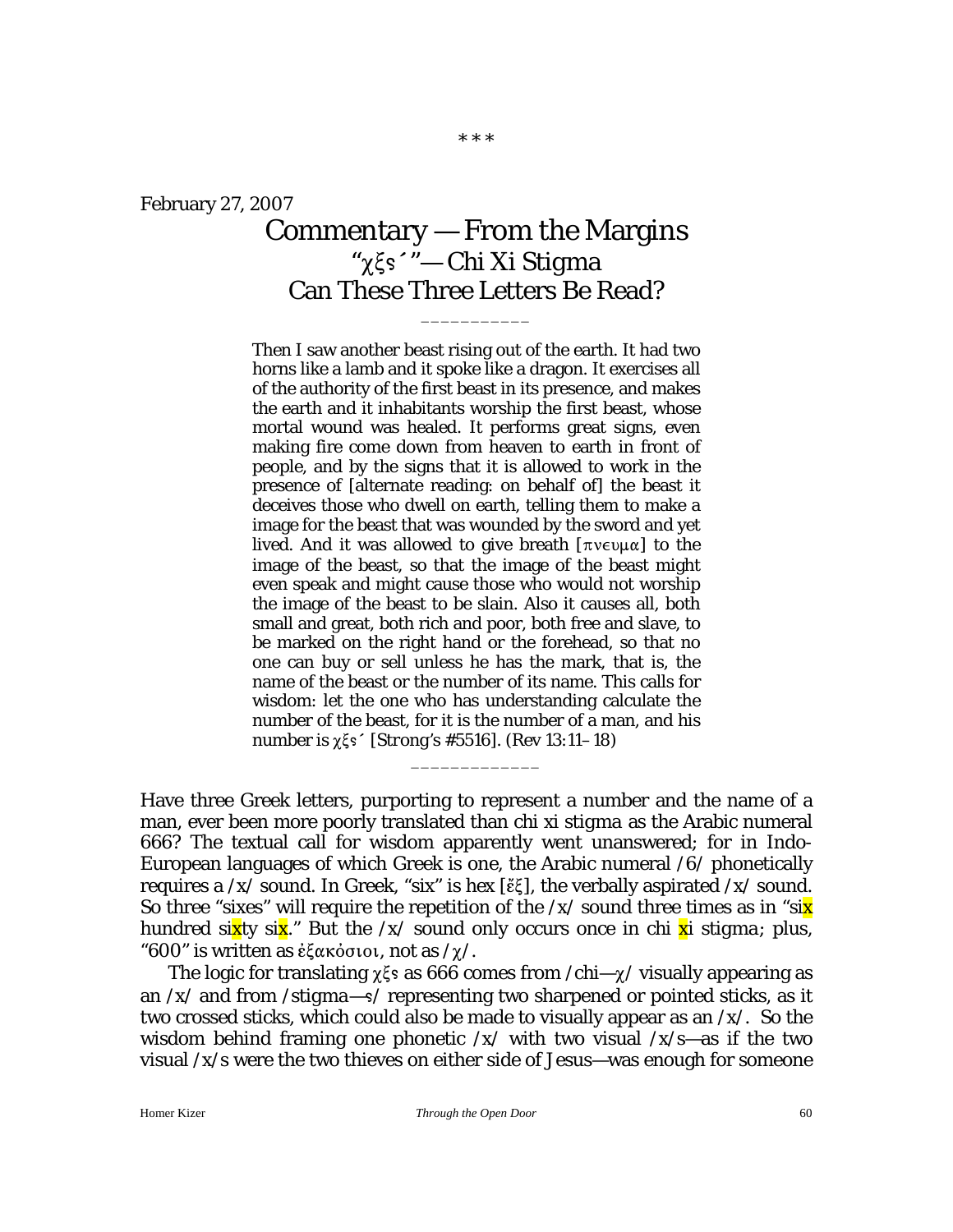in the 10th-Century or earlier to produce a mistranslation that has caused a Western cultural aversion to the numeral /666/. Thus, a Senate bill with a §666 is perceived by some fundamentalist Christians as an Antichrist manifesto, especially considering that this bill might limit their ability to say silly things about God.

The above passage is nearly all that has been written about the "mark of the beast," with the remainder of the references being to God bringing destruction upon those individuals who have taken this mark onto themselves. So to "read"  $\gamma$  cs with the required wisdom, a person must return to the above passage, which is part of John the Revelator's vision that doesn't occur until the Lord's day is at hand (Rev 1:10), when the described phenomena will soon happen (*cf.* Rev 1:1; 22:6*–*7, 10). And here true wisdom is required: if this vision of John's is about events that have not yet happened—as would be the case if John were in vision on the Lord's day, a specific period of time beginning when the kingdom of this world becomes the kingdom of the Most High and of His Christ (Rev 11:15 — *cf*. Dan 7:9*–*14; Rev 11:15*–*19)—then the unsealing of the scroll seen in the vision (chaps 5*–*6) has not yet happened. And if this scroll remains sealed, then all of what occurs within the vision after the seals are removed remains to happen. The scarlet woman and the red dragon and the heavenly signs and the kingdom of this world becoming the kingdom of the Most High and of His Christ—all of these things [and events] are futuristic. Likewise, the messages to be delivered to the seven named churches also remains futuristic, meaning that the seven churches on the ancient Roman mail route through Asia Minor have a hypostatical relationship with seven endtime spiritual churches that cannot be visually seen, but exist in the heavenly realm on the Lord's day.

The prophecy pundit who purports to understand the things of Revelation can only read the back of the scroll at best (Rev 5:1), for those things within the scroll remain sealed. So what the angel told John about not sealing up '"the words of the prophecy of this book, for the time is near'" (Rev 22:10) speaks from a rhetorical position that remains in the future. Therefore, contrary to popular belief, the book of Revelation has been sealed to all those who thought it unsealed through the narrative device of the vision occurring on the Lord's day, which is not a day of the week as too many teach but that period in time when Satan is cast to earth and the single kingdom of this world is given to the Son of Man (*cf*. Dan 7:9*–*14; Rev 11:15*–*19) … a more expansive view of the Lord's day would have it begin when the seven endtime years of tribulation begin, but even this expansive view still places the Lord's day in the future from the perspective of being within time.

John's vision has had its detractors throughout the centuries. Two major Christian theologies—Roman Catholicism and Lutheranism—do not place much credibility in the book of Revelation, for both subscribe to the position that the kingdom of God is now here on earth in the form of the Church, a position that allows "the Church" to participate in the civil governance of nations. They hold to a "realized eschatology" that ascribes to Jesus saying, "'The kingdom of God is not coming with signs to be observed, nor will they say, "Look, here it is!" or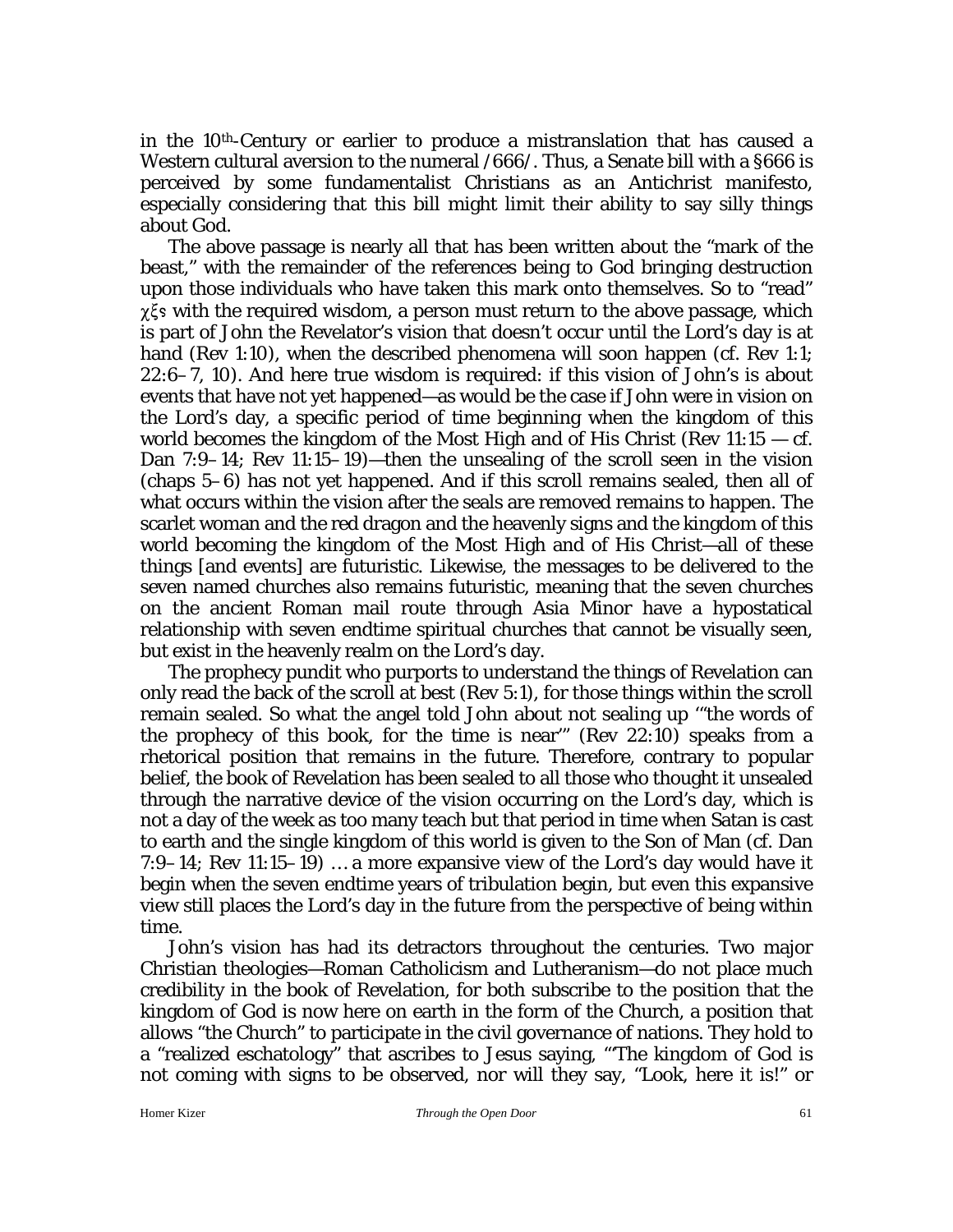"There!" for behold, the kingdom of God is in the midst of you'" (Luke 17:20*–*21) the meaning that the kingdom of God arrived with the first Advent [first coming of Jesus] and has been here ever since, even though Jesus also said, "'My kingdom is not of this world … my kingdom is not from this world'" (John 18:36).

Participation in civil governance when this world remains consigned to disobedience and ruled by the "prince of this world," the Adversary of Christ Jesus, means participation with Satan in a joint venture analogous to the physically circumcised nation of Israel helping to rule Nebuchadnezzar's Babylon. The prophet Daniel, by being made a captive, helped make Nebuchadnezzar's kingdom function, as did Shadrach, Meshach, and Abednego. So a pattern exists for a born of Spirit Israelite to help make Satan's Babylon function more smoothly and more fairly, but this pattern also has Israel being the eunuchs and bondservants to the king of Babylon.

The Church, because of its lawlessness, like natural Israel before it, was delivered by God into the hand of the spiritual king of Babylon, with this lawlessness of the Church most easily observed by the day on which the Church attempted/attempts to enter into God's rest. Even if it repents, Israel cannot enter into God's rest on the following day (Num chap 14). And because the Church is not a physical assemblage but the fellowship of those who have been born-of-Spirit (John 3:3*–*8), the Babylon to which God delivered the Church was also not a physical nation, but the single spiritual kingdom of this world, presently ruled by the prince of the power of the air (Eph 2:2), the spiritual king of spiritual Babylon (Isa 14:4*–*21). So as Daniel held the reins of power in Babylon while Nebuchadnezzar was incapacitated, the Church held the reins of power in this world for a comparable length of time.

When the seventy years prophesied by Jeremiah had passed, Daniel prayed to God for the release of Israel from captivity—Daniel never leaves Babylon, nor does most of Israel—and God answered Daniel's prayer through the seventy weeks prophecy (Dan chap. 9). Thus, in the first year of Cyrus, king of Persia [also king of Babylon – Ezra 5:13], Cyrus issued a proclamation that God had charged Cyrus with building Him a house in Jerusalem, and a remnant of natural Israel left Babylon for Judea (Ezra chap 1). This was the first of three decrees, the last made in 451 BCE. And the kings of Persia built a house for God in Jerusalem, using a remnant of Israel to do the work and to staff this house. This was not a house built by free Israelites, something that should not be overlooked.

*Note well*: God ordered the construction of this house in Jerusalem through the auspices of the secular king of Persia. This is not a house like Solomon built, but the work of a foreign king and a still captive people. Likewise, after twelve centuries of formal captivity, a remnant of spiritual Israel left spiritual Babylon to rebuild the spiritual house of God in heavenly Jerusalem. This leaving of Babylon occurred in the 16th-Century when reformers sought to rebuild the Church that produced the Borgias. But leaving spiritual Babylon requires leaving civil governance to the spiritual king of Persia. The followers of Martin Luther used civil government to wage war against the Holy Roman Emperor. The Swiss Reform Movement also used civil government to enforce its reforms, leaving only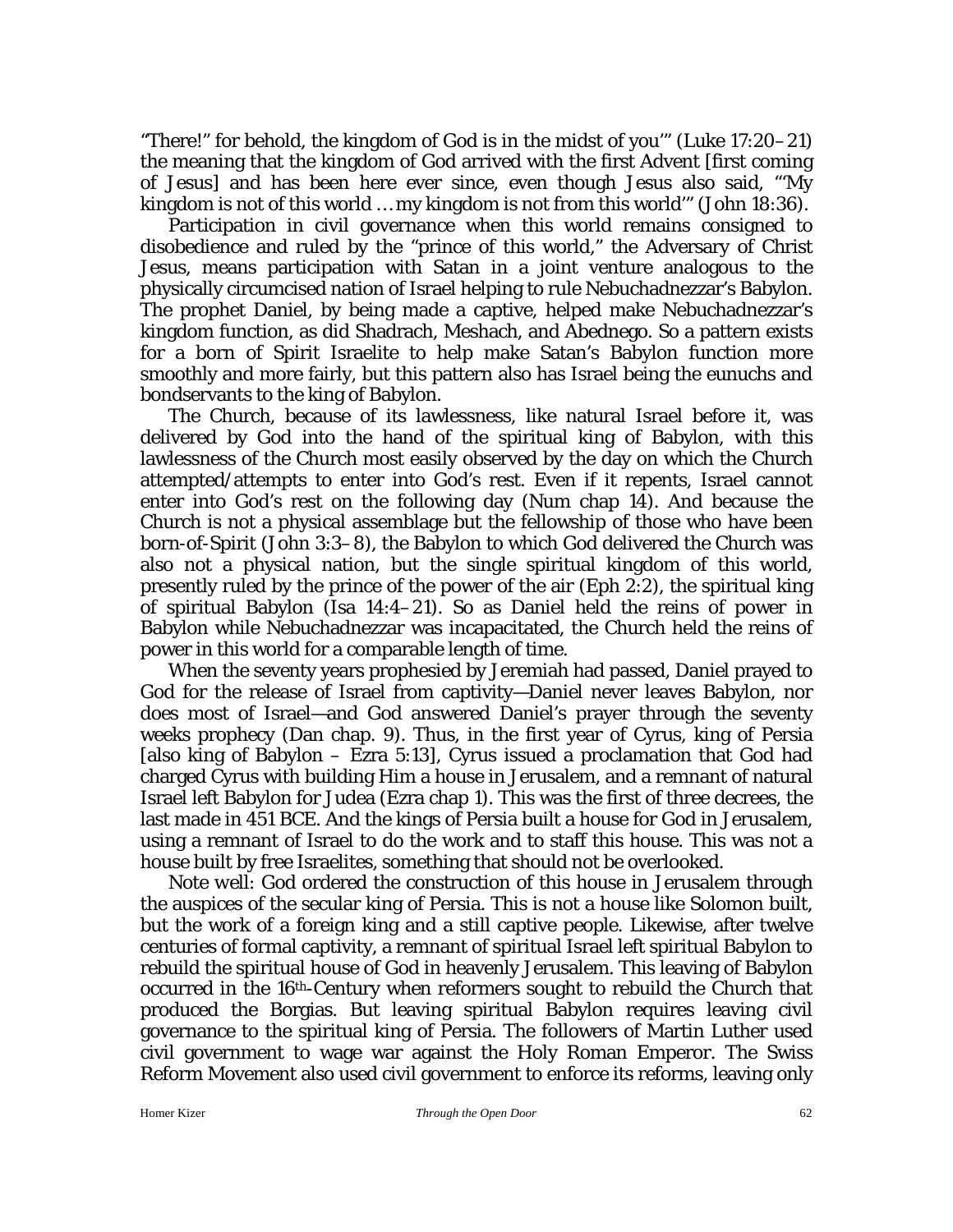the Radical Reformers—the Anabaptists—to actually separate themselves from the spiritual prince of Persia, an agent of the king of spiritual Babylon. And the price in blood paid by these Radical Reformers was too great for them to continue their aggressive evangelism: they became "quiet" folk, as the Amish are today. They compare nicely to natural Israelites living Beyond the River, still subjects of the kings of Persia but free to worship God with a little bit of autonomy. Today's "plain folk" that come from the Radical Reformers are spiritually lifeless shadows of their Anabaptist ancestors. They are apologizing agents for the "enthusiasm" of their ancestors, and of my ancestors—and it was the enthusiasm of the Radical Reformers that nearly turned the world upside down before it was time for Christ Jesus to return. It is now time to return to that enthusiasm, and to quit being spiritually lifeless dolls that the Adversary plays with whenever he is bored.

No Christian leaves spiritual Babylon and the administration of Satan when that Christian participates in civil governance. The preacher who uses his pulpit to preach against civil officials—even against the political corruption of these officials—makes himself an agent of the prince of this world, who reigns over a divided kingdom that is presently embroiled in internal strife.

If Jesus' kingdom, the kingdom of God [or of heaven], is not of this world or from this world, then His kingdom can only be "other worldly," meaning that Jesus' kingdom is not like kingdoms of men, whether secular or theocracies. It is, again, the same kingdom that the prince of this world presently reigns over through being "the prince of the power of the air, the spirit that is now at work in the sons of disobedience" (Eph 2:2). Halfway through the seven endtime years, this prince of the air will be cast from heaven and into time (Rev 12:9*–*10). Then the One who will rule the kingdom of God will be the life-giving Spirit, Christ Jesus, the last Adam (1 Cor 15:45). And the kingdom of heaven will be a kingdom in heaven, where human beings who have been born of Spirit have life. Thus, even when Christ Jesus returns, His kingdom will not be of this world, or even on this earth. Rather, it will be "over" this earth through reigning over the mental topography from which thoughts of humankind sprout, take root, and grow as weeds or wheat. He will rule over the "inside of the cup," which when clean makes the whole cup clean. Hence, He will reign not with physical means or through physical force, but by imparting His mind and His nature into human beings just as Satan now imparts his nature and mind into humankind.

Who will seriously argue that the Borgias were anything other than a family of corrupt men reigning over earthly kingdoms in a manner closely resembling how Hitler and Stalin reigned over Germany and Russia respectively? Who will argue for political intrigue, murder, adultery, lying, deceit, warring being of God? Who will argue for the selling of indulgences being of God? Who will argue for the suppression of knowledge and learning being of God? Who will argue for child molestation being of God? Who will argue for the Roman Church being of God? A billion Catholics, you say? One of every seven people alive.

Who will argue with Jesus who said that '"the gate is wide and the way is easy that leads to destruction, and those who enter by it are many; for the gate is narrow and way is hard that leads to life, and those who find it are few"' (Matt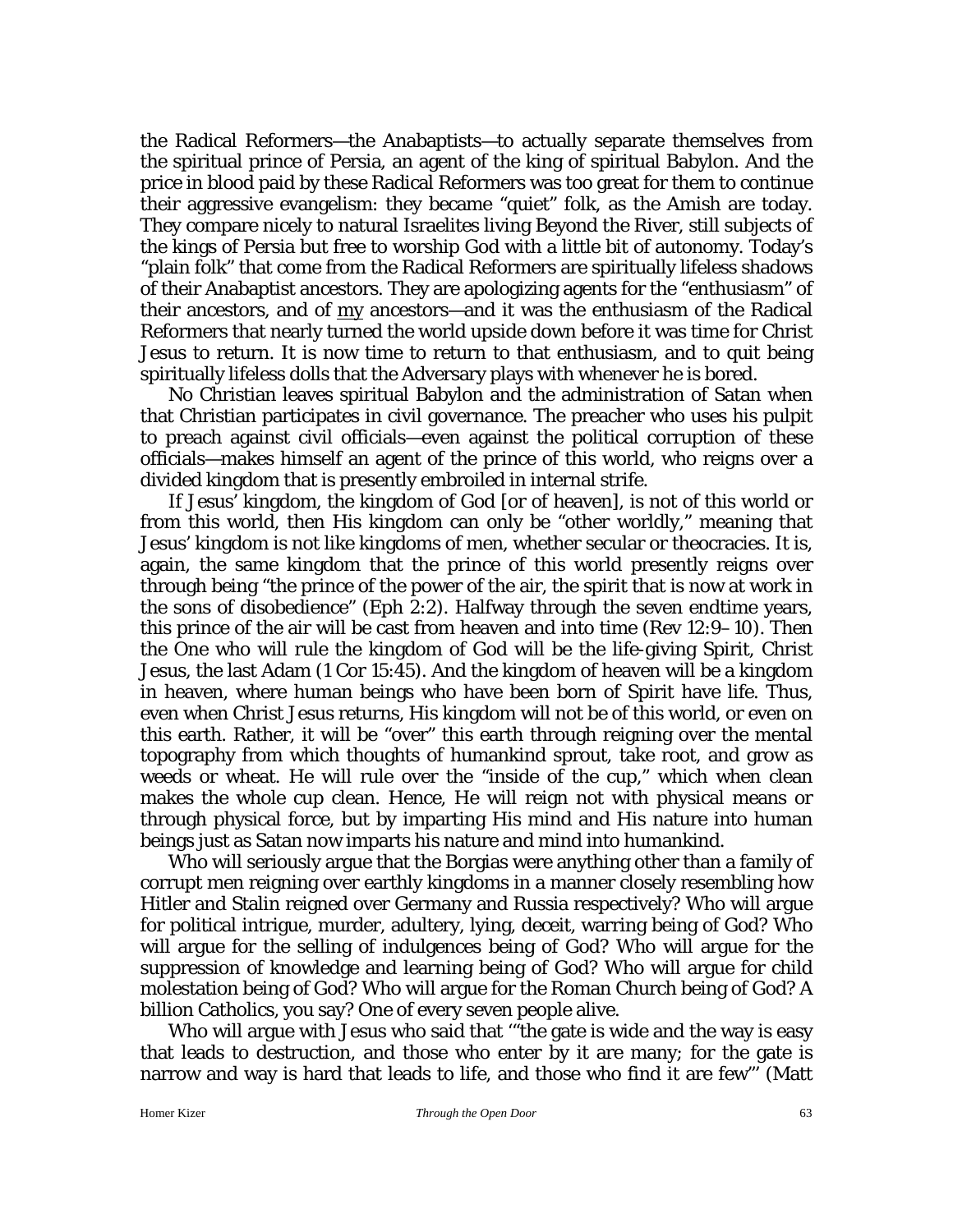7:13*–*14)? Who will argue that being one of seven makes the person one of the few in this world? No sane person, certainly. So who will argue that one in seven follow the narrow path and the difficult way? Who will argue against many are now called to be disciples, but few will be chosen (Matt 22:14)? Would not the few be those who keep the precepts of the law, having their uncircumcision counted as circumcision (Rom 2:26) in a world where being uncircumcised is celebrated as liberation from the Law of Moses. Would believing Moses cause a person's walk to be hard? Jesus said, "'If you believed Moses, you would believe me; for he wrote of me. But if you do not believe his writings, how will you believe my words'" (John 5:46*–*47). How, indeed? The few are those who believe the writings of Moses and the words of Jesus. The few are not one of seven, or even one of seven million. The few are truly few in number. They are as rare as ivory-billed woodpeckers, a species not long ago thought extinct.

Those Christian theologies that teach a realized eschatology are large and powerful, but they are assemblies of spiritual illiterates; for if the kingdom of God is now on earth, it is not anything to be celebrated or commemorated. The visible Christian Church has made itself a hissing and a cursing in this world, something that humanity would really be better off without. Yes, the world would be better off without the large reservoirs of hypocrisy that exist within stone cathedrals. For Christians have as high or higher divorce rates than the world in which they live, producing broken homes and a culture of guilt-laden children wondering what they did wrong to cause mommy and daddy to break up. Christians receive as many traffic tickets as those who are of the lawless world in which they live. They are no different from their neighbors, with the exception that they are more self-righteous and less willing to admit that they are sinners. They don't see themselves as God sees them. They don't see that doing their shopping on the Sabbath, then attempting to enter God's rest on the following day causes them to mock God. They don't see that eating vermin prevents them from being holy as God is holy (1 Pet 1:15*–*16; *cf.* Lev 11:45; 19:2). They are not of "Israel," that nation whose hearts are circumcised "by the Spirit, not by the letter" (Rom 2:29) of the law. They are, indeed, of the nations of this world; they are spiritual Gentiles that deny Christ through their acts and attitudes while singing praises to Jesus with their mouths—they are like Israel in Babylon, the nation that with very few exceptions bowed down and worshiped the gold image Nebuchadnezzar made (Dan 3:7). "Christians" today worship the golden image constructed by the prince of this world; they "worship" wealth, cars, houses, the finer things in life. Their preachers strut around on stage in silk suits, bragging that it isn't just drug dealers who can have the best this world has to offer. And there is the problem: the best this world can offer isn't enough for those who are of God, for this world cannot offer "life." It can only offer death, crucifixion on crosses of gold and silver, VISA cards and BMWs. It sells the lives of men as it sells sex, painted and airbrushed, hard and lean, the work of the prince of the power of the air, that spiritual Adversary who would devour all of humankind if permitted, the Adversary who would transform every person born-of-Spirit back into a groveling bondservant begging a boon from this king if he could.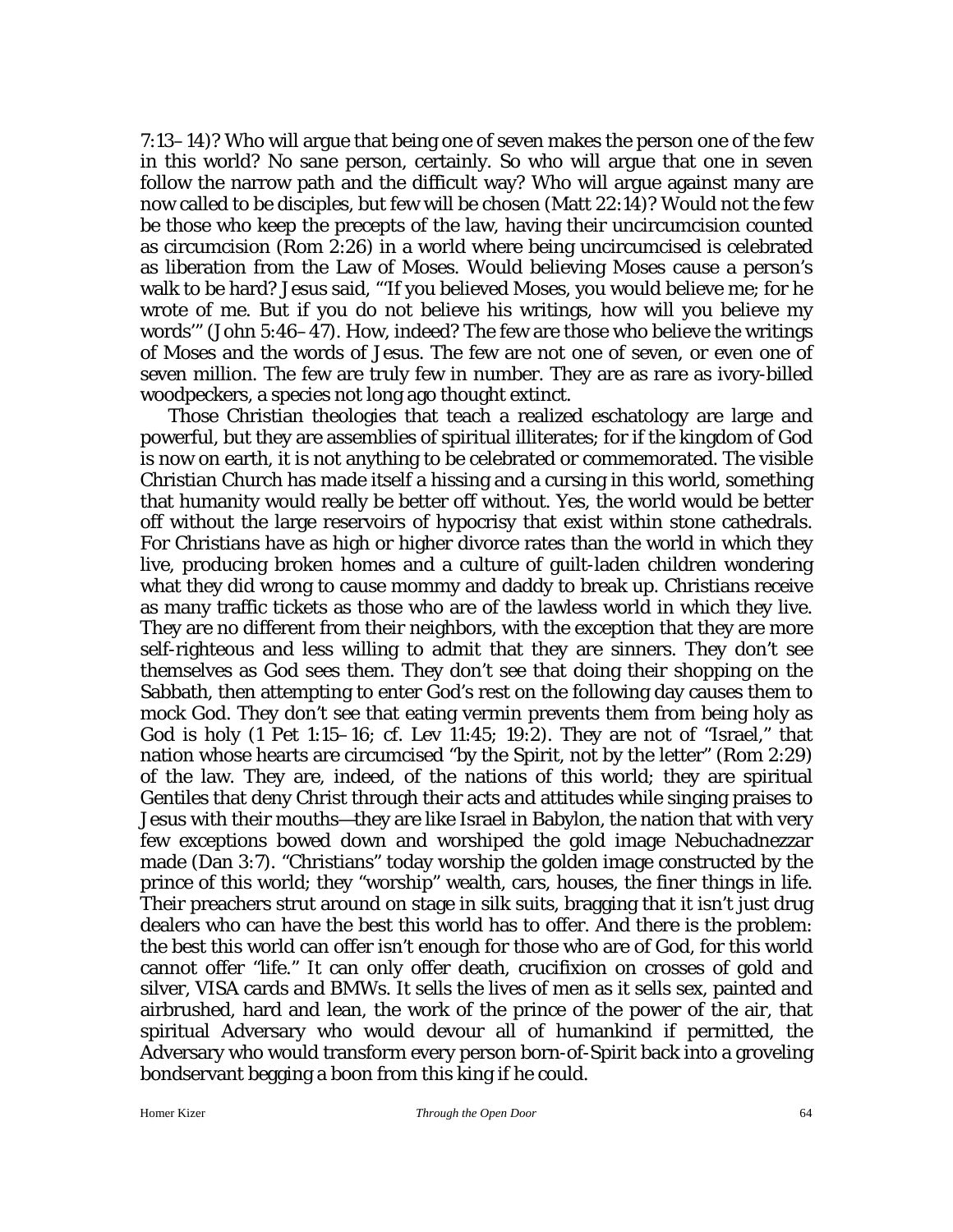Reading the mark that requires wisdom begins not with  $\gamma/\gamma$ , but with the last letter /s/ $-stigma$ —an obsolete letter used to represent a number as  $/\pi$ / represents  $22/7s$ . The letter /s/was between the fifth and sixth letters of the Greek alphabet, but the letter had not been in common usage for a century when John recorded his vision; thus, the use of /s/should clue the auditor that there is something unusual about the three letters that would cause the third letter to function differently than the first two function.

The last letter of the mark,  $\sqrt{s}$ , has a name that carries with it a relatively narrow "usual" assignment of meaning: for those disciples who have grown familiar with Strong's, the number is 4742,  $\sigma \tau \gamma \mu \alpha$ , from the root  $\sigma \tau \gamma \zeta \omega$ , usually meaning "to stick" or "to prick" as in a mark incised or punched to denote ownership. Thus, *stigma* is the action of pricking or punching a mark of ownership; it is used as the Greek linguistic icon that most closely is aligned to the English icon /*tattoo*/. It is a tattoo, or the action of tattooing. It does not produce the Arabic numeral /6/ in any reasonable form of translation, or transliteration. And since this letter alone represents a "mark" or "marking" as in ownership, the remainder of the "mark of the beast" should, logically, be that mark or should describe that mark which is tattooed as the sign of ownership.

Here wisdom is truly required: *YHWH* said to Moses, "'You are to speak to the people of Israel and say, "Above all you shall keep my Sabbaths [note the plural form], for this is a sign between me and you throughout your generations, that you may know that I, the Lord, sanctify you"'" (Ex 31:12*–*13). So the Sabbaths of God, with these Sabbaths listed in Leviticus chapter 23, are "a sign" that God sanctifies Israel, the nation that now consists of Jews with circumcised hearts (Rom 2:29). Therefore, when that old dragon, Satan, and his angels are cast to earth (Rev 12:9*–*10), two signs exist: the first sign (1) is the Sabbaths of God, a sign made between God and Israel that this holy nation (1 Pet 2:9) may know that God sanctifies none other. The second sign (2) is  $/\gamma \zeta$ , the tattoo,  $/\gamma$ , of which on the hand or in the forehead [referring to a mindset] denotes the person being the property of the beast that the whole earth follows as the whole earth worships the dragon (Rev 13:3*–*4). Now add, the dragon, when cast into time, goes after the remnant who keeps the commandments and have the testimony of Jesus (Rev 12:17); so, since keeping the commandments requires keeping the Sabbath commandment, the sign that the offspring of "the woman" of Revelation 12:13*–*17 bears is the Sabbaths of God, the first sign, the sign that denotes those human beings who have been sanctified by God during the first half of the seven endtime years of tribulation, when the man of perdition attempts to change times and the law (Dan 7:25).

If the sign of those human beings who have been sanctified by God—the sign of those who constitute the holy nation Israel, a people with circumcised hearts that was not before a people (1 Pet 2:10)—is observance of the Sabbaths of God, then those human beings who take the tattoo,  $\frac{\sin \frac{1}{x}}{\sin \frac{1}{x}}$ ,  $\frac{\sin \frac{1}{x}}{\sin \frac{1}{x}}$ , the second sign, do not observe the Sabbaths of God. Therefore, during the first half of the seven endtime years, observance of the plural Sabbaths of God marks those who are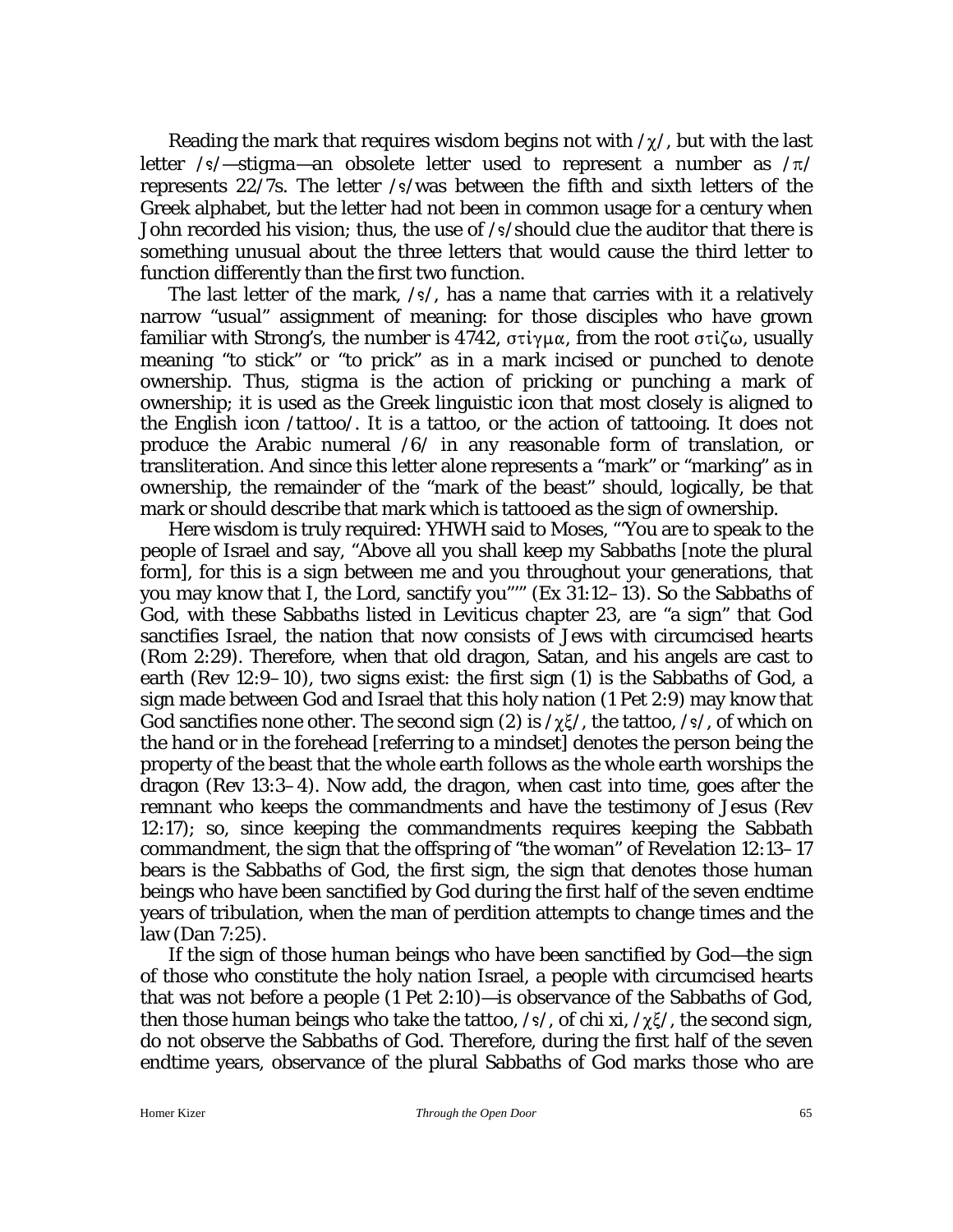sanctified by God in a manner analogous to how  $\chi \xi s^2$  marks those who are of the beast and who will be slain by Christ Jesus on His return (*cf.* Rev 19:20*–*21; Isa 66:15*–*17). And the prophet Isaiah offers more information about those whom the Lord will slay upon His return: "'Those who sanctify and purify themselves to go into the gardens, following one in the midst, eating pig's flesh and the abomination and mice, shall come to an end together, declares the Lord'" (66:17).

God sanctifies those who observe the plural Sabbaths of God, with Sabbath observance being an outwardly visible sign of divine sanctification. The tattoo of  $\chi\xi$  marks those who do not keep the Sabbaths, and who sanctify and purify themselves, who eat swine flesh, and who will be slain by Christ Jesus … does anyone recognize a theology that does not keep the plural Sabbaths of God, that eats swine, that sanctifies itself through its liturgy? Hold that recognition for a little while before being appalled.

Now, returning to the front of  $\chi \xi s$  ... the first letter,  $\chi/\chi$ , produces the phonetic /*ch*/ sound, and is the common substitute for /*Christ*/ as in /*Xmas*/ for /*Christmas*/. The Roman Emperor Constantine claimed to have seen the superimposed Greek letters *chi-rho* or  $\ell \chi \rho \ell$ , the operating system by which Microsoft sought to conquer its competitors, as a heavenly sign on the eve of a battle against overwhelming forces. Constantine used the sign to energize his legions, while publicly professing conversion to Christianity, saying that it was he, not Bill Gates, who would conquer by the sign of the tipped cross. And his troops won the battle and prevailed throughout Asia Minor, thereby consolidating the empire that had shortly before been divided among four regents.

Constantine's conversion to Christianity is not how "conversion" works scripturally; plus, his actions after his alleged conversion suggest that nothing other than political expediency occurred. So what really happened when Constantine said that he saw a cross in the sky remains shrouded in the political realities of the day; nevertheless, it was Constantine's acceptance of a Greek belief paradigm—openly placed before the philosophical gates of Rome as Greeks had earlier placed a wooden horse before the gates of Troy—that brought an end to the Roman emperor-worship cult by which the empire had long sustained itself. And it was Constantine's acceptance of  $\sqrt{\chi}/a$ s a representation of the "Christ" that has made the "cross" the universally recognized symbol of Christianity.

A Roman made  $\gamma/\gamma$  the sign of Christ, not God.

Since early in the 4th-Century, the /*cross*/ equates to /*Christ*/throughout the Roman world and all of Western civilization. Even today, the correspondence of visual sign,  $/\chi$ , and lordly title, /*Christ*/, remain inseparable. Only a few minor denominations and fellowships, with the Jehovah Witnesses being the largest, do not use the cross to represent Christ. Even scholars regularly translate the Greek linguistic icon /σταυρός—*stauros*/ as the English icon /*cross*/, when *stauros* would have a usual object-to-icon assignment of a "stake" or "pole set upright" if it were found outside the Bible.

Whether Jesus was crucified on an upright stake or on the traditional lower case "t"-shaped cross remains debatable if resolution of this controversy is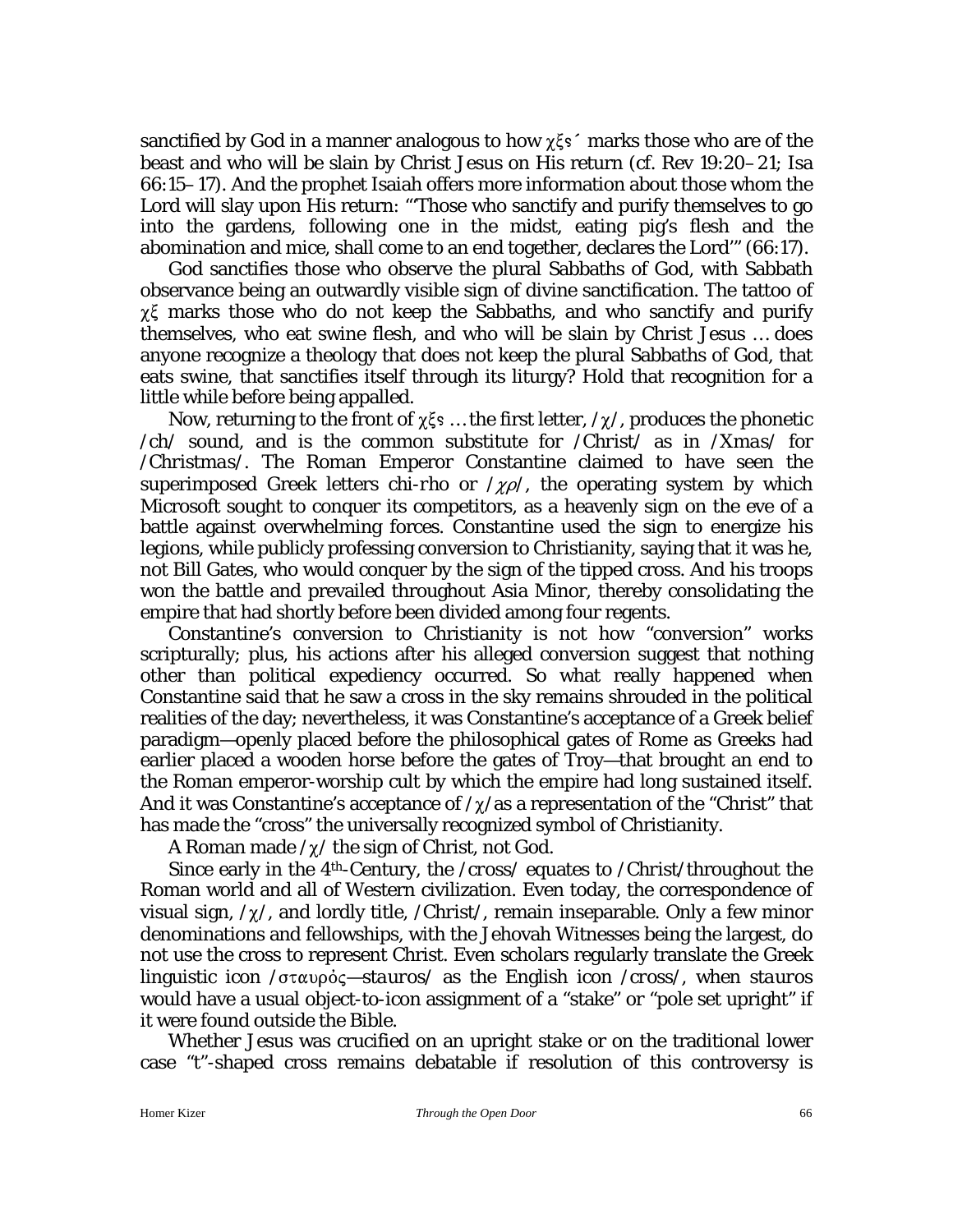restricted to Scripture alone, or even to archeological evidence. But when using wisdom to read "the mark of the beast" the Roman introduction of the cross to represent Christ strongly suggests that Jesus died on an upright pole to which was affixed a crossbeam.

The infamous  $\chi \xi s'$  is the name and number of a man: the name of the man is "Christ."

Since a Roman made  $\chi/\chi$  the shortened representation of Christ, and since Jesus was killed on a Roman "σταυρός—*stauros*," inscription of the middle letter,  $/2$ , or *ksee*, in Latin characters as an  $/x$  is within the logical restrictions of the concept of Thirdness ... if the three letters,  $\chi \xi s'$ , were to be read by a 4th-Century Roman, they would read as /*Christ-x-tattoo*/.

How would a pagan Roman have read the mark of the beast:  $\chi \xi s$ ? He or she would have read it as the "tattoo [s] of Christ's [ $\chi$ ] cross [ $\xi$ ]." How should an endtime disciple read  $\chi \xi s$ ? As the "tattoo of Christ's cross"? Yes, this is how  $\chi \xi s$ should be read. Why, then, is  $\chi \xi s^2$  translated as 666? Because someone centuries ago could read the mark of the beast as a politically sensitive symbol—would you, as a scholar in a Mediaeval scriptorium, have gone to your patron and said that "*the Cross*" is the mark of the beast? To do so would have been suicidal as well as against personal beliefs held because God had consigned the Church to mental servitude in spiritual Babylon. No one was released earlier than twelve centuries after the Church was "officially" sent into its Babylonian captivity at the Council of Nicea (ca 325 CE–1525 CE). Those few disciples who tried to escape were unsuccessful, as was most of the remnant that left as Anabaptist Enthusiasts. A very few, such as Andreas Fischer and some of his followers, escaped for long enough to reach spiritual Judea, that mental landscape Beyond the River denoting obedience to God.

A dishonest mistranslation of  $\chi \xi s'$  was really the only option facing Mediaeval translators. But the logic for the Cross becoming the universally recognized symbol of Christendom is truly remarkable; for if Jesus would have been killed with a mace, would a "mace" become the revered symbol of the Savior? What about an axe? An AK-47 assault rifle? A tomahawk cruise missile?

The person who wears a crucifix wears the image of a murder weapon.

The Cross is the image of the beast that was dealt a death wound by God, a wound that occurs when the two witness are publicly resurrected; when the Holy Spirit  $[\pi v \in \hat{\omega} \mu \alpha \alpha v]$  is poured out on all flesh, thereby liberating everyone from indwelling sin and death. The mark of the beast is the mark of "Death," the fourth horseman of the Apocalypse (Rev 6:*7–*8), the fourth beast of Daniel chapter 7, on whose head is ten horns, three of which are uprooted before the little horn that is the workings of Satan who enlivens and empowers the man of perdition. The mark of Death is  $\chi \xi$ s<sup>2</sup>.

When Satan is cast to earth, acceptance of the tattoo of the Cross is acceptance of the mark of death—this person has just marked him or herself for death when Christ returns. This person is today a "Christian" in one of the many visible denominations that do not keep the Sabbath and would have its members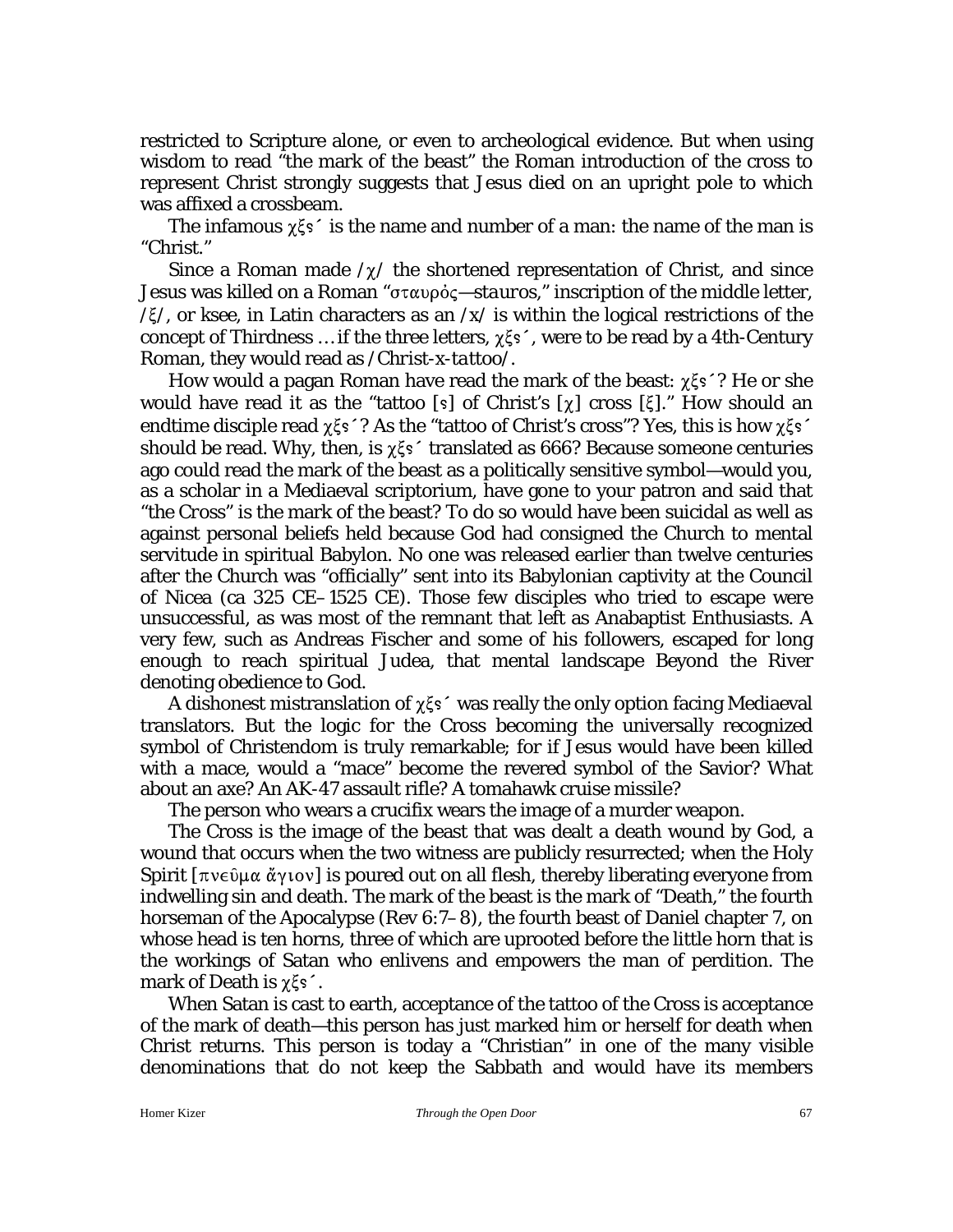sanctify themselves. And there is little anyone can do to cause this person to cease worshiping Death, the beast to whom God will deliver a mortal wound half way through the seven endtime years. Not even the death of Jesus and of two parts of humankind is enough (Zech 13:*7–*8) until the Holy Spirit is poured out on all flesh.

\* \* \*

June 20, 2007

#### Commentary — From the Margins *Circumcision & the Synagogue of Satan* \_\_\_\_\_\_\_\_\_\_\_

The entire course of the history of Israel and Judah is pervaded by blasphemy of God's word, by persecution, derision, and murder of the prophets. Judging them by history, these people must be called wanton murderers of the prophets and enemies of God's word. Whoever reads the Bible cannot draw any other conclusion.

\_\_\_\_\_\_\_\_\_\_\_\_\_

Martin Luther (*On The Jews and Their Lies*. Trans. Martin H. Bertram.)

Nor can anyone who reads the Bible draw any other conclusion than that the Christian Church, judging it by history, is a wanton murderer and an enemy of God's Word; that the Christian Church has committed the same abominations Luther condemned in Israel and Judah. When has the state Church not persecuted, tortured, and killed disciples holding "heretical" beliefs? It wasn't Islam or Judaism that hung Andreas Fischer for his Anabaptist Sabbatarian beliefs, or twelve years later, lopped off his head to finish the work the hangman's noose could not complete. No, it wasn't Judaism that pursued Anabaptists through Alpine mountain communities until only the "quiet folk" remained alive. It wasn't Judaism that drowned Anabaptists. It was the followers of Luther and of the Swiss Reformers. It was Christians who believed in a two-kingdom doctrine and in the left-hand kingdom, it was perfectly acceptable to hunt down my ancestors because they practiced "Believers' baptism." Yes, Christians, not Jews, not Muslims, hunted my ancestors as if they were deer nibbling turnip tops in the king's garden. They hunted them down to kill them, not just to drive them to the uttermost corners of the world. Yes, Christians who behaved at Nazis hunted my ancestors until Anabaptists in German-speaking lands were silenced in a final solution.

Jesus told Pilate that His kingdom was not of this world, nor from this world (John 18:36) … this heavenly kingdom has not yet been delivered to Jesus even though He qualified to receive it two millennia ago; this kingdom that is not of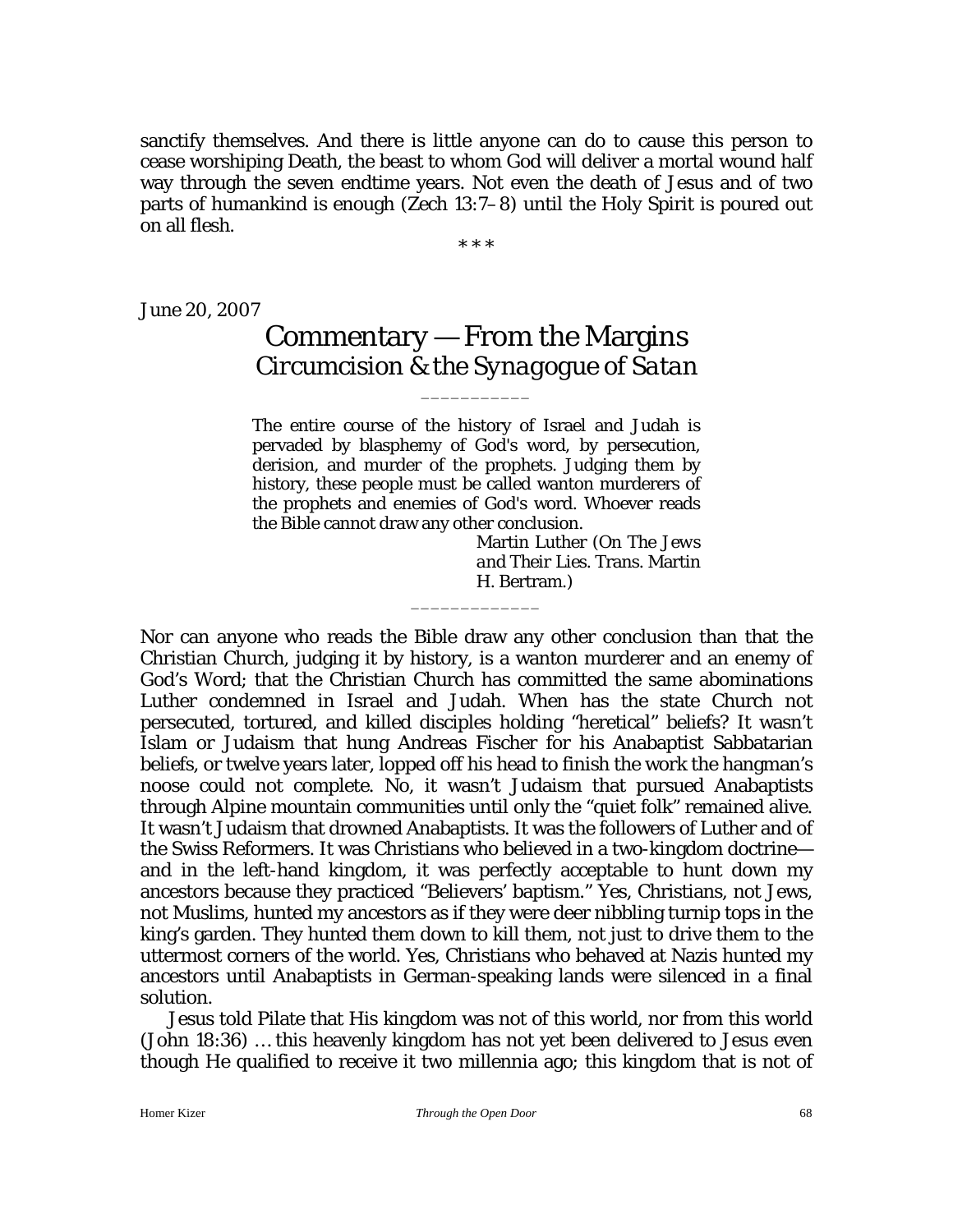this world is what Luther identifies as the right-hand kingdom of God. And the Son of Man will not receive this kingdom until spiritual Babylon is cast down (Dan 7:9*–*14; Rev 11:15). Until then, the single kingdom of this world remains the dominion of the prince of disobedience and his cohorts, a reality that would seem to be in conflict with the Apostle Paul writing, "For there is no authority except from God, and those that have been instituted by God. … [The ruler, king or emperor] is the servant of God, an avenger who carries out God's wrath on the wrongdoer" (Rom 13:1, 4). Therefore, any discussion of the kingdom of God must address (and if necessary, refute) what Luther wrote about two kingdoms; for Luther justified the state murdering dissenters through the state being the servant of God who was to execute God's wrath on evildoers.

This is not an issue from the past that is not likely to again plague Christianity; rather, this issue will be in the foreground, alive and bloody, throughout the seven endtime years of tribulation. Now is the time to begin a frontal assault on Luther's two-kingdom error—and this assault must begin with identifying the synagogue of Satan, a body of sincere believers who lie to men and God; for the synagogue of Satan will regain control of the reins of Luther's lefthand kingdom once the Tribulation begins. And circumcision of the heart will divide humanity as circumcision of the foreskin once did.

In the 16th-Century CE, the old and the new Church compared infant baptism to circumcision of natural Israelite males on the eighth day. Neither understood what circumcision signified (nor did most of Judaism); for circumcision is, perhaps, the least understood ritual within all of religiosity. Therefore, Anabaptist theologians did not employ the argument that would have vacated the validity of Protestant Reformers' objection to Believers' baptism.

If circumcision were primarily an inclusionary rite, as Reformers' taught, why clip the foreskin of the penis and then conceal the evidence of this ritual by the modest apparel of daily wear? Other primitive rites of inclusion include facial tattoos and cuttings, distinctive attire or adornment. So why separate a man from the remainder of humanity in a way that is only visible when the man is naked? And what role does "nakedness" play in the ritual?

The Lord God—*YHWH Elohim*—created a man from red clay, the dust of the ground, and breathed life into the nostrils of His creation, thereby transforming base elements into a breathing creature, a *nephesh*. There was then neither another living creature, nor any vegetative life, contrary to what is popularly taught by "Christian creationists." The first Adam, the man of mud, was not created on the fifth or sixth day of a seven day creation week, but on "the day that the Lord God made the earth and the heavens" (Gen 2:4), and after the Lord God made this first breathing creature, God "planted a garden in Eden, in the east" (*v*. 8), and there He put the man He had formed. There He gave the man the single command: "'You may surely eat of every tree of the garden, but of the tree of the knowledge of good and evil you shall not eat, for in the day that you eat of it you shall surely die'" (*vv*. 16*–*17).

What kind of a "tree" bears knowledge of good and evil? Not any tree listed in today's nursery catalogues, nor recognized by an arborist. So this tree has about it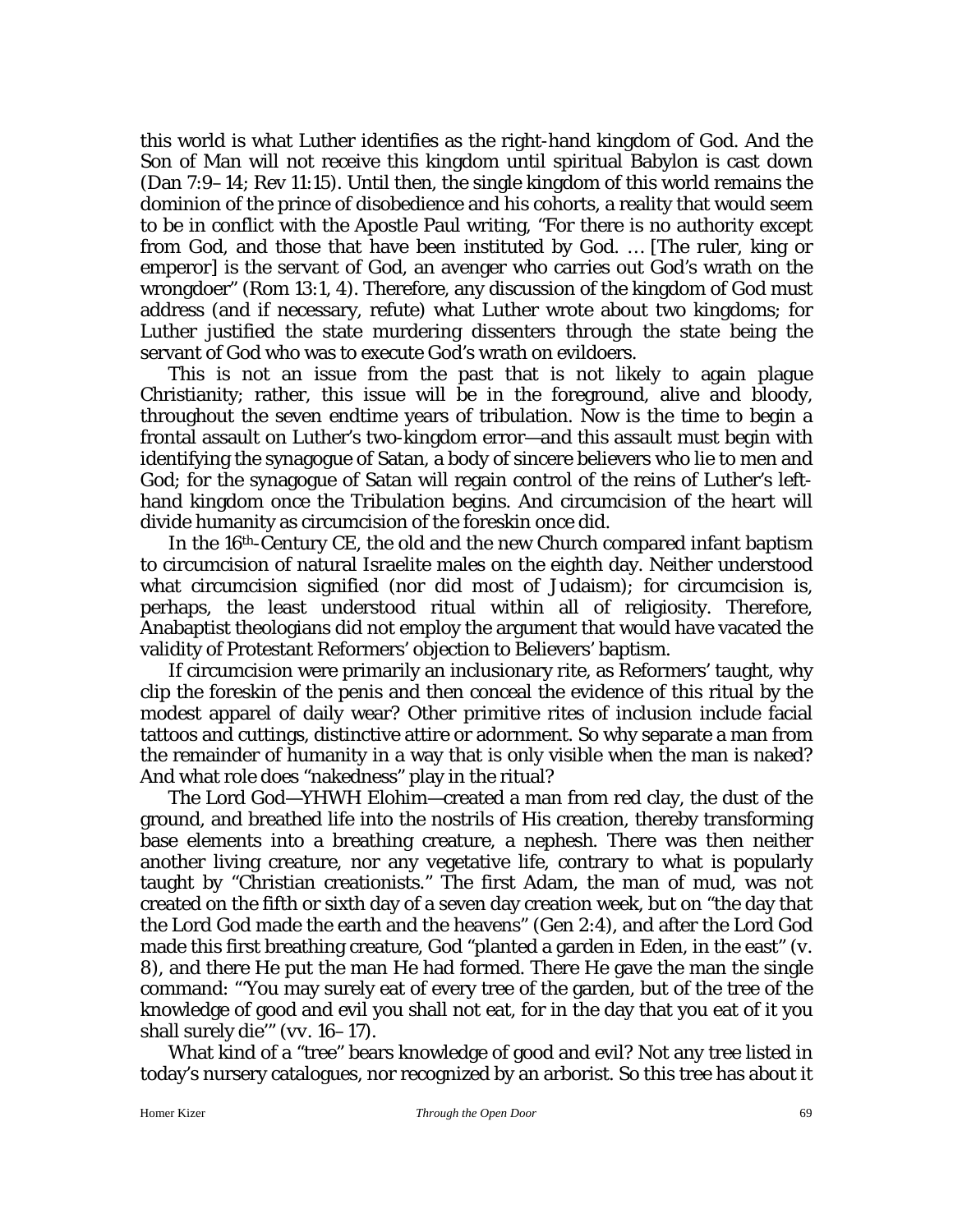a symbolic quality that asks the reader to assign an unusual referent or linguistic object to the linguistic icon. Now, understanding that God covered Adam and Eve's nakedness with garments of skin, and understanding that Adam was the covering for Eve, a concept that will be addressed shortly, assigning a similar referent to the skin garment God made as would be assigned to a tree bearing knowledge of good and evil causes the foreskin of the penis to symbolically be this animal skin covering God made for Adam in the garden. Thus, when this covering foreskin is removed, a man is naked before God as Adam was when covered by his obedience to God—Adam was naked without realizing that he was naked. However, once he was no longer covered by obedience, he realized his state. He became as the Apostle Paul writes of himself:

What then shall we say? That the law is sin? By no means! Yet if it had not been for the law, I would not have known sin. I would not have known what it is to covet if the law had not said, "You shall not covet." But sin, seizing an opportunity through the commandment, produced in me all kinds of covetousness. Apart from the law, sin lies dead. I was once alive apart from the law, but when the commandment came, sin came alive and I died. The very commandment that promised life proved to be death to me. For sin, seizing an opportunity through the commandment, deceived me and through it killed me. (Rom 7:*7–*11)

For Paul, knowledge of the law equated to Adam eating forbidden fruit, and sin coming alive to slay him equates to Adam realizing that he was naked. Thus, being naked before God—that is, not being covered with the garment of obedience—produces death, or is death, so every circumcised person, whether of foreskin or of heart, must have a covering of obedience. The person who is only covered by his or her obedience loses his garment and becomes naked before God with his or her first knowing transgression of the law. Therefore, the letter of the law kills, and the commandments carved in letters on stone form a ministry of death (2 Cor 3:6*–*7); whereas the Spirit gives life through Israelites circumcised of heart putting on the garment of Christ Jesus' righteousness, thereby covering themselves with Christ's obedience. Hence, physical circumcision after being born of Spirit becomes a shedding of Christ's obedience and reliance upon the person's own obedience to cover his nakedness before God.

It is important to remember, according to the second Genesis creation story, that the man was created outside of Eden and that he was created first, created before there was any other life. This man was created on the day when God made heaven and earth; he was created on day one … Christian and Jewish apologists attempt to explain away the obvious contradiction between this creation account and their reading of the Genesis chapter one creation account, but they are wrong when they do so. The first Adam was a type and shadow of the last Adam, Christ Jesus, now a life-giving spirit (Rom 5:14; 1 Cor 15:45). As no human being preceded Christ Jesus to heaven, no living creature was formed from the dust of the earth and placed in the garden of God before God placed the first Adam in His garden.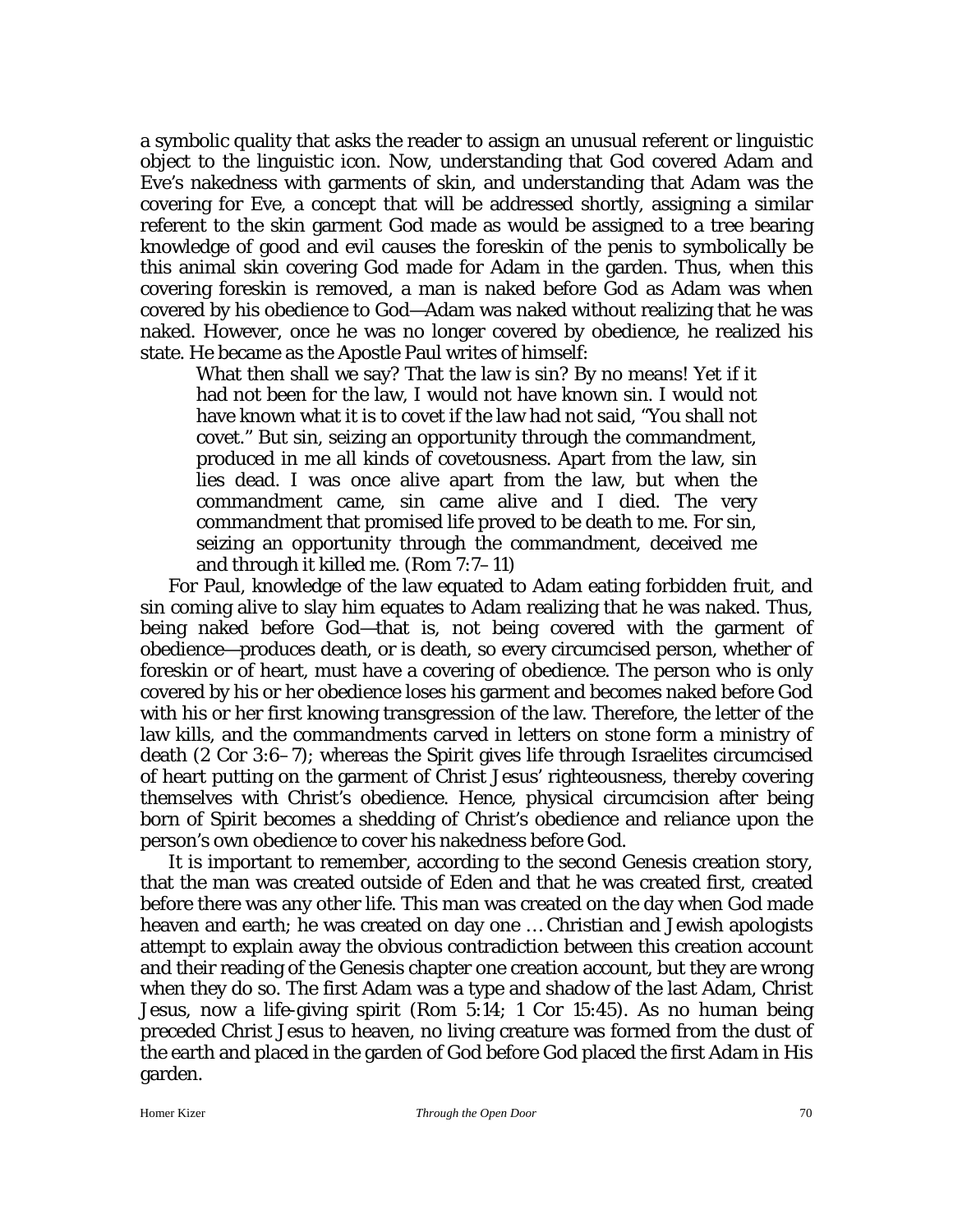There was no "light" in this world before the  $Logos (\Lambda o \gamma o \varsigma)$  as *Theos* ( $\Theta \epsilon o \varsigma$ ) entered this world (John 1:14) as His Son, His only Son (John 3:16). The man Jesus of Nazareth said,

The light is among you for a little while longer. Walk while you have the light, lest darkness overtake you. The one who walks in darkness does not know where he is going. While you have the light, believe in the light, that you may become sons of light. (John 12:35*–* 36)

He identified Himself as "the light" and His disciples as "sons of light." Those who do not hear His words and who do not believe the one who sent Him have no eternal life dwelling within them (John 5:24); they are spiritually lifeless; they are sons of darkness, who inevitably believe the lie of the old serpent, Satan the devil, that they shall not surely die (Gen 3:4) for they have an immortal soul. These sons of darkness include those individuals that form the synagogue of Satan.

The world can fairly be divided into sons of light and sons of darkness or disobedience. All of the sons of light were at one time sons of disobedience (Eph 2:2*–*3; Rom 11:32). They did not, at birth, become sons of light; rather, they became sons of light when they were born of Spirit.

Within the great classification of sons of darkness is a subset that lies to man and God: this subset claims to have been born of Spirit, hence they claim to be Jews ["Christians"—Christianity began as a sect of Judaism; it should still appear as a sect of Judaism]. But their lawlessness proves that Satan is their true father. Unknowingly they have lied to themselves by convincing themselves that they have been born again or born anew and that God is their Father; yet, they do not submit to God's law. Instead of submitting, they voice their profound ignorance by saying that since Jesus fulfilled the Law and the Prophets (Matt 5:19), they do not have to keep the Law … they are not the children of God. If they were, they would, by faith, attempt to cover themselves with obedience. Thus, they remain the children of disobedience, bondservants to sin, and enemies of God.

The Judaism of the Qumran Community [Dead Sea Scrolls] foresaw an endtime conflict between the sons of light and the sons of darkness, a cataclysmic conflict that would leave most of humanity dead. This community perceived that a struggle between *good* and *evil* would see *good* prevail.

The sons of light will prevail, but not through physical warfare. Lawlessness or sin is not defeated with swords or battle tanks. It is defeated with obedience, and it can only be defeated by obedience to the laws of God.

Unfortunately, the Qumran community was also without spiritual understanding even though they were not far from enlightenment … when sin and death entered the world through Adam eating forbidden fruit, this man of mud took to himself the determination of both good and evil: human beings now define "good" within their understanding of the concept, and this includes the ancient Qumran Community.

According to God, however, eating the fruit of the tree of the knowledge of good and evil made a person evil … "evil" is nothing more than determining for oneself what is good. Making such a determination causes the person to be a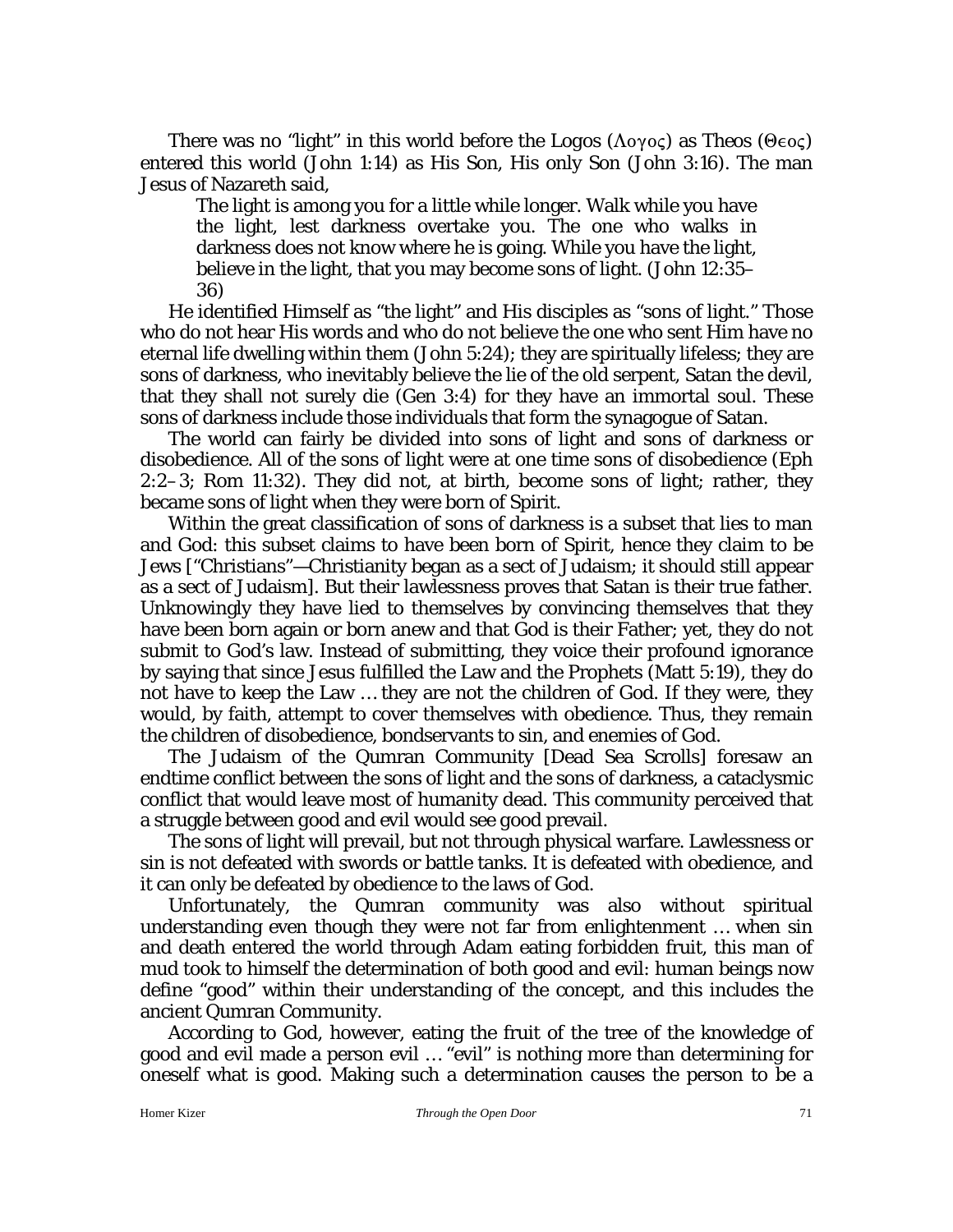judge of God, and of His commands. Determining for oneself what is good causes the person to rebel against God as Korah rebelled against Moses in the Wilderness (Num chap 16). After all, do you not have a good mind? Are you not capable of determining what is right and what is wrong? You are, aren't you? So hasn't God taken too much onto Himself when He tells you that, say, homosexual activity between consenting adults is evil? Or that the revealing gown of a female entertainer is not "modest" apparel? According to the great horn, the first king of Greece, God has taken too much onto Himself.

Sounds plausible? Seems reasonable?

What did Korah do that Democrats don't do when Republicans have the Presidency? If Luther's teaching about a left-hand kingdom of God were true, then what is the role of political opposition other than to oppose the servant of God that He has appointed as a terror to bad conduct?

The person who determines for himself or herself whether he or she will obey God is a rebel of the same type as Korah was and as the anointed cherub in whom iniquity was found (Ezek 28:14*–*15) is. This person is of Satan, the father of rebellion and the father-figure of the first spiritual king of the rebelling coalition that is the king of Greece. This person is an evildoer even if this person "decides" that he or she will keep the commandments of God because they are good moral principles by which to live.

How, you ask, can a person who keeps the commandments of God be evil?

Keeping the commandments (the reasonable expectation of all who are of the household of God) does not, of itself, produce righteousness or cleanse hearts so that they can be spiritually circumcised. Faith and belief, two sides of one coin, are counted to a person as righteousness; the journey of faith from this world and its great city of Babylon to Judea and on to the heavenly city of Jerusalem cleanses hearts. Thus, by faith the person who would be righteous will keep the precepts of the law (Rom 2:26), and will have his or her uncircumcision counted as circumcision. This person will begin to keep the law as his or her expression of love for God while the person is yet far from God (Deut 30:1*–*2), while the person dwells in a far land. Yes, this person has chosen to keep the commandments, but not because the person has determined that the commandments are ten principles that will produce goodness and happiness. Rather, this person, in turning to God when estranged from God in a far land, will do that which the person knows will please God as an expression of love for God. Keeping the commandments, now, becomes a making straight of the way to God—keeping the commandments comes as an expression of the person's rejection of this world and its values, and becomes the evidence of repentance.

Keeping the commandments because doing so is the cultural expectation in which the person matures produces no journey of faith, no righteousness, and is merely doing what is expected of the person. This person, like Timothy was, must still make a journey of faith, which will usually be an extended evangelistic mission.

Korah was a Levite. He had the "right" to come near God. So his complaint that Moses and Aaron had gone too far, that '"all in the congregation are holy,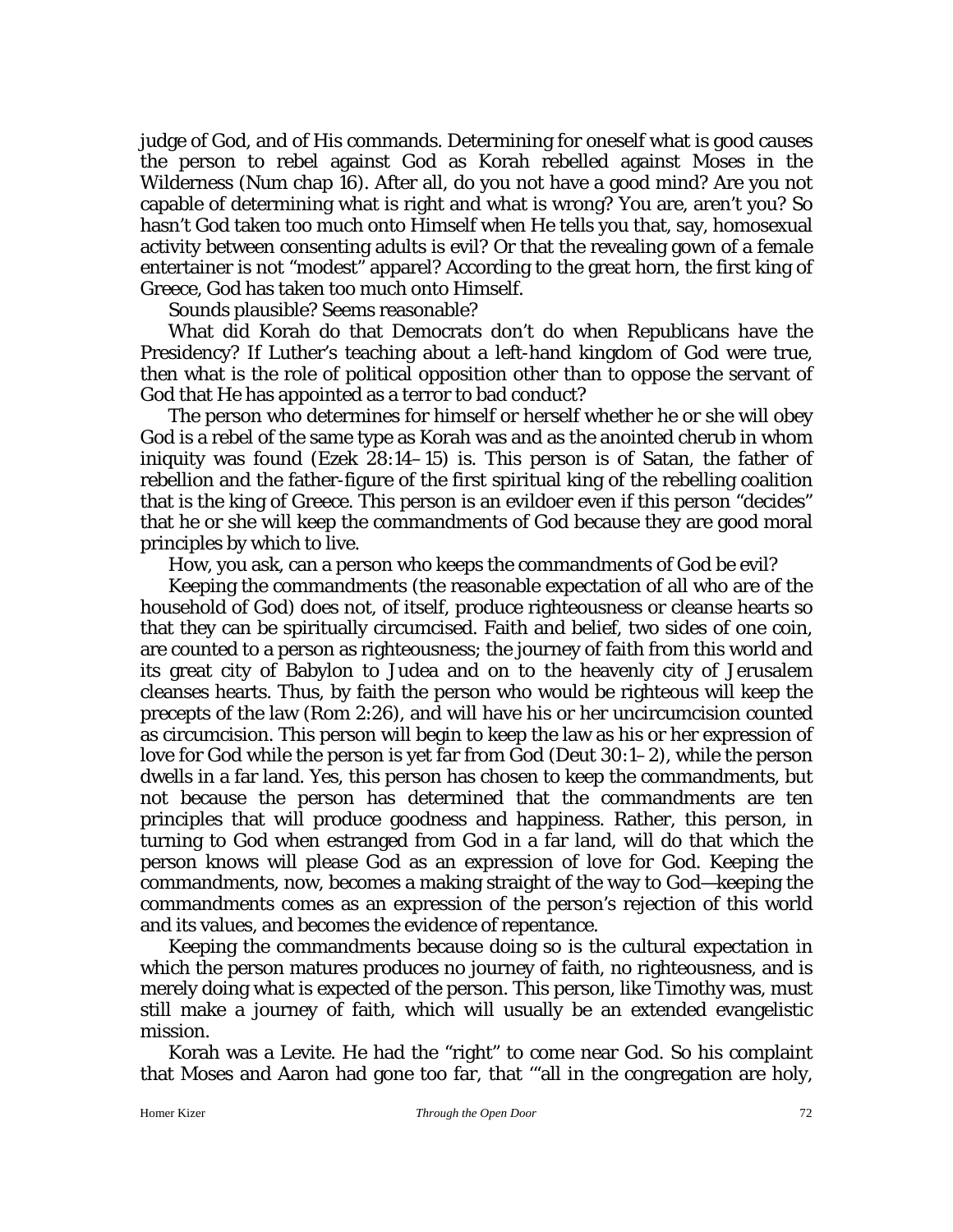every one of them, and the Lord is among them'" (Num 16:3) had a logical basis … doesn't Korah's complaint sound legitimate and like something that should be discussed? It does, doesn't it? So why should God do a '"new thing"' (Num 16:30)—unless, of course, this new thing reveals how and what happened in the heavenly realm when iniquity was found in an anointed cherub?

The essence of democracy (self-determination) is the essence of evil. Democracy itself is a "cultural construct" that comes from the spiritual king of Greece, that coalition of demonic rebels which rule the appetites of the flesh (the bronze belly and loins of the humanoid image Nebuchadnezzar saw in vision). And democracy is just one construct among many that have been imposed upon the sons of darkness, who are not limited to being witches and warlocks, Hindis or Buddhists, atheists or agnostics, but include reasonable Jews and Christians who have chosen to keep the commandments of God because they form the tradition of the community, or express godly principles for "right" living whereas obedience from faith will have the disciple keeping the commandments because God said to.

Yes, you, Christian, you who claim to be born of Spirit are of the synagogue of Satan if you still present yourself as an obedient servant to sin. By your acts, you reveal that you have not been drawn from this world and set free from the disobedience to which God consigned all of humanity (Rom 11:32). Yes, you can know that you are of the synagogue of Satan by whether you keep the precepts of the law: "the mind that is set on the flesh is hostile to God for it does not submit to God's law; indeed it cannot" (Rom 8:7). So what you, as a member of the synagogue of Satan, disclose about yourself even when you "decide" to keep the commandments is that you cannot. You cannot because you are still the bondservant of the prince of this world; hence you are of the synagogue of Satan.

All those who say they are "Christians" but who do not keep the laws of God (i.e., the commandments the  $\Lambda$ oyoc as  $\Theta$ eoc uttered from atop Sinai and repeated by Moses in the second covenant) are liars. Collectively, they form the synagogue of Satan … it's not enough to keep eight of these commandments, or even nine; for all ten of these commandments form the law of God, and when one of these commandments is broken, the person breaks the law of God (Jas 2:10). And those who are of the synagogue of Satan will break the commandment they consider least (Matt 5:19), the Sabbath command; for they reject liberation from bondage, which under the second covenant is the reason for remembering the Sabbath and keeping it holy (Deut 5:15).

The person who is of the synagogue of Satan, a son of darkness who has broken into the household of God as a thief, will inevitably keep Sunday as his or her Sabbath; for this person must break one of the commandments. This person cannot—on the authority of the Apostle Paul having laid the foundation for the house of God in heavenly Jerusalem (1 Cor 3:10*–*11)—keep the commandments; this person is hostile to God and will not submit to God's rule over him or her. This person has not, regardless of what he or she believes about himself or herself, been born of Spirit so this person does not have the Holy Spirit. This person lies when he or she says that the person has been born again, or born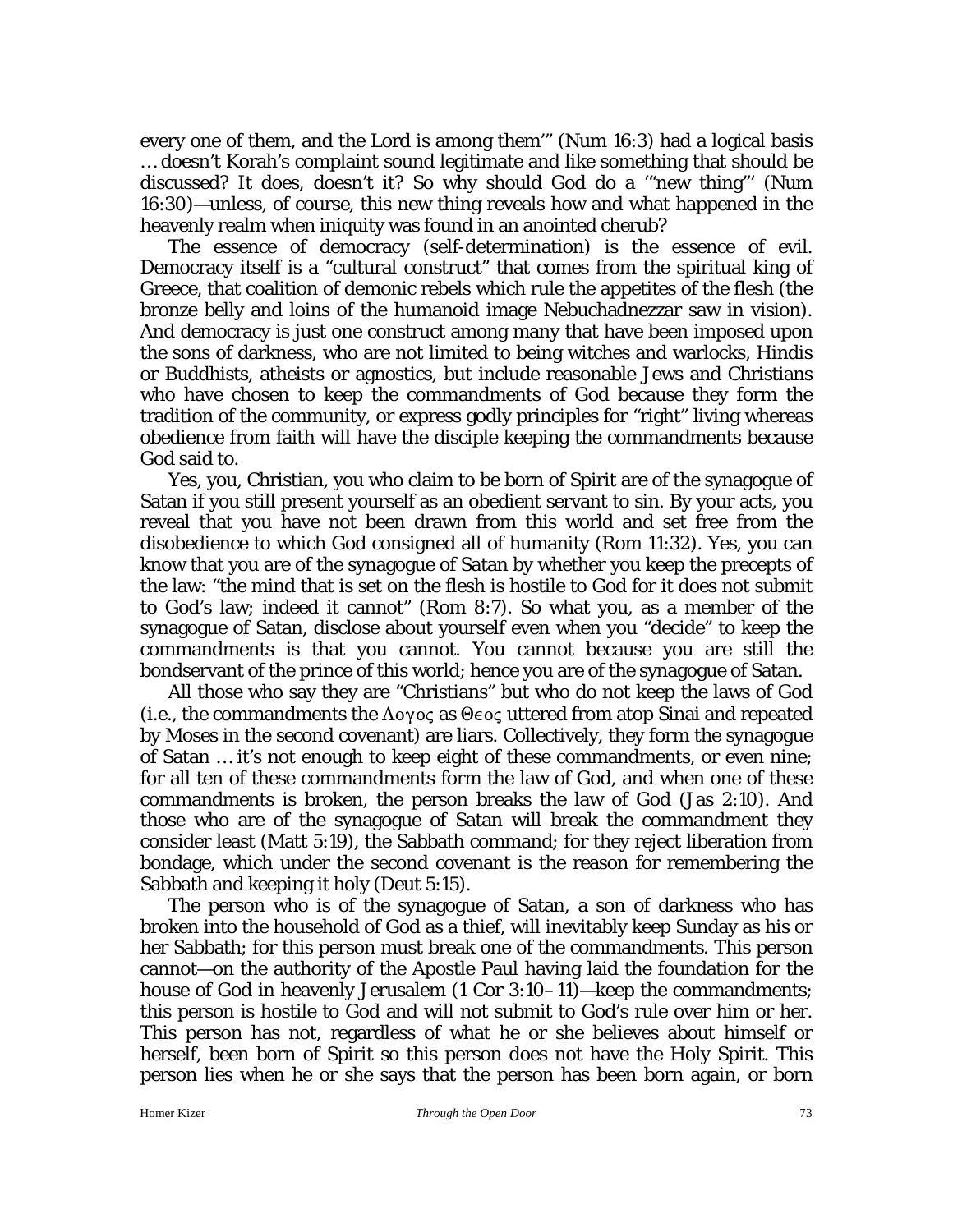anew. Rather, this person is spiritually blind, living in darkness, groping for truth in all the wrong places. And what this person perceives as enlightenment is being taken into the confidence of Satan, who comes disguised as an angel of light.

Writing with boldness and comparing the gospel of Christ with Moses, saying that unlike Moses who put a veil over his face after descending from talking with God disciples reflecting the glory of the Lord are transformed into the same image of Christ, one degree to another, the Apostle Paul said,

And even if our gospel is veiled, it is only veiled to those who are perishing. In their case the god of this world has blinded the minds of the unbelievers, to keep them from seeing the light of the gospel of the glory of Christ, who is the image of God. For what we proclaim is not ourselves, but Jesus Christ as Lord, with ourselves as your servants for Jesus' sake. For God, who said, "Let light shine out of darkness," has shone in our hearts to give the light of the knowledge of the glory of God in the face of Jesus Christ. (2 Cor 4:3*–*6)

Where does God say, *Let light shine out of darkness*? Does He not say this on day one (Gen 1:3)? And is this light not seen in the face of Christ Jesus, the image of God? Is, then, Christ Jesus not the light of this world, the light of day one of a creation week which has the Spirit of God hovering over the waters of humanity?

As no air breathing creature was created prior to the man of mud, no human being had spiritual life, received from the divine Breath of God  $\Pi$ v $\epsilon$ u $\mu$ a A $\gamma$ iov or *Pneuma 'Agion*], prior to when the Holy Spirit descended as a dove upon the man Jesus of Nazareth. Therefore, the lifeless corpse of Adam—the elemental elements of this earth [mud] formed into flesh and bones and appearing as a man but without the breath of life—is the type and shadow of the living man, Jesus of Nazareth, circumcised of flesh, before the divine Breath of the Father descended upon Him as a dove. Thus, God placing the man of mud in His garden, a type and shadow of heaven, is analogous to the man Jesus entering the temple, where God had created spiritual beasts that the last Adam would name: Hypocrites, blind guides, serpents (Matt chap 23).

To get inside the physical temple, a man had to be physically circumcised. (He had to be a Levite to get into the sanctuary.) But physical circumcision only placed the person in the spiritual equivalent to the garden of God—in other words and this is a primary concept to remember, physical circumcision makes a man naked before God as Adam was naked when God placed him in the Garden of Eden. Again, the only covering Adam had was his obedience to God, but Eve was covered by Adam's obedience. Thus, sin does not enter the world when Eve eats forbidden fruit. Adam's obedience covered His wife, who was bone of his bone. Rather, sin entered when Adam ate of the same fruit (Rom 5:12): they both then knew they were naked (Gen 3:7). They were no longer covered by obedience.

Eve does not say that she was naked after eating forbidden fruit. The sparse account has both of them realizing they are naked after Adam eats.

A beast is naked before God but without knowledge of being uncovered. Its hair coat (if it has one) is its only covering; so beasts are clothed as Esau was (Gen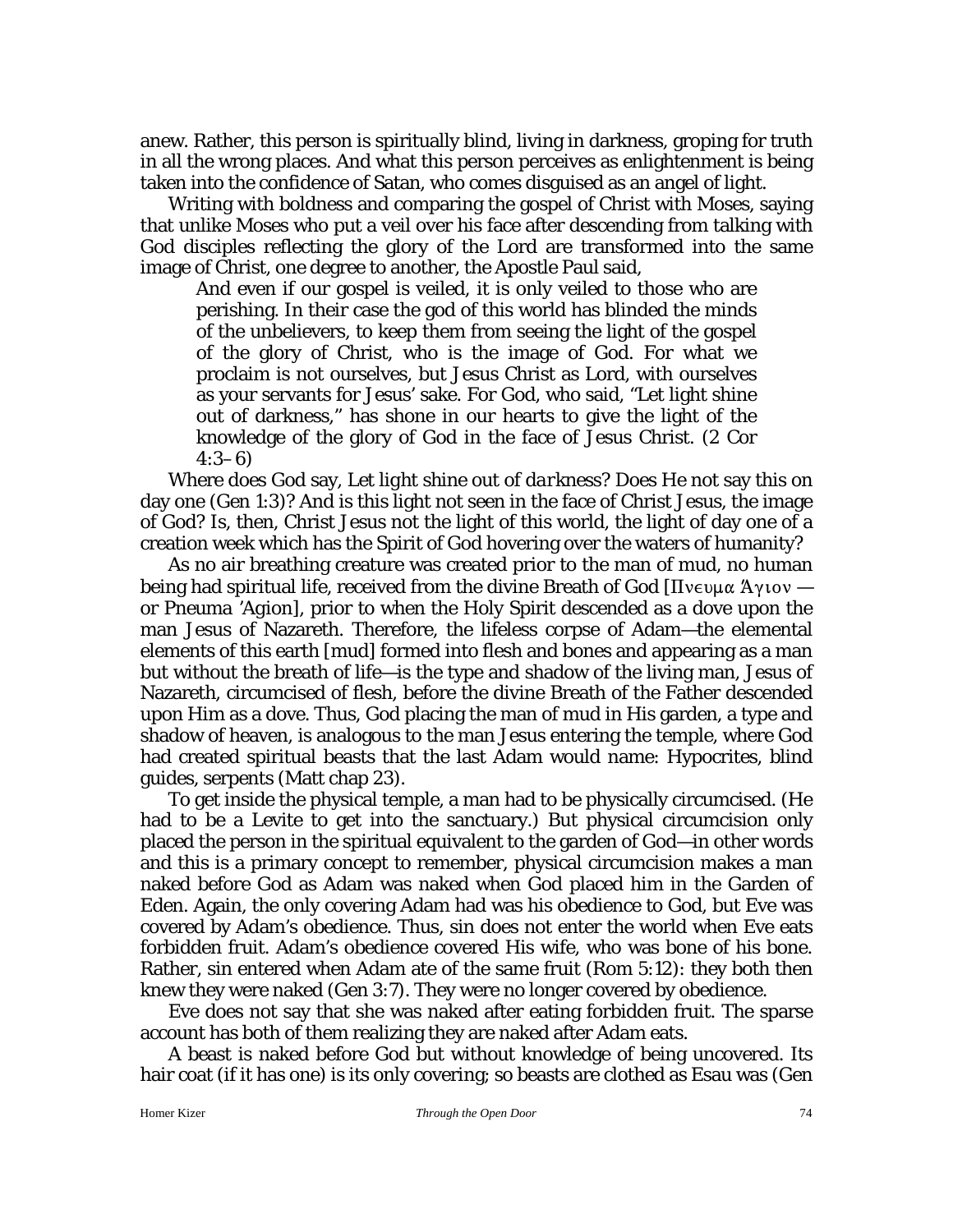25:25) in the womb of Rebekah—and Esau is hated [disrespected] while still in the womb … Esau's circumcision on the eighth day nevertheless made Esau naked before God despite his natural hair covering; thus, as a man, Esau covered his nakedness with clothes (Gen 27:15). But again, Esau was hated by God while still in the womb (Mal 1:2; Rom 9:13); he was hated before he had done good or evil. He was rejected as if he were a beast rather than a son of God.

Sadducees and the Pharisees, naked before God because of their circumcision but without awareness of their nakedness (they sincerely believed that the works of their hands made them righteous), are the spiritual equivalent to the beasts the first Adam named in the garden of God (Gen 2:19*–*20). They covered themselves with their own righteousness, but none of them kept the law of God (John 7:19) even though they were excellent readers of the law (Luke 10:25*–*28). They were without faith (Rom 9:30*–*32) and without love for their neighbor. And without faith, no one can please God.

Natural Israel was, with a few exceptions, rejected by God as Esau was rejected—and as the greater part of those who have been born of Spirit (i.e., true sons of light) will be rejected because, while under Grace, equivalent to the womb of Rebekah, they covered themselves with their own righteousness, their own bloody coat of hair. They claim to be covered by the blood of Jesus, but if this were true, they would use this garment of Christ's righteousness to practice walking as Jesus walked (1 John 2:6), and Jesus walked as an Israelite of His day, keeping the annual Sabbaths as well as the weekly Sabbaths.

This is what has not been previously recognized: Esau does not symbolically or spiritually represent lawless Christendom, those self-identified disciples who claim to be born of Spirit but who, by resisting God and refusing to keep His commandments, show that they are liars (1 John 2:3*–*4). Rather, *Esau represents Sabbatarian disciples who cover themselves with their own righteousness by not taking the Passover sacraments on the night Jesus was betrayed*. Together, Esau and Jacob represent Sabbatarian Christendom, with the largest denomination of Sabbatarian Christendom—the Seventh Day Adventists—not taking the Passover sacraments on the night Jesus was betrayed.

Yes, Sabbatarian Christendom, composed mostly of one super denomination that follows a false prophetess, chooses for itself who will wear the hair coat of a prophet. It chooses whom it will obey, and too much of Sabbatarian Christendom has obeyed con men, ad men, and a channeling woman … the one great denomination within Sabbatarian Christendom has prospered in this world by gradually making itself a part of this world, a process that began a half century ago. This denomination, seeking converts from the synagogue of Satan, has adorned itself as a worldly woman. It became a member of national and international religious associations; it added *the cross* to its logo. It became "respectable," but its teachers are liars. Its god has become the prince of this world. And no one should be surprised, for those who have been born into this great Sabbatarian denomination have made no journey of faith for two, three, four generations; they have not cleansed their hearts. So this denomination is now led by Satan's servants disguised as ministers of righteousness (2 Cor 11:15),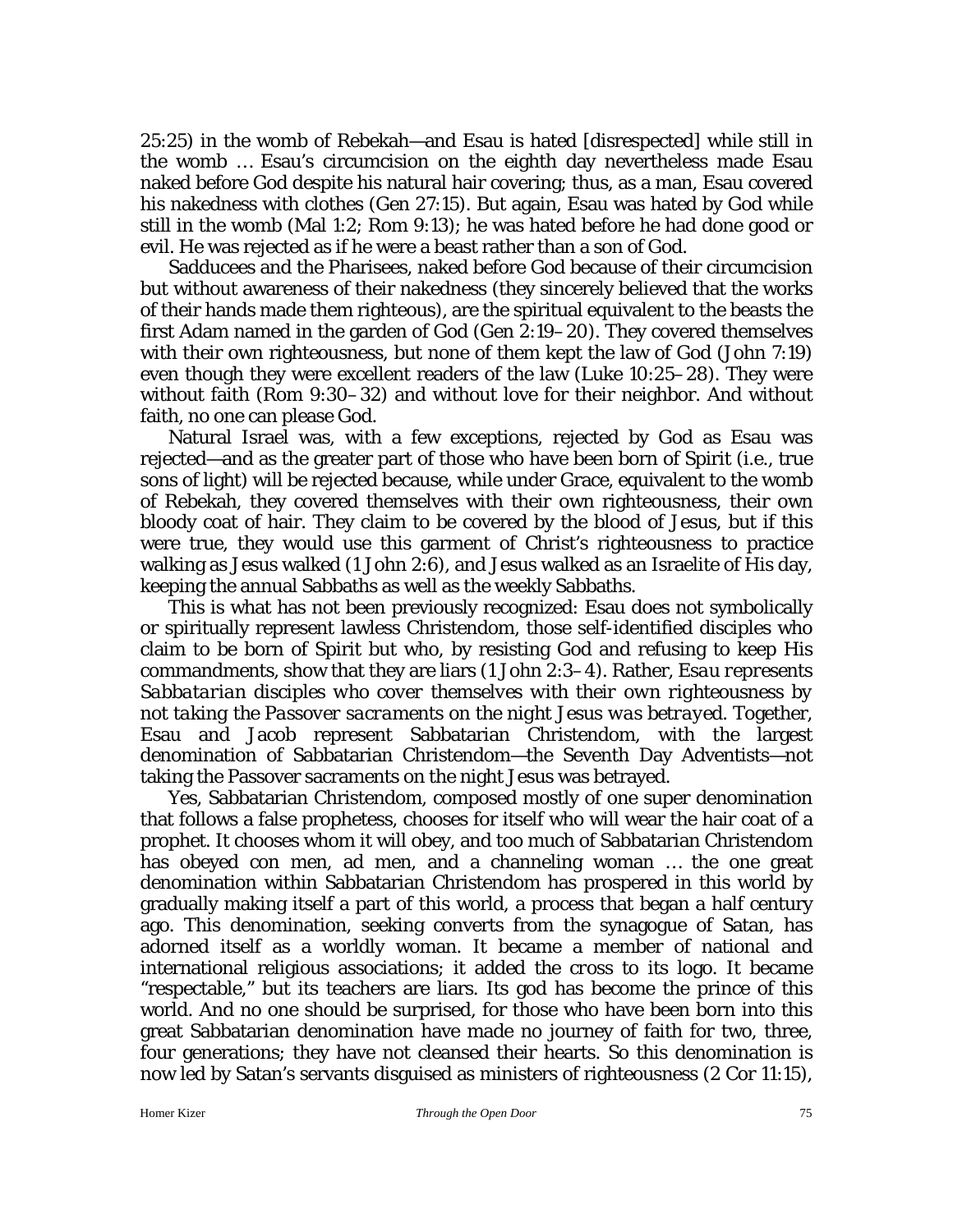with these ministers teaching generation upon generation not to be like Jesus, who covered His nakedness produced by His circumcision with obedience to '"every word that comes from the mouth of God'" (Matt 4:4).

Yes, Samuele, the woman prophetess you defend prevents you from keeping the high Sabbaths of God. Ask yourself, Samuele, where do you go to show when the Sabbath day begins? Do you not go to the command to keep Yom Kipporim (Lev 23:32)? You do, don't you? So why don't you also keep the holy day, which is, certainly, "a shadow of the things to come" (Col 2:17) but a shadow of that which has not yet been completed; for Christ Jesus, as the reality [substance] of the Azazel goat, still bears the sins of Israel in a far land. He will continue to bear these sins until spiritually circumcised Israel is liberated from the indwelling sin and death that presently resides in the members of every disciple (Rom 7:21*–*25). Only then, when the second Passover liberation of Israel is an historical event, will the shadow be fully replaced by its reality.

Because disciples of Christ Jesus are covered by the garment of Christ's righteousness (this garment identified as Grace), when they sin they are as the first Eve was when she ate forbidden fruit. They are as one of the two sons of promise born to Isaac: Esau or Jacob. No sin is imputed to them; they are not naked before God. They form the now covered Body of the Son of Man. But—and here is the caveat—disciples of Christ Jesus have all been born of Spirit. They are all sons of light. They are not part of the synagogue of Satan, for they willingly submit to God's law. In fact, they eagerly submit to too many teachers of the law, each speaking his or her words. They are as the saints at Corinth were (2 Cor 11:3*–*4).

When the first Adam named the beasts, there was no other man; when the last Adam named the spiritual beasts that frolicked in the spiritual garden that was Herod's Temple, there was no other person born of Spirit. Again, physical circumcision only gets a living creature [a human being] into the garden of God. To be a spiritually living creature other than a beast, a person must also be circumcised of heart; for circumcision of the flesh keeps the person's mind on the flesh and on his circumcision, which is of no value to the person beyond the extent that those who are circumcised were entrusted with the oracles of God (Rom 3:2).

Now, do disciples today need to be physically circumcised … no, for these disciples are the living stones (1 Pet 2:5) that form the temple of God in heavenly Jerusalem (1 Cor 3:16*–*17; 2 Cor 6:16). Disciples do not need to be physically circumcised to enter the temple; again, they are the temple. Whereas a series of correspondences (a layering of shadows) worked together in the natural realm to reveal the depth of God to natural Israel if this firstborn son (Ex 4:22) had believed God, a truly born again disciple understands that Judea, the Promised Land, is a type of the weekly Sabbath, which in turn is a type of the Millennium and a type of heaven.

Although entrance into heaven is the reality of entering into God's rest, the only one who has so far entered heaven is the one who came from heaven and has since returned. Everyone else awaits resurrection and the revealing of their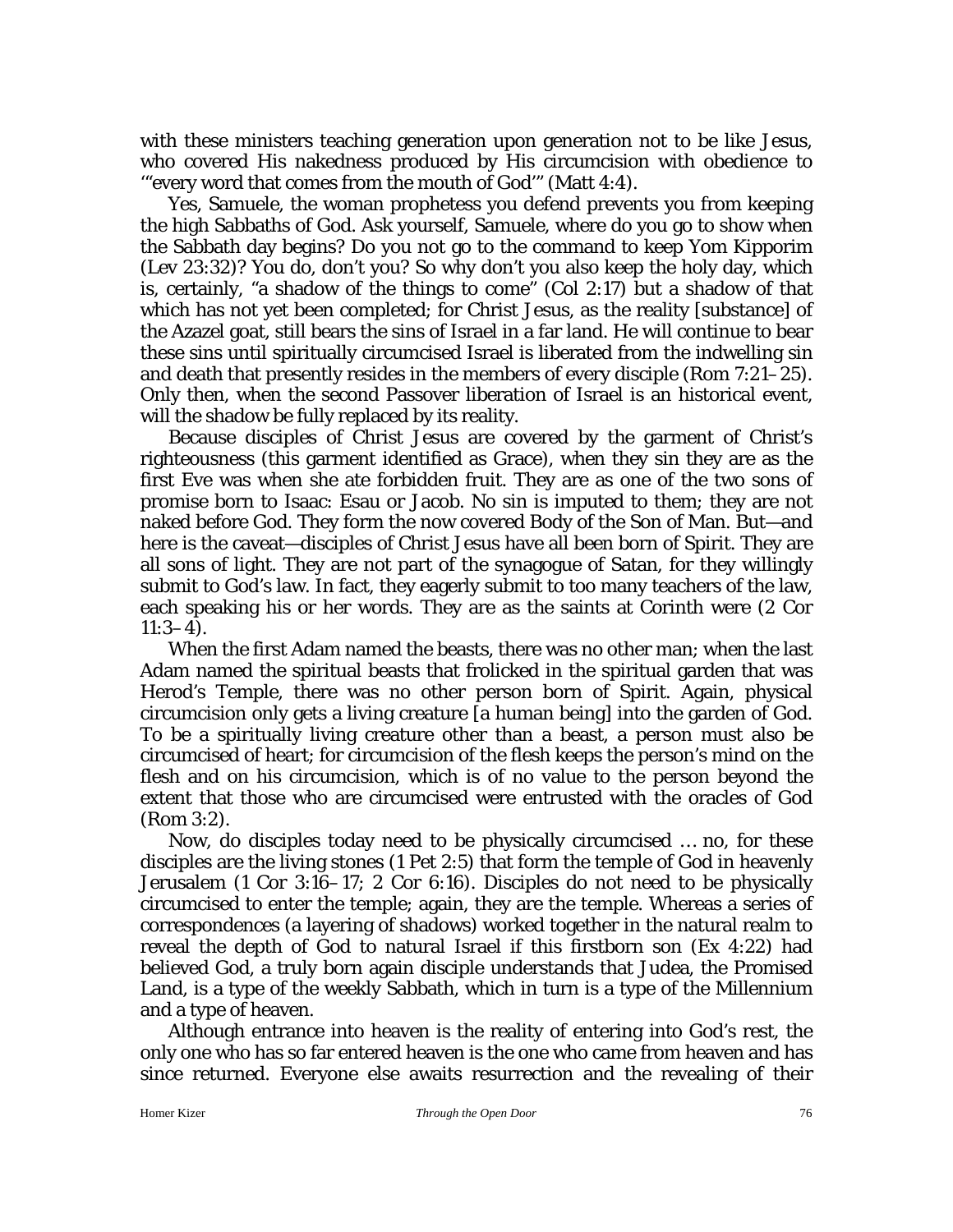judgments (1 Cor 4:5), or waits being born of Spirit when resurrected in the great White Throne Judgment (Rev 20:11*–*15). Today, all sons of darkness wait receipt of the Holy Spirit—the defining characteristic of a son of darkness or a son of disobedience is not being born of Spirit; whereas those who are of the synagogue of Satan are self-identified Christians born of Spirit but serving Satan in spiritual Babylon. Hence, they are dead in that their willful lawlessness has separated them from God. Thus, with pedagogical redundancy, the synagogue of Satan is a subset of individuals within the larger grouping identified as the sons of light, with these many sons choosing to dwell in darkness. Now, to the problem: Martin Luther's left-hand kingdom of God, the secular kingdom that reigns over the visible affairs of men, has been and remains the domain of the synagogue of Satan. This is why self-identified Christians persecute and murder other selfidentified Christians; why a Roman bishop, when seeking to eliminate the Cathars, ordered everyone in certain Languedoc villages to be killed with the quip, "Let God sort them out, He knows His own." Yes, He does—and His own love one another. They do not kill anyone, friend or foe. Jesus, Himself, washed the feet of Judas Iscariot when He knew that Judas would betray Him within hours.

The synagogue of Satan is not the hated son Esau, born to the last Isaac (the Apostle Paul identified disciples as children of promise as Isaac was a son of promise – Gal 4:28); rather, this hated son, like endtime Jacob, is of promise, but because he is covered by his own righteousness and has chosen his own prophets and prophetesses he does not strive or wrestle with God. He does not have the spirit of prophecy. He falsely teaches the ways of God, and he will die either physical or spiritually during the first 1260 days of the seven endtime years of tribulation. Sadly, even though spiritual Esau publicly teaches disciples to keep the weekly Sabbath, this Esau will be rejected because he will not keep the high Sabbaths of God. He will not cover himself with the Passover blood of the Lamb of God.

The bloody hairiness of Esau at birth forms the shadow and type of Sabbatarian Christians who, when the tribulation begins, refuse to keep the Passover or to take the Passover sacraments on the night that Jesus was betrayed. Spiritual birth for both Esau and Jacob occurs when the Son of Man is revealed. Until then, disciples constitute spiritual Isaac. Thus, many Sabbatarian Christians who today struggle in the womb of Isaac (Rebekah's womb is Isaac's womb) are hated or disrespected by God. Few are those who are truly loved by God as Jacob was loved.

How can that be true, that God doesn't love everyone?

The Apostle Paul wrote, "What if God, desiring to show his wrath and to make known his power, has endured with much patience vessels of wrath prepared for destruction, in order to make known the riches of his glory for vessels of mercy, which he has prepared beforehand for glory" (Rom 9:2*2–*23) … is a vessel of wrath prepared for destruction loved by God? How about by the God that inspired, "'Jacob I loved, but Esau I hated'" (Rom 9:13; Mal 1:1)? The problem really is in human understanding of abstract words like /*love*/, /*good*/, /*evil*/,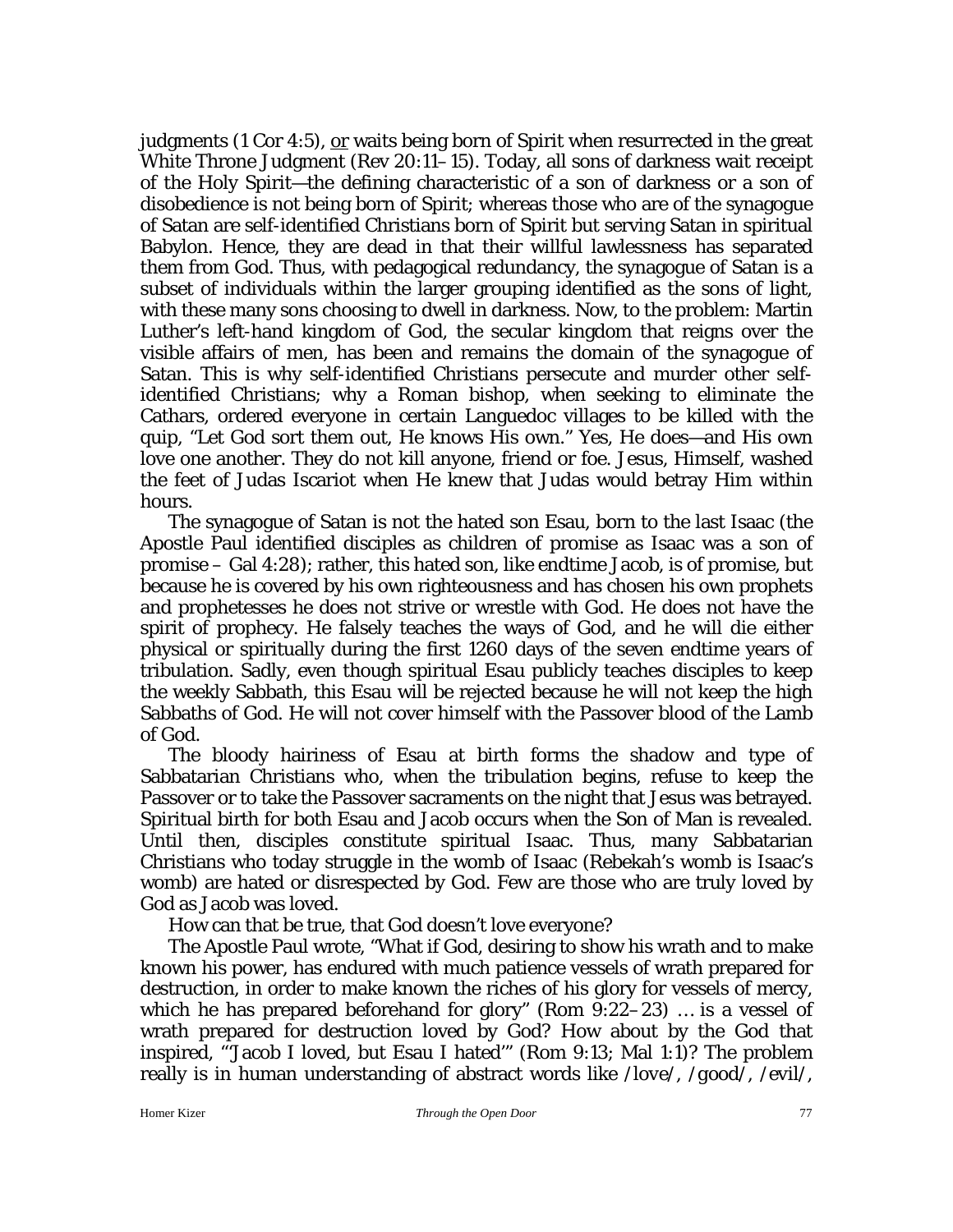/*fair*/; for human understanding comes from the disobedience broadcast by the prince of this world. And when sons of darkness assign referents to abstract words, God will always appear unfair and unjust. This comes directly from how God is perceived by demons.

Returning to what has previously been stated: for the past five years, lawless Christians have been identified as spiritual Esau—this was giving these lawless Christians more compassion than Scripture gives them. Lawless Christians form the synagogue of Satan, for they say they serve Christ but they lie. They have not made a journey of faith; they have not cleansed their hearts. They remain in spiritual Babylon where they cannot comprehend keeping the commandments by faith because they love God. Therefore, they label those disciples who keep the commandments as *Judaizers*, to them the most derogatory label they can attach to a Christian. But really, this label testifies to the *Judaizer's* righteousness before God.

\* \* \*

March 14, 2003

## Commentary — From the Margins *"No More Hype"*

Will "Christian" television admit it has hyped the promises of God, thereby creating in too many disciples unrealized expectations? It did tonight at the beginning of Trinity Broadcast Network's "Praise the Lord" broadcast. It aired an unscripted program in an attempt to "get real" with the Holy Spirit, little realizing that within its attempt to be honest with God, Scripture, and disciples were the hyped proclamations that will lead to its undoing.

I seldom have the opportunity to watch popular Christian telecasts, so perhaps my opportunity to view portions of today's "Praise the Lord" program was of the Holy Spirit ( $\pi$ <sub>V</sub>iese)  $\mu$   $\alpha$   $\Delta$ <sub>Y</sub><sup>10</sup>). After all, we are, today, witnessing the earthy manifestations of war in the spiritual realm. Not a war for the affections of human beings. Rather, the war occurring is between two fallen angels for the control of spiritual Babylon, as the time of the Gentiles winds toward its conclusion halfway through seven years of tribulation, its conclusion coming when Christ Jesus fights on a day of battle, destroying the armies surrounding Jerusalem. Then, the Lord's Day begins. All of humanity will be liberated from bondage to sin—and fleshy vessels of clay will be sculpted by war as liberated humanity learns to live by faith in Christ and in God the Father, for everyone who doesn't voluntarily return to slavery by accepting the mark of the beast will be excluded from participation in the Antichrist's economic system and will have to trust God to provide all of the person's needs.

Certainly Christian television has hyped the promises of *YHWH* to circumcised Israel, declaring those promises to be the will of Christ for spiritual Israel. Certainly the glorified Christ as the mediator of the new covenant wishes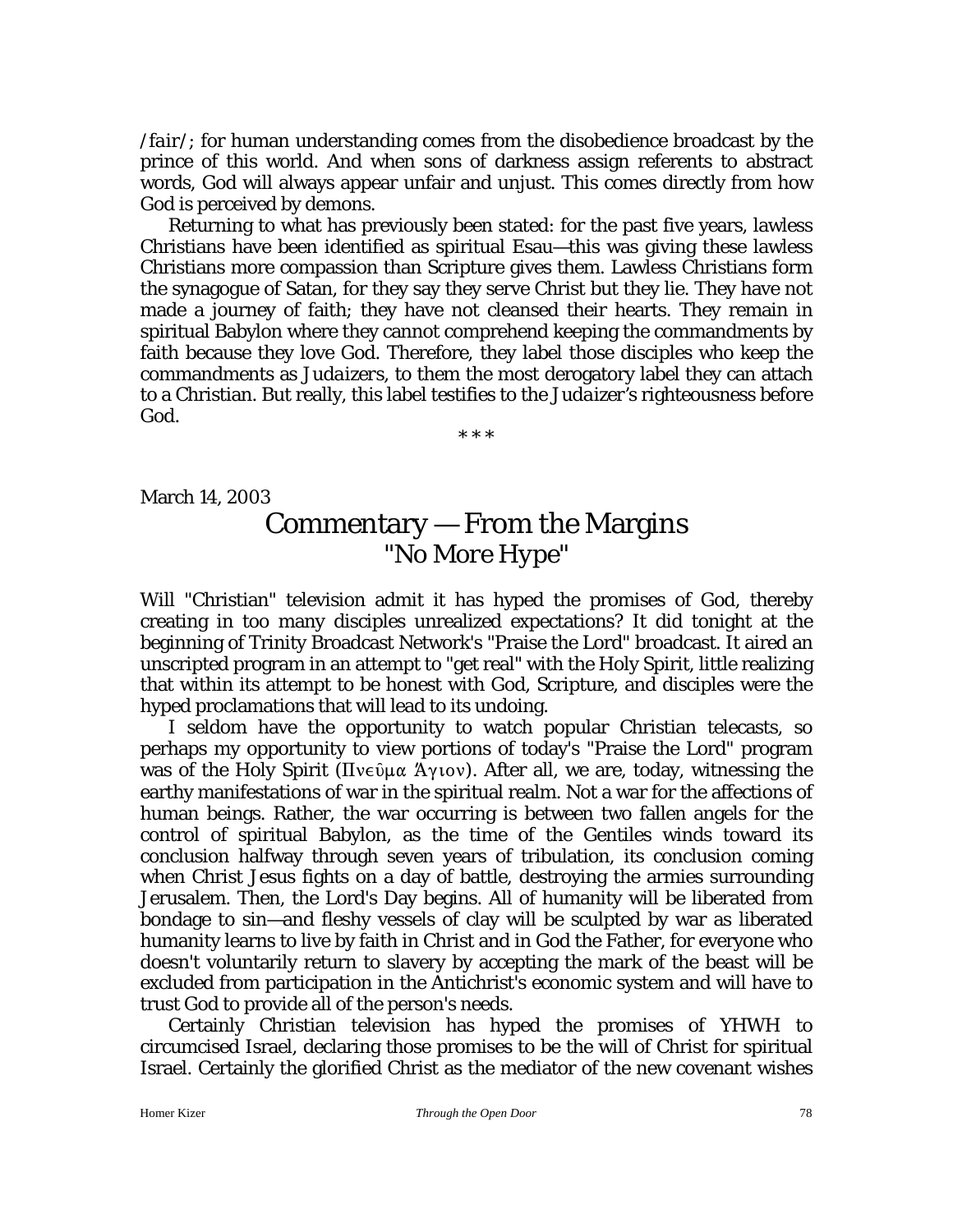that all of spiritual Israel prospers and has good health. But those promises come with conditions, the primary one being that Israel believes God unto obedience by observing all of the commandments and decrees written in Deuteronomy. Hundreds of Christian broadcasters have hyped what God promised to do for circumcised Israel when Israel kept His commandments and Sabbaths without telling spiritual Israelites that God didn't write His laws on their hearts and minds for them to ignore the fine print of the covenant in which they were placed when drawn from the world. They weren't called to be spiritual Gentiles and to continue living as Gentiles, but they were called to be spiritual Israelites and to live as Judeans, meaning that those hyped promises apply when Gentiles drawn by the Father live as Judeans. The law or covenant that separated physically circumcised Israelites from the world has been abolished. One new humanity now exists. Circumcision is of the heart and mind, and that spiritual circumcision determines who is in covenant with God by believing Him unto obedience.

But hyping the promises of God isn't the greatest problem Christian broadcasters face: hyping escapism is.

For too many spiritual Israelites, Christianity is about escaping unpleasantness in every form, especially the endtime tribulation through which humanity will emerge either broken, as cracked clay pots, or glorified as mature heirs of God. As a doctrine, the pre-Tribulation rapture is without Scriptural support—those who are alive will not precede in resurrection those who have died. Yet most Evangelical Christians believe they will be raptured to heaven prior to the woes of Revelation; they believe hype about spending heaven in Jesus while humanity wrestles with survival. And when they are not raptured—and they won't be—their faith will be severely tried. Disillusioned, bewildered, betrayed, they will be easy prey for an American denomination holding the error of Bishop Arius, as food becomes the leveraged commodity throughout the industrialized world. They will still believe they deserve to be protected from the turmoil engulfing the world, turmoil that will result in their liberation from lawlessness; they will continue to believe that God wouldn't put those disciples who are "right" with Him through what they're experiencing. Home and community stored food will seem like protection, so they will change "Christianities," becoming what they previously ridiculed.

But not enough foodstuffs will be available for the unprecedented conversion of former Trinitarian Christians. The spiritual house of Israel will turn against the spiritual house of Judah, as these two divisions of spiritual Israel again struggle for dominance within spiritual Babylon, little realizing that both houses will be liberated in a future Passover when the Death Angel slays all firstborns, spiritual and physical, not covered by the blood of the Lamb's sacrifice.

We cannot really imagine death on that scale, but passages prophesying such carnage have been in the Book since John saw the end of this age in vision. John saw what would happen on the Lord's Day, the day when the kingdom of the world becomes the kingdom of the Father and His Messiah, when all of humanity not just spiritual Israel is liberated from bondage to sin/lawlessness, when Satan is cast from heaven and comes here as the Antichrist who requires humanity to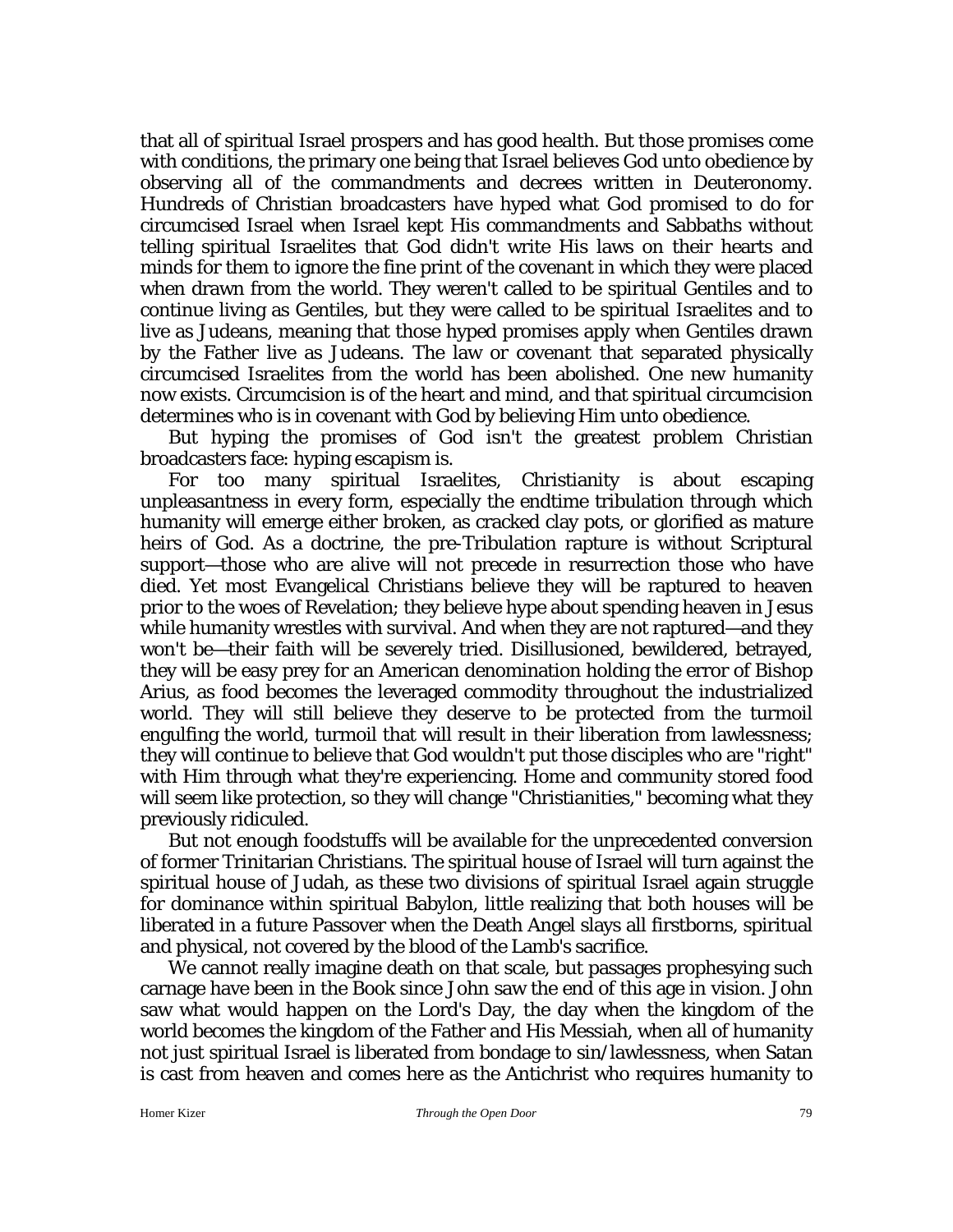accept the mark of the beast to buy or sell, when the 144,000 physical Israelites enter a geographical place of safety, when the Elect of spiritual Israel closes the gates of spiritual Jerusalem, its walls composed of living stones strengthened by the doctrines of Jesus. Christ won't return as the all-powerful Messiah for another 1260 days beyond the Lord's Day. No one is resurrected, or raptured until His return.

Christian television has hyped more blessings and greater escapism than God has promised to well-meaning disciples who abound in sin and celebrate a theology of lawlessness. As was done to circumcised Israel, God sent both houses of spiritual Israel into spiritual slavery because they profaned His Sabbaths and transgressed His laws, written on the hearts and minds of these disciples when they are spiritually circumcised by the Breath of God. Their lawlessness grieves the Holy Spirit: they transform Grace into justification for erasing what the Father wrote on their consciences. A great many disciples upon whom judgment has come and who should be in the first resurrection will fail because Christian broadcasters have hyped what disciples will get from God, rather than have taught what they, what we, through love, should desire to give to God. They will have squandered their chance for salvation because of hyped broadcasts today. So tell me, you who hype what you don't understand, how do you think you will fare when judged? How responsible will you be for the death of two billion potential sons and daughters, heirs, of God? Just a little? How little will be enough to cost you your salvation?

March 18, 2003

## Commentary — From the Margins *The Demise of Diplomacy*

\* \* \*

French defense of the status quo wasn't effective. Out of the West has ridden a cowboy turned marshal who has given the black-hat villain forty-eight hours to get out of town. This is the plot of many westerns I watched during Saturday afternoon matinees: for ten cents, I saw Roy Rogers or Gene Autry or the Cisco Kid right wrongs, protect women and children, defeat the arrogant and defend the defenseless. This is what the United Nations was created to do, but championing the cause of the little guy is a quixotic application of justice, requiring from all parties involved the values of muscular Christendom. When member nations are tolerant of duplicity or reluctant to act, the UN becomes a Parliament of Fowls, where no mate for the eagle roosts.

The French cannot help themselves: they are the unknowing front nation of the existing world order, representing "old Europe" and centuries of civilized development. They span both the republicanism of the United States and the colonialism of Europe. Remembering having had colonies in Asia, Africa, and America, they are globalists, practiced at savior-faire. They would never think of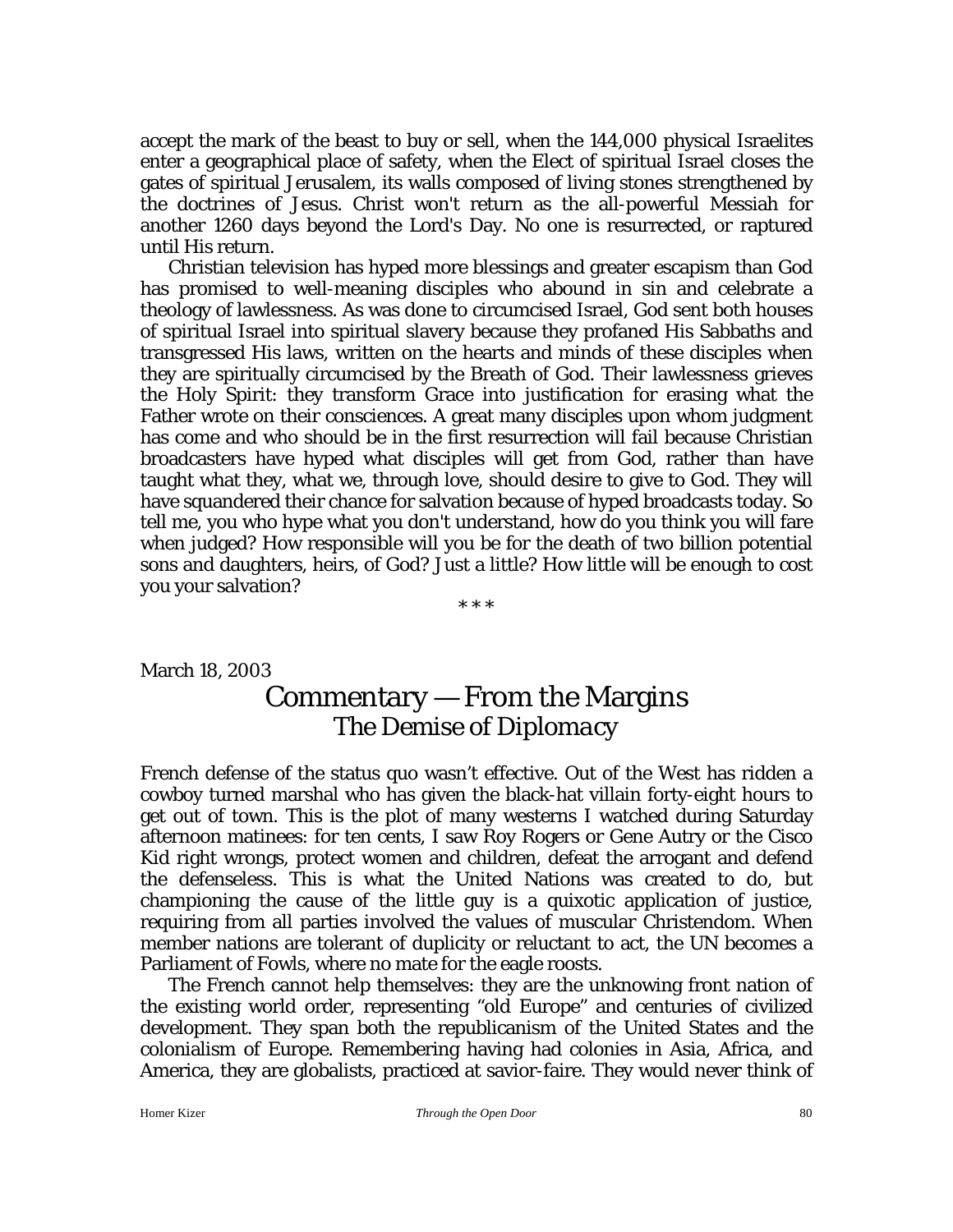wearing a white Stetson and tooled leather boots to an affair of state, let alone to the liberation of an oppressed people. They are not American, not cowboys, not a superpower. Yet, they are the best that the spiritual *sar* of Persia/Babylon can send to battle the nations fronting for the spiritual king of Greece, with the United States being the principle power in the world today.

The United States and President Bush didn't set out to front for the spiritual king of Greece: the battle being fought between the spiritual king of Greece and Persia has no geographical or national boundaries. When a person realizes that this war is fought without an established frontline, then the person can begin to comprehend how endtime prophecies are being and will be fulfilled. Yes, there will be a physical fulfillment: the United States and its coalition allies will trample Iraq, and will within a short period historically bring democracy to the Arab world, but little French, German, or Russian blood will be shed as these fronting nations for the king of Persia are utterly defeated. These nations will either belatedly support an American hegemony in the region and throughout the world, or they will complain to themselves about the United States going it alone.

Last century's biblical watchmen would have us fear a union of European nations as the final revival of the Holy Roman Empire, but the Roman Empire isn't mentioned anywhere in biblical prophecy. Insertion of Rome, the Roman Empire, or Roman Church into prophetic passages is adding to Scripture. The person who finds Rome in endtime prophecies is always a false prophet, or a false teacher, who has taken upon himself the plagues of the Book.

Harsh words? How can I say that Rome isn't mentioned prophetically when every commentary has the two legs of the image Nebuchadnezzar saw as the two divisions of Rome; plus, commentaries have the fourth beast of Daniel being the Roman Empire? But where in Scripture is Rome mentioned? Babylon is mentioned, as is Media-Persia, Greece, and the four divisions of Greece. Those four divisions quickly become two, and these two divisions are the two legs of the image that is Babylon, named for its head. Greece's reign extends down into the thighs—the division of the kingdom is during Greece's reign. And about Greece, Daniel tells Nebuchadnezzar that this kingdom shall rule the world. The fourth kingdom is divided from its conception. It never rules the world. Thus, the person who identifies this fourth kingdom as the Roman Empire is false. I cannot say this more bluntly: And with both guns blazing, I leave diplomacy to die a messy death in a French alley where Algerians whet their knives.

Rome is not directly mentioned in biblical prophecy. The two legs of Babylon are the two theocracies empowered by the kings of the North and of the South. The king of the North backs Christendom; the king of the South is also the spiritual power behind Christendom. Both powers are part of the dragon's rebelling coalition, but they do not like each other, and have periodically fought the other as far back as Athens and Sparta. They will again fight during the first half of the Tribulation.

Before the kings of the North and the South empower national coalitions to fight each other, the spiritual king of Greece will fly out of the west to establish a short-lived, new world order. This is where we are right now in endtime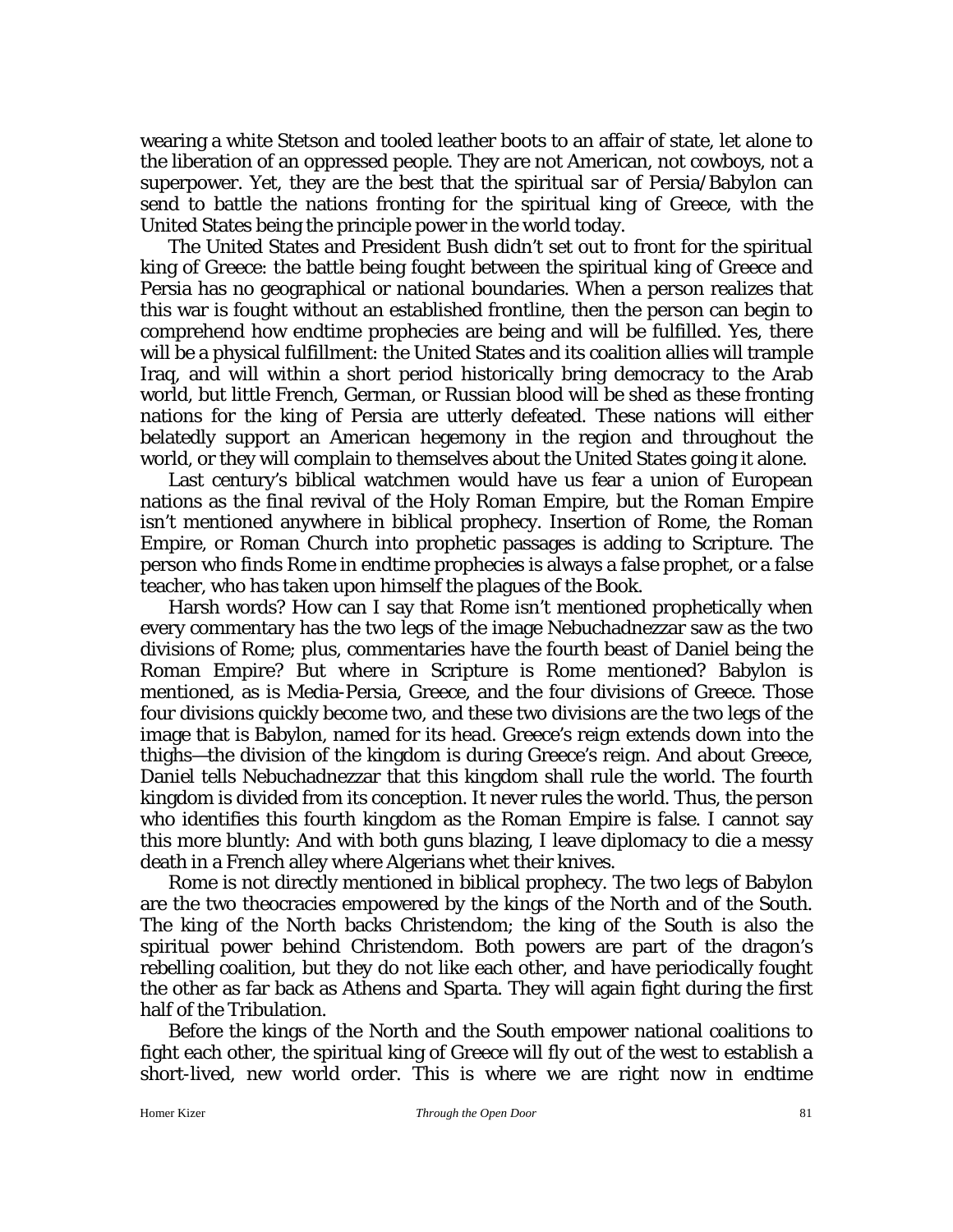prophecy: a battle in the spiritual realm is occurring between the king of Greece and the spiritual *sar* of Persia/Babylon, who, increased with wealth, pushed at Greece. Because of the vision of Daniel at Susa, we know what the outcome of this battle will be: the he-goat, white Stetson on his single horn, tramples the ram; no one can save the spiritual *sar* of Persia. Both France and Russia are on the wrong side, but then, they wouldn't believe they are earthly puppets for spiritual powers even if someone told them.

The concept of deity is more encompassing than even Christian apologists comprehend: I can turn on Christian radio nearly anytime, day or night, and within a few minutes hear a version of *God has a plan for you*, and *God is in charge of what happens here on earth*. Both statements are true, but only partially convey the truth. *YHWH* sent both houses of Israel into physical captivity because of unbelief that became disobedience. Both went after foreign gods, would not keep His commandments, and profaned His Sabbaths. Both serve as the shadow of spiritual Israel, who went after Platonism, adopted a theology of lawlessness, and profaned the Father's Sabbaths by ignoring the annual festivals, ignoring new moons, and changing the weekly Sabbath from the seventh day to the eighth.

Spiritual Israel did what physical Israel did. So, for the same reasons that *YHWH* sent both houses of circumcised Israel into captivity the Father sent both houses of spiritual Israel into spiritual captivity. The Father has that prerogative, and He exercised it. Yes, He is in charge. Yes, He can liberate humanity whenever He pleases. And we will see that liberation occurring in the middle of seven years of tribulation. But until then, Satan remains the prince of this world, and the vast majority of spiritual Israel remains deceived by him; thus, both the world and spiritual Israel remain in spiritual captivity.

I will anger many sincere but deceived Christians when I assert that they are in spiritual captivity. Their first impulse will be to reject everything I write. They are free to do so, and they will thereby affirm their captivity.

Tell me, spiritual Israel, if you can, what are the terms of the new covenant? As a spiritual Israelite, you are being judged by those terms. So if you don't know what those terms are, don't you suppose you should find out; for the Father didn't write His laws on hearts and minds to have the fine print ignored.

Paul's law of faith will have you keeping everything written in the Book of Deuteronomy. The law that has been abolished is the Sinai covenant. The second or Moab covenant was made with the mixed nation of physically circumcised and uncircumcised Israelites. You, regardless of the status of your foreskin, are uncircumcised under the second covenant until you cleanse your heart by a journey of faith equivalent to Abraham's physical journey of faith. You, who would enter the Promised Land, were not called to become spiritual Gentiles, but spiritual Israelites, whose hearts and minds have been circumcised.

Diplomacy would have me pedal softly around your lawlessness, your profaning of God's Sabbaths, your pursuit of other gods. Diplomacy would have me discussing the areas in which we agree. Diplomacy would have me check my guns at the edge of town. But prophecy says that even after a third of humanity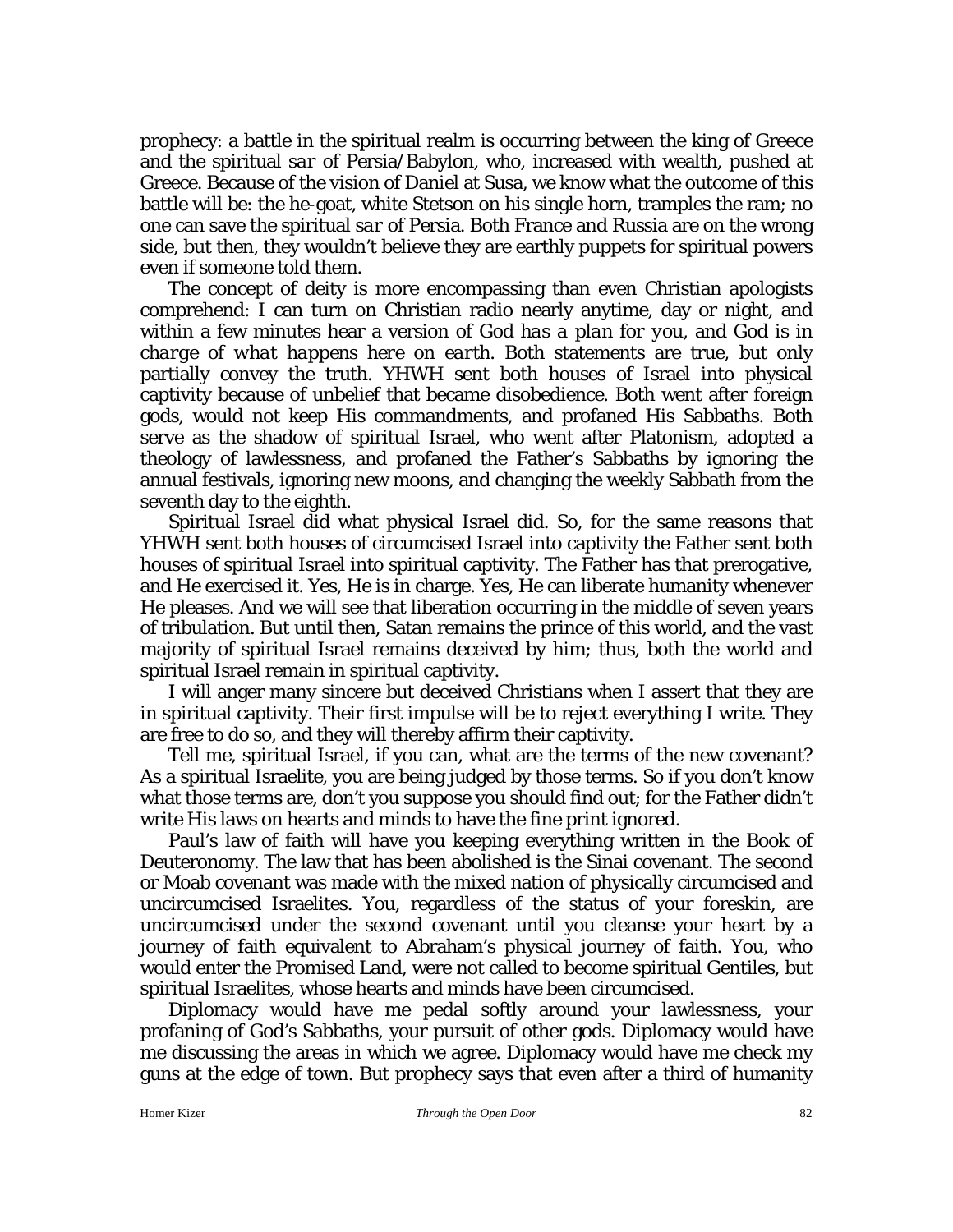dies, you will still worship idols and demons (Rev 9:20). You didn't suddenly start worshiping demons, but have been all along. So, will diplomacy get your attention? Did the weapons inspectors get Saddam to disarm? Maybe you'd like me to take the French approach and ask the king of Babylon for a little more time for you to get "right" with God. If you aren't right now, you won't get right by continuing to do what you have been doing.

Diplomacy on my part isn't showing you love. Judgment is upon you today.

Your theology of lawlessness will result in you being called least in the kingdom of heaven if you are there, despite all of the good works and mighty deeds you have done in Christ's name. Why should you settle for being least? Why not begin keeping, by faith, the laws of God that have been written on your hearts and minds.

Diplomacy is for negotiating from a position of strength—and there can be no negotiating with sin, which is simple lawlessness (1 John 3:4).

I don't have a white Stetson or tooled leather boots with Spanish rowels. I don't have time to give (only God can give time). I don't have absolutions. I was called to take a fight to a spiritual Goliath. I wasn't called to be a diplomat. As such, I share with the President that American monomyth of one man taming the wilderness, where diplomacy hangs lonely on cholla cacti thrones, looking for all the world like the white flag of a surrendering Iraqi. So what if the French take their roosters and go home. The eagles can then soar.

\* \* \*

February 28, 2007 Commentary — From the Margins *Lazarus and Dives* 

> Hock in, "Lazarus and Micyllus," argues against the notion that an Egyptian folktale concerning the contrast in otherworldly fate between a man buried splendidly and another buried simply is the source of the parable of Dives and Lazarus. Instead he cites the *topos* of the Greco-Roman rhetorical tradition of fortune reversal after death. We have already seen this in the satires of Lucian, whose *Gallus* (The Cock) and *Cataplus* (The Downward Journey) Hock cites. Hock concludes: "The parable of Lazarus has an unmistakable Cynic coloring" (462). For the assignment of influence to the Egyptian folktale, see Joachim Jeremias, The parables of Jesus, rev. ed. (New York: Scribner's, 1963).

\_\_\_\_\_\_\_\_\_\_\_

Citation from: Bernstein, Alan E. Footnote # 24; "Damnation." *The Formation of Hell*. Ithaca, New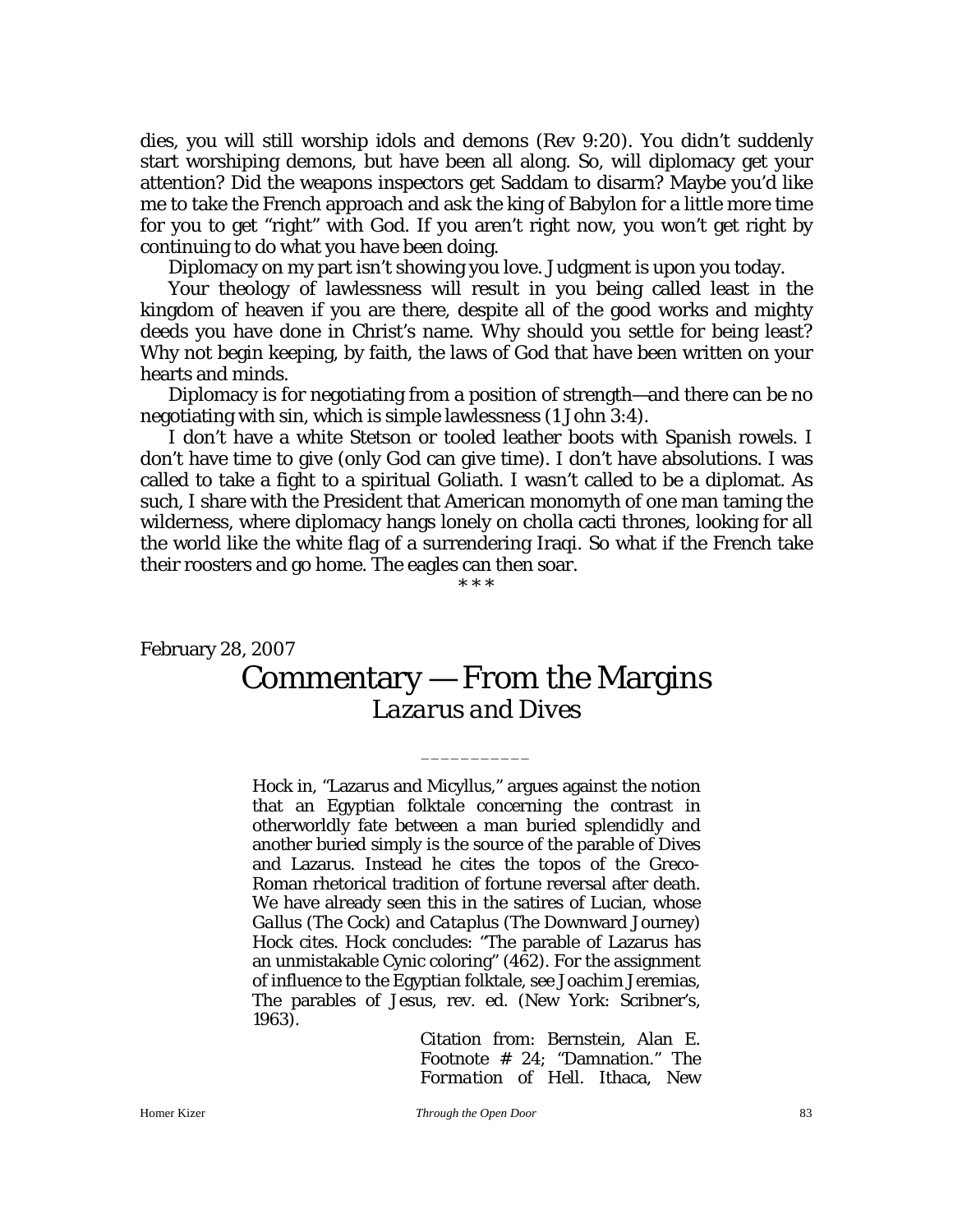In the vision of John the Revelator, the glorified Jesus said, '"Behold, I am coming soon, bringing my recompense with me, to repay everyone for what he has done. I am the Alpha and the Omega, the first and the last, the beginning and the end. … I, Jesus, have sent my angel to testify to you about these things for the churches. I am the root and the descendant of David, the bright morning star'" (Rev 22:12*–*13, 16). The churches to which Jesus refers are the seven named churches of chapters two and three.

\_\_\_\_\_\_\_\_\_\_\_\_\_

If the rich man in the parable Luke records (Luke 16:19*–*31) is in Hades being tormented while his brothers yet live during Jesus' lifetime or earlier, then what recompense will Jesus bring with Him at His return for this rich man? What additional recompense will there be other than fiery torment (Luke 16:23)? And herein lies the fundamental problem with traditional understandings of the Lazarus/Dives parable: in order for this rich man to receive torment after death, he must have life that the Apostle Paul says is the free gift of God, "eternal life in Christ Jesus our Lord" (Rom 6:23), for the wages of sin are death, not everlasting life in a rotisserie not quite hot enough to consume the person whereas the prophet Ezekiel, writing about a spiritual king of Tyre who had been in Eden, the garden of God, and who was an anointed cherub (Ezek 28:12*–*14), has *YHWH Elohim* saying about a future event that from the perspective of heaven has already occurred, "'I cast you to the ground (*cf.* Rev 12:9*–*10; Dan 7:26); I exposed you before kings, to feast their eyes on you (*cf*. Isa 14:3*–*21; Rev 20:1*–*3, 7). By the multitude of your iniquities, in the unrighteousness of your trade you profaned your sanctuaries; so *I brought fire out from your midst; it consumed you, and I turned you to ashes on the earth in the sight of all who saw you*. All who know you among the peoples are appalled at you; you have come to a dreadful end and shall be no more forever'" (Ezek 28:17*–*19 – emphasis added).

The above spiritual king of Tyre is the Adversary, Satan, the old dragon, and if God brings fire out from his belly to utterly consume Satan, making him no more forever, then who is in charge of Hades? And why won't Dives [Latin for "rich man"], likewise, be utterly consumed? Is that the recompense Jesus is bringing with Him when He comes again? An end to Hades? John the Revelator saw Death and Hades "thrown into the lake of fire" (Rev 20:14), thereby making Hades really a euphemistic expression for the grave, for Hades followed Death, the rider of the fourth horse of the Apocalypse to whom power was given to kill a fourth part of humankind (Rev 6:8).

John the Revelator saw a great White Throne, and judgment of the dead, great and small (Rev 20:11*–*12). Death and Hades gave up the dead that were in them, and each of these dead men and women were then judged, "according to what they had done" (*v.* 13). They had not previously been judged, an important concept to note. The rich man had not been judged when he was being tormented in the Lazarus/Dives fable. He entered Hades upon death and was tormented before his judgment was revealed. The Apostle Paul wrote concerning his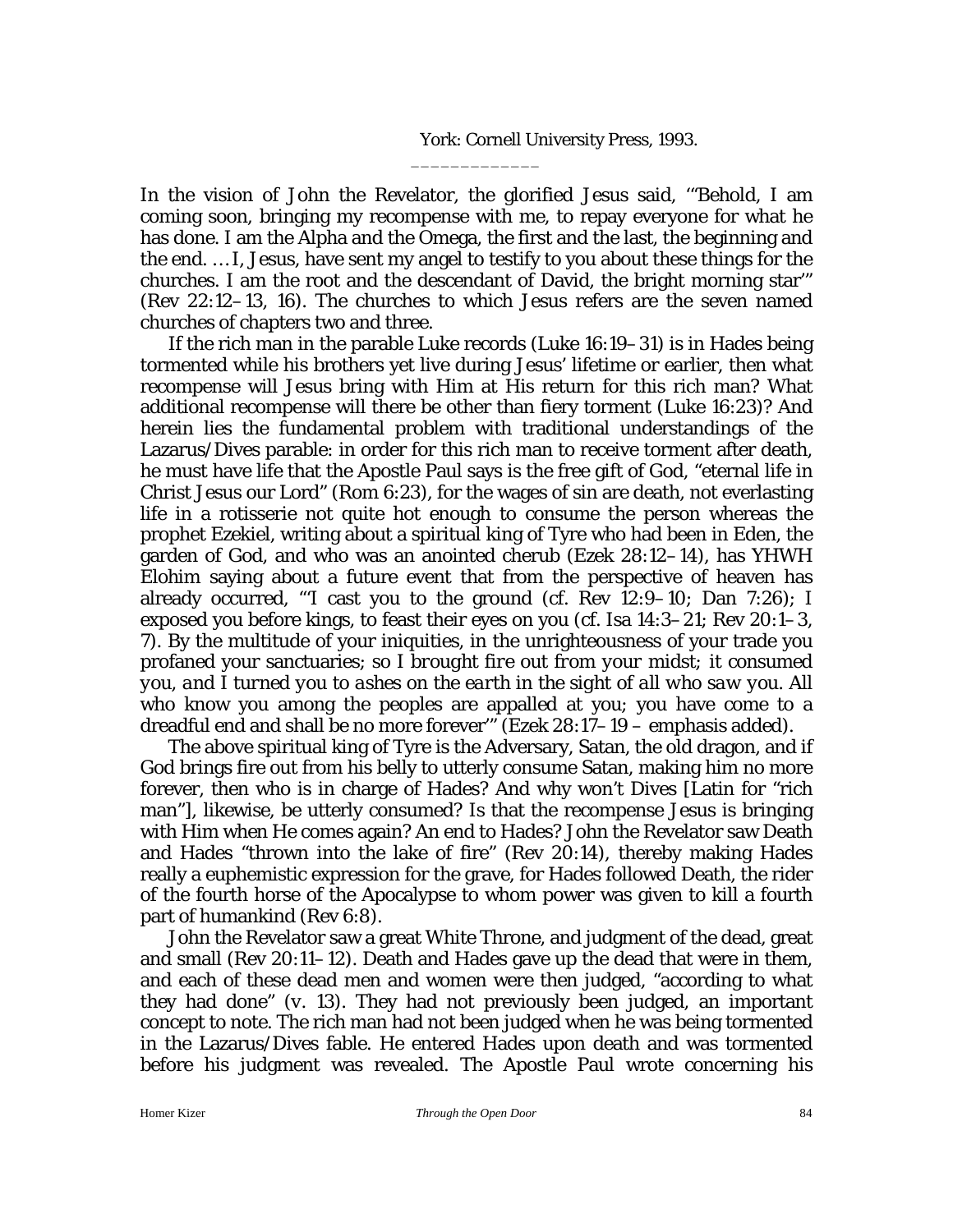ministry and those who were already accusing him of being false:

I am not aware of anything against myself, but I am not thereby acquitted. It is the Lord who judges me. Therefore do not pronounce judgment before the time, before the Lord comes, who will bring to light the things now hidden in darkness and will disclose the purposes of the heart. Then each one will receive his commendation from God. (1 Cor 4:4*–*5)

The Apostle John wrote, quoting Jesus,

Truly, truly, I say to you, the Son can do nothing of his own accord, but only what he sees the Father doing. For whatever the Father does, that the Son does likewise. For the Father loves the Son and shows him all that he himself is doing. And greater works than these will he show him, so that you may marvel. For as the Father raises the dead and gives them life, so also the Son gives life to whom he will. *The Father judges no one, but has given all judgment to the Son*, that all may honor the Son, just as they honor the Father. (John 5:19*–*23 emphasis added)

So in order for the Lazarus/Dives fable to be a revealing of afterlife fates, the Father must consign unjudged humankind to torment or to the bosom of Abraham, where the Son will find them on one side or on the other side of a great abyss where He will then judge these men and women upon His return as the Messiah. That is nonsense, for the Father judges no one, and consigning one person to torment and one to paradise is certainly the judging of personhood.

Contained with the passage about all judgment being given to the Son is the statement that like the Father, the Son will give life to whom He will. This statement contains the implicit concept that the Father gives life to whom He will, which would make the Father a respecter of persons if He does not give life to everyone. His will must, then, be that everyone is raised from the dead. But the writer of Hebrews says, "And just as it is appointed for man to die once, and after that comes judgment, so Christ, having been offered once to bear sins of many, will appear a second time, not to deal with sin but to save those who are eagerly waiting for him" (Heb 9:27*–*28). Thus, when Christ, to whom all judgment has been given, returns as the Messiah, He does not come to deal with sin, but to save those who await His coming.

The world does not await His coming.

When does Christ deal with sin, especially considering that all judgment has been given to him? Jesus told the Pharisees, "'Do not think that I will accuse you to the Father. There is one who accuses you: Moses, on whom you have set your hope. If you believed Moses, you would believe me; for he wrote of me. But if you do not believe his writings, how will you believe my words'" (John 5:45*–*47).

If Jesus accuses no one of sin, letting Moses do that work, which he does in Deuteronomy 31:26*–*27, and if He does not deal with sin upon His return, then who accuses the portion of humankind of wrongdoing that has never heard of Moses? A problem appears to exist that doesn't really exist at all; for the Apostle Paul wrote,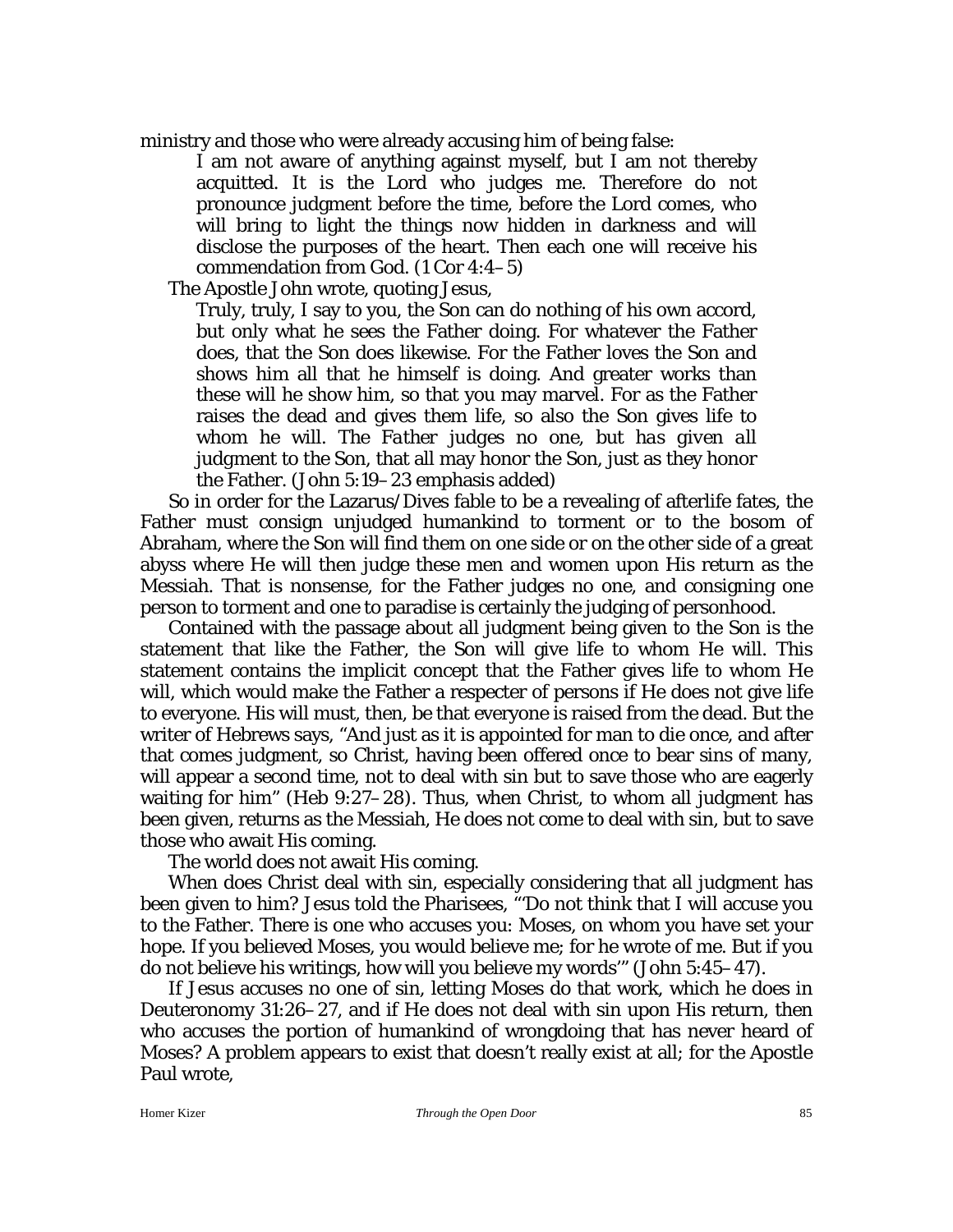For all who have sinned without the law will also perish under the law, and all who have sinned under the law will be judged by the law. For it is not the hearers of the law who are righteous before God, but the doers of the law who will be justified. For when Gentiles, who do not have the law, by nature do what the law requires, they are a law to themselves, even though they do not have the law. They show that the work of the law is written on their hearts, while their conscience also bears witness, and their conflicting thoughts accuse and even excuse them on that day when, according to my gospel, God judges the secrets of men by Christ Jesus. (Rom 2:12*–*16)

The thoughts of those who sinned without the law will accuse these individuals of sin, thereby causing them to perish. The thoughts of those who have the precepts of the law written on their hearts and in the consciences, but who have never heard of Moses, will accuse and will excuse those who are judged by God through Christ Jesus, and who are thereby justified by Jesus being the propitiation of their lawlessness (Rom 3:25). The righteous requirements of the law must be fulfilled (Rom 8:4). But again, the Father judges no one; He has given all judgment to Jesus. Yet the Father judges through Jesus, so there can be no judgment of anyone revealed until after Jesus returns to not deal with sin but to reveal judgments of those whom the Father has raised from the dead.

But the Father has only raised from the dead whom He will at this time, and here is where problems enter the traditional teachings of Christendom: the Apostle Peter wrote, "For it is time for judgment to begin at the household of God; and if it begins with us, what will be the outcome for those who do not obey the gospel of God" (1 Pet 4:17). The household of God are those whom the Father has raised from the dead—and endtime disciples of Christ Jesus do not find that the world is, today, the household of God. The dead remain dead. There has been neither a resurrection of the dead from Hades, nor has the sea given up its dead (Rev 20:13a).

In the context of saying that the Father judges no one, Jesus said, "'Truly, truly, I say to you, whoever hears my word and believes him who sent me has eternal life. He does not come into judgment, but has passed from death to life" (John 5:24). So the person who hears Jesus' words and believes that the Father sent Him (this requires more "belief" than is initially apparent, for it requires the person to believe that the Son and the Father are two entities forming one deity, *Theos* as His Son plus *Theon*) does not come under judgment, why? Why no judgment on those who hear and believe? This would seem to make God a respecter of person if a portion of humankind is not judged.

Is "not coming under judgment" because judgment is presently on those who are of the household of God? If this is the case—and it is—then baptism into the Body of Christ equates to "real" death; for judgment follows death and does not precede it. Belief, now, equates with keeping the precepts of the law. Belief does not occur where sin exists, and sin is the transgression of the law; i.e., lawlessness (1 John 3:4). Thus, to hear the word of Jesus and believe the One who sent Him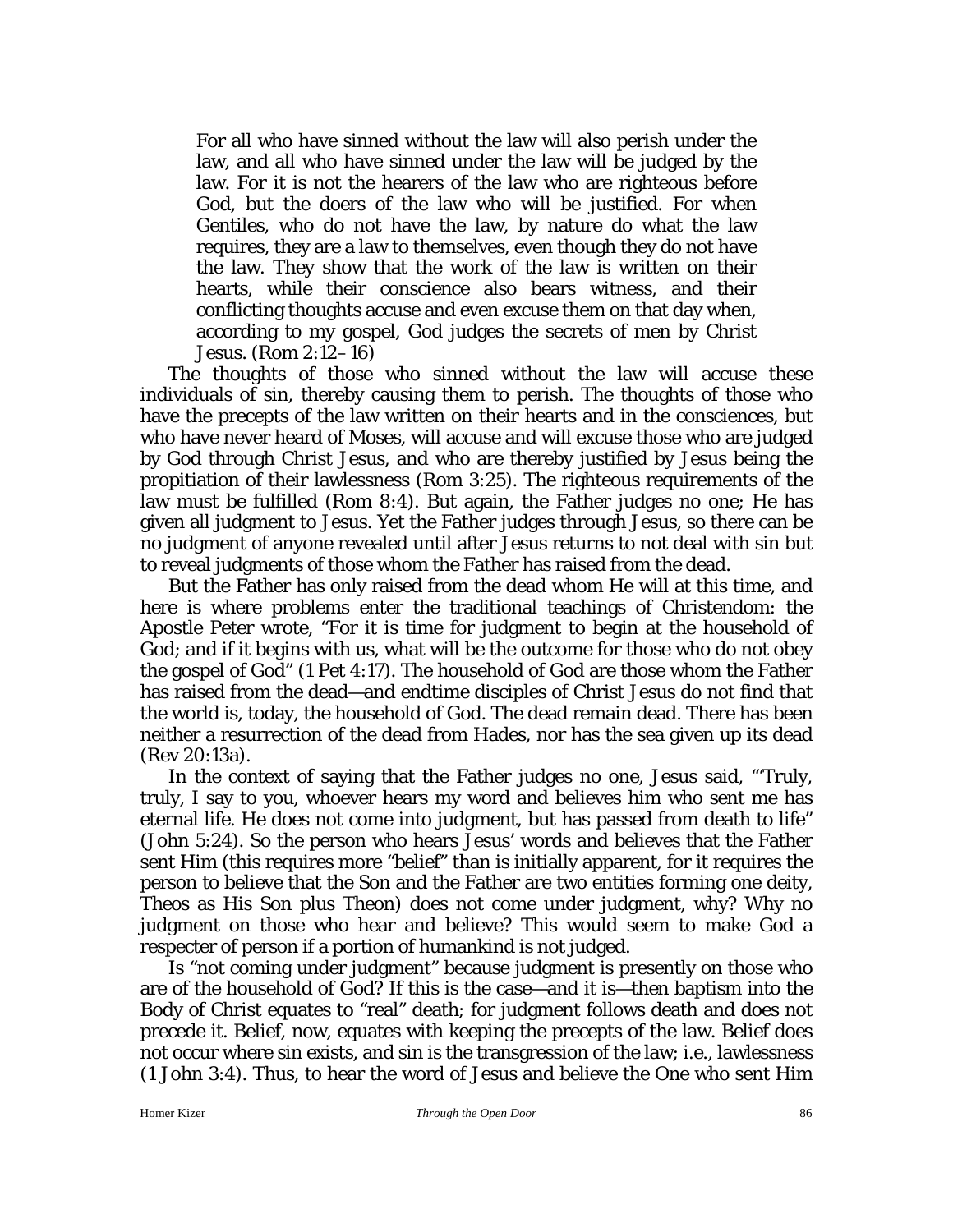requires the person to keep the commandments of God by faith, which now causes the provisions of the second covenant mediated by Moses and made with Israel on the plains of Moab (Deut chaps 29*–*31) to come into play. And the terms of this second covenant offers to Israel circumcised hearts (Deut 30:6) upon returning to God when in a far land (*vv.* 1*–*2), with returning to God described as loving God with heart and mind [*nephesh*], and obeying the voice of God to keep His commandments and statutes and all that is written in "this book of the law— Deuteronomy" (*v.* 10).

Part of this second covenant mediated by Moses and made with the mixed circumcised and uncircumcised nation of Israel is choosing life or death on "this day, today" (Deut 30:15), the day of salvation. And here is where what Paul writes about the righteousness that comes from faith (Rom 10:6) is poorly understood by Christendom: on the plains of Moab was the assembled nation of Israel, none of which (except for Joshua and Caleb) had been counted in the census taken in Numbers 1:1. This was a new nation of Israel, a nation of the children of Israel and of the mixed multitude that that had escaped from Pharaoh. And the entirety of the nation was assembled before Moses to hear the terms of this second covenant that would, when accepted, be ratified by a song (Deut chap 32), a better sacrifice than the blood of bulls and goats (Ex 24:5*–*8). The song was a heavenly sacrifice that purified this covenant as a spiritual or everlasting covenant (Heb 9:23) and not as a shadow of a future covenant, and this is an important concept to note: this second covenant will get a new mediator in Christ Jesus, but this second covenant, itself, endures with the better promises brought to it by its new mediator. It will never be replaced by another covenant. And the terms of this covenant require that on a particular day, the day when this covenant is made with Israel, that the circumcised or uncircumcised Israelite chooses life or death, with the choice of "life" being made through loving God with heart and mind, with this love for God revealed by the Israelite obeying His voice to keep His commandments.

On the day when an Israelite enters into the second covenant with God, this covenant now mediated by Christ Jesus, the person who is of Israel will choose either life or death. If this Israelite chooses life by hearing the words of Jesus and believing the One who sent Him, this Israelite passes from death to life and does not come under judgment. Why? Because Christ Jesus as the Master Potter now sculpts this person into a vessel for honored usage (Rom 9:21*–*24): from the same lump, the mixed circumcised and uncircumcised nation of Israel, Christ Jesus forms the person who by faith keeps the precepts of the law into a vessel for honorable use, while He sculpts the person who chose death by choosing to reject keeping the precepts of the law into a vessel for dishonorable usage, a vessel of wrath, a vessel of destruction to be endured for a season. One lump, Israel, made alive by the Father through Him giving to this nation His Spirit. Now not a physical nation, Israel is a spiritual nation that was not before a nation (1 Pet 2:9*–*10); a chosen people who, literally, have been chosen one at a time to be drawn by the Father (John 6:44) from all of humankind—this is the Israel that has life and death placed before it on a particular "day," which is not a twenty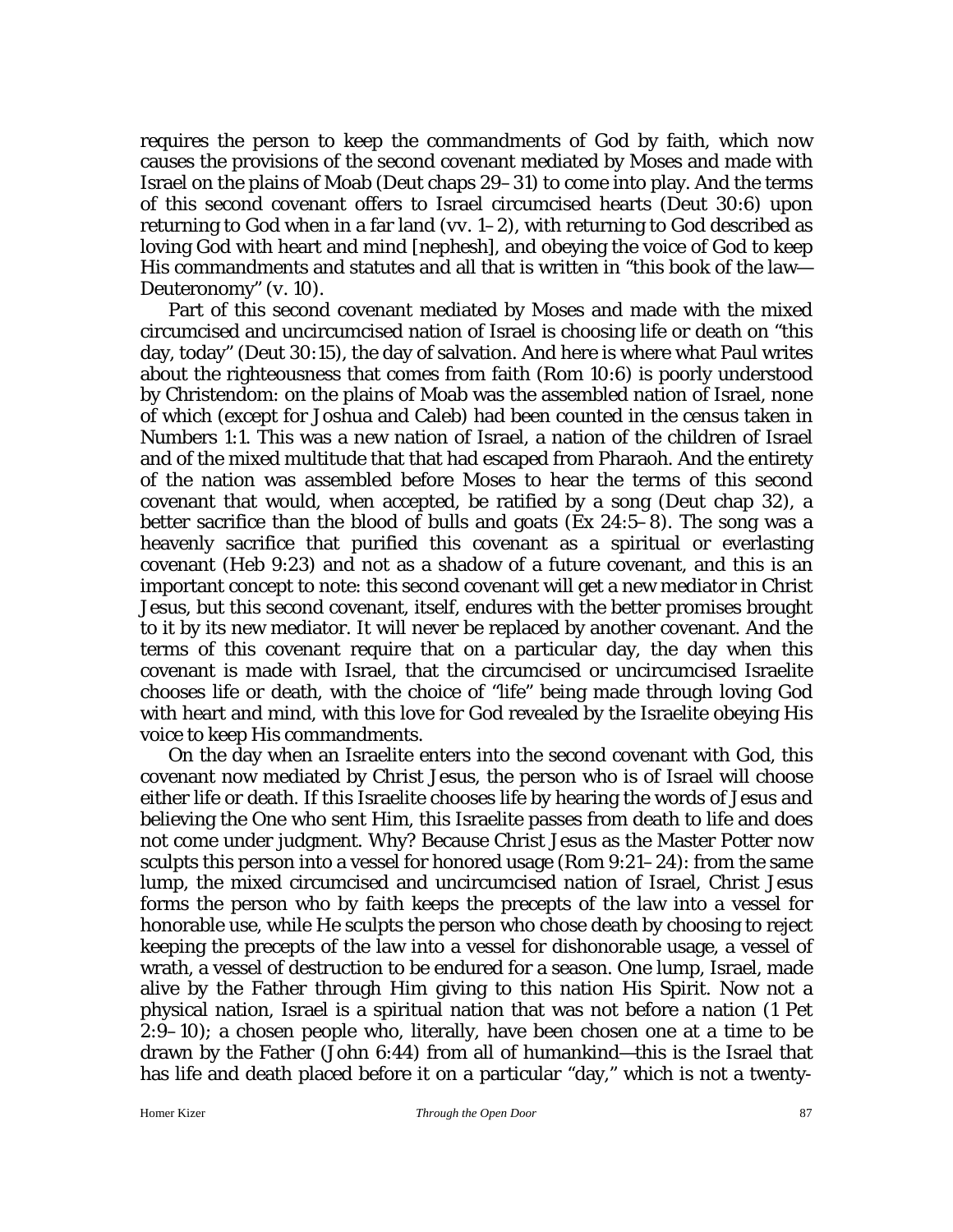four hour period but a short period of darkness after spiritual birth with light coming from this darkness. And the promise of entering into life, into God's rest, will close on the born-of-Spirit disciple as it closed on the natural nation of Israel when this nation believed the ten spies rather than the two (Heb  $4:1-cf$ . Num chap 14; Heb 3:16*–*4:11).

Ten against one who spoke (Caleb) and one who was silent (Joshua)—who would you believe? The ten? Logic would say, yes, the testimony of ten is more trustworthy than the testimony of one. But what if the ten were wrong? How would you know? How would you keep from being an Israelite who was condemned to die in the wilderness of Sin/Zin because of unbelief (Heb 3:19), never able to enter the Promised Land of God's rest (Ps 95:10*–*11) even though you repented of your unbelief (Num 14:40*–*42)? When is repentance not enough? If Israel acknowledged its sin but still stood condemned to death before God, which is the case when Israel refused to enter into the Promised Land when the promise of entering stood, then there is a time when changing one's mind about whether to choose life or death will be ignored by God. Certainly changing a person's mind after judgments have been revealed is pointless. Repentance then could only be interpreted as a ploy to save one's life. So if repentance is to have any meaning, then repentance must occur while the promise of entering into God's rest still stands—and this promise only stands on the person's day of salvation, which again is not a calendar day.

The above goes against traditional teachings of Christendom, but so does Hades being thrown into the lake of fire … the problem can be reduced to Christendom not understanding that there will be two harvests of God, both represented by the grain harvests of Judea. The first harvest—the harvest of firstfruits; the barley harvest—began with the resurrection of Christ Jesus, the First of the firstfruits, and continues until His return when judgments are revealed for all who have been born of Spirit [i.e., raised from the dead by the Father while still physically alive through being born of Spirit]. This is the initial harvest that ripens by the coming of the early rains, with these early rains forming the shadow and copy of the giving of the renewing Breath of God, the Holy Spirit [*Pneuma 'Agion*], to the holy nation of Israel.

The second harvest, the main crop wheat harvest, occurs after the thousand year long reign of Christ Jesus as King of kings and Lord of lords. This harvest occurs when Death and Hades gives up all that is in them. This is the great White Throne Judgment, when every human being not previously born anew, or born of Spirit, will be resurrected from death to receive the honor or condemnation of the person's thoughts that either accuse and excuse the person, or accuse and not excuse the person, according to Paul's gospel. This is the harvest of the latter rains, which do not come in the spring but in the late summer. So even though most of this harvest will have physically lived before and/or with the firstfruits, this latter harvest was not "watered" with the renewing Breath of God until the last great day, the day following *Sukkot*. This harvest will be of all those that traditional Christendom has consigned to an ever-burning lake of fire. This harvest will be of the Buddhist, the Hindu, the Muslim, the ones who worshiped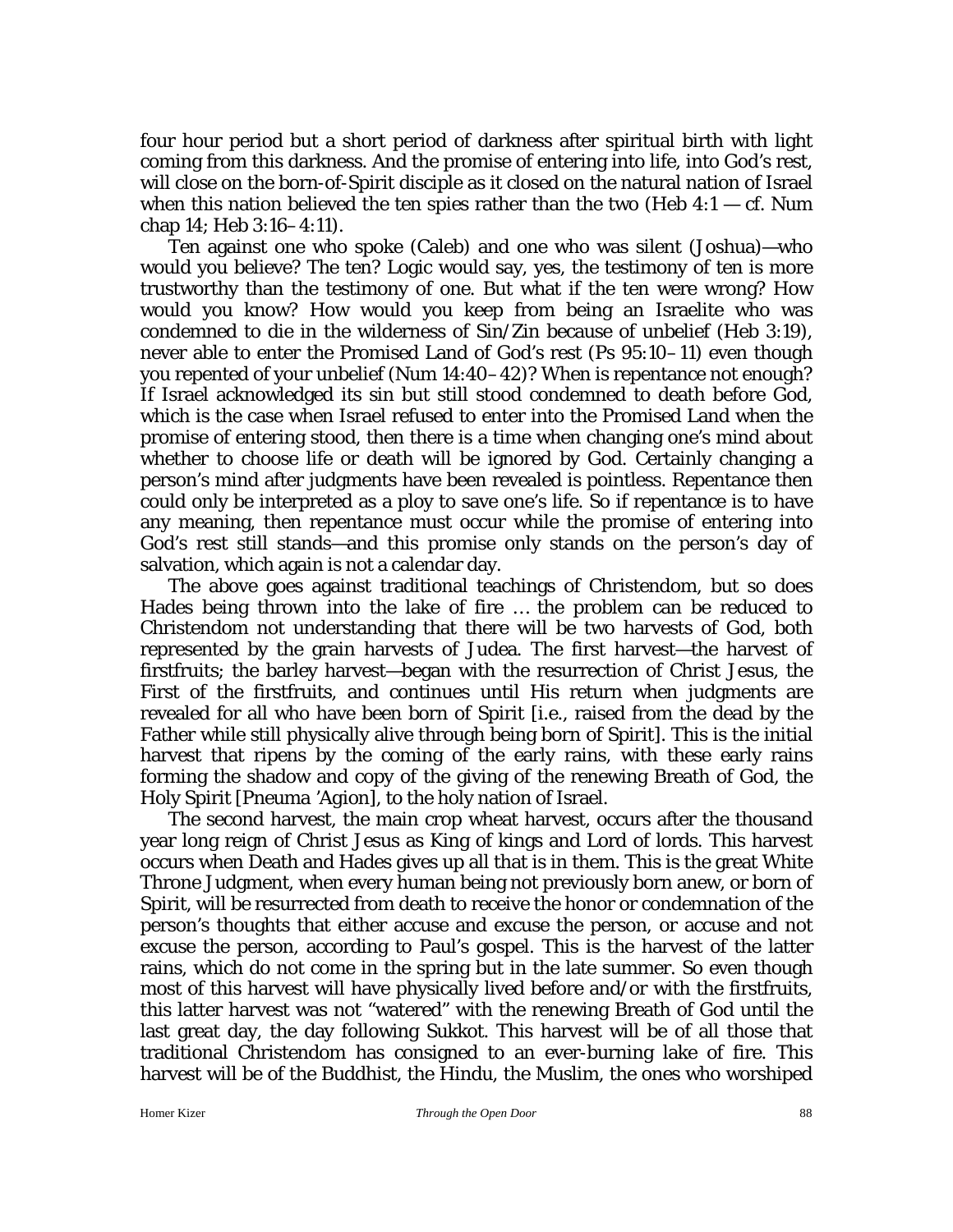Zeus and Molech and any number of pagan deities. None will be left out, except for those who had their judgments revealed upon Christ Jesus' return. And the one who was without the law but who kept the precepts of the law will receive everlasting life. The one who sought righteousness by a different path will now obtain that righteousness by belief of the type expressed by the second thief on the cross (Luke 23:39*–*43).

Finally, the Lazarus/Dives fable has a theological basis for understanding what it was that Jesus said.

The gospels record the beginning and end of Jesus' ministry, with very little of the intervening three years mentioned, for what the gospels record is also the shadow and copy of the endtime ministry of the glorified Christ. And Luke's gospel account has a timing mark in chapter nineteen, when Jesus enters Jerusalem on the 10<sup>th</sup> day of Abib, four days before He is to be taken and crucified on the Preparation Day for the high Sabbath (John 19:31), the first day of Unleavened Bread (Lev 23:5*–*8). So when parables are told after Luke 19:28 is known within the precision of four days.

Since the cleansing of the ten lepers (Luke 17:11*–*19) occurs on His way to Jerusalem as He was passing along between Samaria and Galilee, disciples will find that this trip to Jerusalem is the same trip on which He will enter Jerusalem on the  $10<sup>th</sup>$  of Abib. Thus the parables told and the events recorded between Luke 17:11 and Luke 19:28 occurs in the preceding few days prior to the  $10<sup>th</sup>$ ; for in Luke 18:31, Jesus said to His first disciples, '"See, we are going up to Jerusalem, and everything that is written about the Son of Man by the prophets will be accomplished."' This is the third time that Jesus told His disciples that He would be taken and killed.

The next earlier timing mark is the Sabbath on which Jesus healed a man (Luke 14:1); so the telling of the Lazarus/Dives fable occurs between this Sabbath when He healed the man and when Jesus entered Jerusalem on the Sabbath that was the 10<sup>th</sup> of Abib. The continuity of narrative requires that Jesus leave the house of a ruler of the Pharisees where He ate and told the parable of the great banquet; that He be accompanied by great crowds (Luke 14:25; 15:1) along with the scribes and Pharisees that had, most likely, been at the house of the ruler of the Pharisees; that He teaches about the cost of becoming one of His disciples (Luke 14:17). Thus, the incident with the rich young ruler (Luke 18:18*–*30) comes as a logical outgrowth of teaching about the cost of discipleship.

In fact, beginning with the Sabbath healing Jesus tells a series of parables that are thematically related: the invited guests do not come to a banquet given by a great man, so this man sends his servants out to bring to the banquet the poor and crippled, blind and lame—the maimed of Israel who could not be chosen as offerings to God if they were lambs; they would be "unclean" because of their infirmities. The cost of discipleship relates to the great man who gave the banquet being able to finish what he began even though his invited guests did not come, with this cost of his guests not coming being tallied while the time for the banquet is still a great ways off; for the great man's invited guests were like salt that had lost its "saltiness," which when thrown out is neither good for the soil nor for the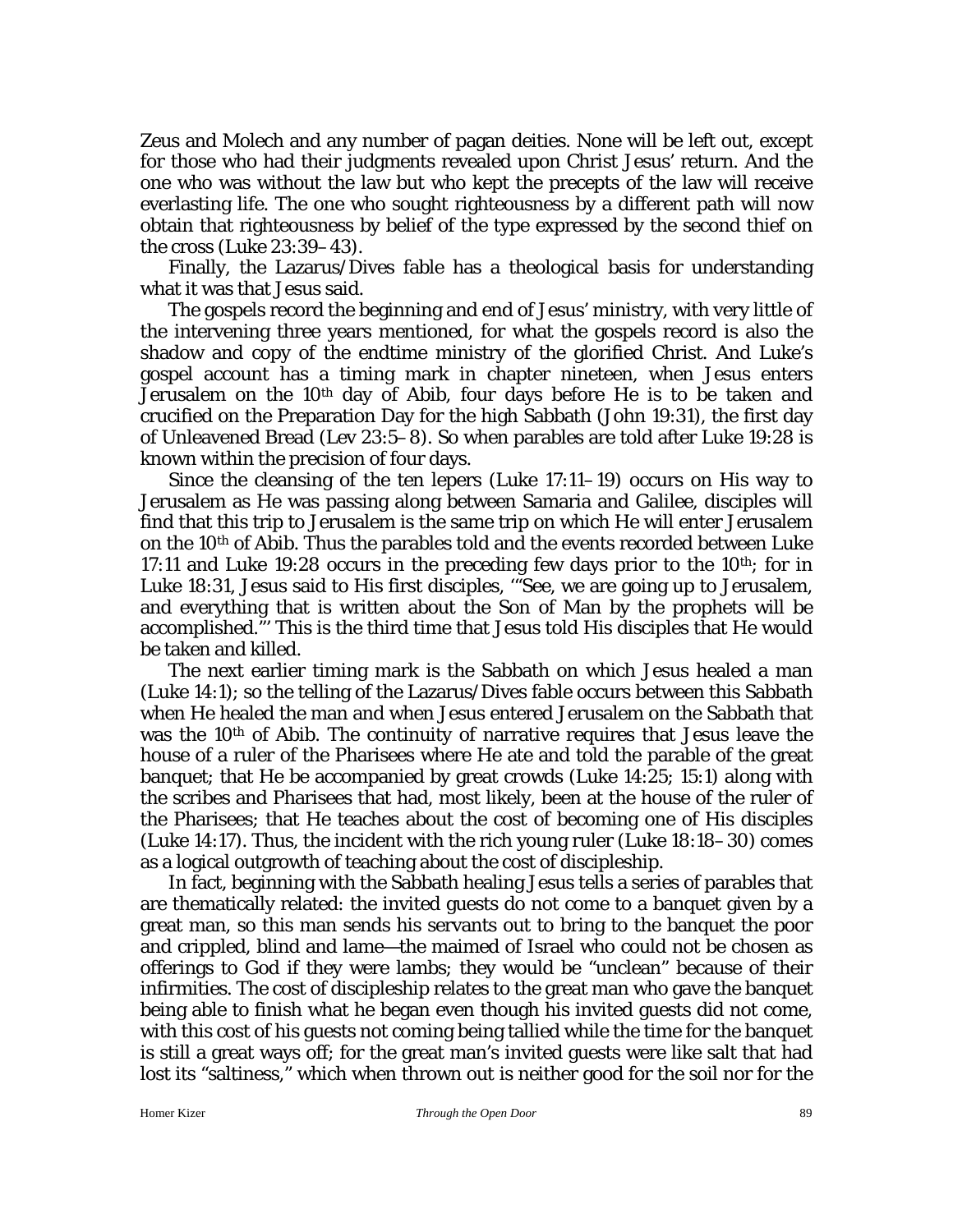manure pile.

Tax collectors and sinners were drawing near to Jesus, for they were hearing about ones like themselves being gathered to fill the available seats at a great banquet—no, these publicans and sinners did not hear what Jesus said in the house of the ruler of the Pharisees, but they knew what was being said for the murmurings that would have taken place among the scribes and Pharisees would have carried the essence of the parable outward into the crowds. So Jesus adds to the Pharisees' discomfort by telling the parable of the ninety-nine sheep, who were like the Pharisees in that these sheep were where they belonged—the shepherd leaves these sheep who are where they belong to go after the one that is lost, with great rejoicing to occur when the lost sheep (like the publicans and assorted sinners) is found by the shepherd. And in the parable of the lost coin, a similar message is relayed, with Jesus adding, '"I tell you, there is joy before the angels of God over one sinner who repents'" (Luke 15:10), and Jesus launches into the parable of the prodigal son (*vv.* 11*–*32). So there is no narrative break, no break in thought, between when Jesus heals the man on the Sabbath and the beginning of Chapter 16. All could have occurred on the same day, or within a day or two. All probably occurred on the Sabbath, when Jesus delivered the speechacts of the Father in the form of figurative speech and healings.

Without a thematic break, Jesus tells the parable of the dishonest manager (Luke 16:1*–*13), who certainly could be likened to the scribes and Pharisees, "managers" of the secrets of God for Israel. Their debt to God as teachers who miss-taught the principles of God was greater than that of Israelites who were being miss-taught. Jesus finished the parable by saying that the one who is faithful in little will be faithful in much, for no servants can serve two masters, God and money—and Jesus here stepped hard on the toes of the Pharisees who had shortly before eaten with Him. These Pharisees were certain that they served God, the justification for being called a Pharisee, and they sincerely believed that making money was their reasonable service as stewards of the treasures of God. So these scribes and Pharisees, all educated, intelligent men—not under-educated Galilean fishermen like Jesus' first disciples—began to mock Jesus: Luke wrote, "The Pharisees, who were lovers of money, heard these things, and they ridiculed him [Jesus]" (*v.* 14).

The Pharisees had taken one verbal punch after another since they had sat down to eat with Jesus on the Sabbath. Jesus had not cut them any slack. Telling them that they could be replaced by publicans and sinners was almost too much. Literally, Jesus had skewered those who sincerely believed they were above reproach; thus, when Jesus figuratively reached into their wallets to show them their greed, these Pharisees hit back by ridiculing Jesus. And it is this ridicule that establishes the context for the Lazarus/Dives fable.

Jesus did not like to be mocked. No person enjoys mocking, but Jesus as the Son of *Theos*, the God of Abraham, Isaac, and Jacob, especially did not like being mocked by those creatures *Theos* had made from red clay mud. Therefore, in a brilliant overturning of tables (like when Jesus twice drove the moneychangers out from the temple) Jesus turns the mocking of the Pharisees back onto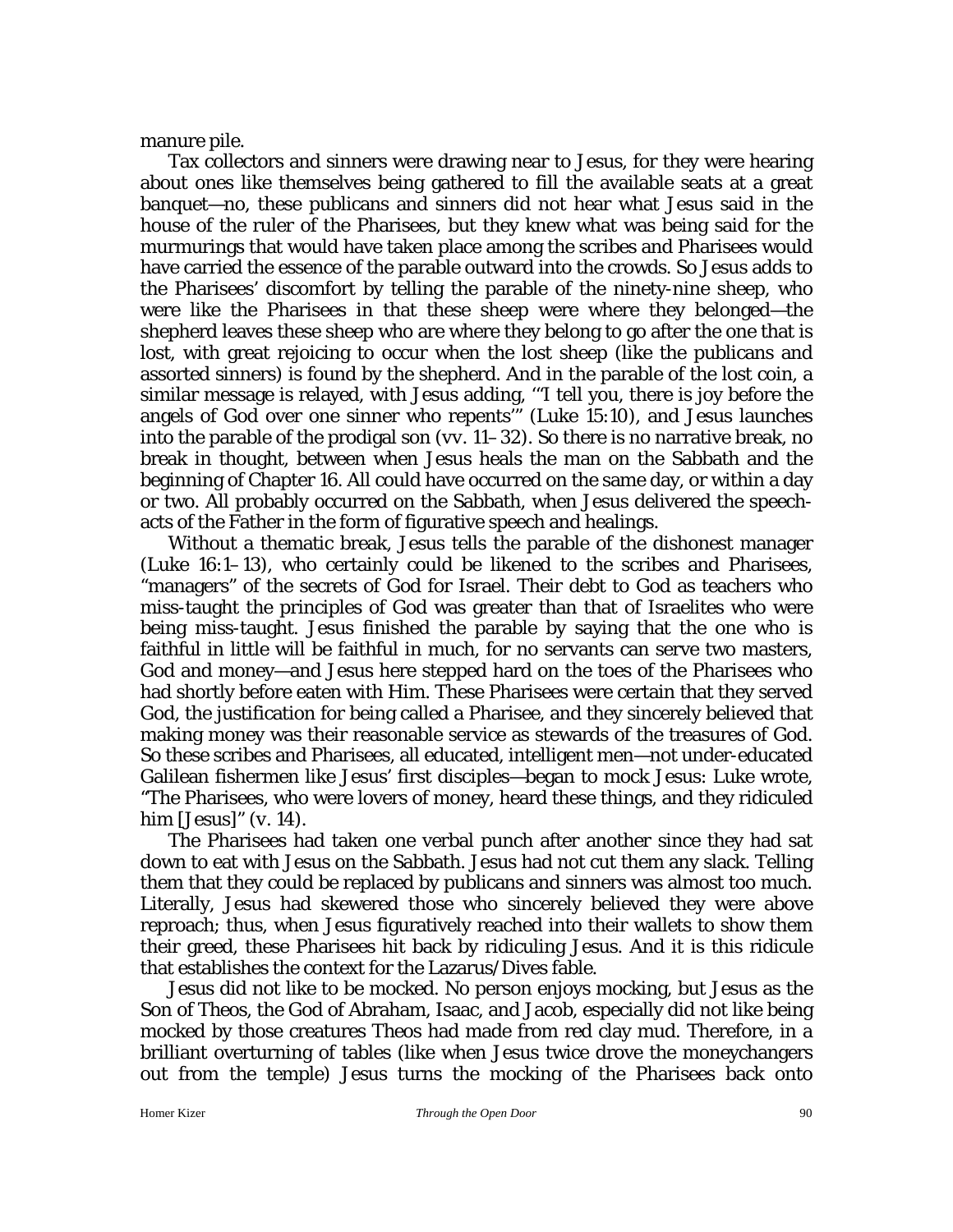themselves: He calls them Gentiles without ever using the word, and He tells them in a way that only they can understand that they are Gentile students at the feet of their Master. Jesus uses the education of these Pharisees against them. And of Jesus' first disciples, apparently only Luke has the education to understand or appreciate what Jesus does.

After being initially mocked, Jesus tells the Pharisees that they justify themselves before men but God knows their hearts (Luke 16:15); that what is exalted among men is an abomination in the sight of God. Then Jesus points to the apparent place where these mocking Pharisees transgress the Law of God, and this place is in allowing, even condoning divorce. The Pharisees are guilty because they have another god other than the Most High: this god is money and prestige, the perks of being religious rulers under authorities from Rome. And they have transferred their guilt to others by apparently "selling" divorce decrees, an unstated but relatively obvious accusation based upon the presentation order of subject matter.

And Jesus now tells these mocking Pharisees an after-death-fortune-reversal parable in the format of a Greek Cynic fable. Jesus tells these Pharisees a fiction, a story that suggests pagan "truths," but a story that is definitely not Hebrew in origin or of Scripture. By Jesus telling these Pharisees a Greek pagan story, He calls them "Greeks," and not just any Greeks, but Greek students who are hearing their Master deliver to them a childhood instructional fable. Plus, Jesus speaking only the Father's words tells them that they are to the Father as "the nations" are.

As an educated person, a religious leader, a community leader, how would you like being called a dog, or even worse, a pup nursing the paps of a bastard from which you will get only condemnation? This is how those mocking Pharisees felt when they heard Jesus relay the Lazarus/Dives parable. They understood perfectly the reason why Jesus was telling them a Cynic narrative. You too would understand if you were an educated person in that age of Classicism. But you are probably not so educated. So to you, the Lazarus parable is about entering Hades at death—while your siblings still live—and about a unbridgeable chasm separating the just from the unjust. Which are you? On which side of the abyss will you enter Hades? Do you know? If you do, then you know what your judgment is even before it has been revealed, and so does everyone else. You see the problem: you cannot know what your judgment will be until Christ comes to reveal it to you. If this were not the case, those who did great works in the name of Christ Jesus but who taught disciples to be lawless entered Hades and will enter Hades with the rich man. Some of them will have "stewed" for two millennia waiting for the "mistake" to be corrected, but these teachers of lawlessness will be denied in their resurrection (Matt 7:21*–*23). They will not enter into Abraham's bosom, from where they would have to be cast into the lake of fire when judgments are revealed.

If a person enters either Abraham's bosom [i.e., paradise] or Hades upon death, and if judgments are not to be revealed until Jesus' return, then what assurance does the person have who is in paradise that he [or she] will remain there when judgments are revealed? And from where did this person receive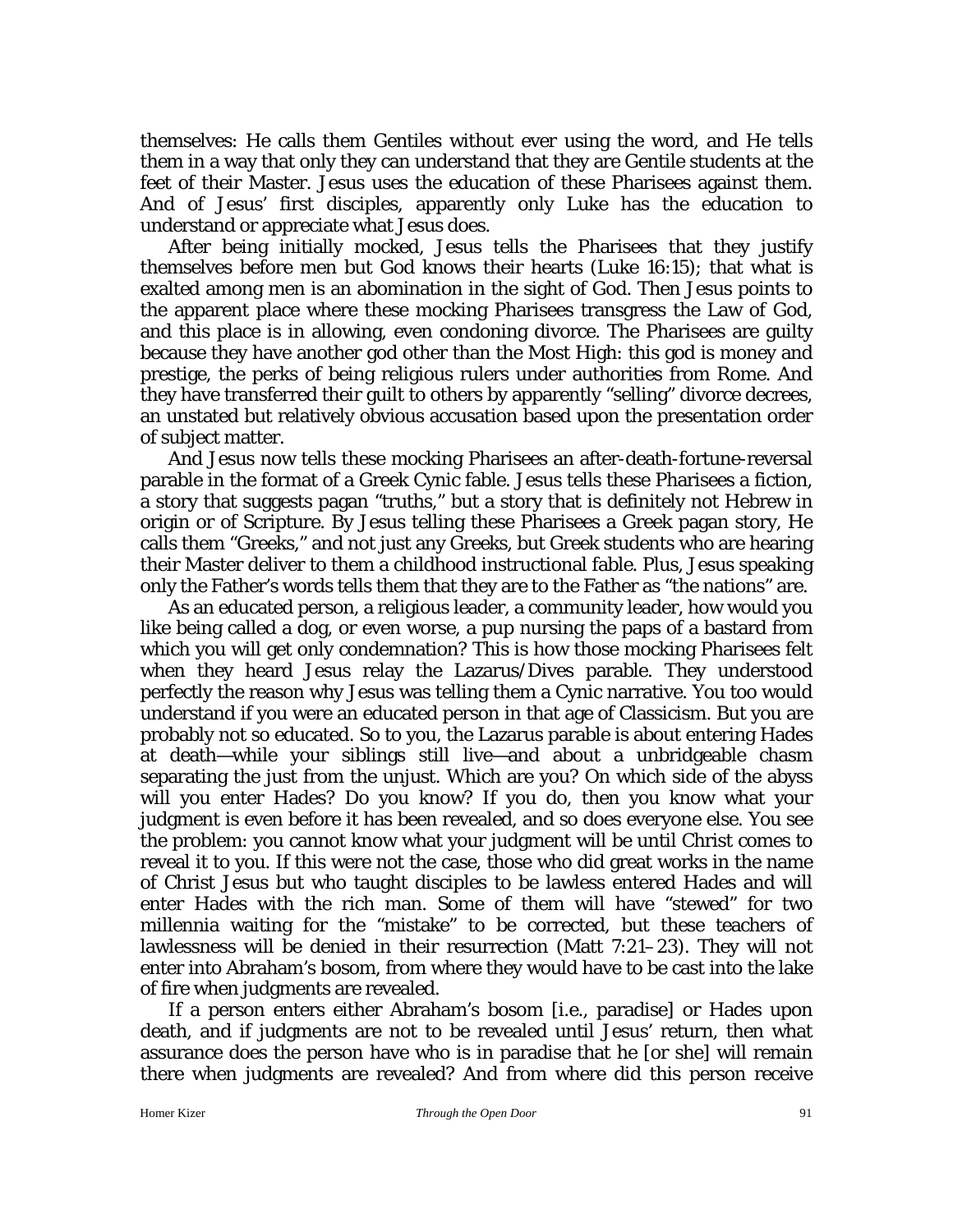eternal life, the gift of God, given to those who have no sin imputed to them? The answer to the questions is that no person is born with an immortal soul that must go somewhere at death. The flesh of every person returns to dust. The person who has not been born of Spirit has no other life, and ceases to exist except as a name in the book of remembrance, a name that will be raised from the dead in the great White Throne Judgment. The person who has been born of Spirit is a son of God who enters timelessness as one who sleeps under the altar of God (Rev 6:9*–*11), awaiting awakening and the revealing of judgments. Jesus used "sleep" as an analogy for death. So the flesh sleeping forms the shadow and copy of what occurs to the spiritual son of God that had been domiciled in a tent of flesh when the flesh dies.

After Jesus tells the Lazarus/Dives fable, the Pharisees are no longer present. They have left, for they are now determined to kill Jesus—yes, these Pharisees will from henceforth support killing Jesus.

It isn't always easy to get oneself murdered, especially when the crowds believe that you are the prophesied Son of David (Matt 21:9), the "*adoni*" who sits at the right hand of God. Therefore, Jesus had to provoke the scribes and Pharisees to get them to do what they must do before He would be free to marry another. And as it was, if Jesus had not kept quiet before Pilate, He would most likely have been set free.

But Jesus had to die on the Passover's Preparation Day, and He had to die "between the evenings" as Pharisees then reckoned when the Passover lambs were to be slain. His provoking the Pharisees had to coincide with the Passover season; thus, on a Sabbath shortly before Jesus entered Jerusalem as Lamb and High Priest, Jesus spent a day verbally stabbing Pharisees who would determine whether He lived or died. And the nastiest wound He inflicted was calling these Pharisees *Gentiles*, and in the process making Him their instructional master. Not even Jesus openly calling them hypocrites and vipers cut them any deeper.

There are as many explications of the Lazarus/Dives story as there are denominations. Every one of these explications either supports the idea of the "soul" of a person immediately going to Hades upon death, or supports some variation of the story being set in the future after judgments are revealed. Even cynical scholars have difficulty accepting the realization that Jesus really told a pagan Greek after-death-fortune-reversal story as a means to an end. It is easier, and more convenient to ascribe to Luke an evolving sense of the afterlife, revealed for the first time in this fable.

The Lazarus/Dives parable is important for another reason: it is an example of Jesus telling a fictional story, for Lazarus is not a real person, nor is the unnamed rich man a real person. Both figures are literary constructs, devices used in a figurative sense to deliver a differing message than the message that would be "normally" assigned to the linguistic icons of the text. And understanding the "figurativeness" of the fable becomes an important stepping stone in understanding that everything Jesus spoke was the words of the Father, which were about heavenly things that could only be "named" with icons used for linguistic objects in this world. Therefore, nothing Jesus spoke is as it seems. At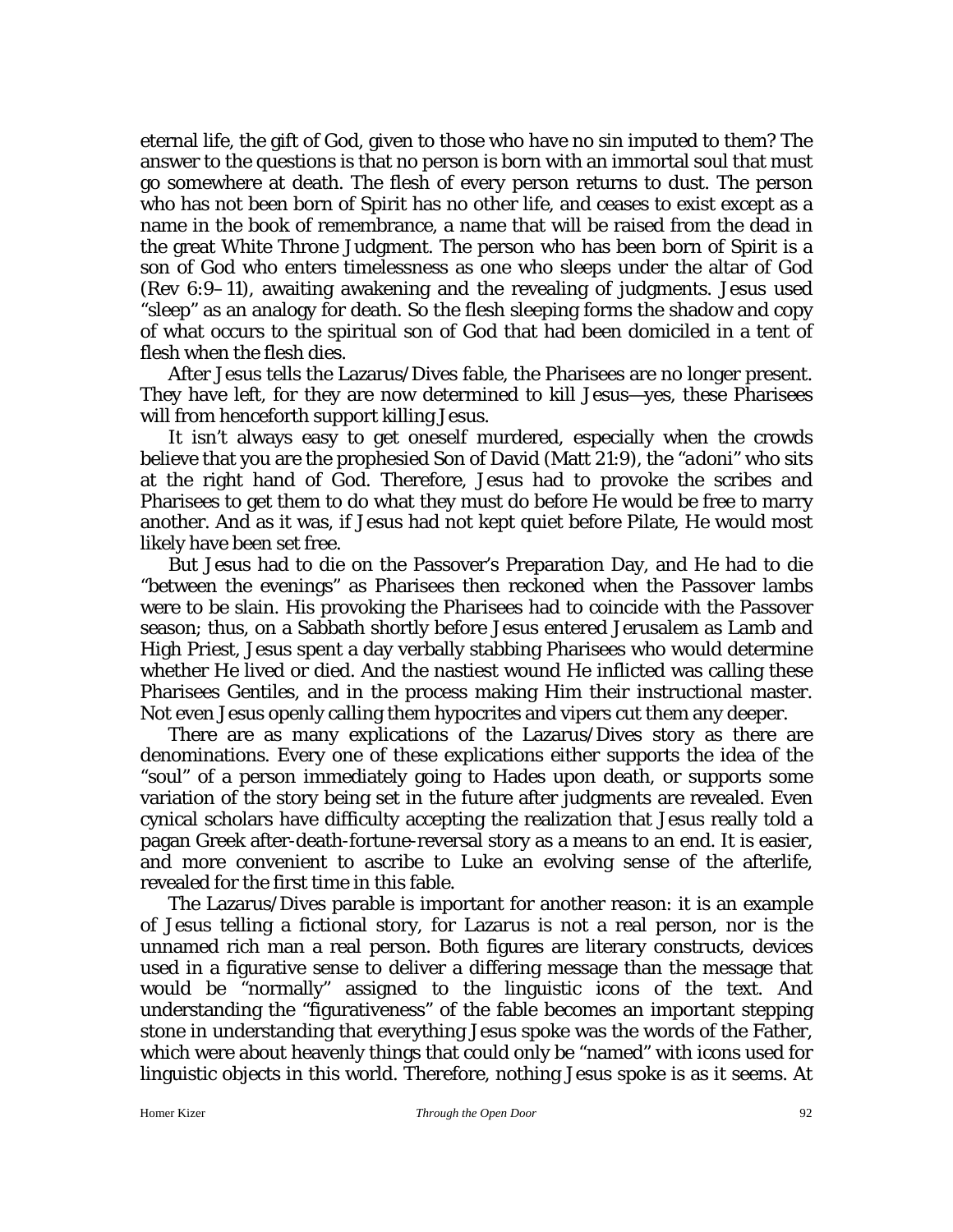best a hypostatical relationship exists in which the usually assigned objects for the linguistic icons become a type of the invisible and conceal heavenly objects that the Father intended for the words Jesus delivered—this means that the Father had Jesus deliver the Lazarus/Dives fable not for the usually assigned meaning but for an assignment of objects that has the Father telling these Pharisees that they are to Him as *the nations* are to Israel.

Jesus concluded the fable with an especially important statement: *if a person will not believe Moses, the person will not believe one raised from the dead, with Jesus being this one*.

The fable will be accepted as "fact" by biblical illiterates until Christ returns to reveal judgments. Hopefully no one reading these words will be in that category, or at least remain long in the pews of ignorance.

\* \* \*

March 23, 2003

#### Commentary — From the Margins *The Battle for the Mind of Humanity*

When discussing Shakespeare's *King Lear*, literary critics recognize that the mental and physical landscapes have merged when the tempest rages in the old king's mind. The storm's fury is no longer confined to the elements of nature, but has transcended the barrier of thought. Within the play, this link between geography and the domain of the mind exists for a temporary period. Within the theology of the primitive Christian Church, this linked landscape was the reality created by abolishing the covenant separating physically circumcised Israel from the uncircumcised world. Circumcision for disciples was of hearts and minds. Disciples were dead to the physical law, for disciples now lived in this linked landscape.

The Apostle Paul's one new humanity was created in this linked landscape; it was not created in a landscape bound by geographical coordinates. But it remained within existing geographical coordinates; i.e., the "flesh" of disciples. A born again disciple wasn't suddenly vaporized to become like wind, but received a wind-like addition to the mental paradigms governing the disciple's construction of reality.

Eventually, this addition overwrote the disciple's prior mental constructs in a manner similar to how a computer virus works. The disciple becomes Christ-like, becomes increasingly self-aware of his or her location within the person's mental landscape that remains linked to personal geography until death, meaning that a born-again disciple's behavior acquires greater spiritual attributes the more the disciple grows, with one of those attributes being awareness of life in this mental landscape.

How to write about the presently occurring worldwide war for domination of mental landscapes without using philosophical double talk remains the problem I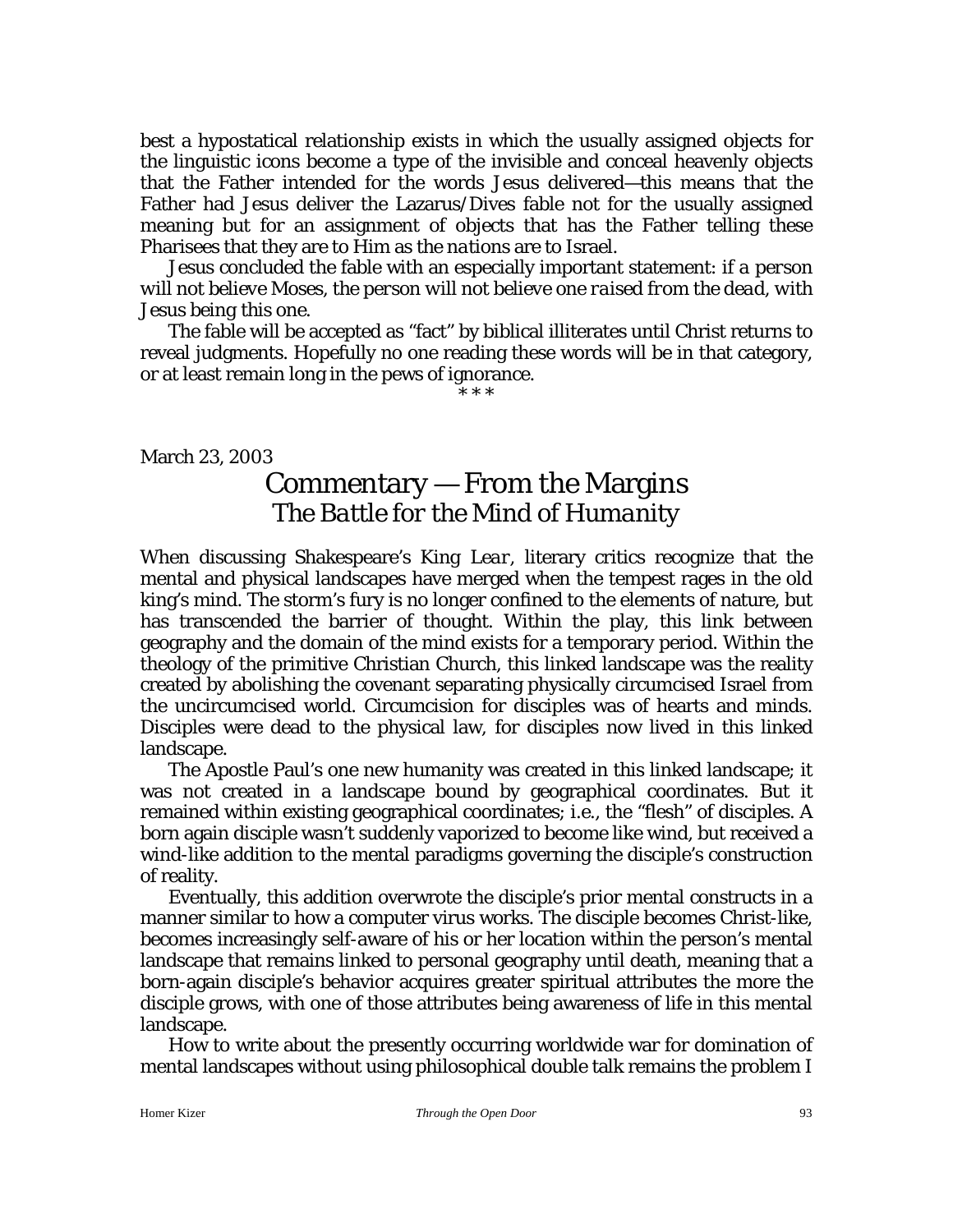must overcome if I am to effectively explain biblical prophecy. The war against Iraq isn't limited to desert battlefields, but is being fought in Europe and here in the United States. American troops will not successfully occupy Iraq for an extended period, but American hegemony will be established through our insertion of democratic ideals into the Islamic culture. Our mental occupation of Iraqis will continue in one form or another until Christ liberates humanity from mental bondage. Our victory in the desert, though, will be less important than the victory won against the established world order that has for centuries had its capital in Paris.

Knowledge of this victory (and of what will happen next) is the message revealed in endtime biblical prophecies, which are about linked mental and physical landscapes with emphasis placed on the forces reigning over the minds of humanity. These spiritual entities reign in the physical realm through their control of humanity's mental realm. Only occasionally does one of these entities actually enter the physical realm.

But the problem is less one of word usage than of cultural acceptance. Is it really possible for all of humanity to be in mental servitude to spiritual entities when so many divergent ideas vie for ascendancy? Surely, not everyone is deceived? Someone must possess the Truth. Christians will tell all who listen that Christ's words are truth; that they are the sole possessors of truth; that those who haven't accepted Christ as their personal Savior are in spiritual bondage. But canonical Scripture says Satan has deceived the whole world (Rev 12:9); no caveat is given for Christians. And Islamic clerics label the United States as the Great Satan, because of our secular mores. So deception is widespread by everyone's agreement, but no one wants to believe that he or she has been deceived and made a mental captive. No one wants to admit that he or she doesn't fully control the thoughts of the person's mind. Yet medically, we acknowledge that clinical depression can occur from chemical imbalances, producing in the person uncontrollable thoughts. If thoughts, then, can be connected to biological problems, why can't thoughts be subject to a deity?

Do Christians really believe that the Father hears unspoken prayers? If God does, then it logically follows that life forms upon whom humanity has bestowed the concept of deity are able to influence thoughts.

In *King Lear*, audiences see enacted the linked mental and physical realms in a recognizable form, but in Shakespeare's words, *All the world is a stage*, a statement never more true than today as American troops approach Baghdad. In vision, the prophet Daniel saw a he-goat fly out of the west to trample a ram. Also in vision, the symbolism was explained to Daniel by the archangel Gabriel, who said this vision was for the time of the end, that what Daniel saw was the king of Greece utterly destroying the king of the kingdom of Persia. The kingdom of Persia/Babylon would remain, but would henceforth be ruled by the king of Greece, but only for a little while. The he-goat is the king of Greece, not the horns even though the great horn is identified as the first king of Greece.

The angel who brings Daniel the vision of what will happen to Israel at the end of the age fights against the *sar* of Persia, and will have to fight against the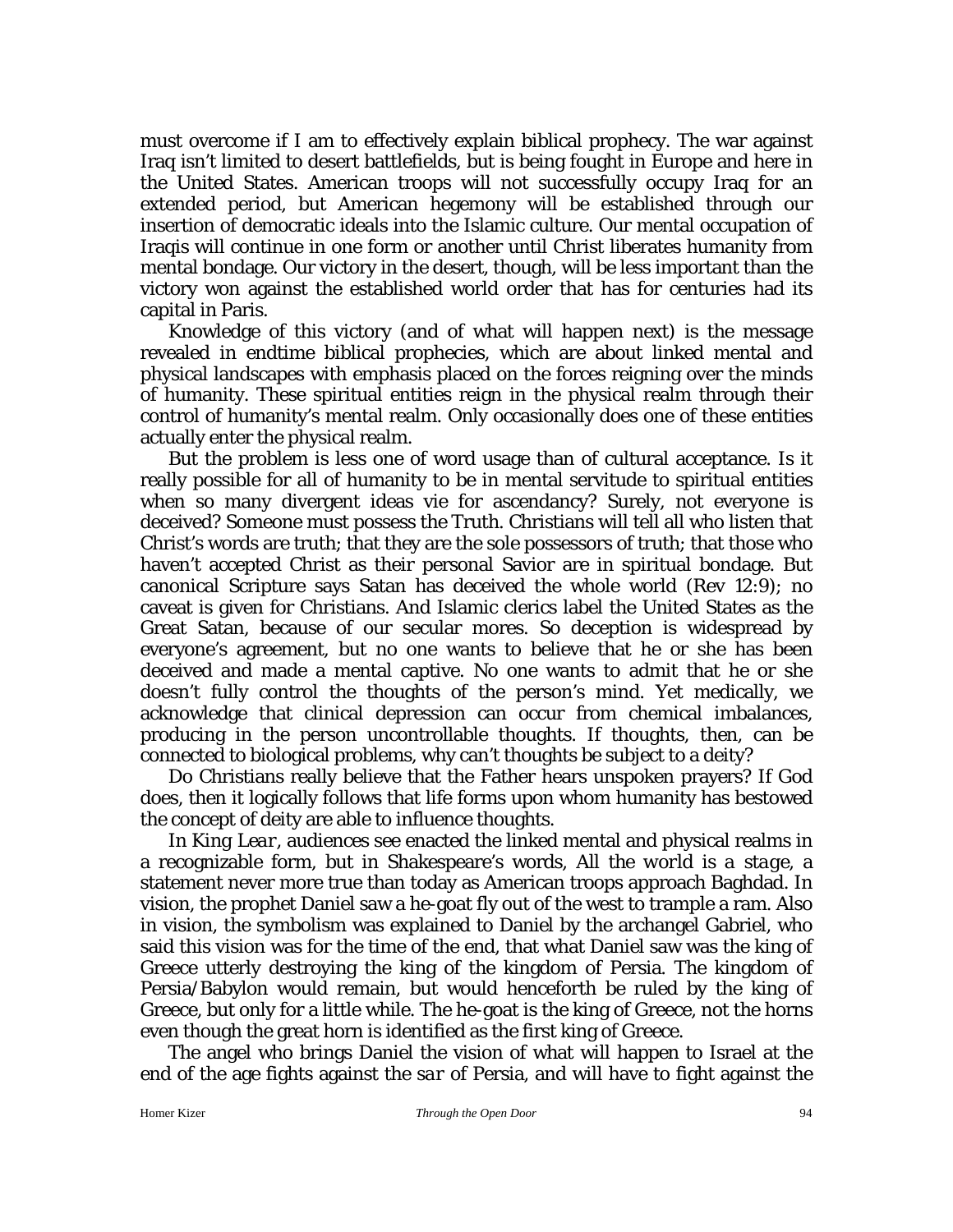*sar* of Greece. Both the *sar* of Persia and the *sar* of Greece are rebelling angels. The *sar* of Greece, then, becomes the he-goat that supports a great horn, or its first king, followed by four additional horns or kings. The king or *sar* of Greece is not a human, but an angelic being.

The shadow of his "time of the end" conquest of Persia occurred when Alexander the Great conquered all enemies with then lightning speed. But that shadow was of a geographical landscape. The king of Greece mentally conquers the kingdom of Persia/Babylon when the end of the age is near. His first horn or king now isn't Alexander, but a spirit being. Flesh and blood conquerors occupy physical territories, not mental territories. If they occupied the minds of the vanquished, there would never be rebellions. Only when a conqueror loses control of an occupied people's mental landscape can rebellion occur.

The essence of Christianity is the liberation of disciples from bondage to sin or lawlessness through the forgiveness of sin and the creation of the "new man." The assumption present in the concept of liberation is that of prior enslavement. We don't see every disciple drawn coming from a physically enslaved population, so the assumption of enslavement must be of a mentally captured people. And we can begin to explain the reality of the passage that has Satan deceiving the whole world—all of the world has been taken captive by the prince of the air, who portrays himself as an angel of light. No exceptions are given. There is none for the French foreign minister, or for President Bush. There is none for the Muslim, or for the Christian; none for you, or for me (to the inverse of our possession of the mind of Christ, we are subject to being deceived). But the conjoined mental and physical landscapes conceal the reality of mental captivity.

A Christian can determine the extent of his or her captivity by the person's attitude towards the law of God, for the carnal or natural mind is hostile to the law of God. The changed or liberated mind, then, is subject to the law of God. Sin is lawlessness (1John 3:4), or the practice of not keeping the laws of God that have been written on the hearts and minds of disciples as a condition of the new covenant (Heb 8:10; 10:16 & Jer 31:33). Thus, if you reject God or submission to God, you don't claim to be in covenant with Him. As such, you are carnal, no question about it. But if you think keeping the law of God is a good idea, but are unwilling to actually put this good idea into practice, your mind is also carnal; you remain tacitly hostile to God. Same if you say keeping the law of God is legalism, and the great apostasy. Your mental landscape rejects the concept of you being required to observe the laws of God. You were mentally taken captive by "lawlessness" prior to your conversion, but you were not fully liberated by your conversion to Christianity. You are still in bondage to sin, even though you will vigorously deny that you are in bondage of any kind. And you are not even seeking to rebel against your captors; you're a victim of the Patty Hearst syndrome. For God the Father would not have written His laws on your heart and mind unless He intended that you keep them. But your mental landscape remains part of the enemy's territory. Literally, your lack of belief in God unto obedience has left you still brainwashed.

The ongoing battle for control of humanity's mental landscape will be won by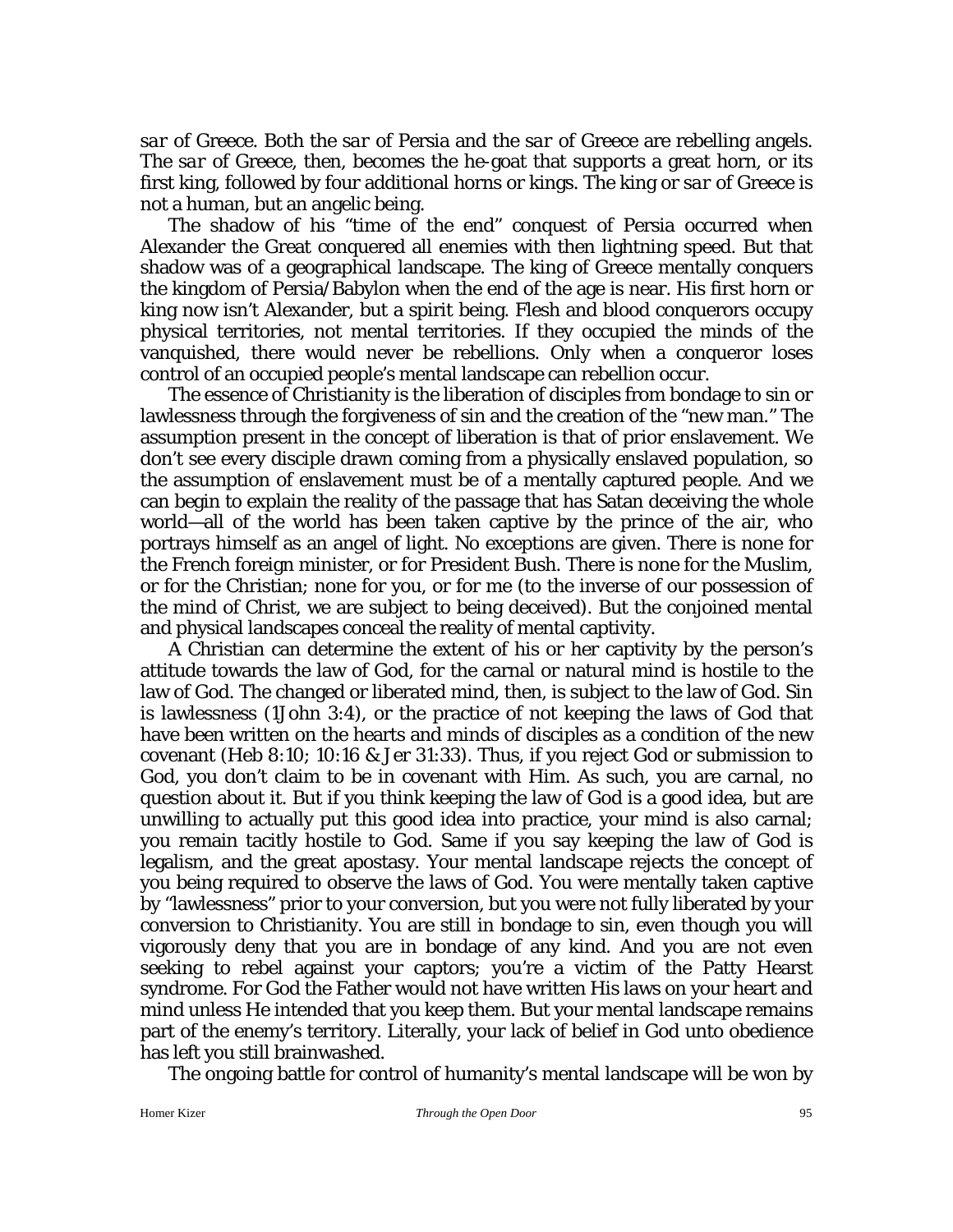the spiritual king of Greece, but this king's reign will be as Alexander's was once no empires remained to be conquered. The ideals of ancient Greece and modern America will prevail. An American hegemony will be established in both physical and mental landscapes, this hegemony won by bombs and bags of rice, missiles and medicine. Imbedded journalists as a tactic is an idea whose time has come. What nation or what peoples will want to fight against us, or will not want to be liberated by us? Imbedded journalists is a tactic worthy of the spiritual Alexander, for the victory won this time will not be by technology alone, but by the ideas producing that technology. Occupation will not be by foot soldiers, but by the exercise of democratic rule.

France has been the ideological center of the spiritual kingdom of Persia/Babylon. French fashion reigned supreme, as has French cuisine. The intellectual elite went to Paris. French loan words introduced sophistication into one's writing. Derrida has confused a generation of literary critics, as deconstruction left the literary canon in shambles. And for a decade the French have fought against the introduction of American culture and language into France, but their fight against the mental hegemony of the spiritual king of Greece will fail, for the citizens of the nation are combatants in a battle they neither understand nor can conceive.

Just as the French foreign minister doesn't understand the mental paradigms that have his government supporting the use of the United Nations' inspectors, most 21st-Century Christians don't understand endtime biblical prophecies because these prophecies are about the liberation of their minds—spiritual Israelites are like the enslaved Israelites in Egypt. They cry out to God for deliverance. They recognize their need for physical deliverance, and for spiritual deliverance. But their present pleas for liberation are really pleas for fewer "bricks" to be required of them. They seem perfectly content to remain in Egypt, where the leeks and garlic enhance French cuisine.

However, on a future Passover—on the night of the second Passover, taken a month after the first—spiritual Israel will again see death angels pass over the land, killing all firstborns not covered by the blood of the Lamb. These Israelites will finally be mentally liberated, will be delivered from bondage to sin. They will want to keep the laws of God; they will abhor themselves for not having kept the laws of God. Christians will return to being spiritual Judeans, not spiritual Gentiles.

\* \* \*

March 26, 2003

# Commentary — From the Margins *The Race for Baghdad*

American and British troops are less than fifty miles from Iraq's capital as I write. Two columns of Iraqis are on the move. Within the next day or two, the world will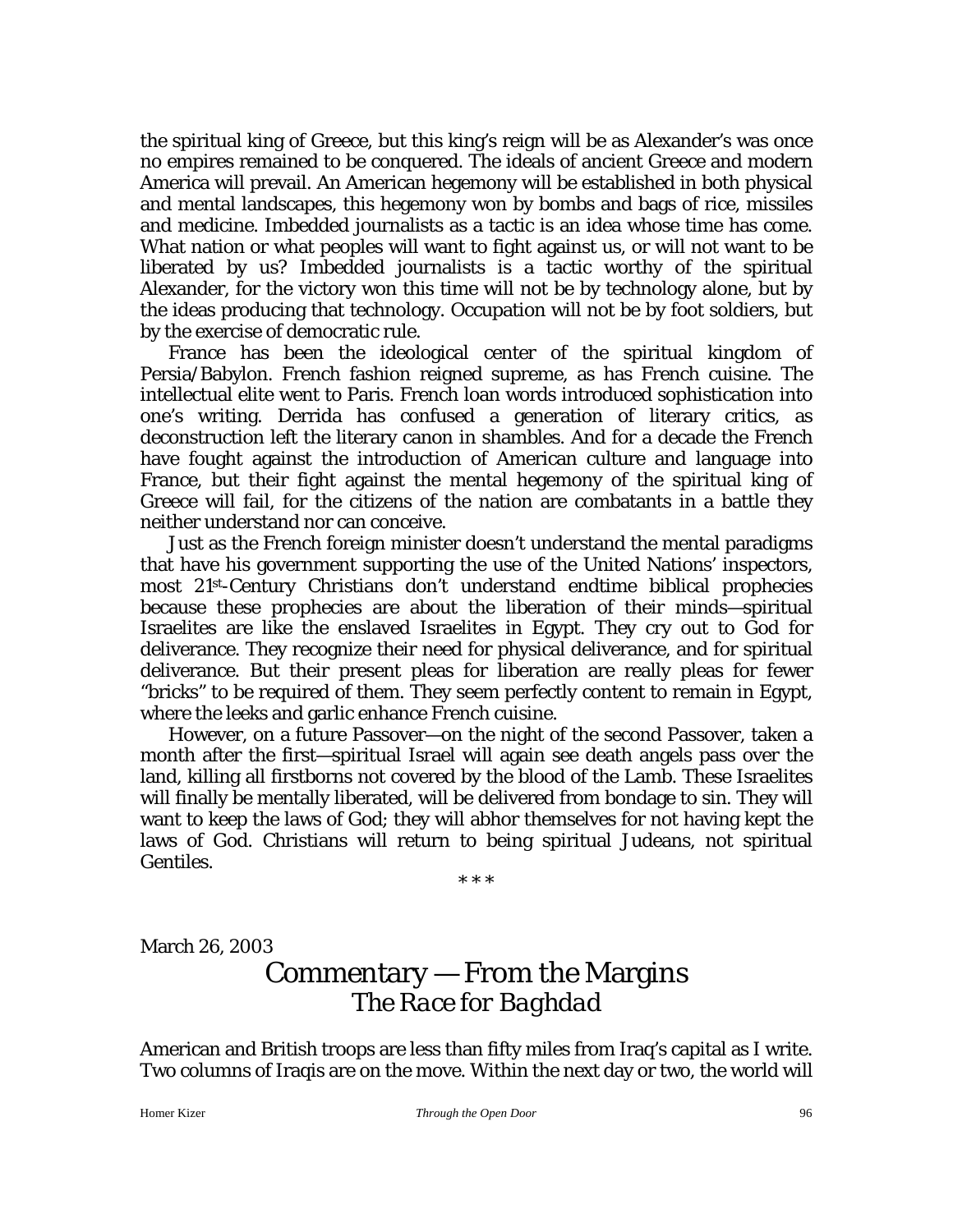know if Saddam's Republican Guard will use the chemical weapons that the Iraqi government claims not to have. By leaving their defensive positions around Baghdad, the Republican Guard will shorten this war by days, if not weeks, regardless of whether they use gas or bio-toxins. They have transformed themselves and their equipment into moving targets—and in classrooms this coming fall semester, military strategists will ponder their decision to expose themselves to the rolling thunder of high altitude bombardment. It will seem as if the Iraqi commanders suffered some form of sandstorm delusion, with both their field commanders and our classroom strategists failing to comprehend the spiritual nature of this conflict for the mental landscapes of soldiers, politicians, protesters, and supporters; for the minds of all humanity.

The attack of September 11th and the ensuing war against terrorism began the most pivotal period in recent human history. The Bush doctrine of military and ideological intervention in, perhaps, the last remaining region of the world that philosophically resisted democratic Capitalism—even China has been partially captured by Greek values—began as the physical manifestation of spiritual warfare in a dimension humanity is unable to enter or to observe, an alien concept to the social constructs underpinning current Western mental paradigms.

Translated: the minds of men are manipulated by major and minor spiritual entities. The claim of God the Father is that He is the Most High God, that there is none like Him. But humanity doesn't, even after a future catastrophe occurs that will leave a third of humanity dead, worship the Most High God, but rather, worships demons and the works of its hands (Rev 9:20). That worship of demons doesn't begin during the Tribulation, but has been occurring all along. It occurs today. Both Muslim and Christian believe that Buddhists worship demons, without realizing that they, too, worship the rebelling angels whom the Father has allowed to reign over the mental landscapes of men until the lawlessness of humanity reaches its full measure (Dan 8:23). Then, and not before, the kingdom of this world shall be given to the saints (Dan 7:27). God the Father doesn't even set about reclaiming the kingdom of the world until halfway through seven years of tribulation (Rev 11:15; Dan 7:9–14). Only then is the old dragon cast from heaven (Rev 12:7–12; Dan 12:1). Thus, the claim of pre-millennialist Christianity is that Christ, not Satan, will reign sovereign for a future millennium. The assumption present in this claim is that Satan reigns today. But we don't see Satan (we will when he is cast from heaven and comes as the true Antichrist; the man of perdition is his antetype). We see men and women in political offices. So how does Satan and his most powerful cohorts reign, if they indeed do? Through control of the mental landscapes of humanity. And how will Christ reign during the Millennium? The same way.

What the Iraqi commanders cannot appreciate is how controlled their thoughts are by spiritual entities outside of humanity's perception. Commanders on both sides are air-breathing tin soldiers, carefully arrayed in a world that has more in common with *Shandy Hall* than we care to acknowledge. Fallen angels ride their hobby horses, each demon vying to prove that its construction of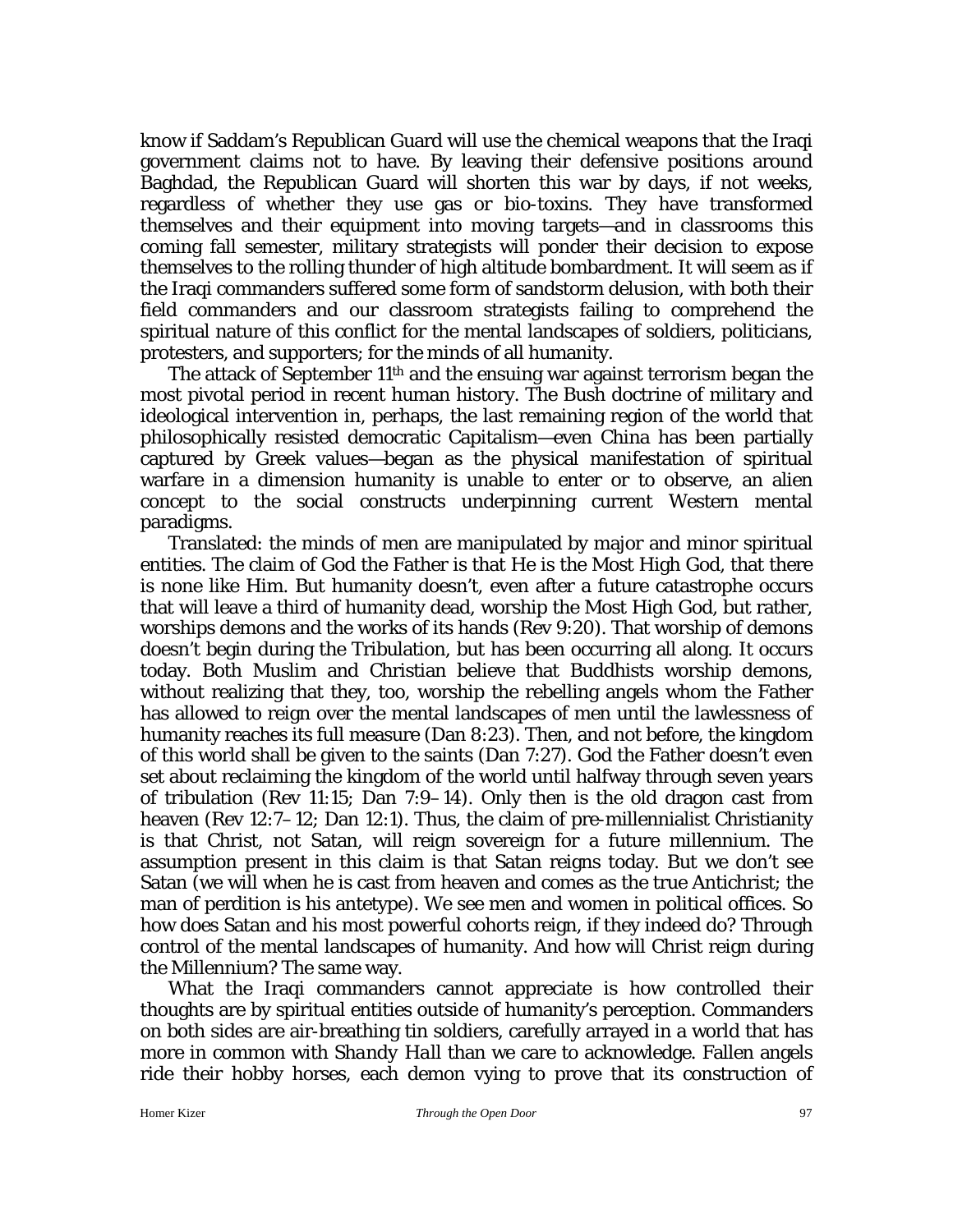society will work better than the Most High's. All swallowed Satan's lie of competition's superiority over cooperation, just as Eve swallowed the serpent's lie that she would not die.

Most of humanity still believes the lie of humans possessing an immortal soul, thereby possessing eternal life apart from receiving it as the gift of God. Likewise, the fallen angels reigning with Satan strive with one another as Satan reaps the rebellion he sowed through his advocacy of competition.

The United States had not previously ideologically occupied the Persian Gulf region—this war has never been about sandstorms, or GPS jamming equipment. From its conception, it's about overturning the mental paradigms of one world order, and the ascendancy of the paradigms of another, Greek in values and ideals. For us, it is ideas that will get trampled as the he-goat representing the spiritual king of Greece flies out of the west to utterly destroy the two-horned ram representing the spiritual *sar* of the kingdom of Persia/Babylon. Thus, Babylon today is, for us, the philosophical construction of its spiritual king, Satan. It is the world-ruling image Nebuchadnezzar saw in vision. In the landscape of the mind, it has reigned continuously over the world since *YHWH* sent circumcised Israel into both physical and spiritual captivity. Daniel's interpretation of the king's vision has been trustworthy, but scholars have looked for physical fulfillment of world-ruling and endtime prophecies. Humanity doesn't need prophecy to provide it with a history text written in advance of events; it needs prophecy to "see" into the supernatural realm where war is presently being fought between the spiritual king of Greece and the reigning prince of Persia. And when we "see" into this realm, we realize that the physical fulfillment of endtime prophecies is the uncoupled shadow of a reality that occurs outside of space-time. The outcome of the present struggle for occupation of humanity's mental landscape can be seen by how Alexander defeated the Persians. Following his victory in the geographical landscape of Iraq, Iran, Pakistan, and Afghanistan, he ventured east to the Indus Valley where he defeated elephants with long spears before making an alliance and returning west to be broken suddenly. The spiritual first king of the fallen angelic coalition identified as the king of Greece will also be broken after he has prevailed with equal success in the mental landscape of all humanity. Yes, what will be defeated in this war are the social constructs that inform all societies worldwide. What will emerge from this war isn't a stronger United Nations, nor a politically powerful Europe, but an American philosophical hegemony that revolves around Athenian democracy and individual rights.

Iraqi commanders will never be able to fully explain why they left Baghdad. They will mention the sandstorm, and the bridge taken by American forces, and the aerial pounding they were taking where they were dug in. They will tell their captors that they were going to be destroyed if they stayed put, but it won't occur to them to blame an angel, or a demon for their decision to leave Baghdad. The world is too sophisticated to truly believe spiritual powers directly and powerfully influence the minds of men. Even among Islamic fundamentalists, mistakes are *The will of Allah*. Humanity is programmed to mostly deny the possibility that an idea could be implanted in our minds by supernatural powers. We want prayers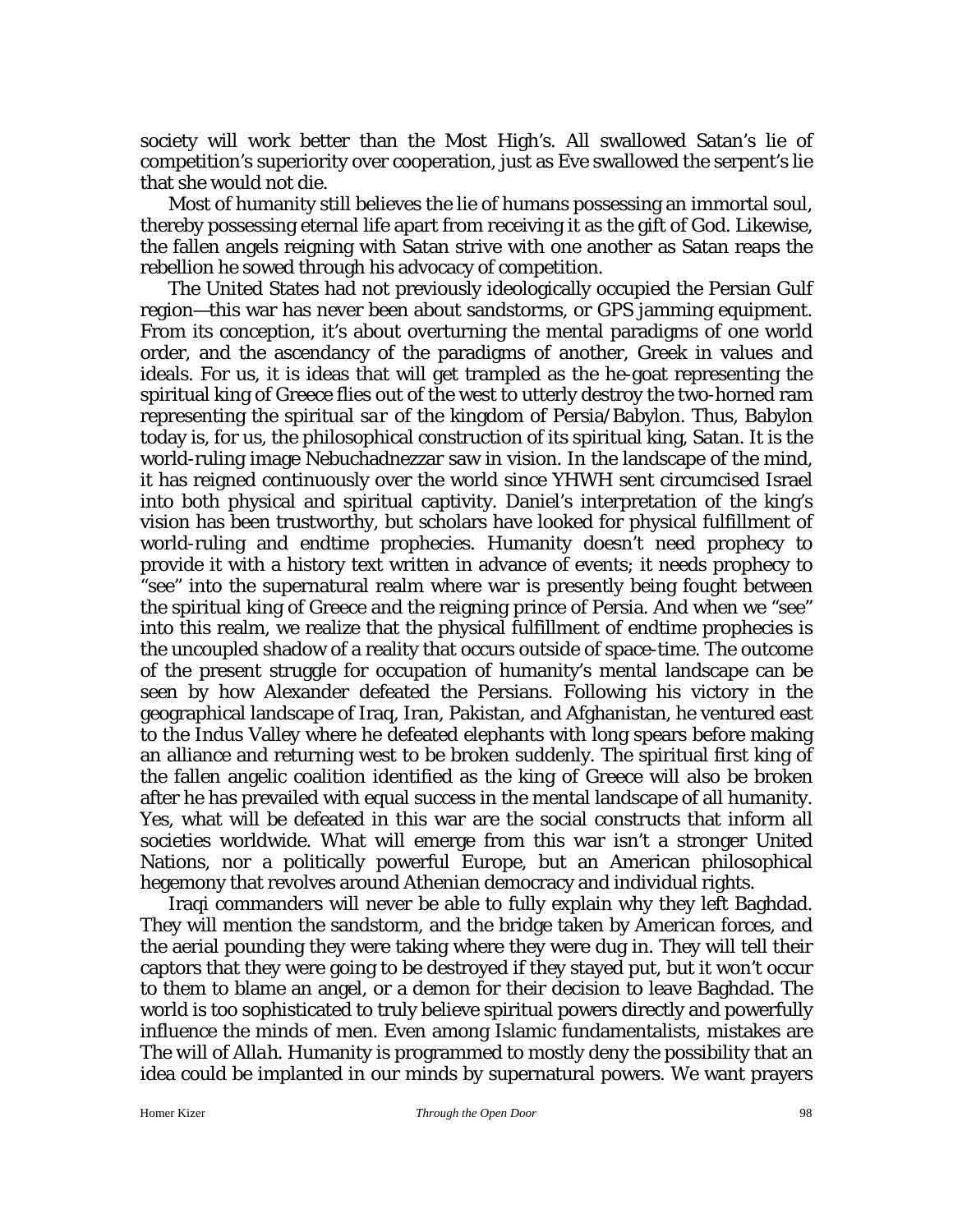answered, but we don't want God or any other spiritual entity exercising dominion over our thoughts. We want to receive a word from the Lord, but we cannot conceive of humanity being universally deceived—yet, that is the claim of the Book of Revelation (12:9). We cannot conceive of the possibility that the received "word" was not from God or Christ, but from a demon.

Christians are commanded to test the spirits, but what test is applicable under the new covenant, especially if a dispensation of grace as opposed to law is falsely taught?

There really is only one test revealed in either the Sinai, or in the new covenant by which the spirit can be determined—"the carnal mind is enmity against God: for it is not subject to the law of God, neither indeed can be" (Rom 8:7). The previous verse says, "For to be carnally minded is death; but to be spiritually minded is life and peace"; so the juxtaposition of the carnal mind versus the spiritual mind is firmly established. The test then is to determine whether a person's mind is subject to the law of God. The singular icon is more encompassing than when it is commonly used to represent a singular prohibition. It represents a single body of commandments, ordinances, statutes, and decrees as contained in the Sinai covenant, abolished by the death of Christ (Eph 2:15), or as mentioned by Jeremiah (31:31–34), or by Moses (Deut 30:11). When asked which was "the greatest commandment in the law" (Matt 22:36), Jesus summarized the law and the prophets (two of the three divisions of the Old Testament and a euphemistic expression for all of the Old Testament) by citing two commandments, one from Deuteronomy and one from Leviticus. So in Jesus' use of language, the law of God can be summarized by the two commandments He cited. Therefore, there should be no debate over the law to which the spiritual mind is subject. Abraham kept *YHWH's* ordinances, commandments, statutes and laws (Gen 26:5) long before ancient Israel agreed to do so and thereby become a holy nation. Under the new covenant, God the Father writes His laws on the hearts and minds of disciples after they have cleansed their hearts by a journey of faith. Accordingly, Jesus' command to keep and to teach keeping the commandments of God is as binding on disciples today as when He addressed His original disciples (Matt 5:17–19).

Theologians who teach otherwise are carnally minded, regardless of whether they believe Christ died for them and rose again after three days. Yes, I meant what I wrote: theologians who teach a dispensation of grace are enslaved by a spirit of rebellion, or lawlessness. By definition, sin is lawlessness (1 John 3:4). To teach that disciples do not have to keep the laws of God is to teach disciples to sin, thereby leaving both disciple and teacher in bondage to sin. Thus, through its teaching of a dispensation of grace—not understanding what grace is—the greater Church of God has taken spiritual Israelites captive, and has done the work of the prince of the power of the air through deceitful ministers of righteousness. A harsh claim? Certainly. But a supportable claim, for a deceived person does not, nor, indeed, cannot realize that he or she is deceived, or no deception has truly occurred.

If you, as a Christian, are hostile to the laws of God that were written on your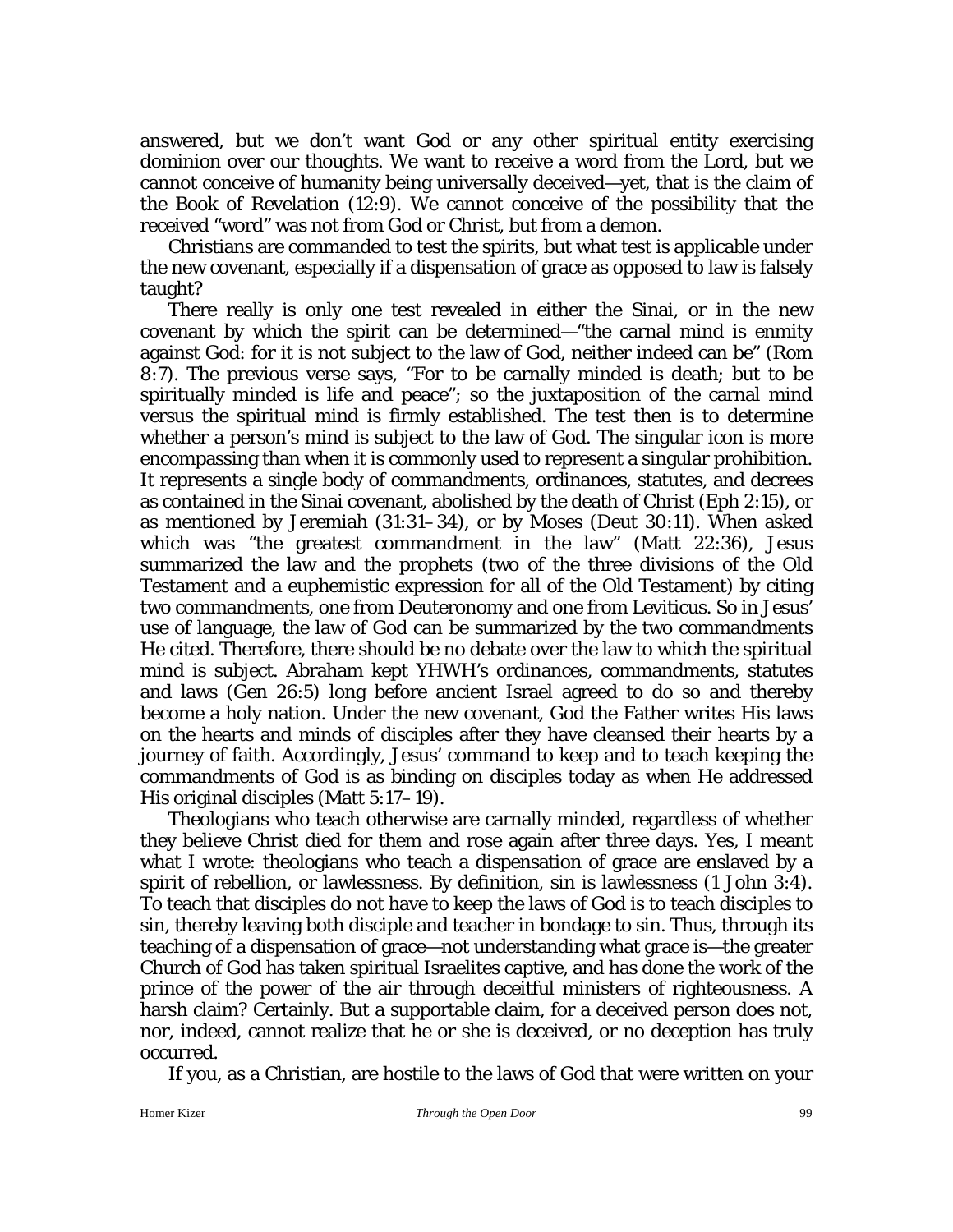heart and mind as a condition of being placed in a new covenant relationship with Christ and the Father, you are carnally minded; you are not spiritually minded. You are still in bondage to sin in your mind. And until you are liberated from this bondage, which will, every time, cause you to want to keep the laws of God, you remain a mental bondservant to Satan. You were not called by God to become a spiritual Gentile, but a spiritual Judean, in that you will live as a Judean would, sans the physical sacrifices. Your submission to the laws of God is your reasonable service to God, considering that Christ's atoning sacrifice is all the work that ever needs done. Submission to the laws of God is not doing works. What work is involved in not doing murder, in not committing adultery, in not coveting the things of your neighbor, in not taking God's name in vain? It takes works to violate the laws of God; it takes works to labor on the Sabbath, to create idols, to bear false witness. The teaching of a no-works gospel always has disciples doing the heavy work of breaking God laws. Fornication is the work of the flesh. To not commit fornication is the application of not committing a proscribed act; so those who teach a dispensation of grace have inverted word usage, for grace covers all of those times when the flesh defeats the spirit after a real battle. A person mocks Christ by willfully practicing lawlessness/sin. Again, the Father didn't write His law on your heart and mind for you to ignore the fine print.

The race for Baghdad has been won—I know for the shadow of what will occur is available to be studied in many historical texts. Alexander's victories are ours.

Time has been created along with matter. The war presently occurring in the spiritual realm for the mental landscape of all Babylon occurs outside of time. Thus, the shadow of these real events can appear anywhere within time, depending on the location of the light source. Just as your three-dimensional body casts a two-dimensional physical shadow, three-dimensional spiritual entities cast their two-dimensional shadows on the mental landscapes of humanity. Their shadows cause human psyches to act out the dramas of the spiritual realm, as if humans were mental automatons. When a person is drawn by the Father (John 6:44, 65), the person receives a small measure of the Holy Spirit, enough so that the person can break free of the mental paradigms of Babylon. Usually, the person's body isn't enslaved, but the person's mind is. Christian conversion is liberation of the mind. And at some future hour, all who self-identify themselves as Christians will be mentally liberated following the slaying of spiritual and physical firstborns not covered by the blood of the Lamb. Shortly afterwards, the remainder of humanity will be liberated 1260 days before Christ returns as the all powerful Messiah. Unfortunately, most Christians, when liberation is offered, will not place themselves under the blood of the Lamb. They will perish, because they are never able to comprehend the possibility that they are presently enslaved by mental paradigms that celebrate lawlessness.

The spiritual war being fought is for control of your mind, with neither side representing Christ. However, for those disciples who are being called out of season—they need to be in place and at work teaching the gospel of Christ prior to the liberation of greater Christianity—the battle you have to fight will be for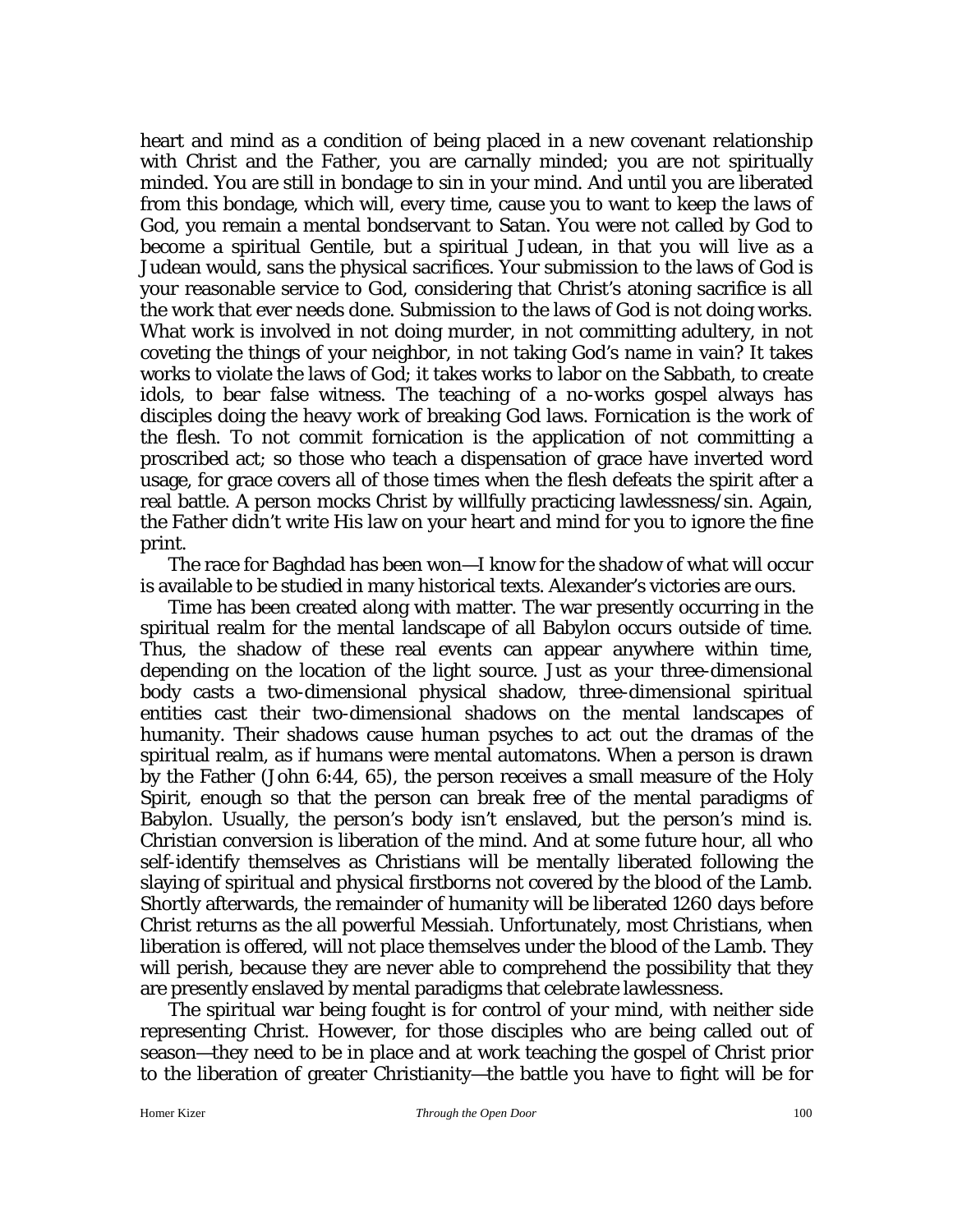control of both your mental and geographical landscapes. Christ has armed you for this fight by giving you the very Breath of God. No demon can prevail against Christ, so to the extent that you have the mind of Christ in you, your mental landscape is liberated territory.

\* \* \*

March 31, 2003

### Commentary — From the Margins *This Gospel into all the World*

All biblical commentators recognize one sign: "And this good news of the kingdom will be proclaimed throughout the world, as a testimony to all nations; and then the end will come" (Matt 24:14 NRSV used throughout). When the gospel of Christ is preached to the world, the end of the age will be upon humanity. But does this passage really say what it is purported to say? Is the preaching of the gospel of Christ the sign of the end? One energized voice on radio thirty, forty, fifty years ago claimed that the gospel that must be proclaimed wasn't a gospel about Christ, but the good news of the soon coming kingdom of God; that the gospel that must be proclaimed was the gospel Christ proclaimed. This voice (that could be heard all night long as I drove across the continent in my youth) insisted that the gospel of Christ hadn't been proclaimed for 1900 years, a claim for which he was vigorously ridiculed. Christian leaders of all persuasions demanded to know what message had been taken to the world for these nineteen centuries if not the gospel of Christ. Yet, the *prima facie* evidence validating the correctness of this energized voice's claim was the objection made to the claim: if the gospel to have been preached was the gospel of Christ, then the end would have come long ago. So the message that must be taken to the world for the end to come necessarily differs from the gospel of Christ as delivered through the middle of the 20<sup>th</sup>-Century if Jesus' words are reliable.

Today, the charismatic gospel of Protestant Christianity is beamed from satellites into Catholic or Orthodox lands. At the same time, young missionaries bring another testament of Christ to these same nations. Converts from one form of Christianity to another form are being made, as missionaries baptize the children of former missionaries. The far corners of the world have been reached, yet the end of the age hasn't come. So perhaps the gospels being preached and the gospels that have been preached are not the ones required. Perhaps that energized voice of a generation ago was onto something.

Using close reading skills, the direct referent for *this good news of the kingdom* is contained in the preceding sentence: "But the one who endures to the end will be saved" (Matt 24:13). So the *good news of the kingdom* is that the one who endures to the end will be saved. This, however, is not the gospel of the charismatic church. Their gospel is that the church will be raptured and will escape being handed over to be tortured, killed, and hated by all nations because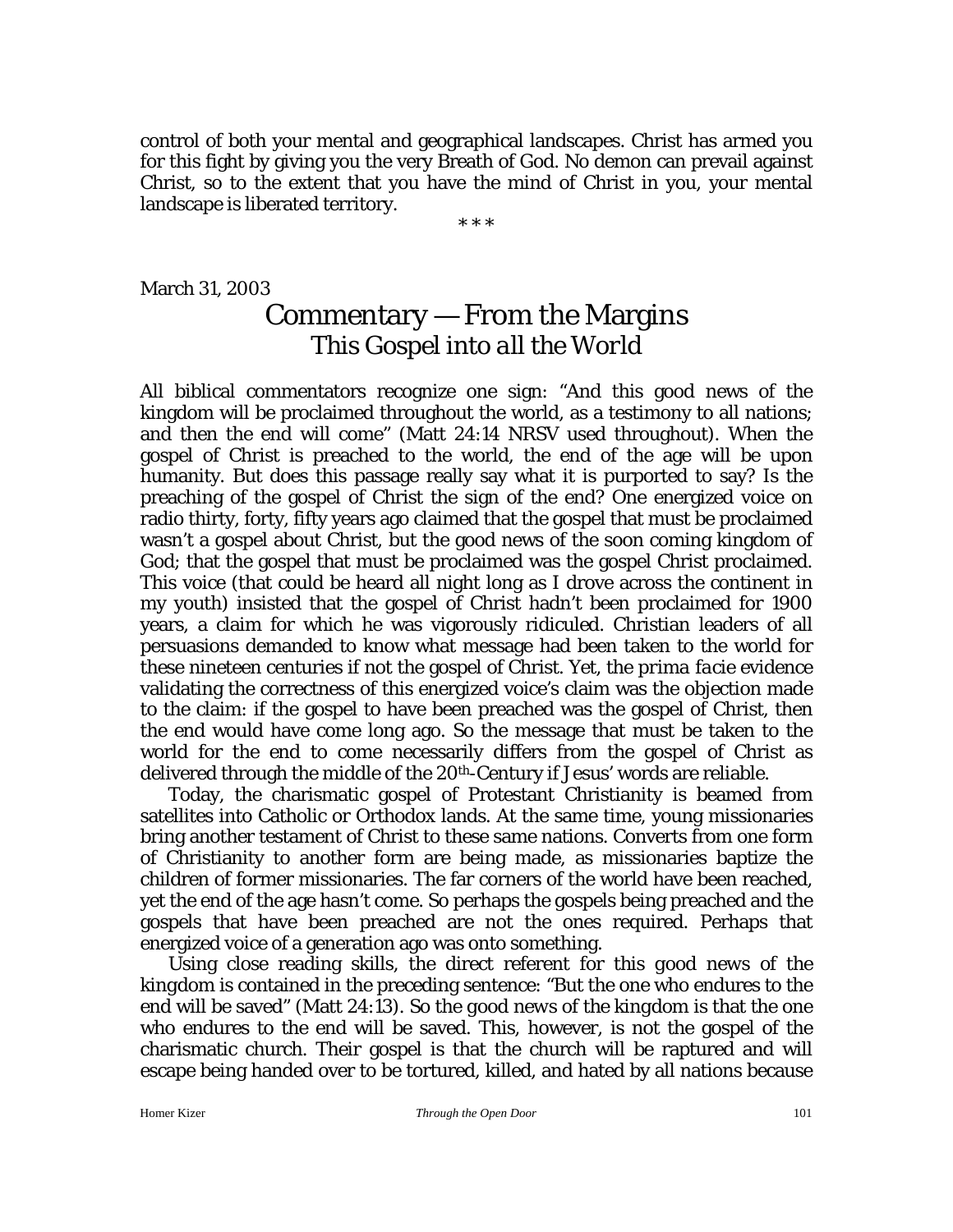of Jesus' name (*v.* 9); will escape seeing many false prophets arise (*v.* 11); will escape the increase in lawlessness, and the love of many growing cold (*v.* 12). So the gospel of the charismatic church is decidedly not the gospel that will bring about the end of the age.

The gospel contained in another testament of Jesus Christ doesn't promise escapism to heaven instead of salvation coming by enduring to the end; rather, it is a gospel that comes from another prophet. According to those who follow this prophet, the test of this gospel is reading it and seeing *if in your heart you don't know that it's correct*. The prophet Jeremiah, though, says the heart is deceitful above all things (17:9), so an emotional judgment is never a valid judgment. The only criteria for whether a prophet is genuine is found in Deuteronomy 13: "If prophets or those who divine by dreams appear among you and promise you omens or portents, and the omens or the portents declared by them take place, and they say, 'Let us follow other gods' (whom you have not known) 'and let us serve them,' you must not heed the words of those prophets" (*vv.* 1–3). So the scriptural test of a prophet isn't whether a prophecy or a dream is true, but whether the prophet teaches Israel to follow other gods. *YHWH* told Moses to tell the Israelites, "'You shall keep my Sabbaths, for this is a sign between me and you throughout your generations, given in order that you may know that I, the Lord, sanctify you'" (Ex 31:13). So the sign of *YHWH*, Israel's *Elohim*, is the Sabbaths that commemorate '"that in six days the Lord made heaven and earth, and on the seventh day he rested, and was refreshed'" (*v.* 17). When *Yah*, of *YHWH*, is born as the man Jesus of Nazareth (John 1:1–2); and this same Jesus said that disciples were not to break even the least of the commandments of the law (Matt 5:17–19), the test of a prophet becomes whether the prophet teaches Israel to keep the commandments. Therefore, keeping the seventh day Sabbath becomes the test of whether a disciple or a prophet worships other gods besides the Son of Man and His God and Father (John 20:17).

If a prophet teaches Israel to worship on any days other than the Sabbaths of God, the prophet is false, regardless of the truth of the prophet's utterances. So the gospel of this "another testament" of Jesus is a false gospel.

Apparently the gospel that *the person who endures to the end will be saved* hasn't been preached to the world, meaning that a work remains to be done. A great work. A worldwide work. This gospel isn't that Christ returns to reign as King of kings for a thousand years, nor is this gospel the message about who Christ was and what He did as a man. Rather, this gospel is a consoling message that despite everything that will happen to spiritual Israelites and to Gentiles prior to their liberation from spiritual slavery and after, the person who endures to the end (a person cannot accept the mark of the beast and endure) will be saved; will have a part in the first resurrection. Salvation will be available to everyone who endures: all who endure the last 1260 days of the seven endtime years will be glorified.

Spiritual Israel will be liberated from bondage to sin at a future second Passover, when all firstborns not covered by the blood of the Lamb will be slain. Then halfway through seven years of Tribulation, the kingdom of the world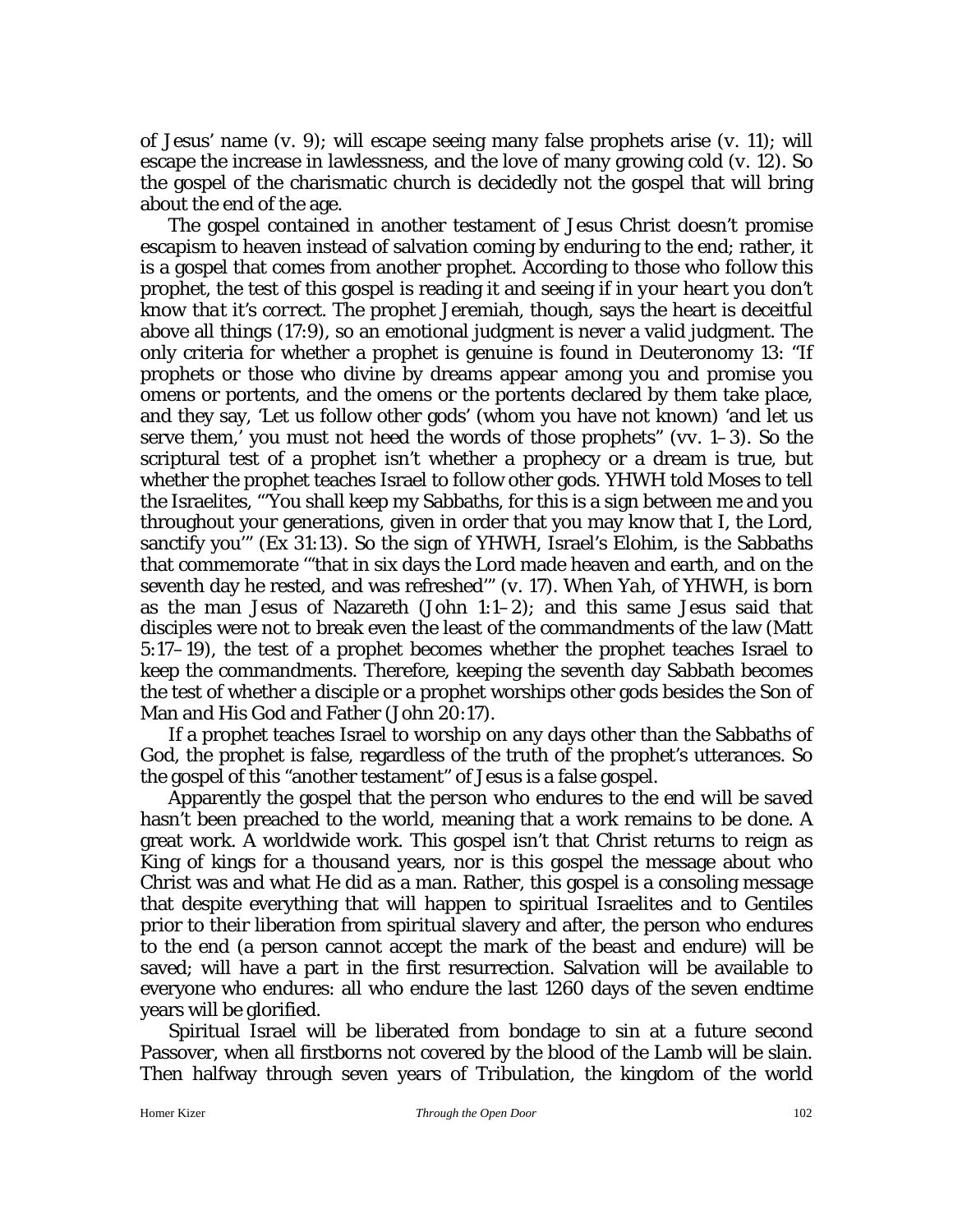becomes the kingdom of the Most High and of His Messiah (Rev 11:15). Satan is cast from heaven, and comes to Earth as a roaring lion seeking to devour whomever he can because he knows his time is short. But he comes as the Antichrist; comes claiming to be the Messiah. He comes deceiving whom he can, for if he deceives the person, he has devoured the person. Once a person, liberated by the Father and called out of Babylon by Christ (Rev 18:4), accepts Satan's slave mark, the person has made him or herself an enemy of the Father. The person will not have a part in the first resurrection, for the person didn't endure in faith. And endurance in faith is required for glorification.

That energized voice of a generation ago was correct: the gospel that would bring about the end of the age hadn't been proclaimed for 1900 years. Actually, it never was previously proclaimed, for endtime prophecies were sealed and secret until the time of the end. Only now can they be understood. Only now can this gospel be proclaimed. Only now can this gospel be taken to the world. Only now can the end of the age come.

\* \* \*

April 4, 2003

### Commentary — From the Margins *The Birth Pains of Spiritual Israel*

For nearly two millennia, the good news of the kingdom of heaven has been preached to the people of the world. Early disciples took this "gospel" into the farthest corners of the world. The English literary tradition of the solitary monk in the woods doesn't come from the Roman Church, but from the Christianity brought to the British Isles in the 2nd-Century by disciples largely forgotten. Likewise, when Spanish Conquistadors overran Mexico, they found Amerindians believing a gospel that was close enough to the teachings of the Roman Church that Conquistadors said the devil had delivered to these peoples a counterfeit gospel, little realizing that six centuries earlier the Bishop to Iceland had taken the gospel of the kingdom of God to the "Western lands." So, while it cannot be said with certainty that all peoples of the world had received the good news of Christ prior to the modern era of mass communication and worldwide travel, that possibility certainly seems to be the case. And 19th-Century missionaries probed the underbellies of the remaining physical wildernesses where the gospel might not have been delivered. The dark heart of Africa heard the good news of Christ's mighty deeds. The frozen reaches of the Yukon River became home to missionaries. Even the mountain man Joe Meeks preached Christ to the Nez Perce peoples for a bride, as a reformed gospel was taken to peoples converted to a "dead faith of works." One gospel message wasn't enough. The right gospel hadn't been delivered to all nations. This was why the end of the age hadn't yet come, or so the claim has been made. Another gospel must be proclaimed to all tribes and tongues, and the world evangelism received new life as missionaries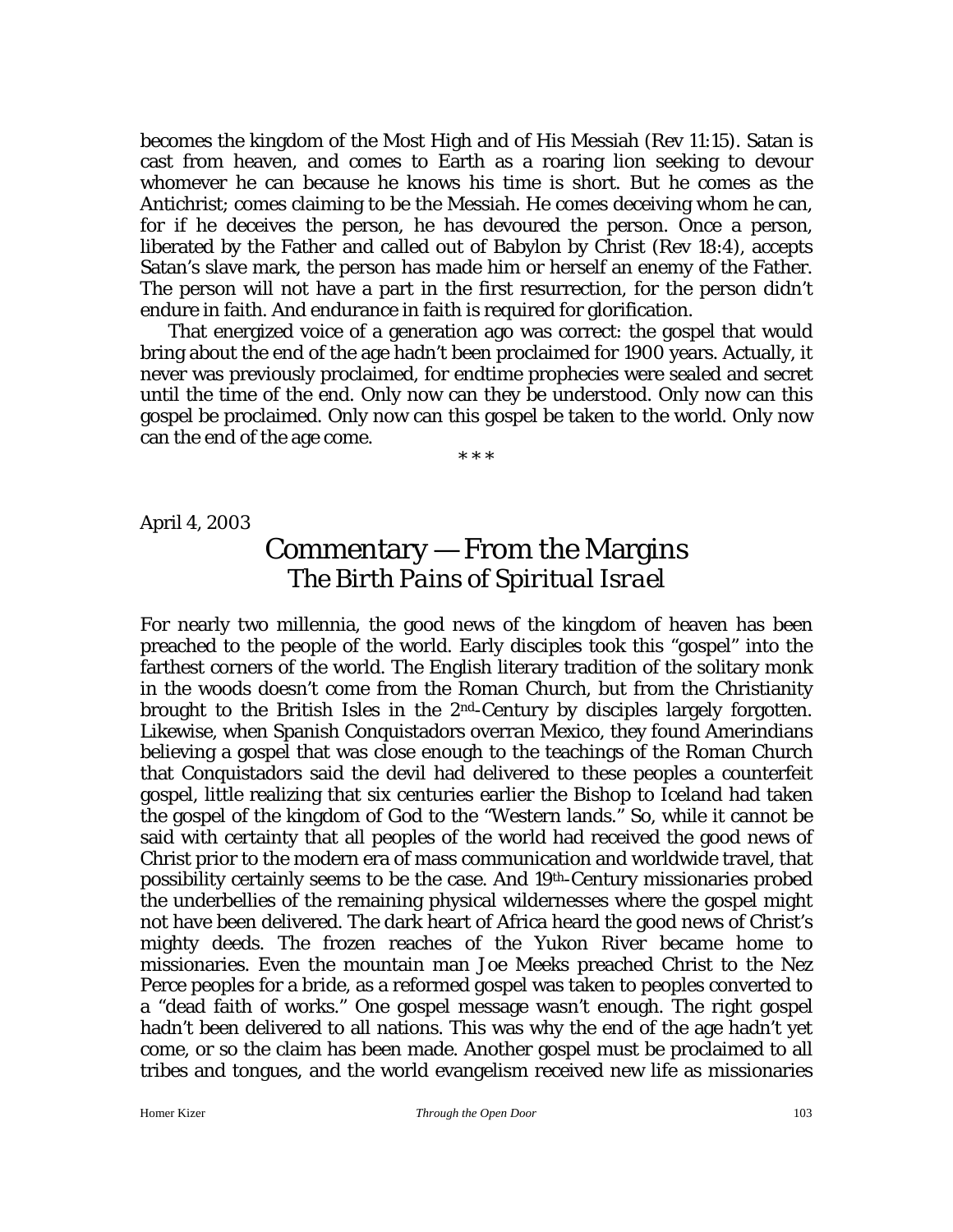"converted" the children and grandchildren of missionaries. The world needed to receive the Protestant gospel instead of the gospel of the Roman Church, or of the Orthodox Church, or of the Coptic Church.

But the end of the age did not occur in the 19<sup>th</sup>-Century. It didn't occur in 1843, or in 1844, or in 1905, or in 1914, or with the conclusion of World War I. Jesus' Olivet discourse needed to be rethought. No man of perdition appeared although for a while Hitler seemed to qualify. Clearly, the world had not been reached with the "correct" gospel message.

In the first half of the 20<sup>th</sup>-Century, two competing gospels began to be preached. One, the *Holiness Gospel*, devalued the importance of keeping the laws of God, and stressed the experience of receiving the Holy Spirit. God the Father was no longer a stern disciplinarian, but a kindly grandfather. He became *Daddy*, instead of *Father*. The cultural informality of post-war America was transferred to the theology of the Cross. Christianity dressed itself in bobby socks and saddle shoes as it danced to the beat of a different drummer. Hell was still there, but all it took to avoid hell was confessing with one's mouth that Jesus was Lord.

The other gospel said, *even the demons confess that Jesus is Lord*. This competing gospel insisted that the good news of the soon-coming kingdom of God hadn't been proclaimed for nineteen centuries, that when this gospel of Christ's Millennium reign over humanity was preached to the world, the end would come. And this gospel of Christ's return as the Messiah was proclaimed over radio and television to all nations, and was proclaimed by personal evangelism to most nations.

But the end of the age did not come.

Out of the *Holiness* movement has come the Charismatic Church, which is now beaming its *just-believe-&-confess* gospel into areas of Asia and Africa (especially the 10-40 window) 19th-Century missionaries might have missed. But the Charismatic Church wasn't ready to move aggressively into Eastern Europe when the Iron Curtain rusted away, nor has it been able to effectively evangelize Afghanistan since the Taliban were defeated. Now the liberation of Iraq poses an even greater challenge if the gospel of the kingdom that must be proclaimed to the world before the end comes is the *just-believe* message. But one Christian tradition has the Apostle Peter going to Babylon, and being crucified upsidedown there. Certainly Asia Minor and the Middle East had the gospel of the kingdom delivered to these regions by the early Church. Thus, the implication of Christ not yet returning because these regions haven't heard the gospel of the kingdom is that this *just-believe* gospel isn't the message of the primitive faith, but is "another gospel," a gospel contrary to the one preached by the Apostles. If this *just-believe* gospel were the message of the Apostles, then there would be no need to again take it to these regions until half way through seven years of tribulation.

Meanwhile, missionaries of Arian Christianity are taking the gospel of another testament of Christ to the world. Missionaries of another sect of Arian Christianity attempt to correct the name by which Jehovah is worshiped. And these combined missionaries will have greater success than even they anticipate.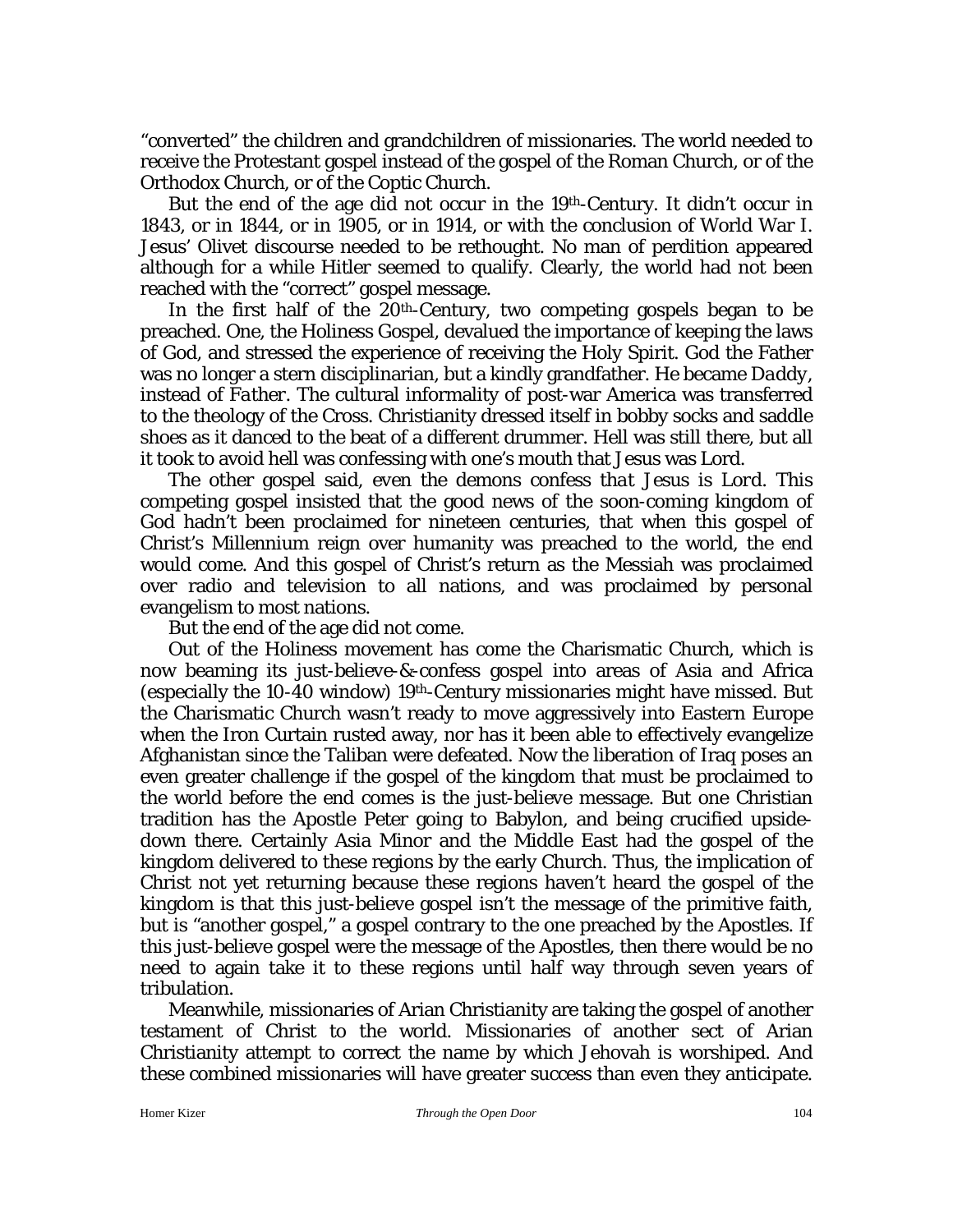In the next few years, they will be as spiritually successful as the U.S. military has been in Afghanistan and Iraq—until the man of perdition is revealed, the spiritual creation lags a little behind its physical shadow. So, before the end will come these missionaries will reach all peoples. They might have already reached all peoples such is the enthusiasm of their missionaries, especially in South America. But still no end has come. And no end will ever come if that end is contingent upon the gospels of Arian Christianity being preached to the world.

How are the words of Christ's Olivet discourse to be read? The translation into English seems correct: "And this gospel of the kingdom shall be preached in all the world for a witness unto all nations; and then shall the end come" (Matt 24:14). The translation seems free of ambiguity. When *this gospel of the kingdom*  is preached worldwide, the end of the age will occur. But *Christ* has been preached to the world—and the end of the age has seemed at hand a few times, but it hasn't come. We are all still here. So perhaps, this unambiguous passage needs to be more closely read.

The antecedent for the pronoun phrase, *this gospel*, is in the preceding verse: "But he that shall endure to the end, the same shall be saved" (Matt 24:13). So the *good news of the kingdom* that is to be preached to the world before the end can come is, *the person who endures to the end of the age will be saved*. This is indeed good news if enduring isn't living a life of emotional and material prosperity. The linguistic implication of "enduring" is that life will be difficult. So there seems to be more to *this gospel of the kingdom* than merely *enduring*.

The phenomena that reflect directly upon the phrase *enduring* are found in the preceding verses:

Then they will hand you over to be tortured and will put you to death, and you will be hated by all nations because of my name. Then many will fall away, and they will betray one another and hate one another. And many false prophets will arise and lead many astray. And because of the increase of lawlessness, the love of many will grow cold. But the one who endures to the end will be saved. (Matt 24:9–13 NRSV)

*Enduring* means surviving being handed over to be tortured and being put to death. It means surviving being hated by all nations because of Christ's name. It means surviving having many fall away, having many betray one another, and having many hate one another. It means surviving the seduction of false prophets, and the increase of lawlessness, and the failing of love. *Enduring* isn't simply keeping on keeping on, as the saying goes. It is something more than doing what a person is doing. It will be a difficult thing to perform, but its performance is required if a person is to be saved. The gospel that must be taken to the world is that salvation requires a person to endure to the end of the age. Halfway to the end isn't good enough.

The carrot Jesus' gospel offers to humanity is that if a disciple will endure to the end, this disciple shall be saved. That is truly good news, for all of humanity will be liberated from spiritual bondage to Satan, the king of spiritual Babylon, halfway through seven years of tribulation. Everyone can come to Him; everyone can be His disciple. The mental barriers have been removed. The call has already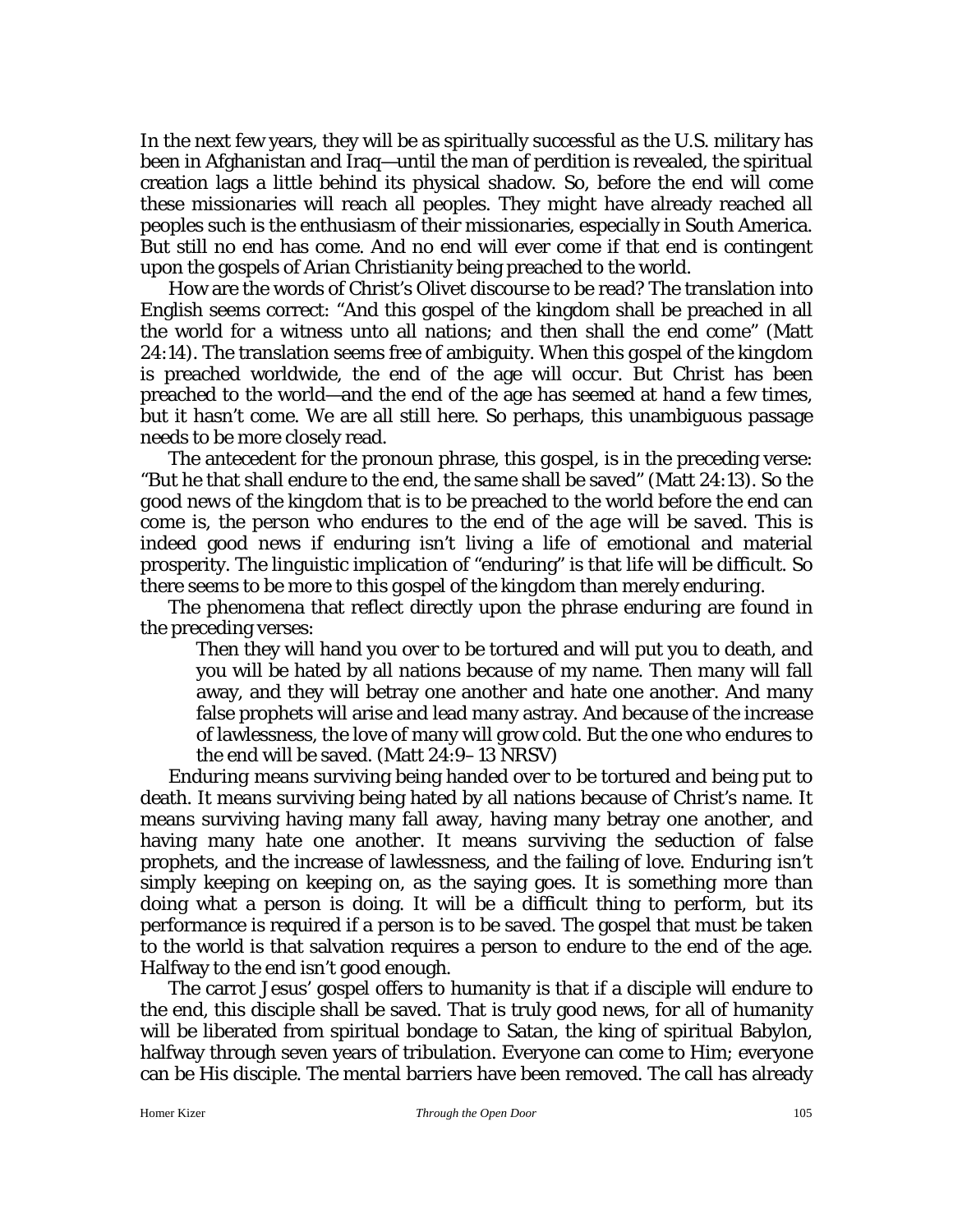gone out (Rev 18:4). No longer will Satan supernaturally deceive humanity (Rev 12:9) by controlling its mental landscape. He is cast to Earth, and he must now deceive individuals one at a time. And he will have considerable success, for he will still control the world's economic systems. But if a person will resist him, and will endure in faith to the end of the age, this person will be in the resurrection of firstfruits.

But why will the world so hate Christ's disciples that they torture and kill them?

The question almost seems inane. The world has been torturing and killing disciples since the 1st-Century. When has the world not tortured and killed disciples? Yet the linguistic structure of what Jesus said implies changed conditions. Something changes. The fate of disciples isn't the same as it was. If it were, then why hasn't the end of the age come? The gospel of persecution could have been delivered in the 1<sup>st</sup>-Century. Indeed, the Apostles thought they would live to see Christ's return such were the conditions they faced. Therefore, if linguistic sense is to be made of what Jesus said, there must be the development of deteriorating world conditions that adversely impact disciples. The level of persecution and martyrdom isn't the same as before. The level of the hatred isn't the same. The level of betrayal isn't the same. *Enduring* has become more difficult, and is actually something special, something that separates disciples into two categories, saved and lost.

There is one event that lies ahead of humanity that will cause the world to hate spiritual Israelites as it has never hated anyone: that event is the death of all firstborns not covered by the blood of the Lamb on a future, second Passover night. Not only will the firstborns of the world be killed, the firstborns of spiritual Israel will be slain if those firstborns are not covered by the blood of the Lamb of God. So betrayal of spiritual brothers is almost inevitable, considering that most Christian denominations do not observe the Passover. Disciples who didn't keep this future Passover will turn upon those that did. These same disciples will turn against their teachers who didn't convey the spiritual importance of the Passover to their flocks. Christianity will experience both the wrath of the world, and its own self-inflicted wrath—and the wrath of the Father still lies ahead.

This endtime gospel of *salvation goes to whomever endures in faith until Christ returns in power* is an easy gospel to preach. The Church is the woman who will bear many sons and daughters in glory; she is the second Eve, betrothed to the second Adam, impregnated by the Holy Spirit, and about to give birth. She was, centuries ago, deceived by Satan just as in the Garden of Eden the first Eve was deceived by the serpent. Both swallowed the lie that she would not die if she ate forbidden fruit; that the Church would not die. The penalty was that she would receive pain in childbirth, and that her desire would be for her husband. Certainly, spiritual Eve's desire is Christ. Her desire is nothing more than to be with Christ. And she will experience pain in childbirth—the Tribulation is that pain. But those who endure this pain will be saved. Those who endure will be the teachers of liberated spiritual Egyptians half way through the seven years of travail. And the endtime gospel that must be preached is no more complicated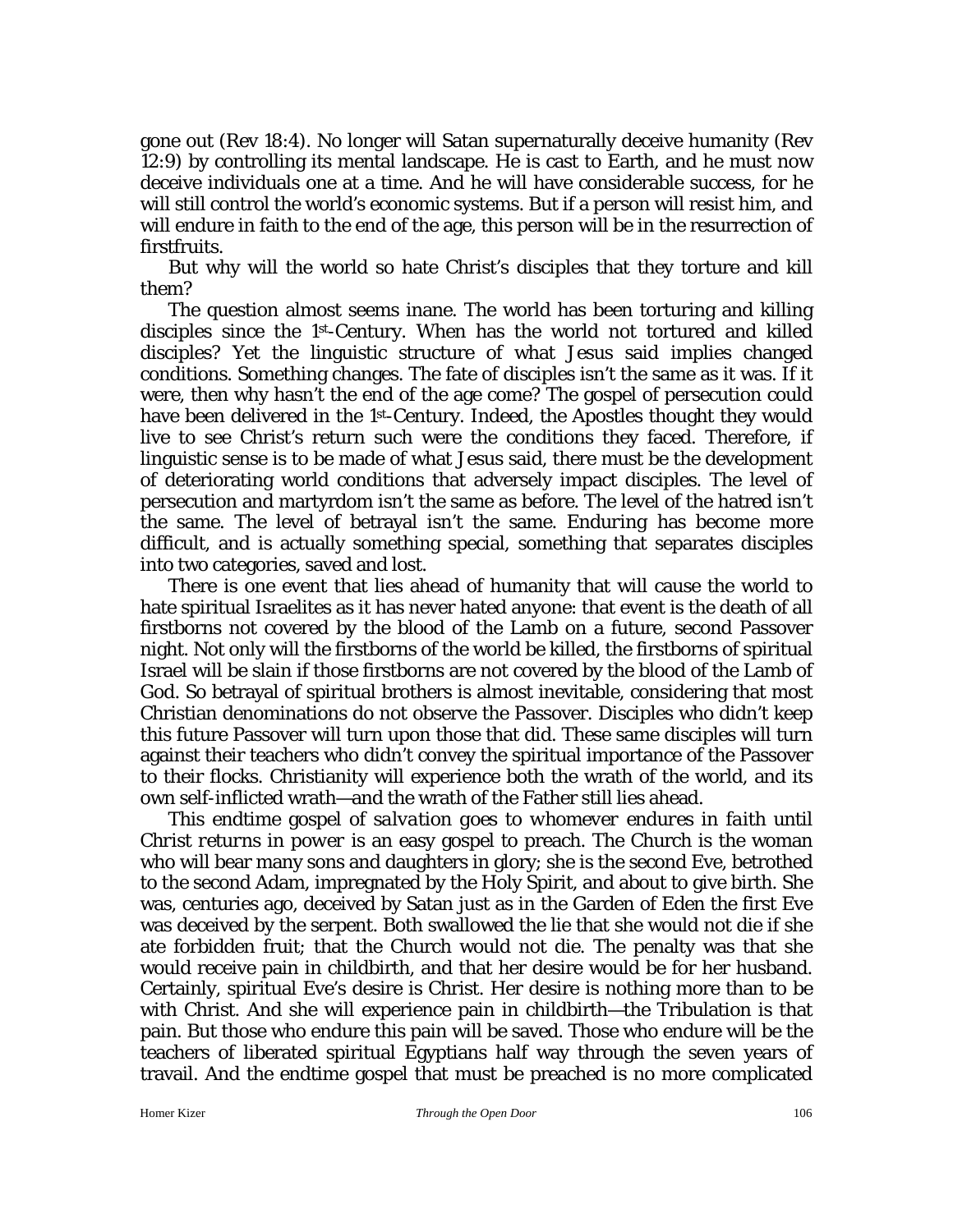than "endure and be saved." A person has no immortal soul. A person doesn't receive eternal life except as the gift of God. A person won't be raptured until glorified at Christ's return. The Church goes nowhere. Christians will be here on earth experiencing their own spiritual birth pains, because they haven't believed God unto obedience. Their desire is Christ, but they don't want to be ruled by Him. So, guess what, they will learn to be ruled by Him, or they will accept the mark of the beast. They will not have endured, and they will go into the lake of fire.

Indeed, the endtime gospel is easy to teach, but most of the Church will not believe it. And apparently, a half of that remaining third of humanity will not bear spiritual fruit and will join the rebels in the lake of fire.

Jesus' parables suggest that only twenty percent of the Church will be in covenant with Him when He returns, so enduring really becomes much more important than just desiring Christ. Enduring begins with believing in faith unto obedience then continues on to teaching others to believe unto obedience. And this gospel hasn't been preached since Jesus sat on the Mount of Olives.

But after most of twenty centuries, the gospel that will bring this age to a close has begun going to the world.

\* \* \*

April 11, 2003

#### Commentary — From the Margins *Who Rides the Beast?*

A plethora of Protestant theologians will, without hesitation, assert that the woman "clothed in purple and scarlet, and adorned with gold and jewels and pearls, holding in her hand a golden cup full of abominations and the impurities of her fornication" (Rev 17:4 NRSV used throughout) is the Catholic Church. For five centuries, these theologians have linked spiritual Babylon and the Roman Church, as they found in the papacy evidence of Satan reigning over the Body of Christ.

The Pope, himself, became the embodiment of evil. Any ecumenical spirit that might have existed was burned at the stake, with a bag of gunpowder hung from its neck, as the great schism leaped centuries, swung on its axis, and stands to this day between the Roman See and the Church's protesting daughters. And no image better personifies that schism than the great whore of Babylon.

One theological construct more than any other keeps the schism separating the Roman Church from her daughters from being bridged: that construction is the elevation of Mary, mother of Jesus of Nazareth. And it is the role of Mary as the shadow of a spiritual reality that I wish to examine in this season when Christianity again remembers the crucifixion and resurrection of Jesus; for it isn't a fallen *Mary* who rides the seven-headed beast. It isn't the Roman Church, or any other religious organization as formulated today.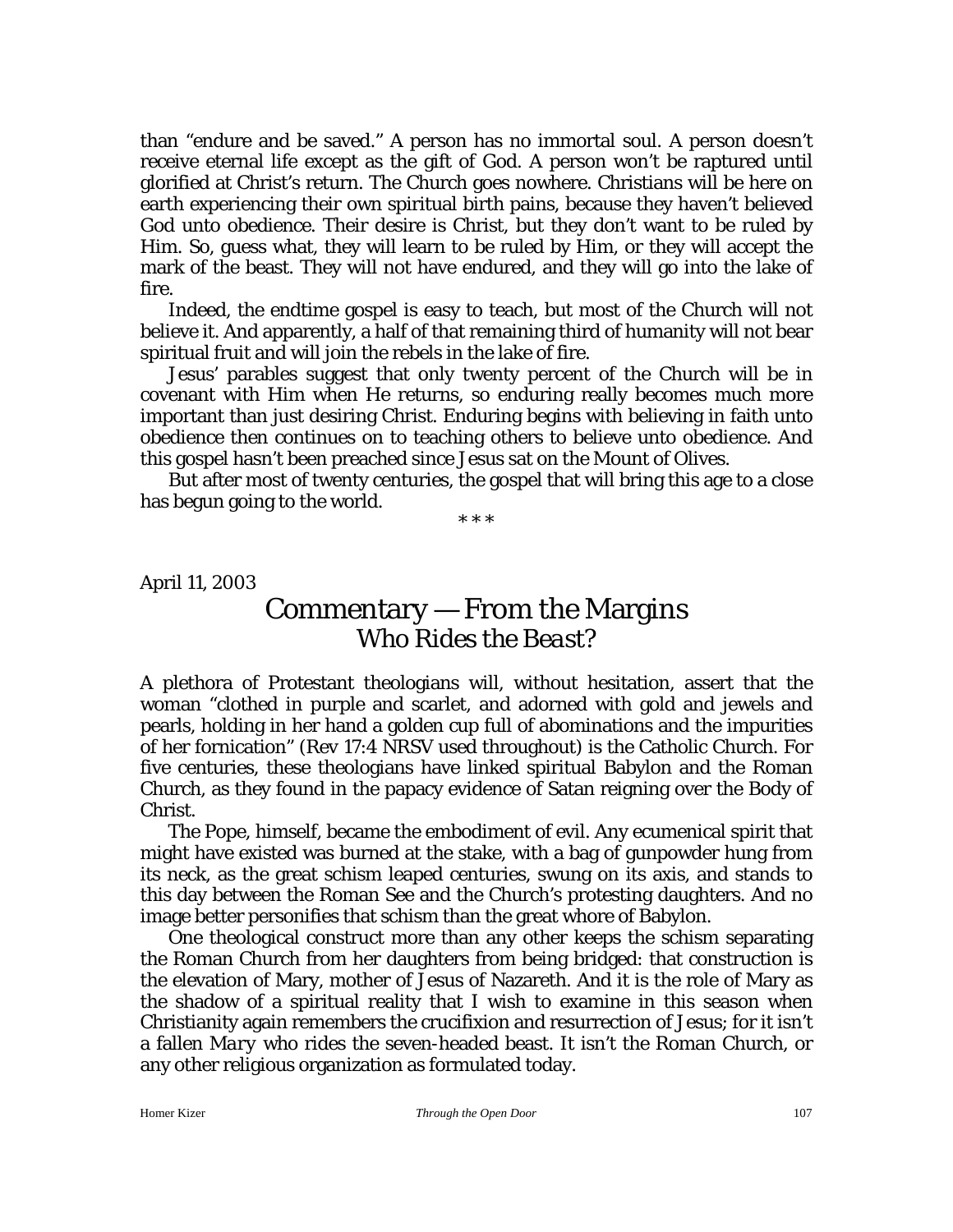The great whore will be the derivative Christendom created from the liberation of spiritual Israel at a future second Passover. She will consist of those self-identified Christians who either remain in spiritual Babylon after being liberated, or who choose to return to spiritual Babylon by accepting the mark of the beast (*chi xi stigma*). The blood of martyrs on which she becomes drunk isn't blood shed in the 1st or 2nd or 3rd Centuries, but the blood of the saints martyred during the Tribulation. The Apostle John sees her in vision during the second half of seven years of tribulation. The liberation of spiritual Israelites from their present mental paradigms occurs during the first half.

The Christian Church is the born-of-Spirit nation of Israel, created when the law or covenant that divided the circumcised from the uncircumcised was abolished. Arguably, it began when Jesus sent forth the seventy, saying to them that *the harvest is plentiful but the laborers are few*. Traditionally, it began on that day of Pentecost when the one hundred twenty were filled with the Holy Spirit, and three thousand disciples were added to the Body of Christ. In actuality, it began when the glorified Christ returned to earth the day of His ascension and breathed on ten of His disciples, saying, *Receive the Holy Spirit*  (John 20:22–23).

The Church becomes the second or spiritual Eve, created from the wound in the side of the second Adam. The Sinai covenant, the law by which circumcised Israel had been made a holy people (Ex 19:5–6), was abolished with the death of the Covenantor, *Yah* of *YHWH*, born of Mary as the man Jesus of Nazareth. Spiritual Israelites became the holy nation and royal priesthood (1 Pet 2:9) that was in covenant with God the Father. While *Yah* of *YHWH* was physical Israel's *Elohim* (Ex 20:2) and was the Creator of life and of the physical universe (John 1:3–4), *Yah* of *YHWH* (*Theos*), when born as flesh (John 1:14) and when again glorified as God has a God (*Theon*), who was not previously known to physical Israel. God the Father is spiritual Israel's God (John 20:17).

The problem theologians have had for the past two millennia is seeing the parallel between two creations, one physical, one spiritual. The physical creation is the shadow of the spiritual, or at least, that portion of the physical creation that has been recorded in Holy Writ is the shadow of the spiritual creation that begins with the birth of Jesus of Nazareth. For theologians to understand biblical prophecies, they must see the typology present in what has been included and excluded in Holy Writ. For example, Moses was the mediator of the Sinai covenant. *YHWH* instructed him, when asked the name of the God of these Israelites' ancestors, to say that the singular, *I AM*, had sent him. He was not to say that *Elohim*, or *YHWH*, both linguistic icons plural in construction, had sent him. Rather, he was to use an icon that can only be singular in construction. (*Elohim* is plural although usually singular in usage. *YHWH* is always singular in usage, but in actuality, is plural, revealing both *Theon* and *Theos* and their Breath—the "h" or apostrophe in *Elohim* also reveals the Breath/*Pneuma* of both entities). So when the Sinai covenant is given, the physical shadow has circumcised Israelites receiving the spoken law of God, and accepting a covenant that promises material blessings for obedience, this covenant mediated by Moses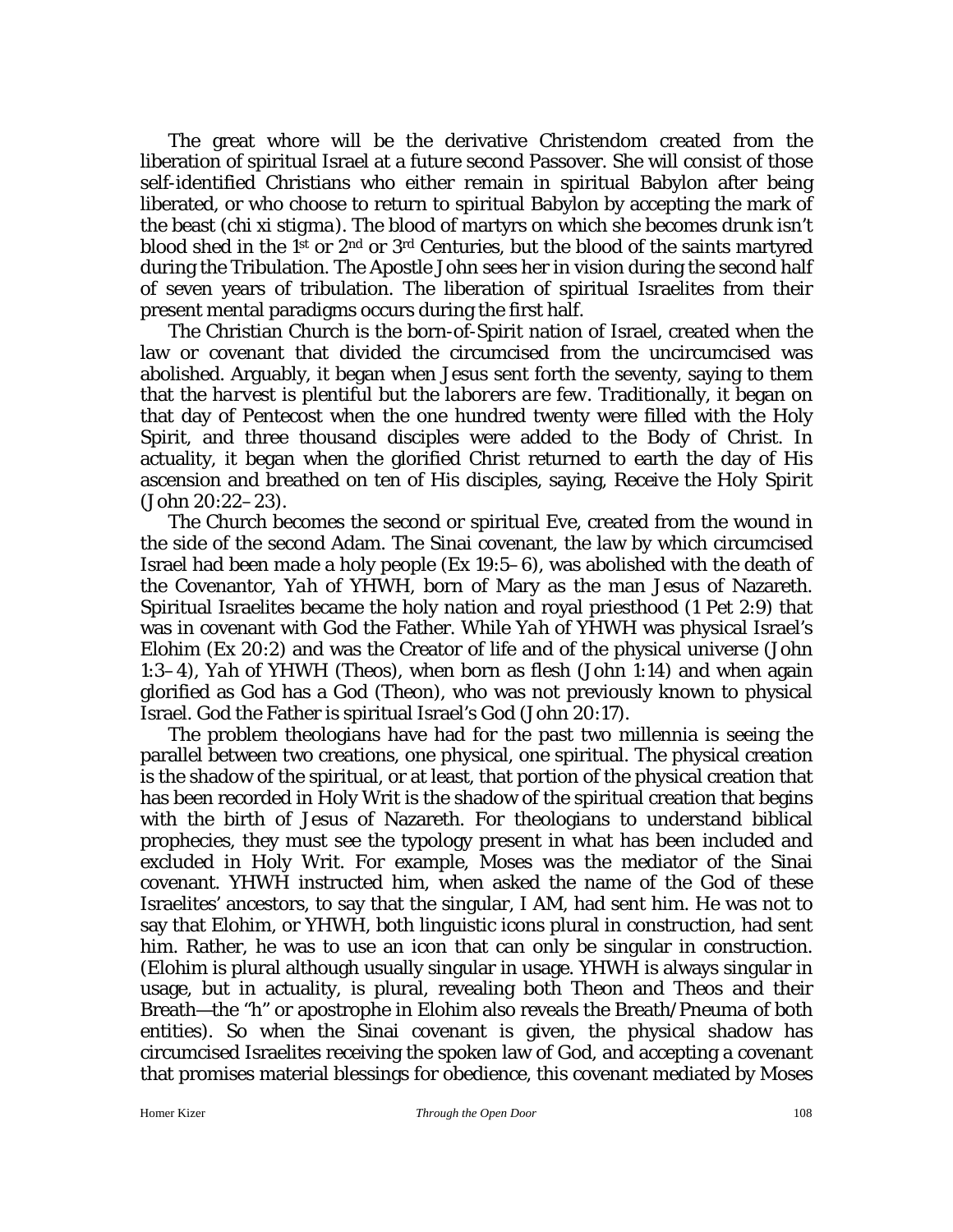as the intercessor for *I AM*. The spiritual reality of what the Sinai covenant foreshadows has all people receiving the laws of God by having these laws written on their hearts and mind when hearts are circumcised by the Holy Spirit/*Pneuma*, with the glorified Christ as their intercessor with God the Father. The Sinai covenant corresponds to the new covenant to the extent that hearing the spoken Living Words of *YHWH* corresponds to receiving the Holy Spirit, or Breath of God. Moses corresponds with the glorified Christ, and *I AM*  corresponds with God the Father. Likewise, the first physically created first man is Adam; the first spiritually-created first man is Christ Jesus. There was a first Eve, who believed the lie of the serpent when told that she would not die; there is a second or spiritual Eve, who believes Satan's lie that humanity had an immortal soul. Physical Israel rejected *YHWH* and asked to be ruled by a king. Spiritual Israel rejected the Father and asked to be ruled by the spiritual power behind the Roman Emperor. Because physical Israel profaned God's Sabbaths and would not keep His laws, *YHWH* sent first the house of Israel, then the house of Judah into national captivity. Because spiritual Israel profaned God's Sabbaths and would not keep His laws, God the Father sent first the spiritual house of Israel (Arian Christianity), then the spiritual house of Judah (Trinitarian Christianity) into spiritual captivity. Then, as a remnant of circumcised Israelites under Ezra left Babylon to rebuild the temple in Jerusalem, a remnant of spiritual Israel left spiritual Babylon to rebuild the temple of God in spiritual Jerusalem, which doesn't have geographical coordinates, but theological doctrines. So everything recorded in Holy Writ prior to Jesus of Nazareth's baptism is the shadow of a spiritual reality, such is the tightness of the inspired typology, with spiritual Babylon the mental landscape by which Satan has deceived the whole world (Rev 12:9).

Everything physical has been raised a level in the spiritual creation: whereas the focus of biblical prophecies given under the old covenant was the world's physical geography and geopolitics, the focus of endtime prophecies is the spiritual landscape of the world. The prophecies of Isaiah, Jeremiah, Ezekiel are primarily about physical nations and peoples—Israel, Tyre, Babylon, etc.—and these prophecies were fulfilled. But these prophecies retained spiritual fulfillments, many of which have come to pass without theologians recognizing what occurred because these theologians are, themselves, reading Holy Writ from the perspective of living in spiritual Babylon. Their mental landscapes are occupied territory, for a truly deceived person does not, and indeed, cannot realize he or she has been deceived until the person escapes from enemyoccupied mental landscapes.

Reasoning becomes circular. Catch-22 logic abounds. And the Christian Church spiritually corresponds to the nation of Israel in Egyptian bondage, with Satan being the reality that Pharaoh typified. Spiritual Israel will be liberated from the mental landscapes of spiritual Babylon on a future second Passover night. This should be good news for every Christian, but most of spiritual Israel will not take the Passover, will not place themselves under the blood of Christ as instructed to do so by both Jesus and the Apostle Paul. They will instead take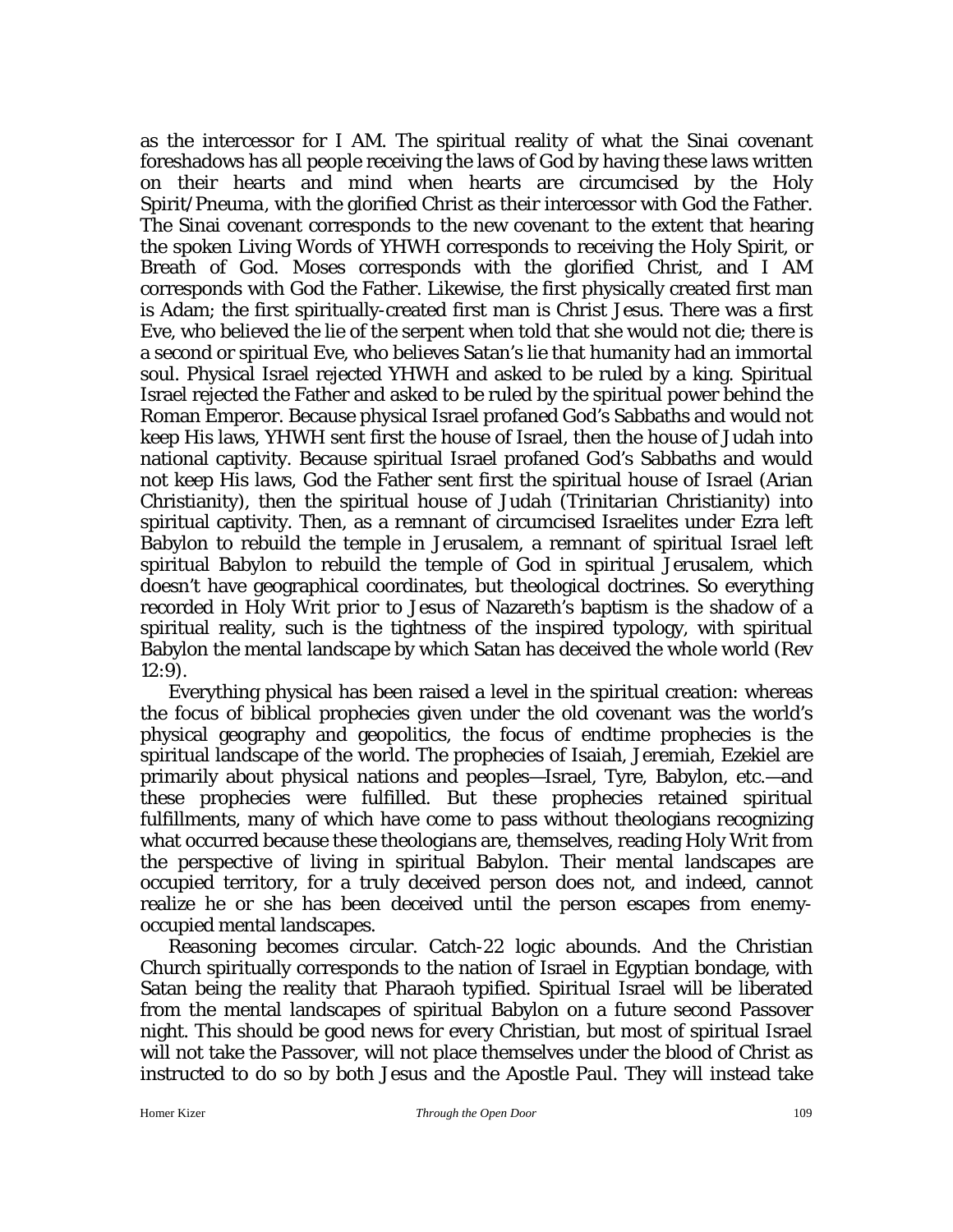communion however and whenever they choose. As such, when the firstborns of spiritual Babylon are killed, so will be the firstborns of spiritual Israelites who have determined for themselves when and how they will take the Passover.

When firstborns are slain, the great horn of the spiritual king of Greece will be broken, for this first king (a spiritual being) has already rebelled against *Elohim*, and will never again place itself under Christ/*Theos*. Today, the spiritual king of Greece as the he-goat of Daniel chapter 8 is trampling the spiritual king of Persia/Babylon. The shadow of this trampling is the success of Alexander the Great. The physical manifestation of this spiritual warfare is America's success in Iraq. The mental landscape of the United States and Britain will be imposed upon the mental landscapes of ancient Persia. Victory won't consist of physically occupying the land as Alexander did, but of mentally occupying the spiritual landscapes of that geographical region. The democratic ideals of the spiritual king of Greece will replace the ideals of the spiritual king of Persia. Spiritual Babylon will have a new king, but one that is still subservient to Satan.

When the great horn of the spiritual king of Greece has been broken, four lesser horns or demons will arise. Two of these four horns will make war on each other. They are the king of the North and the king of the South. And these horns are supernaturally broken halfway through seven years of tribulation. If they were not broken, humanity would not survive. So many saints are martyred prior to the doubled day 1260 that if Christ didn't then crush these two warring kings with their coalitions that militarily surround and occupy a portion of Jerusalem, humanity would exterminate itself (i.e., in religious parlance, *if these days were not shortened, no flesh would be saved alive*).

The gospel or good news of the kingdom of God that must be taken to the world prior to when the end of the age can come is that despite the martyrdom of the Tribulation, despite the betrayals, the lawlessness, the love of many growing cold, those individuals who endure will be saved (Matt 24:9–13). All of humankind will be born of Spirit on Day 1260, for on this day the world is baptized in Spirit. Enduring requires, though, not accepting the mark of the beast.

*Elohim* [plural] said, on the sixth day, *Let us make humankind in our image*  (Gen 1:26), but Adam was created on day one from red mud by *Elohim* [singular]. The creation of many spiritual heirs of God involves creating a taxonomical hierarchy that begins with making the first Adam an air-breathing being (1 Co 15:45). The first Eve was created from a wound in Adam's side, and she swallowed the serpent's lie that she would not die, but would become like *Elohim* if she ate the fruit of the tree of the knowledge of good and evil. She ate, and she gave the fruit to her husband. He also ate. They then hid from their Creator, who pronounced judgment upon them and expelled them from Eden. And as promised by their Creator, they both died. But humanity derives its air-breathing life from being the offspring of this first Adam and this first Eve, who were not then created in the likeness of God.

While the creation of many spiritual heirs began with the physical creation of Adam, this creation has a second stage prior to the actual glorification of heirs.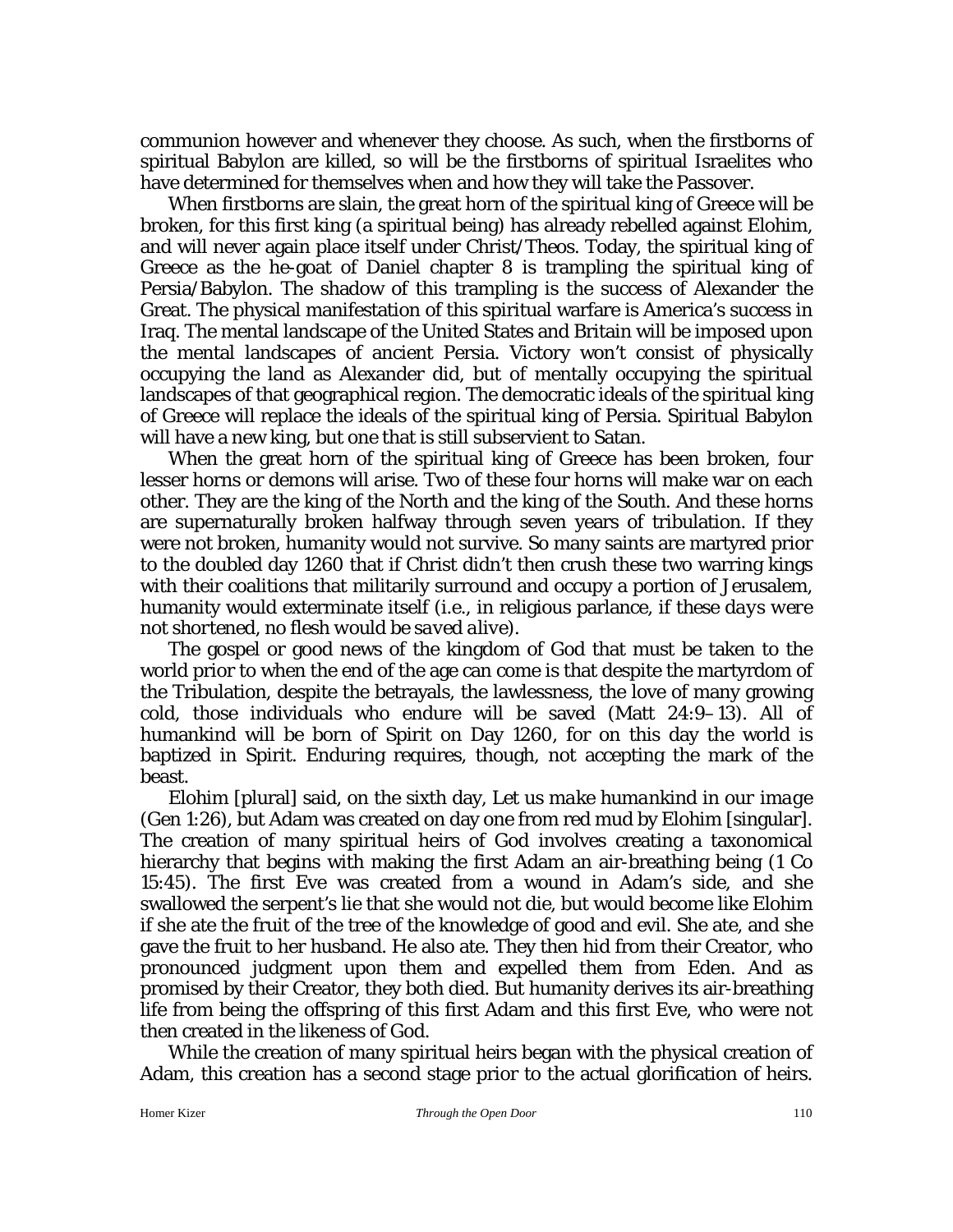The Apostle Paul writes, "The first man was from the earth, a man of dust; the second man is from heaven. As was the man of dust, so are those who are of the dust; and as is the man of heaven, so are those who are of heaven. Just as we have borne the image of the man of dust, we will also bear the image of the man of heaven" (1 Co 15:47–49). Christ Jesus is this man of heaven, the second Adam.

The Church, created when the glorified Jesus breathed on His disciples (John 20:22–23), is the second Eve. This spiritual Eve, though, doesn't conceive children through spiritual intercourse with her husband. Rather, she conceives children when she is immersed in the Breath of God, or in the vernacular of Christianity, when she is baptized by the Holy Spirit on that day of Pentecost when three thousand are added to the Body of Christ. She is a sexual virgin, just as was Mary, mother of Jesus.

Mixing metaphors is, for writers, a cardinal sin. Mixing analogies when explicating Scripture is also problematic unless the text clearly does this mixing— Paul assures disciples that they will bear the image of Christ. Disciples, when glorified, will be like Christ is now. Heirs are not of some lesser kind or species, but are descendants of those to whom they are heirs. Angels are not heirs of *Elohim*. They are ministering spirits. They are not family members even though they presently have higher status than humans; thus, since glorified humans will be like Christ is now, their spiritual conception and gestation will also be analogous to Christ's. But the analogy of Jesus as the second Adam breaks down when Jesus doesn't eat the forbidden fruit; rather, he overcomes the spiritual serpent, Satan. Jesus remains in spiritual Eden; He remains in the garden of God. Spiritual Eve, though, does not. Just as the first Eve believed the serpent's lie that she would not die, the second Eve swallowed Satan's lie about humanity having an immortal soul, thereby not dying at death but living on in an altered state, fully conscious of its surroundings.

Because the analogy of Jesus being the second Adam seems to break down when He defeats Satan, a second analogy is merged with the first. That analogy is the role Mary shadows. Matthew writes, "Now the birth of Jesus the Messiah took place in this way. When his mother Mary had been engaged to Joseph, but before they lived together, she was found to be with child from the Holy Spirit" (1:18). The Church is identified as the Bride of Christ—this second Eve is betrothed to Christ, but the wedding doesn't take place until Christ returns as the Messiah. The Church has the same relationship to Christ today as Mary had to Joseph. The Church has conceived many sons and daughters who are not yet glorified. Their conception was by the Holy Spirit, and began on that day of Pentecost when three thousand were added to the Body; so the Church is the spiritual reality of the physical shadow that Mary, mother of Jesus, cast in history.

When Joseph was going to quietly put Mary away because of her pregnancy, "an angel of the Lord appeared to him in a dream and said, 'Joseph, son of David, do not be afraid to take Mary as your wife, for the child conceived in her is from the Holy Spirit'" (Matt 1:20). Mary's pregnancy fulfilled the prophecy of Isaiah, *Look, the virgin shall conceive and bear a son, and they shall name him Emmanuel*. But the angel told Joseph that he was to name the Messiah Jesus,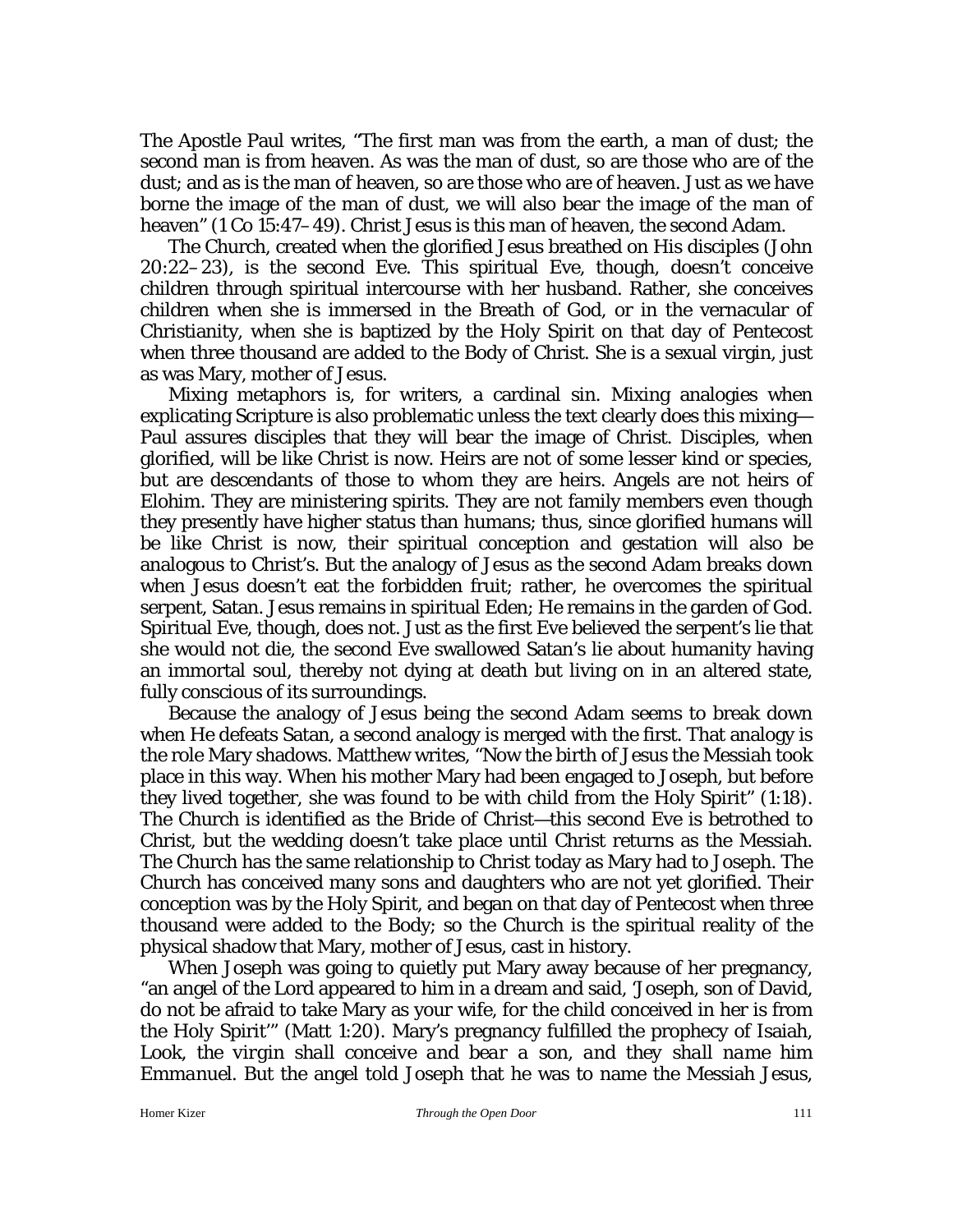which is a Greek transliteration of the Hebrew name Joshua. The child wasn't to be named Emmanuel, so let's look at the name Emmanuel, meaning "'God is with us'" (Matt 1:23). As a description of Jesus, the name applies: Again, Jesus was *Theos*, the Creator of Adam and of everything physical (John 1:1–2). As such, He was *Yah* of *YHWH*, Israel's *Elohim*. So He was literally God made flesh, dwelling with humanity. But the primary referent for the name *Emmanuel* isn't God, but "us." The meaning of the name implies discipleship, implies the presence of *Elohim* being with disciples. As such, the name *Emmanuel* introduces the analogy of Mary being a type, or the shadow of the Church.

Joseph was told not to be afraid to take Mary as his wife. Today, we should not be afraid to identify the spiritual *Mary* as the future Bride of Christ. And the question of whether analogies should be mixed enters the discussion: the second Eve eats the forbidden fruit of taking to herself the knowledge of good and evil. She has been driven from the garden of God. *Elohim* pronounced judgment against her, that judgment being that she shall desire her husband, the second Adam, and she shall have pain in childbirth. Indeed, her desire is for Christ, and she will experience the pain of living through seven years of Tribulation. She will experience the hard labor pains of childbirth after she delivers children (Isa 66:7- 8). The spiritual *Mary* also gives birth to spiritual sons and daughters. Both analogies work equally well when the Messiah marries His Bride.

Neither a spiritual Eve nor a spiritual *Mary* exists apart from the disciples that comprise the Church. Metaphors exist only until examined closely. Again, the reality of what physical Israel in Egypt foreshadowed is spiritual Israel in spiritual Babylon, subject to Satan as the spiritual type of the Egyptian Pharaoh. It is easy to see how the second Eve is deceived and in spiritual bondage to Satan, who deceives the world (Rev 12:9); no caveat is given for spiritual Israel, or for anyone else. Only the man Jesus defeated Satan. So only to the extent that a person possesses the mind of Jesus is a person free from being deceived. Thus, spanning analogies, if Joseph was told not to be afraid to take Mary for a wife, and if Joseph is a type of the spiritual Bridegroom, then Christ isn't afraid to take the spiritual *Mary* as a wife—and if Christ will accept the spiritual *Mary* as His Bride, and if judgment has been given to Him to determine which disciples shall be in the resurrection to life and which in the resurrection to condemnation (John 5:29), then it can be presumptive of us to label any disciple as not genuine. We can judge fruits; we can judge the Church (1 Co 5:12). We can identify where there is an abundance or a want of spiritual fruit being manifest in a person's life. But we cannot say who is, or who isn't genuine unless the matter is established beyond doubt. Paul says schisms will separate those who are genuine from those who are not, but when schisms cut across schisms (and have for two millennia) after all of spiritual Israel was sent into spiritual captivity, identifying genuine Israelites from Egyptians becomes a task worthy of God. All self-identified Israelites must be presumed genuine until they prove themselves not so. This is the key: the self-identified Christian must prove him or herself false. Therefore, a Mormon, a Catholic, and a Baptist stand equally tall before Christ though not before each other. Each is a spiritual Israelite living in Babylon; each is part of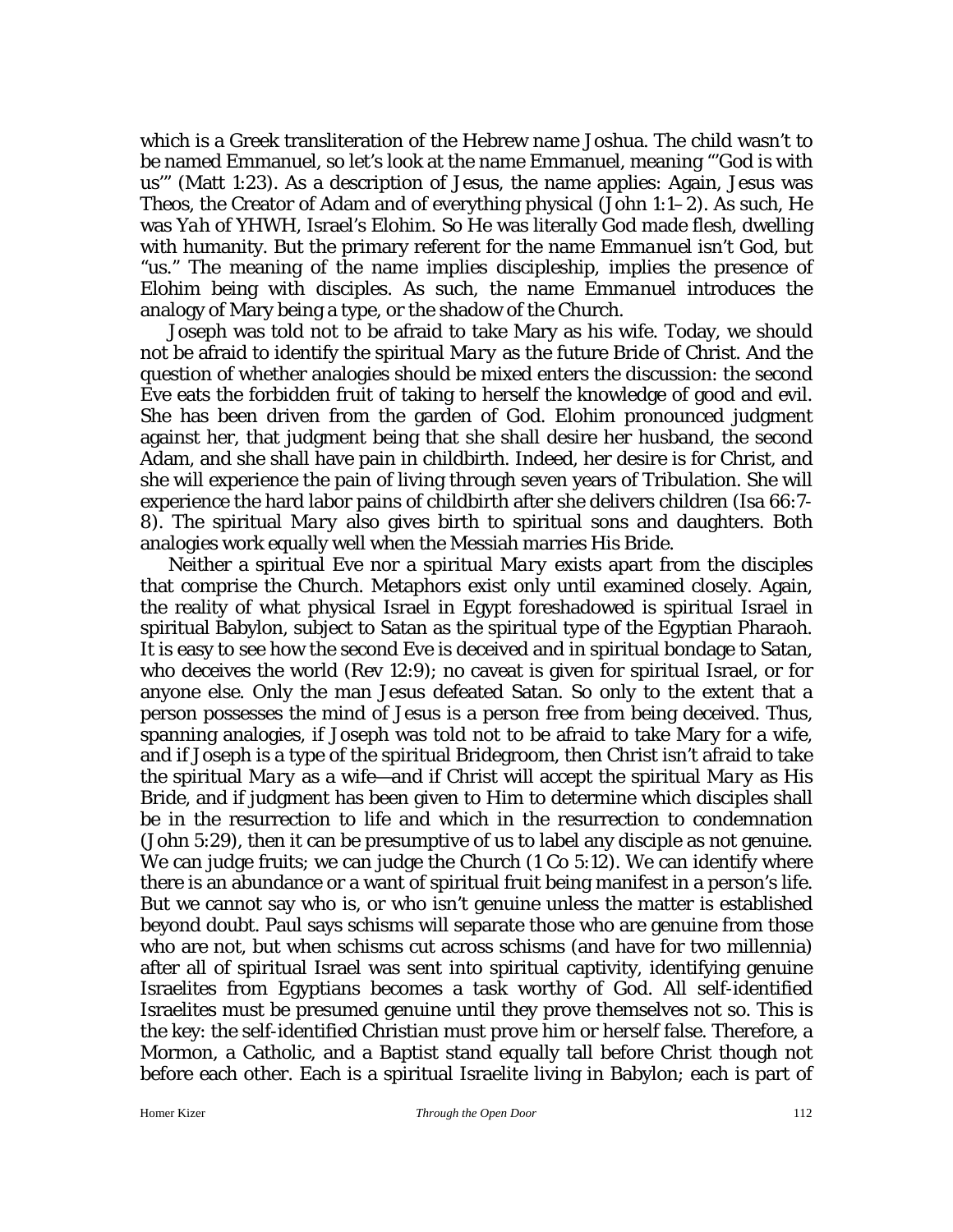spiritual Eve/*Mary*; each will be mentally liberated on that future night of the second Passover. The two witnesses of Revelation chapter 11 are the spiritual reality of Moses and Aaron, and it is these two witnesses who will lead spiritual Israel out of Babylon and into the wilderness where God the Father will again feed His holy nation with manna (John 6:53–58), while showing Israelites His Sabbaths. The work of the remnant of Israel that has already left Babylon is to rebuild the temple of God, and the walls of spiritual Jerusalem—this is the work of the Church in Philadelphia.

Again, Christ will make the determination of which spiritual Israelites are genuine when all of spiritual Israel is liberated at a second Passover. Those who are genuine will live by faith. Those who are not will eventually accept the mark of the beast. It is these false Israelites who constitute the fallen woman that rides the beast; they are the great whore. And they will have expelled the genuine saints from the Church they represent.

The mental paradigms that form the social constructs upon which humanity recognizes "reality" are the production of the spiritual powers reigning in Babylon.

Because the early Christian Church rejected keeping the laws of God which the Holy Spirit wrote on the hearts and minds of disciples as a condition of being spiritually circumcised; and because the early Christian Church profaned the Sabbaths of God; and because the early Christian Church did not believe that eternal life was a gift of God, God the Father drove the early Christian Church out of His garden. The Father sent the early Church into spiritual captivity—and that captivity has been continued through historical exegesis. Again, the mental landscapes of "Christian" theologians have been and continue to be enemy occupied territory. And a person's thoughts are derivatives of the social constructs upon which the person recognizes reality. Until a person is mentally liberated, the person is a spiritual slave of the king of Babylon, Satan himself. The person is deceived, and has no hope of becoming undeceived until drawn or liberated by the Father from mental bondage. The person is as a chess piece manipulated by Satan. The person can tire of being black, or of being white, and can change sides of the board, but the person cannot leave the game until God the Father draws the person. The good news of the endtime gospel is that liberation will shortly come, and the liberated person who endures to the end will be saved (i.e., will be part of the first resurrection). The downside of this good news is that there will be martyrdom and betrayal, that enduring will not be easy. There will be no pre-Tribulation rapture of the Church. Saints must live by faith; they must not return to mental or physical slavery by accepting the mark of the beast.

The great whore isn't the Roman Church, or any other singular entity. She is the woman who accepts the tattoo of the Cross (*chi xi stigma*) on her hand or forehead. She consists of two-thirds of the holy ones or the seventy percent who won't be ruled by Him (Luke 19:27). She is a fallen *Mary*. And she doesn't exist until after spiritual Israel has been liberated from bondage to Satan, the king of Babylon (Isa 14:3–21). Until then, only Christ knows what is in the hearts and minds of self-identified disciples; for part of Satan's deception is concealing the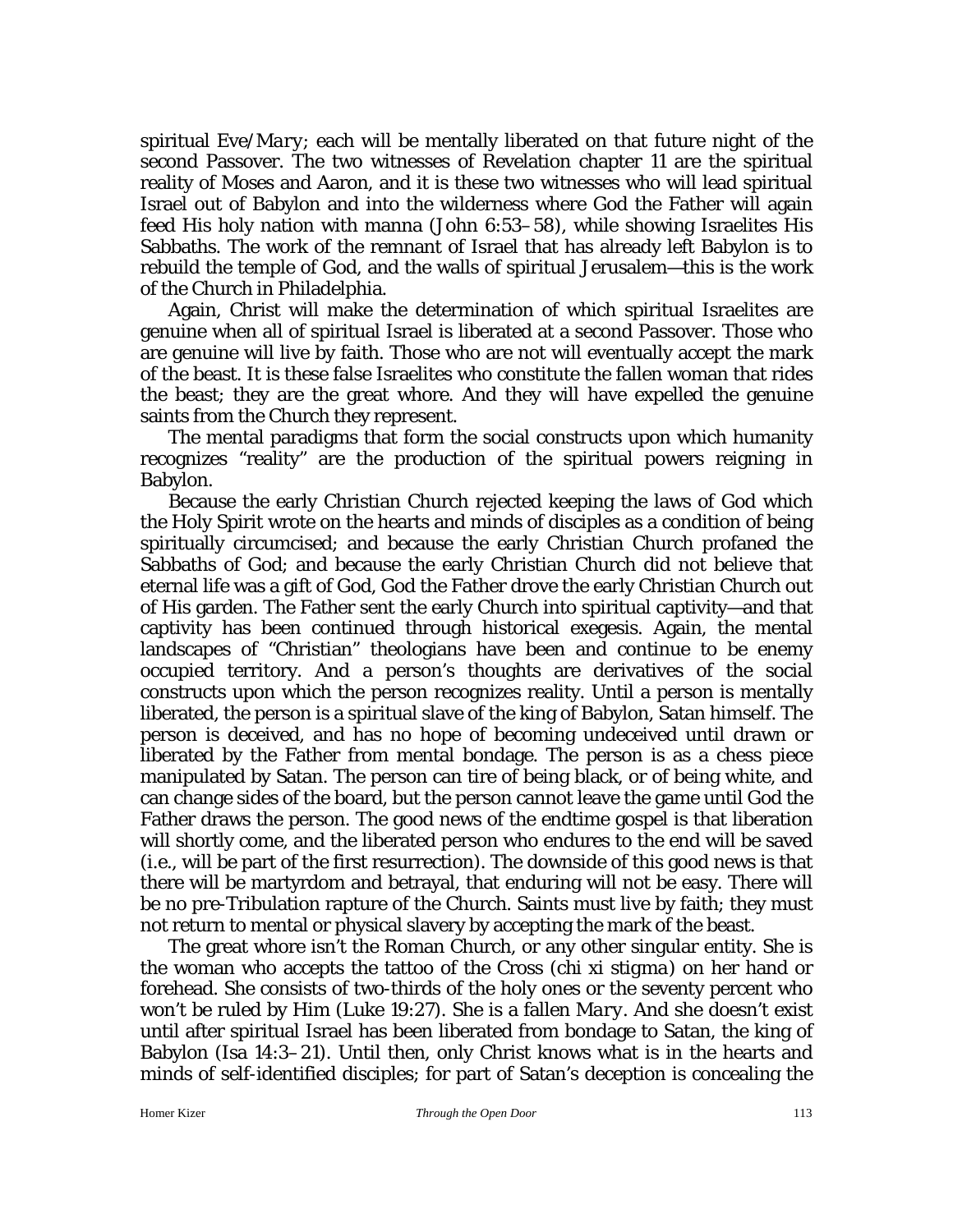law of God from drawn disciples through the reassignment of linguistic objects to icons. But when liberated from spiritual bondage, genuine disciples will manifest themselves through their obedience to Christ. The Bride and the whore will part company, with the whore betraying and slaying many genuine disciples. Again, the endtime gospel that must be proclaimed to the world is that those disciples who endure to the end will be saved. They are the face of the Bride. \* \* \*

July 2, 2007

### Commentary — From the Margins *The Imprecise Linguistic Referent: The Law of Moses*

\_\_\_\_\_\_\_\_\_\_\_

But some men came down from Judea and were teaching the brothers, "Unless you are circumcised according to the custom of Moses, you cannot be saved." And after Paul and Barnabas had no small dissension and debate with them, Paul and Barnabas and some of the others were appointed to go to Jerusalem to the apostles and the elders about this question. … When they came to Jerusalem, they were welcomed by the church and the apostles and the elders, and they declared all that God had done with them. But some believers who belonged to the party of the Pharisees rose up and said, "It is necessary to circumcise them and to order them to keep the law of Moses. (Acts 15:1*–*5) \_\_\_\_\_\_\_\_\_\_\_\_\_

What is the Law of Moses? Many Christian theologians have created arguments to "prove" that disciples of Christ Jesus are not under the law of Moses, but none of these arguments identify the substance of, or location of this allegedly abolished law. Rather, the arguments are usually against the Sinai covenant, made on the third day of the third month of the year in which Israel left Egypt. So is the Law of Moses the Sinai [Horeb] covenant (Ex chaps 19*–*24)? Or is the Law of Moses the Moab covenant (Deut chaps 29*–*32)? Or is the law of Moses the covenant God made with Israel on the day that He led this nation out of Egypt the Passover covenant (Ex chaps 12*–*14)? And where is circumcision found in the Law of Moses? Where, on Israel's journey between the Sea of Reeds [the Red Sea] and the River Jordan, does Moses or God through Moses command Israel to be circumcised?

The Law of Moses is a vague linguistic phrase that refers to everything Moses wrote. It can be nothing else; thus, it is the Torah, five books that represent the testimony of Moses. And within the Torah, Moses is the mediator of three covenants between God and Israel, not one. In addition, God tells Moses on at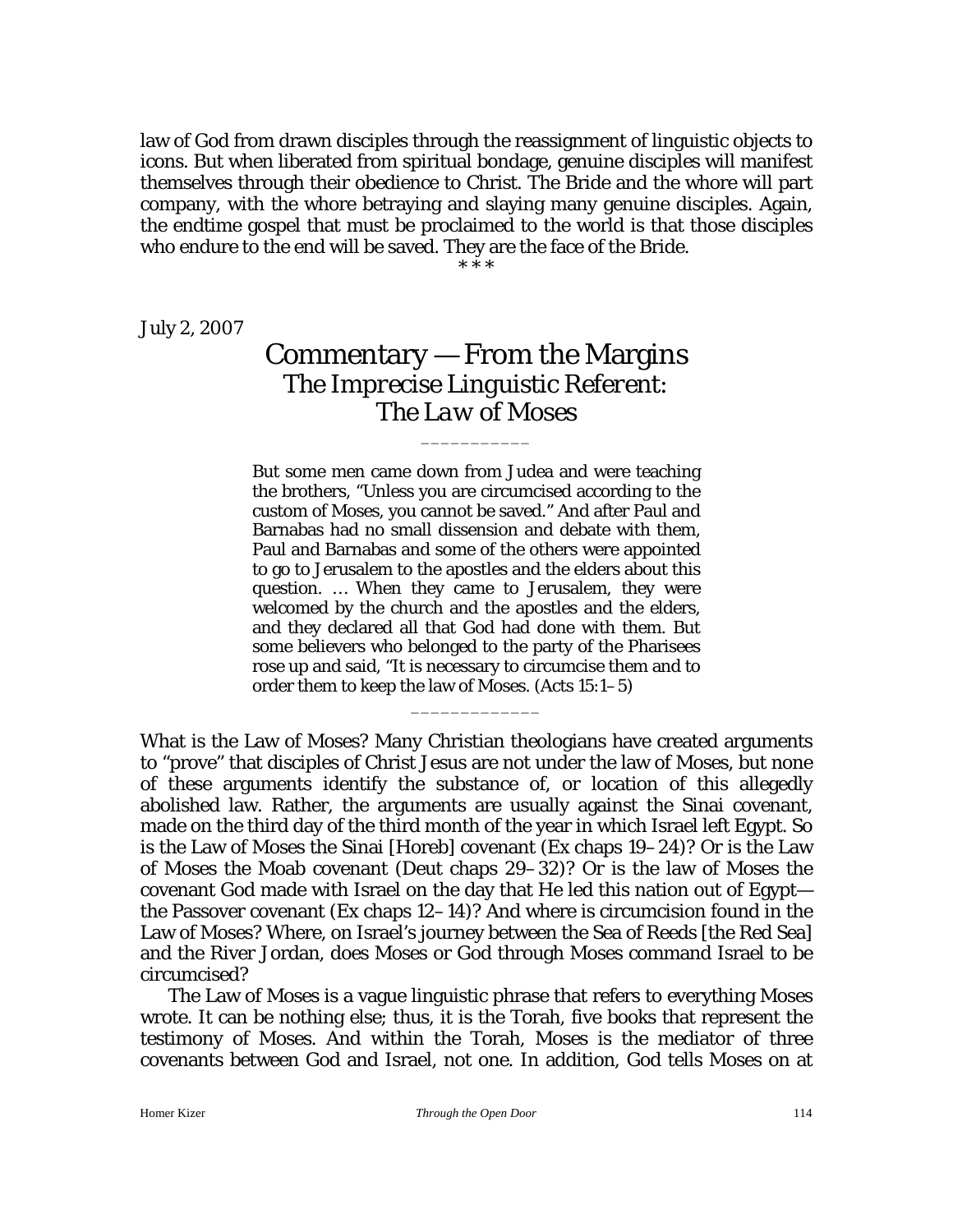least two occasions that He will make of Moses "'a nation greater and mightier than they [Israel]'" (Num 14:12; Ex 32:10). On both occasions Moses implored God not to destroy Israel and make of him a great nation. Both times God deferred His wrath; nevertheless, His intention to make of Moses a mighty nation stands unaltered for three and a half millennia, for Jesus said, "'But if you do not believe his [Moses'] writings, how will you believe my words'" (John 5:47). Thus, to hear Jesus' words and to believe the One who sent Him and thereby pass from death to life (*v.* 24) is to believe Moses' writings; for Moses is the house that *Theos*, the God of Abraham, Isaac, and Jacob (Matt 22:32), built (Heb 3:3*–*4) when He led Israel through the wilderness of Sin/Zin.

The *Theos* of Abraham, Isaac, and Jacob is the *Logos* who, in the beginning, was with God [*Theon*—θεόν] and who was God [*Theos*—θεὸς] (John 1:1–2). This *Theos* came as His Son, His only (John 3:16), to be born as the man Jesus of Nazareth (John 1:14). He became the Son of the Father [*Theon*] when the divine Breath of the Father [πνεῦμα θεοῦ] descended upon Him as a dove (Matt 3:16– 17) and gave the man Jesus a second birth, and this only Son of *Theos* came to reveal the Father to those whom the Father has made spiritually alive through receipt of His divine Breath after the pattern through which Jesus fulfilled all righteousness (Matt 3:15).

The world does not know the Father (John 17:25), whom Jesus has revealed to the firstfruits in an age quickly drawing to a close. Nor does the world know Christ Jesus, the beginning and the end (Rev 22:13) that was concealed by the creation (Eccl 3:11). But those whom the Father has raised from the dead—they were spiritually dead even though they were physically living (John 5:21) —know Him because the man Jesus made the Father known to His first disciples who, by their testimonies coupled to the testimonies of Moses and the Prophets, reveal what could not be known through observation or measurement.

In the beginning were two who functioned as one as if married: "Then God said, 'Let us make man in our image, after our likeness'" (Gen 1:26); "So God created man in his own image … male and female he created them" (*v.* 27); "Therefore a man shall leave his father and his mother and hold fast to his wife, and they shall become one flesh" (Gen 2:24). These two who were in the beginning are disclosed in the Hebrew linguistic icons used for God: *Elohim* and the Tetragrammaton *YHWH*. In Hebrew, the word or linguistic icon for /God/ is *El* as in *El Shaddai* or "God Almighty" (from Gen 17:1). *Elohim*, now, is the regular plural [the "*im*" or "mem" ending] of *Eloah*, the linguistically singular noun, and *Eloah* deconstructs to /*El*/+ /*ah*/, with the /*ah*/ radical representing "breath," either vocalized or aspirated. Thus, *Elohim* is /*El*/+/*ah*/ + /*El*/+/*ah*/ an undetermined number of times. But the Tetragrammaton gives the multiple: two. For *YHWH* deconstructs to /*YH*/ or *Yah* (see Ps 146:1a; 148:1a; 149:1a in Heb.) and /*WH*/, with the /*H*/ again linguistically representing "Breath." So what is grammatically seen is that the *Logos* who was *Theos*, with His Breath or Spirit, is *Yah*, whom Moses and the seventy saw (Ex 24:9*–*11); for no human being has seen the Father or *Theon* (John 1:18) at any time. And what the creation or eternity [Heb: *olam*] has concealed (Eccl 3:11) is that in the beginning was a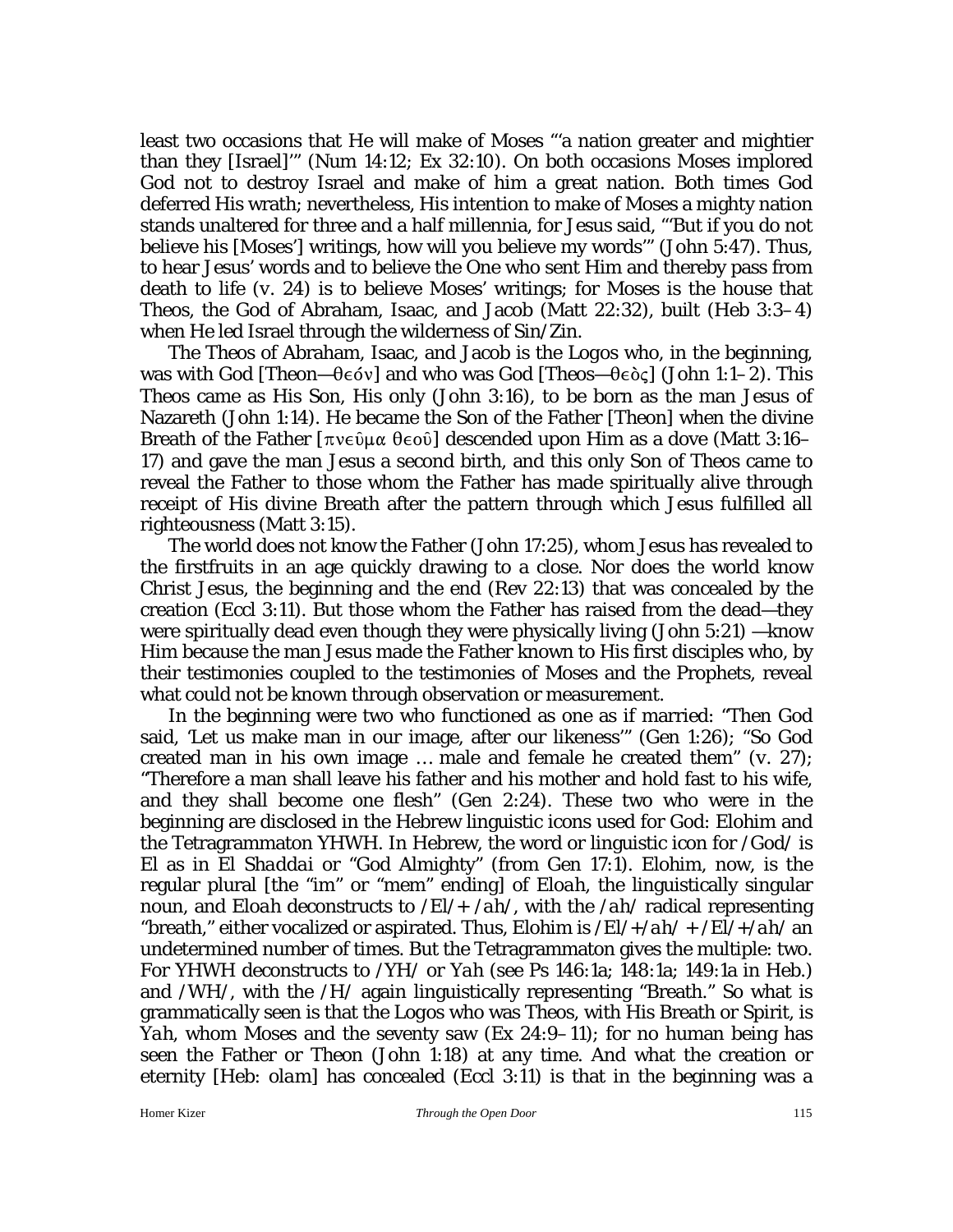marriage that ended with the death of *Theos*, the Helpmate to *Theon*, and in the end will be the marriage of the glorified Son to glorified disciples, who will be in the position of "helpmate" to the One who was *Theos*. The narrative of Scripture begins with marriage and ends with marriage. And the basis for this narrative is found in the Law of Moses.

Circumcision comes from Genesis chapter 17: "When Abram was ninety-nine years old the Lord [*YHWH*] appeared to Abram and said to him, 'I am God Almighty [*El Shaddai*]; walk before me, and be blameless, that I may make my covenant between me and you, and may multiply you greatly'" (*vv*. 1*–*2). Circumcision was the sign of this covenant (*vv*. 10*–*14), its ratification confirmed in the droplets of blood coming when the foreskin is cut away. It is a covenant made in the flesh (*v.* 13) and with the flesh. Its terms call for the circumcised person to walk blamelessly before God, meaning that circumcision causes the man to appear before God covered only by his obedience to God … obedience functions as a spiritual garment that conceals a man's nakedness as the foreskin of the penis physically concealed the head of his penis and hence, his nakedness.

The juxtaposition of a physical skin covering equating to a spiritual covering of obedience has been poorly understood by all of Israel. It is difficult to conceive of obedience as a garment that is put on to cover one's nakedness. Likewise, it is difficult to perceive that Christ's righteousness functions as a garment that disciples put on daily as physically circumcised Israel covered its transgressions of the law through the "daily" or daily sacrifice. But Grace when properly understood is the garment of Christ's righteousness that covers the daily sins of disciples; for all who are "baptized into Christ have put on Christ" (Gal 3:27). And what those believers who belonged to the party of the Pharisees never understood is that the garment of Christ—literally, Grace—covers the transgressions of the new creature born of Spirit, with this new creature being neither male nor female, Jew nor Greek, free nor bond (*v.* 28). All of these physical attributes pertain to the flesh: a man has outdoor plumbing while a woman has indoor. An Ethiopian has a darker tent of flesh than has someone of Nordic heritage. But Grace does not cover the lawlessness of the flesh, which today remains in subjection to sin and death (Rom 7:21*–*25). Rather, Grace covers the transgressions of the new creature, a son of God born of Spirit and domiciled in an outer nature (2 Co 4:16) or tent that is the son of God's earthly home (2 Co 5:1). And it is this son of God over whom sin has no dominion (Rom 6:14), for this son's Father is not the first Adam who lost his covering of obedience when he ate forbidden fruit. Rather, this son's Father is *Theon*, the Most High God.

The tent of flesh into which a son of God is born was before birth-from-above a son of disobedience (Eph 2:2*–*3), consigned to disobedience (Rom 11:32) and not free to keep the law of God (Rom 8:7). Being born again or born of Spirit sets the mind and heart free from disobedience, but until the tent of flesh is liberated from the indwelling law of sin and death (Rom 7:21*–*25), the mind and the heart which "delight in the law of God" (*v*. 22) are at war with the law of sin that dwells in the flesh … the new creature is light in a jar of clay, and the jar will not enter heaven for it is of this world that is passing away (1 John 2:17). It, too, will pass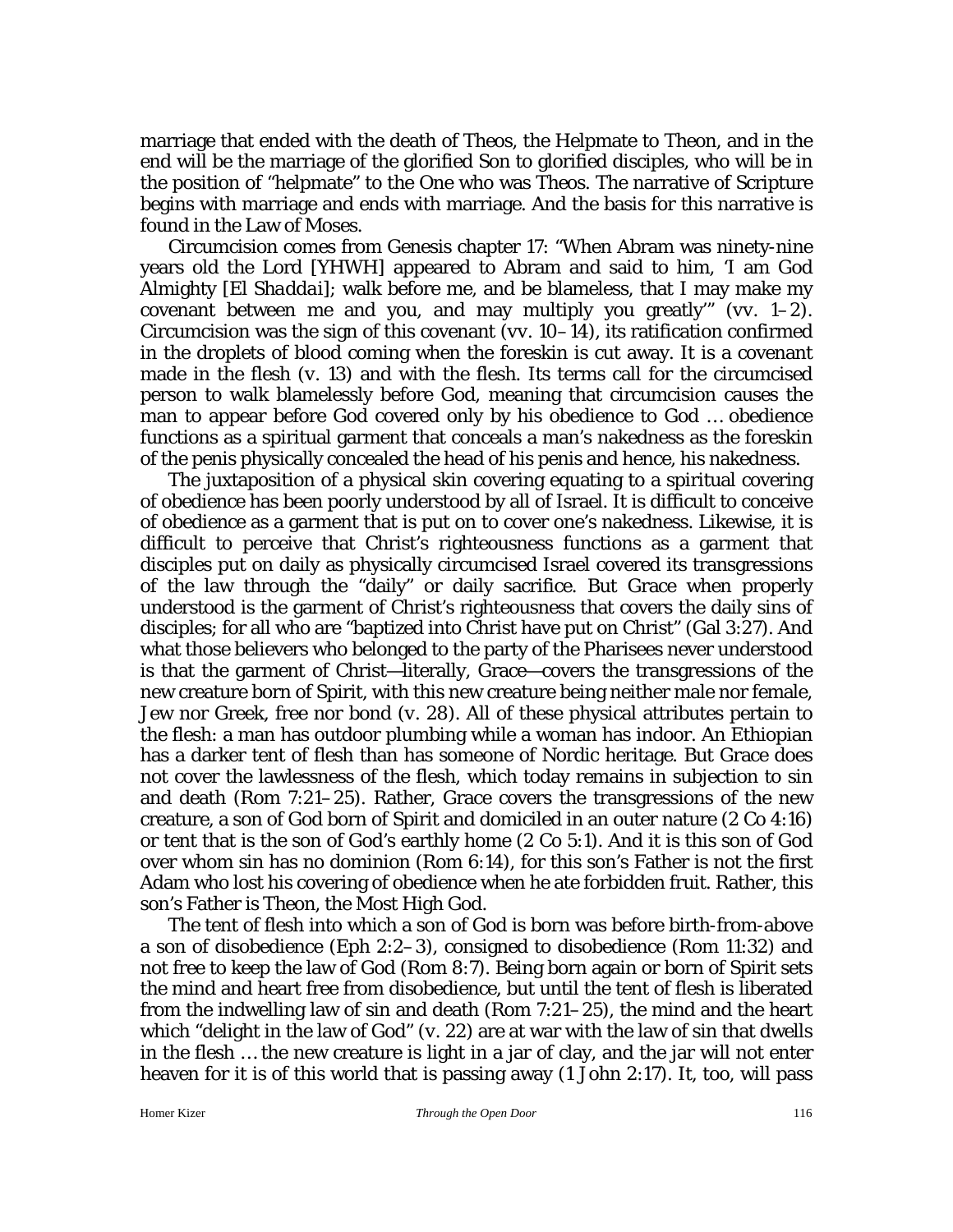away before the coming of the new heavens and new earth.

Words are linguistic icons that are either visibly inscribed or orally heard … the first disciples heard the words of the man Jesus with their ears as did the scribes and Pharisees. These words were controlled modulations of air: they were moving air, *pneuma*— $\pi v \in \partial \mu \alpha$ , the Greek linguistic icon borrowed by English speakers as a root for common words such as "pneumatic tools" and "pneumonia." To a 1st-Century Greek speaker, *pneuma* was either deep breath or wind or an invisible force.

The Greek modifier *hagios/hagion* [Greek uses linguistic gender with the /*os*/ case ending employed for masculine singular nouns in nominative case, and the /*on*/ case ending employed for neuter singular nouns] would translate as the English icon "holy." In Greek, an apostrophe before the first vowel if a capital or above if lower case indicates rough breathing; thus  $/ha/$  would be written as  $/\alpha/$ , or as  $/\text{A}/$ .

The Greek icon phrase / $\Pi$ νευμα Άγιον or πνεύμα άγιον/, written in Roman characters as *Pneuma 'Agion* or *pneuma hagion*, would be neuter singular from the /*on*/ case ending which would agree with *Theon* and would translate as Breath Holy or Wind Holy or Spirit Holy. All would be valid translations. This Breath or Wind or Spirit is not that of *Theos*, the *Logos* [again there is case ending agreement: both *Theos* & *Logos* are masculine singular in John 1:1*–*2] … in inscription the Breath of *Theos* would be written as  $/ \prod v \in \mathcal{U}(4, 4)$  but in Scripture this Breath is most prominently seen after the man Jesus had His former glory returned to Him (John 17:5), and it is seen in the icon phrase as /Πνευμα Χριστου/, translated as the "Spirit of Christ" (Rom 8:9). And this Breath of Christ has to, by context, be different from the Breath of the Father seen in the icon phrase /Πνευμα του έγειραντος 'Ιησουν έκ νεκρων/, translated as the "Spirit of the (One) raising Jesus from (the) dead" (Rom 8:11). So the Apostle Paul writes of two Spirits or Breaths, one that belongs to Jesus (*v.* 9) and one that belongs to the Father, who resurrected Jesus from the dead (*v.* 11). Paul consistently addresses the Father and the Son in his epistles, while never sending greetings to the saints from a third personage—and Paul separates the Spirit of Christ from the Spirit of the Father, which is the Spirit by which the Father raises the dead (again, John 5:21). So for Paul, the Holy Spirit [*Pneuma 'Agion*] does not have personhood but is a force in the heavenly realm that equates to physical breath or wind in this physical realm.

To every word in whatever language, meaning must be assigned to the word by the auditor [the one hearing the oral icon or reading the inscribed icon], and this meaning will be assigned by a community or a collective of hearers and readers. Concerning Scripture, this community is all those who hear the voice of Jesus (John 10:3*–*5). It is not the world; nor is it those who are hostile to God … the Apostle Paul gives the only "test" to determine whether a person has truly been born of Spirit: "For the mind that is set on the flesh is hostile to God, for it does not submit to God's law; indeed, it cannot. Those who are in the flesh cannot please God" (Rom 8:7*–*8). Thus, those human beings who do not have the Spirit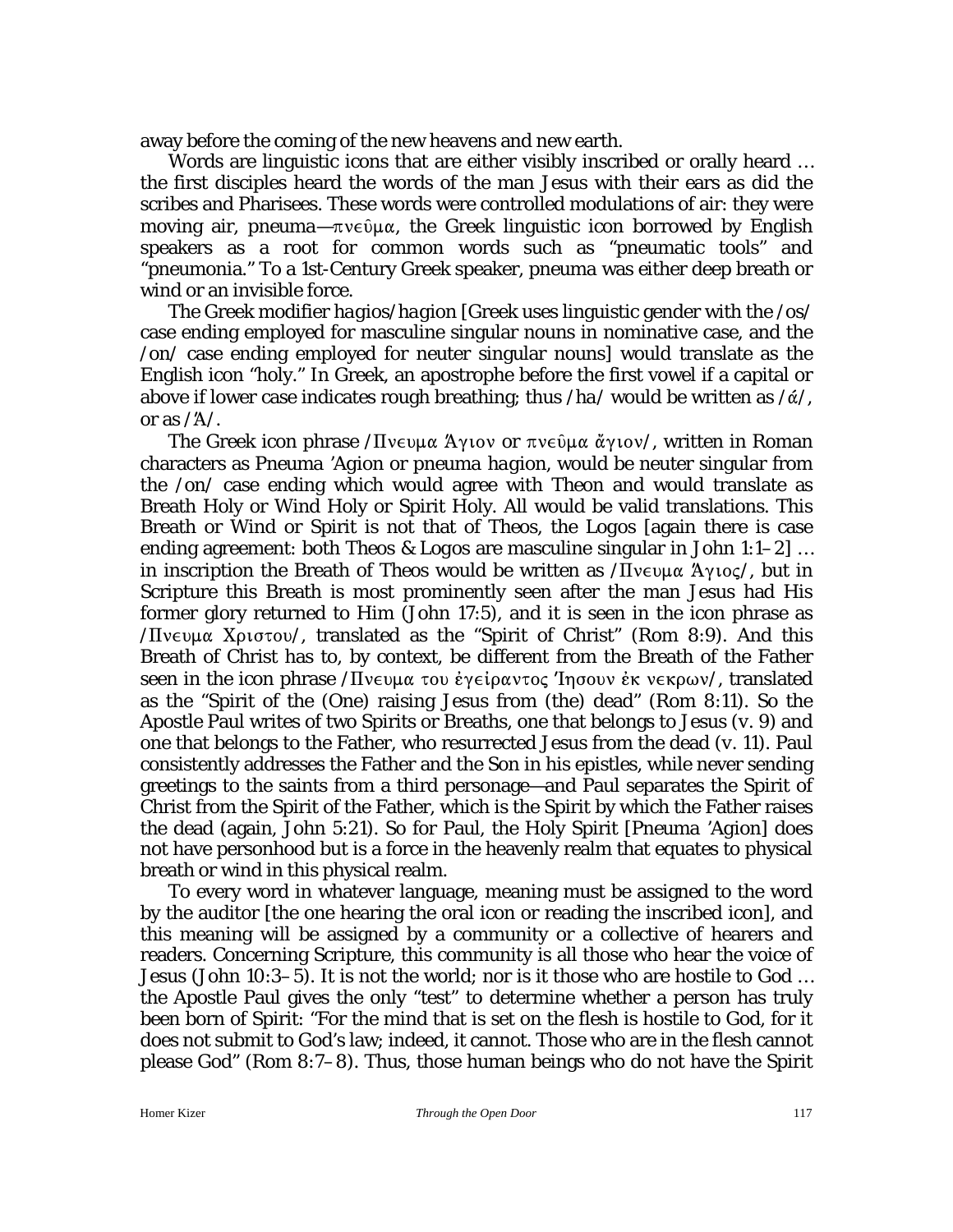of Christ and the Spirit of the Father dwelling in them (who have not been born of Spirit) have their minds set on the flesh and do not submit to God's law. So the person who claims to be born of Spirit but who cannot submit to God's law is a liar and a member of the synagogue of Satan, for the person remains a son of disobedience (Eph 2:2*–*3) and remains in bondage to disobedience (Rom 11:32). Sin still has dominion over this person, whereas sin has no dominion over those who have been born of Spirit (Rom 6:14).

The person who actually has been born of Spirit and who does not submit to God's law is a hypocrite. This person knows to keep the law of God and is thereby condemned by Moses (John 5:45; Deut 31:26). This person's righteousness does not exceed that of the scribes and the Pharisees, and this person will never enter heaven (Matt 5:20).

According to Jesus, to be "great" in the kingdom of heaven a person will keep the commandments and teach others to do likewise; for whoever relaxes one of the least of the commandments that Jesus fulfilled and teaches others to do likewise will be called least in the kingdom of heaven (Matt 5:19). And the person who teaches Israel to break the commandments, regardless of the mighty works the person has done in the name of Jesus, will be denied when judgments are revealed, and will be cast into condemnation (Matt 7:21*–*23). So the person who teaches others will either (1) keep the commandments and so teach others, or will (2) relax the commandments and so teach others, or will (3) teach against the law  $\alpha$ [άνομίαν]. In the first case, Jesus says the person will be great. In the second case, Jesus said the person will be called least in the kingdom. And in the third case, Jesus said the person will not be in the kingdom. Therefore, men who say that Christians are not to keep the law have already been condemned by Jesus. Their arguments, such as *dispensationalism* [that the law is only for physical Jews and that after Calvary Christians are not under the law but under grace], are the millstones by which they have condemned themselves. For the law that was written on two stone tables is the same law that is now written on two tablets of flesh, the heart and the mind of the person who has been born of Spirit and has made a journey of faith to cleanse the heart—what happened at Calvary was the ending of a covenant made in the flesh and with flesh, a covenant that was a shadow of a heavenly covenant, and implementation of the heavenly covenant that is the shadow's spiritual reality.

To understand what happened at Calvary, an Israelite born of Spirit [by the divine Breath of the Father] and circumcised of heart by Spirit [by the divine Breath of Christ] must first understand the house that is Moses is built on Christ (Heb 3:3*–*4) … Jesus has been counted worthy of more glory than Moses who initially mediated the covenant to which better promises have been added (better promises are not added to a covenant that has been abolished, nor does the mediator change for an abolished covenant). The writer of Hebrews said of Jesus, "Although he was a son, he learned obedience through what he suffered. And being made perfect, he became the source of eternal salvation to all who obey him, being designated by God a high priest after the order of Melchizedek" (Heb 5:8*–*9). Moses did not lead all of humankind out of Egypt; he led Israel out from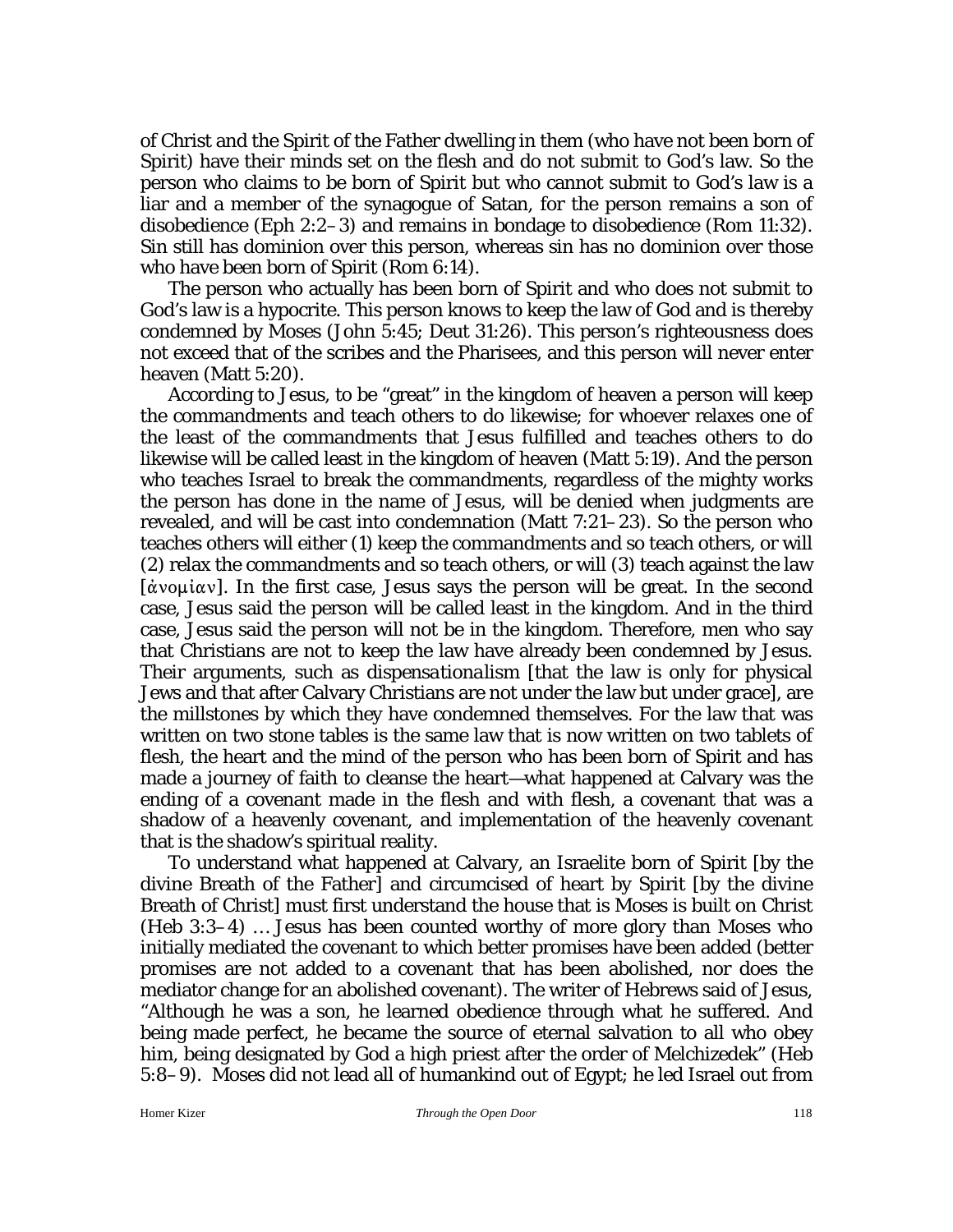physical bondage to a physical king [Pharaoh]. Likewise, Jesus is not the source of salvation for those who will not obey him; he is the source of salvation for those who hear His words and believe the One who sent Him (John 5:24). And the person who obeys Him will keep the commandments and teach others to do the same (Matt 5:19). But this person is a son of God, for those who have not been born of Spirit cannot keep the commandments (Rom 8:7). So to understand the house that is Moses, a person needs to realize that Moses pertains to the flesh made naked by circumcision, or to the fleshy tent in which the born of Spirit son of God dwells. Moses rules the hand and the body, whereas Jesus is the high priest of the new inner creature. And Calvary saw construction of the bridge that in the fulfillment of all righteousness permitted God the Father to raise from the dead that which never before had spiritual life unlike Jesus, who entered His creation (John 1:3) as His Son, His only (John 3:16). Israel goes from being a physically circumcised nation to being a spiritually circumcised nation.

The Apostle Paul wrote, "In him [Christ Jesus] also you were circumcised with a circumcision made without hands, by putting off the body of flesh, by the circumcision of Christ" (Col 2:11) … the circumcision of Moses is the circumcision of the flesh, the cutting away of foreskins, but the circumcision of Christ is circumcision of the heart by Spirit, not by the letter of the law (Rom 2:29). This circumcision is from God. And the juxtaposition of hand to heart is also that of the first Adam, a man of mud, to the last Adam, a life-giving spirit (1 Co 15:45).

The Law of Moses covers not just the covenants Moses mediated between God and Israel, but covenants between God and Adam, Noah, Abraham, Isaac, Jacob, some ratified by the shedding of blood, some by better sacrifices. The Law of Moses serves as a house that covers or shelters the flesh in a manner that foreshadows the mantle of Christ Jesus' righteousness.

Jesus said, "'If on the Sabbath a man receives circumcision, so that the law of Moses may not be broken, are you angry with me because on the Sabbath I made a man's whole body well?'" (John 7:23). So Jesus used the linguistic phrase Law of Moses as a covering that included circumcision, a "cutting" that made a portion of the body well, with the importance of this cutting exceeding the importance of ceasing work on the Sabbath. The command to circumcise precedes the giving of the Decalogue [the ten living words of God] as does the giving of the Passover covenant made on the day when God took Israel by the hand to lead the nation out of bondage to Pharaoh. And if circumcision has preeminence over the Sabbath, then it reasonably follows that the Passover covenant also has preeminence over the Sinai covenant, an issue to be addressed later.

The prophet Jeremiah wrote,

Behold, the days are coming, declares the Lord, when I will make a new covenant with the house of Israel and the house of Judah, not like the covenant that I made with their fathers on the day when I took them by the hand to bring them out of the land of Egypt, my covenant that they broke, though I was their husband, declares the Lord. But this is the covenant that I will make with the house of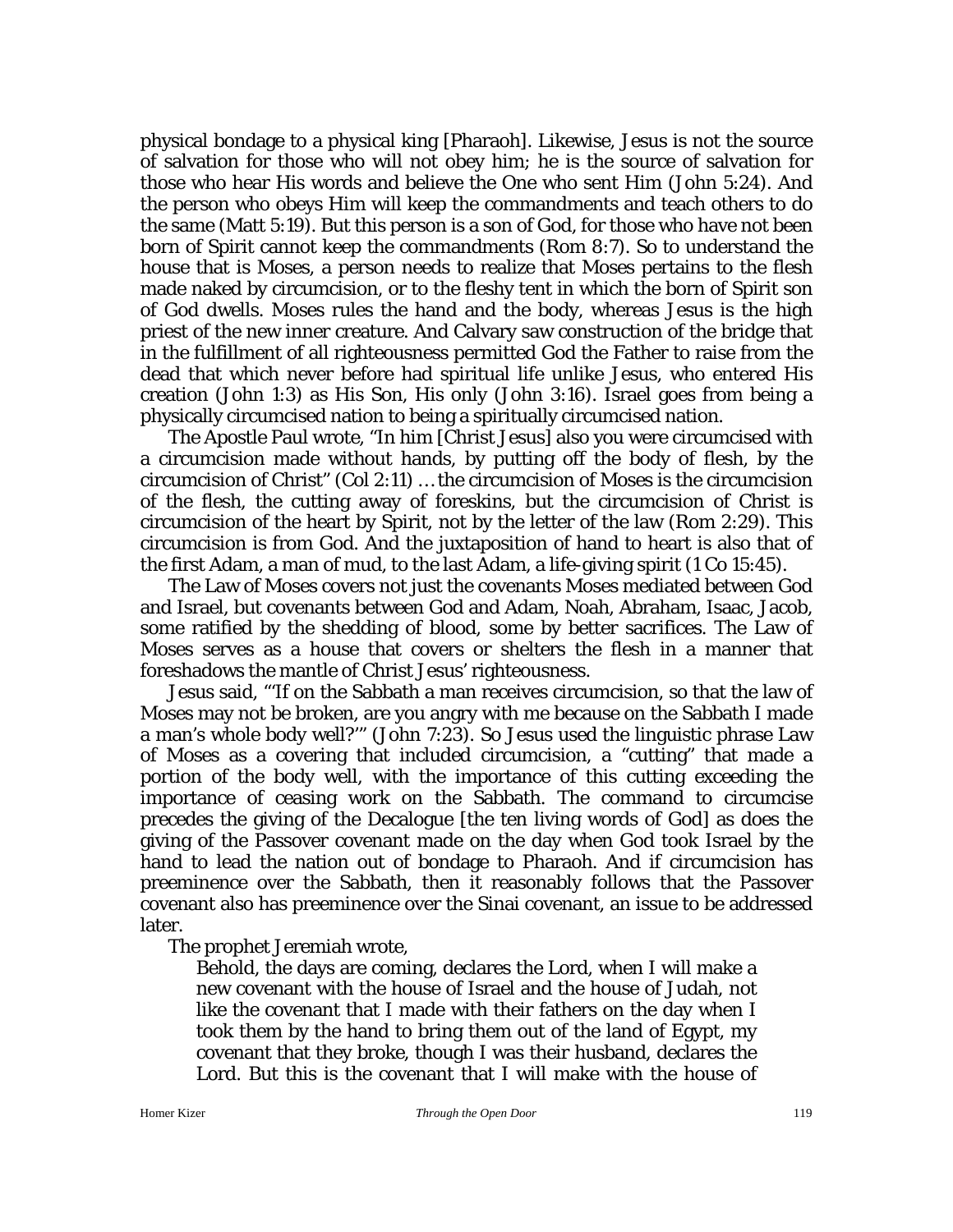Israel after those days, declares the Lord: I will put my law within them, and I will write it on their hearts. And I will be their God, and they shall be my people. And no longer shall each one teach his neighbor and each his brother, saying, "Know the Lord," for they shall all know me, from the least of them to the greatest, declares the Lord. For I will forgive their iniquities, and I will remember their sin no more. (31:31*–*34)

*When all "know the Lord" the least of Israel is not the physically or materially poor of Judea, but those who relax the least of the commandments, while the greatest of Israel is the one who keeps the commandments and teaches others to do likewise* … note: when this new covenant is made with the house of Israel and the house of Judah, this new covenant is only made with the house of Israel. There will no longer be two physical houses, but one spiritual house comprised of all who have circumcised hearts; for this new covenant is not a covenant like that made with the fathers of the house of Israel and of the house of Judah on the day when the Lord led their fathers out of Egypt. And if it is not a covenant like the one made on the day when Israel left Egypt, it does not begin and end with the shedding of blood—and this is an important concept to remember, for the shedding of Jesus' blood at Calvary does not begin or ratify this new covenant.

Also note, going to Exodus chapters 12 and 13: On the day when the Lord [*YHWH*] took the fathers of the house of Israel and the house of Judah by the hand to lead them out of Egypt, the Lord said nothing to them about the Sabbath, about murder, about adultery, about lying, about stealing, about idols or coveting. What He said was, "'This month shall be for you the beginning of months. It shall be the first month of the year for you. Tell all the congregation of Israel that on the tenth day of this month every man shall take a lamb according to [the size of] their fathers' houses, a lamb for a household'" (Ex 12:2*–*3). The lamb was to be penned until the 14th day then slain between the evenings (*v*. 6). Blood of this Passover lamb was to be put on the doorposts and lintels of the houses, and the lamb was to be roasted whole with fire and eaten with bitter herbs (*vv*. 7*–*9). It was to be eaten with belts fastened, feet shod, and staffs in hand; it was to be eaten in haste (*v*. 11). The blood would be the sign that the Lord would pass over the houses of the fathers of Israel and Judah, and that no plague would destroy them when He struck the land of Egypt, slaying firstborns of both man and beast (*vv*. 12*–*13).

On the same night that God struck down the firstborns of Egypt, Pharaoh rose up in the night and summoned Moses and Aaron and said, "'Up, go out from among my people, both you and the people of Israel and go, serve the Lord, as you have said. Take your flocks and your herds, as you have said, and be gone, and bless me also'" (Ex 12:29*–*32).

On what night did God strike down the firstborns of Egypt? Did the death angel pass over Egypt during the dark portion of the 14th, or the dark portion of the 15th day of the first month? This question has relevance in relation to whether Jesus instituted celebration of the Passover one day earlier than Moses.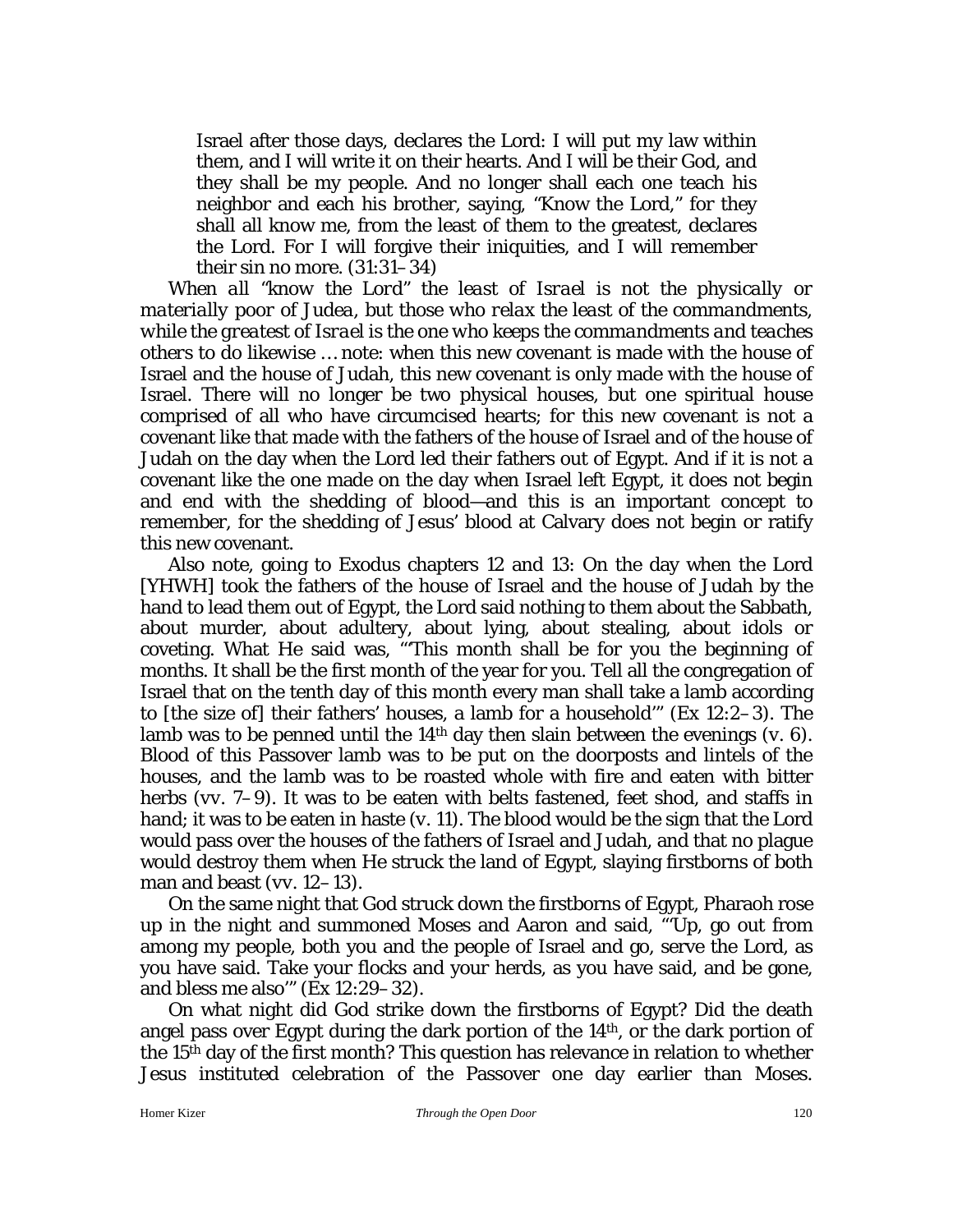Traditionally, the Churches of God have taught that celebration of the Passover on the night that Jesus was betrayed originated with Jesus, but Jesus' disciples did not object to when Jesus would eat the His last Passover meal. They came to Him on the first day of Unleavened Bread. And the man whose house they used apparently wasn't surprised by when the disciples prepared for the Passover meal (Matt 26:17*–*19). However, this day was one day before when the Pharisees would slaughter Passover lambs that they would eat on the dark portion of the 15<sup>th</sup> day, the High Sabbath. Plus, John's gospel clearly states that Jesus was slain on the Preparation Day, which is the 14<sup>th</sup> of Abib. So understanding has been lacking in how to read Matthew's and Luke's gospels.

Luke writes, "Then came the day of Unleavened Bread on which the Passover lamb had to be sacrificed. So Jesus sent Peter and John, saying, 'Go and prepare the Passover for us, that we may eat it'" (22:7*–*8).

Secular sources, most of whom deny that Jesus was three days and three nights in the grave as Jonah was three days and three nights in the belly of the great fish, the only sign Jesus gave of His divinity, have lambs only being slaughtered after the evening sacrifice on the  $14<sup>th</sup>$ , which would make Jesus' crucifixion the reality of all Passover lambs previously sacrificed, a reasonable supposition considering that the lambs were "a shadow of the things to come, but the substance belongs to Christ" (Col 2:17). But Luke is a very careful historian.

How to reconcile the two timelines [i.e., Matthew's/Luke's with John's] has caused any number of problems among Sabbatarian disciples over the past few decades … if Jesus is slain on the 14th, the Preparation Day as Pharisees kept the Feast of Unleavened Bread, then the day of Unleavened Bread on which the Passover lamb had to be sacrificed (the Preparation Day) that Luke references is one day earlier than the Preparation Day that John references.

Using the timeline from John, Jesus eats the Passover on the dark portion of the  $14<sup>th</sup>$  of the first month, is taken captive and questioned by the religious leaders while it is still dark, then when day comes He is turned over to Pilate and crucified about noon, dies about 3:00 pm, and is taken from the cross and hastily buried at dusk as the  $14<sup>th</sup>$  ends and the  $15<sup>th</sup>$  begins. The  $15<sup>th</sup>$  is the high Sabbath, the first day of the Feast of Unleavened Bread—and Jesus spends all of the 15th in the tomb. Likewise, He spends all of the 16th and the 17th, the weekly Sabbath, in the heart of the earth. Then He is resurrected in the dark portion of the  $18<sup>th</sup>$ , and is gone from the tomb when Mary comes before daylight on the first day of the week. Therefore, the 14th is Wednesday, mid calendar week, and Jesus was resurrected on Sunday, the 18th, the midday of the Feast of Unleavened Bread, a significant correspondence considering the reason for keeping the Sabbath under the Sinai covenant (Ex 20:11) as opposed to the reason for keeping the Sabbath under the Moab covenant (Deut 5:15). [Under the Sinai covenant, the Sabbath is kept as memorial to the physical creation, but under the Moab covenant, the Sabbath is kept as a remembrance of Israel's liberation; thus, the Sabbath under the Sinai covenant points to the weekly time-cycle begun at creation whereas the Sabbath under the Moab covenant points to the Passover covenant and the seven day Feast of Unleavened Bread.]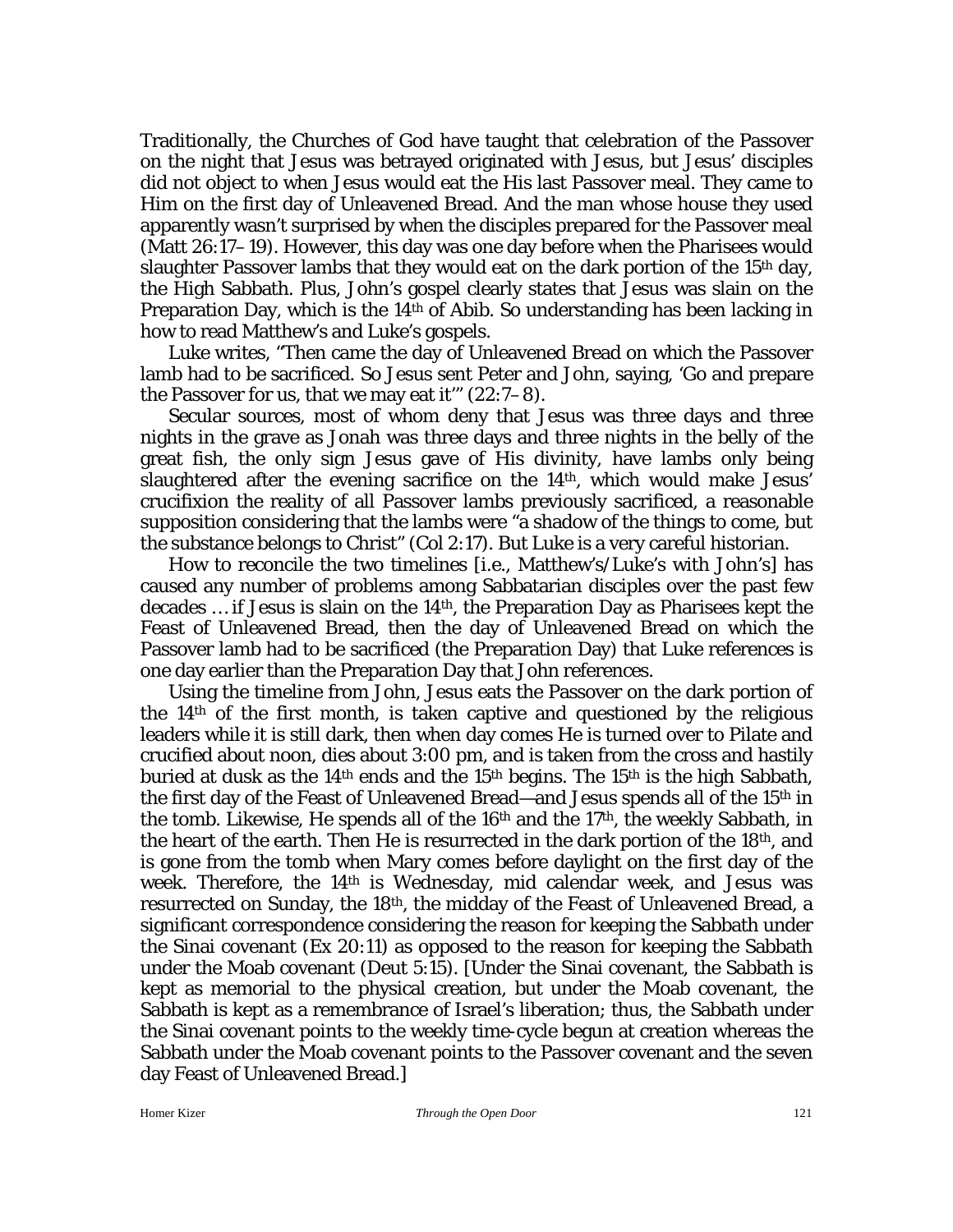In John's timeline, Jesus entered Jerusalem on the Sabbath, the 10<sup>th</sup> day of the first month (John 12:1, 12); He entered as both high priest and as Passover Lamb. And His confrontations with the Herodians, the Sadducees, and the Pharisees recorded in Matthew chapter 22 would have probably been on Monday, the 12th.

Jesus did not die twice, and He did die midweek (too many prophecies have Him being cut off mid-week: in the middle of a seven year ministry as well as mid calendar week). Thus, reckoning Luke's timeline with John's, Luke calls the 13th the day of Unleavened Bread on which the Passover lamb had to be sacrificed, which would then necessitate that the Passover would be eaten at the beginning of the 14<sup>th</sup>, during its dark portion, and not on the 15<sup>th</sup>, the high Sabbath under the Sinai covenant (Lev 23:6*–*8). And a person can see what the ensuing problems will be: two Passover lambs sacrificed, one at the end of the 13th and one at the end of the 14th. And across time, a person can hear the reverberations of Emperor Constantine's argument against Passover observation: Jesus is not slain twice. But by tradition, Judaism keeps the Passover on two successive days.

The easy way out of the problem of two Passover sacrifices is to shout, "Scribal error!" But is that being honest with Scripture? It isn't, for if there is scribal error in one place then there will be scribal error in many places, and Scripture cannot be believed. But meaning has to be assigned to words, and since there are many reader communities that do not hear the voice of Jesus, these communities will assign meaning to the same inspired icons, but meaning that comes from human reasoning and understanding. Thus, many false readings of Scripture will simultaneously exist. Therefore, hearing the voice of Jesus is essential for born of Spirit disciples if they are to comprehend Scripture—they cannot listen to the many false readings and teachers and still leave Scripture with the understanding they should have. They must test the spirit of the reader and reading (1 John 4:1), and if they find that the reader denies that Christ came in the flesh or that Christ was three days and three nights in the heart of the earth, then the reader and the reading must be rejected.

The day on which the Passover lamb is eaten shall be a memorial, kept as a feast to the Lord (Ex 12:14). For seven days Israel was to eat no leavened bread (*v.* 15), and the first day and seventh day of these seven days [the 14th day at even through the 21st day at even of the first month] were to be holy assemblies and high Sabbaths when no work other than preparation of food for that day was to be done … if these seven days begin at the end of the 14th, and if these seven days include all of the  $21^{st}$ , then these seven days are the same seven days given in Leviticus, with the first high day being the  $15<sup>th</sup>$  and the last the  $21<sup>st</sup>$ . This reading excludes the 14<sup>th</sup>, but includes the 21<sup>st</sup> even though the same language is used for both. So the passage could legitimately be read to include the 14th and exclude the 21st, especially in light of neither Jesus' disciples nor the man whose house they used were surprised when Jesus and His disciples ate the Passover on the dark portion of the 14th. Note: the keeping of the seven days of unleavened bread according to this Passover covenant made on the day when the Lord took Israel by the hands to lead the nation out of Egypt could reasonably be read as differing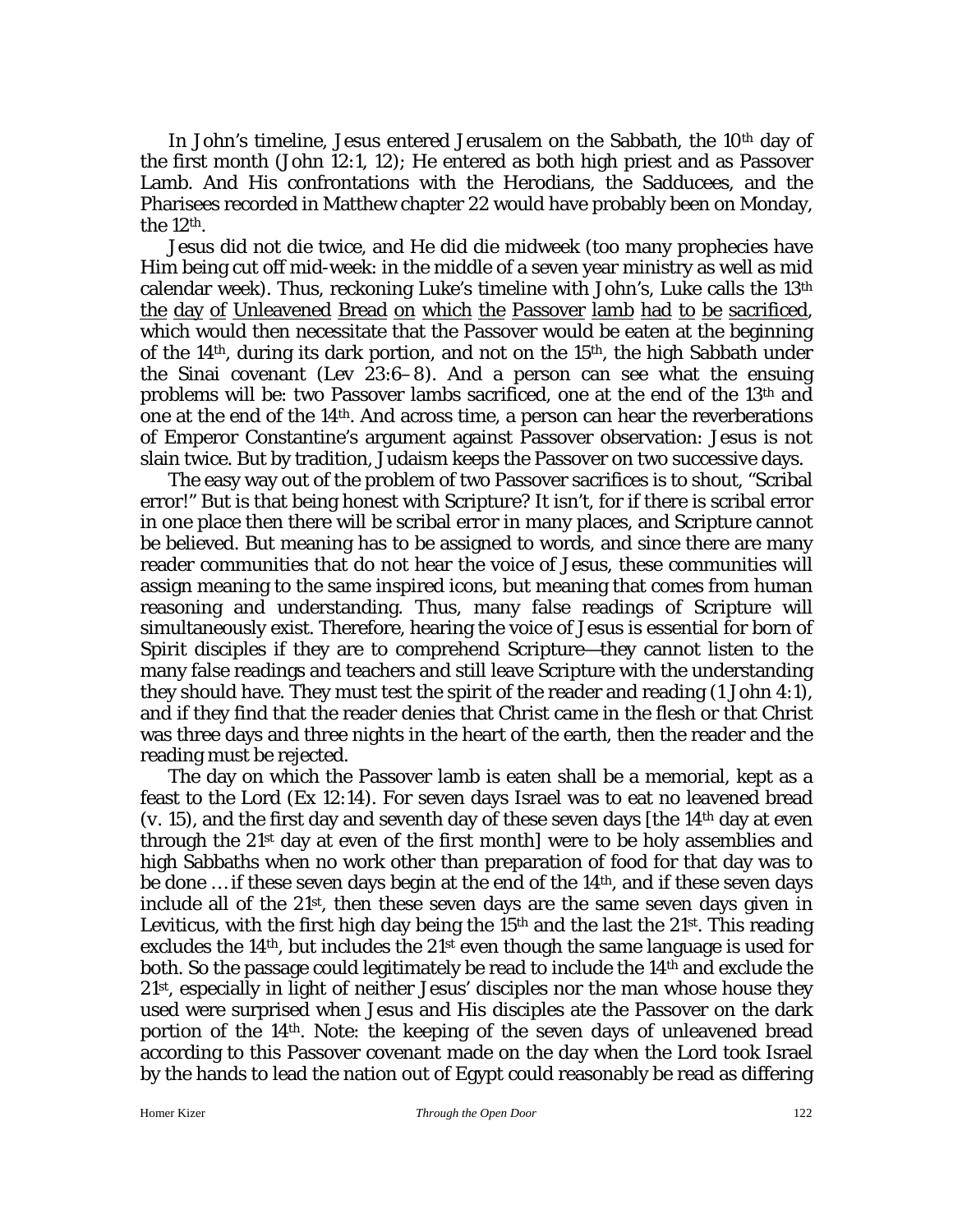by one day from the keeping of the Feast of Unleavened Bread as expounded in the Sinai covenant and in Leviticus chapter 23 (*vv.* 5*–*8), so the rabbinical practice of keeping the Passover on two nights has limited scriptural support apart from Israel being unable to determine in advance the new crescent moon that begins the first month [of course, the date of the new moon would have been known for two weeks before the Passover lamb was slain].

Clearly, Jesus ate the Passover on the  $14<sup>th</sup>$ , and the Apostle Paul commands the saints at Corinth to eat the Passover on the same night that Jesus was betrayed, the 14th (1 Co 11:23*–*26).

The Emperor Constantine's argument against the Passover (that Christ was not crucified on two days, but only once) begs for reconciliation of the instructions given in the covenant made on the day when God led Israel out of Egypt and instructions given in expounding the Sinai covenant … the Law of Moses requires the interpretation of men. And in this case, Jesus as substance of preceding shadows doesn't remove the ambiguity although Paul gives unambiguous instructions as to when the Passover sacraments of bread and wine are to be taken.

\* \* \*

July 5, 2007

### Commentary — From the Margins *The Imprecise Linguistic Referent: The Law of Moses* (2nd part)

\_\_\_\_\_\_\_\_\_\_\_

This day [*YHWH'*s Passover] shall be for you a memorial day, and you shall keep it as a feast to the Lord [*YHWH*]; throughout your generations, as a statute forever, you shall keep it as a feast. Seven days you shall eat unleavened bread. On the first day you shall remove leaven out of your houses, for if anyone eats what is leavened, from the first day until the seventh day, that person shall be cut off from Israel. On the first day you shall hold a holy assembly, and on the seventh day a holy assembly. No work shall be done on those days. But what everyone needs to eat, that alone may be prepared by you. And you shall observe the Feast of Unleavened Bread, for on this very day I brought your hosts out of the land of Egypt. Therefore you shall observe this day throughout your generation, as a statute forever. In the first month, from the fourteenth day of the month at evening, you shall eat unleavened bread until the twentyfirst day of the month at evening. For seven days no leaven is to be found in your houses. If anyone eats what is leavened, that person will be cut off from the congregation of Israel, whether he is a sojourner or a native of the land.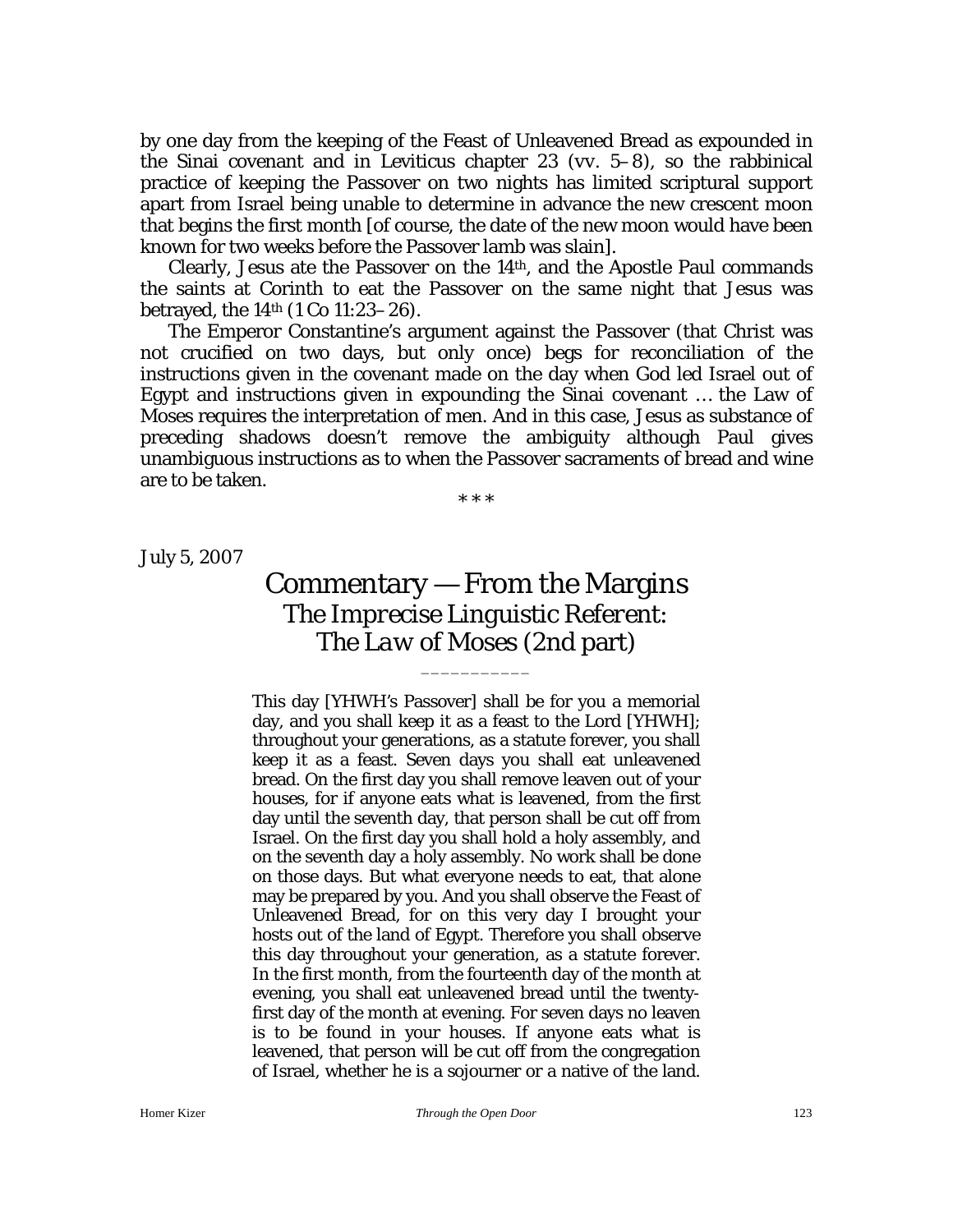You shall eat nothing leavened; in all your dwelling places you shall eat unleavened bread. (Ex 12:14*–*20) \_\_\_\_\_\_\_\_\_\_\_\_\_

Why the repetition? Isn't it enough to tell Israel not to eat leavened bread once? Israel is only told once that the first day and the last day shall be holy convocations. Why does God need to tell Israel two, three times not to eat leavened bread? And why does most of Israel today, a nation inwardly circumcised, eat leavened bread during these seven days?

God made a covenant with Israel on the day that He led this physically circumcised nation out of Egypt: for liberation from physical bondage to Pharaoh, Israel was to sacrifice a Passover lamb and to smear its blood on door posts and lintels, the entrances into Israel's houses. Then Israel was to commemorate this liberation by keeping the Feast of Unleavened Bread, seven days during which Israel was not to eat any leavened bread or to have any leavened bread in its houses … Moses tells the elders of Israel, "'Go and select lambs for yourselves according to your clans, and kill the Passover lamb. Take a bunch of hyssop and dip it in the blood that is in the basin, and touch the lintel and the two doorposts with the blood that is in the basin. None of you shall go out of his house until the morning'" (Ex 12:21*–*22). So the terms of this covenant do not ask of Israel to do anything but select and sacrifice a lamb, then with hyssop put some of the lamb's blood on their houses' doorposts and lintels and stay inside their houses until morning. This covenant says nothing about keeping the law of God or about being holy as God is holy; this covenant is about liberation from bondage and about all firstborns belonging to God for Him to do with as He pleases.

Moses further says to the elders of Israel, "'You shall observe this rite as a statute forever. … And when your children say to you, "What do you mean by this service?" you shall say, "It is the sacrifice of the Lord's Passover, for he passed over the houses of the people of Israel in Egypt, when he struck the Egyptians but spared our houses"'" (Ex 12:24, 26*–*27). Thus, the Passover sacrifice of a lamb asks Israel to remember its liberation from bondage to Pharaoh.

The covenant God makes with Israel on the day that He leads the nation out of Egypt has two additional clauses: the people of Israel asked the Egyptians for silver, gold, and clothing, and thus plundered the Egyptians (Ex 12:35*–*36). Plus, as mentioned earlier, God claimed as His own all firstborns: "'Whatever is the first to open the womb among the people of Israel, both of man and of beast, is mine'" (Ex 13:2). Israel was to redeem its firstborn through either sacrifice or payment of a ransom price; however, Egypt is not offered a way to redeem its firstborns, which died when the death angel of the Lord passed over the houses of both Egypt and Israel. The lives of the firstborns of Egypt were given as the ransom price for Israel's liberation (Isa 43:3). God exercised His claim to the lives of all firstborns when He slew Egyptian firstborns, both of man and beast.

Note what is not in the Passover covenant that God made with Israel on the day when He led the nation out of Egypt: there is no mention of His law, or of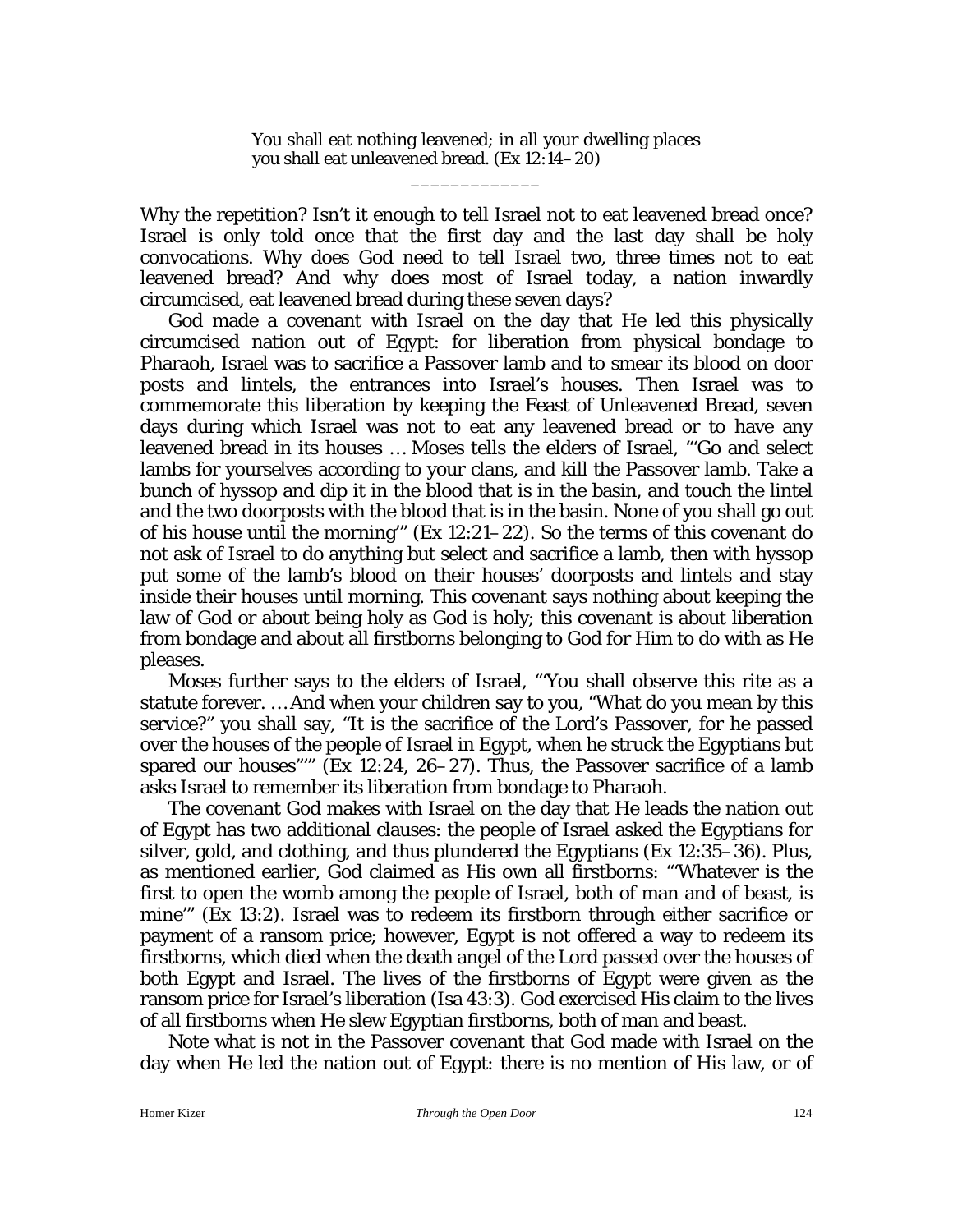Israel being the holy nation of God, or of Israel being holy as He is holy. There is no mention of sacrifices other than the Passover lamb. There are no laws or statutes about how one Israelite is to treat another. There is nothing said about restitution or social justice or the Sabbath or the high Sabbaths, except for the two holy convocations that occur at the beginning and end of the seven days of Unleavened Bread. Thus, this Passover covenant is silent about most of those things that Christians attribute to the Law of Moses.

But this Passover covenant is not silent about leavening being found in the houses of Israel from the 14<sup>th</sup> day of the first month at even to the 21<sup>st</sup> day at even. It makes eating or having leavening in the houses of Israel during these seven days a great offense to God and a negation of the covenant by which He liberates Israel from bondage. Yes, the person who eats leavened bread during these seven days shall be cut off from Israel, and if cut off, then this person is as an Egyptian.

Typological exegesis holds that what is and can be known about God, including His invisible attributes [e.g., His eternal power and divine nature] has been clearly perceived through the visible things of this world (Rom 1:19*–*20), and further, that the physical things that can be seen and described precede invisible, spiritual things (1 Co. 15:46). Therefore, physical circumcision reveals and precedes spiritual circumcision—the circumcision made by hands and concealed by modest attire forms the copy and type [shadow] of the circumcision of the heart by Spirit, and not by the letter of the law of Moses (Rom 2:28*–*29; Col 2:11), given to the patriarch Abraham as ratification of the covenant by which Abraham was to walk upright before God (Gen 17:1*–*2). It was the physically circumcised nation of Israel with whom God made the Passover covenant on the day that He led this nation out of bondage. But following Calvary, Israel ceases to be a physically or outwardly circumcised nation and becomes a spiritually or inwardly circumcised nation.

The marriage covenant made when God passed by Israel (Ezek 16:8; Ex 19:5*–* 6) was initially made with physically circumcised Israel, but this nation [that became two nations] played the whore in Egypt (Ezek 23:3) and brought adultery into the marriage covenant. Thus, physically circumcised Israel was put away as a divorced woman, but the One who had married her was not free to marry again until death ended the marriage—and here is where typological exegesis can be confused with isogesis, the bringing of meaning from outside sources into Scripture.

The Passover lamb is selected and penned on the 10<sup>th</sup> day of the first month, and Israel enters the Promised Land on the  $10<sup>th</sup>$  day of the first month (Josh 4:19). Jesus and His first disciples enter Jerusalem on the  $10<sup>th</sup>$  day of the first month (*cf.* John 19:31; 12:1, 12). So both the natural nation of Israel under Joshua, then a mixed nation of circumcised and uncircumcised Israelites (Josh 5:2*–*7), and the man Jesus of Nazareth are selected by God and penned in God's rest, which was initially all of the Promised Land, but after return from the Babylonian captivity was only the rebuilt temple. Both enter God's rest on the 10th day of the first month. Both enter as the Passover Lamb of God that is to be sacrificed.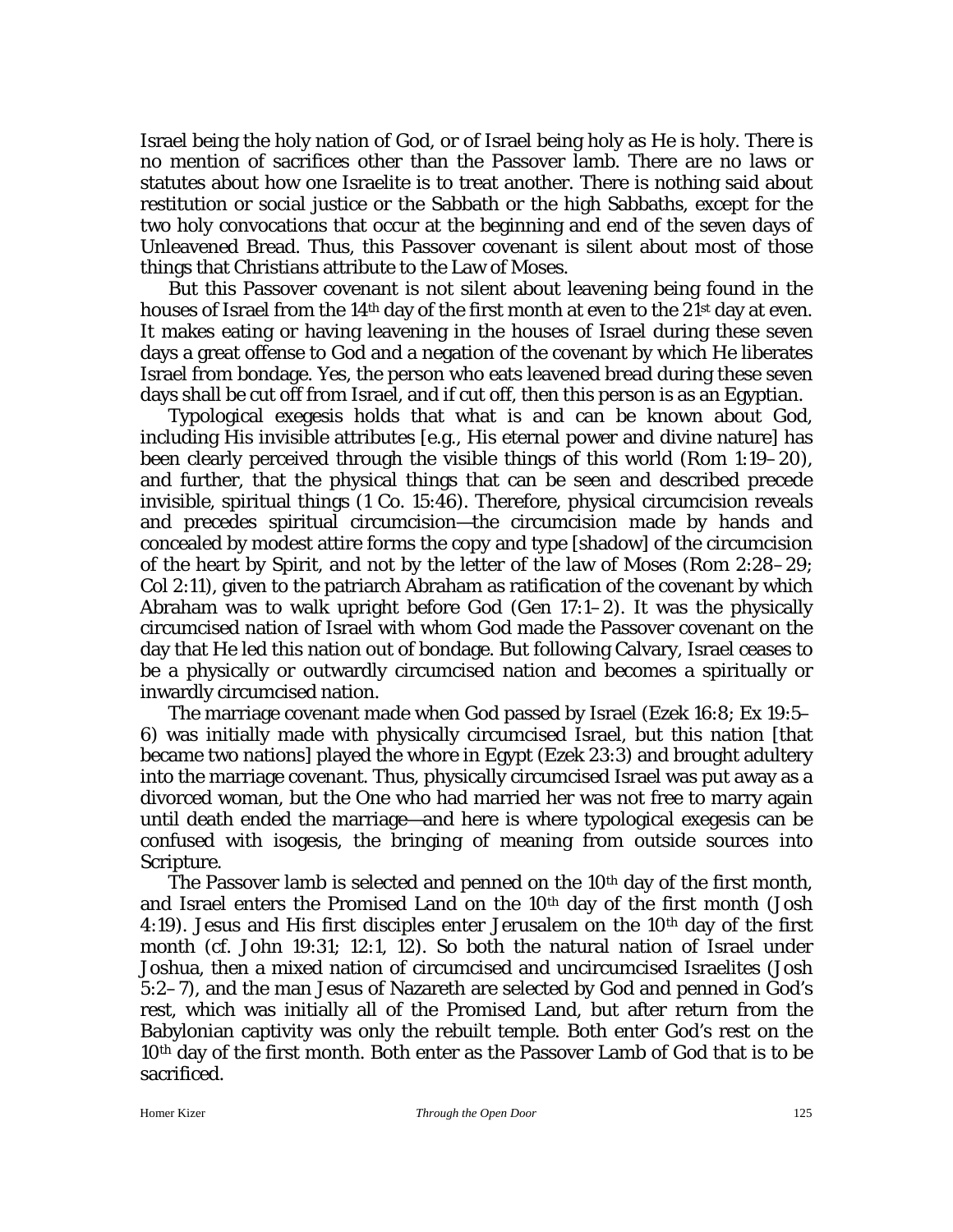But the natural nation post Joshua's leadership played the harlot with sticks and stones in hilltop groves and became a blemished lamb that could not be sacrificed, but became the prey of wolves. So a new Israel was needed, one that would not play the harlot, one that was not consigned to disobedience (Rom 11:32), one over whom sin had no dominion (Rom 6:14). This new Israel could not be a physical nation for a physical nation already existed; thus, this new Israel had to be a nation of a different type, a nation with whom a covenant could be made that was unlike the covenant God made with the fathers of Israel and Judah on the day when He took them by the hand to lead them out of Egypt (Jer 31:32). This new Israel had to be a spiritual nation, which did not exist prior to the *Logos* as *Theos* entering His creation as His only Son, the man Jesus, the first man of circumcised Israel who covered His nakedness with obedience to God.

Jesus' disciples form the Body of Christ.

By His obedience, Jesus was made the Passover Lamb of God—and when a lamb is sacrificed, it isn't only the head that is killed, but also the body. The Head of the Lamb of God cannot be sacrificed without the Body also being sacrificed, or crucified with Christ. And if crucified with Christ, then the flesh of disciples can be slain as was the fleshly body of the man Jesus; for the disciple is not above his teacher or the servant greater than his master (Matt 10:24). It is enough for disciples to be like Christ Jesus (*v.* 25), to walk as He walked (1 John 2:6), and to present their bodies as living sacrifices, holy and acceptable to God (Rom 12:1). And this becomes especially important when disciples are liberated from bondage to indwelling sin and death (Rom 7:21*–*25), for the number of disciples who have been "slain for the word of God and for the witness they have borne" (Rev 6:9) is not yet complete (*v.* 11).

Israel does not cease to be when circumcision moves from being of the outer man to being of the inner man, born of Spirit as a son of God. This new creature is housed in a tabernacle or tent of flesh; so the following correspondences exist—

- Circumcision of the foreskin is physical and as such precedes and serves as the copy and type of circumcision of the heart.
- The physically circumcised Israelite in a house in Egypt precedes and serves as a copy and type of the spiritually circumcised Israelite [i.e., the new creature born of Spirit] in a tent of flesh.
- The two doorposts and lintel of the physically circumcised Israelite's house in Egypt delineate the entryway into the house and as such correspond to the mouth of the tent of flesh in which the born of Spirit son of God dwells.
- Thus, the physically circumcised Israelite who, after smearing blood on doorposts and lintels, eats of a physical lamb roasted whole with fire serves as the copy and type of the spiritually circumcised Israelite who eats the flesh of the spiritual Lamb roasted over the fiery sins of Israel.
- For disciples, eating the unleavened bread that is or represents Christ's body functions spiritually as eating the flesh of an actual lamb by a physically circumcised Israelite.

The covenant that ends at Calvary is the covenant[s] made with the flesh,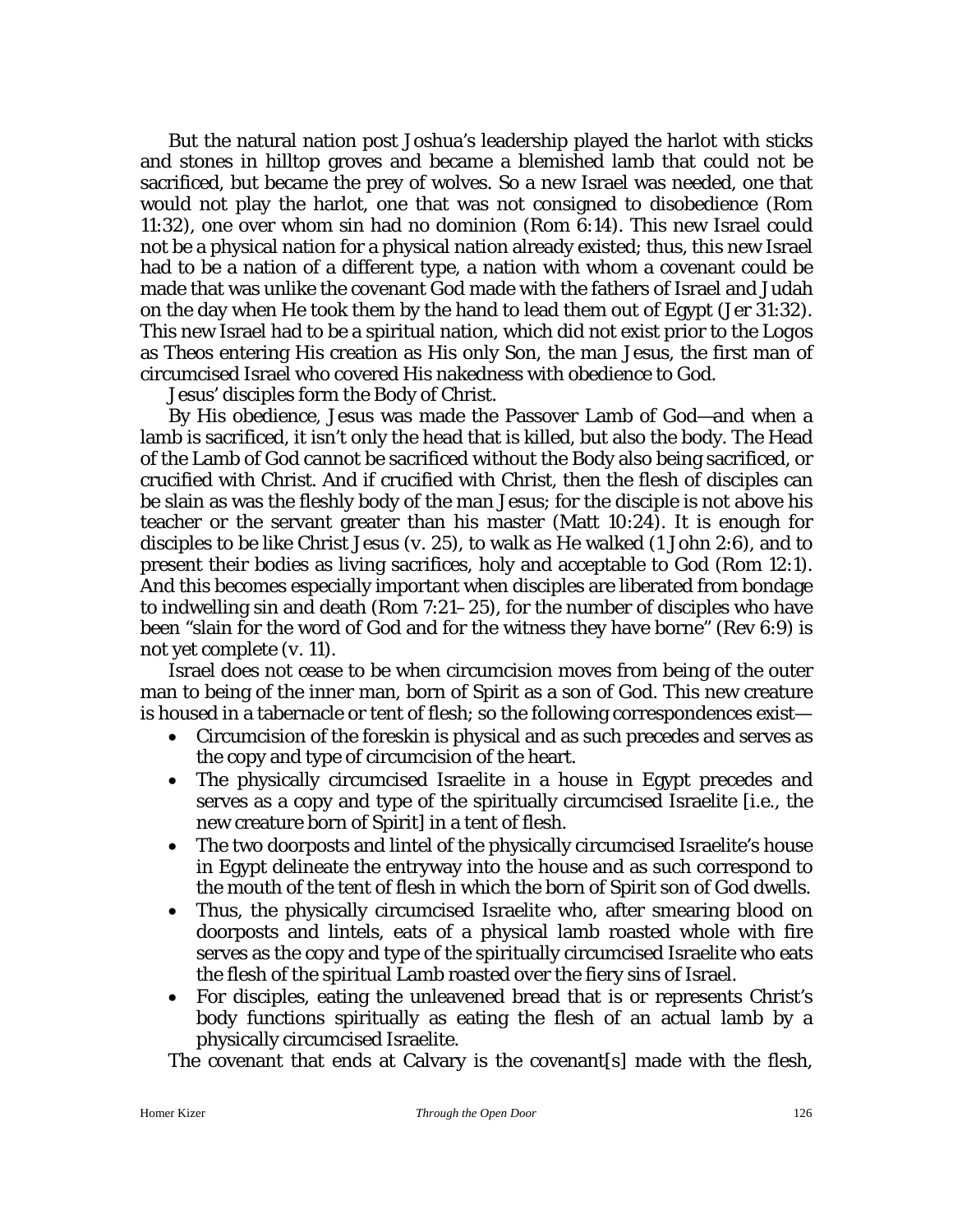beginning with Abraham who was to walk blamelessly before God. Born of Spirit disciples are to walk blamelessly before God (Rom 2:26; 3:31; 6:12*–*13 *et al*) as Abraham walked, keeping commandments and statutes and laws by faith (Gen 26:5). And it is the faith that causes disciples to keep these commandments and laws in a rebellious world that will be counted to them as righteousness, not the keeping of the commandments, a distinction that will be lost on those individuals who have not truly been born of Spirit.

Where typology comes close to being isogesis is in Egypt representing sin, a correspondence taught for centuries as a Christian truism … when Jesus, during the eating of His last physical Passover, took the cup and after giving thanks over it, says, "'Drink of it, all of you, for this is my blood of the covenant, which is poured out for many for the forgiveness of sins'" (Matt 26:27*–*28), He made the wine the equivalent of His blood—and His blood the equivalent of the blood of the Passover lamb. He also made forgiveness of sins the equivalent of leaving Egypt. So the long held correspondence of Egypt representing sin is confirmed when the Passover covenant made with the flesh of physically circumcised Israelites moves inward to become the Passover covenant made with the spiritually circumcised new creature, a son of God.

The validity of typological exegesis is now strengthened when returning to Exodus: "'None of you shall go out the door of his house until the morning'" (12:22) … the house of a spiritually circumcised Israelite is the tent of flesh in which this son of God dwells. So, as no physically circumcised Israelite was to leave his house until the morning, no spiritually circumcised Israelite will leave his house [again, the tent of flesh] until the "Light" returns, meaning until Christ Jesus returns and the judgment of saints is revealed (1 Co 4:5). Disciples do not consciously go to heaven upon death, but dwell as sleeping spirits under the altar of God (Rev 6:11) until the end of this age.

Of equal importance prophetically is the realization that the darkness [i.e., the long spiritual night that began at Calvary] does not end until the kingdom of this world becomes the kingdom of the Ancient of Days and of His Christ (Rev 11:15; Dan 7:9*–*14). This means that the first half of the seven endtime years of tribulation are the dark hours between midnight and when Pharaoh tells Moses and Aaron to take the people of Israel and go and serve the Lord.

The Passover covenant does not end when the covenant made with the flesh what is traditionally identified by the very imprecise icon phrase, the Law of Moses—is abolished. The Apostle Paul writes,

Therefore remember that at one time you Gentiles in the flesh, called "the uncircumcision" by what is called the circumcision, which is made in the flesh by hands—remember that you were at that time separated from Christ, alienated from the commonwealth of Israel and strangers to the covenants [note the plural] of promise, having no hope and without God in the world. But now in Christ Jesus you who once were far off have been brought near by the blood of Christ. For he himself is our peace, who has made us both one and has broken down in his flesh the dividing wall of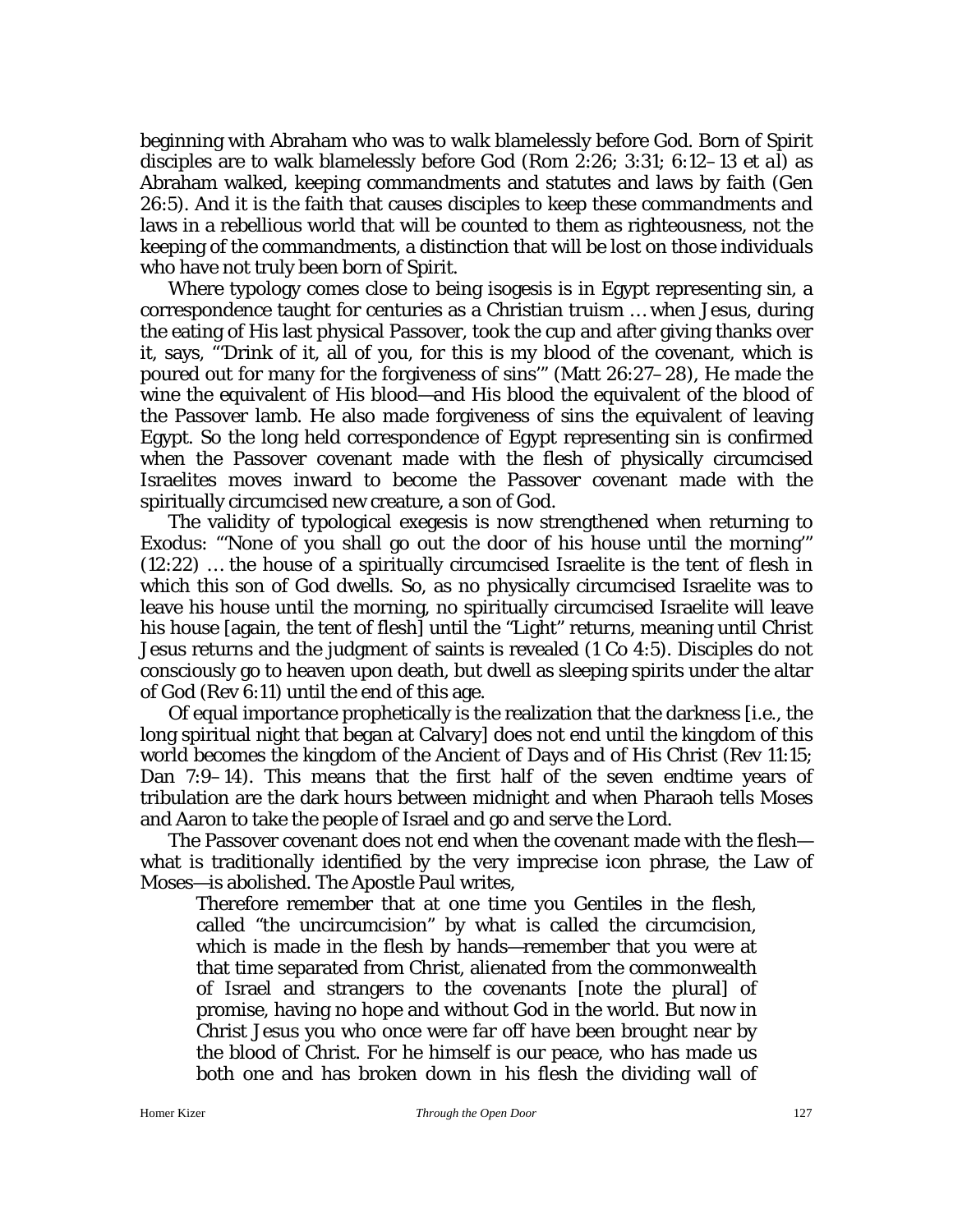hostility by abolishing the law of commandments and ordinances, that he might create in himself one new man in place of the two, so making peace, and might reconcile us both to God in one body through the cross, thereby killing the hostility. (Eph 2:11*–*16)

The covenants of promise are not abolished when the hostility created by physical circumcision dies on the cross. Rather, what had been two peoples, one physically circumcised, one uncircumcised, are now the same as far as God is concerned. Both "have access in one Spirit to the Father" (Eph 2:18). Both are uncircumcised of heart until both have made a journey of faith that is spiritually equivalent to the patriarch Abraham's physical journey made by faith from Ur of the Chaldeas to Haran, then on to the Promised Land (Rom 4:9*–*12). Thus, the 1st-Century Greek who, by turning to God, separated himself or herself from his or her neighbors all worshiping a pantheon of deities that sprang from the heads (as Athena sprang from Zeus') of ancient peoples, began a spiritual journey in the same way that Abraham began a physical journey when he set out with his father Terah from Ur to go into the land of Canaan. This Greek's journey called for him or her "'to abstain from things polluted by idols, and from sexual immorality, and from what has been strangled, and from blood'" (Acts 15:19*–*20). Everything else this Greek would need to know could be learned from hearing Moses read every Sabbath (*v*. 21). Likewise, the Jew who kept the commandments as a cultural expectation and who broke with his or her culture by professing with his or her mouth that Jesus is Lord and believing in his or heart that God had raised Jesus from the dead (Rom 10:9) would have made a journey of faith of equivalent distance to that of the Greek's, for to confess that Jesus is Lord requires perceiving God as two, not one.

Without undertaking a journey of faith equivalent to Abraham's journey while still uncircumcised, no heart is cleansed. The heart cannot be circumcised. The person born of Spirit will be as a Hebrew infant of less than eight days of age, and will remain as a new born infant until the heart is cleansed by faith; for with God, maturity is not obtained by the passage of time but by the journey of faith from spiritual Babylon to the heavenly city of Jerusalem. Circumcision comes when the person spiritually crosses the River Jordan and begins living as a spiritual Judean, thereby taking the Passover sacraments on the night that Jesus was betrayed.

The Law of Moses is not one covenant, but rather, all of the covenants of promise that were made with the flesh. It includes the Passover covenant (Ex chap 12*–*13), the Sinai covenant (Ex chaps 20*–*24), the covenant between God and the men of Levi (Ex 32:25*–*29), the added laws concerning offerings (the Book of Leviticus), and the Moab covenant (Deut chaps 29*–*32). All of these covenants of promise are shadows and copies that are continued as covenants of promise made with born of Spirit sons of God—and this is what greater Christendom has failed to understand. Disciples take the sacraments of bread and wine on the night that Jesus was betrayed (1 Co 11:23*–*26) as the continuation of the Passover covenant made with Israel on the night that God took Israel by the hand to lead this nation out of Egypt.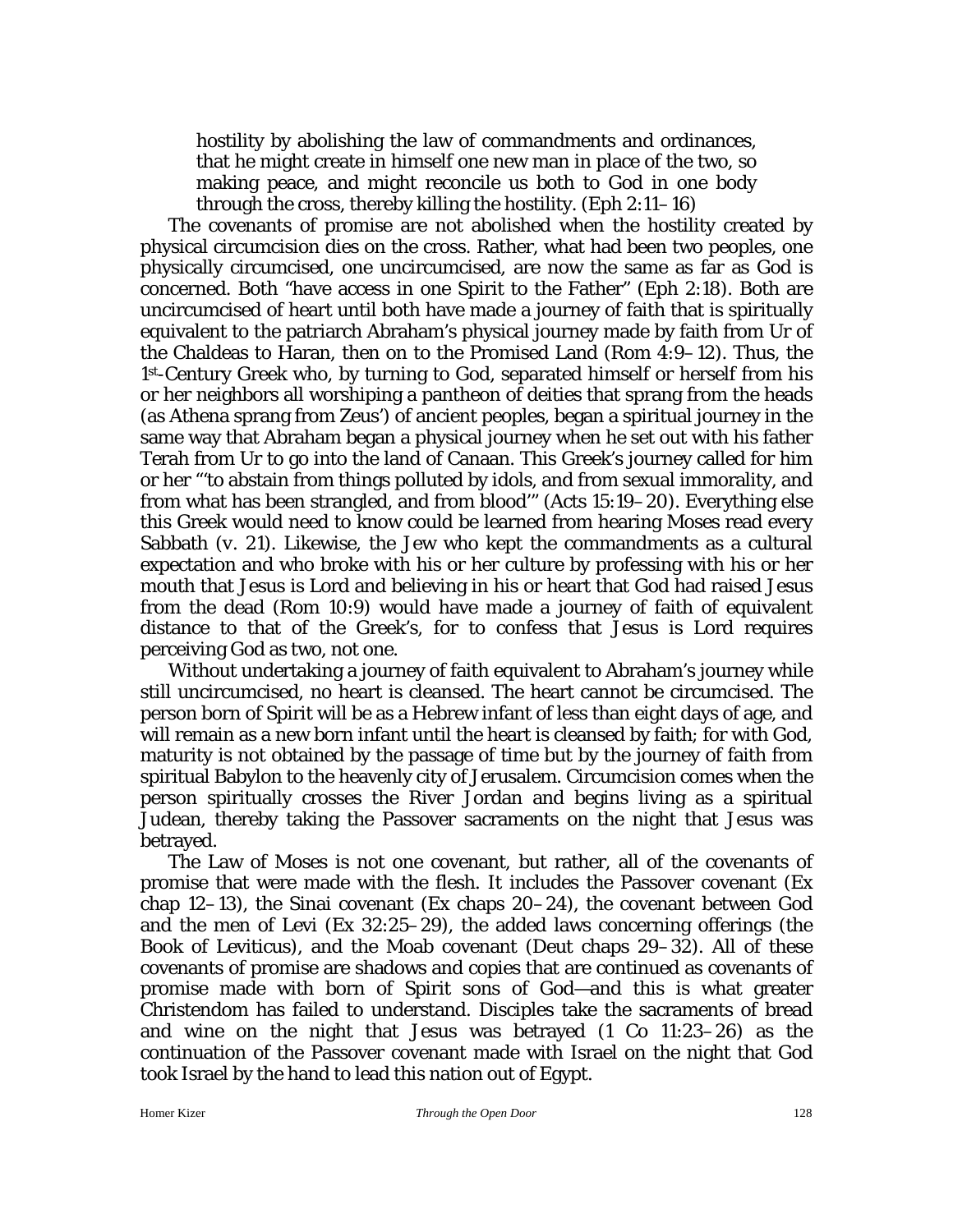It is convenient to use the theological shorthand of saying that the covenants of promise made with the flesh were "abolished" rather than "continued on at a higher plain." Yes, they were abolished, for all covenants made with the flesh were abolished at Calvary. But "Israel" was not abolished! And if Israel is not abolished but becomes a nation with circumcised hearts, then the covenants are not abolished either but become covenants made with this spiritual nation that used to be two peoples, divided by the hostility created through physical circumcision. And Jesus' actions on the night that He was betrayed, when compared to what happened at the first Passover, disclose the relationship between the physical and the spiritual … the plundering of Egypt, now, becomes an interesting case study: when Israel took the gold and silver of Egypt, it took those things that "reflected light" as the moon reflects the light of the sun. Jesus is the light of this world (John 1:4, 7; 12:35*–*36; 1 John 1:5 *et al*), and when He died at Calvary, darkness overcame this world. It is physical things that reflect visible light; the true light of this world is invisible and spiritual. And Jesus was the true light of God. So as Egypt lost those things that reflected light, the world lost its light and was plunged into darkness when Christ died on the cross.

A word needs to be said about covenants: a "covenant" (Heb: *bereeth'*) or a "compact" or a "law" in its broad sense is a formal declaration of contractual terms that begins with the shedding of blood or a cutting and extends until blood is again shed or a cutting is again made. Hence a covenant is the space or distance from cutting to cutting. A marriage covenant was to extend from when the hymen of a virgin is broken by her husband and blood is shed in the marriage bed until blood is again shed at death (for the hymen could not be restored). Thus, a covenant made in the flesh cannot be spiritual for death ends a covenant ratified by blood.

Since death ends every covenant or "will" (Gr: *diatheke*) made in the flesh, the Law of Moses was abolished at Calvary. However, the covenants of promise were not dependent upon the flesh, but upon the will of God. Isaac was not born through the strength of Abraham and Sarah's flesh, but by promise. Likewise, Jesus was not resurrected from the dead through the strength of His flesh, but by the will of God. So Moses remains as the witness against every Israelite (John 5:45; Deut 31:26) regardless of whether physically or spiritually circumcised. And the covenants of promise remain in force.

The writer of Hebrews said, "Indeed, under the law almost everything is purified with blood, and without the shedding of blood there is no forgiveness of sins. Thus, it was necessary for copies of heavenly things to be purified with these rites [i.e., the shedding of blood], but the heavenly things themselves with better sacrifices than these" (Heb 9:22*–*23 — read *vv*. 15*–*28).

The covenant the Lord made with the fathers of Israel and Judah on the day when He took their fathers by the hand to lead them out of Egypt began with the shedding of blood by Passover lambs and was confirmed by the death of Egyptian firstborns as the ransom price for Israel's liberation (Isa 43:3). This covenant continues forward, now, until it ends when blood is again shed (*v.* 4). And it is this second shedding of blood that will make Israel forget its liberation from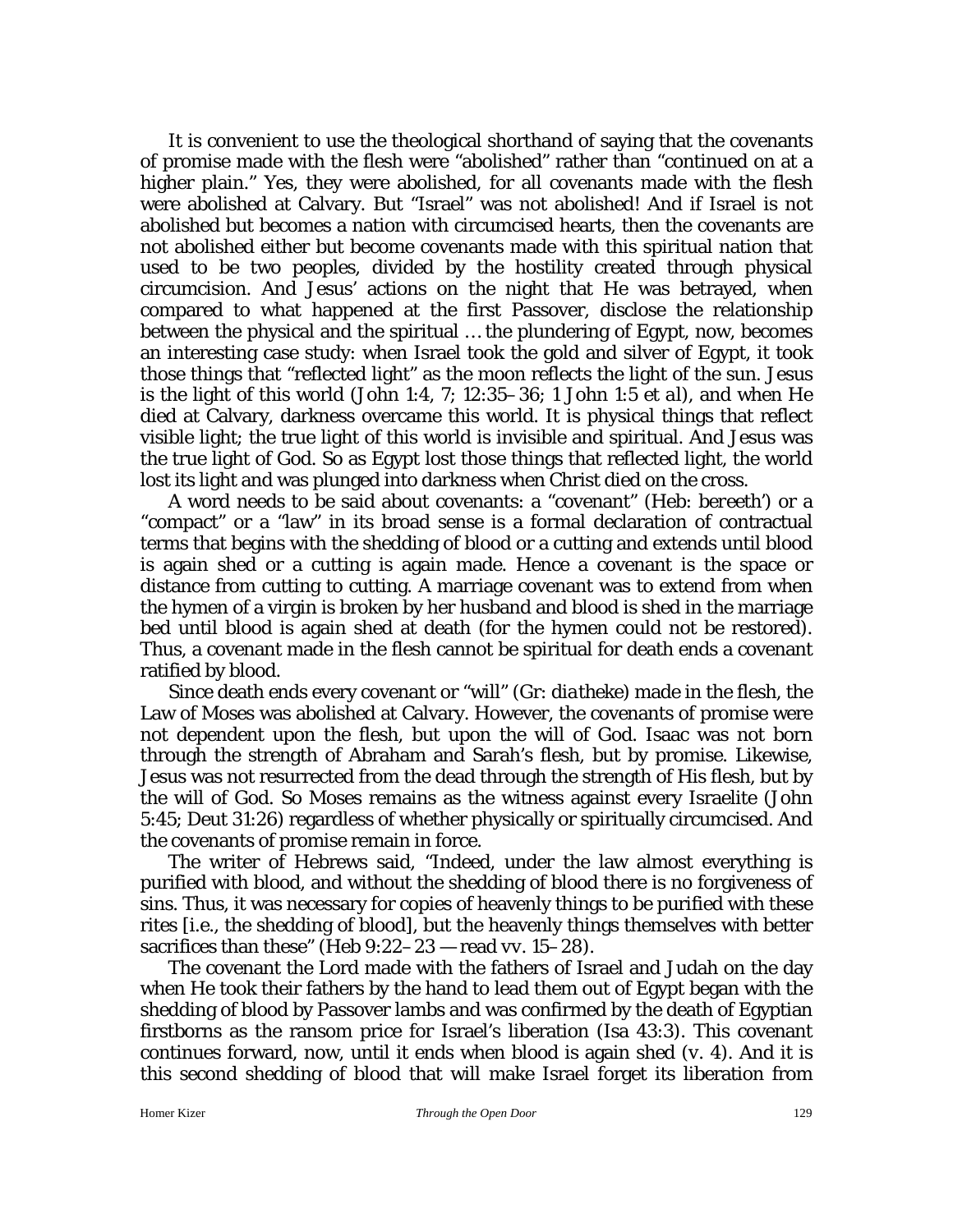bondage to Pharaoh (Jer 16:14*–*15; 23:7*–*8).

The annual shedding of the blood by Passover lambs was a memorial of the inauguration of the Passover covenant by which physical liberation is promised from physical bondage to Pharaoh. When this blood became the blood of the Passover Lamb of God, taken when the disciple drinks from the cup on the night that Jesus was betrayed, liberation ceased being from physical bondage and became liberation from spiritual bondage to sin and death. Everything moved upward one step on a spiritual hierarchy—

The spiritually circumcised Israelite who eats the bread and drinks of the cup on the night that Jesus was betrayed becomes the spiritual equivalent of the physically circumcised Israelite in Egypt who smeared blood on doorposts and lintel and ate the flesh of the paschal lamb in haste.

- The person who claims to be born of Spirit but who has not been (but who lies) becomes the spiritual equivalent to Egyptians on the night when the death angel passed through Egypt.
- The person who has no interest in God becomes the spiritual equivalent to the livestock of Egyptians on that fateful night.
- All firstborns who do not cover themselves with the blood of Christ will be slain when the lives of men are again given as ransom for the liberation of Israel.

This second slaying of firstborns will end the Passover covenant, which began when God took Israel by the hand to lead the nation out of Egypt. The exodus from Egypt will no longer be remembered, for the covenant will no longer be one of promise—the promise will be fulfilled in the recovery of Israel from the north country and out of all the countries where God has driven these peoples (Jer. 16:15), with the north country representing death.

Remember, as a contractual term of the Passover covenant, all firstborns of man and beast [i.e., what is first to open a womb] belong to the Lord and must be ransomed if not sacrificed to the Lord (Ex 13:1*–*2). God's claim on firstborns is largely unrecognized by humankind; His claim would seem unreasonable and arbitrary if it were recognized. Nevertheless, what typology reveals is that firstborns not covered by the blood of the Lamb will lose their lives as spiritual Babylon is dealt a below-the-belt blow that staggers and wobbles the prince of this world and his angels. There will be a second Passover ransom of firstborns paid for the liberation of Israel. A third part of humankind will die, but as importantly, the first or great king [or horn] of the spiritual coalition identified as the king of Greece will also lose his life because he is "first." Then those rebelling angels who have been cast into outer darkness will realize that the death sentence under which they are imprisoned will be, and can be executed.

The Passover covenant made on the day when God took Israel by the hand to lead this nation out of Egypt did not include the Decalogue or the need to be physically circumcised or the promise of spiritual circumcision. A mixed multitude left Egypt with Israel, and this mixed multitude would not have been physically circumcised in Egypt and they were not physically circumcised in the wilderness. Nor were the children born into the tents of Israel in the wilderness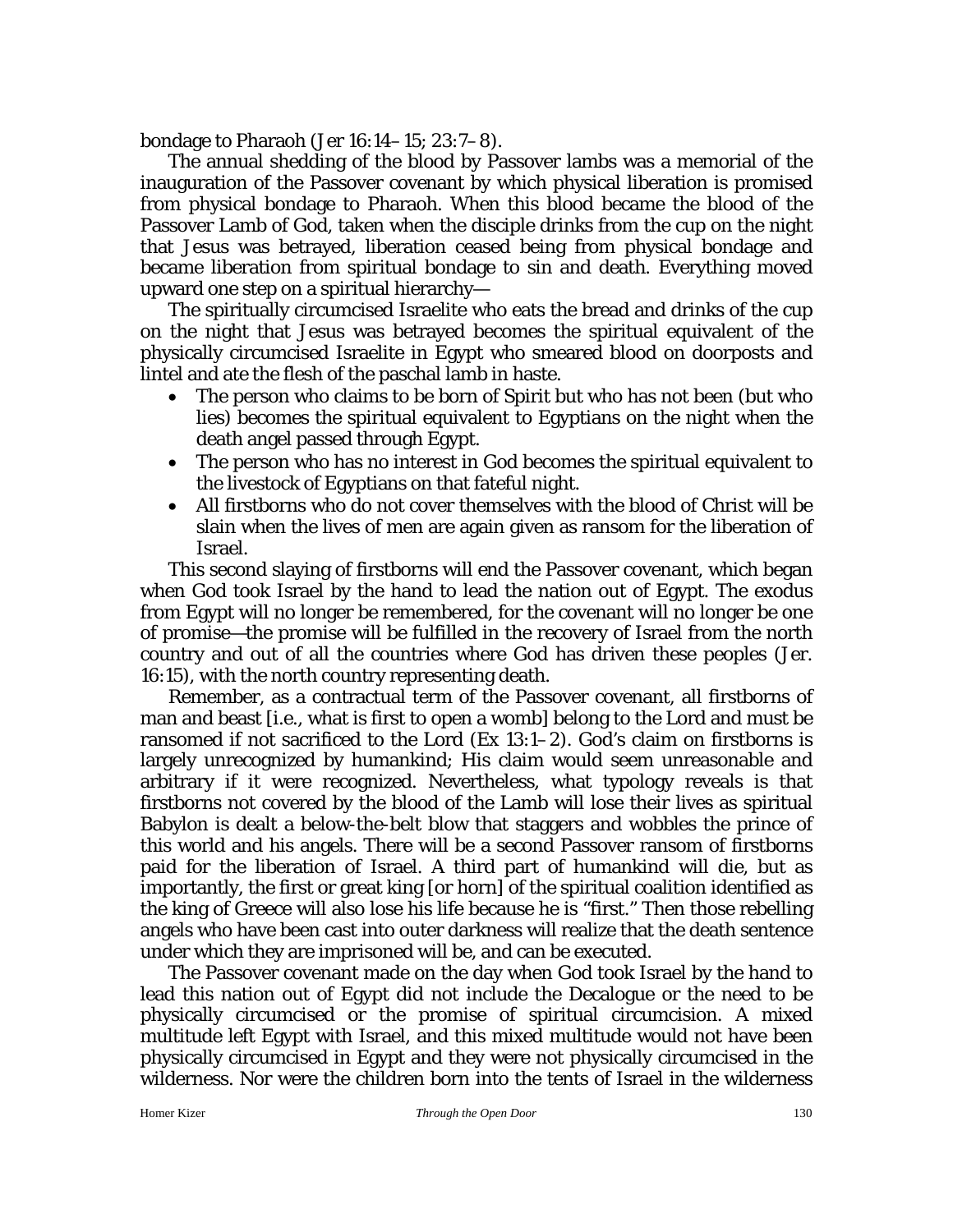physically circumcised … physical circumcision is not seen again until after Israel crosses the River Jordan under Joshua's leadership (Josh 5:2*–*7). So partaking in the exodus from Egypt did not require a person to be physically circumcised even though to eat of the Passover required a person to be circumcised (Ex 12:48). Circumcision, now, and the blood shed when a person is circumcised equates to the blood shed by Egyptian firstborns as ransom for Israel. Therefore, no one can enter into this Passover covenant at a future time unless the person is circumcised, physically or spiritually, until lives are again given for the ransom of Israel.

An uncircumcised Greek in the 1<sup>st</sup>-Century, prior to being a disciple, would not have eaten of the Passover, and the context of Jesus' comment about circumcision making well only a part of a man emerges: circumcision makes a man naked before God, makes the man covered only by his obedience to God. But when covered by obedience, the man is liberated from sin and death; he is healed so that he should live forever … circumcision equates to liberation, or the exodus from bondage to disobedience. It is only when the man loses this covering of obedience that he needs another covering (fig leaves or animal skins). As long as a man has his covering of obedience, he has not returned to sin or to Egypt, the earthly representation of sin.

But physical circumcision was done to a man on the 8th day of his life—done before he could sin. Unfortunately, circumcision did not prevent a man from sinning; physical circumcision did not compel obedience. Hence, circumcision produced death when the promise of obedience is life. Therefore, spiritual circumcision does not occur until after a person cleanses his or her heart by a journey of faith that will leave the person living as a Judean. Spiritual circumcision doesn't automatically follow spiritual birth. Many are those who have died from spiritual SIDS before they were circumcised of heart.

The mixed multitude that left with circumcised Israel was covered by the loss of their firstborns in a manner similar to how the sons of Levi were ordained at the cost of their sons and brothers … much blood is shed in the Law and the Prophets, too much blood for the sensitivities of modern Americans and Europeans. This shedding of blood has become a stumbling block that prevents "modern" nations from worshiping the *Theos* of Abraham, Isaac, and Jacob, or from recognizing the validity of Scripture. In most churches the Bible story has been rewritten with a blotter to remove the blood. The love of Jesus is emphasized, and the Law of Moses is devalued. The numbers recorded in Scripture are reduced: the 600,000 adult male Israelites that leave Egypt under Moses become 40 or 50, maybe as many as 200 in documentary dramas aired on *The History Channel*. Israel's exodus from Egypt is told as a good story that should not be taken literally, and the stumbling block of shed blood is covered by a mantle of disbelief.

The Passover covenant was not ratified by the blood of bulls and goats cast on the people and the altar, but by Passover lambs and the lives of Egyptian firstborns, both of men and beasts. At Calvary, the blood of the Lamb of God was shed on the 14th day of the first month at even as the Pharisees then reckoned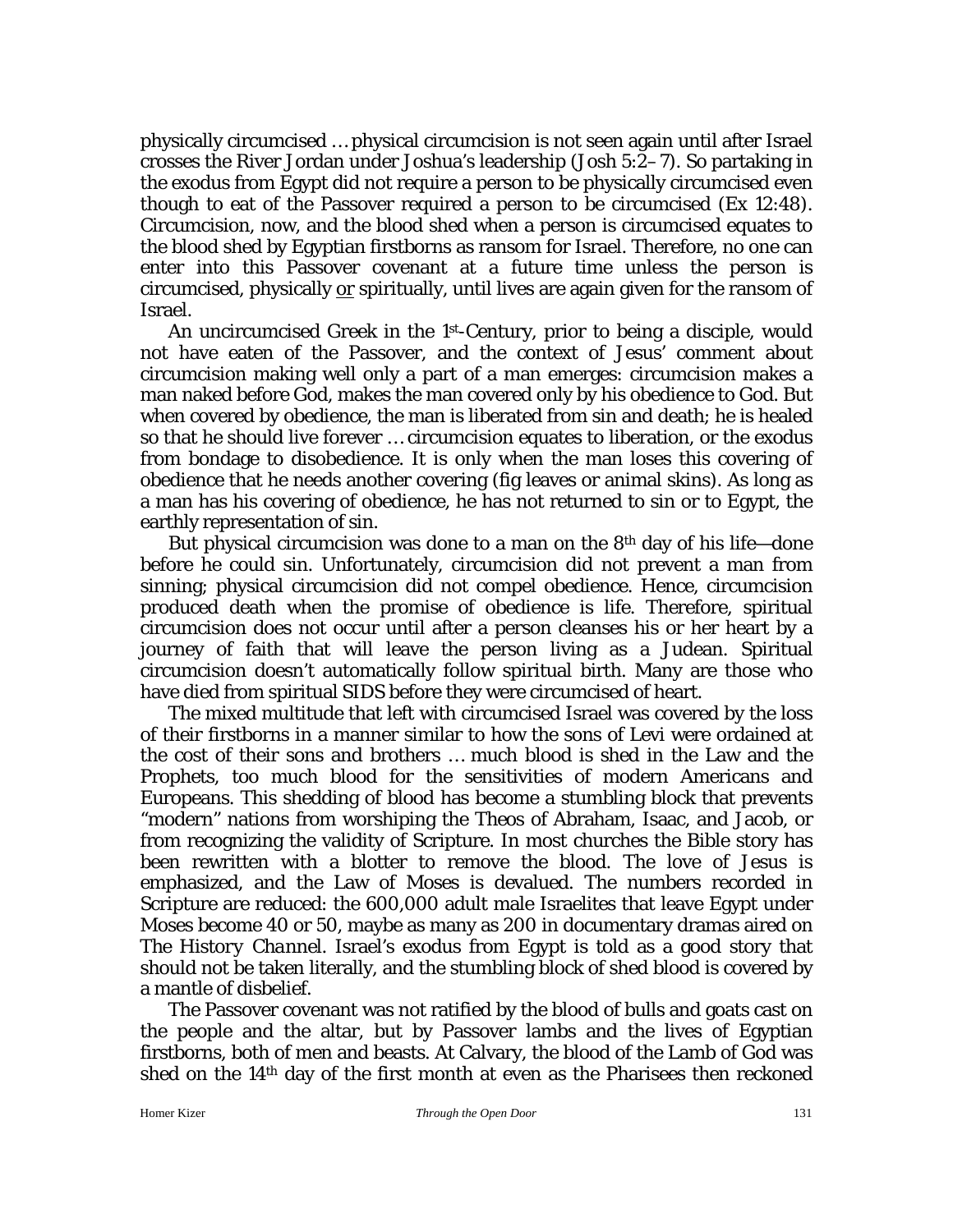when Passover lambs were to be sacrificed. But lambs slain on that first Passover in Egypt were killed the previous evening if Moses' command that none shall go out of their houses until morning was obeyed; so the one day difference has tremendous significance that has been lost. Again, when Jesus eats the Passover, He eats it at the beginning of the 14th of Abib, the first month. He is then sacrificed as the Lamb of God at the proscribed time when Pharisees taught that Passover lambs were to be sacrificed. So the Passover covenant was not abolished when the Sinai covenant was added—if it had been abolished Jesus would not have eaten the Passover on the dark portion of the 14<sup>th</sup>. Rather, because of ambiguity within the covenant as to when the Passover lamb was to be sacrificed, two Passover sacrifices were needful in the  $1<sup>st</sup>$  Century CE. This ambiguity enhances the annual provision for a second Passover in the second month to be eaten by all who were unclean or on a far journey on the  $14<sup>th</sup>$  of the first month.

Two Passover observances annually; probably two Passover sacrifices in the 1st month—human reasoning is left with doubts. Yet rabbinical Judaism today eats the Seder meal twice each spring. Its reason, however, stems from tradition and from the calculated calendar.

Are two Passover sacrifices logical, or has Scripture been misread for a long time? Is there really only one Passover sacrifice and only one seven day period when unleavened bread is eaten? There is certainly reason to believe that Israel in Egypt remained in its houses until morning, spoiled the Egyptian during the daylight hours of the 14<sup>th</sup> then left Egypt with a high hand under the full moon on the beginning of the  $15<sup>th</sup>$ . If this is the case—and this seems to be the best reading of Scripture—then the past practices of the Churches of God are correct: the sacraments of bread and wine are to be taken on the 14<sup>th</sup>, shortly after dark, and the night of the 15th is to be remembered as the night of Israel's exodus from Egypt.

Unfortunately, there might not be more than 30,000 people annually taking the Passover sacraments on the 14th of Abib, and if this is the case, the Churches of God stand condemned before God as worthless servants who have hid the knowledge of God that they have.

When Jesus' disciples asked Him, "'Where will you have us prepare for you to eat the Passover?" (Matt 26:17) — this occurring on the  $13<sup>th</sup>$  — no one said that He would be eating the Passover a day early. The owner of the house where Jesus ate the Passover did not say that He was a day too early. So in the 1st-Century CE it was not unusual to eat the Passover on the dark portion of the 14th although Pharisees would not begin slaughtering Passover lambs (as far as records reveal) until the ninth hour  $[3:00 \text{ pm}]$  on the afternoon of the  $14^{\text{th}}$ . And this apparent discrepancy, allowed by the ambiguity of Scripture, highlights the failure of Israel to teach simple truths to a jaded world, turned off by hypocrisy and dishonestly.

\* \* \*

July 7, 2007

# Commentary — From the Margins

Homer Kizer *Through the Open Door* 132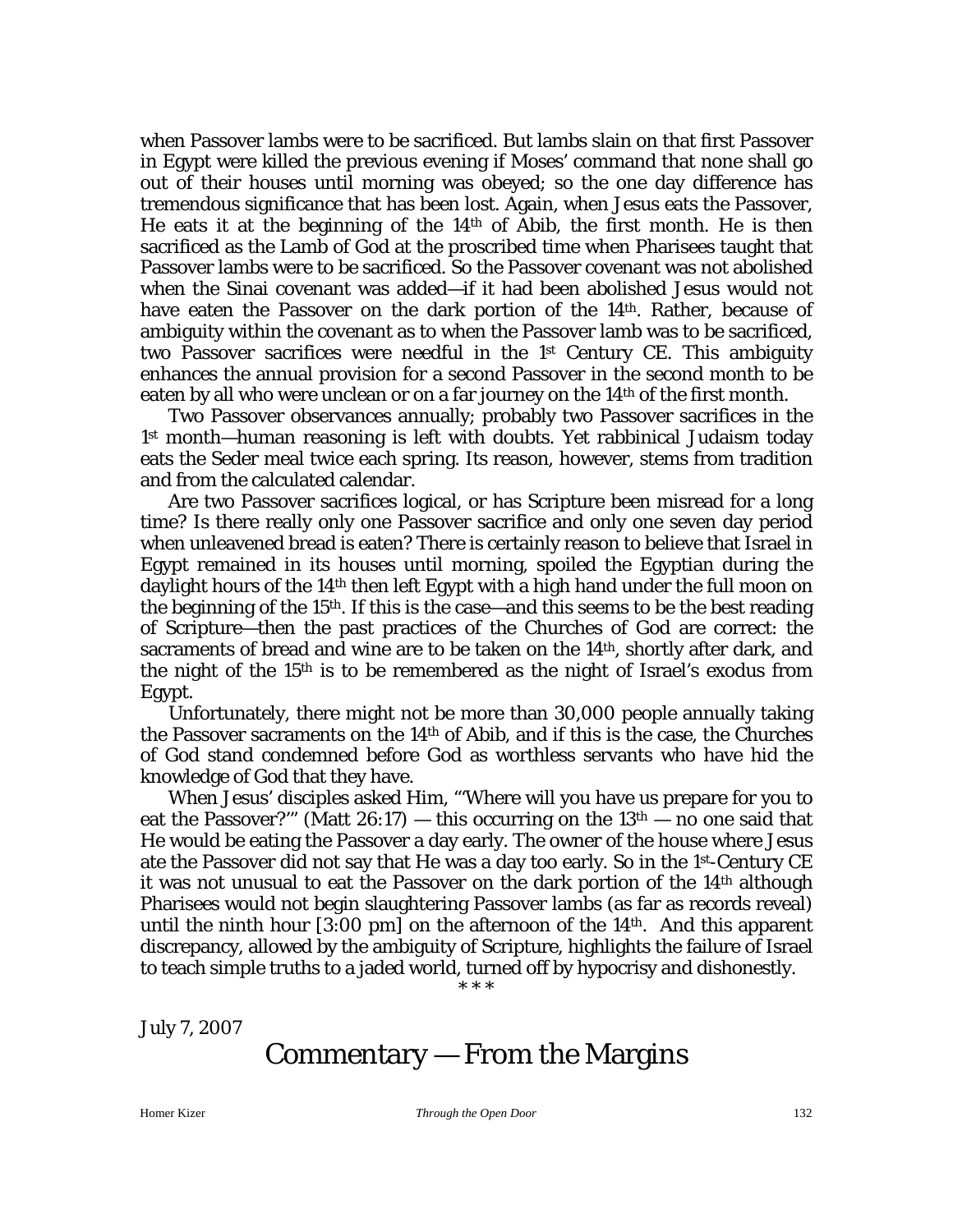## *The Imprecise Linguistic Referent: The Law of Moses* (3rd part)

On the third new moon after the people of Israel had gone out of the land of Egypt, on that day they came into the wilderness of Sinai. … There Israel encamped before the mountain while Moses went up to God. The Lord [*YHWH*] called to him out of the mountain, saying, "Thus you shall say to the house of Israel: You yourselves have seen what I did to the Egyptians, and how I bore you on eagles' wings and brought you to myself. Now therefore, if you will obey my voice and keep my covenant, you shall be my treasured possession among all peoples, for the earth is mine; and you shall be to me a kingdom of priests and a holy nation. These are the words that you shall speak to the people of Israel." (Ex 19:1*–*6)

When Israel reached Mount Sinai, the nation's exodus from Egypt was recent history: Israel had been on the move for two and a half months. They had run out of food after a month (Ex 16:1*–*3), and they have been eating manna for six weeks. They had quarreled with Moses about the lack of water (Ex 17:2), and they defeated the Amalekites at Rephidim (*vv*. 8*–*13). God referred to what Israel had experienced as bearing Israel on eagles' wings and bringing the nation to Himself (Ex 19:4); yet that expression of having borne Israel on eagles' wings does not seem appropriate to an endtime generation that flies the air-highways of the world [because of territorial claims, eagles themselves have such highways].

\_\_\_\_\_\_\_\_\_\_\_\_\_

When war arises in heaven and Michael and his angels fight against Satan and his angels and Satan is cast into time (Rev 12:7*–*9), that old dragon will pursue the woman who had given birth to the male child (*v.* 13) who will rule all nations with a rod of iron (*v.* 5). "But the woman was given the two wings of the great eagle so that she might fly from the serpent into the wilderness, to the place where she is to be nourished for a time, and times, and half a time" (*v.* 14) … God said that He brought Israel to Him on eagles' wings under Moses, and in John's endtime vision God will again bring Israel, the woman, to Himself on two eagle wings. The first forms the shadow and type of the latter.

- Israel walked from Egypt to Sinai. There were neither planes nor chariots, nor wagons, nor horses.
- Israel's journey was fraught with hunger, thirst, and enemies determined to slay the nation.
- If Israel's journey to Sinai corresponds to (or forms the copy and type of) endtime Israel's flight from the fallen prince of this world to the rest or refuge of God, then this flight on eagle wings will be unlike anything most prophecy pundits have prophesied.

But most importantly, the Sinai covenant by which Israel could become the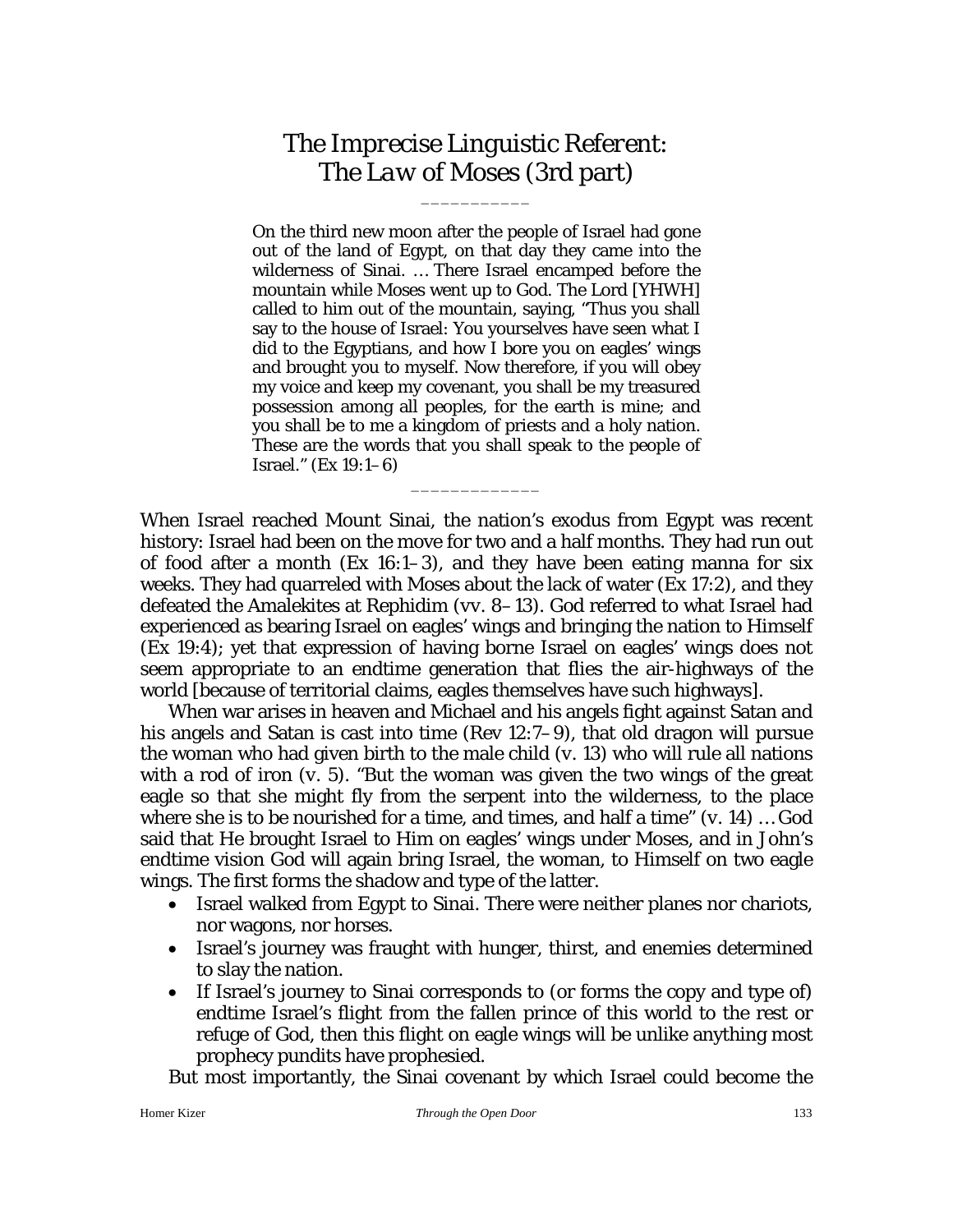holy nation of God comes after this flight, not before. Except for a few, the writing of the laws of God on hearts and minds becomes a reality in the second half of the seven endtime years of tribulation.

Of the many covenants of promise made in the law of Moses, the Sinai covenant occupies a unique position; for the Sinai covenant offers to the firstborn natural son of God (Ex 4:22) the promise of becoming the holy nation of God (Ex 19:5*–*6) if this "son" would keep everything God tells Moses. This covenant offered "holiness," but offered it on the condition of obedience … the Sinai covenant ends natural grace (Rom 5:13). Although sin, the transgression of the laws of God (1 John 3:4), entered the world through the disobedience of one man, and death through sin (Rom 5:12), this sin or disobedience is not counted against humankind where there is no law. Why? Because Adam was driven from the garden of God, and he and his descendants were consigned to disobedience so that God could have mercy on all (Rom 11:32). Their lawlessness was "covered" by their consignment to disobedience, and to being bondservants of the prince of this world. In a figurative sense, God delivered all of humankind as serfs to the king of Babylon when Adam was sent forth to till the ground that would yield thorns and thistles. God said to Adam, "'By the sweat of your face you shall eat bread, till you return to the ground, for out of it you were taken; for you are dust, and to dust you shall return'" (Gen 3:19).

Adam had no life but that received when he became a *nephesh* (Gen 2:7), a breathing creature like other breathing creatures [i.e., the beasts of the field]. King Solomon writes,

I said in my heart with regard to the children of man that God is testing them that they may see that they themselves are but beasts. For what happens to the children of man and what happens to the beasts is the same; as one dies, so dies the other. They all have the same breath, and man has no advantage over the beasts, for all is vanity. All go to one place. All are the dust, and to dust all return. (Eccl 3:18*–*20).

The Apostle Paul says that the wages of sin is death, "but the free gift of God is eternal life in Christ Jesus our Lord" (Rom 6:23). Jesus said of the twelve He sent out that they were *psuche* and *soma*, breath and body (Matt 10:28). These first disciples had not, when sent out, received birth-from-above in the form of receipt of the Holy Spirit [*Pneuma 'Agion*]; they did not have the Holy Spirit. Hence, they were not of tripart composition: *pneuma*, *psuche*, and *soma* (1 Thess 5:23). They lacked having the Spirit [*Pneuma*] of God.

The lawyer who sought to test Jesus asked, "'Teacher, what shall I do to inherit eternal life'" (Luke 10:25). This lawyer knew that he did not have eternal life dwelling within him in the form of an immortal soul that must be redeemed. Rather, this lawyer, who correctly answered Jesus' response of how did he read the law, understood that the Law of Moses held covenants that promised eternal life.

Likewise, the rich young ruler asked Jesus, "'Good Teacher, what must I do to inherit eternal life'" (Luke 18:18).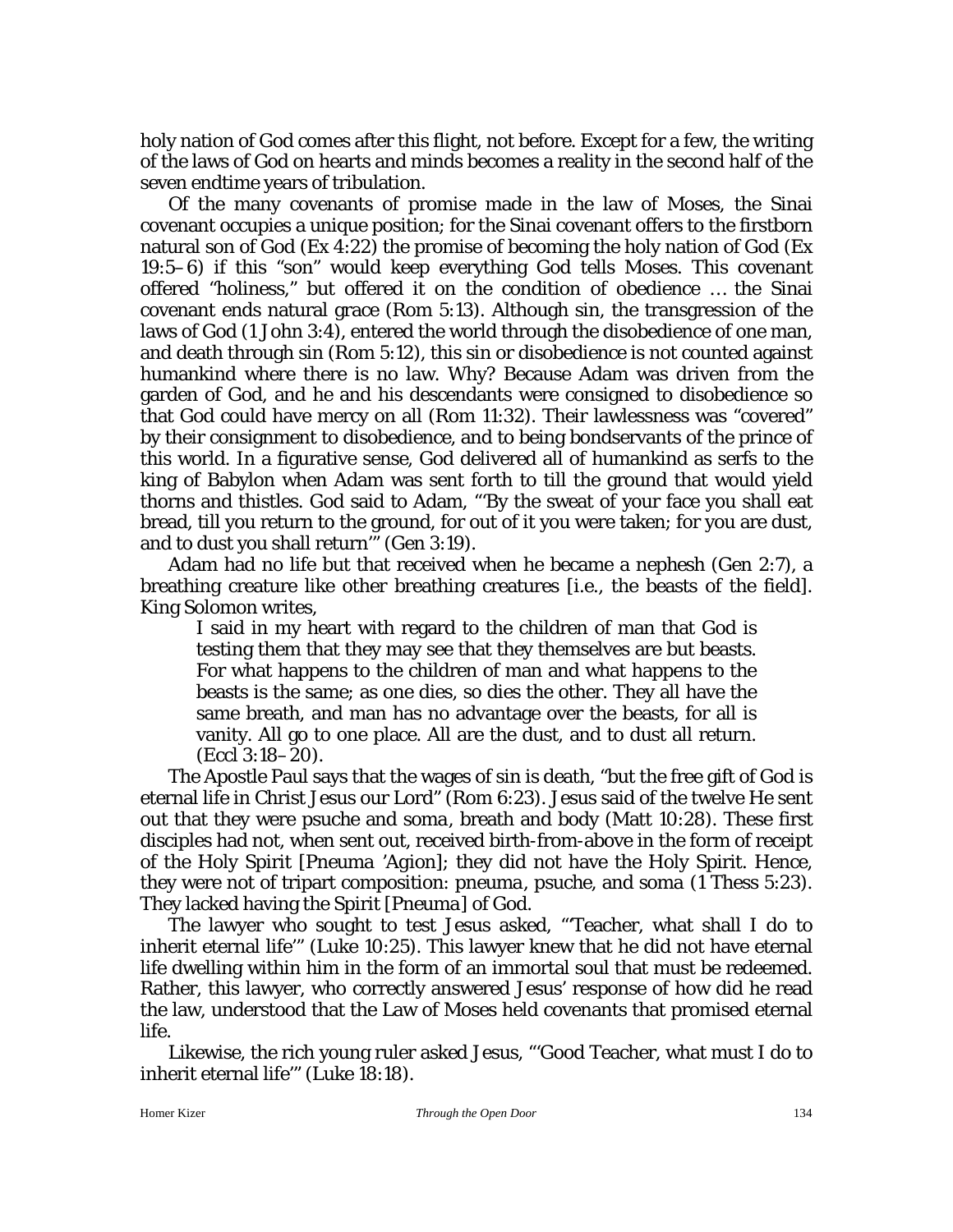The covenants of promise in the Law of Moses were made with the fleshly descendants of the first Adam; they were made with living dust. These covenants promised everlasting life, but on the condition of obedience … when the first Adam was placed in the garden of God, he was given only one command: "'You may surely eat of every tree of the garden, but of the tree of the knowledge of good and evil you shall not eat, for in the day that you eat of it you shall surely die'" (Gen 2:16*–*17). Adam was not told to keep the Sabbath; he wasn't told not to murder or commit adultery or lie or steal; he was not prohibited from worshiping idols. These "details" were not issues, for he was placed in the garden [or rest] of God. There was no woman with which to commit adultery, or any other human being to murder. There was nothing to steal except the fruit of the tree of knowledge. Thus, one commandment was sufficient.

Obedience is a test that is "passed" when the person being tested submits by faith to the test. Thus, God tests Israel with the Law of Moses to determine what Israel believes about everlasting life—and this test separates sheep from goats, spiritually circumcised Israel from the synagogue of Satan. For the last Eve believed the same lie that the first Eve believed: "the serpent said to the woman, 'You will not surely die'" (Gen 3:4). Greek philosophers said to all who would hear them, "You will not surely die for you have an immortal soul." In fact, Augustine of Hippo wrote,

This faith [Christianity] maintains, and it must be believed: neither the soul nor the human body may suffer complete annihilation, but the impious shall rise again into everlasting punishment, and the just into life everlasting. (*On Christian Doctrine*. Book 1: XXI. Trans. D.W. Robertson, Jr.)

Augustine was wrong. The body is dust, the base elements of the earth. At death it returns to dust that is blown about by the winds of this earth. It is stone ground into fine flour; thus, the law of God written by the finger of God on two tablets of stone is directly analogous to the law of God written by Spirit on the heart and mind of the person born of Spirit … until born of Spirit, a person has no everlasting life dwelling within the person.

If eternal life is the gift of God, and if God must "raise" the dead who were then audibly hearing the words of Jesus (John 5:18*–*19, 21), and if the dead hearing Jesus' words would believe the One who sent Him and thereby pass from death to life (*v.* 24), then Pharisees in the 1st-Century CE had no immortal soul but were numbered among the dead of this world even though they were physically breathing. Thus, the person who claims to have everlasting life apart from actually being born of Spirit is a liar! This person believes and propagates the lie of that old serpent, Satan the devil, and as such is of Satan. So it can be said with certainty that the person who claims to be born of Spirit, but who continues to believe that human beings are physically born with an immortal soul has not actually experienced spiritual birth—if this person were truly born of Spirit, he or she would know the difference between a "feeling of faith" or a "religious experience" or last night's indigestion and what it truly means to be born anew; for the person would cease his or her hostility to God and would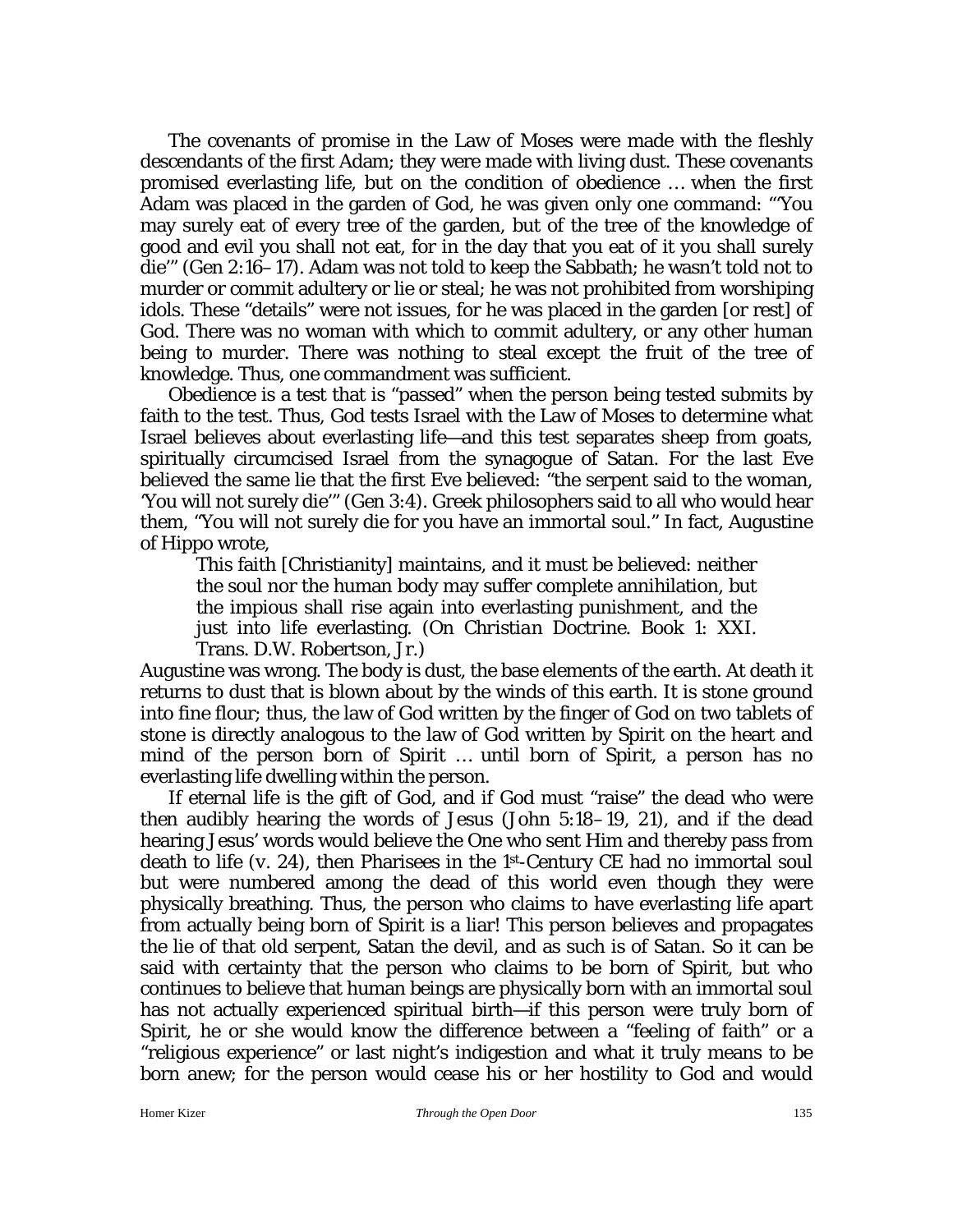earnestly desire to keep the commandments of God, all of them, not eight or nine of them. Every person born of Spirit and circumcised of heart will, in this era, keep the commandments by faith. There will be no exceptions! Evidence of having a circumcised heart is the journey of faith that will have the person keeping the commandments of God.

Circular reasoning? Yes and no. The Moab covenant by which circumcision of the heart is promised (Deut 30:6) requires that while in a far land (*vv*. 1*–*2), Israel turns to God and begins to love God with all its heart and mind, thereby keeping the commandments and all that is written in the book of Deuteronomy (*v.* 10). The Apostle Paul calls this Moab covenant the righteousness that is based on faith (Rom 10:6 – *cf*. Rom 10:6*–*8; Deut 30:11*–*14) … the Moab covenant promises spiritual circumcision following demonstrated obedience:

- The Passover covenant promises deliverance from bondage for the simple condition of selecting, sacrificing, roasting and eating the paschal lamb.
- The Sinai covenant offers Israel holiness on the condition that Israel obeys the voice of God and keeps covenant with God.
- The giving of the Law ends natural grace and makes Israel accountable for its disobedience.
- When the Sinai covenant is made with Israel, the only covering Israel has for its sins is its obedience.
- Because Israel was found to be unfaithful, another covenant was added, one that required animal sacrifices to "cover" Israel's sins or disobedience as a temporary covering.
- After Israel is delivered from bondage and made holy before God through faith that leads to demonstrated obedience, the Moab covenant promises circumcision of the heart and return to God's rest (*cf.* Ps 95:10*–*11; Heb 3:16*–*4:11).

Again, all of these covenants are initially made with the flesh in the law of Moses, but when better promises are added to this "law" and its mediator becomes Christ Jesus, the covenants of promise made with the flesh are abolished, but the covenants of promise do not end as they continue in force as Israel continues as the holy nation of God (1 Pet 2:9). But this endtime Israel is circumcised of heart not circumcised in the flesh.

The Passover covenant continues to promise liberation from bondage. The Sinai covenant continues to promise holiness. And the Moab covenant remains in force, for it was not ratified by blood as a copy of a heavenly thing but with a song (Deut chap 32). It is the heavenly covenant to which better promises were added when Christ Jesus became Israel's high priest after the order of Melchizedek.

As stated previously, when the Lord led the fathers of Israel and Judah out of Egypt, He liberated them from bondage to Pharaoh; thus, their lawlessness was no longer covered by their servitude to this physical king. But the Lord also did not give Israel many commandments. He said only to select, pen, and sacrifice male lambs (either sheep or goats) and to do this year by year. He also said to

\*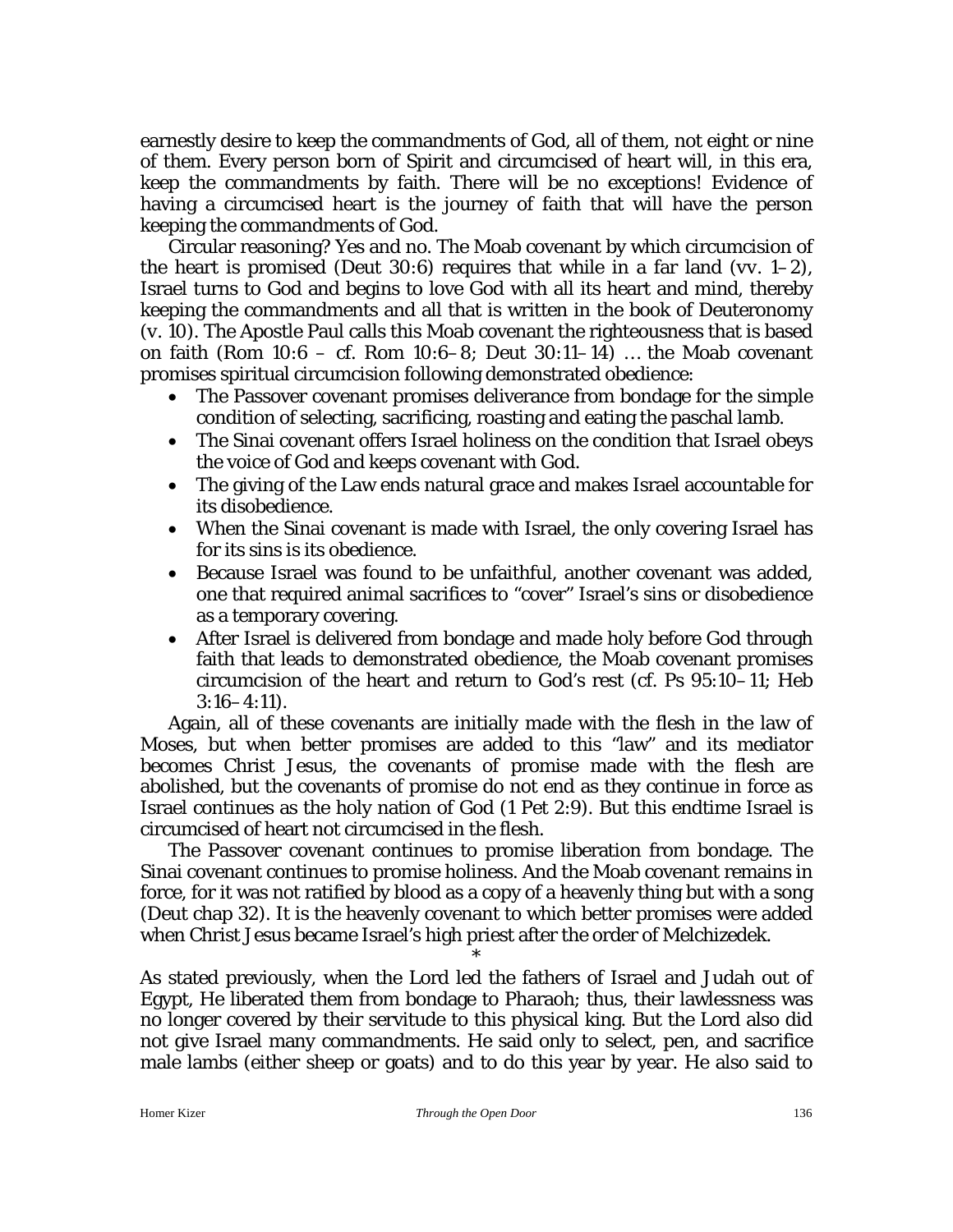consecrate firstborns of man and beast to the Lord, for all firstborns belong to God to do with as He pleased. Two commandments, with these two not being a part of the Sinai covenant, or the Decalogue … note: the Passover covenant promises liberation, not eternal life. The Sinai covenant promises holiness upon obedience. It is the Moab covenant that promises spiritual circumcision and inclusion into the holy nation of God that has been born of Spirit—it is through the Moab covenant that Israel could have inherited everlasting life.

Three major covenants of promise are mediated by Moses, two of which were ratified by blood and will end when blood is again shed, these two being copies of heavenly things that pertain to the forgiveness of sins (Heb 9:22)—and humankind is divided into three parts, with God turning His hand against two parts (Zech 13:7*–*9) … a third part of humankind will perish when the lives of men are again given as ransom for Israel, now a spiritually circumcised nation. Another third part will perish during the seven endtime years of tribulation because this third part will not cover its sins with obedience. And the third thirdpart will be refined as silver is refined and tested as gold is tested and will be God's people, the great endtime harvest of firstfruits. This third third-part constitutes "all who endure to the end" (Matt 24:13; 10:22), those who shall be saved through merely living by faith day by day although "enduring" in faith will be more difficult than anyone can today imagine.

The first third-part perishes under the Passover covenant by being firstborns not covered by the blood of the Lamb of God. The second third-part perishes as a result of liberating Israel from bondage to indwelling sin and death. Liberation ends Grace, for Christ Jesus will no longer bear the sins of Israel as the reality of the Azazel goat. Rather, the Son of Man will be revealed (Luke 17:30). Both Head and Body will be made naked to be covered only by its obedience to God. And the great falling away (1 Thess 2:3) will occur: when liberated from indwelling sin, most of spiritually circumcised Israel will not walk uprightly before God as the patriarch Abraham did (Gen 26:5) or as Jesus of Nazareth did (1 John 2:3*–*6). Most of Israel will rebel against God and will return to sin as the nation that left Egypt desired to return to Egypt (Num chap 14). Those who return to sin will die spiritually without ever entering into God's rest as the physically circumcised nation died in the wilderness; they will die by God sending over them a strong delusion so that they believe what is false (2 Thess 2:11). Today, they take more pleasure in sin than in righteousness, and they will return to sin after they have been liberated from disobedience and disbelief. They profess love for Christ, but by their persistent lawlessness they show that they really despise Him and His shed blood.

Yes, the person who will not, by faith, keep the precepts of God's law shows to man and angels how much this person despises God and all that God represents.

The new covenant that the prophet Jeremiah disclosed would replace the covenant of promise made on the day God led Israel out of Egypt has the laws of God written on the hearts and minds of Israel. Has this happened? Does all of Israel "Know the Lord"? Or is it still necessary to teach neighbor and brother to "Know the Lord"?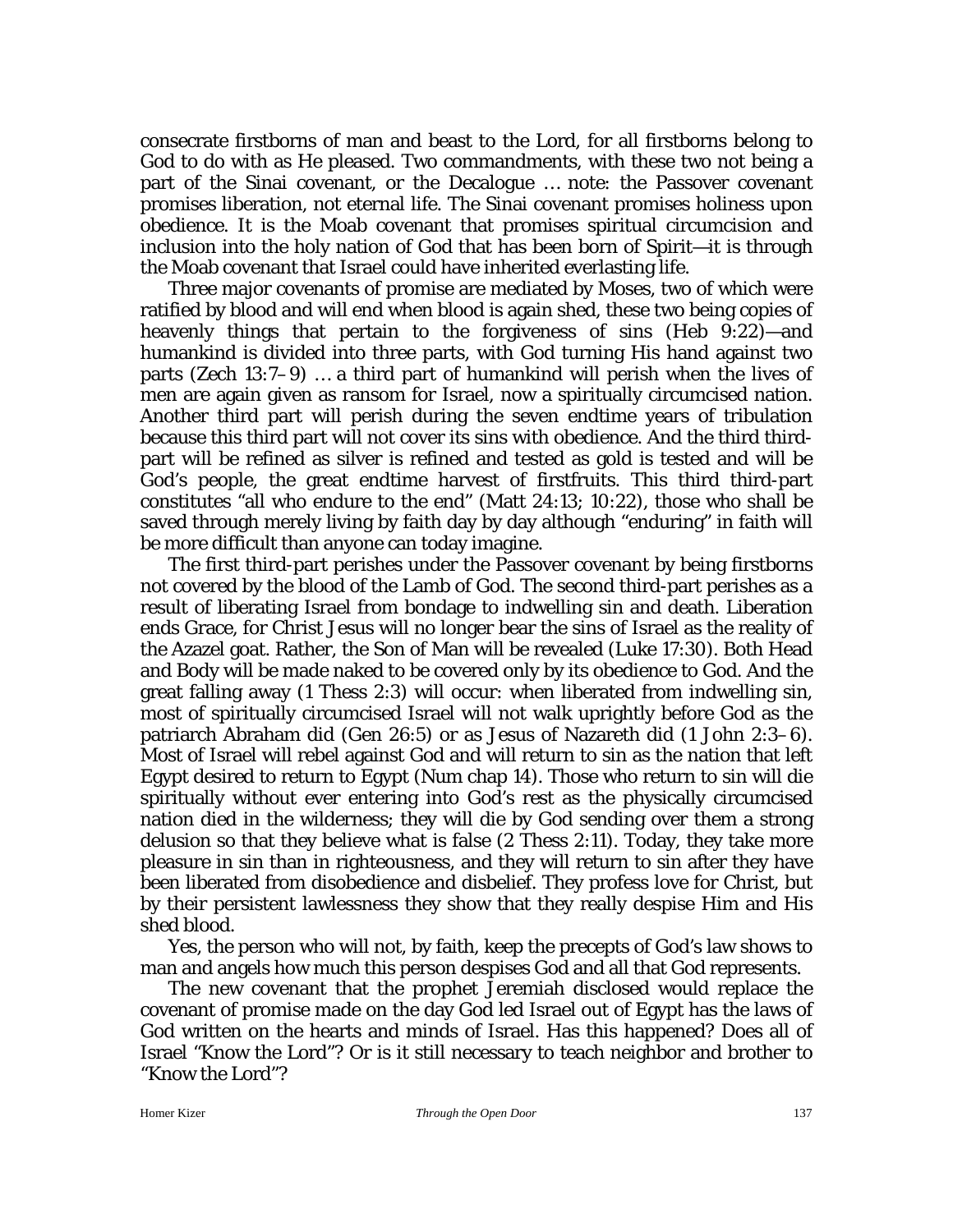It is still necessary to teach neighbor and brother to "Know the Lord."

Either there is, today, no Israel, a nation circumcised of heart—or at least no Israel of any consequence—or Israel is a divided house that needs to be taught to keep the precepts of the law … the Body of Christ is not divided, but one.

The Apostle Paul wrote,

So also no one comprehends the thoughts of God except the Spirit of God. Now we have received not the spirit of the world, but the Spirit [that] is from God, that we might understand the things freely given us by God. And we impart this in words not taught by human wisdom but taught by the Spirit, interpreting spiritual truths to those who are spiritual. (1 Co 2:11*–*13)

The Israel that is circumcised of heart understands spiritual truths imparted in words that come from God. Those who do not understand these truths, which will be to them foolishness, do not have the Spirit of God or the mind of Christ. Instead, they have the spirit of this world, which is a spirit of disobedience, of lawlessness, of rebellion against God.

Israel is today dead! Separation from God is, until judgments are revealed, spiritual death. So when God delivered Israel into the hand of the prince of this world, Satan the devil, which God did at the Council of Nicea (ca 325 CE), the Father delivered the Church into death for the destruction of the flesh so that the spirit might be saved in the day of the Lord after the example of the Apostle Paul commanding the saints at Corinth to deliver the one who was with his father's wife to Satan, and after the example of *YHWH Elohim* delivering Israel into the hand of King Nebuchadnezzar.

Spiritual Israel remains lifeless to this day. The last Elijah, after the example of the first Elijah, laid over the Body and breathed into it the first time in the  $16<sup>th</sup>$ -Century when Andreas Fischer led a few disciples into Sabbath observance. But the Body did not then "breathe" on its own; so the last Elijah laid over the Body a second time during the Great Awakening, and the Body breathed for awhile, but did not return to life. The Body quit breathing when it rejected revelation in 1962. Hence, the last Elijah is now again laying over the Body, and breath will be restored shortly. The Body will be resurrected from death when the seven endtime years of Tribulation begin.

All the while the Church dabbled/dabbles in the affairs of State, the Church remained/remains separated from God, and as such, the Church is dead through its conscious rebellion against God. Evidence of this is that the Church does not cover its lawlessness by taking the Passover sacraments on the night that Jesus was betrayed, and because it doesn't, its firstborns according to the flesh will die physically.

With pedagogical redundancy, since Calvary a Jew is not now one who is outwardly circumcised but a person who is inwardly circumcised (Rom 2:26*–* 29)—whose heart has been circumcised by Spirit, not by the letter of the Law of Moses. Only the person who has cleansed his or her heart by a journey of faith has a circumcised heart, and this person will keep the precepts of the law and thus demonstrate that the law of God has been written on his or her heart and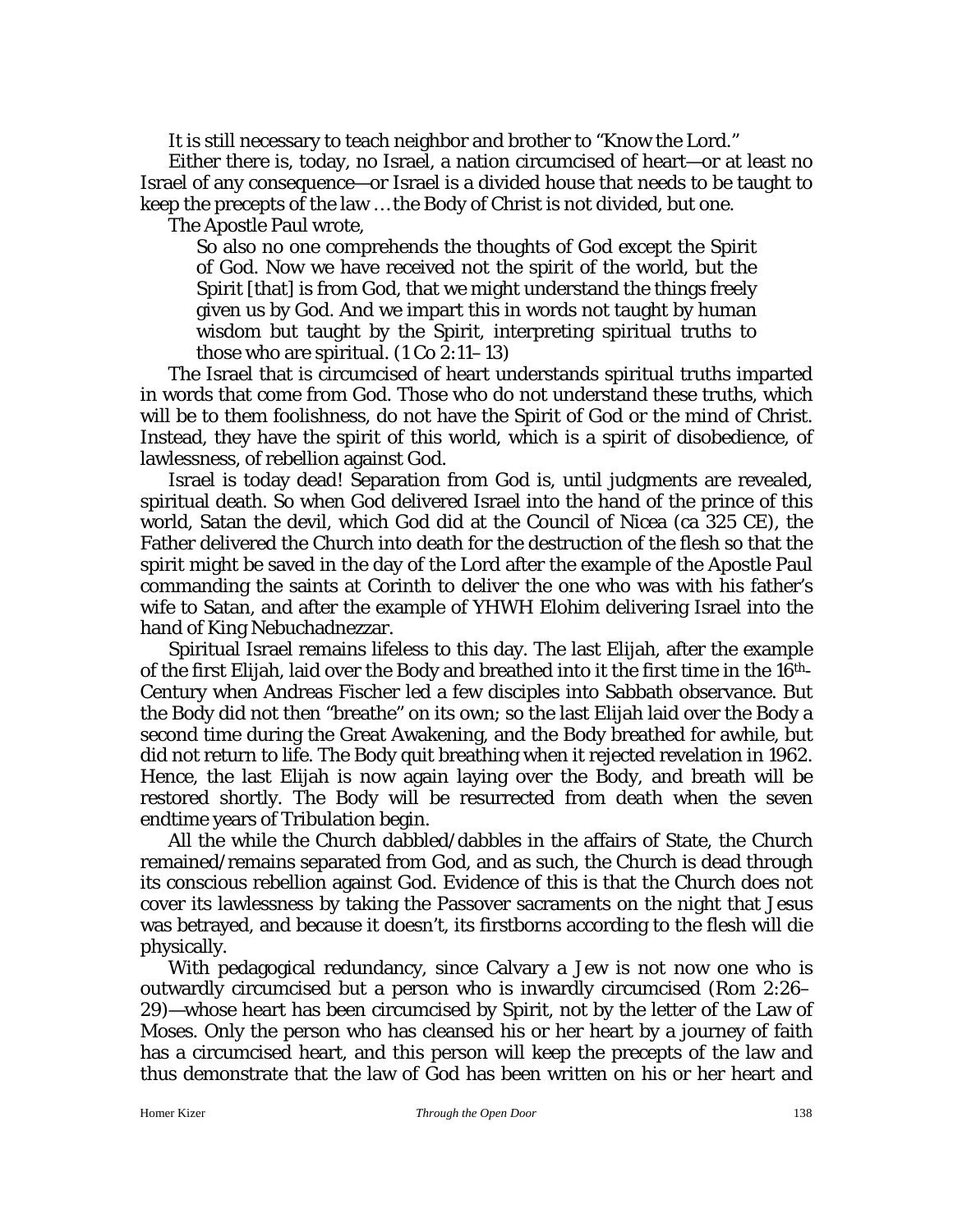placed in his or her mind. This person "Knows the Lord" and does not have to be taught to keep the rudimentary principles of God. And this person is extremely rare in this transitional era that equates to Israel in Egypt waiting for the death angel to pass over the land.

As the physically circumcised Israelites in Egypt ate their slain Passover lambs before the nation was liberated from bondage to Pharaoh, so too has spiritually circumcised Israel eaten its slain Passover Lamb through taking the sacraments on the night that Jesus was betrayed while it waits liberation from bondage to indwelling sin and death. The wine represents the blood of the Lamb. As such, this covenant retains its former "earthiness" even as it became a heavenly compact by which the laws of God would be written on hearts and placed in minds, a euphemistic expression for circumcision of the heart by the Spirit.

Again, when Israel left Egypt, it left under obligation to two commands: keep the Passover, and consecrate all firstborns to God. When spiritually circumcised Israel is liberated from bondage to indwelling sin and death, it will leave sin and death under obligation to two commandments: keep the Passover sacraments and thereby cover itself with the blood of Christ shed for the forgiveness of sin, and consecrate all firstborns to God, for the entirety of spiritually circumcised Israel is the firstborn son of the Father, with Christ Jesus being the First of the firstfruits, the First Son of many brothers (Rom 8:29).

Evangelical Christendom contends that Satan's sin was wanting to be like God, or to be God; therefore, Evangelicals hold that Sabbatarian disciples who teach what the Apostle Paul wrote, "For those whom he [God] foreknew he also predestined to be conformed to the image of his Son, in order that he might be the firstborn among many brothers" (Rom 8:29), teach heresy when they say that glorified firstfruits will be younger siblings of Christ Jesus, and will be like Christ in mind and substance. Evangelicals are wrong. Disciples are "born" as sons of God, not created as servants as Lucifer/Satan was. Thus, it is not blasphemy for a son to declare himself a son (John 10:33*–*36), whereas it is blasphemy for a servant to declare himself the son.

Only one persistent problem remains: very few self-identified disciples of Christ Jesus keep the Passover, or take the sacraments of bread and wine on the night that Jesus was betrayed [i.e., the 14th of Abib]. So there are either very few disciples truly born of Spirit, or too many sons of God do not cover their sin with the shed blood of Christ. Either situation leaves most of Christendom and all of the remainder of the world with uncovered sin when the lives of men are again given as ransom for the liberation of Israel. And since all firstborns belong to God to do with as He pleases those firstborns who have not covered their sins with the blood of Christ will die as firstborns of man and beast perished in Egypt for the liberation of natural Israel from bondage to Pharaoh.

A two millennia delay between the sacrifice of the Passover Lamb of God and the giving of lives as ransom for the liberation of spiritually circumcised Israel yes, forty jubilees is time enough for those who would liberate the captives to restore what has been taken, specifically knowledge of God; for the geographical territory of Israel formed a visible shadow and copy of Israel's knowledge of God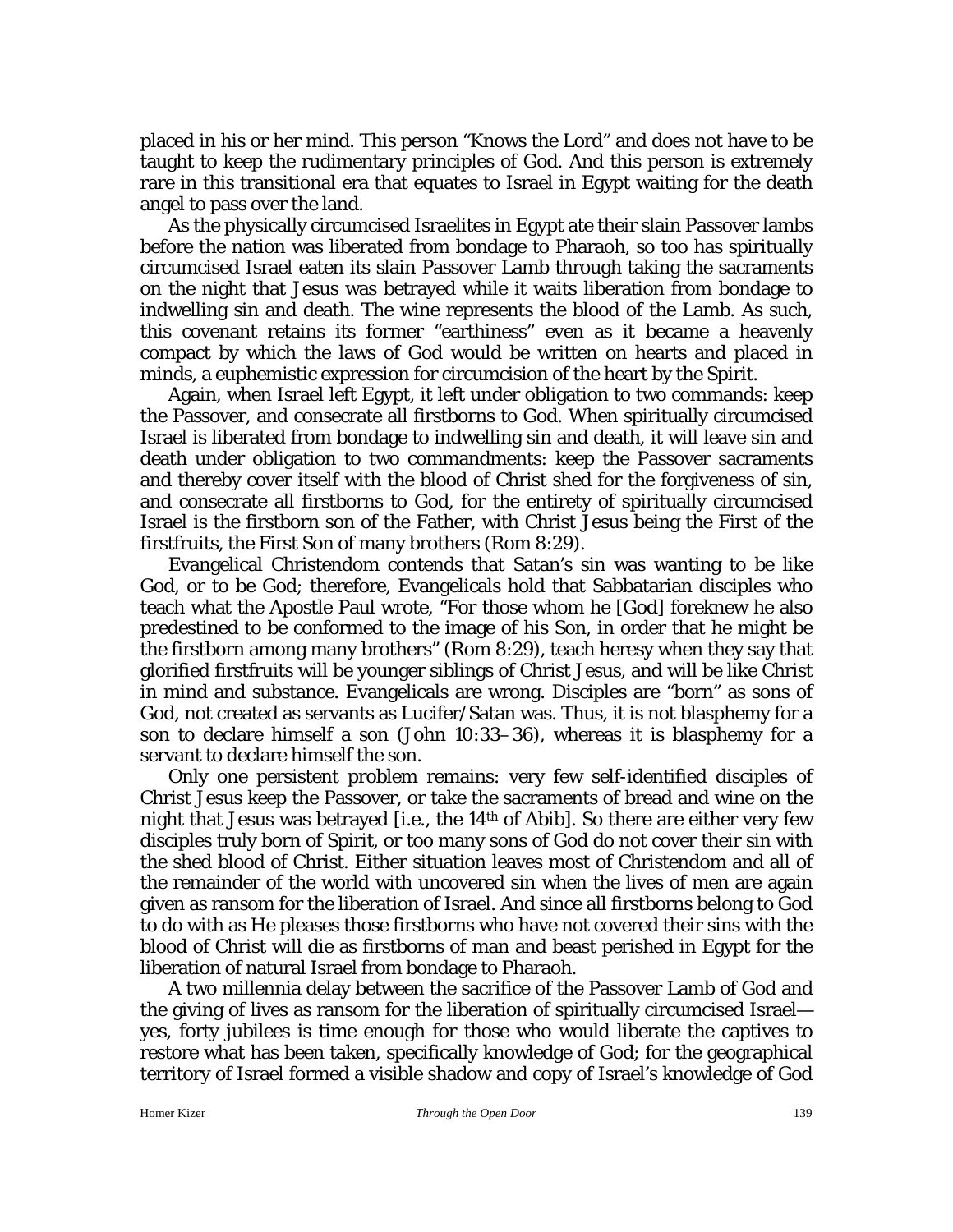and obedience to Him.

Throughout all of natural Israel's generations, this physically circumcised nation was to remember the day when God took Israel by the hand and brought the nation out of Egypt, but this remembrance will end when the lives of men are again given for the ransom of Israel and God takes His spiritual sons by their hands to bring them from the north country and from the far corners of the earth (Jer 16:14*–*15; 23:7*–*8). The two millennia delay between the sacrifice of the Lamb of God and the giving of the lives of men as ransom will cause Egypt to be forgotten and liberation from death to be remembered; for a third of humankind (approximately 2.3 billion human beings) is today a firstborn who belongs to God, and a firstborn who does not cover his or her sins with the blood of the Lamb. These firstborns are presently as Egyptians and their beasts were when Moses confronted Pharaoh. And their deaths will cause all of humankind to hate death, especially as another third perishes over seven years. This is catastrophe of an order and magnitude that is truly unimaginable, but this catastrophe will also be the result of Israel having no love for its neighbors.

As an aside, the dispute over whether the blessed bread becomes the actual flesh of Christ or only represents the flesh is a non-sensical argument that distracts from the significance of the lives of men again being given as ransom for Israel. What goes into the stomach will come out of the bowels; so regardless of whether the bread only represents the flesh of Christ or becomes the flesh, the bread will be discharged as excrement and covered with dirt or flushed down the toilet. The person who eats on the night Jesus was betrayed has eaten of the Passover Lamb of God.

Throughout Scripture, false shepherds, false prophets, false teachers are condemned for they are ever present. God made a covenant with the sons of Levi Israel that they should stand before Him … when Israel told Aaron to make for them gods—the gold calf or calves—and Moses, coming down from the mountain, cast down and broke the two tablets of stones, God through Moses established an additional covenant ratified by blood, but not a covenant with all of Israel. Rather, this covenant was with "all the sons of Levi" (Ex 32:26), and it was for ordination to serve God. This covenant was ratified by the sons of Levi killing "'his brother and his companion and his neighbor'" (*v.* 27), about three thousand men of the people (*v.* 28). Moses then said to these sons of Levi, "'Today you have been ordained for the service of the Lord, each one at the cost of his son and of his brother, so that he might bestow a blessing upon you this day'" (*v.* 29).

Disciples are today the royal priesthood (1 Pet 2:9); they are the reality for which the sons of Levi served as copy and type. And if disciples do not love God more than they do mothers and father, husbands and wives, sons and daughters, they are not worthy of Christ (Matt 10:37). Jesus did not come to bring peace to the earth (*v.* 34), and His disciples are not here to bring peace. Rather, they are to do spiritually what the sons of Levi did physically. They must slay their "natural love" for their kin if they are to follow Christ. They must understand that they cannot physically or spiritually save their firstborn son or daughter, father or mother. And while a disciple's human love reaches out to those who will not cover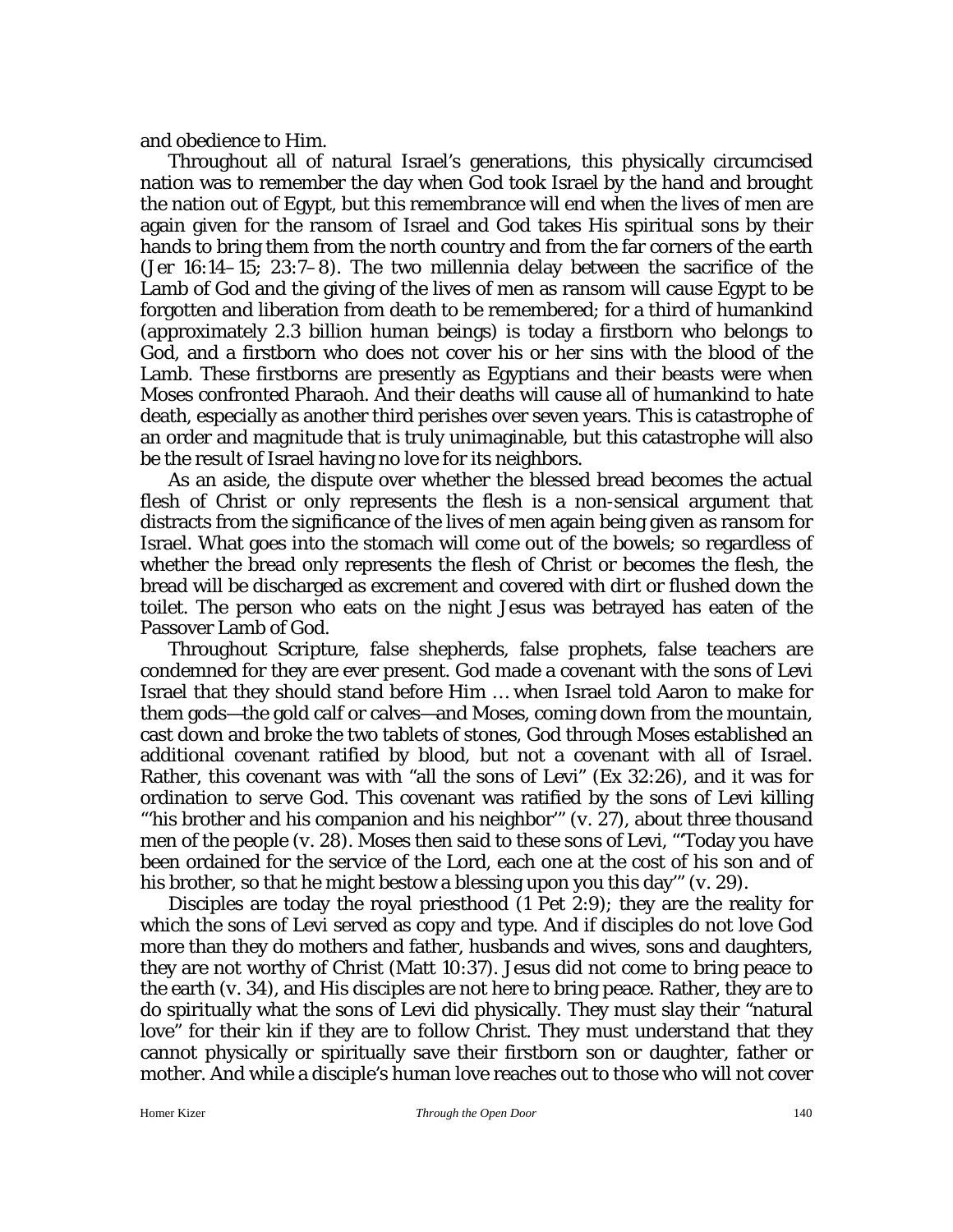themselves through obedience to God, especially when the disciple understands the consequences of the Passover covenant, the disciple is a spiritual Levite, a person without inheritance in this world.

\* \* \*

December 14, 2007

## Commentary — From the Margins *"Whether They Hear or Refuse to Hear"*

\_\_\_\_\_\_\_\_\_\_\_

And he said to me, "Son of man, go to the house of Israel and speak with my words to them. For you are not sent to a people of foreign speech and a hard language, but to the house of Israel—not to many people of foreign speech and a hard language, whose words you cannot understand. Surely, if I sent you to such, they would listen to you. But the house of Israel will not be willing to listen to you, for they are not willing to listen to me. Because all the house of Israel have a hard forehead and a stubborn heart. Behold, I have made your face as hard as their faces, and your forehead as hard as their foreheads. Like emery is harder than flint have I made your forehead. Fear them not, nor be dismayed at their looks, for they are a rebellious house." Moreover he said to me, "Son of man, all my words that I shall speak to you receive in your heart, and hear with your ears. And go to the exiles, to your people, and speak to them and say to them, 'Thus says the Lord God,' whether they hear or refuse to hear." (Ezek 3:4*–*11)

\_\_\_\_\_\_\_\_\_\_

A story I have told before: on Thursday of the second full week in January 2002, about 10:12 CST, as I was pulling into the parking lot of Southeastern Illinois College at Harrisburg where I was to teach two back-to-back sessions of English Composition, I was called to reread prophecy. This was not a spontaneous feeling, but a hearing within the mind as if the words were heard with the ears of an authoritarian voice saying, "It's time to reread prophecy." For the last ten or so miles of the thirty mile drive from where I lived to the college I had experienced something akin to a heightened sense of awareness, something I then could not explain nor since have tried to explain. Nevertheless, the words that were heard came suddenly and unexpectedly. There was no context from which the words came other than what I was feeling. My thoughts were on the class, which would begin shortly after I arrived on campus. I was neither seeking an answer to a question, nor possessing a desire to do something other than what I was doing. I was baptized into the Body of Christ nearly thirty years earlier so I wasn't a novice in the faith. I had been writing professionally since 1979 (I have a Master of Fine Arts degree in Creative Writing from University of Alaska Fairbanks), and I had avoided writing about theological matters for I wasn't then called to ministry, something upon which my few detractors capitalize: "He's just a fiction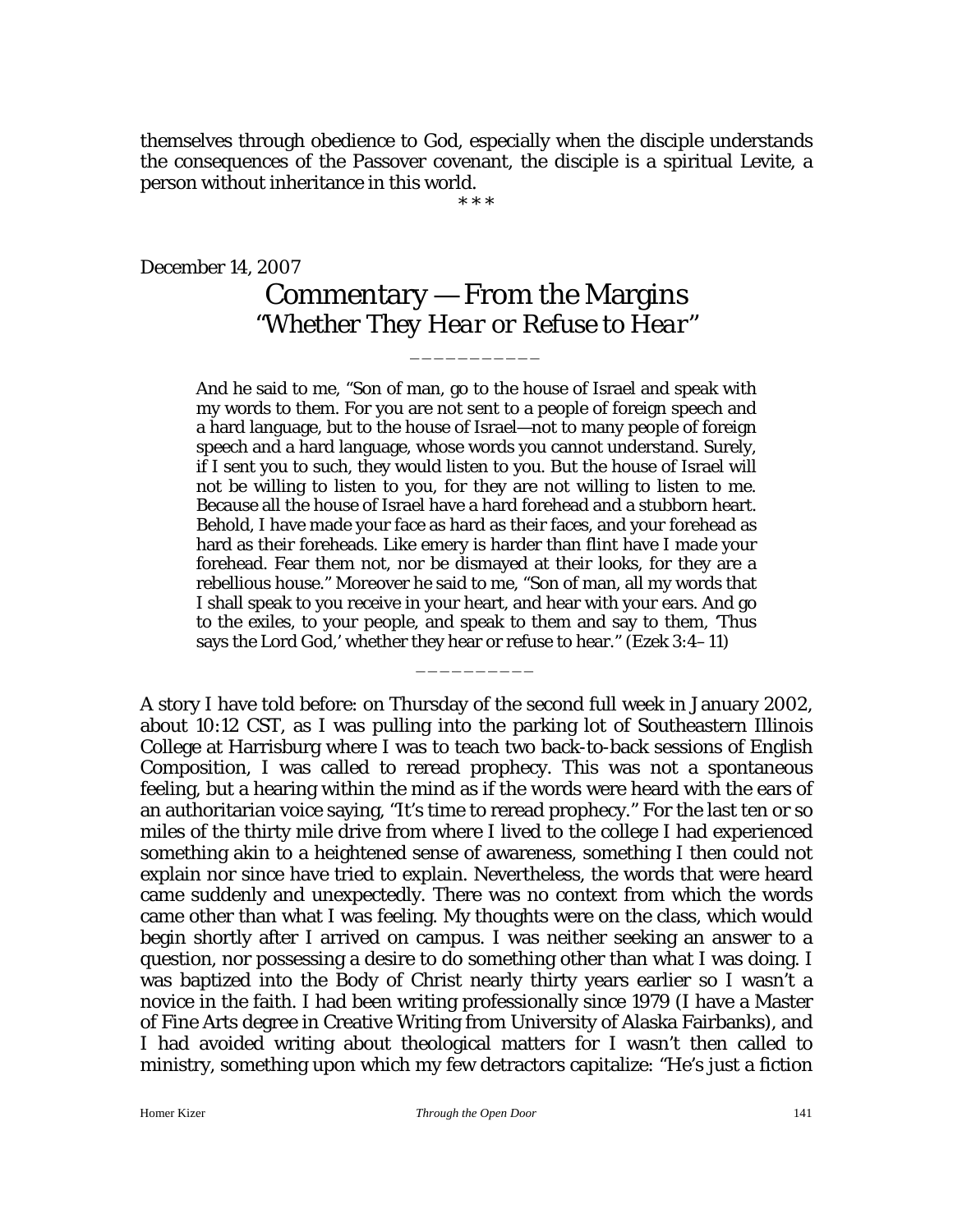writer." Yes, I spent the decades of the 1980s and '90s writing fiction for I was not then called to write about theology, and I wasn't about to usurp authority not granted. Too many attempt to teach when they have not been called by God to be teachers; thus, to support their ministries, they beg for support, ever reminding their followers that God loves a cheerful giver.

But beginning on that Thursday of the second full week of January 2002, I was called to reread prophecy in a manner less spectacular than how the Apostle Paul was called but in a similar manner—and I make no apologies for being called. It wasn't me who did the calling (I would not have chosen me for this task, for I know what is covered by the blood of Christ), but I am thankful for the chance to do a work. And since being called, beginning that very day, I have been about the task of rereading prophecy, which has opened all of Scripture.

I wasn't called to make nice with sin, or to play patty-cake with heresy, or to say pleasing things to keep financial contributions coming. I wasn't called to softsell the gospel to a world increasingly unwilling to hear the Christian message. I wasn't called to apologize for the soon-coming slaying for all firstborns not covered by the blood of Christ, the Passover Lamb of God, a slaying of approximately a third of humankind. Yes, God will again give the lives of human beings as ransom for Israel as He gave the lives of Egyptians before for the ransom of Israel, then a physical nation (Isa 43:3*–*4). Israel is now a spiritual nation in bondage to indwelling sin and death. … I was called to remove the seals from long sealed and secret prophecies, and this calling has left me in a position like that of John the Baptist's, who said to the Pharisees and Sadducees coming for baptism,

You brood of vipers! Who warned you to flee from the wrath to come? Bear fruit in keeping with repentance. And do not presume to say to yourselves, "We have Abraham as our father," for I tell you, God  $[\theta \in \delta \zeta]$  is able from these stones to raise up children for Abraham. Even now the axe is laid to the root of the trees. Every tree therefore that does not bear good fruit is cut down and thrown into the fire. (Matt 3:7*–*10)

Christians, Sabbatarians and the lawless, need not to presume to say what Korah said to Moses and Aaron, "'You have gone too far! For all in the congregation are holy, every one of them, and the Lord is among them. Why then do you exalt yourselves above the assembly of the Lord [*YHWH*]?'" (Num 16:3). Indeed, everyone in Israel was holy, the chosen nation of God, His firstborn son (Ex 4:22). But not all of Israel or even all of Levi had been chosen to speak for God. Not all of the prophets of Jeremiah's day were given messages from God, Hananiah being an example (Jer chap 28); nor were all of the priests hearing the words of God, Pashhur being an example (Jer chap 20). Of the first Apostles, none were chosen to lay the foundation of the house of God. That job was given to Saul of Tarsus, who had approved of the murder of Stephen. So being called to a job is not a matter of being holy, or of a democracy of opinion, or of already having authority within the Church. Moses did not ask for, nor seek the task for which he is remembered; nor did Jeremiah or Paul, neither of whom was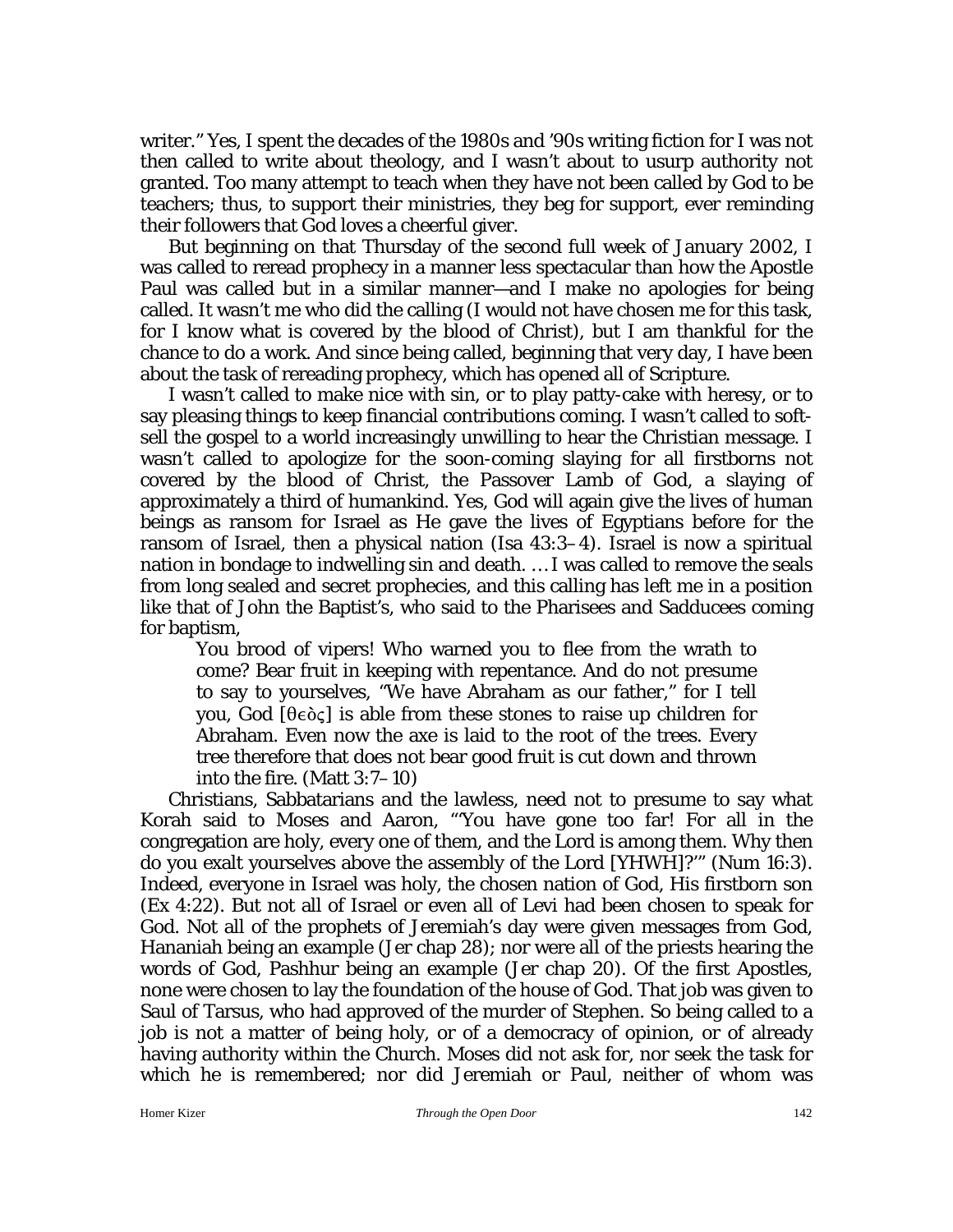collectively held in high regard by Israel, physical and spiritual respectively. Only the passage of time established whom God used for what job, with Paul's position still doubted by Messianic Christians.

The sealed and secret prophecies of Daniel were not unsealed by Ellen G. White, who died more a century before the spiritual king [sar] of Persia pushed against the spiritual king of Greece, the event that began a war within the bottomless pit that has seen the king of Greece flying out of the west to trample the king of Persia, an on-going war fought partially with toy soldiers firing real bullets and dropping real bombs and exploding real IEDs in Iraq. The king of Greece will win this war, which means that the democratic values of Greece will prevail, not that an occupying force from the United States and Britain will bring peace to a region divided by theology. This king of Greece is not a king or a nation of this world, but part of Satan's reigning hierarchy that will, in its entirety, be toppled when the lives of men [and women] are twice given as ransom for first Israel, then for all of humankind (the sixth Trumpet Plague).

The visions of Daniel were not unsealed by Herbert W, Armstrong although it was possible that they could have been if he had "gone spiritual" in 1943, when he saw that world events were not unfolding as he then understood biblical prophecy. As it was, he identified himself as a watchman sent to warn Britain and the United States of a revival of a Rome-German alliance in the form of a United Europe that would enslave the English-speaking peoples of the world. He stayed physically minded even though Jesus said His kingdom was not of this world, nor from this world (John 18:36).

If Jesus' kingdom is not of this world, then why teach that it is of this world? Why teach that His kingdom is a one-world-government like that attempted to be formed by men through the United Nations?

Satan as the present (though disqualified) prince of this world doesn't rule through a single human government, but through a mindset of disobedience and rebellion.

Jesus will not rule men through other men but through a mindset of obedience to God; for He will receive the kingdom taken from the four demonic kings by the court of the Ancient of Days (Dan 7:9*–*14). And He will not leave this kingdom to others to rule, but will rule through every person being fully empowered by the Holy Spirit, thereby giving to every person the mind of Christ.

Both Ellen G. White and Herbert W. Armstrong were without prophetic understanding, the most polite way that it can be said that they were false prophets. But as the exiles of Israel in Babylon said, "'The Lord has raised up prophets for us in Babylon'" (Jer 29:15), so too has spiritually circumcised Israel said of the many prophecy pundits who would have the holy nation of God focusing on what happens in physical Jerusalem, while barely acknowledging that the heavenly city is without occupant.

The house of God in the heavenly city, along with its walls, are to be built on the foundation Paul laid before the great and dreadful day of the Lord comes upon the remnant that left spiritual Babylon. If a portion of this remnant is figuratively caught on the plains of Jericho, that portion of the remnant will be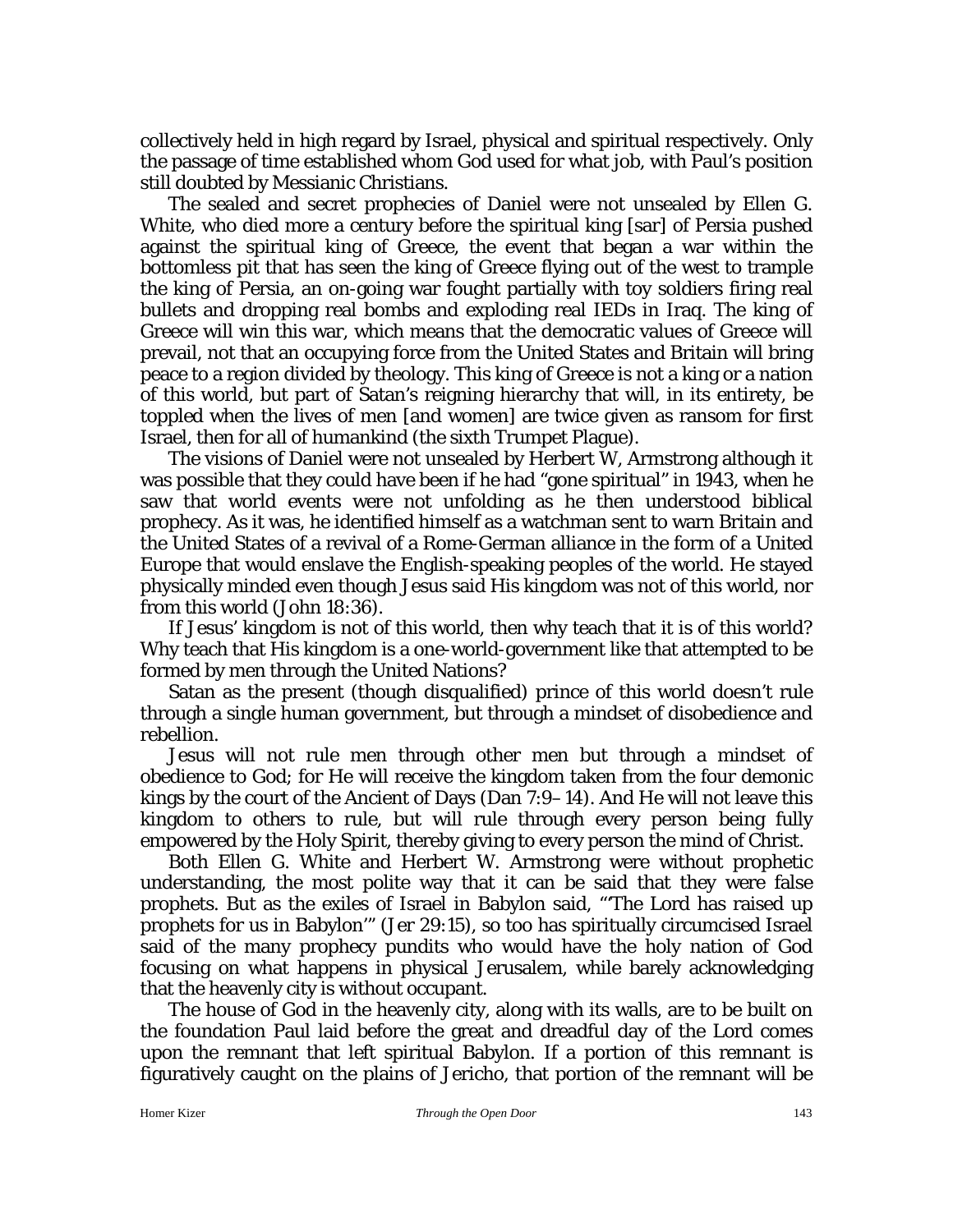slain. Only in heavenly Jerusalem, not a city of this world with geographical coordinates but a city with theological coordinates—the city to which disciples come on the high Sabbaths of God—will disciples find safety. … For most Sabbatarian disciples, the place of safety is the grave. Only the remnant that keep the commandments and hold the testimony of Jesus, which is the spirit of prophecy, will cross from the first 1260 days of the Tribulation into the second 1260 days. And Ellen G. White did not have the spirit of prophecy. If she had any spirit, it was not of God for she denied the only sign Jesus gave that He was of heaven, this sign being that He would be three days and three nights in the heart of the earth as Jonah was three days and three nights in the belly of the great fish. He was three days and three nights in the grave [all of the 15th of Abib, the high Sabbath; all of the 16<sup>th</sup>; all of the 17<sup>th</sup>, the weekly Sabbath], not two nights and a day as Ellen G. White claimed to have received in a vision.

Herbert W. Armstrong figuratively reached heavenly Jerusalem—whether he was first is not as certain—but he never located the foundation Paul laid. Instead, he started to work on his own house, building for himself a theological dwelling that he hoped would rival Solomon's physical house, little realizing that only what is built on the foundation Paul laid will endure … the house Armstrong built was consumed by the fires of dissent throughout the 1990s. Only charred splinters remain, with these splinters now vying with each other for who can remain most true to the message Armstrong delivered when they should be sweeping away the rubble and relocating their foundations to where Paul built.

And in the valley of Hinnom, a few disciples build a mean little dwelling in which only Hebrew names for the Father and the Son can be spoken aloud. These few deny Christ by denying that by Him and for Him were all things made. They don't like how Scripture reads so they have printed their own Bible … they are blasphemers, liars, spiritual murderers, and seek the same sort of purity before God that the Pharisees sought. They are equally blind, equally deaf, and equally vile. (Oh, but their dancing at Missing In Action conventions is so tantalizing.)

Those disciples who have swallowed the sacred names heresy shall receive no apologies from me—I am presently watching an infant in Christ spiritually die from ingesting this poisonous weed. Friends from Lewiston died now several years ago although they would say that they are enlightened while the rest of us err in holding that the *Logos* who was with God  $[\theta \in \delta v]$  and was God  $[\theta \in \delta c]$  and who made all things entered His creation as His only Son, the man Jesus. If I err in believing Jesus, then let me have that error counted to me. And let those who deny that the One who created all things came as the man Jesus also have their denial of Christ counted to them, for this denial shall not be forgiven in this world.

How many infant sons of God did the Apostle Paul watch die? All in Asia, correct? And how many infant sons of God will we, in this last generation, have to watch die physically and/or spiritually? Many! Too many to count! They will be our physical children, grandchildren, neighbors, friends, acquaintances, disciples with whom we have worked, have baptized. Will we come to hate death so much that we will reject lawlessness without consideration of the question to which a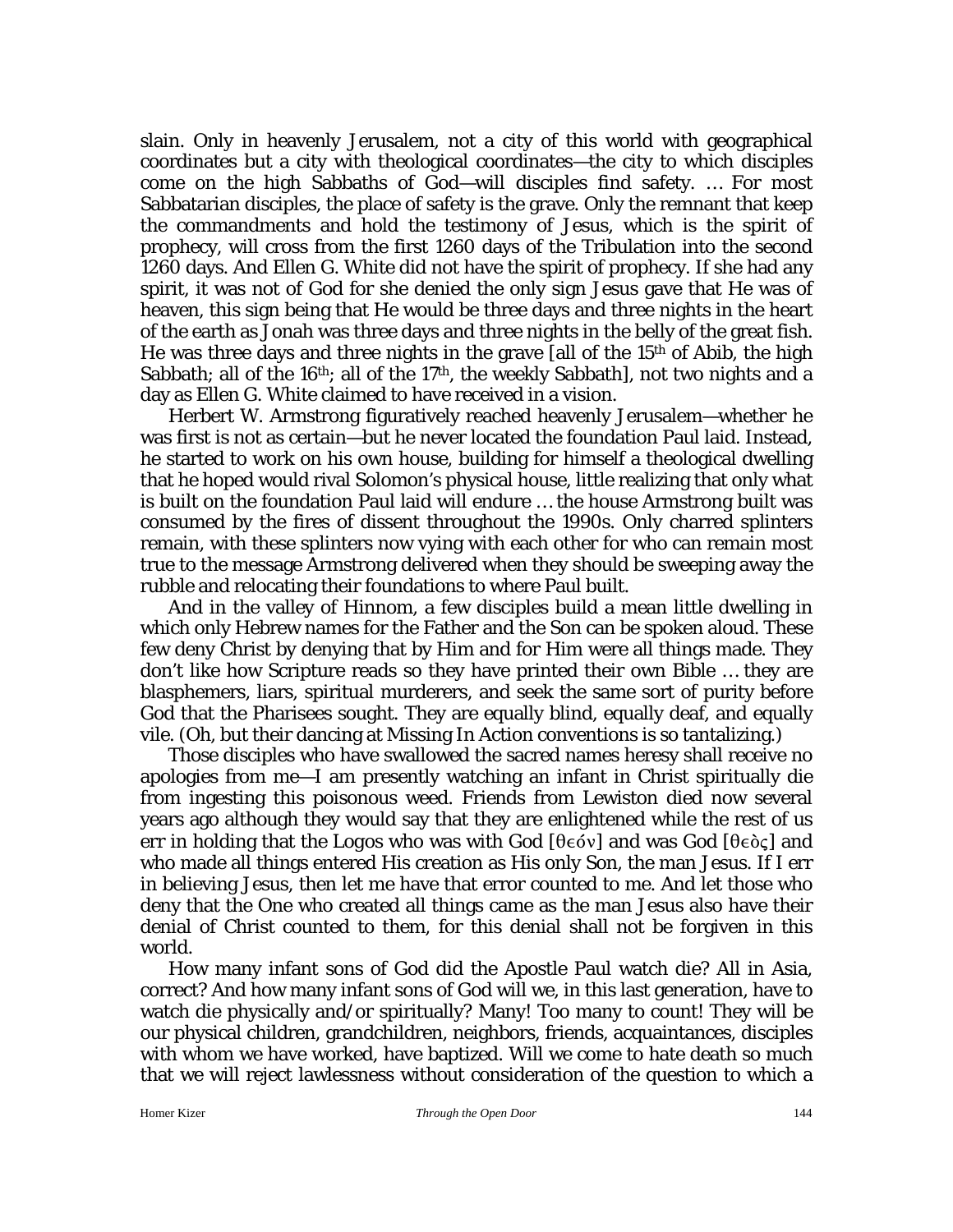lawless answer can be posed? Will we hate death enough to live our lives in a black and white world? If we do not, then we can expect to meet death ourselves, not that we won't face death from outside sources every day throughout the seven endtime years.

There can be no compromise with sin.

The world was baptized into death in the days of Noah's Flood, and out of death came eight, plus seven pairs of clean animals and one pair of every common species. Death is darkness, and out of the darkness came light in the face of Christ Jesus (2 Co 4:6), a life-giving spirit (1 Co 15:45) with seven spirits that function as His eyes and with seven horns that are seven churches (Rev 5:6). What isn't seen at the beginning of the seven endtime years is the single pair of every denomination, every sect, every schism within lawless Christendom, for these single pairs have not yet been visually determined … which congregation of the tens of thousands of Baptist fellowships will be the one that will hear the words of Jesus and believe the one who sent Him? Which congregation of Methodists will believe? Or which congregation of the Assemblies of God will believe? Even those congregations that will believe do not, today, know who they are. If they did, they would begin to keep the Sabbath and would become one of the seven churches.

It is always an error to say that the seven named churches in Revelation are seven eras of the Church of God—this is a false teaching borrowed by White and Armstrong from the Plymouth Brethren.

When disciples are born of Spirit [the divine Breath of God] they are typologically represented by humankind being born from physical breath. They must now be baptized into death in a manner analogous to the world being covered by the waters of the Flood [sprinkling is not baptizing]. Their physical bodies are types of Noah's Ark, as well as the Ark of the Covenant. And when they emerge from the waters of the baptismal font or horse trough or lake or river in which they were baptized, they form a common pool of disciples that was foreshadowed by Noah's descendants, to whom all flesh was given as meat.

But of Noah's descendants, only one found favor with God and had his belief counted to him as righteousness: Abraham, who left Ur of the Chaldeans [Babylon] and journeyed by faith to Canaan, the Promised Land, God's rest, represented typologically by Sabbath observance (*cf.* Heb 3:16*–*4:11; Ps 95:10*–*11; Num chap 14). Only one is called the father of the faithful. And if disciples are to have the faith of Abraham—this is the criteria for being chosen from the many called (Matt 22:14)—disciples will leave the common pool of those who have been born-of-Spirit and who today lounge in the wealth of Babylon, and these disciples will journey to the Land Beyond the River, with this mental journey taking disciples into living outwardly as physically uncircumcised Judeans.

The Methodists, the Baptists, even Latter Day Saints—all of these denominations have built spiritual houses in Babylon, with Sunday observance being the defining characteristic of those congregations that remain in theological exile. Mennonites, Brethren, and the Amish built houses on the plains of Moab, where they can look across into the Promised Land from which they are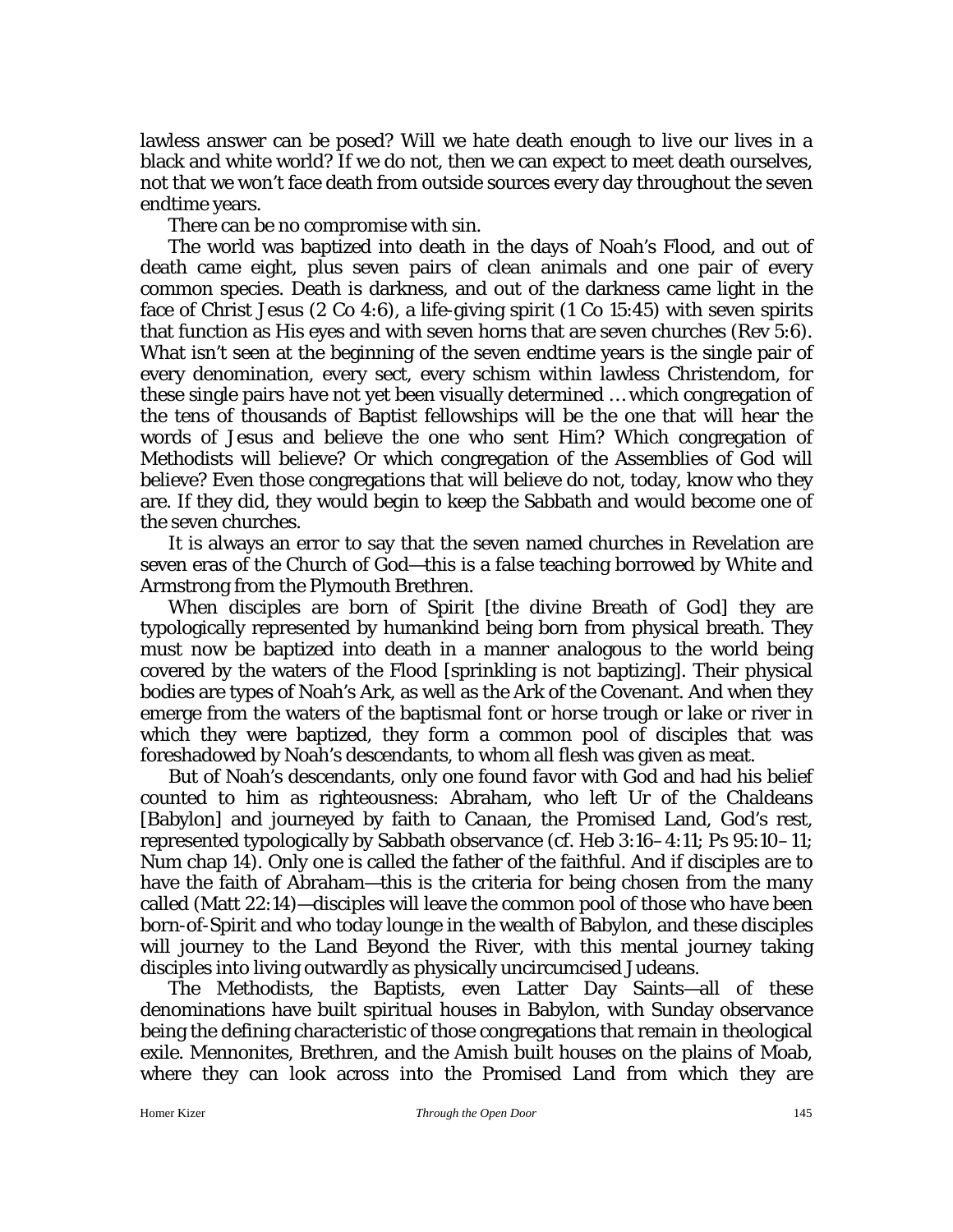separated by their refusal to cross the river into Sabbath observance. Seventh Day Baptists and Seven Day Adventists built spiritual houses on the plains of Judea, but they have yet to journey to Jerusalem. And many, tiny COG fellowships camp on the outskirts of the heavenly city, where these charred splinters, smug and condescending, smolder in turmoil as they wait for a United Europe to send armies against physical Jerusalem. They are so busy watching the physical horizon that they cannot see how far away they are from the foundation Paul laid in this heavenly city.

And I watch an infant son of God die from ingesting spiritual locoweed, the sacred names heresy.

I don't know that I will ever get used to seeing sons of God perish in disbelief. Health care workers become somewhat desensitized to death as they see it on a regular basis. I suspect that will happen … another dead son of God, a corpse that still breathes physically, a promise that did not develop. But I'm not yet to that point although I have seen many who have died, including a pastor with whom I shared a couple of deer hunts back in 1982, '83—including my own daughters, who knew to keep the commandments and who were baptized but who have since returned to the world or to exile in spiritual Babylon.

God will send a great delusion over those disciples who return to sin after being liberated from indwelling sin and death by being filled with the Holy Spirit. Those under this great delusion will believe that they are correct in what they do; thus, they will not repent of their lawlessness. And because they will not repent, their blasphemy against the Holy Spirit will not be forgiven them. They will still physically live in lawlessness while believing that they please God, but spiritually, they are dead … they are observable; they are known to me, to others; their lives are today the saddest stories in the world. Well, almost the saddest stories, for even sadder is the story of someone who left Babylon, then left fellowships in Moab to cross the figurative river Jordan only to be given a false translation of the Bible, a translation that encourages its readers to feast on locoweed.

Jesus wept over Jerusalem as He drew near and saw the city, for the city did not know the time of its visitation (Luke 19:44). Disciples today, though sensing that the end is near, do not know the time of their visitation. If they did, they would not practice lawlessness or eat locoweed. They would, instead, preach repentance to Israel, including to the vipers that seek purity through how they utter the name of God.

\* \* \*

December 20, 2007 Commentary — From the Margins *Hinder Not the Children* 

Now they were bringing even infants to him [Jesus] that he

\_\_\_\_\_\_\_\_\_\_\_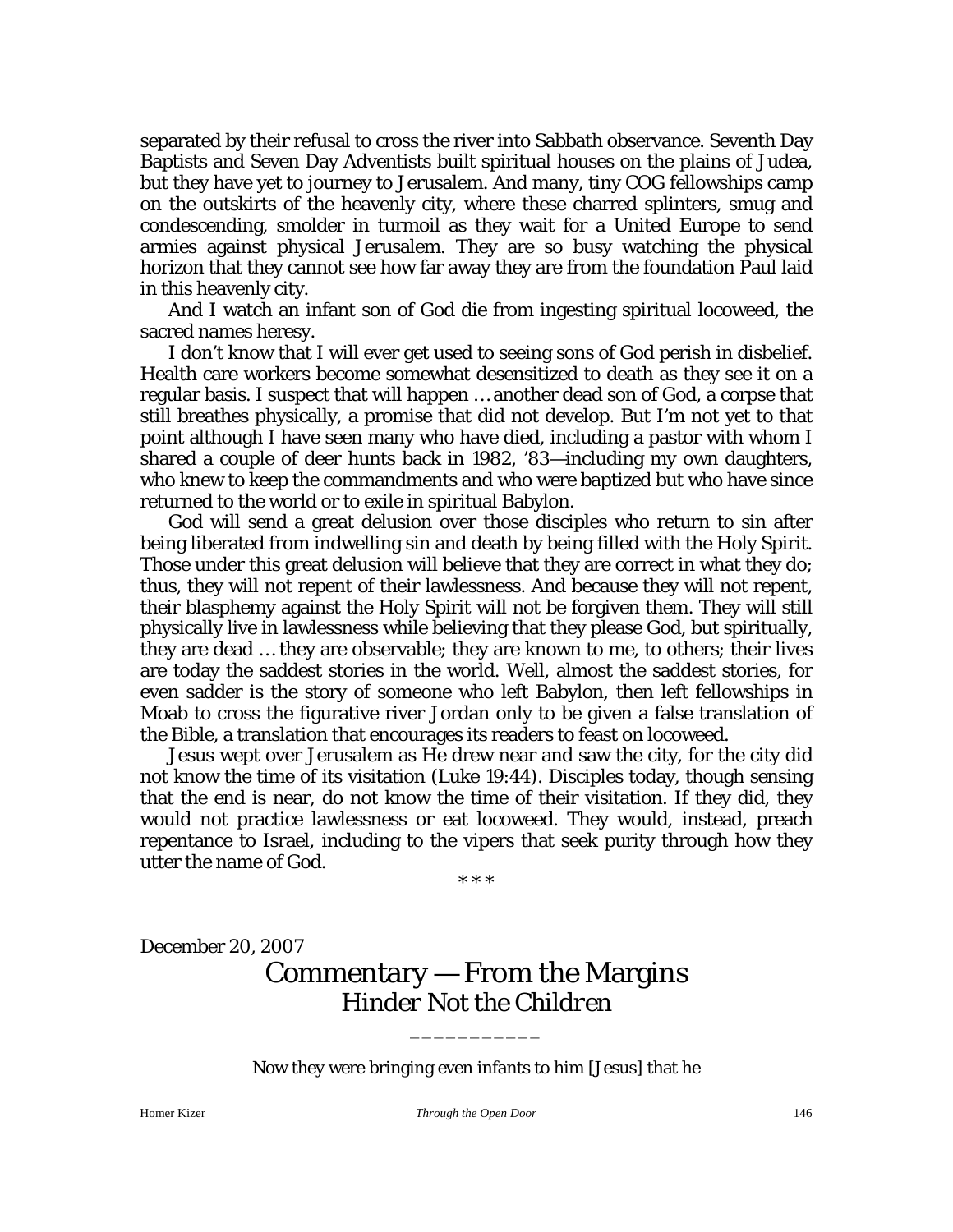might touch them. And when the disciples saw it, they rebuked them. But Jesus called them to him, saying, "Let the children come to me, and do not hinder them, for to such belongs the kingdom of God. Truly, I say to you, whoever does not receive the kingdom of God like a child shall not enter it." (Luke 18:1*5–*17)

\_\_\_\_\_\_\_\_\_\_

Knowing no other Christianity than that of the Roman Church, throughout the Medieval period Western Europeans accommodated the abuses and hubris of priests and bishops, but the Renaissance saw the rise of humanism—and this rise elevated the importance of the individual and individualism, thus raising men to a height from which they could see God for themselves. No longer were disciples necessarily blind. The 16th-Century saw Martin Luther post his 95 theses (ca 1517 CE), but it was Zurich's Ulrich Zwingli who persuaded civil authorities to strip pictures, statues, and relics from churches (1524 CE). By then, he had for two years proclaimed that Scripture alone, not the Catholic hierarchy and its traditions, was the sole source of salvation. And with Zwingli were men who would go farther than Zwingli in restoring the faith of the early church: some of these men, George Blaurock, Conrad Grebel, and Felix Manz, in particular, sought more meaningful reform, what they called "Believers' baptism," the practice of baptizing after the disciple could make the conscious choice to become a "Christian."

For the Reform movement, the idea that Scripture alone—*Scriptura sola* contained everything necessary for belief in God and salvation pushed disciples away from typological exegesis or metaphorical readings of Scripture even though Jesus said that He had spoken about the Father only in figurative language (John 16:25) … words are symbols that represent referents, with the connection between an uttered or inscribed word having no true permanence but existing as an ephemeral application of tradition: a word "means" what it does because that is what a community of readers says it means. The things of this world are the referents for the words used in everyday communication, and when speaking to other human beings the words used are ones that the listener [auditor] will have heard before if communication is to occur. Otherwise an interpreter is needed. But God the Father is not of this world so for Jesus to have revealed God and the things of God to those who heard Him speak, He would necessarily have spoken in metaphors; for His words, as symbols for referents in this world, would have been used for heavenly referents, thereby establishing a metaphorical relationship between the usually assigned referent for the symbol and a "thing" in heaven.

What might easily be confused as doublespeak in the sentence above is the problem inherent with using any human language to discuss heavenly things; for truly doublespeak of a different sort is being employed even when using the word, God, which would seem to be an earthly symbol for a single heavenly referent. And comprehending this doublespeak of a different sort was hindered by the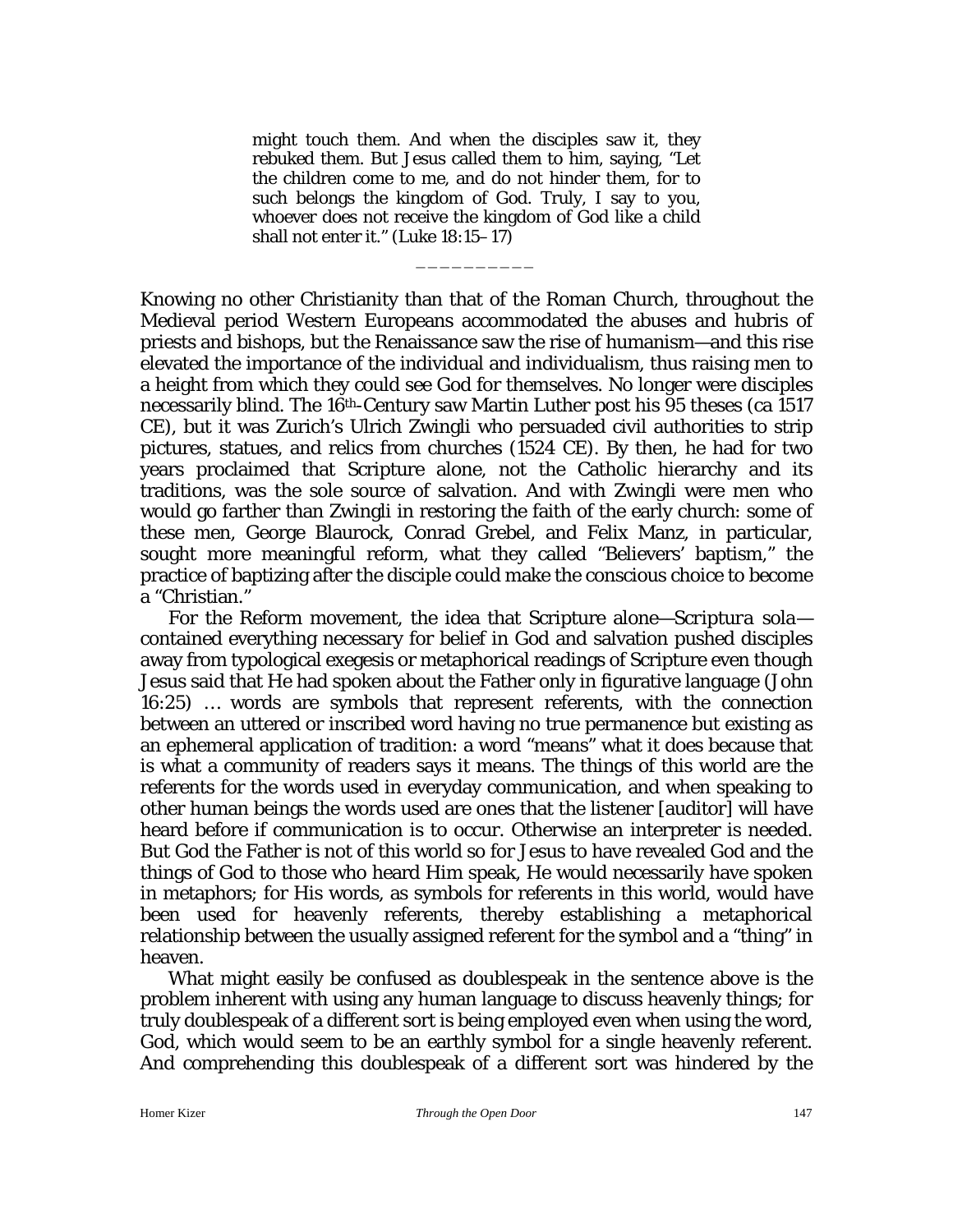Reformation's application of *Scriptura sola*. Now, nearly five centuries later, this comprehension is still being hindered by spiritual immaturity in those few disciples who have undertaken a journey of faith of sufficient distance to cleanse hearts.

In the 16th-Century CE, many disciples left Catholicism to begin journeys out of Babylon, which wasn't the Roman Church's time in France, but the commingling of secular and ecclesiastical authority and power that began with the Council of Nicea (ca 325 CE), where the Roman Emperor Constantine determined what sound doctrine would be … Jesus said His kingdom was not of this world or from this world (John 18:36); it was among men when He was among men. And it will not return until Christ Jesus returns to rule over the single kingdom of this world in the same way that the present prince of this world rules through being the prince of the power of the air (Eph 2:3). As King of kings and Lord of lords, Jesus will not rule as human kings rule. He will not live as human kings live. And the territory over which He will reign is the mental typography of all living things.

Zwingli and those who supported him began journeys of faith which would have led them to heavenly Jerusalem if they would have completed their treks from Babylon to the plains of Moab where they chose life or death, with those choosing life then continuing on to enter into God's rest, which the writer of Hebrews equates with Sabbath observance (Heb 3:16*–*4:11; Ps 95:10*–*11; Num chap 14). Andreas Fischer was one of the few  $16<sup>th</sup>$ -Century disciples that actually entered into God's rest. Most stopped somewhere in what could be pictured as western Iraq. But because all started journeys of faith, they cleansed hearts and came under judgment. Christ will disclose upon His return what their judgments will be.

In the long trek from Babylon to Jerusalem, a mile-marker denotes when a disciple leaves Babylon … a generation ago and perhaps even now, travelers up the Alaska Highway would stop and have their photos taken at the Mile Zero sign in Dawson Creek, British Columbia, then again by the road sign noting when they entered Alaska (most of these travelers did not continue on to Fairbanks where the Alaska Highway officially ends, but turned south at Tok Junction). A substantial turnoff was placed beside the *Welcome to Alaska* sign to accommodate the number of people stopping. And similar road signs mentally exist to designate where disciples leave Babylon and enter into Moab, the transition landscape, and where disciples leave Moab and enter into spiritual Judea, with this latter sign being Sabbath observance.

The sign that disciples have left Babylon is non-participation in the governance of this world, the spiritual kingdom of Babylon, ruled by its prince (Isa 14:3*–*4). … Zwingli would not leave Babylon. So when his more radical supporters began to preach the concept of a Believers' baptism that would have churches be voluntary assemblies of Believers gathered with others of like mind, with conversion coming not by the sword, but by the Spirit, Zwingli attacked his former supporters with vehemence; for the practice of rebaptism implied that those baptized as infants were not "genuine" Christians, meaning that heavenly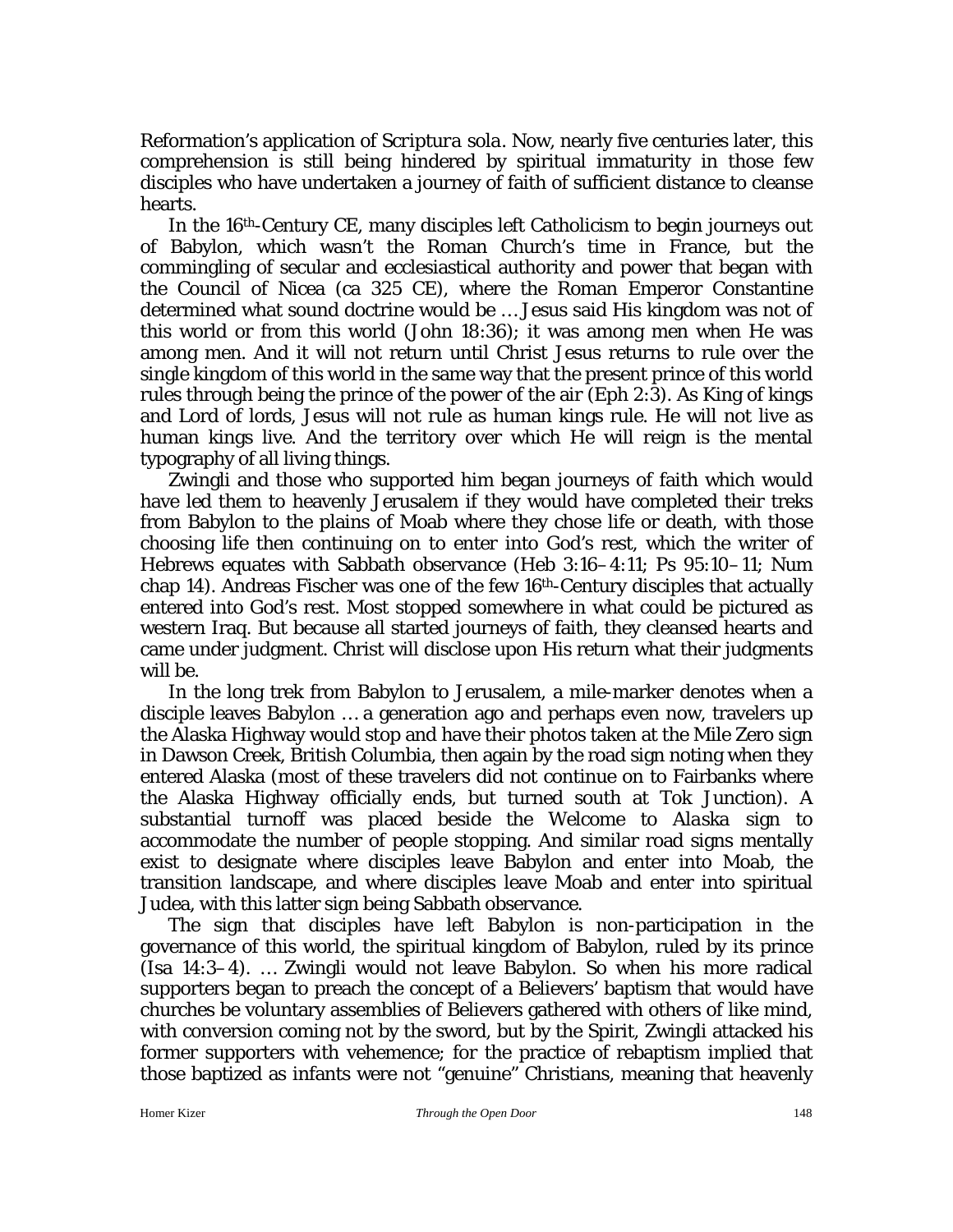Jerusalem had been uninhabited by disciples since shortly after the Apostle Peter died in the 1st-Century; meaning that the Church as the body of Christ was as dead as Jesus' physical body had been for three days and three nights.

Zwingli's vigorous resistance to the "rebaptizers," the Anabaptists, apparently came from him understanding the implications of their teachings. And the argument Zwingli used against the men who had formerly supported him was that Jesus said not to hinder the infants, the little children from coming to Him. Zwingli contended that their teaching that infant baptism was invalid hindered little children from coming to Christ; hence, their teaching against infant baptism was itself invalid. And none of the early Anabaptists effectively refuted Zwingli, partially because of their spiritual immaturity which left them unable to distinguish between spiritual symbol and referent, the same obstacle that Zwingli himself faced but never overcame.

Jesus taught in parables: "All these things Jesus said to the crowds in parables; indeed, he said nothing to them without a parable. This was to fulfill what was spoken by the prophet: 'I will open my mouth in parables; / I will utter what has been hidden since the foundation of the world'" (Matt 13:34*–*35).

A parable is a short allegory, a kind of a metaphorical conceit in which the symbol (say, the king in the parable of the wedding feast) represents a referent outside the parable. Jesus spoke only in figurative language (again John 16:25); He spoke in parables, and through parables, He uttered what had been hidden in the beginning for the end. Israel never knew what God was doing in the beginning or would do in the end (Eccl 3:11). Israel never knew Christ, who came to His own, but was rejected by them (John 1:11); for He is the beginning and the end (Rev 22:13), and knowledge of Him was hidden in the "literalness" of Scripture, the text created by Moses, the Prophets, David, Solomon, and in the historical narrative of the kings, which contains details of wars and intrigues that have served to conceal what Jesus came to reveal.

All of Scripture is an extended metaphoric conceit, an epic or Homeric simile, a metaphor containing details about the symbol that are not necessary for the metaphor's purpose.

The details contained within a Homeric simile can but do not have to function as secondary metaphors—when these details function as tiered metaphors, discovery of one of these secondary metaphors tends to obscure the Homeric simile from the perception of the one discovering the secondary metaphor. Thus, details that function as metaphors hide the Homeric simile.

What has been hidden from the foundation of the world is the spiritual realm, which cannot be directly ascertained. Only through revelation and the interplay of shadows can anything be known of this supra-dimensional realm.

The Apostle Paul wrote that the invisible attributes of God have been clearly perceived in the things that have been made (Rom 1:20).

Christ Jesus is the one who has made all things (John 1:3; 1 Co 8:6; Eph 3:9; Col 1:16; Heb 1:2; Heb 3:3)—the invisible attributes of God are clearly perceived in Christ Jesus (John 14:8*–*11), who revealed the hidden things of God in parables.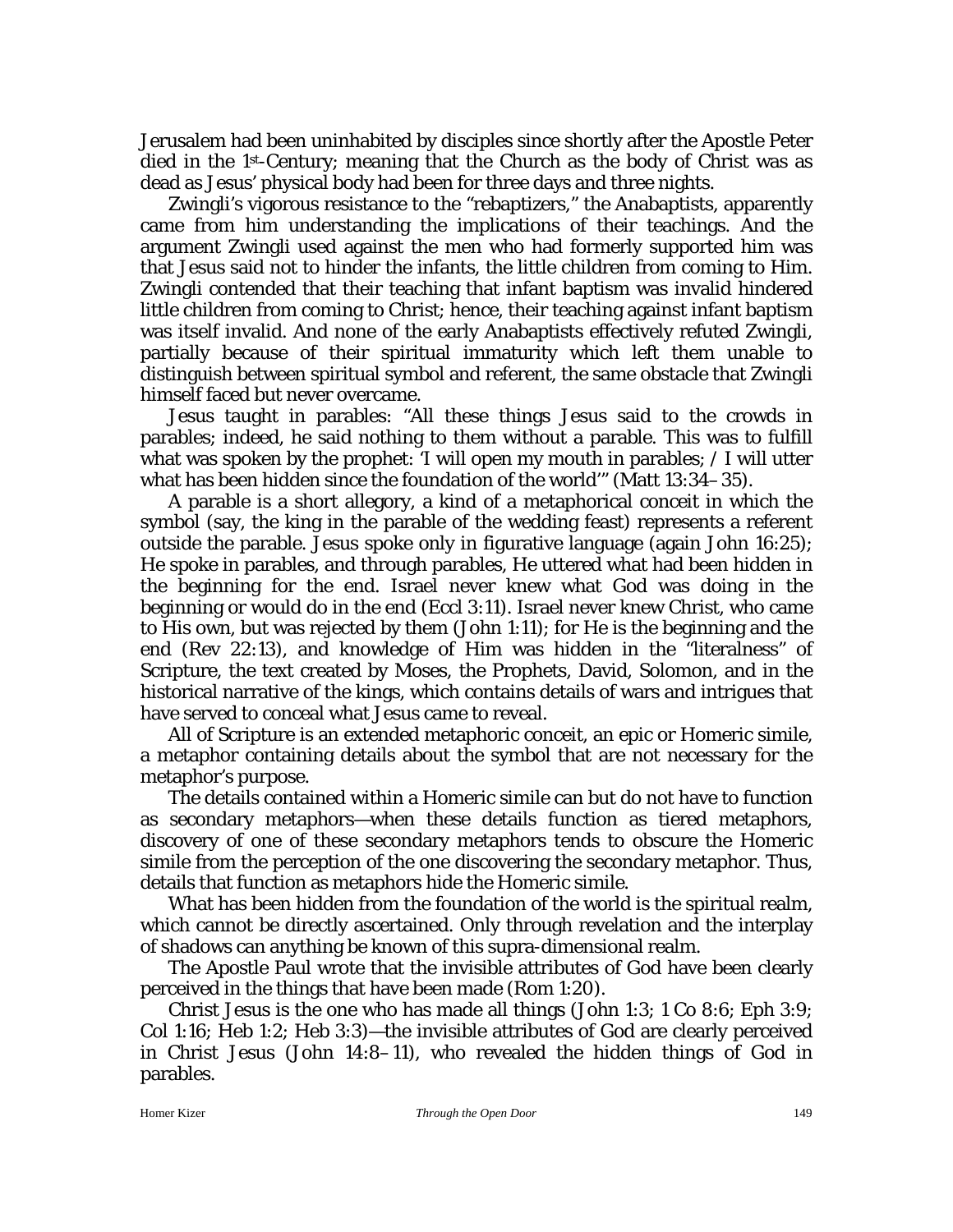Jesus is now both man and symbol for the referent that is God, but He is also the referent for the symbol that was the first Adam (Rom 5:14; 1 Co 15:45). So Jesus is both referent and symbol. He is the bridge between the physical world and the supra-dimensional spiritual realm.

A symbol is something that someone intends to stand for something other than itself, an intentionally vague definition that encompasses the relationship between symbol and referent in figurative language usage. When the first Adam was constructed from red mud, God intended that Adam represent or serve as the symbol for the *Logos* entering His creation as His only Son, for Jesus was sacrificed from the foundation of the world. Jesus was to be the bridge, the way, by which humankind could enter heaven; therefore, Jesus was also the type, the symbol, for how men could cross dimensions. Thus, Jesus was the referent for the first Adam, but those things that He did, collectively, form the symbol for a different referent: the actions of disciples who, when born of Spirit, will enter into God's rest.

Child psychologists have demonstrated that nine-month-old human infants cannot distinguish between a representation of an object and the object, even to trying to suckle a high quality photograph of a mother's breast; yet the primary characteristic of human beings is their ability to use symbols, with language usage being the foremost use of symbols. Baby gorillas and chimpanzees behave in the same way as human infants do at nine months when encountering photographic symbols. Even at two and a half years of age, most human infants cannot conceptualize a symbol representing its referent, but by age three, connecting a symbol to its referent is almost embarrassing easy for the child. These six months (between 30 and 36 months) see a physical maturation of mental processes that cause a permanent separation between the great apes and human beings.

The invisible things of God are revealed by the things that are—the physical maturation of a child both in size and in mental maturity reveal the spiritual maturation of an infant son of God, born as a new creature into a tent of flesh. And as a human infant cannot distinguish between symbol and referent, and cannot connect symbol with referent until nearly three years old, a new born son of God likewise cannot distinguish between symbol and referent, nor connect symbol to referent until a degree of maturity is reached that is comparable with a three year old human infant. … It is not possible for a disciple, newly born of Spirit to take meaning from Jesus' parables. Even at a spiritual age that is equivalent to a human infant of nine months, the disciple still cannot comprehend that physically circumcised Israel is the symbol that reveals the acts and activities of spiritually circumcised Israel in the heavenly realm. Only when this child of God reaches a spiritual age that is equivalent to a human child of three years can the disciple comprehend that in the historical account of the natural nation of Israel the disciple can see how the Church looks to God. And even greater maturity is required before the disciple can appreciate the significance of Christ as both referent and symbol.

The little children that Jesus said not to hinder coming to Him are foremost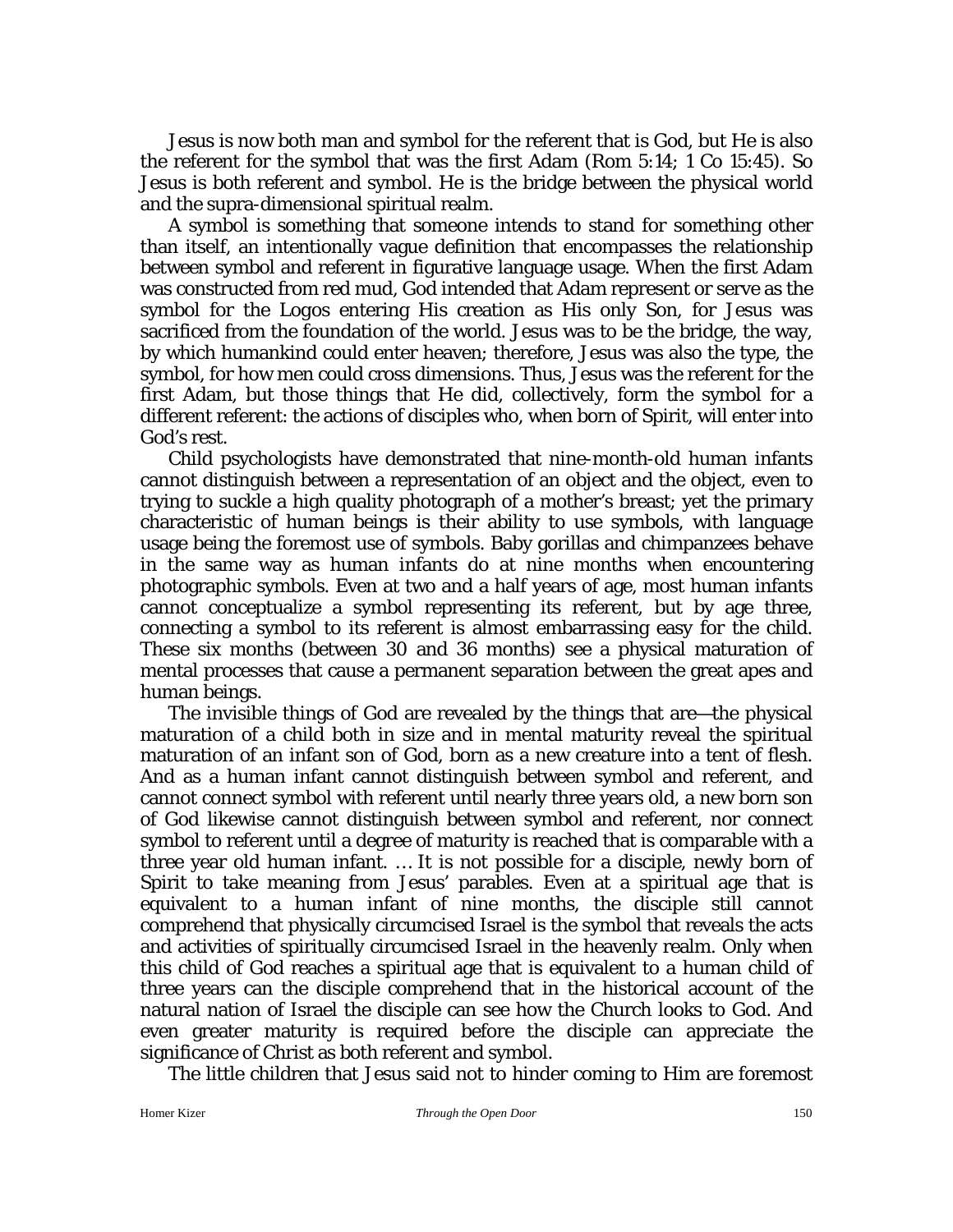disciples that are sons of God, with most of these sons of God being in spiritual maturity of an age that is the equivalent of a human infant younger than three years old. The infants and small children He addressed—remember, He spoke only in figurative language to His disciples at this time—were symbols for the disciples themselves, the referents and representatives of disciples ever since. Thus, the first disciples were (as Jesus was) both referents and symbols, with, say, what Philip asks Jesus in John chapter 14 being detail not necessary for the Homeric simile that has the things being made revealing (as symbols for) the divine nature and attributes of God. Yes, what Philip asks and how Jesus answers his question are important pieces of information that affirm the hypostatic union suggested in the visible revealing the divine, but the Homeric simile is not dependent upon this information. The Homeric simile exists because it is the structure necessary for the visible to reveal the invisible. It is not dependent upon any information contained within the symbolic narrative about the things that have been made. It existed before Jesus uttered His first parable; however, it is through analysis of the parables that the Homeric simile can be seen.

Zwingli and those who aided him in breaking away from the Roman Church began journeys of faith when they left Catholicism, and it was these journeys that cleansed their hearts so that they could be spiritually circumcised, which occurs when an infant son of God is the equivalent in age to a human infant of eight days. So Zwingli was still a newly born babe absolutely unable to connect symbol with referent when the schism developed between himself and those who pursued a Believers' baptism. None of the men involved were mature enough in faith to see past *Scriptura sola*. They would have attempted to suckle a photograph of a teat if their spiritual ages had been reflected in their physical mentality.

Moving forward four hundred years, the status of the movement begun by the Radical Reformers (ca 1527 CE) had reached another of its low points when Herbert W. Armstrong came among the Oregon Conference of the Church of God, Seventh Day. He was, at best, a novice when he began to teach what he was quickly learning as he undertook a journey of faith which cleansed his heart so that it could be spiritually circumcised. He possessed no spiritual maturity when he began to teach. His understanding of Scripture in 1927 could only be like that of Zwingli, Blaurock, Grebel, and Manz in 1522*–*27 although Armstrong benefited in actual possession of greater knowledge by living four centuries later—from the work of others, he proved to himself that the Sabbath was to be kept. Nevertheless, he had spiritual maturity equivalent to a human infant's mentality of less than ten months when he began preaching on the radio.

Because Armstrong began preaching when so young spiritually, his spiritual maturity was greatly retarded—he was never able to see how the symbol related to the referent. He spiritually remained to the end like the physical child who pats a book to see what the book is. And those disciples who continue to follow his teachings are still spiritual infants, who have been hindered in coming to Christ by their teachers.

In ancient Israel, an infant was circumcised on the 8th day of life, but could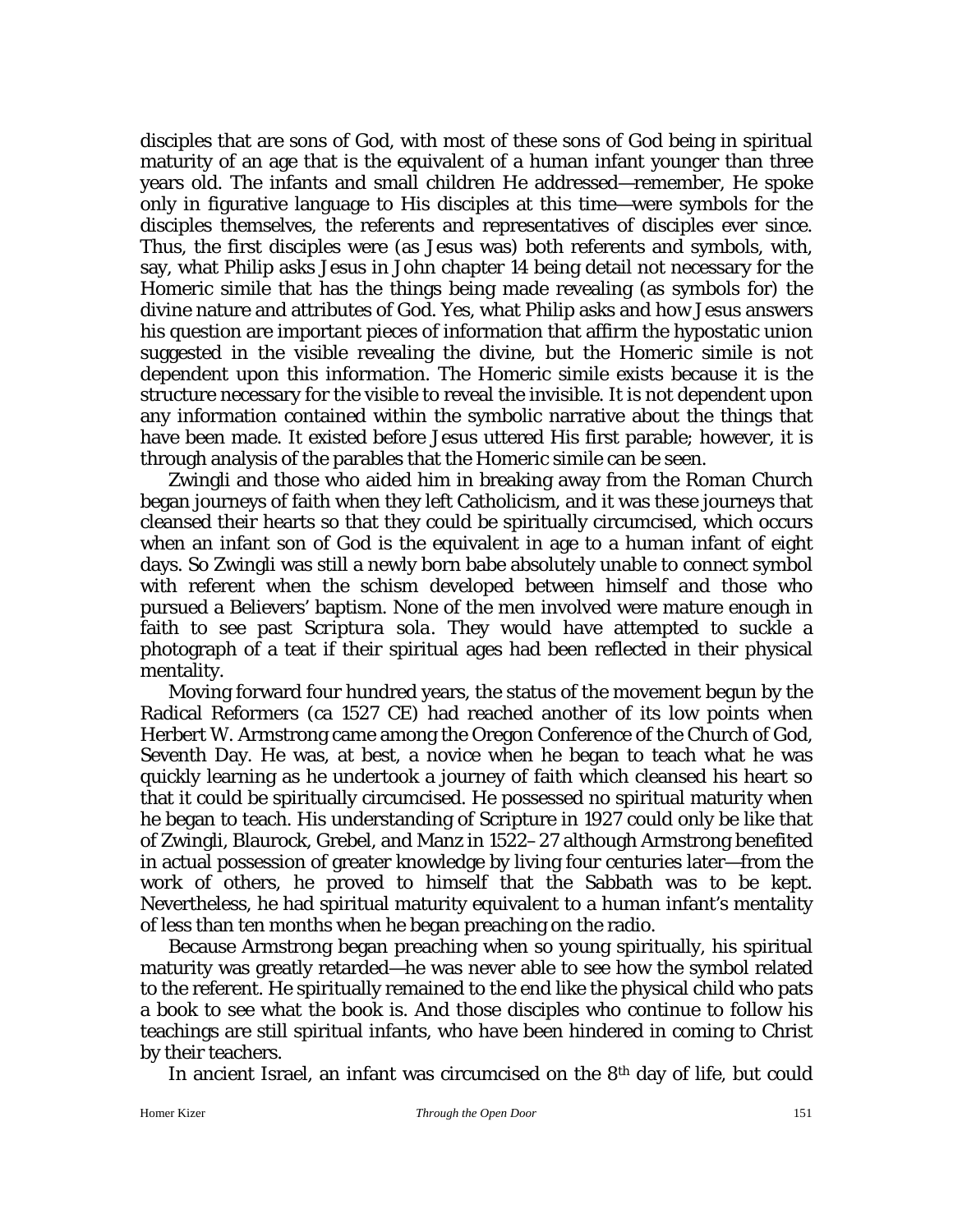not perform priestly duties until age thirty. The years in-between represented the time required to obtain mental maturity. The infant Hebrew child would have distinguished between symbol and referent by three, leaving twenty-seven more years of maturing before God thought this person was old enough to serve as a priest … how many Christian pastors come to the ministry when they are still physical youths, with many/most of them never undertaking any journey of faith but rather following in the traditions of the household in which they were born? Nearly all? Yes, nearly all. Very few pastors come to ministry after being disciples growing in grace and knowledge for long periods.

The Apostle Paul wrote, "Therefore an overseer [bishop — *episkopos*] must be above reproach … [h]e must not be a recent convert, or he may become puffed up with conceit and fall into the condemnation of the devil" (1 Tim 3:2, 6). Zwingli, Blaurock, Grebel, Manz, and Armstrong were all, when they began their ministries, recent converts. Christ will reveal at His return whether they became puffed up with conceit and fell into condemnation. But what can be now said is that none of them had the spiritual maturity necessary to connect the symbol—all of Scripture—to its referent, the Kingdom of Heaven. Oh, they talked about the Kingdom of Heaven, or the Kingdom of God, but they talked without ever understanding that this kingdom would reign over the mental typography of living things [the mindsets and natures], not over the physical bodies of living things.

Paul wrote, "And you [saints at Corinth] show that you are a letter [epistle] from Christ delivered by us, written not with ink but with Spirit of the living God, not on tablets of stone but on tablets of human hearts" (2 Co 3:3) … the lives of disciples are epistles in the heavenly Book of Life, the referent for the symbol that is the Bible in which the lives of Israel's kings are recorded with ink. The Homeric simile that has been at work since the beginning has Scripture being the symbol for the referent works, the Book of Life. Only at the end of this age have a few disciples obtained sufficient spiritual maturity to connect the symbol with its referent—and this lack of spiritual maturity is a terrible indictment of Israel's teachers for the past 482+ years, a number that is perhaps significant.

May 5, 2003

## Commentary — From the Margins *A Response to Cal Thomas' "False prophets"*

\* \* \*

When Cal Thomas suggested that *a cultural war crimes tribunal* be established following the demolition of the Berlin Wall, I was in graduate school at University of Alaska Fairbanks. I was there as a middle-aged writer without a viable trade, without an undergraduate degree, without a wife after a quarter century of marriage, but with three daughters in college and living with me. I was in graduate school so my daughters could live at home while obtaining their degrees. Otherwise, they would have had to leave the state for their schooling.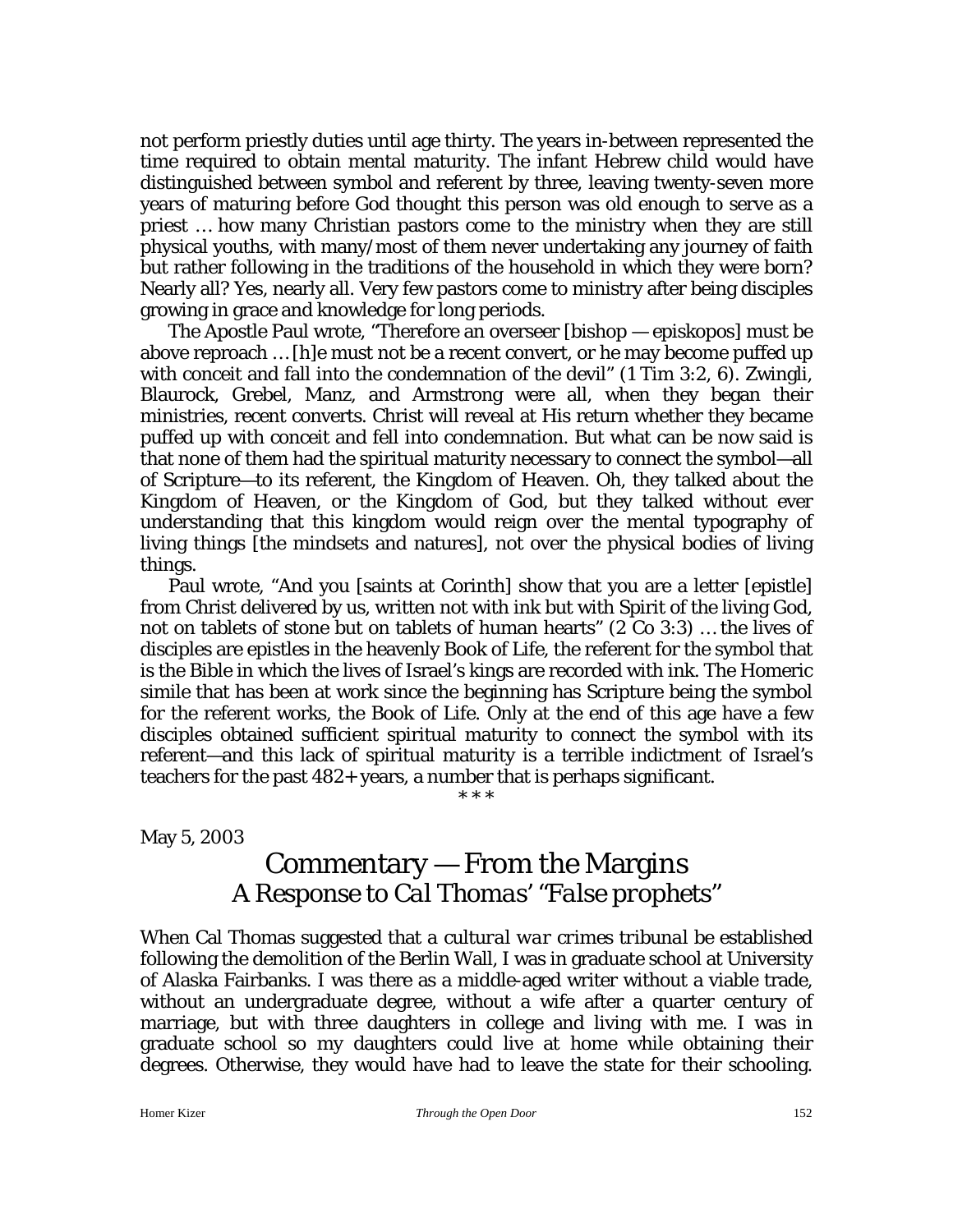Alaska's economy has traditionally been the inverse of the Lower 48. Weakened by President Carter's disastrous economic policies, Alaskans experienced President Reagan's economic boom as cultural collapse. For example, during the fall of 1978, I received weekly price increases of about 5% on the two lines of Swedish and one line of Norwegian chainsaws I sold. Everything imported—cars, electronics, fishhooks, even grapes from Chili—had prices regularly adjusted upward because of the weak dollar on currency exchanges. But wages were rapidly falling as Pipeline construction ended, leaving many workers unemployed or underemployed. So with a glut on the labor market and with the prices of everything imported skyrocketing upward, President Carter used the Antiquities Act to lock up vast portions of the State, thereby limiting both potential for employment and existing employment. Those economic niches where Alaskans traditionally sought refuge during the "bust" portion of the boom-bust cycle were suddenly no longer available. The land was now National Monuments the size of states in the Lower 48. And President Reagan's repair of the economy caused a suddenly strengthened dollar to limit Alaskan exports to Asian markets. Thus, the few refuges where Alaskans had sought economic shelter shriveled like raw wool washed in hot water. The felting was felt in the number of homes FHA repossessed, in the number of businesses that failed, in the political climate that allowed a former governor to borrow a political party and win an election, the party itself dedicated to Alaska seceding from the Union.

The State is still trying to recover from years of economic cannibalism following President Carter's D-2 legislation that left many Alaskans, such as myself, jobless and with few prospects. Generational ways of life were wiped out when President Carter's "regulators" declared war on all forms of resource extraction. Although James Watt as Reagan's Interior Secretary defused the situation by not enforcing Carter's regulations for long enough that the anger abated, the overall picture for Alaska hasn't changed. The State's resources are for wolves and tourists. They remain largely unavailable to working-class Alaskans. And the economic cultures that developed over three-quarters of a century became the enemies of young environmental activists. Their willing allies have been Democratic lawmakers that needed a political toehold in the otherwise Conservative resource states. And never was there a more co-dependent assemblage of Democratic lawmakers than during President Carter's administration.

I became the enemy of these environmental activists, who look like me and speak like me and have the same ancestry, but who hated their fathers, successful in a world that was inherently unfair. These activists, tutored by an enabling academia, needed an enabling media that would allow them to express their anger at being privileged Caucasians. They didn't have to look far afield to find one—and because the media served as their cultural megaphone, they were heard in Senate and in House and in Appellate Court chambers. So if any *cultural war crimes tribunal* is established, I want to lobby for charges to be brought against ex-President Carter and his entire administration for his abuse of (and their support of his abuse of) the Antiquities Act.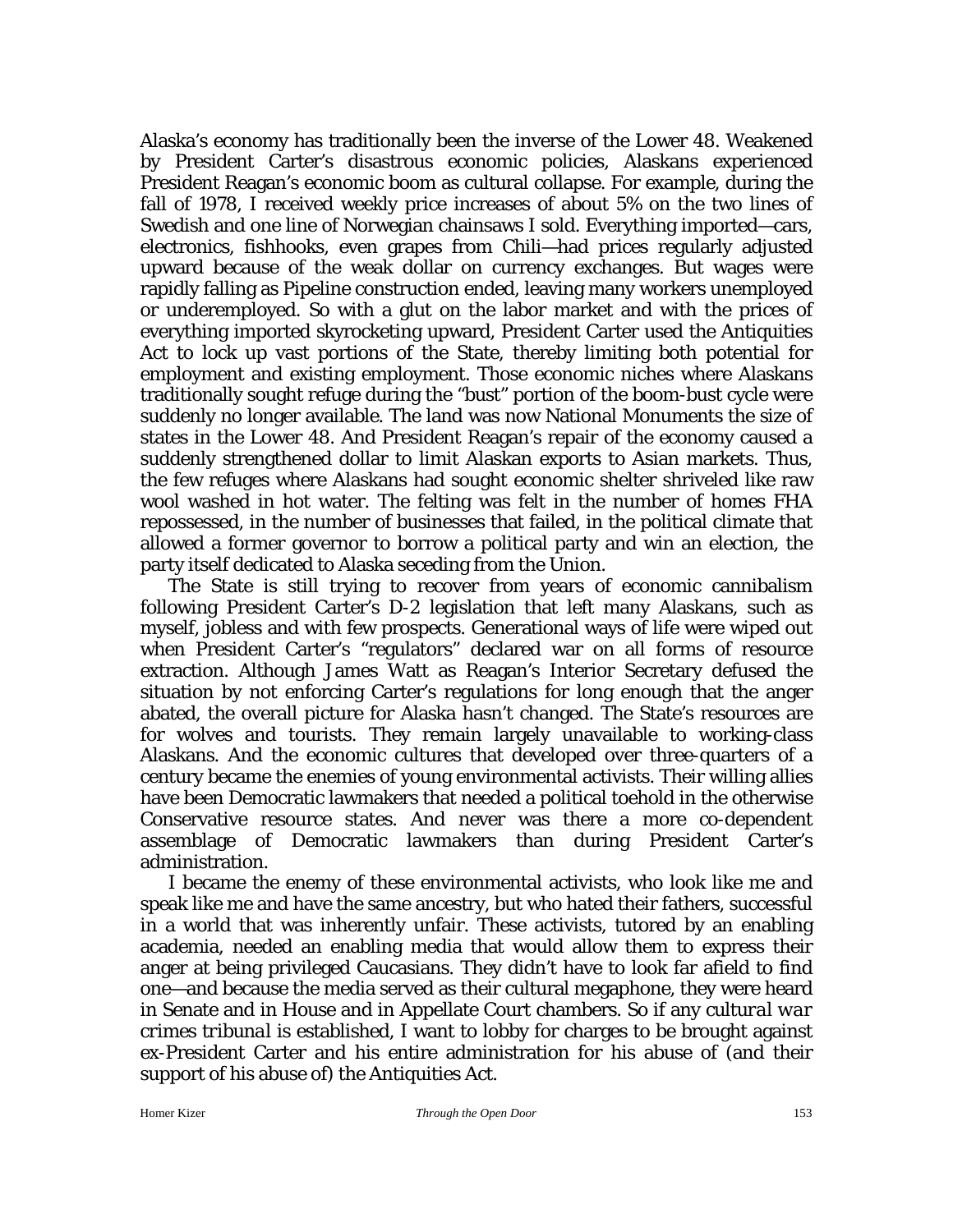My list of cultural culprits has shrunk some during the past two decades. I've mellowed a little. I'm more willing to forgive Carter's 1978 lie that bulldozers were posed to rip up the last shreds of wilderness if he didn't hastily act to protect *Tundra Roses*, which some in his administration apparently thought were endangered shrubbery. President Carter couldn't help being influenced by a *Zeit Geist* of environmental protectionism that originated outside of humanity's collective consciousness. He was, truly, a dancing *marionette*, with his spiritual strings being pulled by the ruler of this world. President Carter's desire was to serve God. And he seemed unable to resolve the conflict between his role as President and his Christianity. He has been a far better ex-President than President, for that conflict of being a world leader and of being a Christian has no resolution until humanity's mental topography is forcibly seized by Christ halfway through seven years of tribulation.

Cal Thomas wanted people from academia, the media, government, and the clergy to be forced to confront their mistakes. They were the enablers and apologists who helped sustain communism's grip on a sizable portion of humanity, Thomas's observation. And they are still tenured within the institutions of power today.

I want—in addition to the clergy that teach a theology of lawlessness—the environmental activists who have no god other than an old-growth forest to be tried for their destruction of the cultures brought by Pilgrims, Puritan and Separatist. A nation doesn't atone for the sins of its fathers by slaying grandsons.

Therein lays the difficulty of creating *a cultural war crimes tribunal*—the false prophets of global cooling, global warming and ozone holes should be burned on stakes made of environmentally safe soy ink and recycled paper. They have been the enablers and apologists for clean waters legislation that doesn't allow a miner to dip a bucket of water from a creek and pour it back in without first constructing a settling pond to remove the glacial silt.

Yes, I am lobbying for the return of the *Thou shalt not* culture that begins with, *Thou shall not have any other gods before Me*. That means wolves will no longer be deified, and the *Adversary* will no longer be a logger with a chainsaw. The *man of perdition* won't be a Republican, and *the abomination of desolation*  won't be the statute of an armed Minuteman. The *mark of the beast* won't be a N.R.A. membership card, and the demonic *prince of the power of the air* won't be Rush Limbaugh.

Today, Thomas would have the "scores of false media prophets" who predicted military disaster in Iraq remembered for their many mistakes. Those mistakes should permanently discredit these prophets, but as Thomas knows, the collective memory of Americans is so short that this nation should be named Manasseh … who remembers spending two hours in gas lines to buy five gallons on either even or odd days? It was those gas lines, and being unable to buy gas for two and a half months (December 1973 through the middle of February 1974) where I then lived on the Oregon Coast that pushed me North to Alaska. I had to trap to keep the electricity turned on during those two months. Today, I don't know how I will pay next month's light bill.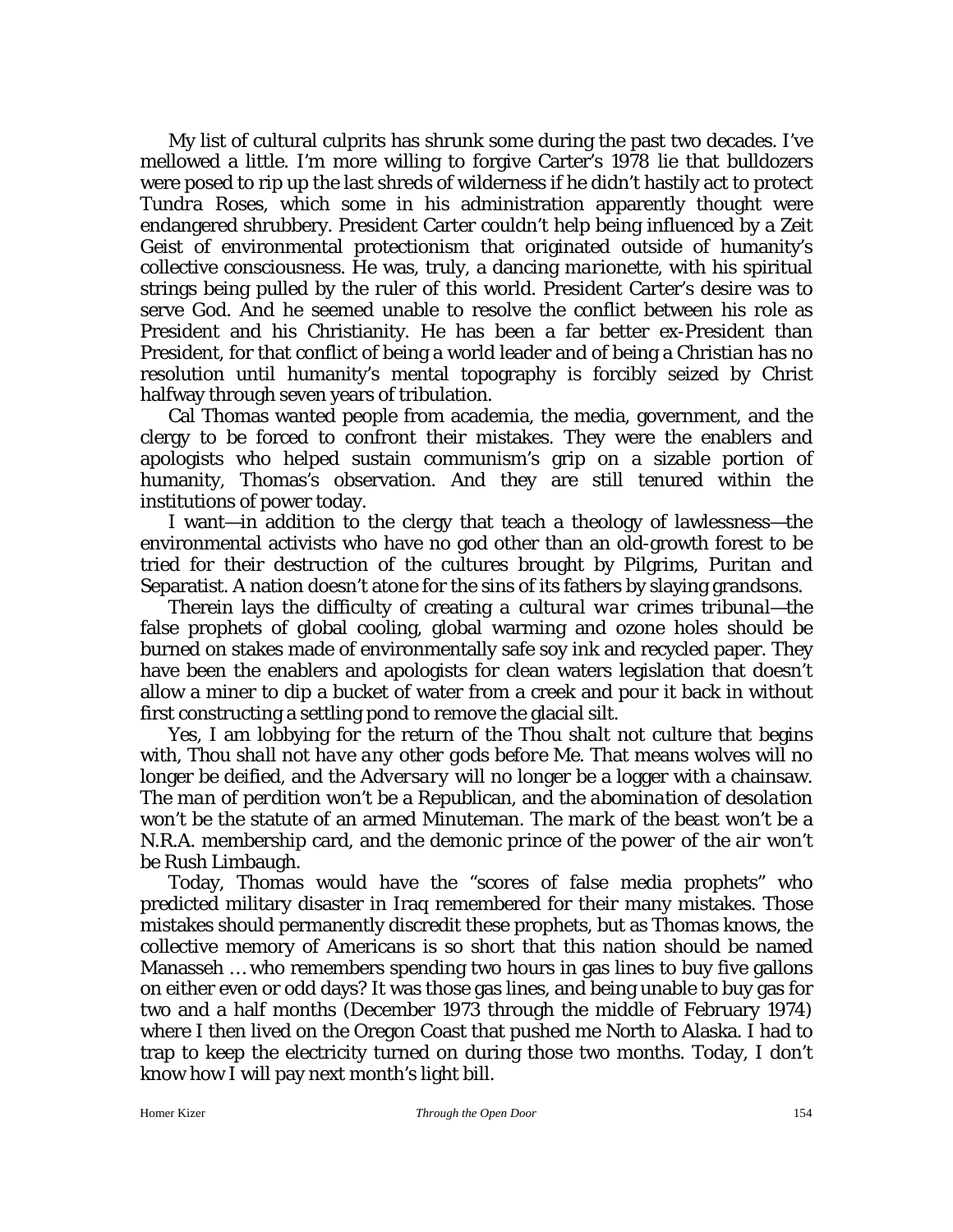## Afterward

Over the winter and through late spring 1975, I logged a section of white spruce timber near the Russian Old Believers' village of Nikolaevsk on Alaska's Kenai Peninsula, and during the coldest part of the winter, Bob Clucas and I had parked our skidder at the village's boat shop where electricity was available to plug in its tank heater. Bob was accepted in the then otherwise closed village, and I was accepted because of Bob. So I was a little surprised when told that we should stay away for a day because Aleksandr Solzhenitsyn was coming for a visit just to hear Russian spoken.

I had read all of Solzhenitsyn's writings that had been translated into English—he was close to the age my father would have been if he had lived—and from Solzhenitsyn's works, I felt as if he were a father to me. I would have liked to have met him, but all I saw of him was the waggle of his plane's wings as it flew low over the village on its way back to the Lower 48.

That year, in his speech to the AFL/CIO, he used the phrase, "a caricature of morality," and no better description exists for not just law, but for the teachings of Christendom itself. He would, three years later in his Harvard address, say,

Destructive and irresponsible freedom has been granted boundless space. Society appears to have little defense against the abyss of human decadence, such as, for example, misuse of liberty for moral violence against young people, motion pictures full of pornography, crime and horror. It is considered to be part of freedom and theoretically counter-balanced by the young people's right not to look or not to accept. Life organized legalistically has thus shown its inability to defend itself against the corrosion of evil.

*Life organized legalistically has thus shown its inability to defend itself against the corrosion of evil*—this is true. And this is made evident whenever I assign students a comparison/contrast essay about two movies of their choice.

The *legalism* that Evangelical orthodoxy abhors is not a defense against evil, but flight from it. Obedience by faith separates a person from this world. In a figurative sense, obedience causes the person to journey to *the land beyond the river*, with this mental landscape being akin to the remnant of Israel returning to Judea from Babylon to rebuild the house of God, in which each disciple is a room. This is the message that has been suppressed by the unrighteousness of the Church.

The former Vice-President's *inconvenient truth* has an inconvenient corollary: without the industrialization of the Western world, with its "scores of false media prophets" (Cal Thomas' words), it would not yet be possible to deliver a message to the far corners of this world within a few minutes of the message's composition, the message being a call for all to come out of spiritual Babylon. The *inconvenient truth* is that computer software developed to spread pornography also allows the spread of the endtime good news that *all who endure to the end*